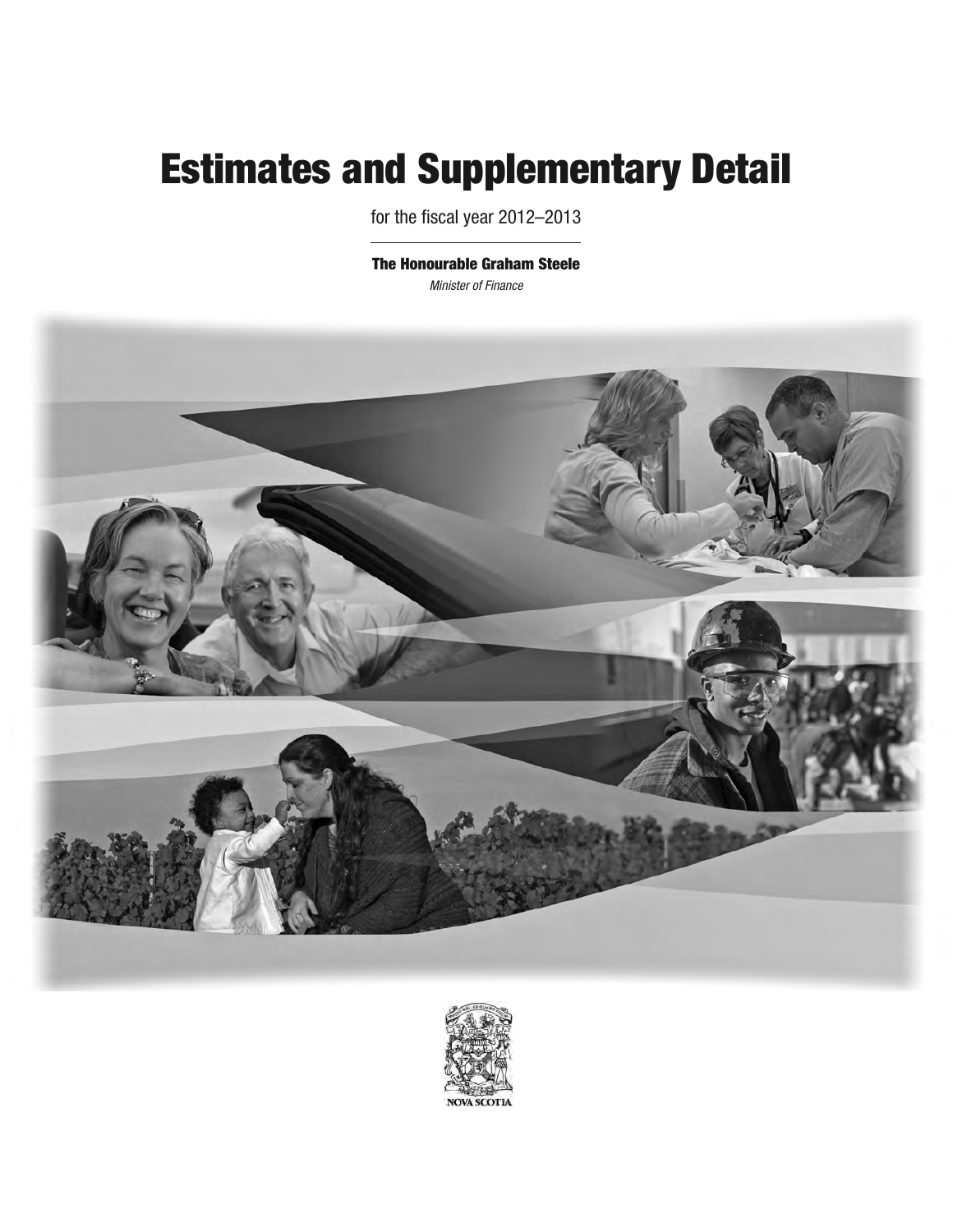# PROVINCE OF NOVA SCOTIA **2012-2013 ESTIMATES**

# **TABLE OF CONTENTS**

# **EXPLANATORY NOTES**

# **SUMMARIES**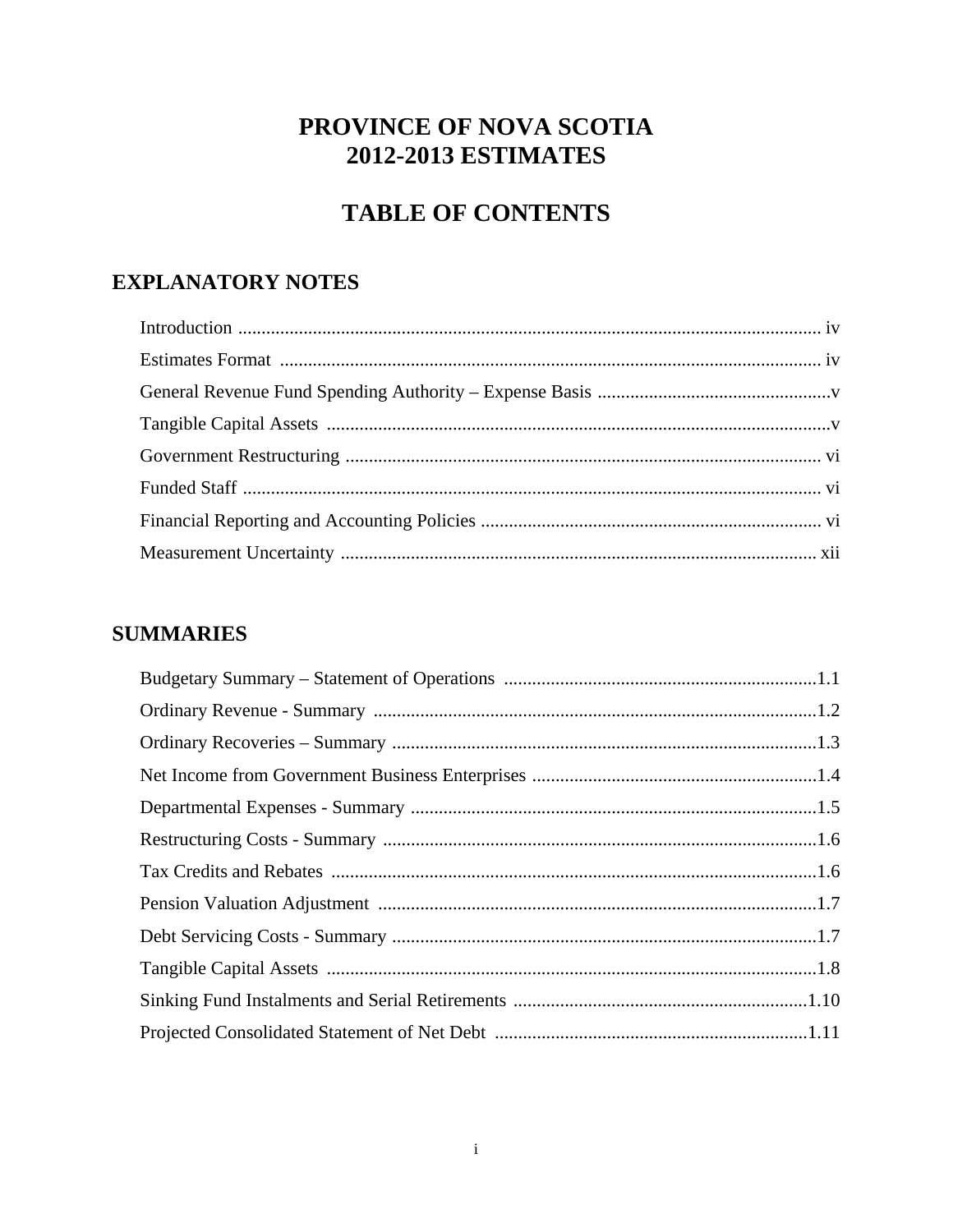# **TABLE OF CONTENTS** (continued)

# **SUMMARIES** (continued)

# **ORDINARY REVENUE DETAIL**

| <b>Ordinary Revenue Detail</b> |  |  |
|--------------------------------|--|--|
|--------------------------------|--|--|

# DEPARTMENTAL DETAIL

# Department of -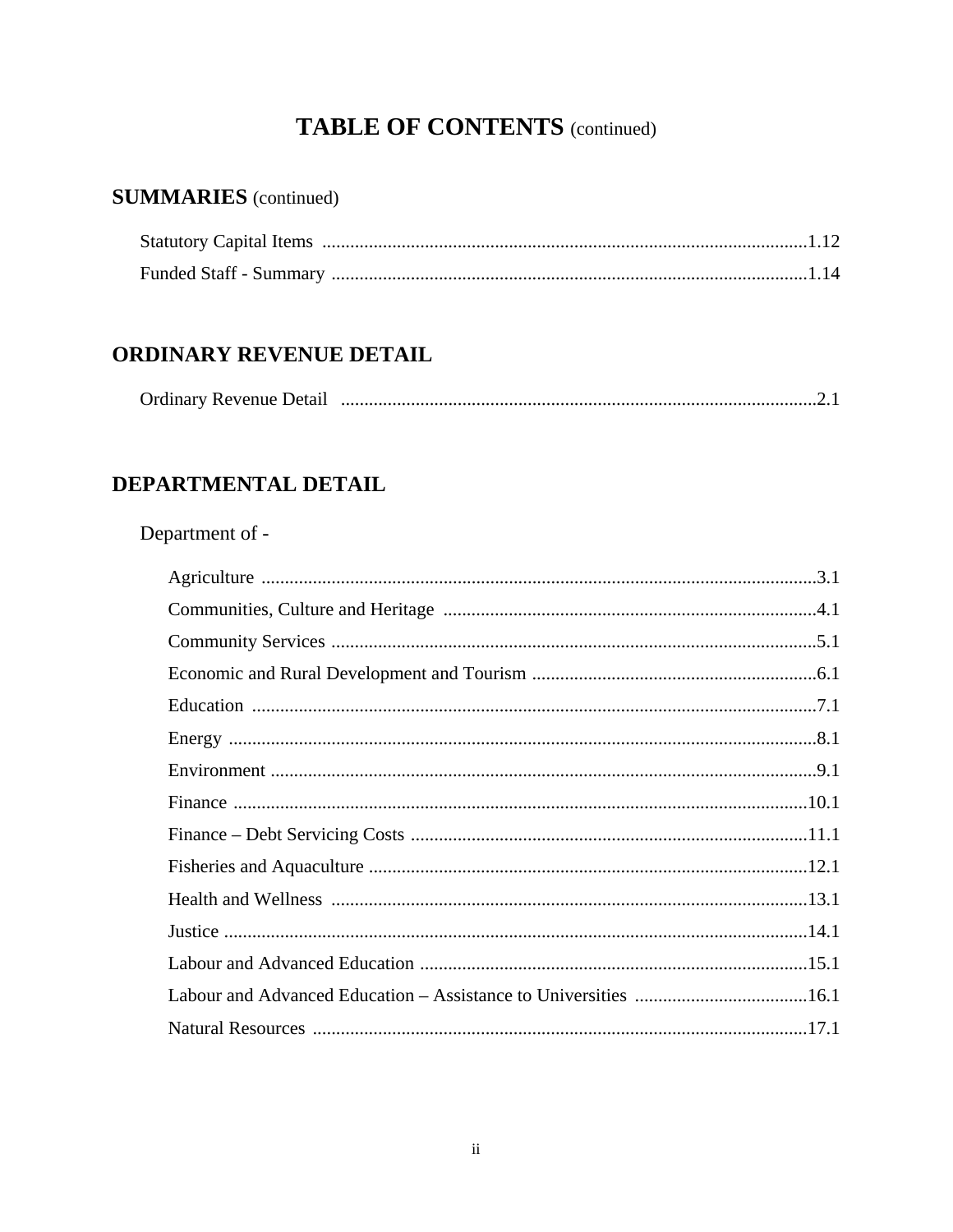# **TABLE OF CONTENTS** (continued)

# **DEPARTMENTAL DETAIL** (continued)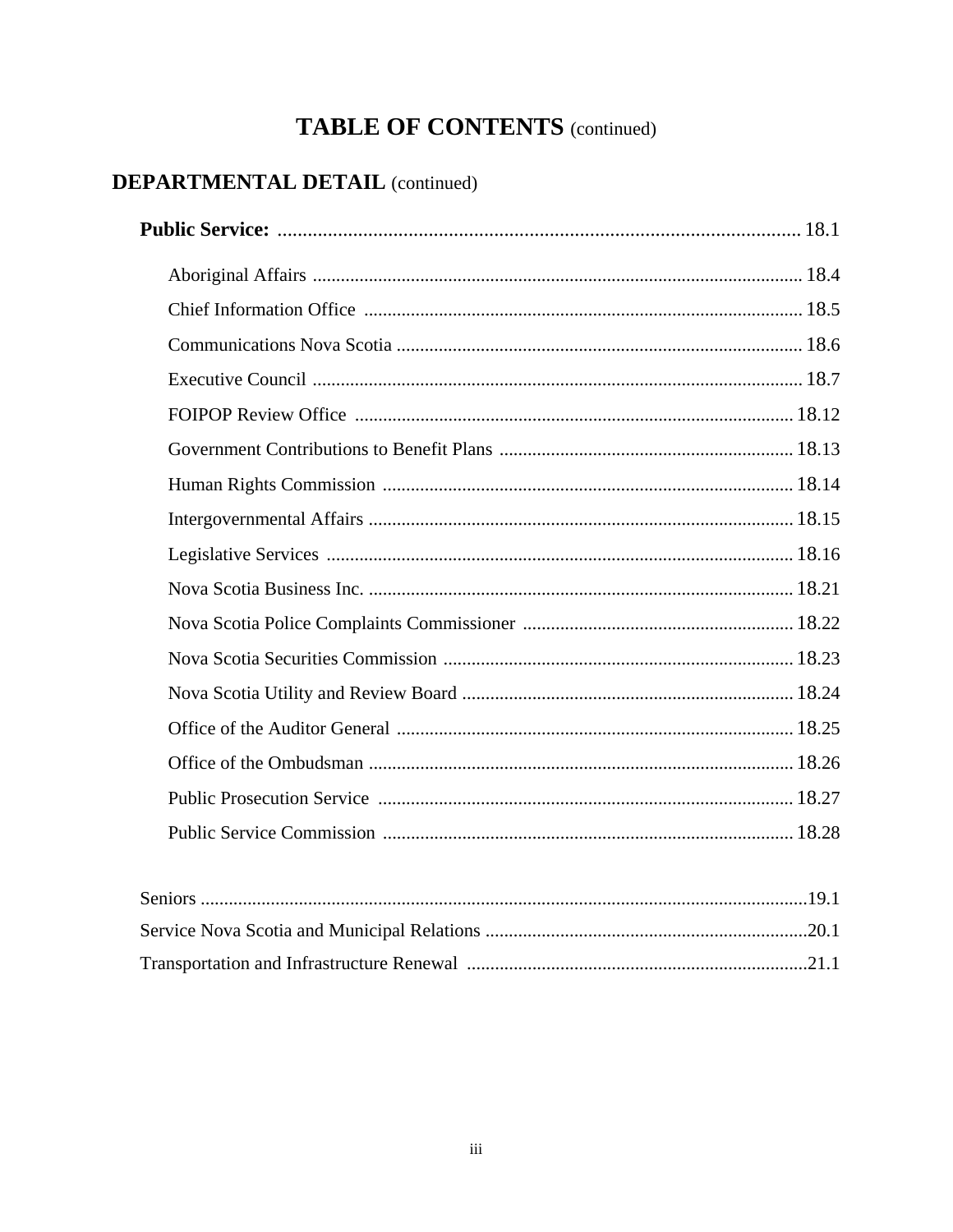# **PROVINCE OF NOVA SCOTIA 2012-2013 ESTIMATES EXPLANATORY NOTES**

# **INTRODUCTION**

The 2012-2013 Estimates represent the financial plan of the Province presented by the Government to the House of Assembly for the fiscal year commencing April 1, 2012. The Estimates provide the estimated revenues, expenses, capital purchases and debt management payments for the year based upon the policies, programs and priorities of the Government.

# **ESTIMATES FORMAT**

The *Budgetary Summary* presents the *revenue, departmental expenses, tax credits and rebates, pension valuation adjustment* and *debt servicing costs* of the General Revenue Fund and additional adjustments for the impact of consolidation.

Revenues, within the General Revenue Fund, include *ordinary revenues and ordinary recoveries*. Net income of Government Business Enterprises, including Halifax-Dartmouth Bridge Commission, Highway 104 Western Alignment Corporation, Nova Scotia Gaming Corporation, and Nova Scotia Liquor Corporation is also included in Revenues.

*Departmental expenses, within the General Revenue Fund,* are presented on a gross basis by the primary categories of *salaries and benefits, operating costs*, and *grants and contributions,* less *chargeables to other departments*. Departmental expenses are also presented by programs and services in the *supplementary information*.

Consolidation adjustments in the *Budgetary Summary* include the revenues and expenses of Governmental Units, such as the health authorities, school boards, other governmental units and Government Partnership Arrangements. With the inclusion of these entities, the *Budgetary Summary* represents the expected operating results of the complete Government Reporting Entity. The expected results of Government Units, Government Partnership Arrangements and Government Business Enterprises are presented at the summary level for information purposes as they form part of the total Provincial Surplus or Deficit. Spending authority for each of these entities is provided in their separate legislation; therefore, a specific appropriation is not required in this Budget.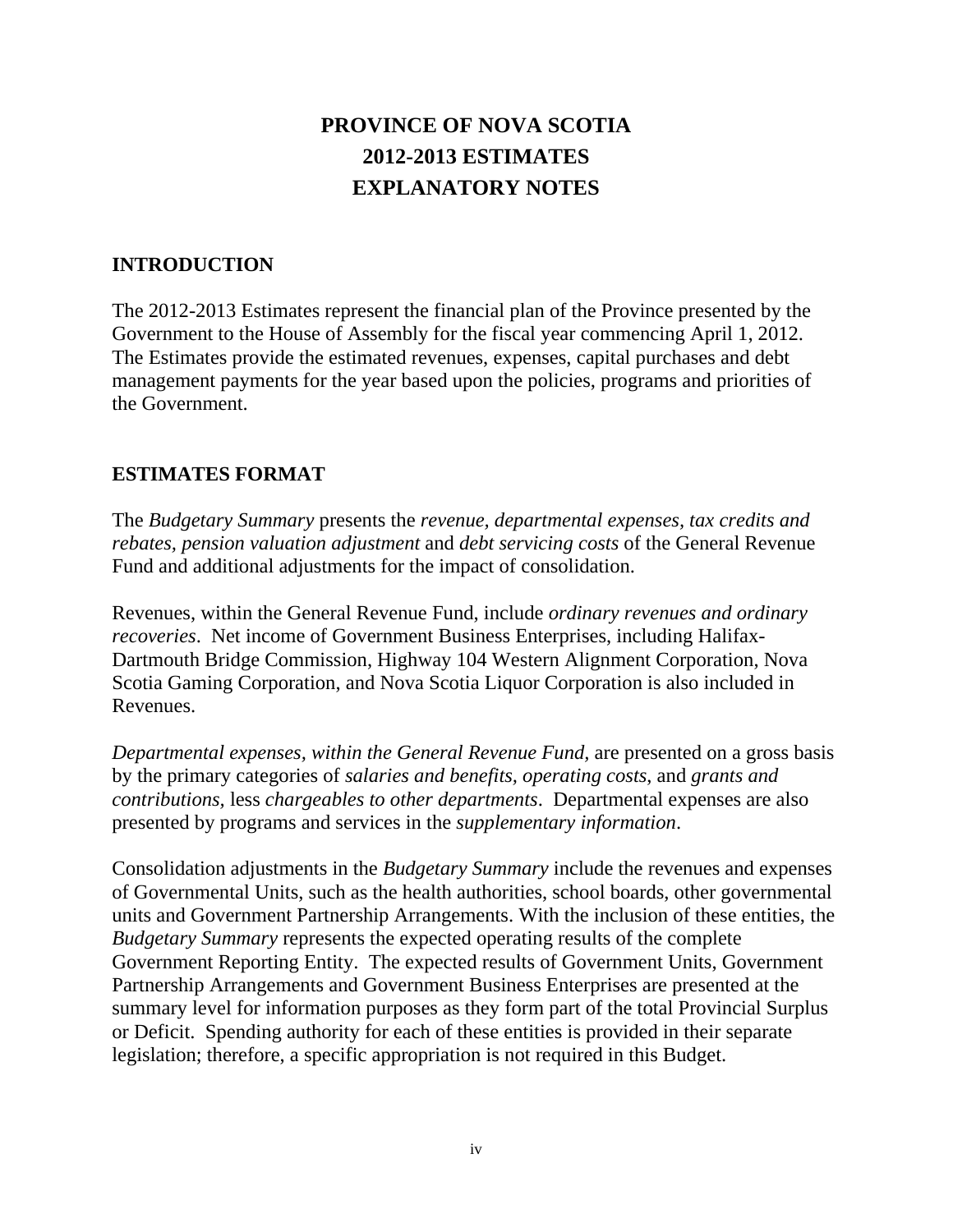# **GENERAL REVENUE FUND SPENDING AUTHORITY - EXPENSE BASIS**

*Departmental expenses* shown in the Budgetary Summary for 2011-2012 and 2012-2013 are shown at gross amounts *less chargeables to other departments* while other fees and charges and cost recoveries are included in Revenue. The *departmental expenses* summary and resolutions (votes) for each department represent the total departmental spending authority. By providing for spending authority on a *gross departmental expense* basis, program costs are represented at their full costs and departments are able to ensure effective financial management in the delivery of programs and services which enhances financial responsibility and accountability.

# **TANGIBLE CAPITAL ASSETS**

Tangible Capital Assets have useful lives extending beyond the accounting period, are held for use in the production or supply of goods and services and are not intended for sale in the ordinary course of operations. Tangible Capital Assets are recorded at gross historical cost, or estimated cost when the actual cost is unknown, and include all costs directly attributable to the acquisition, construction, development and installation of the Tangible Capital Asset, except interest. Any financial contribution towards a Tangible Capital Asset is recorded as revenue in the fiscal year when the asset is acquired.

Tangible Capital Assets include land, buildings, major equipment, computer equipment and software, vehicles, ferries, roads, highways, and bridges. Tangible Capital Assets do not include intangibles or assets acquired by right, such as forests, water and mineral resources or works of art and historical treasures.

A percentage of the original cost is charged to expense each year over the useful life of the asset using a declining balance method. If a snowplow is expected to have a useful life of 15 years then a percentage of its original cost is expensed in each of the 15 years. This charge to operations is called amortization. Capital leases are amortized on a straight-line basis.

In accordance with the Tangible Capital Asset policy, the departmental expenses include the annual amortization charge. The cost of the estimated purchases of eligible Tangible Capital Assets is voted separately in Resolution #39; Capital Purchase Requirements; Page 1.8.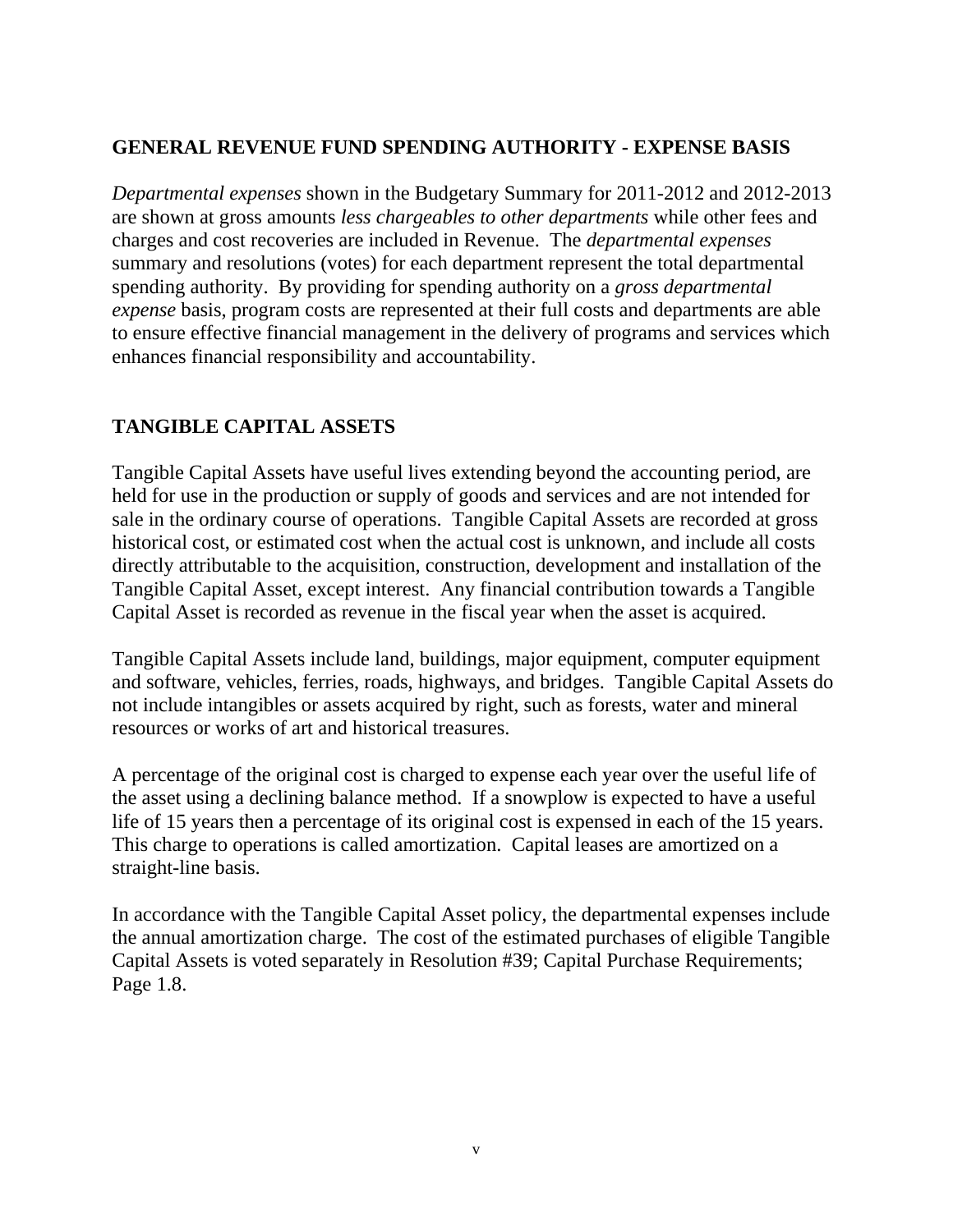# **GOVERNMENT RESTRUCTURING**

As of April 2012, there has been no significant government restructuring.

# **FUNDED STAFF**

Funded Staff is measured in *Full Time Equivalents (FTEs)*, which is a measure of the annualized person years of full-time and part-time staff. Only staff charged to a salary account in departmental expenses and having an employee-employer relationship with a given provincial department or Public Service appropriation are included in the FTE count. Where funding appears in the Estimates Book for an agency or organization as a grant or contribution from the Province, employees of that agency or organization are not included in the FTE count. Staff employed by the Province, but funded by external agencies, are reflected in the Funded Staff details that appear after the *Departmental Expenses by Object*. The FTE counts that appear in the Funded Staff figures shown on Page 1.14 of the *Estimates Book* are net of those funded by external agencies.

# **FINANCIAL REPORTING AND ACCOUNTING POLICIES**

### **Basis of Presentation**

The Public Accounts of the Province are prepared in accordance with Canadian Generally Accepted Accounting Principles (GAAP) for the public sector, which for purposes of the Province's financial statements are represented by accounting recommendations of the Public Sector Accounting Board (PSAB) of the Canadian Institute of Chartered Accountants (CICA), supplemented where appropriate by other CICA and International Federation of Accountants accounting standards or pronouncements. The 2012-2013 Budget has been prepared following the presentation format used in preparing the 2010- 2011 Public Accounts, except as described in the following paragraph:

The Budget incorporates the impact of consolidation with a summary adjustment using the equity method of accounting, not a line-by-line consolidation method. The equity method of accounting allows the Province to recognize its share, which is generally 100 percent for governmental units and a percentage ownership for Government Partnership Arrangements, of the surplus or deficit generated by those entities after the accounting policies of governmental units are conformed to those of the General Revenue Fund. This method of accounting will produce the same Provincial Surplus as a lineby-line consolidation. It has been adopted to facilitate preparation of the Budget because appropriations are relevant to the General Revenue Fund activities only. As a result, the components of the Budget, such as Revenue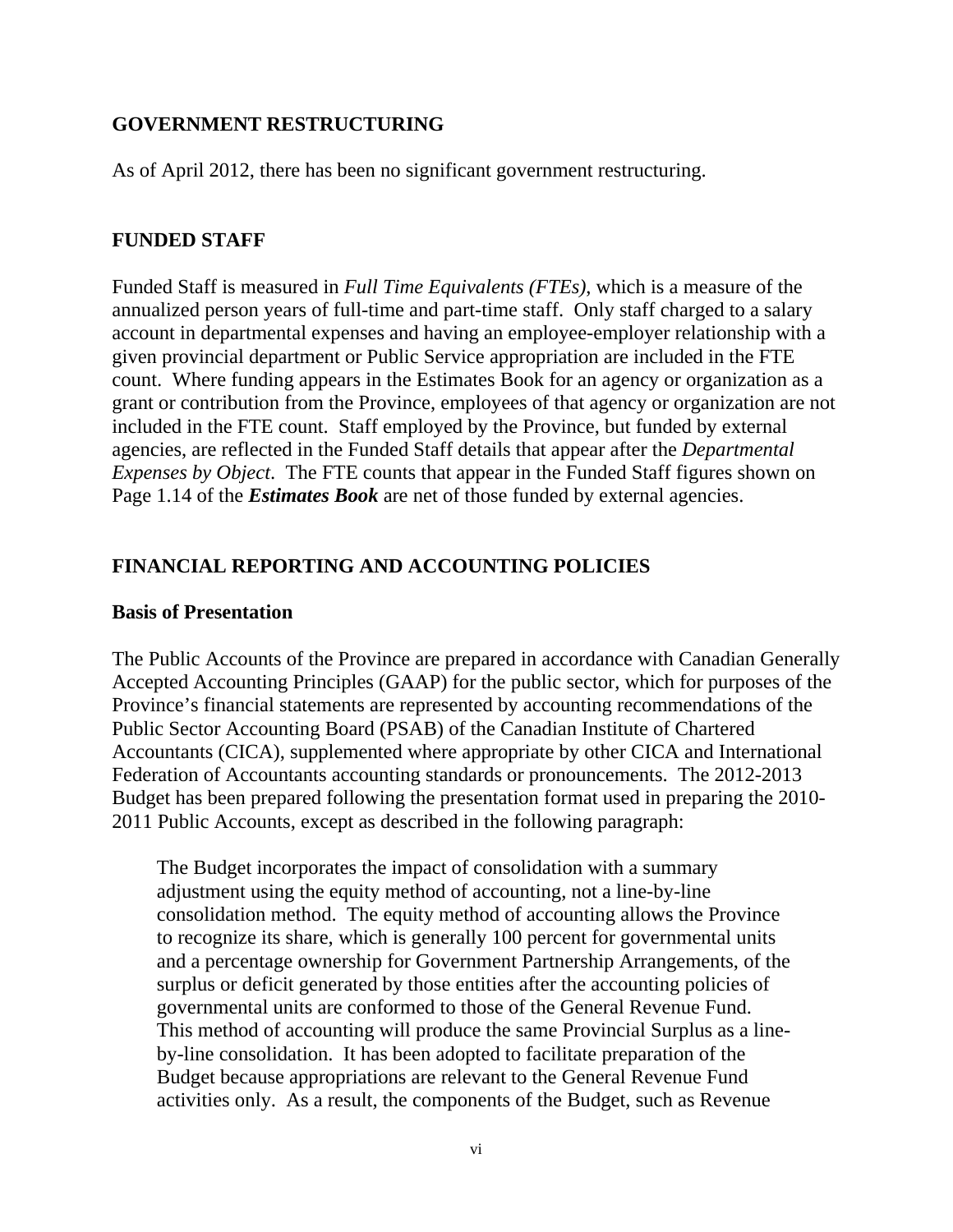and Expenses, are not comparable to consolidated information contained in the Public Accounts. Presentation differences aside, the end result, Provincial Surplus or Deficit, is comparable because the Budget is prepared using the same overall accounting policies as those used for the Public Accounts.

Included in the *Public Accounts Volume 1 - Consolidated Financial Statements* is a reconciliation of the *Budgetary Summary* as presented in the Budget to the Public Accounts line-by-line consolidation format. The reformatted budget figures are presented alongside the actual results for the year on the financial statements.

# **General Revenue Fund**

The General Revenue Fund is comprised of all departments and public service units of the Nova Scotia Provincial Government, but excludes Governmental Units, Government Partnership Arrangements and Government Business Enterprises controlled by the Province.

This Budget has been prepared using the following significant accounting policies:

### **Revenue**

Revenue includes ordinary revenues, ordinary recoveries and sinking fund earnings. Revenues are recognized on an accrual basis.

Revenue does not include gains, such as gains on the disposition of assets purchased for use and not for resale, as they cannot be foreseen when preparing the Budget. Borrowings, such as proceeds from debt issues, which are financing transactions, are not included in the statement of operations.

Revenues include the following:

*Ordinary revenue* arises from taxation, transfers from the federal government, sale of goods, the rendering of services, use by others of government economic resources yielding rent, interest, royalties or dividends, and receipt of contributions such as grants, donations and bequests. Revenues from Personal and Corporate Income Taxes, Harmonized Sales Taxes (HST), Federal Equalization payments, Canada Health Transfer (CHT) and Canada Social Transfer (CST) are accrued in the year earned based upon estimates using statistical models. These federal revenues are recorded at the net amount estimated, after considering adjustments for tax credits and administrative costs related to the collection and processing performed by the federal government. For any transfers received during the year for which eligibility criteria or time or purpose restrictions are not met by year end, the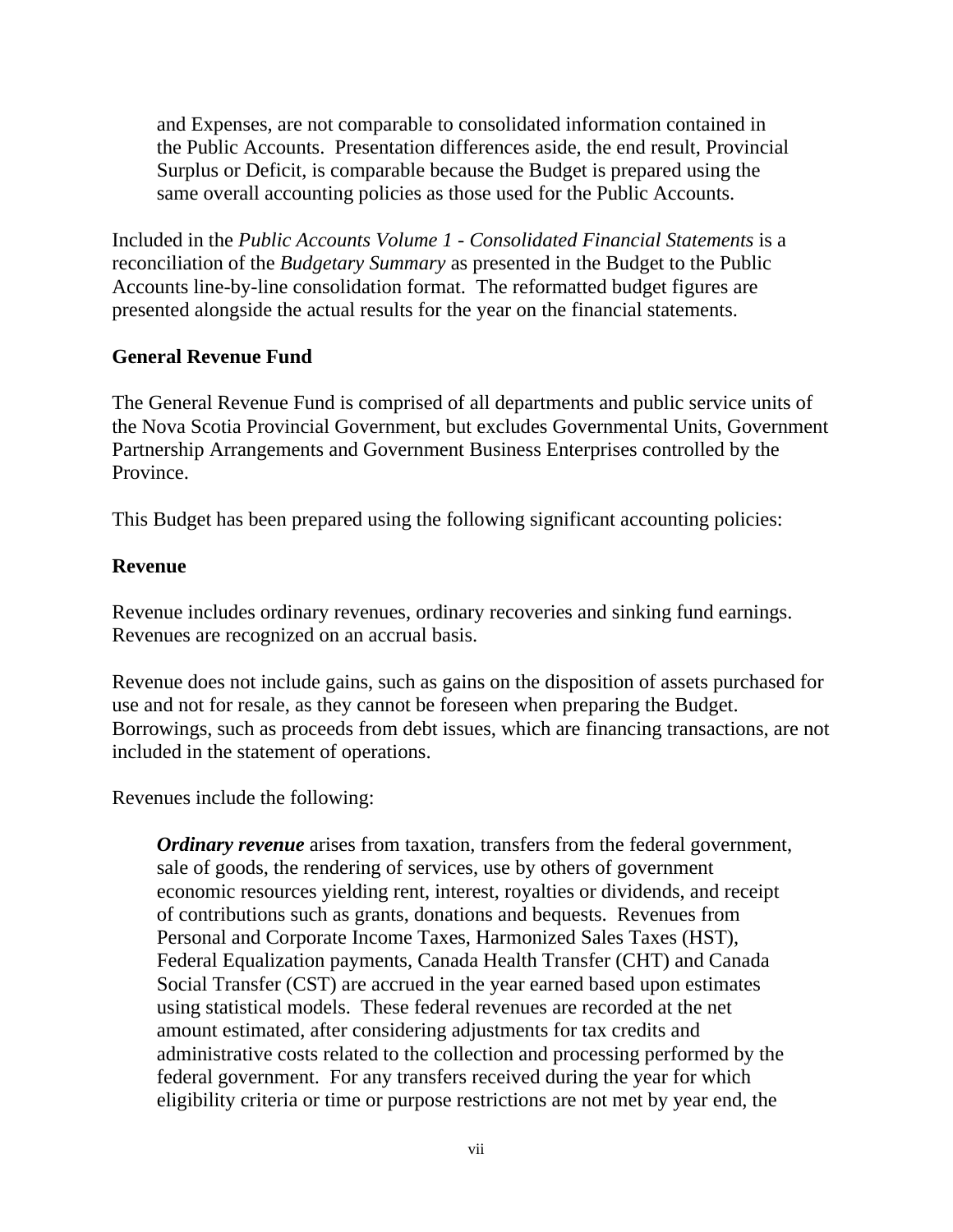amount is classified as deferred revenue and recognized as revenue in the fiscal year in which the eligibility criteria or time or purpose restrictions are met.

*Sinking Fund Earnings* are recognized on an accrual basis. Sinking fund premiums and discounts are deferred and amortized over the remaining term of the investment and netted against sinking fund earnings. Amortization and realized foreign exchange gains and losses relating to sinking fund balances are also netted against sinking fund earnings.

*Ordinary recoveries* are created primarily from an agreement with an external party to compensate the Province for the full cost or a portion of the cost incurred on its behalf.

*Net Income from Government Business Enterprises* represents the estimated net income of Government Business Enterprises controlled by the Province for the fiscal year.

### **Expenses**

Expenses includes departmental expenses, tax credits and rebates, pension valuation adjustment and debt servicing costs. Expenses are recognized on an accrual basis.

Expenses include the following:

*Departmental expenses* are decreases in economic resources, either by way of outflows or reductions in assets or the incurrence of liabilities, resulting from operations, transactions and events expected to occur in the fiscal year. Expenses include the cost of economic resources consumed in and identifiable with the operations of the fiscal year. Departmental Expenses are recognized on an accrual basis.

Departmental Expenses include the following:

*Forgivable loans and loans or investments issued with significant concessionary assistance* are recognized as a grant expense when the loan or investment is made unless some or all of the loan or investment meets the definition of a loan receivable or investment and there is sufficient evidence of a reasonable expectation of its recovery. No grant expense is recognized for any portion considered a proper receivable or investment.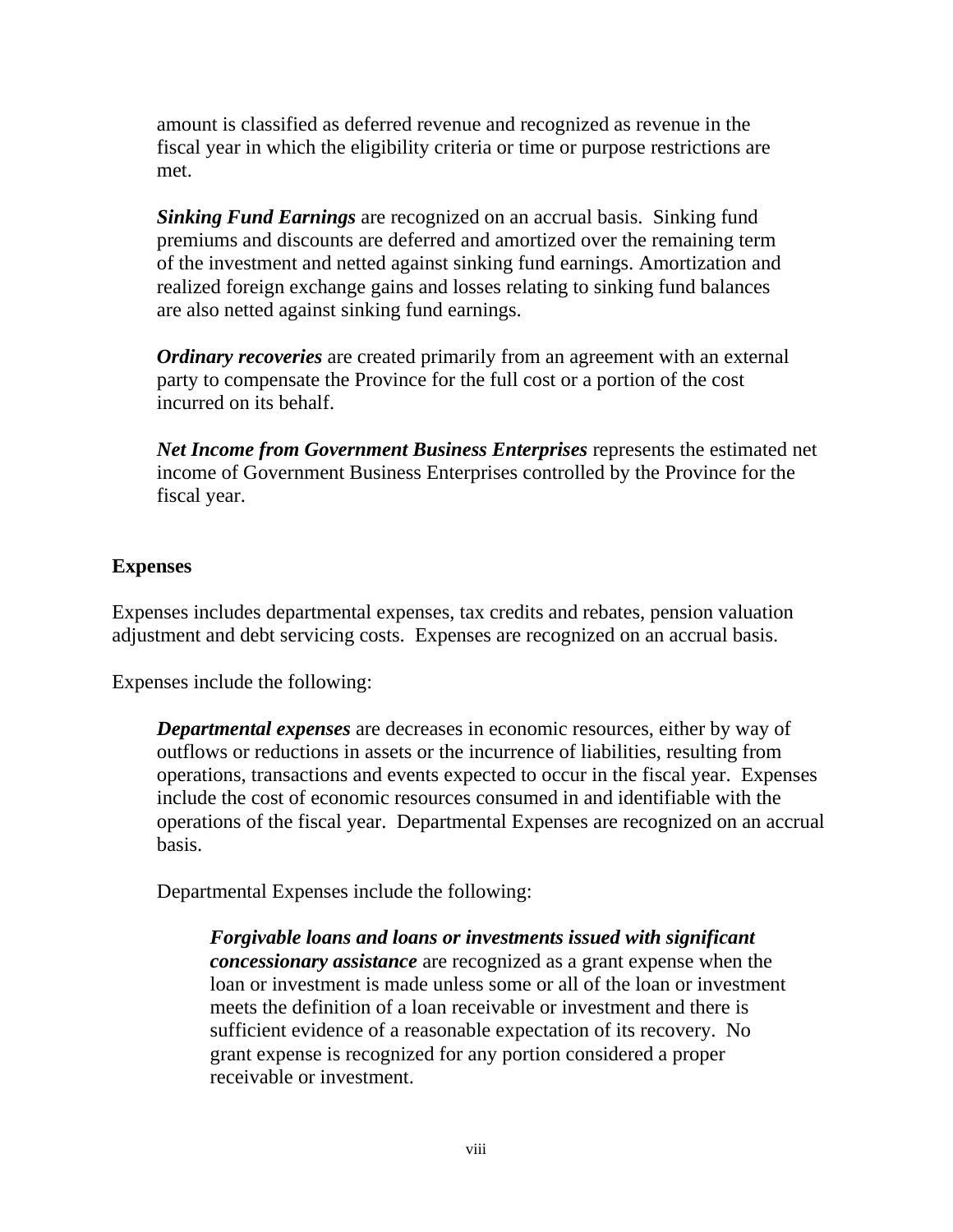*Government transfers* are payments to individuals, organizations or other governments for which the Province does not receive any goods or services in return, does not expect repayment and does not expect a financial return. The main type of government transfers are entitlements, transfers under shared cost agreements, and grants. Government transfers are recognized as expenses in the period the transfers are authorized and all eligibility criteria has been met by the recipients.

*Inventory of supplies* is expensed in the fiscal year when consumed, not the year in which the inventory is purchased, although in many cases the purchase and consumption of inventory will occur in the same fiscal year.

*Inventory for resale* is expensed in the fiscal year when it is sold, although in many cases the purchase and sale of this inventory will occur in the same fiscal year.

*Pension, retirement and other employee benefit plan obligations* are expensed by the departments when they record contributions paid or payable to these benefit plans. The remaining expense (recovery) associated with these benefit plans is included in debt servicing costs and pension valuation adjustment.

*Provisions* are made for probable losses on certain loans, investments, loan guarantees, accounts receivable, advances, forgivable loans, and for contingent liabilities when it is likely that a liability exists and the amount can be reasonably determined. These provisions are updated as estimates are revised, at least annually.

*Tangible capital asset amortization* is the allocation of the cost of a tangible capital asset over its useful life using a declining balance or straight-line basis appropriate to its nature and use by the Province.

*Pension Valuation Adjustment* for pension, retirement and other employee future benefit plan obligations is comprised of current service cost, employee and employer contributions, amortization of net actuarial gains or losses, any changes in plan asset valuation allowance and any plan amendments which occur during the fiscal year. It represents the net amount to convert expenses to the accrual basis of accounting from the cash based government contributions to benefit plans recorded at a departmental level. Related interest costs on plan liabilities in excess of the expected return on plan assets are included in debt servicing costs.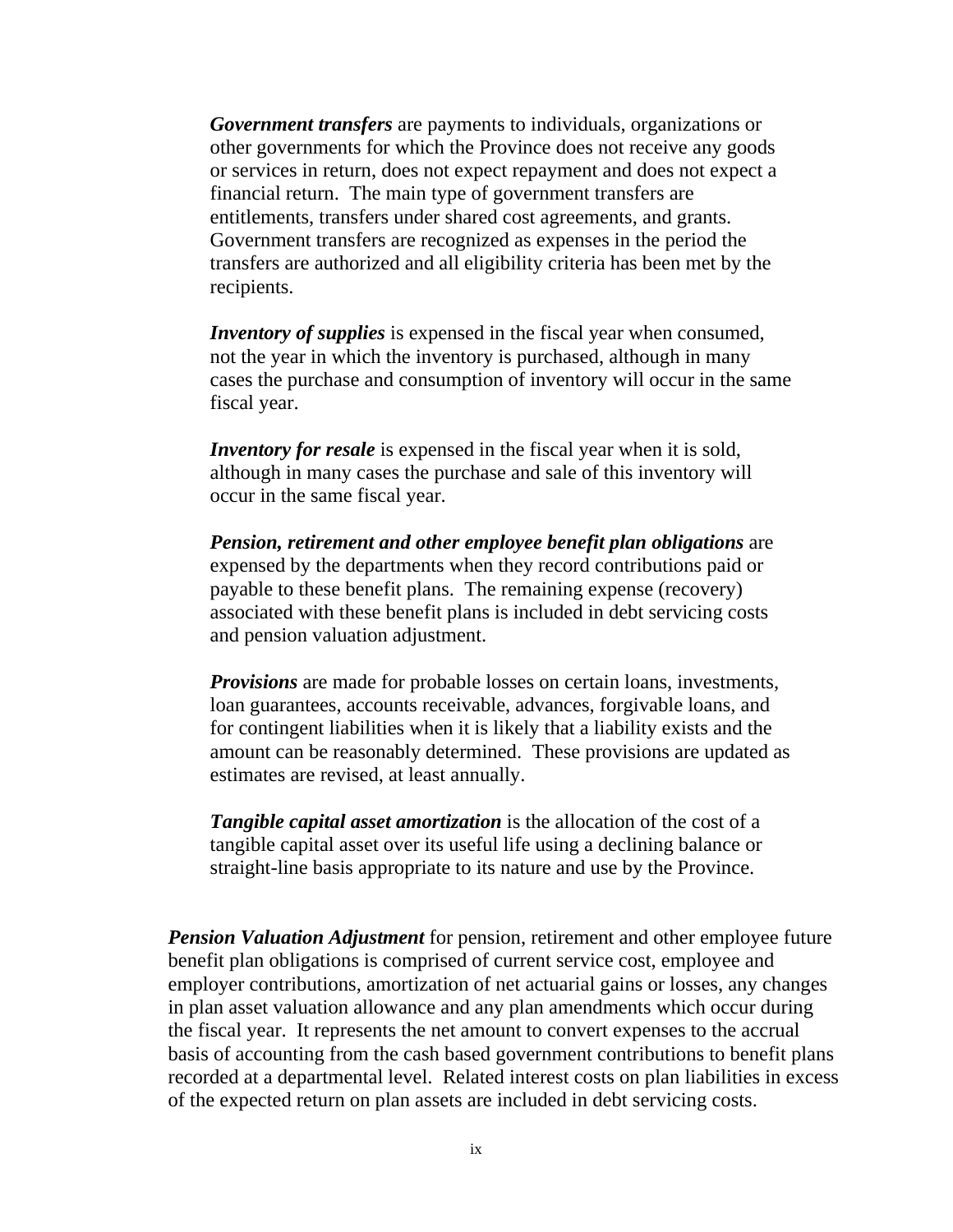*Debt servicing costs* include interest, amortization of debenture premiums, discounts and underwriting commissions, amortization of foreign exchange translation gains and losses on long-term foreign currency denominated debentures and the foreign exchange gains and losses realized on the settlement of foreign currency denominated debentures. Debt servicing costs are recognized on an accrual basis.

Debt servicing costs include the following:

*Interest* includes interest on short-term and long-term debt, net interest on pension, retirement and other employee future benefit plan obligations, other general interest, and the impact of any interest rate swaps used to manage interest rate exposure.

*Debenture premiums and discounts*, as well as underwriting commissions relating to the issuance of debentures, are deferred and amortized over the term of the related debenture. Amortization is charged to debt servicing costs on a straight-line basis.

*Foreign exchange translation gains or losses* on the translation of any nonhedged long-term foreign currency denominated debentures are deferred and amortized to debt servicing costs over the remaining term of the monetary item. For foreign exchange gains or losses on the translation of hedged longterm foreign currency denominated debentures, the gain or loss is offset by a counterbalancing gain or loss on the hedging foreign currency exchange contract used to manage foreign currency exposure.

# **Consolidation and Accounting Adjustments for Governmental Units**

The consolidation and accounting adjustments for Governmental Units summarize the estimated impact of consolidating entities controlled by the Province on the provincial surplus or deficit for the fiscal year. The other entities in the Government Reporting Entity are consolidated with the results of the General Revenue Fund. Consolidation adjustments involve eliminating inter-governmental unit transactions from revenues and expenses.

The most significant adjustment is for transfer payments made during the year from the General Revenue Fund to the health authorities and school boards, whereby grant expenses in the General Revenue Fund are eliminated with their corresponding grant revenue recorded by the recipient entity. Accounting adjustments involve conforming the accounting policies of government units to those of the General Revenue Fund with the exception of Tangible Capital Assets where amortization rates and thresholds used by government units are not adjusted to those used in the General Revenue Fund.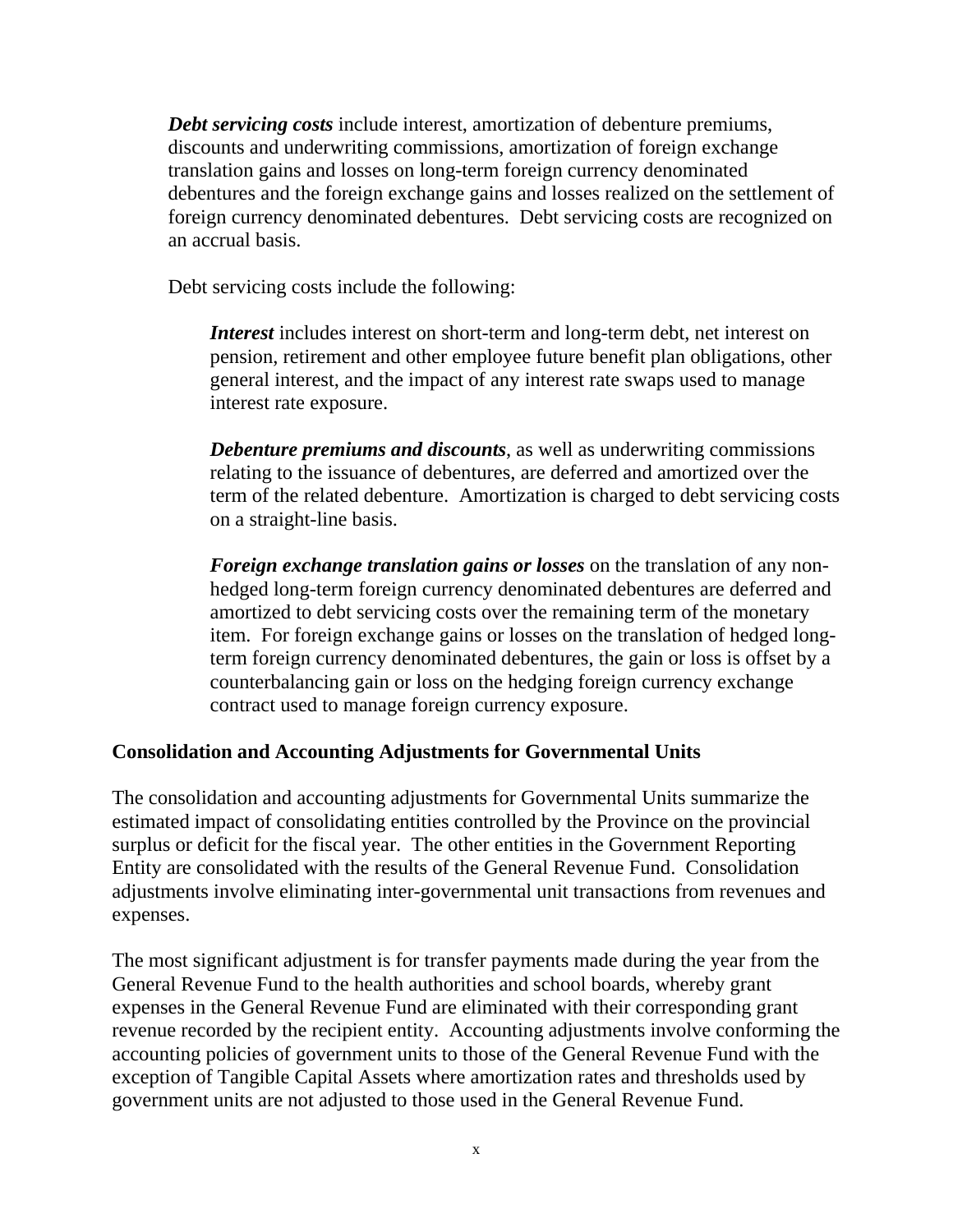# **The Government Reporting Entity**

The Government Reporting Entity is comprised of the General Revenue Fund, and other Governmental Units, Government Business Enterprises and Government Partnership Arrangements. Governmental Units and Government Business Enterprises are the entities controlled by the Government.

Control is defined as the power to govern the financial and operating policies of another organization with expected benefits or the risk of loss to the government from the other organization's activities. Control exists regardless of whether the government chooses to exercise its power to govern or not, so long as it has the ability to govern. Control must exist at the financial statement date, without the need to amend legislation or agreements. Government Partnership Arrangements represent entities for which decision making and significant risks and benefits are shared among other parties outside the Government Reporting Entity. The Province recognizes its proportion of the financial results of Partnership Arrangements.

Trusts administered by the Province are excluded from the Government Reporting Entity.

A complete listing of the organizations within the Government Reporting Entity is provided in Schedule 10 of the *Public Accounts Volume 1 – Consolidated Financial Statements for the fiscal year ended March 31, 2011.* 

# **Provincial Surplus or Deficit**

The calculation of the annual surplus or deficit under Generally Accepted Accounting Principles (GAAP) is comprised of revenues less expenses of all entities within the Government Reporting Entity.

# **Comparative Figures**

Comparative figures for estimates are based on the accounting policies in effect at the time the Estimates were prepared. Estimates are not adjusted for subsequent accounting changes once the appropriations are finalized.

There were no significant accounting changes.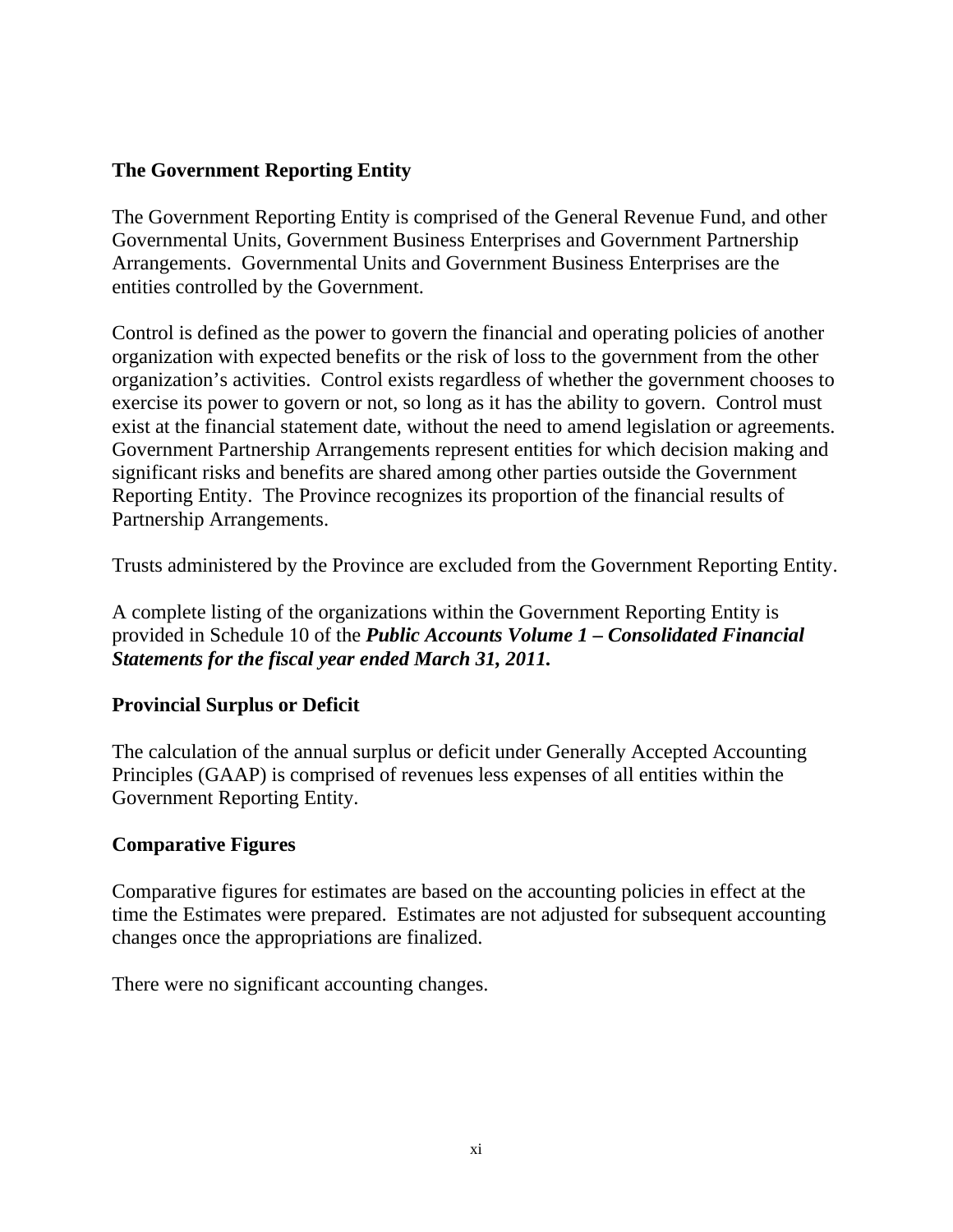# **MEASUREMENT UNCERTAINTY**

Uncertainty in the determination of the amount at which an item is recorded in the budget and financial statements is known as measurement uncertainty. Uncertainty exists whenever estimates are used because it is reasonably possible that there could be a material difference between the recognized amount and another reasonably possible amount.

Measurement uncertainty exists in this Budget in the accruals for such items as pension, retirement and other employee future benefit plan obligations, environmental remediation obligations and revenues. The nature of the uncertainty in the accruals for pension, retirement and other employee benefit plan obligations arises because actual results may differ significantly from the Province's various assumptions about plan members and economic conditions in the marketplace. Uncertainty exists for environmental remediation obligations because the actual extent of remediation activities required may differ significantly based on the actual extent of site contamination and the chosen remediation process. Uncertainty related to sales and income taxes, Federal Equalization Payments, the Canada Health Transfer and the Canada Social Transfer arises because of the possible differences between the estimated and actual economic growth assumptions used in statistical models by the Province to accrue these revenues.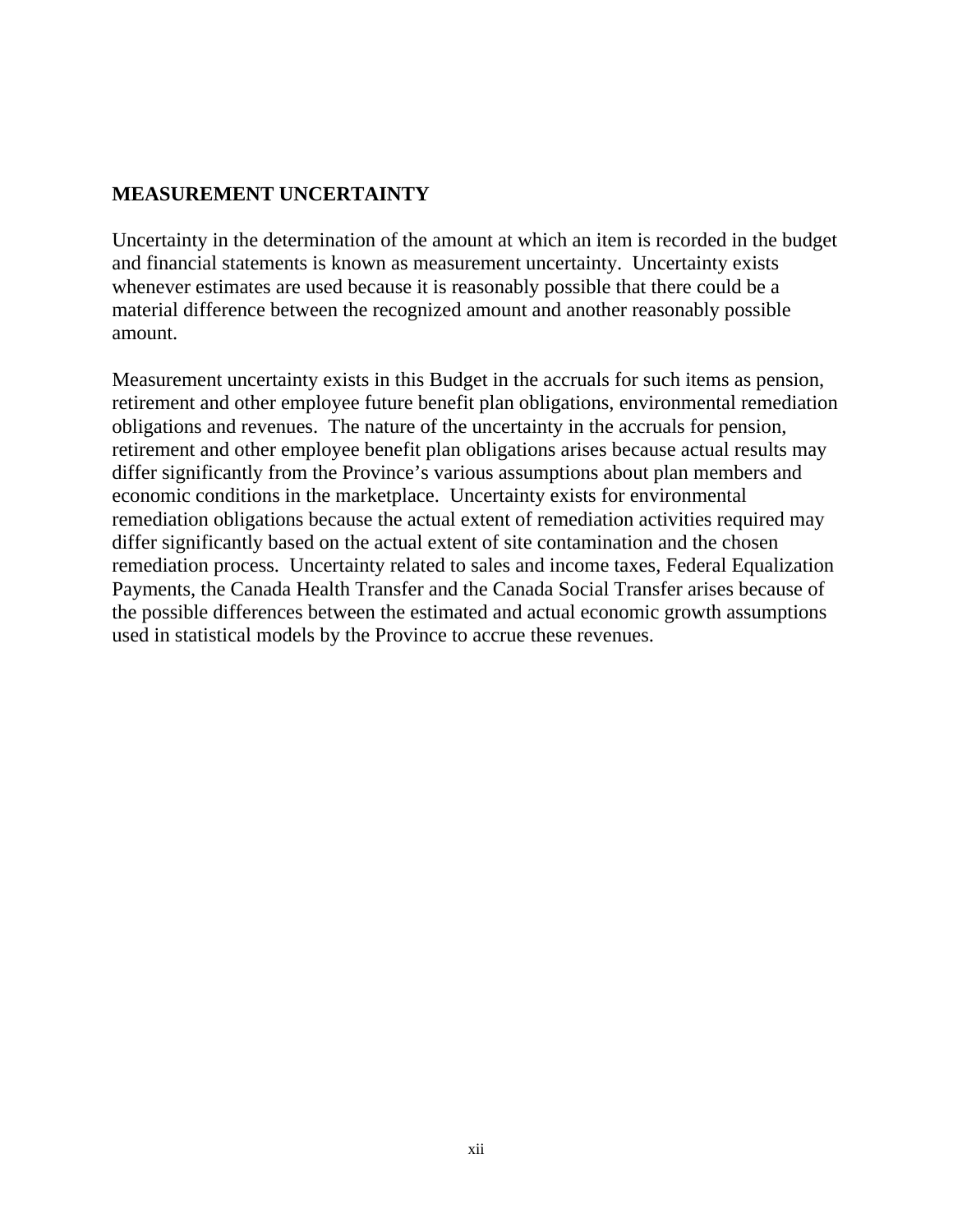# **PROVINCE OF NOVA SCOTIA BUDGETARY SUMMARY - STATEMENT OF OPERATIONS (\$ thousands)**

|                                                                         | 2011-2012<br><b>Estimate</b> | 2011-2012<br><b>Forecast</b> | 2012-2013<br><b>Estimate</b> |
|-------------------------------------------------------------------------|------------------------------|------------------------------|------------------------------|
| <b>General Revenue Fund</b>                                             |                              |                              |                              |
| <b>Revenues</b>                                                         |                              |                              |                              |
| <b>Ordinary Revenue</b>                                                 | 7,941,248                    | 7,937,345                    | 8,350,830                    |
| <b>Ordinary Recoveries</b>                                              | 582,751                      | 581,554                      | 568,490                      |
| Net Income from Government                                              |                              |                              |                              |
| <b>Business Enterprises</b>                                             | 354,579                      | 366,736                      | 350,993                      |
|                                                                         | 8,878,578                    | 8,885,635                    | 9,270,313                    |
| <b>Expenses</b>                                                         |                              |                              |                              |
| <b>Departmental Expenses</b>                                            | 8,344,763                    | 8,272,597                    | 8,534,646                    |
| <b>Tax Credits and Rebates</b>                                          | 74,943                       | 70,000                       | 73,500                       |
| Pension Valuation Adjustment                                            | 31,761                       | 42,991                       | 71,485                       |
| Debt Servicing Costs                                                    | 885,485                      | 838,124                      | 881,701                      |
|                                                                         | 9,336,952                    | 9,223,712                    | 9,561,332                    |
|                                                                         | (458, 374)                   | (338,077)                    | (291, 019)                   |
| <b>Consolidation and Accounting Adjustments</b><br>for Government Units | 70,554                       | 79,621                       |                              |
| <b>Consolidated Fund Consolidation Adjustments</b>                      | 2,854                        | 898                          | 81,550                       |
| Health and Hospital Boards Operations<br><b>Special Purpose Funds</b>   | (880)                        | 366                          | (637)                        |
| Other Organizations                                                     | (3,711)                      | (3,605)                      | (1,094)                      |
|                                                                         | 68,817                       | 77,280                       | 79,819                       |
| <b>Provincial Surplus (Deficit)</b>                                     | (389, 557)                   | (260, 797)                   | (211, 200)                   |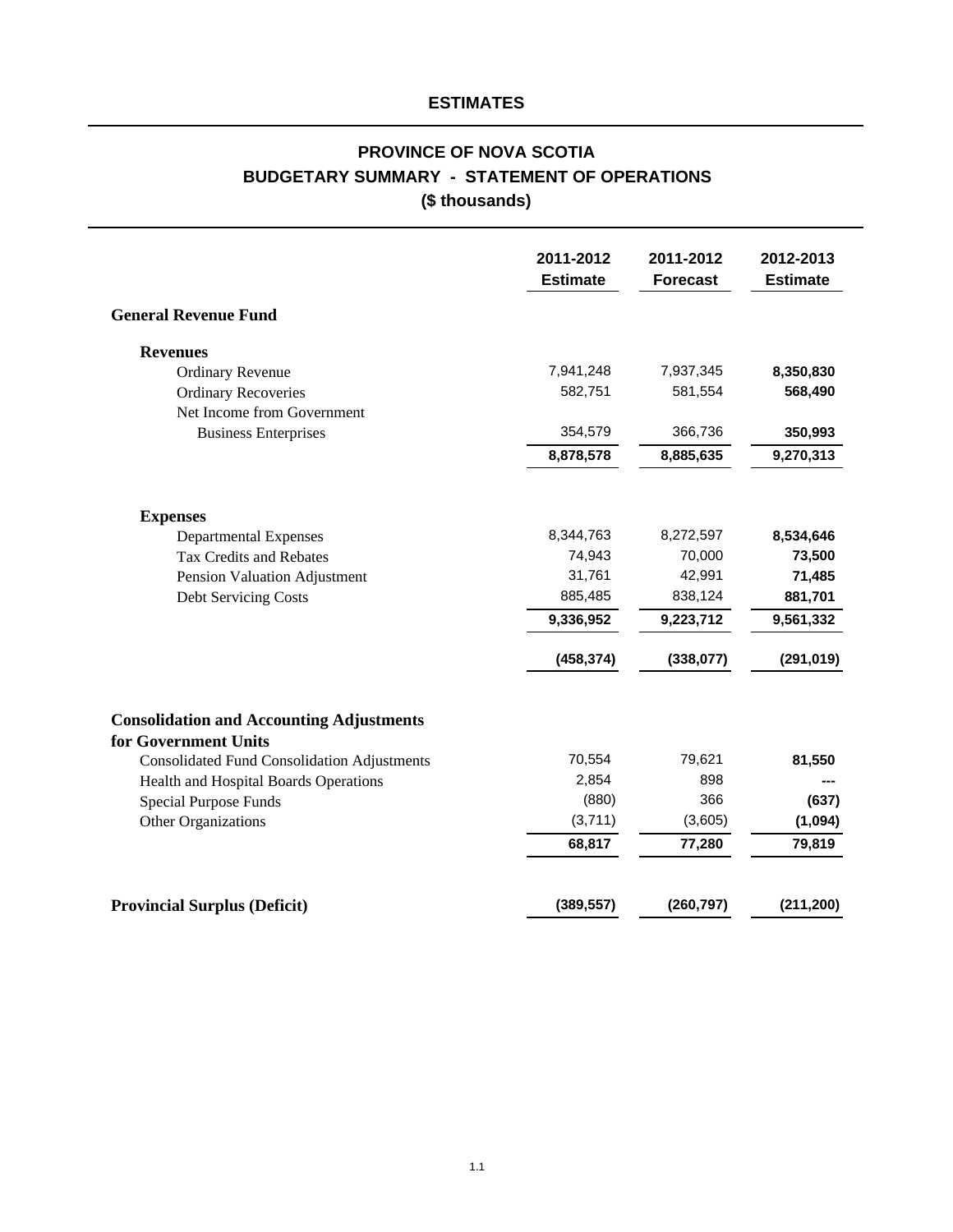# **GENERAL REVENUE FUND ORDINARY REVENUE - SUMMARY (\$ thousands)**

| <b>Department and Service</b>               | 2011-2012<br><b>Estimate</b> | 2011-2012<br><b>Forecast</b> | 2012-2013<br><b>Estimate</b> |
|---------------------------------------------|------------------------------|------------------------------|------------------------------|
| Agriculture                                 | 9,909                        | 12,526                       | 11,795                       |
| Communities, Culture and Heritage           | 1,694                        | 3,138                        | 1,651                        |
| <b>Community Services</b>                   | 429                          | 501                          | 431                          |
| Economic and Rural Development and Tourism  | 1,760                        | 1,908                        | 1,935                        |
| Education                                   | 7,009                        | 7,534                        | 3,956                        |
| Energy                                      | 110,541                      | 118,144                      | 27,861                       |
| Environment                                 | 4,150                        | 3,861                        | 4,054                        |
| Finance                                     | 6,945,584                    | 6,930,747                    | 7,419,812                    |
| Fisheries and Aquaculture                   | 1,628                        | 1,673                        | 1,568                        |
| <b>Health and Wellness</b>                  | 81,490                       | 81,903                       | 68,822                       |
| Justice                                     | 22,156                       | 22,035                       | 22,637                       |
| Labour and Advanced Education               | 8,120                        | 9,138                        | 6,879                        |
| <b>Natural Resources</b>                    | 8,891                        | 14,283                       | 8,302                        |
| Public Service                              | 13,440                       | 14,064                       | 14,177                       |
| <b>Seniors</b>                              | ---                          | 13                           |                              |
| Service Nova Scotia and Municipal Relations | 676,823                      | 688,138                      | 682,487                      |
| Transportation and Infrastructure Renewal   | 47,624                       | 27,739                       | 74,463                       |
|                                             | 7,941,248                    | 7,937,345                    | 8,350,830                    |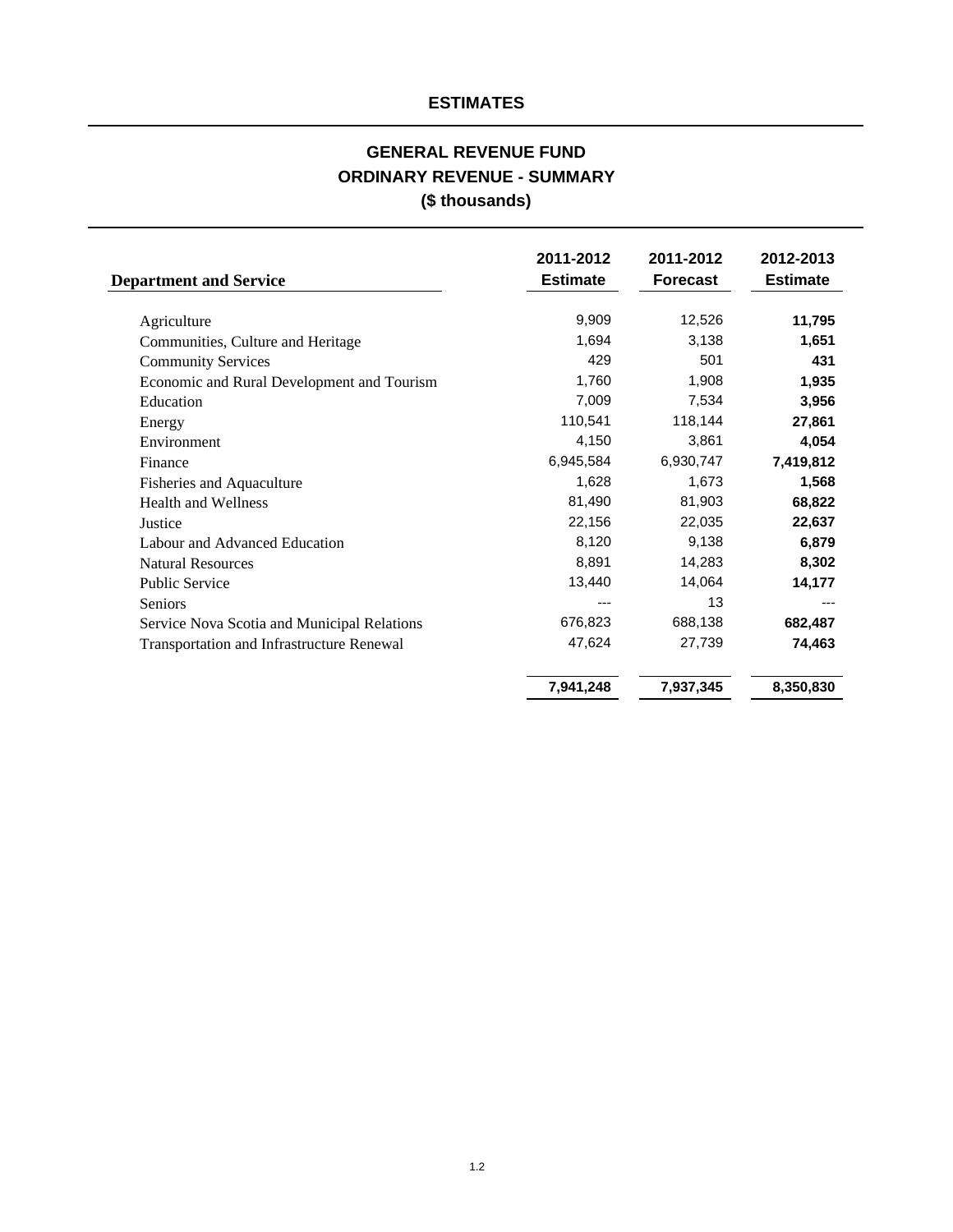# **ORDINARY RECOVERIES - SUMMARY (\$ thousands) GENERAL REVENUE FUND**

| <b>Department and Service</b>               | 2011-2012<br><b>Estimate</b> | 2011-2012<br><b>Forecast</b> | 2012-2013<br><b>Estimate</b> |
|---------------------------------------------|------------------------------|------------------------------|------------------------------|
| Agriculture                                 | 4,537                        | 5,146                        | 5,019                        |
| Communities, Culture and Heritage           | 2,335                        | 2,188                        | 2,082                        |
| <b>Community Services</b>                   | 128,978                      | 115,834                      | 100,038                      |
| Economic and Rural Development and Tourism  | 1,807                        | 2,347                        | 1,684                        |
| Education                                   | 12,036                       | 16,102                       | 13,952                       |
| Energy                                      | 1,677                        | 2,028                        | 1,775                        |
| Environment                                 | 1,832                        | 1,707                        | 1,301                        |
| Finance                                     | 3,386                        | 3,613                        | 3,438                        |
| <b>Health and Wellness</b>                  | 76,529                       | 78,106                       | 76,471                       |
| Justice                                     | 100,324                      | 100,917                      | 106,507                      |
| Labour and Advanced Education               | 132,029                      | 130,307                      | 129,077                      |
| Assistance to Universities                  | 13,975                       | 13,975                       | 14,570                       |
| <b>Natural Resources</b>                    | 20                           | 1,112                        | 25                           |
| <b>Public Service</b>                       | 1,800                        | 2,049                        | 1,941                        |
| Service Nova Scotia and Municipal Relations | 94,530                       | 94,673                       | 103,156                      |
| Transportation and Infrastructure Renewal   | 6,956                        | 11,450                       | 7,454                        |
|                                             | 582,751                      | 581,554                      | 568,490                      |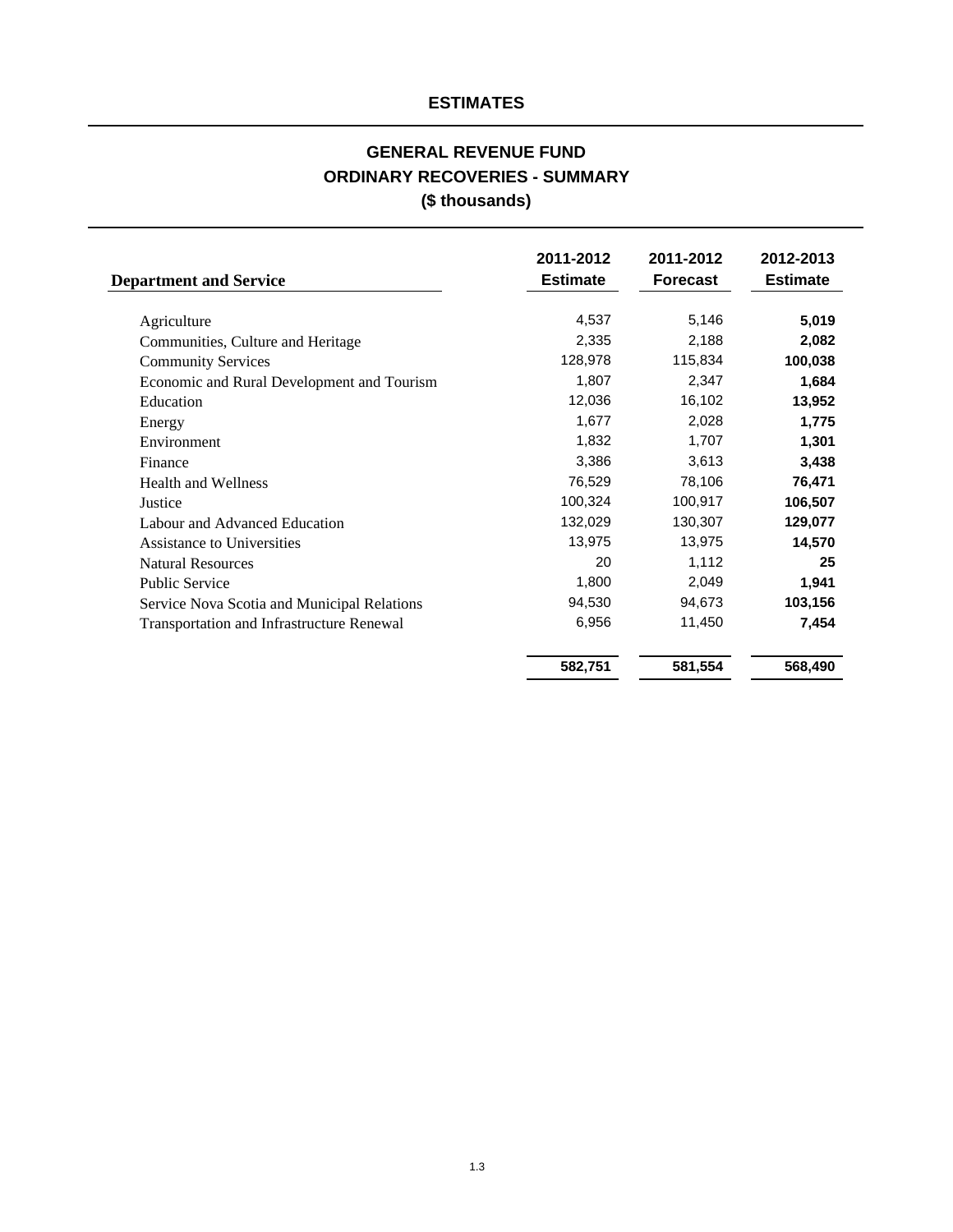# **GENERAL REVENUE FUND NET INCOME FROM GOVERNMENT BUSINESS ENTERPRISES (\$ thousands)**

| <b>Department and Service</b>             | 2011-2012<br><b>Estimate</b> | 2011-2012<br><b>Forecast</b> | 2012-2013<br><b>Estimate</b> |
|-------------------------------------------|------------------------------|------------------------------|------------------------------|
| Nova Scotia Liquor Corporation            | 228,066                      | 220.548                      | 224,451                      |
| Nova Scotia Gaming Corporation            | 112,900                      | 133.100                      | 112,600                      |
| Halifax-Dartmouth Bridge Commission       | 9,763                        | 11.449                       | 11,536                       |
| Highway 104 Western Alignment Corporation | 3,850                        | 1,639                        | 2,406                        |
|                                           | 354,579                      | 366,736                      | 350,993                      |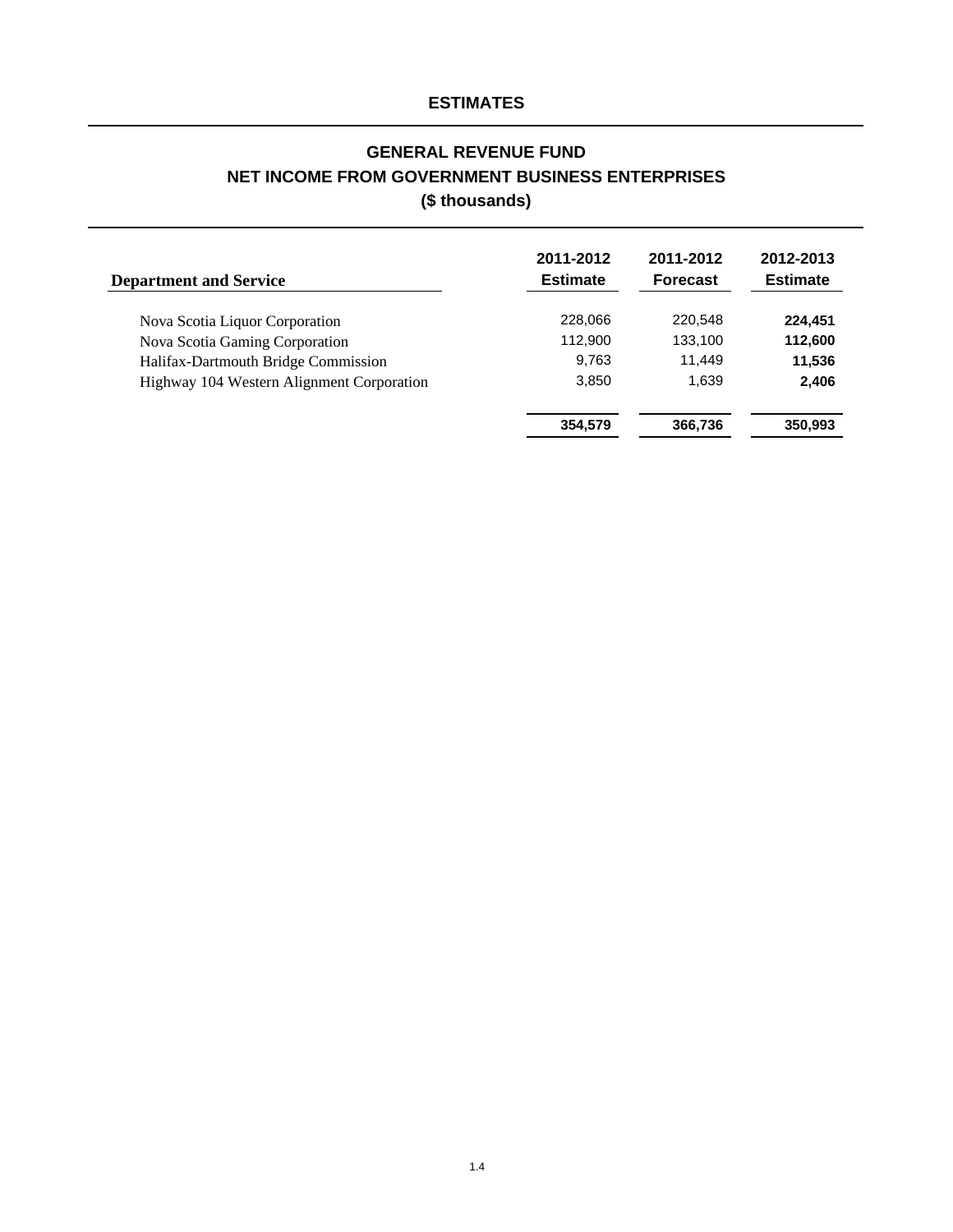# **GENERAL REVENUE FUND DEPARTMENTAL EXPENSES - SUMMARY (\$ thousands)**

| <b>Department and Service</b>               | 2011-2012<br><b>Estimate</b> | 2011-2012<br><b>Forecast</b> | 2012-2013<br><b>Estimate</b> |
|---------------------------------------------|------------------------------|------------------------------|------------------------------|
| Agriculture                                 | 61,115                       | 63,907                       | 63,949                       |
| Communities, Culture and Heritage           | 55,100                       | 54,694                       | 58,665                       |
| <b>Community Services</b>                   | 985,084                      | 976,845                      | 977,924                      |
| Economic and Rural Development and Tourism  | 125,610                      | 117,539                      | 187,353                      |
| Education                                   | 1,135,237                    | 1,130,023                    | 1,112,830                    |
| Energy                                      | 30,462                       | 30,055                       | 29,568                       |
| Environment                                 | 27,582                       | 26,994                       | 26,385                       |
| Finance                                     | 36,007                       | 34,407                       | 38,990                       |
| Fisheries and Aquaculture                   | 8,462                        | 8.338                        | 8,799                        |
| <b>Health and Wellness</b>                  | 3,768,259                    | 3,758,800                    | 3,861,513                    |
| Justice                                     | 302,036                      | 298,086                      | 306,723                      |
| Labour and Advanced Education               | 345,211                      | 341,532                      | 346,208                      |
| Assistance to Universities                  | 384,792                      | 388,068                      | 347,619                      |
| <b>Natural Resources</b>                    | 92,845                       | 99,897                       | 95,685                       |
| <b>Public Service</b>                       | 178,938                      | 169,843                      | 174,314                      |
| <b>Seniors</b>                              | 1,881                        | 1,889                        | 1,871                        |
| Service Nova Scotia and Municipal Relations | 274,761                      | 260,764                      | 275,909                      |
| Transportation and Infrastructure Renewal   | 420,362                      | 412,415                      | 421,617                      |
| <b>Restructuring Costs</b>                  | 111,019                      | 98,501                       | 198,724                      |
|                                             | 8,344,763                    | 8,272,597                    | 8,534,646                    |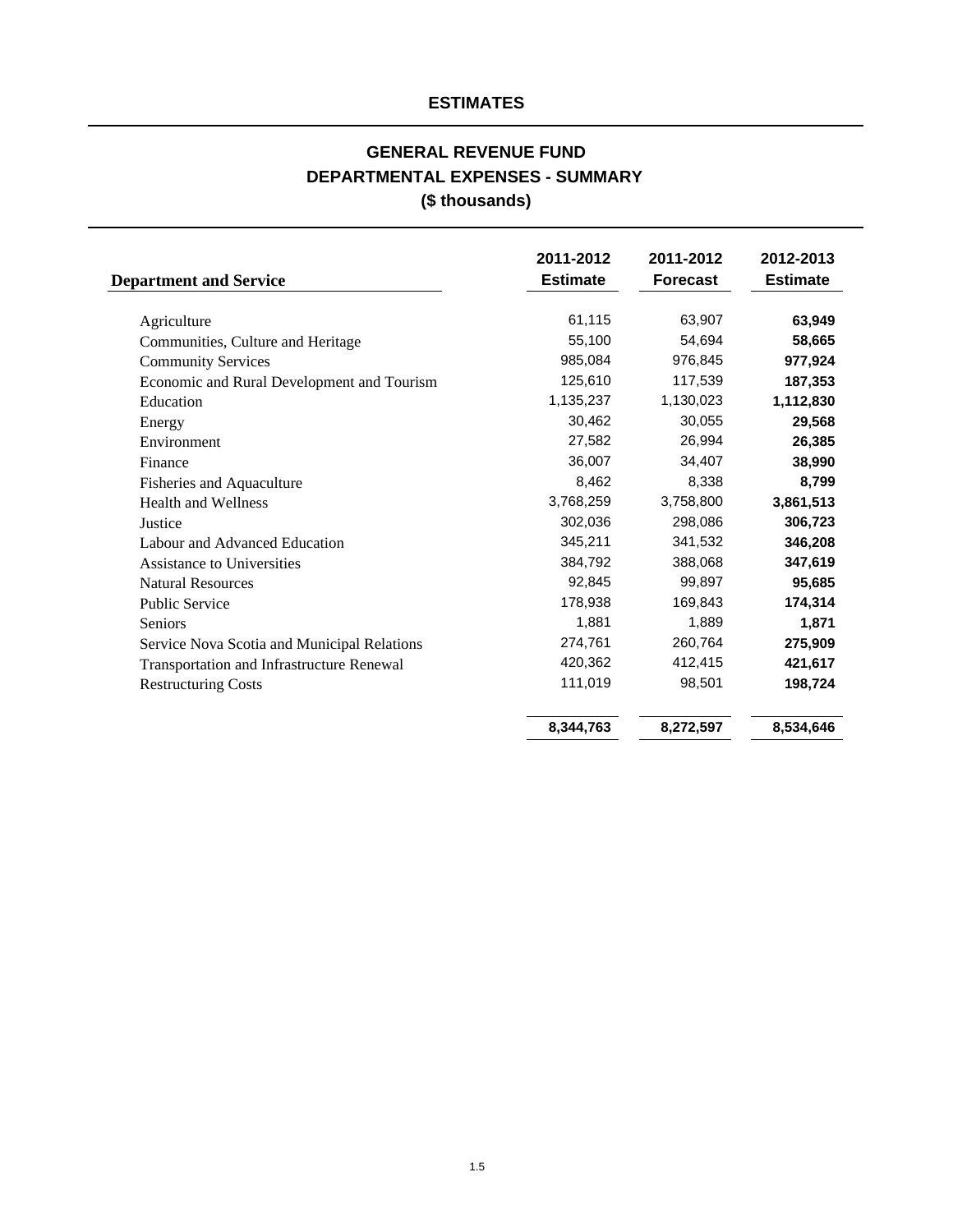# **(\$ thousands) RESTRUCTURING COSTS AND TAX CREDITS AND REBATES - SUMMARY GENERAL REVENUE FUND**

| 2011-2012<br><b>Estimate</b> | 2011-2012<br><b>Forecast</b> | 2012-2013<br><b>Estimate</b> |
|------------------------------|------------------------------|------------------------------|
|                              |                              |                              |
| 111,019                      | 98,501<br>---                | 172,124<br>26,600            |
| 111,019                      | 98,501                       | 198,724                      |
|                              |                              |                              |
| 74,943                       | 70,000                       | 73,500                       |
|                              |                              | 73,500                       |
|                              | 74,943                       | 70,000                       |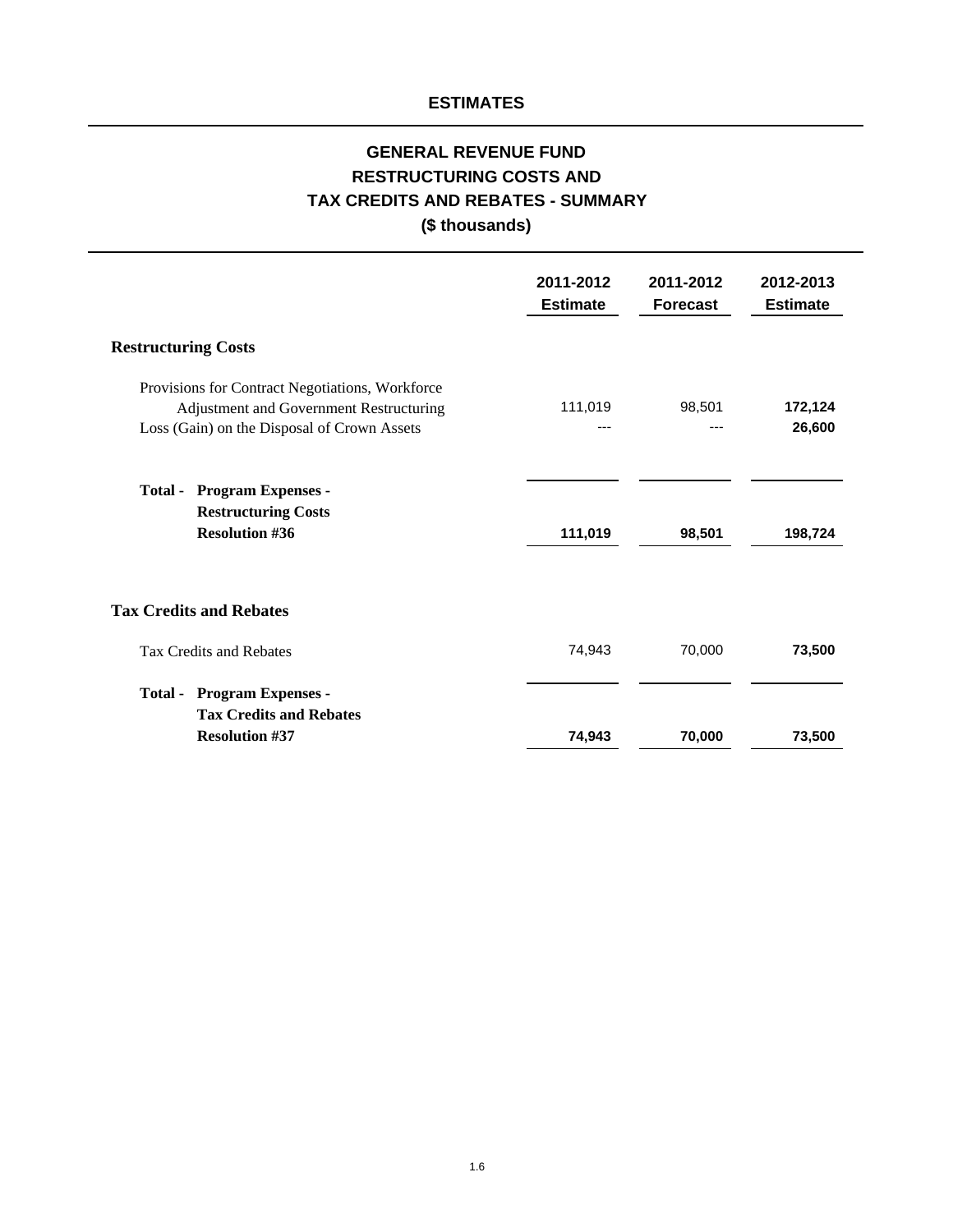### **DEBT SERVICING COSTS - SUMMARY (\$ thousands) GENERAL REVENUE FUND PENSION VALUATION ADJUSTMENT AND**

|                                                                             | 2011-2012<br><b>Estimate</b> | 2011-2012<br><b>Forecast</b> | 2012-2013<br><b>Estimate</b> |
|-----------------------------------------------------------------------------|------------------------------|------------------------------|------------------------------|
| <b>Pension Valuation Adjustment</b>                                         |                              |                              |                              |
| Provisions for Pension Valuation Adjustment                                 | 31,761                       | 42,991                       | 71,485                       |
| <b>Program Expenses -</b><br>Total -<br><b>Pension Valuation Adjustment</b> |                              |                              |                              |
| <b>Resolution #38</b>                                                       | 31,761                       | 42,991                       | 71,485                       |
| <b>Debt Servicing Costs</b>                                                 |                              |                              |                              |
| Interest on Long Term Debt                                                  | 737,671                      | 707,384                      | 735,101                      |
| General Interest                                                            | 28,995                       | 5,180                        | 965                          |
| Interest on Pension, Retirement                                             |                              |                              |                              |
| and Other Obligations                                                       | 118,819                      | 125,560                      | 145,635                      |
| <b>Debt Servicing Costs</b>                                                 | 885,485                      | 838,124                      | 881,701                      |

**Note:** The pension valuation adjustment is the net benefit plan cost (recovery) for the year, less government contributions included in program expenses, and the interest costs on plan liabilities in excess of the expected return on plan assets, which are included in debt servicing costs. The net benefit plan cost (recovery) is comprised of current service cost, employee contributions, expected return on plan assets, interest cost on plan liabilities, amortization of net actuarial gains or losses, any changes in plan asset valuation allowance and any plan amendments, which occur during the fiscal year.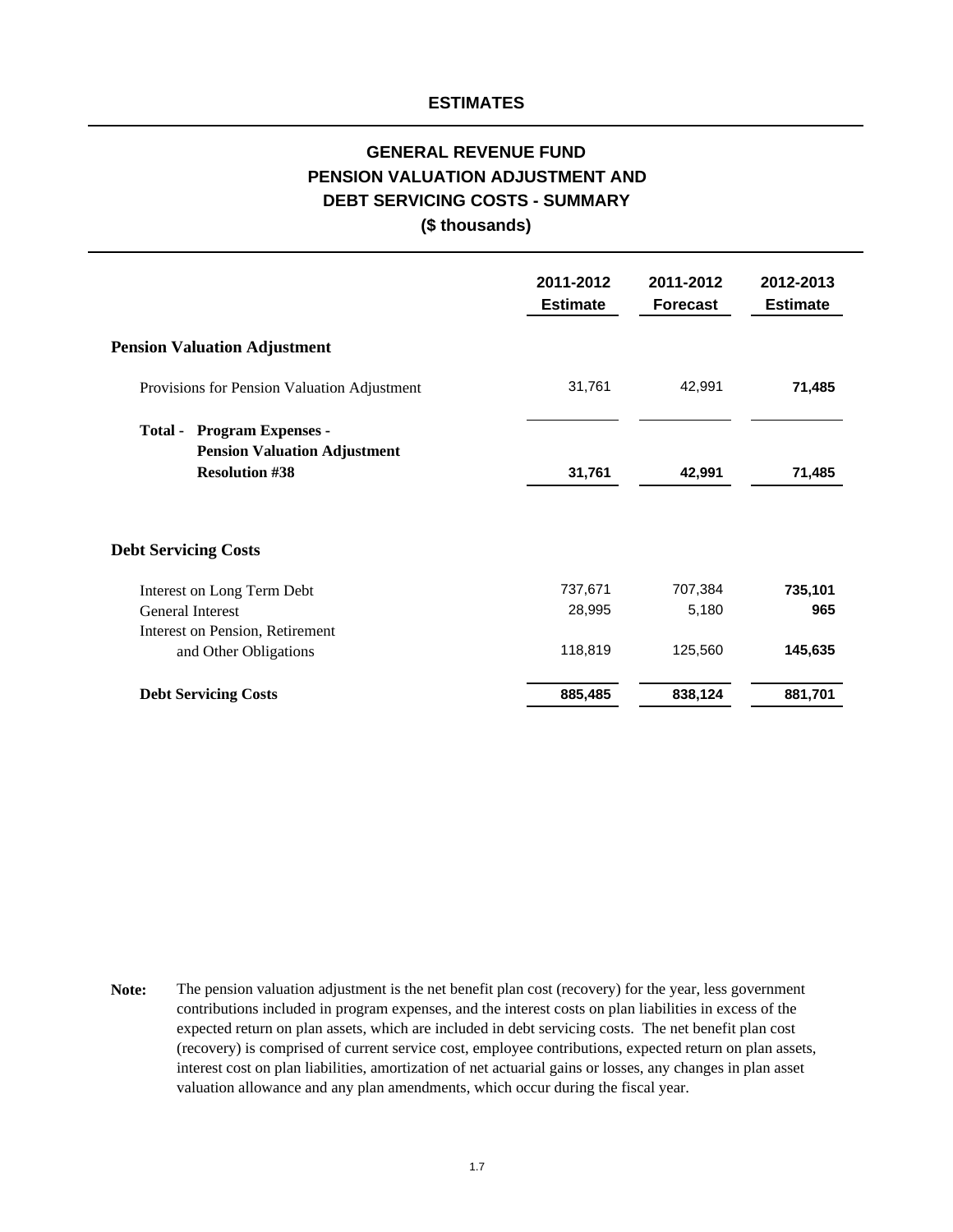# **(\$ thousands) CAPITAL PURCHASE REQUIREMENTS - SUMMARY GENERAL REVENUE FUND TANGIBLE CAPITAL ASSETS**

| <b>Department and Service</b>               | 2011-2012<br><b>Estimate</b> | 2011-2012<br><b>Forecast</b> | 2012-2013<br><b>Estimate</b> |
|---------------------------------------------|------------------------------|------------------------------|------------------------------|
|                                             |                              |                              |                              |
| Agriculture                                 | 640                          | 465                          | 1,345                        |
| Communities, Culture and Heritage           | 7,100                        | 5,900                        | 1,305                        |
| <b>Community Services</b>                   | 1,200                        | 700                          | 4,100                        |
| Education                                   | 93,383                       | 89,900                       | 109,793                      |
| Environment                                 | 1,500                        | 1,500                        | 6,730                        |
| Finance                                     | 7,346                        | 7,322                        | 3,523                        |
| Fisheries and Aquaculture                   | 30                           | 28                           | 95                           |
| <b>Health and Wellness</b>                  | 21,299                       | 16,887                       | 19,692                       |
| Justice                                     | 2,165                        | 1,850                        | 3,985                        |
| Labour and Advanced Education               | 2,247                        | 2,247                        |                              |
| <b>Natural Resources</b>                    | 6,800                        | 33,500                       | 6,600                        |
| <b>Public Service</b>                       | 4,280                        | 4,680                        | 20,053                       |
| Service Nova Scotia and Municipal Relations | 1,855                        | 3,662                        | 2,343                        |
| Transportation and Infrastructure Renewal   |                              |                              |                              |
| <b>Highways and Bridges</b>                 | 265,000                      | 250,000                      | 281,000                      |
| Buildings and Infrastructure                | 56,305                       | 52,726                       | 57,939                       |
| <b>Cash Flow Contingency</b>                | 6,745                        | 3,070                        | 5,186                        |
| Total -<br><b>Expenditures -</b>            |                              |                              |                              |
| <b>Capital Purchase Requirements</b>        |                              |                              |                              |
| <b>Resolution #39</b>                       | 477,895                      | 474,437                      | 523,689                      |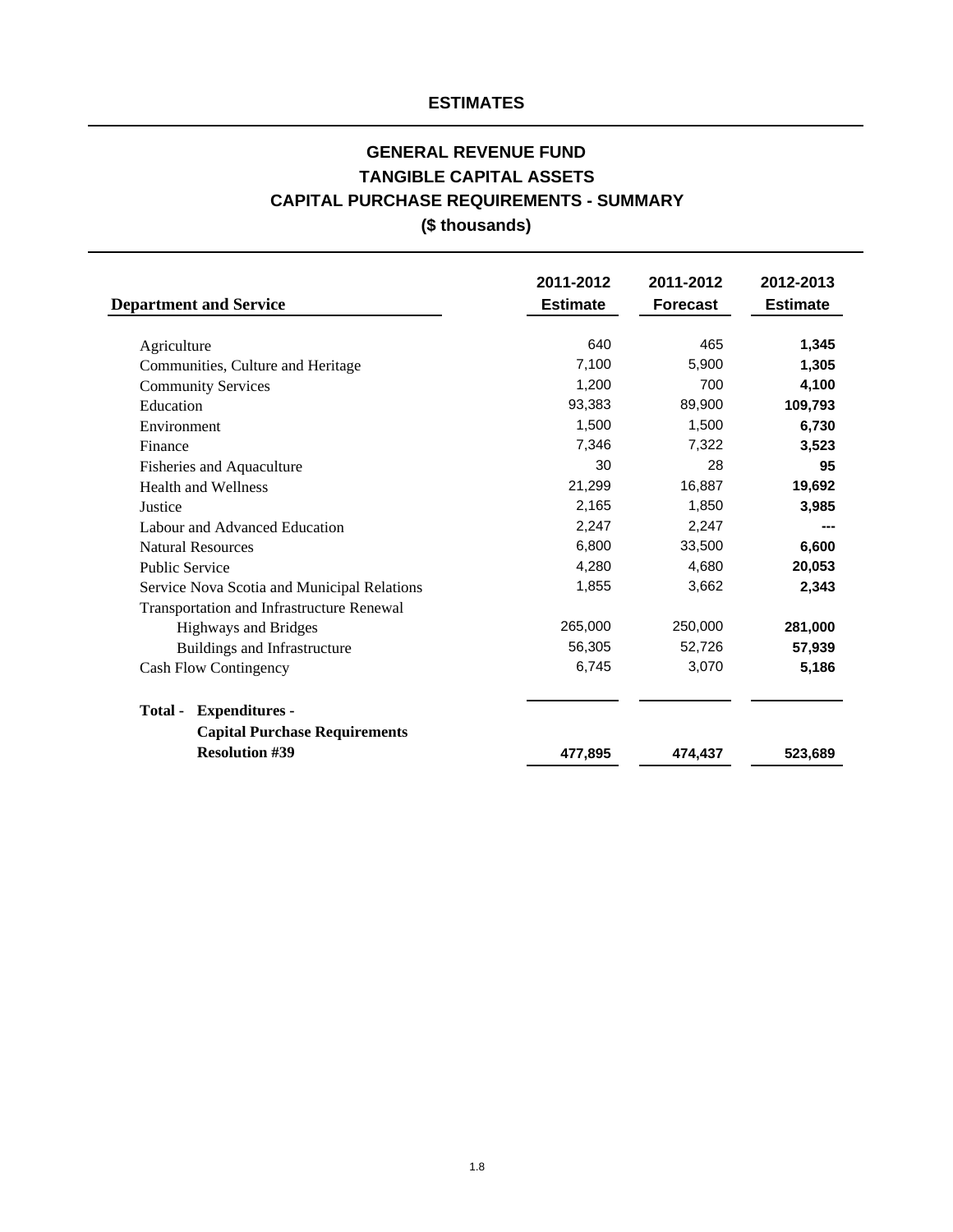# **AMORTIZATION - SUMMARY GENERAL REVENUE FUND (\$ thousands) TANGIBLE CAPITAL ASSETS**

| <b>Department and Service</b>                    | 2011-2012<br><b>Estimate</b> | 2011-2012<br><b>Forecast</b> | 2012-2013<br><b>Estimate</b> |
|--------------------------------------------------|------------------------------|------------------------------|------------------------------|
| Agriculture                                      | 345                          | 344                          | 283                          |
| Communities, Culture and Heritage                | 145                          | 145                          | 1,317                        |
| <b>Community Services</b>                        | 1,130                        | 1,031                        | 773                          |
| Economic and Rural Development and Tourism       | 358                          | 358                          | 339                          |
| Education                                        | 62,561                       | 60,761                       | 65,782                       |
| Energy                                           | 3                            | 3                            | $\mathbf{2}$                 |
| Environment                                      | 150                          | 150                          | 111                          |
| Finance                                          | 6,032                        | 5,918                        | 7,191                        |
| Fisheries and Aquaculture                        | 56                           | 56                           | 58                           |
| <b>Health and Wellness</b>                       | 20,564                       | 18,724                       | 22,529                       |
| Justice                                          | 1,764                        | 1,488                        | 2,802                        |
| Labour and Advanced Education                    | 7,628                        | 7,633                        | 7,647                        |
| <b>Natural Resources</b>                         | 1,187                        | 1,187                        | 646                          |
| <b>Public Service</b>                            | 2,344                        | 1,481                        | 3,640                        |
| Service Nova Scotia and Municipal Relations      | 2,144                        | 1,567                        | 2,527                        |
| <b>Transportation and Infrastructure Renewal</b> | 164,244                      | 157,286                      | 172,304                      |
|                                                  | 270,655                      | 258,132                      | 287,951                      |

**Note:** This Schedule identifies the amortization included in the Program Expenses by department.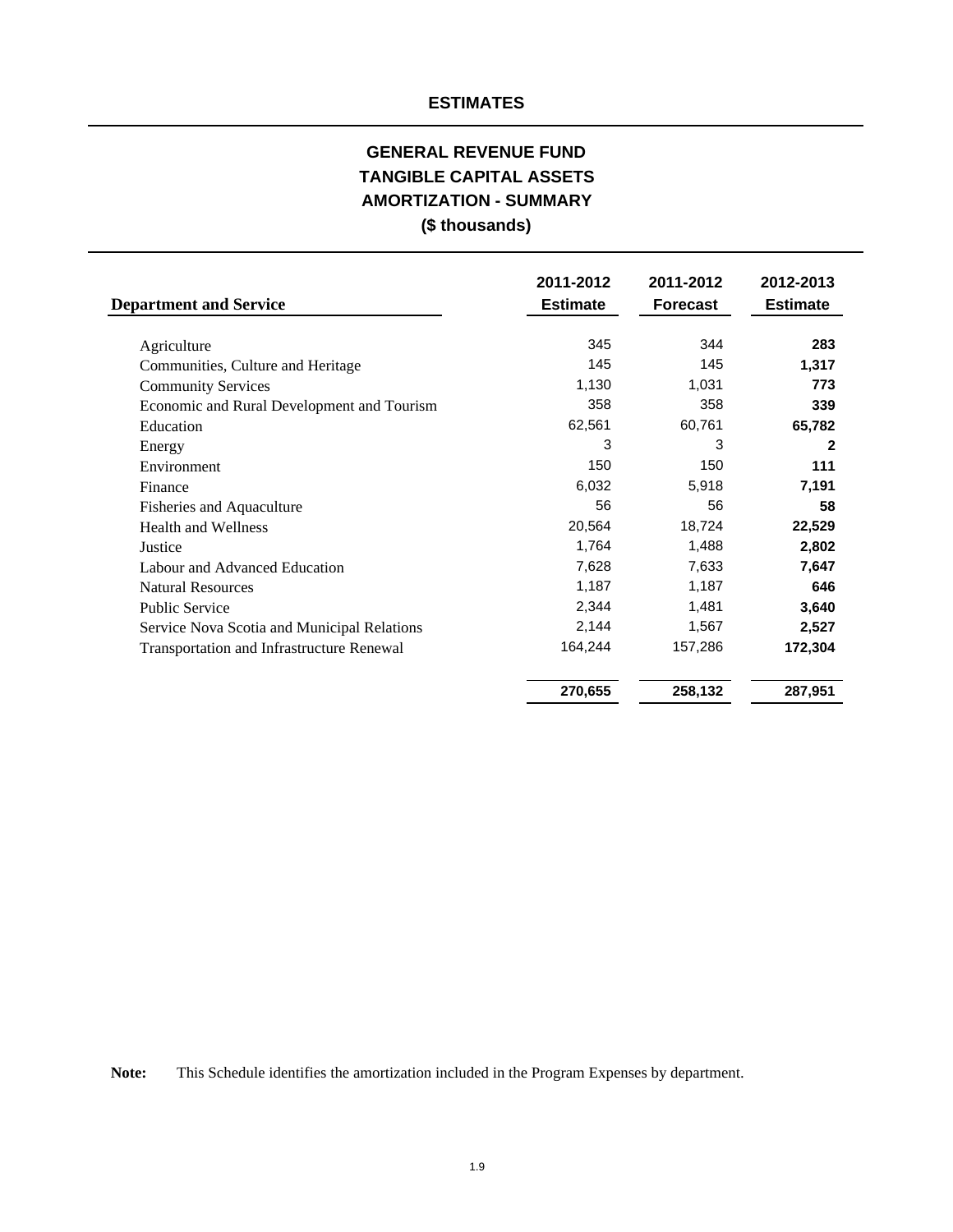# **GENERAL REVENUE FUND (\$ thousands) SINKING FUND INSTALMENTS AND SERIAL RETIREMENTS**

|                                                           | 2011-2012<br><b>Estimate</b> | 2011-2012<br><b>Forecast</b> | 2012-2013<br><b>Estimate</b> |
|-----------------------------------------------------------|------------------------------|------------------------------|------------------------------|
| <b>Sinking Fund Instalments</b><br>and Serial Retirements |                              |                              |                              |
| Canadian Debt                                             | 37,618                       | 37,618                       | 44,073                       |
| Other Long Term Debt                                      |                              |                              |                              |
| <b>Capital Leases</b>                                     | 21,713                       | 21,713                       | 23,555                       |
| Courthouses                                               | 75                           | 75                           |                              |
| Government Buildings                                      | 2,517                        | 2,517                        | 1,260                        |
| <b>Expenditures -</b><br>Total -                          |                              |                              |                              |
| <b>Sinking Fund Instalments</b>                           |                              |                              |                              |
| and Serial Retirements                                    |                              |                              |                              |
| <b>Resolution #40</b>                                     | 61,923                       | 61,923                       | 68,888                       |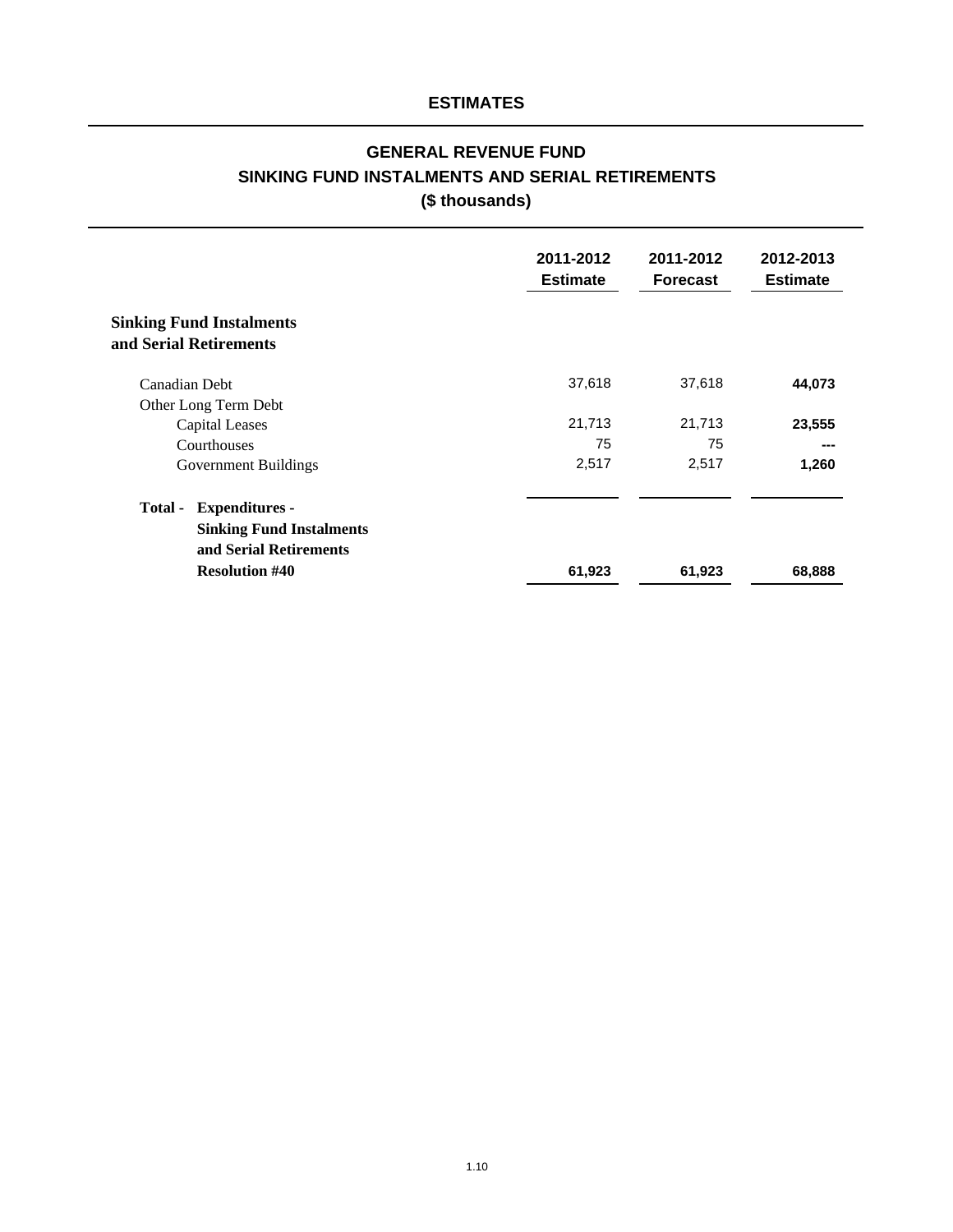# **PROJECTED CONSOLIDATED STATEMENT OF NET DEBT GENERAL REVENUE FUND (\$ millions)**

|                                                              | 2011-2012<br><b>Estimate</b> | 2011-2012<br><b>Forecast</b> | 2012-2013<br><b>Estimate</b> |
|--------------------------------------------------------------|------------------------------|------------------------------|------------------------------|
| <b>Net Debt - Beginning of Year</b>                          | 13,068.5                     | 12,827.3                     | 13,290.2                     |
| Add (Deduct):                                                |                              |                              |                              |
| Provincial Surplus/Deficit,<br>on an Expense Basis           | 389.6                        | 260.8                        | 211.2                        |
| Increase in the Net Book Value<br>of Tangible Capital Assets | 289.3                        | 202.1                        | 219.5                        |
| Other                                                        | ---                          |                              |                              |
| <b>Change in Net Debt</b>                                    | 678.9                        | 462.9                        | 430.7                        |
| <b>Net Debt - End of Year</b>                                | 13,747.4                     | 13,290.2                     | 13,720.9                     |

**Note:** Net Debt is the accumulated Provincial Surplus/Deficits plus the change in non-financial assets.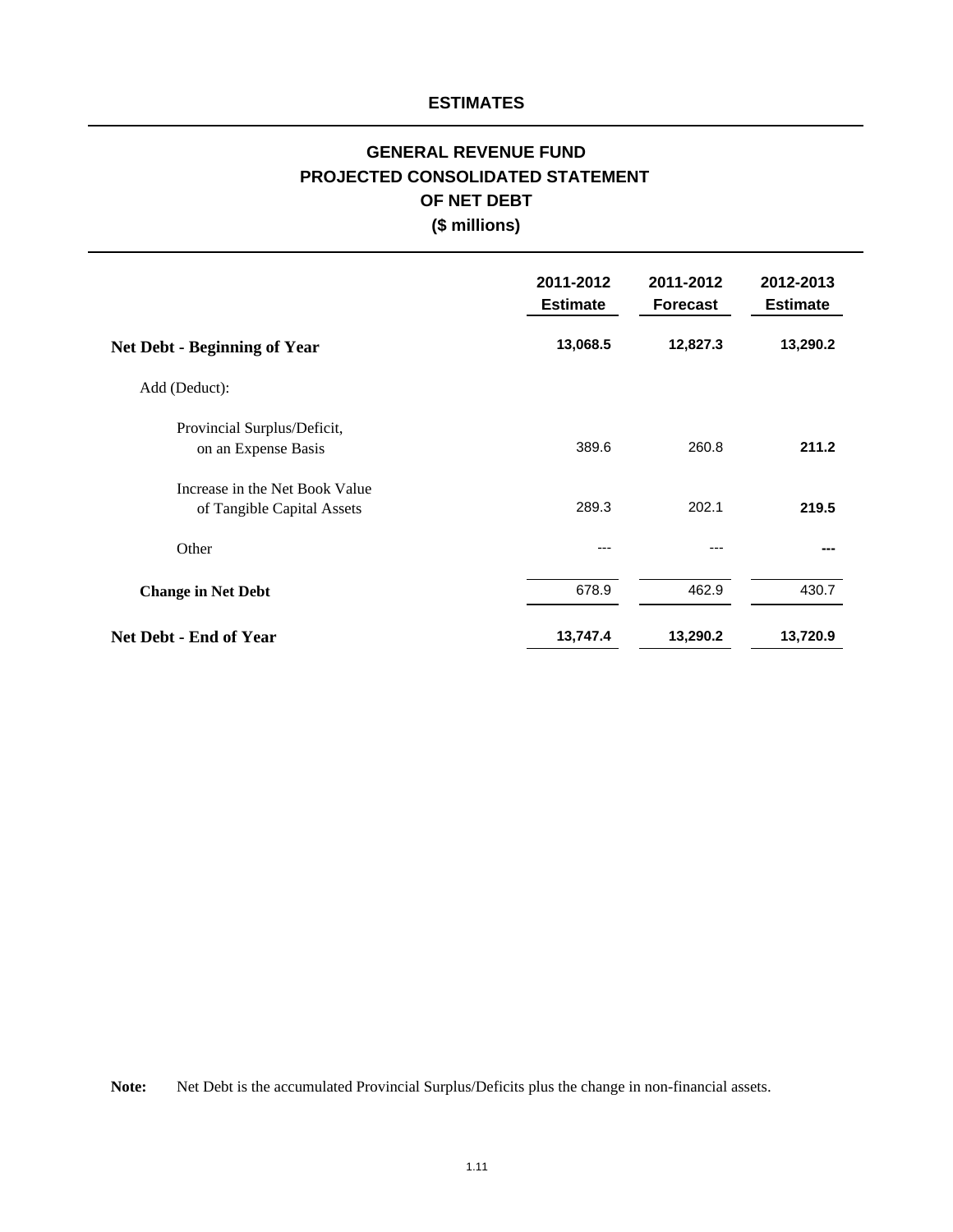# **GENERAL REVENUE FUND STATUTORY CAPITAL ITEMS FOR WHICH NO VOTE IS REQUIRED UNDER THE (\$ thousands) APPROPRIATIONS ACT**

|                                                                                                                                                                                                                    | Item<br><b>Number</b> | 2011-2012<br><b>Estimate</b> | 2011-2012<br><b>Forecast</b> | 2012-2013<br><b>Estimate</b> |
|--------------------------------------------------------------------------------------------------------------------------------------------------------------------------------------------------------------------|-----------------------|------------------------------|------------------------------|------------------------------|
| <b>Capital Advances and Investments</b><br>for which no Vote is required under the Approp-<br>riations Act. The following is given for information<br>as to the proposed program under the respective<br>statutes. |                       |                              |                              |                              |
| <b>Additional Advances and Investments (A)</b>                                                                                                                                                                     |                       |                              |                              |                              |
| Fisheries and Aquaculture Development Fund                                                                                                                                                                         | 1.                    | 40,000                       | 35,000                       | 35,000                       |
| Nova Scotia Jobs Fund                                                                                                                                                                                              | 2.                    | 85,269                       | 78,295                       | 167,316                      |
| Nova Scotia Farm Loan Board                                                                                                                                                                                        | 4.                    | 30,000                       | 21,000                       | 32,000                       |
| Nova Scotia Fund                                                                                                                                                                                                   | 5.                    | 40,000                       | 20,855                       | 36,390                       |
| Nova Scotia Housing Development Corporation                                                                                                                                                                        | 6.                    | 151,823                      | 91,250                       | 81,910                       |
|                                                                                                                                                                                                                    |                       | 347,092                      | 246,400                      | 352,616                      |
| <b>Repayments (A)</b>                                                                                                                                                                                              |                       |                              |                              |                              |
| Fisheries and Aquaculture Development Fund                                                                                                                                                                         | 1.                    | 17,000                       | 17,000                       | 16,500                       |
| Nova Scotia Jobs Fund                                                                                                                                                                                              | 2.                    | 8,377                        | 50,740                       | 15,002                       |
| Municipal Loan and Building Fund                                                                                                                                                                                   | 3.                    | 75                           | 75                           |                              |
| Nova Scotia Farm Loan Board                                                                                                                                                                                        | 4.                    | 22,000                       | 26,000                       | 22,000                       |
| Nova Scotia Fund                                                                                                                                                                                                   | 5.                    | 11,500                       | 7,240                        | 7,200                        |
| Nova Scotia Housing Development Corporation                                                                                                                                                                        | 6.                    | 14,005                       | 15,450                       | 17,202                       |
| Miscellaneous                                                                                                                                                                                                      | 7.                    | 780                          | 780                          | 2,826                        |
|                                                                                                                                                                                                                    |                       | 73,737                       | 117,285                      | 80,730                       |
| <b>Net - Capital Advances and Investments</b>                                                                                                                                                                      |                       | 273,355                      | 129,115                      | 271,886                      |

**(A) - See Note (A) Page 1.13**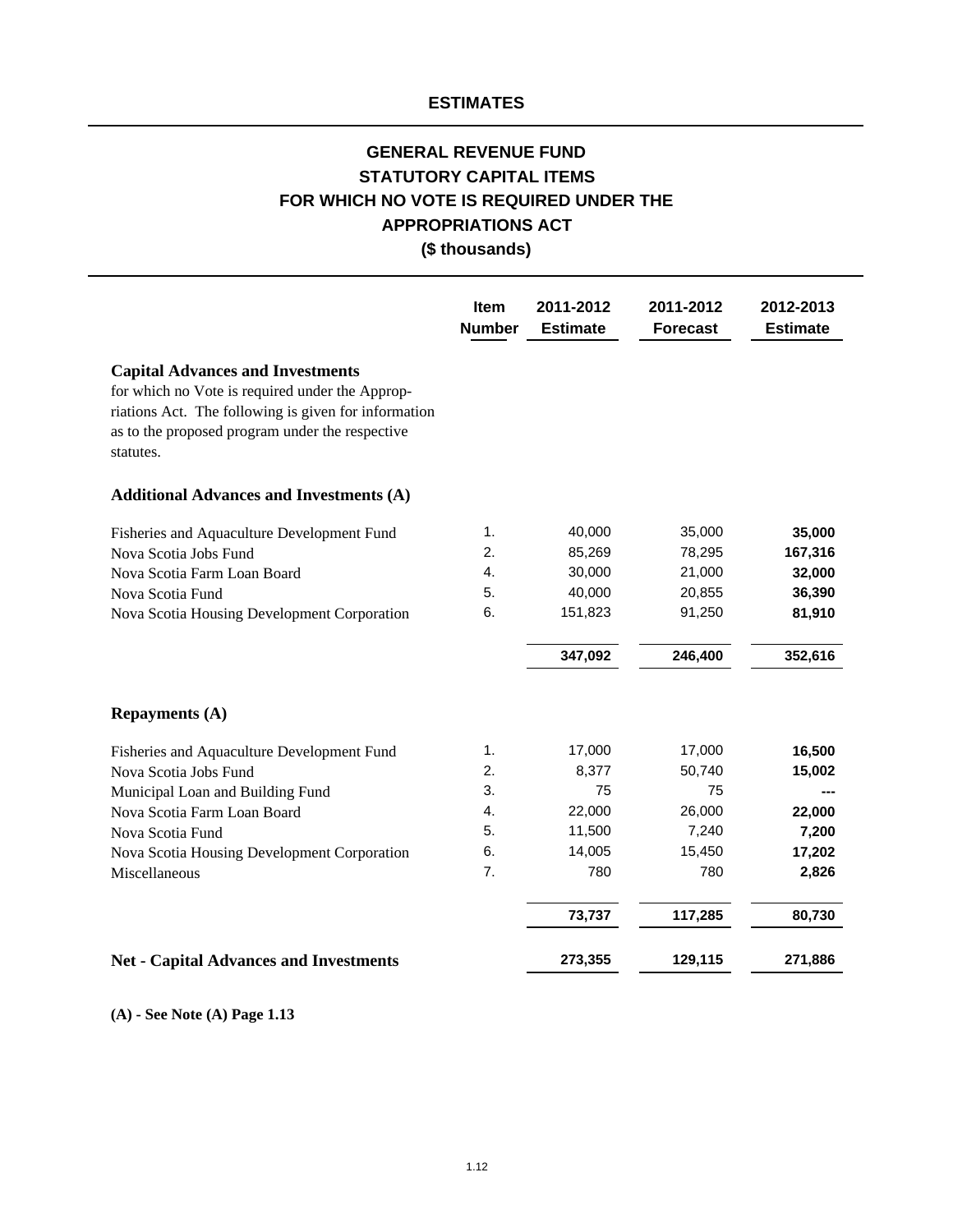# **APPROPRIATIONS ACT FOR WHICH NO VOTE IS REQUIRED UNDER THE (\$ thousands) GENERAL REVENUE FUND STATUTORY CAPITAL ITEMS**

#### **Note:**

Borrowing provided for under the Appropriations Act. (A) - Spending authority contained in the following Statutes.

#### **Item**

- 1. Fisheries and Coastal Resources Act, Chapter 25 of the Acts of 1996.
- 2. Nova Scotia Jobs Fund Act, Chapter 40 of the Acts of 2011.
- 3. Municipal Loan and Building Fund Act, Chapter 305 RS/89.
- 4. Agriculture and Rural Credit Act (Nova Scotia Farm Loan Board), Chapter 7 RS/89.
- 5. Nova Scotia Business Incorporated Act, Chapter 30 of the Acts of 2000.
- 6. Housing Act, Chapter 211 RS/89. Effective April 1, 1999, pursuant to Bill #35, the Nova Scotia Housing Development Corporation took over the assets, liabilities and activities of the Nova Scotia Housing Development Fund.
- 7. Includes miscellaneous advances and repayments.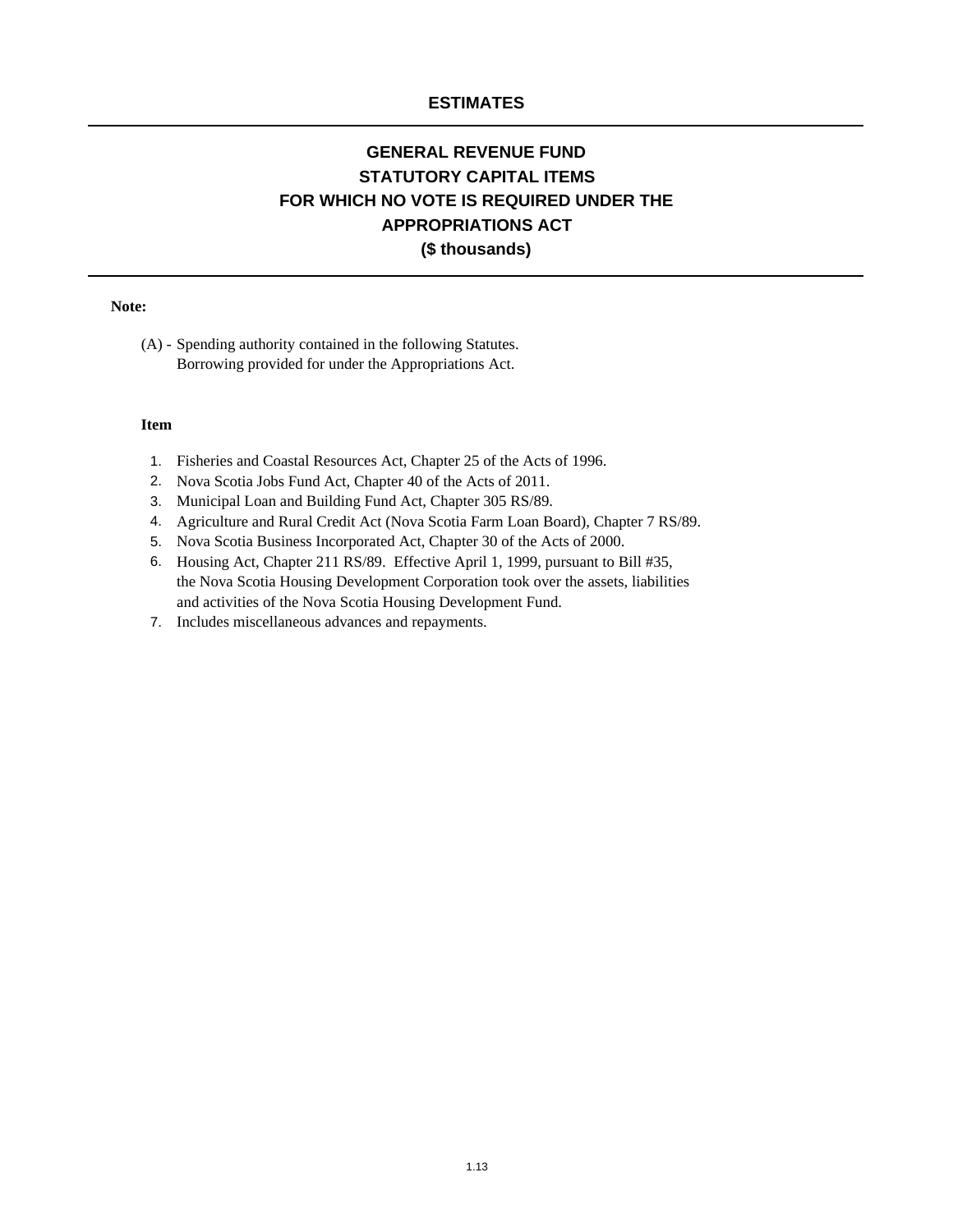#### **GENERAL REVENUE FUND FUNDED STAFF - SUMMARY**

| <b>Department and Service</b>               | 2011-2012<br><b>Estimate</b> | 2011-2012<br><b>Forecast</b> | 2012-2013<br><b>Estimate</b> |
|---------------------------------------------|------------------------------|------------------------------|------------------------------|
| Agriculture                                 | 476                          | 468                          | 476                          |
| Communities, Culture and Heritage           | 229                          | 216                          | 236                          |
| <b>Community Services</b>                   | 1,678                        | 1,612                        | 1,662                        |
| Economic and Rural Development and Tourism  | 256                          | 224                          | 291                          |
| Education                                   | 201                          | 177                          | 194                          |
| Energy                                      | 62                           | 49                           | 58                           |
| Environment                                 | 276                          | 238                          | 268                          |
| Finance                                     | 238                          | 216                          | 257                          |
| Fisheries and Aquaculture                   | 85                           | 74                           | 81                           |
| <b>Health and Wellness</b>                  | 505                          | 424                          | 465                          |
| Justice                                     | 1,630                        | 1,538                        | 1,607                        |
| Labour and Advanced Education               | 303                          | 272                          | 324                          |
| <b>Natural Resources</b>                    | 823                          | 742                          | 796                          |
| <b>Public Service</b>                       | 1,099                        | 1,065                        | 1,093                        |
| Seniors                                     | 9                            | 9                            | 9                            |
| Service Nova Scotia and Municipal Relations | 940                          | 833                          | 926                          |
| Transportation and Infrastructure Renewal   | 1,972                        | 1,939                        | 1,906                        |
|                                             | 10,782                       | 10,096                       | 10,649                       |

**Note:** Funded Staff is measured in Full Time Equivalents (FTE's), which is a measure of the annualized person years of full-time and part-time staff. Only staff charged to a salary account in the Program Expenses and having an employee-employer relationship with a given provincial department or Public Service appropriation are included in the FTE count. Where funding appears in the Estimates Book for an agency or organization as a grant or contribution from the Province, employees of that agency or organization are not included in the FTE count. Staff employed by the Province, but funded by external agencies, are reflected in the Funded Staff details that appear at the end of each departmental section in the Supplementary Detail document. The FTE counts that appear in the Funded Staff figures are net of those funded by external agencies.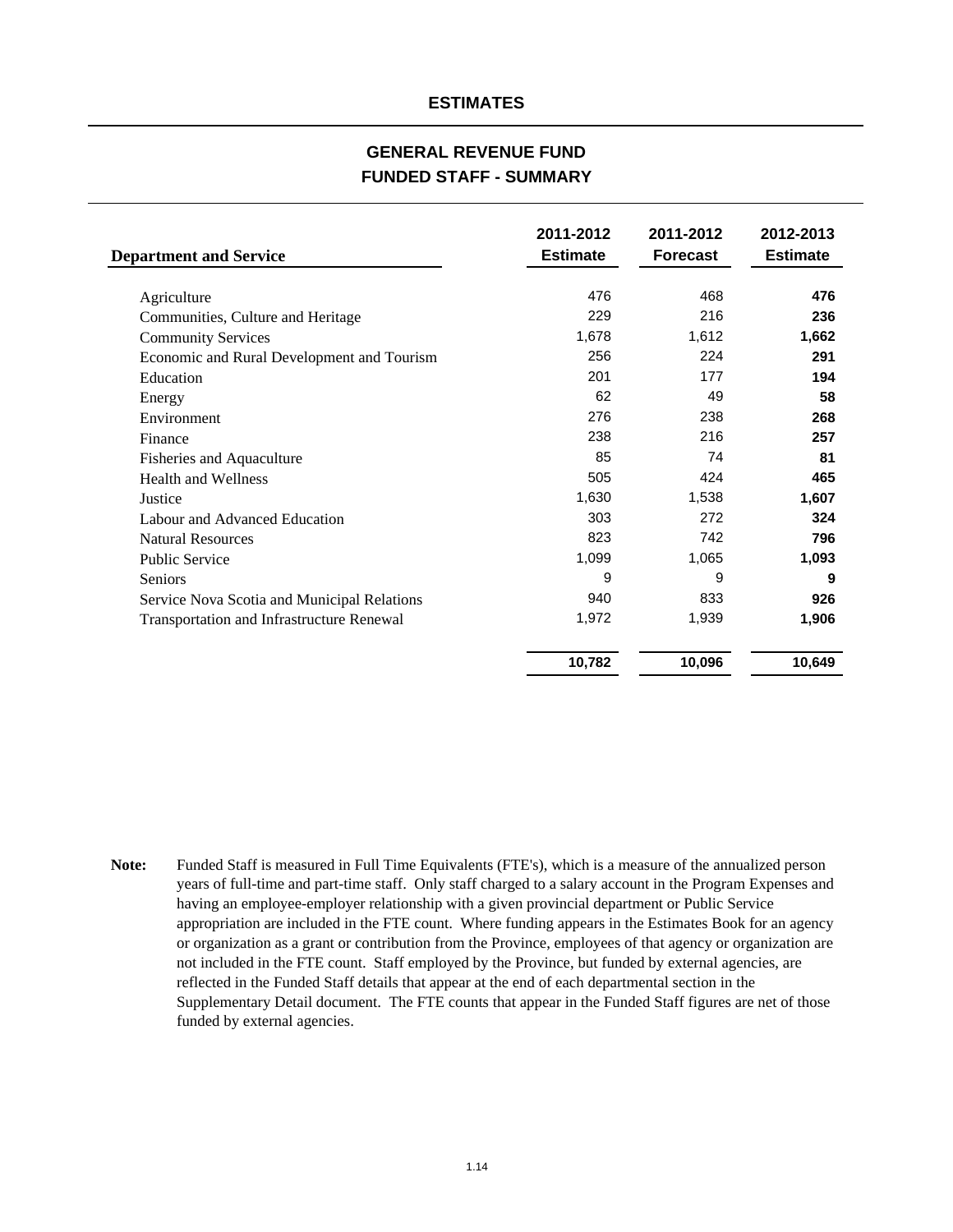# **ORDINARY REVENUE GENERAL REVENUE FUND (\$ thousands)**

| <b>Department and Service</b>                        | 2011-2012<br><b>Estimate</b> | 2011-2012<br><b>Forecast</b> | 2012-2013<br><b>Estimate</b> |
|------------------------------------------------------|------------------------------|------------------------------|------------------------------|
| <b>Agriculture</b>                                   |                              |                              |                              |
| Nova Scotia Farm Loan Board                          | 40                           | 34                           | 26                           |
| Miscellaneous                                        | $\overline{2}$               | $\overline{2}$               | $\mathbf{2}$                 |
| Other Fees and Charges                               | 9,867                        | 12,490                       | 11,767                       |
|                                                      | 9,909                        | 12,526                       | 11,795                       |
| <b>Communities, Culture and Heritage</b>             |                              |                              |                              |
| <b>TCA Cost Shared Revenue</b>                       |                              | 1,459                        |                              |
| Other Fees and Charges                               | 1,694                        | 1,679                        | 1,651                        |
|                                                      | 1,694                        | 3,138                        | 1,651                        |
| <b>Community Services</b>                            |                              |                              |                              |
| Other Fees and Charges                               | 429                          | 501                          | 431                          |
|                                                      | 429                          | 501                          | 431                          |
| <b>Economic and Rural Development</b><br>and Tourism |                              |                              |                              |
| <b>Guarantee Fees</b>                                | 511                          | 716                          | 716                          |
| Other Fees and Charges                               | 1,249                        | 1,192                        | 1,219                        |
|                                                      | 1,760                        | 1,908                        | 1,935                        |
| <b>Education</b>                                     |                              |                              |                              |
| <b>TCA Cost Shared Revenue</b>                       | 5,156                        | 5,656                        | 2,125                        |
| Other Fees and Charges                               | 1,853                        | 1,878                        | 1,831                        |
|                                                      | 7,009                        | 7,534                        | 3,956                        |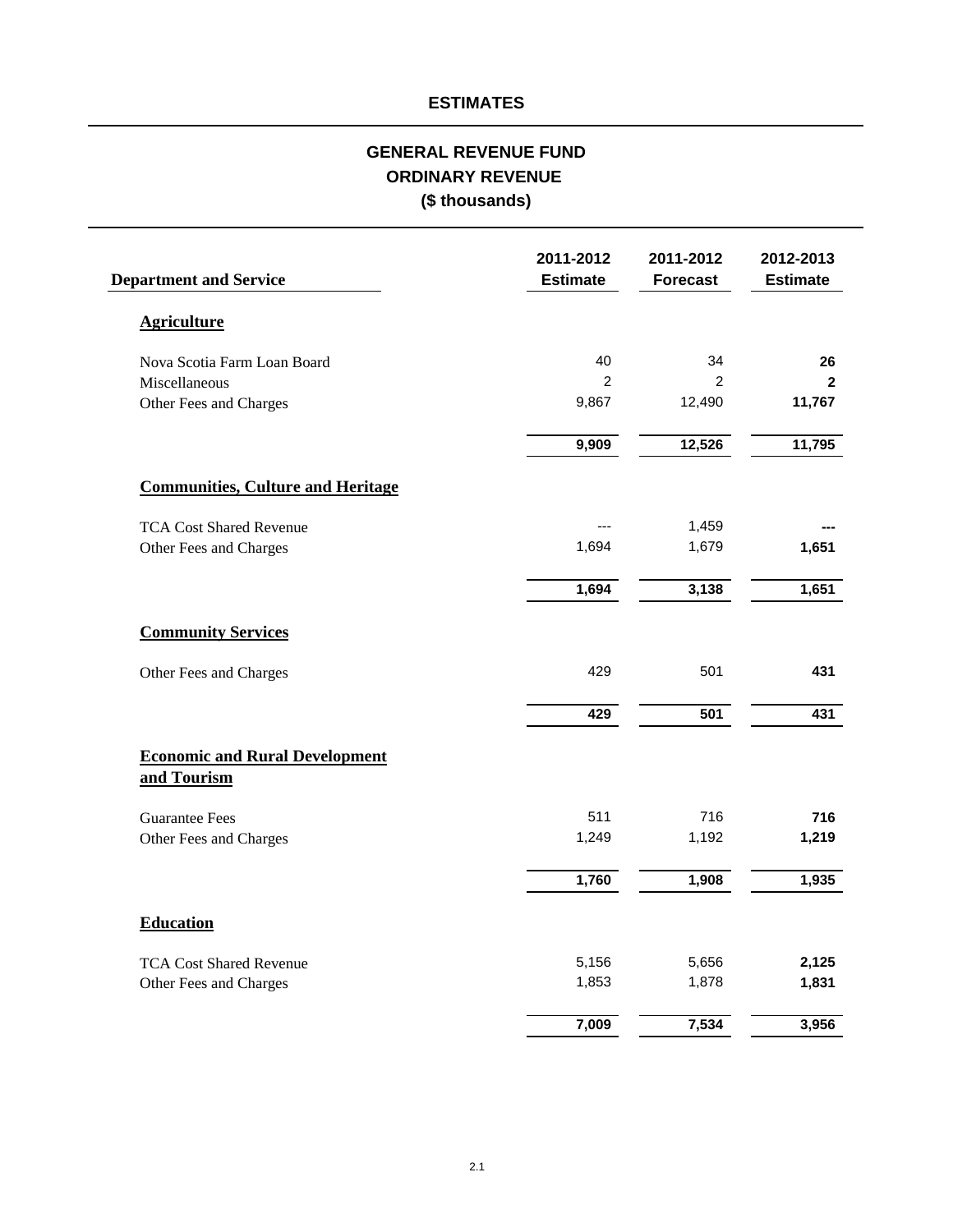# **(\$ thousands) GENERAL REVENUE FUND ORDINARY REVENUE**

| <b>Department and Service</b>             | 2011-2012<br><b>Estimate</b> | 2011-2012<br><b>Forecast</b> | 2012-2013<br><b>Estimate</b> |
|-------------------------------------------|------------------------------|------------------------------|------------------------------|
| <b>Energy</b>                             |                              |                              |                              |
| <b>Rentals - Petroleum Licenses</b>       | 189                          | 189                          | 189                          |
| Royalties - Petroleum                     | 110,352                      | 117,955                      | 27,672                       |
|                                           | 110,541                      | 118,144                      | 27,861                       |
| <b>Environment</b>                        |                              |                              |                              |
| Licenses and Permits -                    |                              |                              |                              |
| <b>Environmental Approvals</b>            | 2,152                        | 2,162                        | 2,152                        |
| Other Fees and Charges                    | 1,998                        | 1,699                        | 1,902                        |
|                                           | 4,150                        | 3,861                        | 4,054                        |
| <b>Finance</b>                            |                              |                              |                              |
| Capital Tax on Non-Financial Institutions | 17,065                       | 19,600                       | 2,700                        |
| Casino Win Tax                            | 15,500                       | 14,900                       | 14,900                       |
| Corporation Income Tax                    | 393,743                      | 369,445                      | 398,450                      |
| Harmonized Sales Tax -                    |                              |                              |                              |
| Net of Provincial Rebates                 | 1,621,243                    | 1,581,800                    | 1,642,900                    |
| Personal Income Tax                       | 1,981,275                    | 2,061,800                    | 2,195,300                    |
| Licenses - Insurance Companies            | 1,387                        | 1,387                        | 1,570                        |
| Licenses - Trust and Loan Companies       | 490                          | 731                          | 530                          |
| Preferred Share Dividend                  | 3,777                        | 3,777                        | 3,777                        |
| Volunteer Fire Fighters Levy              | $\overline{a}$               | $\overline{a}$               | 320                          |
| Tax on Fire Insurance Premiums            | 3,800                        | 4,000                        | 4,000                        |
| Tax on Insurance Premiums                 | 68,500                       | 68,500                       | 70,000                       |
| Prior Years' Adjustments in respect to    |                              |                              |                              |
| <b>Federal-Provincial Fiscal</b>          |                              |                              |                              |
| <b>Arrangements - Provincial Sources</b>  | ---                          | (77, 411)                    |                              |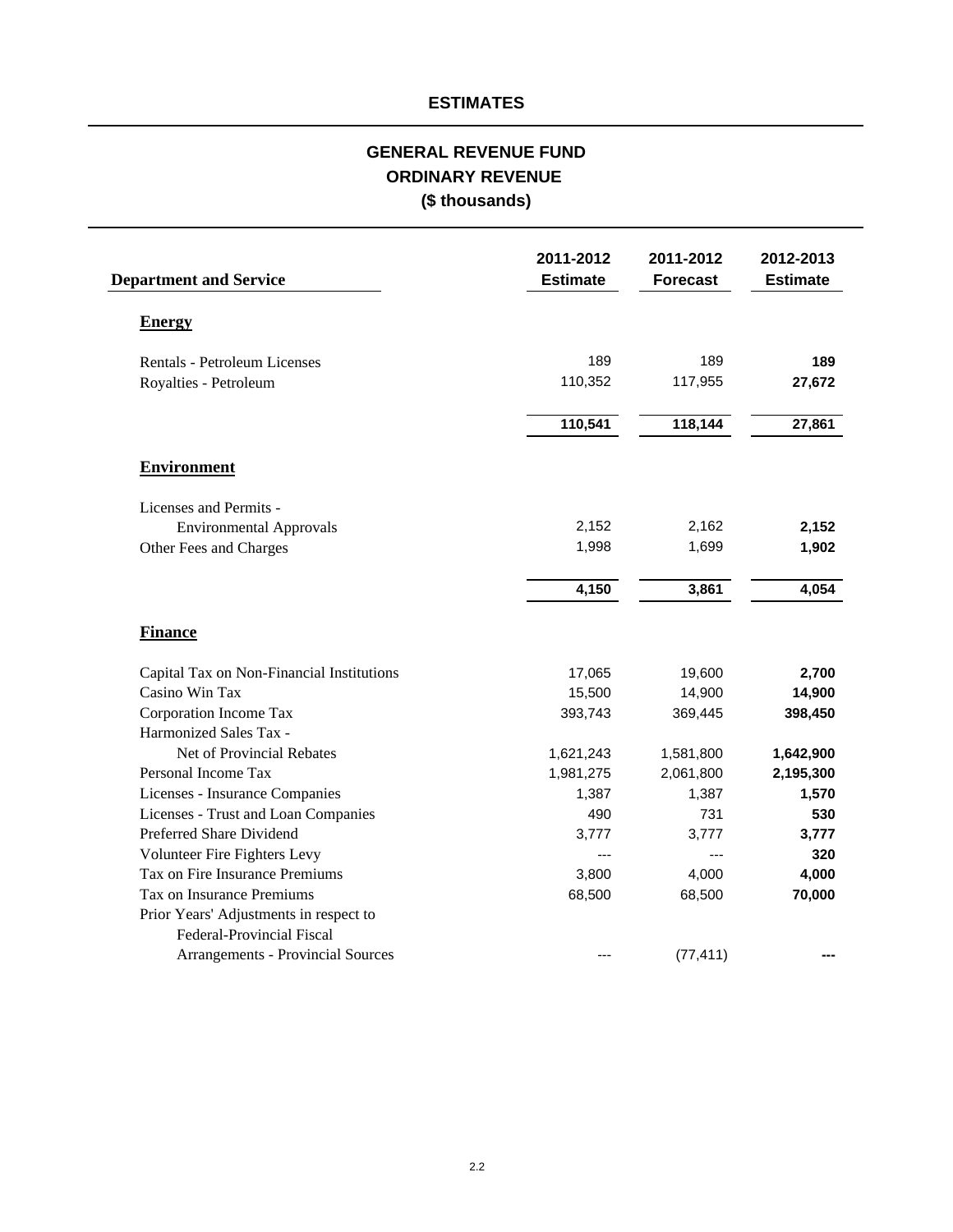# **(\$ thousands) GENERAL REVENUE FUND ORDINARY REVENUE**

| <b>Department and Service</b>          | 2011-2012<br><b>Estimate</b> | 2011-2012<br><b>Forecast</b> | 2012-2013<br><b>Estimate</b> |
|----------------------------------------|------------------------------|------------------------------|------------------------------|
| <b>Finance Continued</b>               |                              |                              |                              |
| Miscellaneous                          | 2,800                        | 2,800                        | 1,800                        |
| Canada Health Transfer                 | 758,947                      | 759,934                      | 796,959                      |
| Canada Social Transfer                 | 315,047                      | 315,916                      | 321,943                      |
| C50 Public Safety Trust                |                              |                              | 4,000                        |
| C52 Trust Funds                        | 700                          | 700                          |                              |
| Crown Share                            | 21,666                       | 26,726                       | 19,628                       |
| <b>Build Canada Fund</b>               | 14,091                       | 8,035                        | 9,606                        |
| Knowledge Infrastructure Program       | 4,641                        | 5,329                        |                              |
| <b>Equalization Payments</b>           | 1,342,552                    | 1,407,243                    | 1,593,820                    |
| Offshore Oil and Gas Payments          | 167,755                      | 167,755                      | 146,059                      |
| <b>Other Federal Sources</b>           | 2,319                        | 2,319                        | 2,319                        |
| Wait Times Reduction Fund              | 6,840                        | 6,859                        | 6,787                        |
| Prior Years' Adjustments in respect to |                              |                              |                              |
| Federal-Provincial Fiscal              |                              |                              |                              |
| Arrangements - Federal Sources         |                              | (436)                        |                              |
| Other Fees and Charges                 | 26                           | 26                           | 26                           |
| Interest                               | 96,617                       | 73,416                       | 74,070                       |
| <b>Sinking Fund Revenues</b>           | 104,803                      | 105,596                      | 108,348                      |
|                                        | 6,945,584                    | 6,930,747                    | 7,419,812                    |
| <b>Fisheries and Aquaculture</b>       |                              |                              |                              |
| Licenses and Royalties                 |                              |                              |                              |
| (Sea Plant Harvesting)                 | 48                           | 48                           | 50                           |
| Sport Fishery Licenses                 | 588                          | 588                          | 625                          |
| Other Fees and Charges                 | 992                          | 1,037                        | 893                          |
|                                        | 1,628                        | 1,673                        | 1,568                        |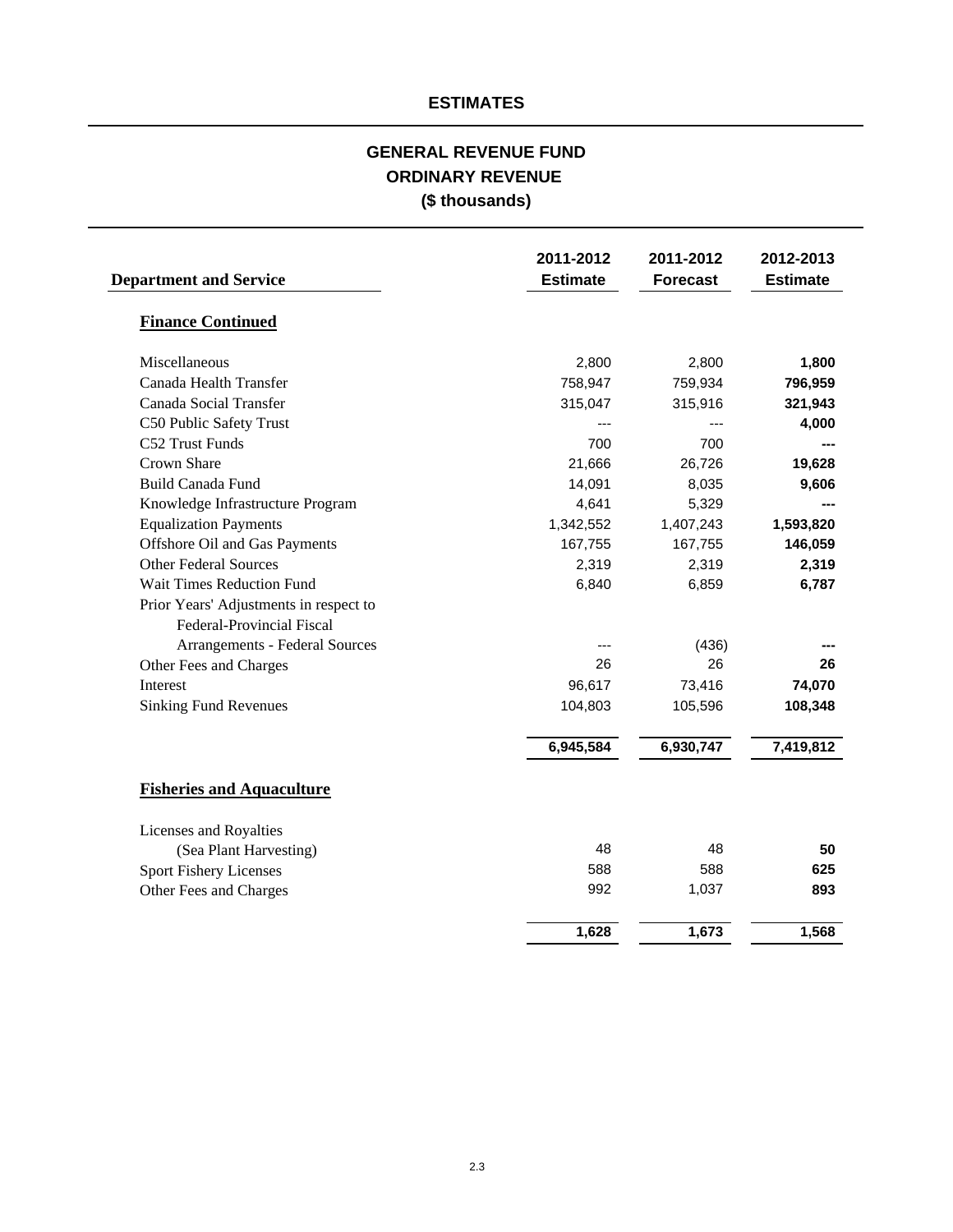# **GENERAL REVENUE FUND ORDINARY REVENUE (\$ thousands)**

| <b>Department and Service</b>           | 2011-2012<br><b>Estimate</b> | 2011-2012<br><b>Forecast</b> | 2012-2013<br><b>Estimate</b> |
|-----------------------------------------|------------------------------|------------------------------|------------------------------|
| <b>Health and Wellness</b>              |                              |                              |                              |
| <b>Emergency Health Services</b>        | 1,526                        | 2,069                        | 1,766                        |
| Seniors' Pharmacare Premium             | 51,200                       | 50,522                       | 51,200                       |
| <b>Infoway Funding PHR</b>              |                              | ---                          | 1,000                        |
| <b>TCA Cost Shared Revenue</b>          | 19,859                       | 16,292                       | 4,804                        |
| Other Fees and Charges                  | 8,905                        | 13,020                       | 10,052                       |
|                                         | 81,490                       | 81,903                       | 68,822                       |
| <b>Justice</b>                          |                              |                              |                              |
| <b>Fines - Criminal Prosecutions</b>    | 1,550                        | 1,250                        | 1,550                        |
| Miscellaneous                           | 28                           | 31                           | 28                           |
| Other Fees and Charges                  | 20,578                       | 20,754                       | 21,059                       |
|                                         | 22,156                       | 22,035                       | 22,637                       |
| <b>Labour and Advanced Education</b>    |                              |                              |                              |
| <b>Boiler Safety Inspection</b>         | 578                          | 670                          | 2,304                        |
| Elevators and Lifts Act                 | 378                          | 635                          |                              |
| Permits - Fire Marshal Division         | 299                          | 302                          |                              |
| <b>OHS</b> Administrative Penalties     | 510                          | 510                          |                              |
| <b>Stationary Engineers' Act</b>        | 325                          | 326                          |                              |
| <b>Interest Revenue - Student Loans</b> | 1,986                        | 2,600                        | 2,700                        |
| <b>TCA Cost Shared Revenue</b>          | 2,247                        | 2,247                        |                              |
| Other Fees and Charges                  | 1,797                        | 1,848                        | 1,875                        |
|                                         | 8,120                        | 9,138                        | 6,879                        |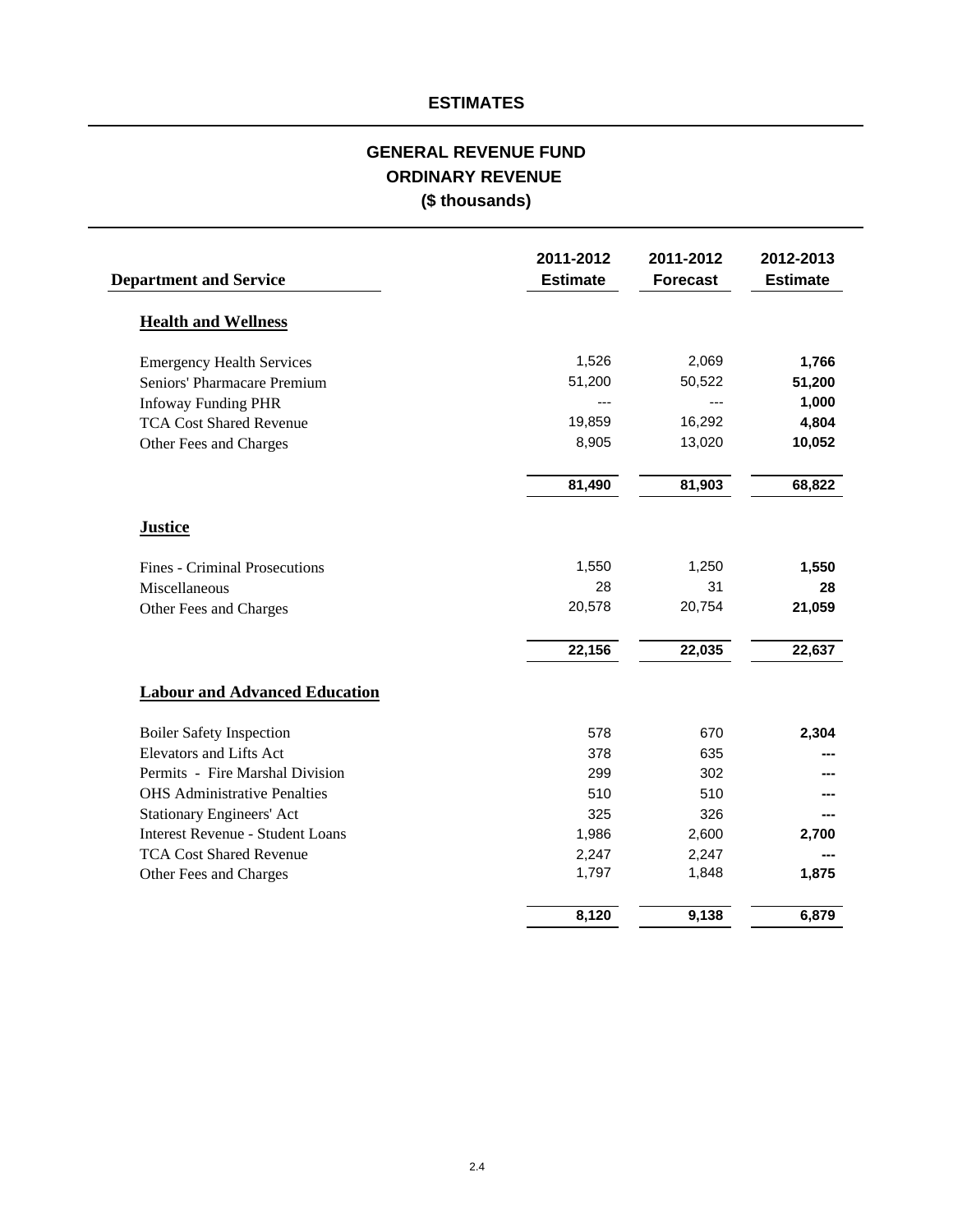# **GENERAL REVENUE FUND ORDINARY REVENUE (\$ thousands)**

| <b>Department and Service</b>     | 2011-2012<br><b>Estimate</b> | 2011-2012<br><b>Forecast</b> | 2012-2013<br><b>Estimate</b> |
|-----------------------------------|------------------------------|------------------------------|------------------------------|
| <b>Natural Resources</b>          |                              |                              |                              |
| <b>Exploration Claims</b>         | 240                          | 303                          | 260                          |
| <b>Fines and Forfeitures</b>      | 50                           | 50                           | 50                           |
| Game and Fishing Licenses         | 1,020                        | 1,020                        | 1,020                        |
| Gypsum Tax                        | 500                          | 500                          | 550                          |
| Leases and Grants                 | 765                          | 765                          | 775                          |
| Rentals - Minerals                | 64                           | 73                           | 64                           |
| Royalties - Coal                  | 700                          | 700                          | 700                          |
| Royalties - Other                 | 300                          | 1,200                        | 300                          |
| Timber and Fuelwood Licenses      | 2,500                        | 2,500                        | 2,500                        |
| Miscellaneous                     | 31                           | 3,550                        | 31                           |
| <b>TCA Cost Shared Revenue</b>    | 740                          | 1,286                        |                              |
| Other Fees and Charges            | 1,981                        | 2,336                        | 2,052                        |
|                                   | 8,891                        | 14,283                       | 8,302                        |
| <b>Public Service</b>             |                              |                              |                              |
| Nova Scotia Securities Commission | 13,400                       | 14,053                       | 14,137                       |
| Other Fees and Charges            | 40                           | 11                           | 40                           |
|                                   | 13,440                       | 14,064                       | 14,177                       |
| <b>Seniors</b>                    |                              |                              |                              |
| <b>Research Grant Revenue</b>     |                              | 13                           |                              |
|                                   |                              | $\overline{13}$              |                              |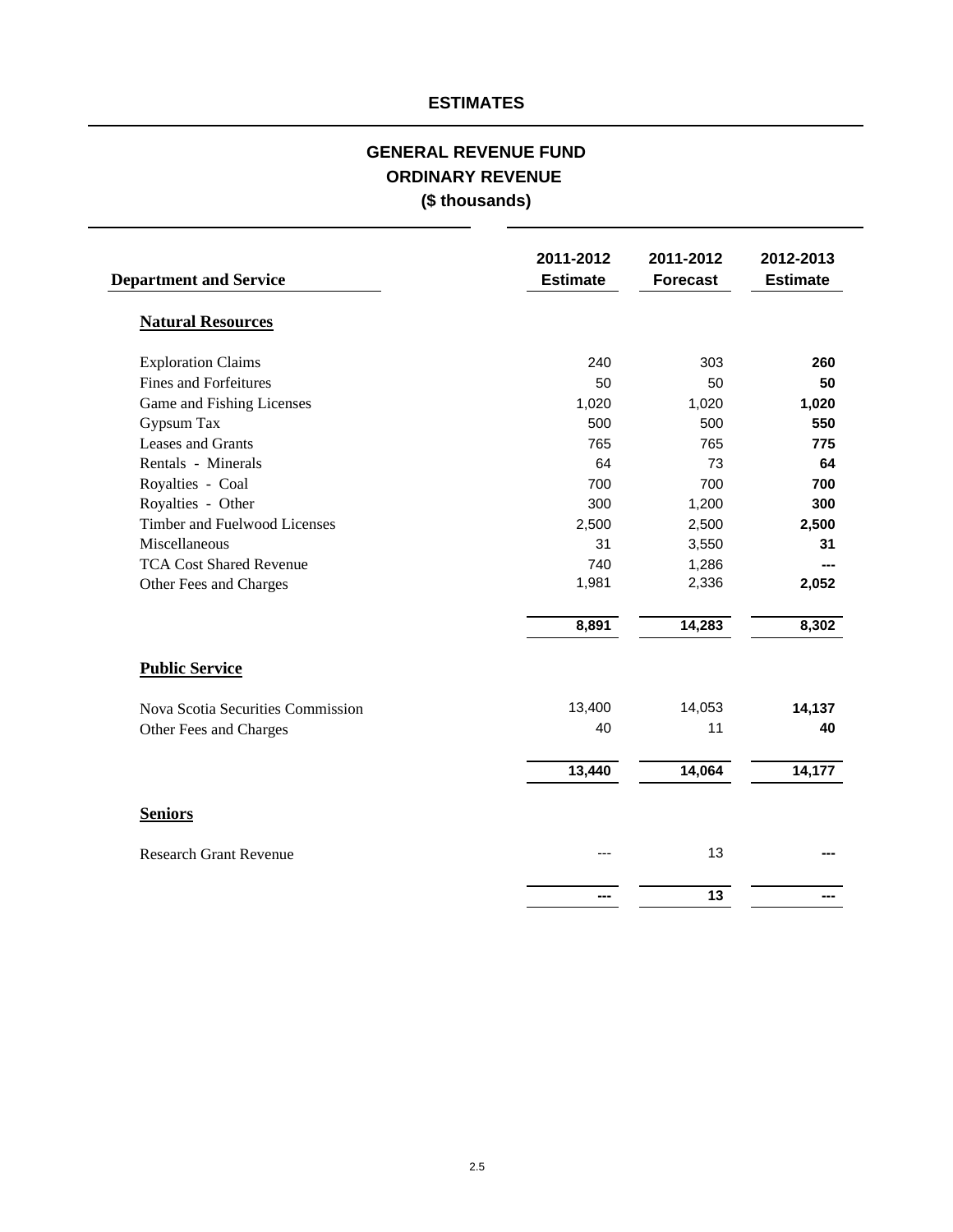# **(\$ thousands) GENERAL REVENUE FUND ORDINARY REVENUE**

| <b>Department and Service</b>                              | 2011-2012<br><b>Estimate</b> | 2011-2012<br><b>Forecast</b> | 2012-2013<br><b>Estimate</b> |
|------------------------------------------------------------|------------------------------|------------------------------|------------------------------|
| <b>Service Nova Scotia and</b>                             |                              |                              |                              |
| <b>Municipal Relations</b>                                 |                              |                              |                              |
| Motive Fuel Tax                                            | 253,653                      | 251,900                      | 254,100                      |
| <b>Health Services Tax</b>                                 |                              | 10                           |                              |
| Levy on Private Sales of Used Vehicles                     | 19,885                       | 19,885                       | 20,590                       |
| <b>Tobacco Tax</b>                                         | 213,112                      | 211,100                      | 211,000                      |
| <b>Corporation Capital Tax</b>                             | 36,000                       | 48,200                       | 44,900                       |
| Companies Branch                                           | 13,120                       | 13,120                       | 13,120                       |
| Condominium Property Act                                   | 153                          | 100                          | 125                          |
| Licenses - Regulated Industries                            | 375                          | 425                          | 375                          |
| <b>Registration Services</b>                               | 8,186                        | 8,186                        | 8,186                        |
| <b>Registry of Deeds</b>                                   | 11,085                       | 10,050                       | 10,000                       |
| Certificates of Registration                               | 3,785                        | 3,825                        | 3,850                        |
| <b>Commercial Registrations</b>                            | 38,063                       | 38,063                       | 38,200                       |
| Dealers' Licenses and Plates                               | 448                          | 448                          | 450                          |
| Drivers' Licenses                                          | 9,947                        | 10,300                       | 7,900                        |
| Fines                                                      | 2,852                        | 4,717                        | 2,852                        |
| Government of Canada                                       | 280                          | 327                          | 327                          |
| Miscellaneous Registrations                                | 8,628                        | 9,200                        | 9,250                        |
| Miscellaneous Revenue                                      | 10,962                       | 11,200                       | 11,250                       |
| Motor Vehicle Inspection                                   | 914                          | 1,940                        | 1,000                        |
| <b>Passenger Registrations</b>                             | 35,018                       | 35,018                       | 35,200                       |
| Licenses and Fees - Alcohol and Gaming                     | 1,583                        | 1,583                        | 1,628                        |
| Other Fees and Charges                                     | 8,774                        | 8,541                        | 8,184                        |
|                                                            | 676,823                      | 688,138                      | 682,487                      |
| <b>Transportation and Infrastructure</b><br><b>Renewal</b> |                              |                              |                              |
| <b>TCA Cost Shared Revenue</b>                             | 42,911                       | 23,176                       | 69,847                       |
| Other Fees and Charges                                     | 4,713                        | 4,563                        | 4,616                        |
|                                                            | 47,624                       | 27,739                       | 74,463                       |
| <b>Total - Ordinary Revenue</b>                            | 7,941,248                    | 7,937,345                    | 8,350,830                    |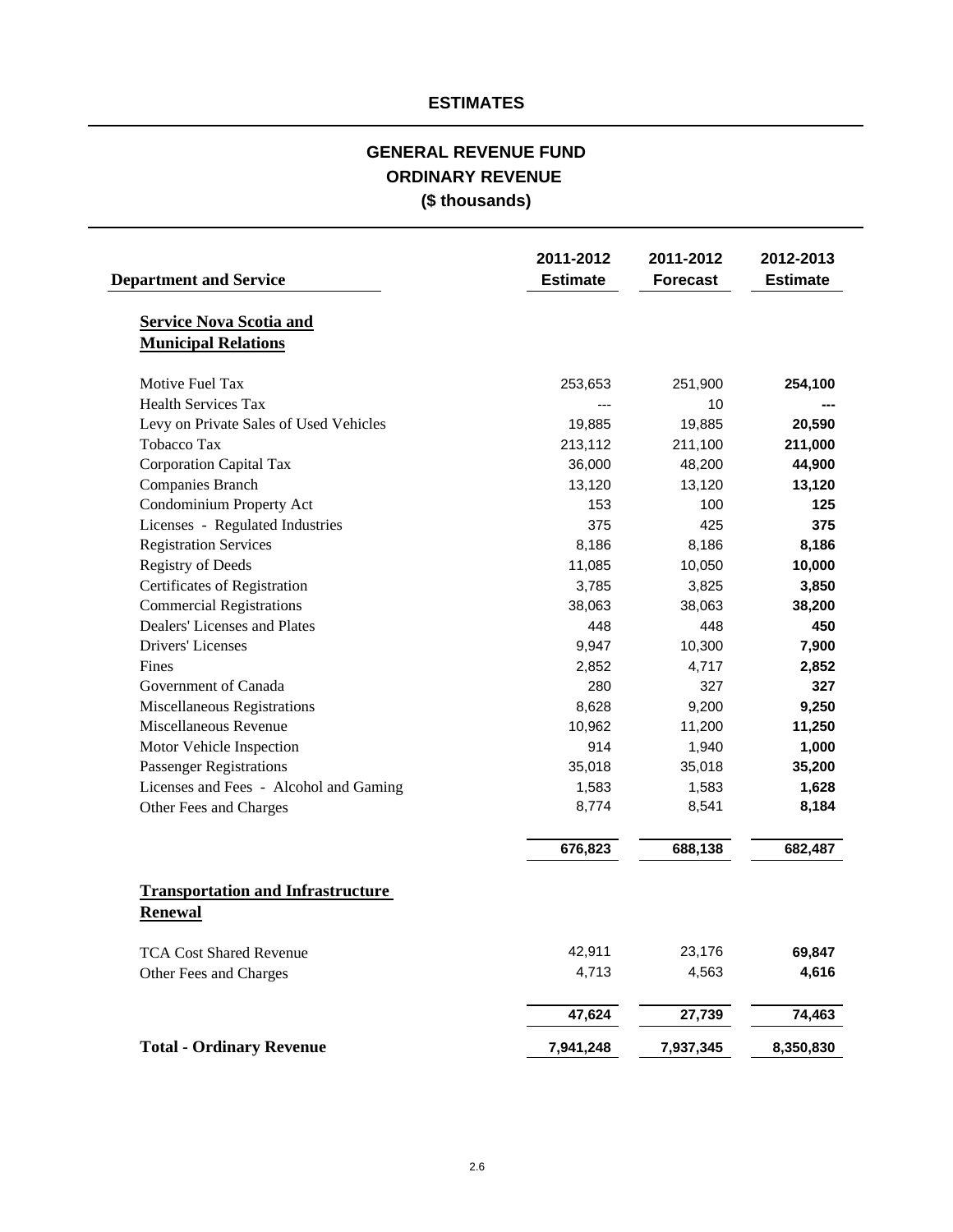**Honourable John MacDonell Mr. Paul LaFleche Minister Deputy Minister 3rd Floor 3rd Floor 1741 Brunswick Street 1741 Brunswick Street Halifax, Nova Scotia Halifax, Nova Scotia 424-4388 424-0300**

The Department of Agriculture has a legislated mandate to promote, support and develop a competitive and profitable agriculture and food industry. The Department leads and manages programs in the areas of resource stewardship, technology and innovation, value-chain, food protection and laboratory services, risk management, lending, and other development programs and services. The Department also hosts the NSAC which is internationally recognized for excellence in research, education and training.

On April 1, 2012, the Department of Agriculture will see a number of changes and a reorganization. These changes and reorganization will streamline and focus Departmental programs and services to better support a profitable and competitive agriculture and food industry for the benefit of all Nova Scotians.

|                                      |                              | <b>Departmental Summary</b><br>(\$ thousands) |                              |  |
|--------------------------------------|------------------------------|-----------------------------------------------|------------------------------|--|
|                                      | 2011-2012<br><b>Estimate</b> | 2011-2012<br><b>Forecast</b>                  | 2012-2013<br><b>Estimate</b> |  |
| <b>Total - Departmental Expenses</b> | 61,115                       | 63,907                                        | 63,949                       |  |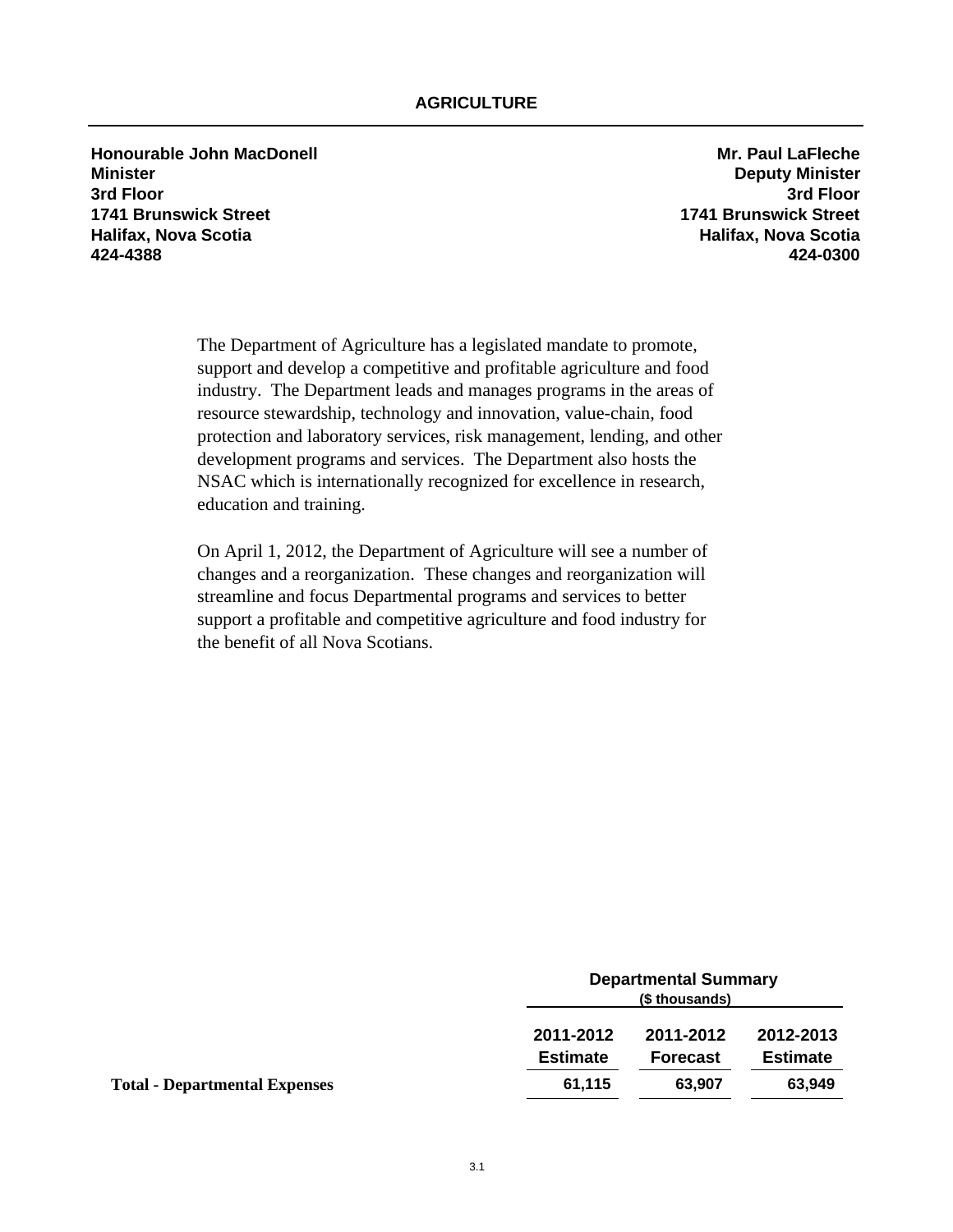# **AGRICULTURE**

# **(\$ thousands) DEPARTMENTAL EXPENSES SUMMARY**

|                                                       | <b>Resolution</b> | 2011-2012       | 2011-2012       | 2012-2013       |
|-------------------------------------------------------|-------------------|-----------------|-----------------|-----------------|
| <b>Programs and Services</b>                          | <b>Number</b>     | <b>Estimate</b> | <b>Forecast</b> | <b>Estimate</b> |
|                                                       |                   |                 |                 |                 |
| Senior Management                                     |                   | 720             | 912             | 821             |
| Policy and Corporate Services                         |                   | 21,233          | 22,661          | 24,571          |
| <b>Agriculture and Food Operations</b>                |                   | 14,118          | 14,127          | 15,472          |
| Legislation and Compliance Services                   |                   | 1,314           | 289             |                 |
| <b>Industry Development and Business Services</b>     |                   | 3,289           | 3,377           |                 |
| Nova Scotia Agricultural College                      |                   | 20,441          | 22,541          | 23,085          |
| <b>Total - Departmental Expenses</b>                  | 1                 | 61,115          | 63,907          | 63,949          |
|                                                       |                   |                 |                 |                 |
| <b>Departmental Expenses by Object (\$ thousands)</b> |                   |                 |                 |                 |
| Salary and Employee Benefits                          |                   | 35,112          | 35,956          | 35,373          |
| <b>Operating Costs</b>                                |                   | 17,054          | 18,563          | 19,217          |
| <b>Grants and Contributions</b>                       |                   | 19,474          | 20,716          | 19,864          |
| <b>Gross Expenses</b>                                 |                   | 71,640          | 75,235          | 74,454          |
| Less: Chargeable to Other Departments                 |                   | (10, 525)       | (11, 328)       | (10, 505)       |
| <b>Total - Departmental Expenses</b>                  |                   | 61,115          | 63,907          | 63,949          |
| <b>Ordinary Recoveries</b>                            |                   | 4,537           | 5,146           | 5,019           |
| <b>Funded Staff (# of FTEs)</b>                       |                   |                 |                 |                 |
| <b>Total - Funded Staff</b>                           |                   | 504             | 488             | 496             |
| Less: Staff Funded by External Agencies               |                   | (28)            | (20)            | (20)            |
| <b>Total - Departmentally Funded Staff</b>            |                   | 476             | 468             | 476             |
|                                                       |                   |                 |                 |                 |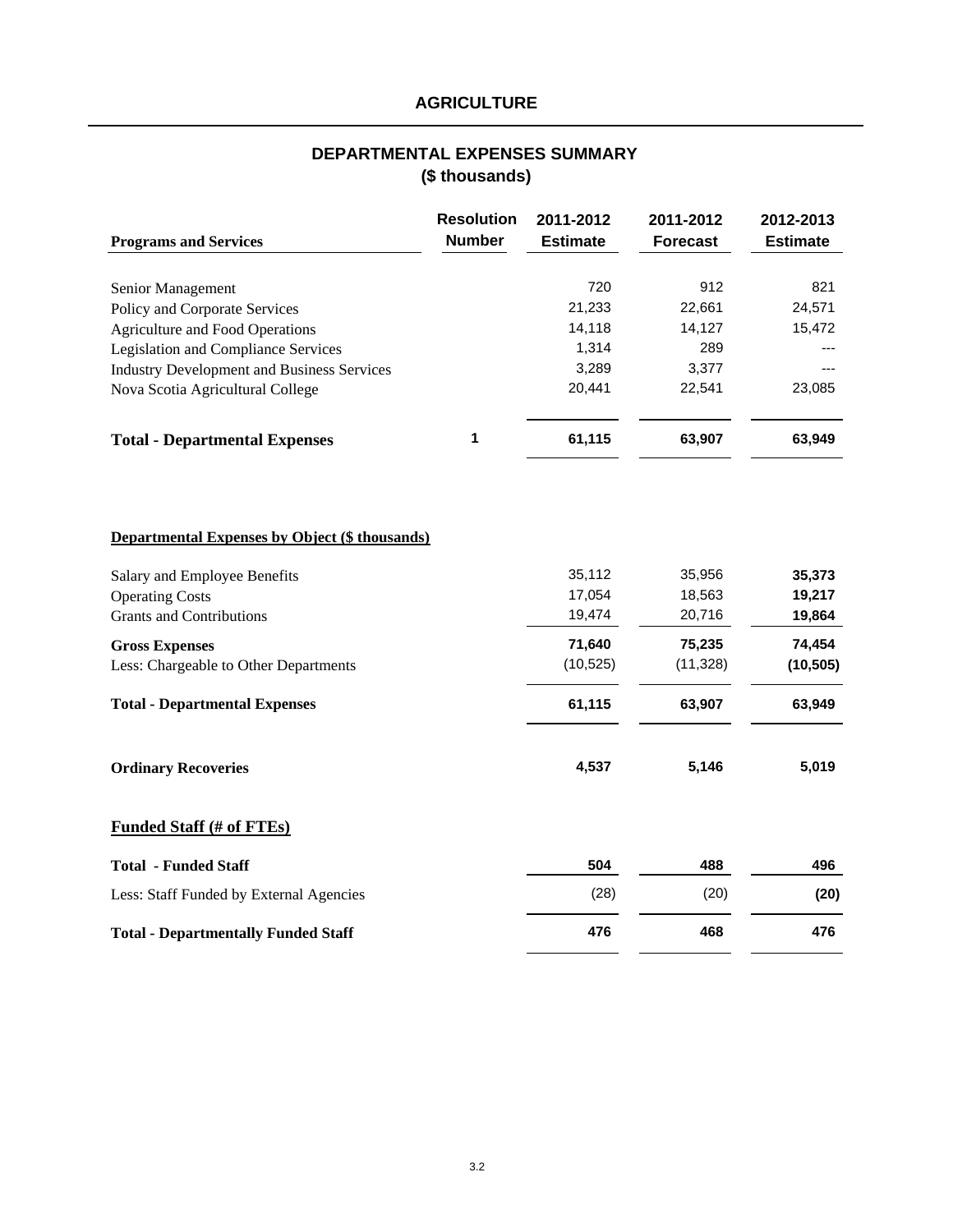#### **SUPPLEMENTARY INFORMATION**

#### **Senior Management**

Provides funds for the operation of senior management of the Department.

| Programs and Services (\$ thousands)   | 2011-2012<br><b>Estimate</b> | 2011-2012<br><b>Forecast</b> | 2012-2013<br><b>Estimate</b> |
|----------------------------------------|------------------------------|------------------------------|------------------------------|
| Office of Minister and Deputy Minister | 591                          | 490                          | 593                          |
| Communications                         | 129                          | 422                          | 228                          |
|                                        | 720                          | 912                          | 821                          |
| Funded Staff (# of FTEs)               | 4.0                          | 6.0                          | 6.0                          |

#### **Policy and Corporate Services**

Provides centralized coordination, management and support for the Dept of Agriculture and Dept of Fisheries and Aquaculture in the areas of policy development, corporate management, legislative and regulatory development, ministerial briefings, federal /provincial initiatives and programs. Leads and manages Departmental crown agencies (Crop and Livestock Insurance, Farm and Fisheries Loan Boards, Natural Products Marketing Council). Leads and manages agricultural programs development and implementation and risk management.

| Programs and Services (\$ thousands) | 2011-2012<br><b>Estimate</b> | 2011-2012<br><b>Forecast</b> | 2012-2013<br><b>Estimate</b> |
|--------------------------------------|------------------------------|------------------------------|------------------------------|
| Administration                       | 2,006                        | 2,231                        | 2,682                        |
| Policy and Planning                  | 1,460                        | 1,292                        | 2,127                        |
| Agencies                             | 2,721                        | 2,673                        | $3,494$ (A)                  |
| Programs and Risk Management         | 15,046                       | 16,465                       | 16,268                       |
|                                      | 21,233                       | 22,661                       | 24,571                       |
| Funded Staff (# of FTEs)             | 50.3                         | 46.5                         | 69.2                         |

(A) - Includes Fisheries and Aquaculture Loan Board transferred from Department of Fisheries and Aquaculture.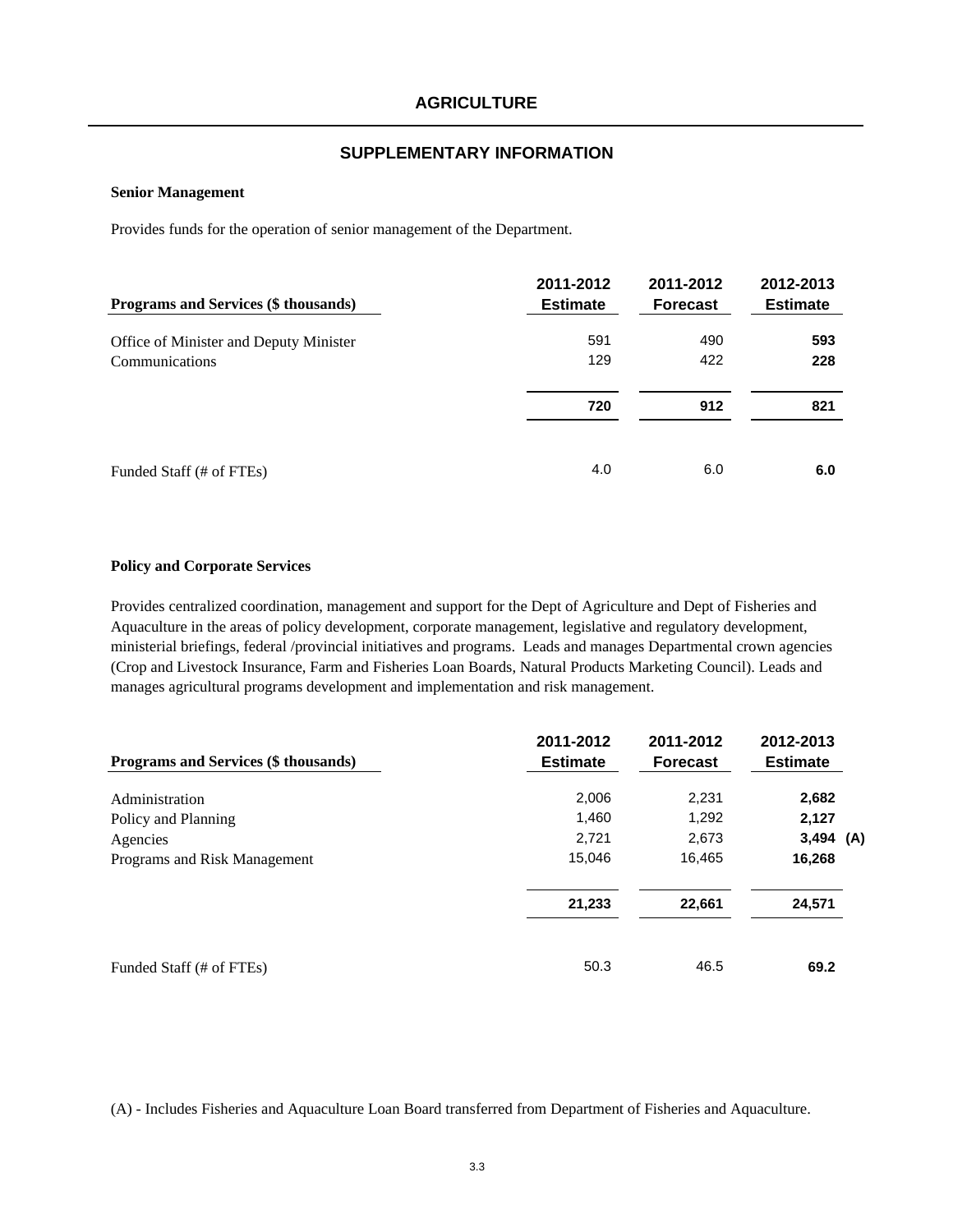### **Agriculture and Food Operations**

Provides funds to support agriculture and food advisory services and food quality and consumer safety. Responsibilities include: regional agricultural support; environmental management and land protection; 4-H and support for rural organizations; agricultural awareness; food safety; inspection and licensing of meat processing; analytical laboratory services; and animal welfare. This service area plays an investigative and enforcement role coordinating its activities with other government departments, agencies, industry and the public.

| Programs and Services (\$ thousands) | 2011-2012<br><b>Estimate</b> | 2011-2012<br><b>Forecast</b> | 2012-2013<br><b>Estimate</b> |
|--------------------------------------|------------------------------|------------------------------|------------------------------|
| Administration                       | 2,498                        | 2,439                        | 2,506                        |
| Agriculture and Food Services        | 4,247                        | 4,243                        | 5,350                        |
| Food Safety and Protection           | 7,373                        | 7,445                        | 7,616                        |
|                                      | 14,118                       | 14,127                       | 15,472                       |
| Funded Staff (# of FTEs)             | 136.2                        | 121.8                        | 139.1                        |

#### **Legislation and Compliance Services**

Provides funds aimed at supporting food quality and consumer safety. Responsibilities include inspection and licensing of meat processing, retail food outlets and restaurants, fur and game farms; overseeing activities related to food safety, on-farm quality evaluation and laboratory testing. This branch supports the orderly production and supply of major farm products, the NS harness horse industry, and oversees farm animal welfare issues in Nova Scotia. This service area plays an investigative and enforcement role coordinating its activities with other government departments, agencies, industry and the public.

| Programs and Services (\$ thousands) | 2011-2012<br><b>Estimate</b> | 2011-2012<br><b>Forecast</b> | 2012-2013<br><b>Estimate</b> |
|--------------------------------------|------------------------------|------------------------------|------------------------------|
| Administration                       | 314                          | 289                          |                              |
| <b>Quality Evaluation</b>            | 1,000                        | $---$                        |                              |
|                                      | 1,314                        | 289                          |                              |
| Funded Staff (# of FTEs)             | 2.0                          | 1.4                          | ---                          |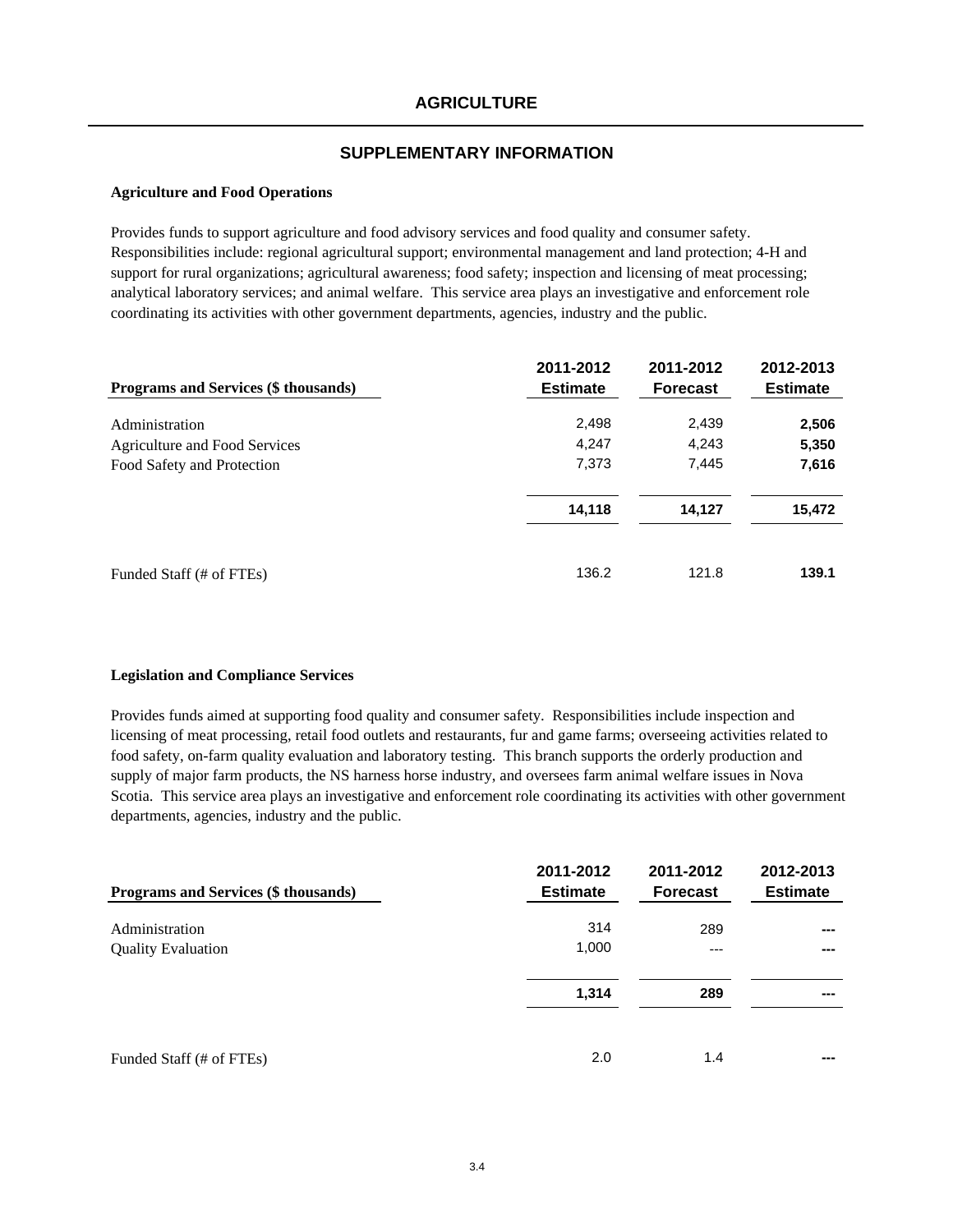### **Industry Development and Business Services**

Provides funds to promote, encourage and support the development of Nova Scotia's rural communities through opportunity investment, business development and market enhancement. This service area works with a broad range of international, national and provincial public and private sector agencies to promote and competitively position Nova Scotia's agri-food industry both domestically and internationally.

| Programs and Services (\$ thousands)                | 2011-2012<br><b>Estimate</b> | 2011-2012<br><b>Forecast</b> | 2012-2013<br><b>Estimate</b> |
|-----------------------------------------------------|------------------------------|------------------------------|------------------------------|
|                                                     |                              |                              |                              |
| Administration                                      | 270                          | 282                          | ---                          |
| <b>Marketing Services</b>                           | 1,625                        | 1,720                        | ---                          |
| Product and Quality Development                     | 522                          | 523                          | ---                          |
| <b>Business Management and Economic Development</b> | 872                          | 852                          | ---                          |
|                                                     | 3,289                        | 3,377                        | ---                          |
| Funded Staff (# of FTEs)                            | 28.9                         | 26.1                         |                              |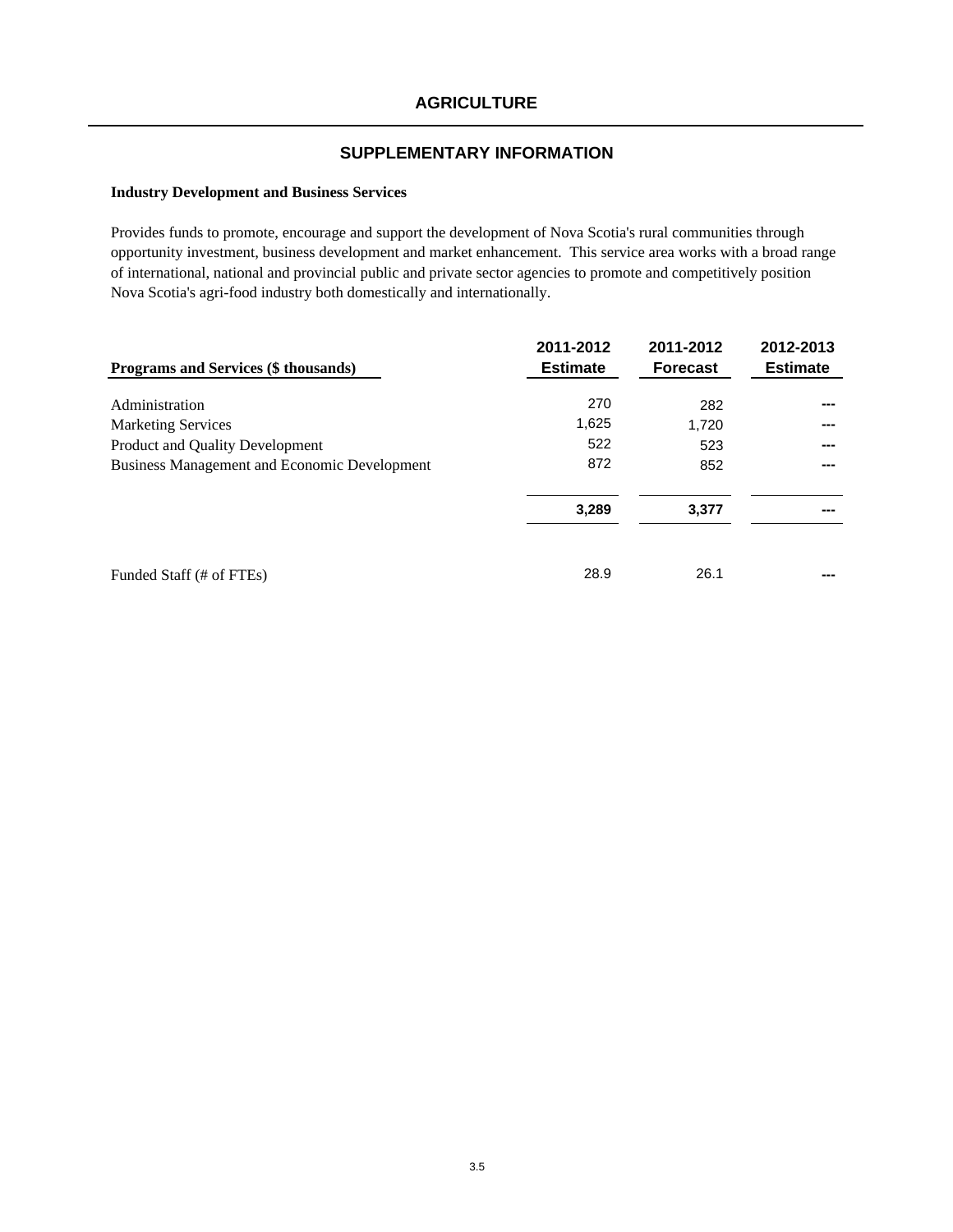### **Nova Scotia Agricultural College**

Provides for the administration and delivery of all college programs including classroom, research and laboratory course instruction, residence accommodations, dining hall services, athletic programs and reading and resource materials for students.

|                                      | 2011-2012       | 2011-2012       | 2012-2013       |
|--------------------------------------|-----------------|-----------------|-----------------|
| Programs and Services (\$ thousands) | <b>Estimate</b> | <b>Forecast</b> | <b>Estimate</b> |
|                                      |                 |                 |                 |
| <b>College Operations</b>            | 1,488           | 3,280           | 3,391           |
| Academic Programs                    | 12,136          | 12,222          | 12,212          |
| <b>Library Services</b>              | 772             | 817             | 825             |
| <b>Continuing Education</b>          | 479             | 509             | 597             |
| <b>Distance Education</b>            | 180             | 180             | 180             |
| <b>Physical Plant</b>                | 3,254           | 3,401           | 3,664           |
| <b>Ancillary Services</b>            | 2,132           | 2,132           | 2,216           |
|                                      | 20,441          | 22,541          | 23,085          |
|                                      |                 |                 |                 |
| Funded Staff (# of FTEs)             | 282.5           | 285.8           | 281.5           |
| <b>Total - Departmental Expenses</b> | 61,115          | 63,907          | 63,949          |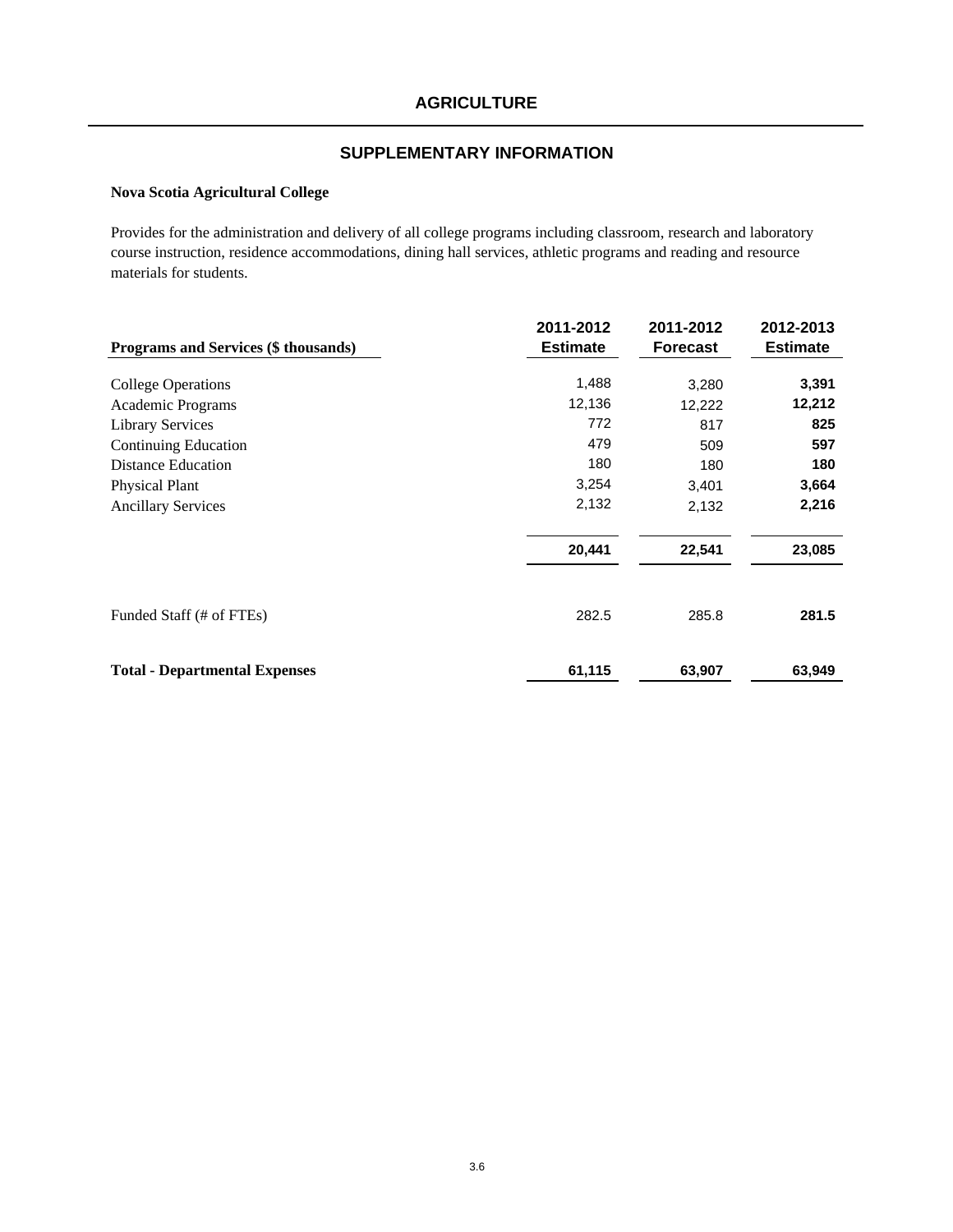# **COMMUNITIES, CULTURE AND HERITAGE**

**Honourable David A. Wilson Ms. Laura Lee Langley Minister Deputy Minister 6th Floor 6th Floor World Trade and World Trade and Convention Centre Convention Centre Halifax, Nova Scotia Halifax, Nova Scotia 424-4889 424-4869**

The Department of Communities, Culture and Heritage is responsible for contributing to the well-being and prosperity of Nova Scotia's diverse and creative communities through the promotion, development, preservation and celebration of our culture, heritage, identity and languages, and by providing leadership, expertise and innovation to our stakeholders.

|                                      |                              | <b>Departmental Summary</b><br>(\$ thousands) |                              |  |
|--------------------------------------|------------------------------|-----------------------------------------------|------------------------------|--|
|                                      | 2011-2012<br><b>Estimate</b> | 2011-2012<br><b>Forecast</b>                  | 2012-2013<br><b>Estimate</b> |  |
|                                      |                              |                                               |                              |  |
| <b>Total - Departmental Expenses</b> | 55,100                       | 54.694                                        | 58,665                       |  |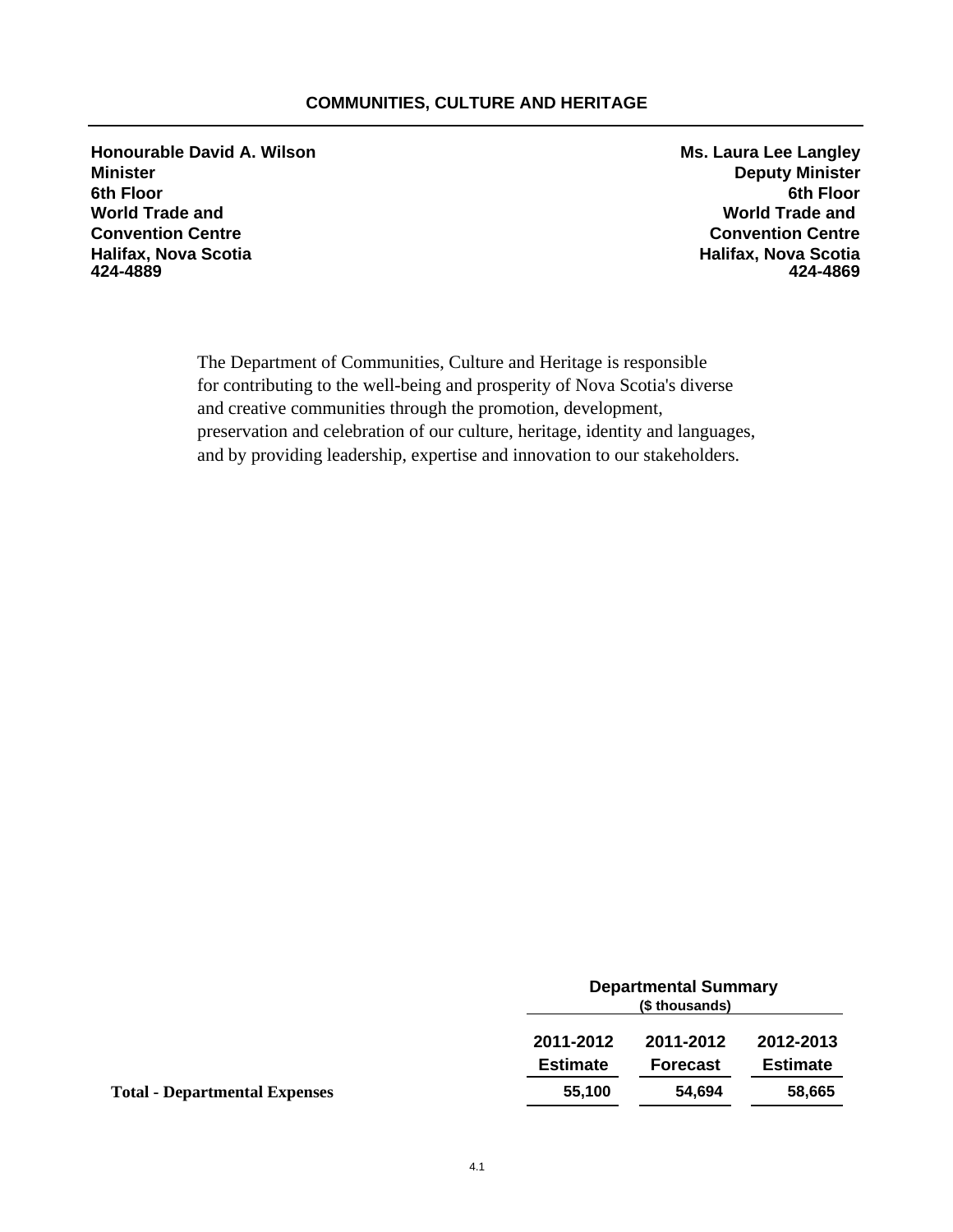# **COMMUNITIES, CULTURE AND HERITAGE**

# **(\$ thousands) DEPARTMENTAL EXPENSES SUMMARY**

|                                                       | <b>Resolution</b><br><b>Number</b> | 2011-2012<br><b>Estimate</b> | 2011-2012<br><b>Forecast</b> | 2012-2013<br><b>Estimate</b> |
|-------------------------------------------------------|------------------------------------|------------------------------|------------------------------|------------------------------|
| <b>Programs and Services</b>                          |                                    |                              |                              |                              |
| Office of the Minister and Deputy Minister            |                                    | 450                          | 526                          | 538                          |
| <b>Culture and Heritage Development</b>               |                                    | 9,211                        | 9,167                        | 13,926                       |
| Archives, Museums, Libraries Nova Scotia              |                                    | 36,524                       | 36,101                       | 33,239                       |
| Secretariat                                           |                                    | 2,842                        | 2,909                        | 5,098                        |
| <b>Acadian Affairs</b>                                |                                    | 2,105                        | 2,050                        | 2,100                        |
| <b>African Nova Scotian Affairs</b>                   |                                    | 1,390                        | 1,361                        | 1,212                        |
| Gaelic Affairs                                        |                                    | 532                          | 534                          | 506                          |
| Art Gallery of Nova Scotia                            |                                    | 2,046                        | 2,046                        | 2,046                        |
| <b>Total - Departmental Expenses</b>                  | 2                                  | 55,100                       | 54,694                       | 58,665                       |
|                                                       |                                    |                              |                              |                              |
| <b>Departmental Expenses by Object (\$ thousands)</b> |                                    |                              |                              |                              |
| Salary and Employee Benefits                          |                                    | 15,215                       | 14,973                       | 16,080                       |
| <b>Operating Costs</b>                                |                                    | 6,671                        | 6,925                        | 7,161                        |
| <b>Grants and Contributions</b>                       |                                    | 33,365                       | 33,873                       | 36,523                       |
| <b>Gross Expenses</b>                                 |                                    | 55,251                       | 55,771                       | 59,764                       |
| Less: Chargeable to Other Departments                 |                                    | (151)                        | (1,077)                      | (1,099)                      |
| <b>Total - Departmental Expenses</b>                  |                                    | 55,100                       | 54,694                       | 58,665                       |
| <b>Ordinary Recoveries</b>                            |                                    | 2,335                        | 2,188                        | 2,082                        |
| <b>Funded Staff (# of FTEs)</b>                       |                                    |                              |                              |                              |
| <b>Total - Funded Staff</b>                           |                                    | 237                          | 223                          | 242                          |
| Less: Staff Funded by External Agencies               |                                    | (8)                          | (7)                          | (6)                          |
| <b>Total - Departmentally Funded Staff</b>            |                                    | 229                          | 216                          | 236                          |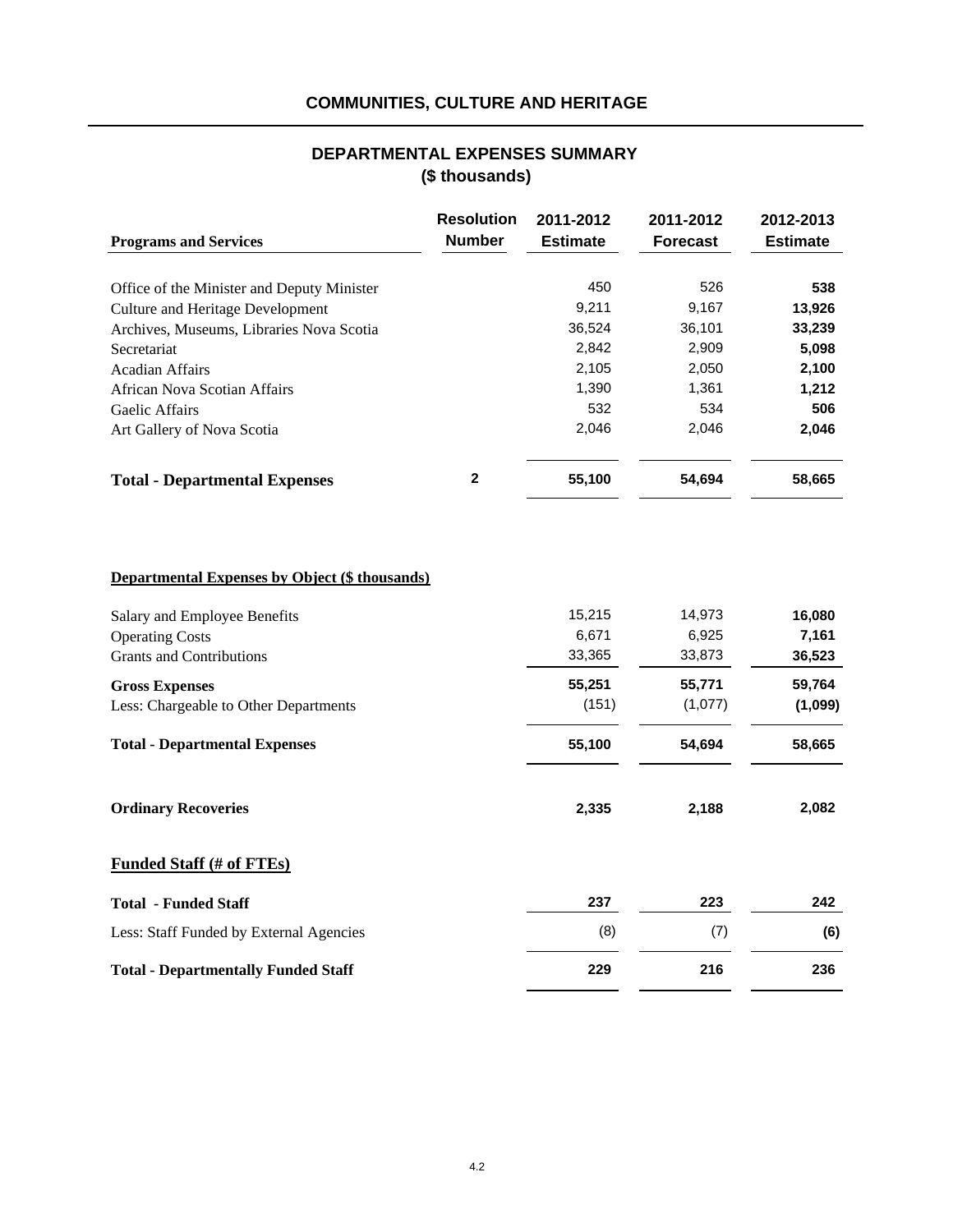### **Office of the Minister and Deputy Minister**

Provides overall leadership, management and coordination of the Department's programs and services.

| Programs and Services (\$ thousands)       | 2011-2012<br><b>Estimate</b> | 2011-2012<br><b>Forecast</b> | 2012-2013<br><b>Estimate</b> |
|--------------------------------------------|------------------------------|------------------------------|------------------------------|
| Office of the Minister and Deputy Minister | 450                          | 526                          | 538                          |
|                                            | 450                          | 526                          | 538                          |
| Funded Staff (# of FTEs)                   | 3.0                          | 3.9                          | 4.0                          |

#### **Culture and Heritage Development**

Actively supports the development of Nova Scotia's arts, culture and heritage sectors with investment programs, and support for development activities and growth strategies. Proactively works to foster development within a wide range of community based cultural interests. The Division works in partnership with Nova Scotia's arts, culture and heritage communities and community based cultural organizations to enhance stewardship, economic and social growth.

| <b>Programs and Services (\$ thousands)</b> | 2011-2012<br><b>Estimate</b> | 2011-2012<br><b>Forecast</b> | 2012-2013<br><b>Estimate</b> |
|---------------------------------------------|------------------------------|------------------------------|------------------------------|
| <b>Executive Director</b>                   | 827                          | 821                          | 813                          |
| Communities Nova Scotia                     | 389                          | 375                          | 3,075                        |
| Development Programs                        | 7,995                        | 7,971                        | 10,038                       |
|                                             | 9,211                        | 9,167                        | 13,926                       |
| Funded Staff (# of FTEs)                    | 16.8                         | 17.8                         | 19.5                         |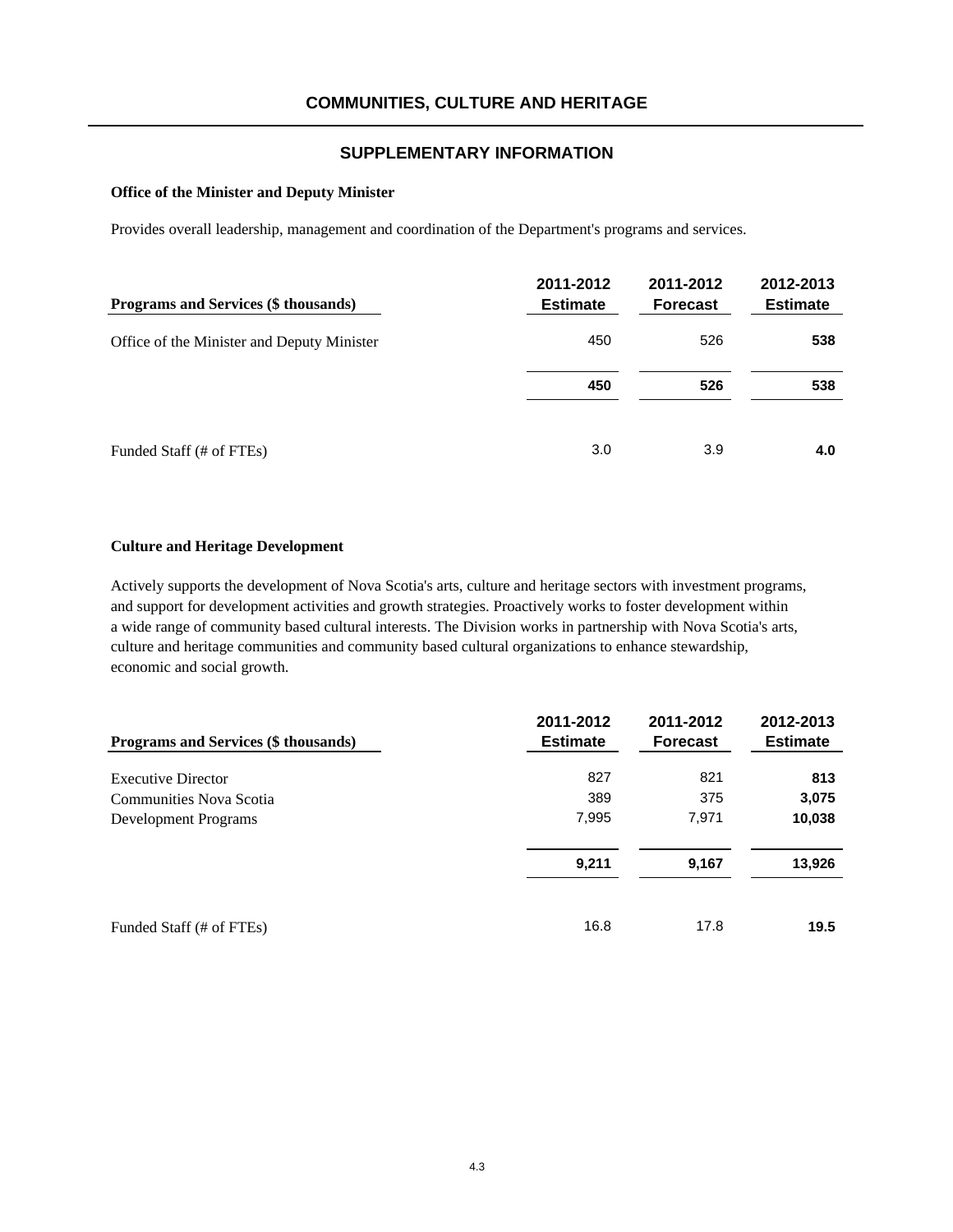### **Archives, Museums, Libraries Nova Scotia**

Provides effective stewardship of the province's natural and cultural heritage and information resources. Archives, museums and libraries under their respective legislation, ensure heritage and learning resources are accessible to all Nova Scotians through innovative programs and services that meet diverse individual and community needs. These provincial institutions play a key role in helping Nova Scotians and visitors discover, experience, understand and appreciate the past, while making sense of the present, and inspiring us to envision the future.

| Programs and Services (\$ thousands)       | 2011-2012<br><b>Estimate</b> | 2011-2012<br><b>Forecast</b> | 2012-2013<br><b>Estimate</b> |
|--------------------------------------------|------------------------------|------------------------------|------------------------------|
| <b>Executive Director</b>                  | 1,584                        | 1.772                        | 2,322                        |
| Nova Scotia Archives                       | 2,089                        | 2,002                        | 1,681                        |
| Nova Scotia Provincial Library             | 16,258                       | 16,092                       | 16,025                       |
| Nova Scotia Museum                         | 14,590                       | 14.297                       | 11,186                       |
| Innovation, Collections and Infrastructure | 2,003                        | 1,938                        | 2,025                        |
|                                            | 36,524                       | 36,101                       | 33,239                       |
| Funded Staff (# of FTEs)                   | 175.5                        | 158.9                        | 147.4                        |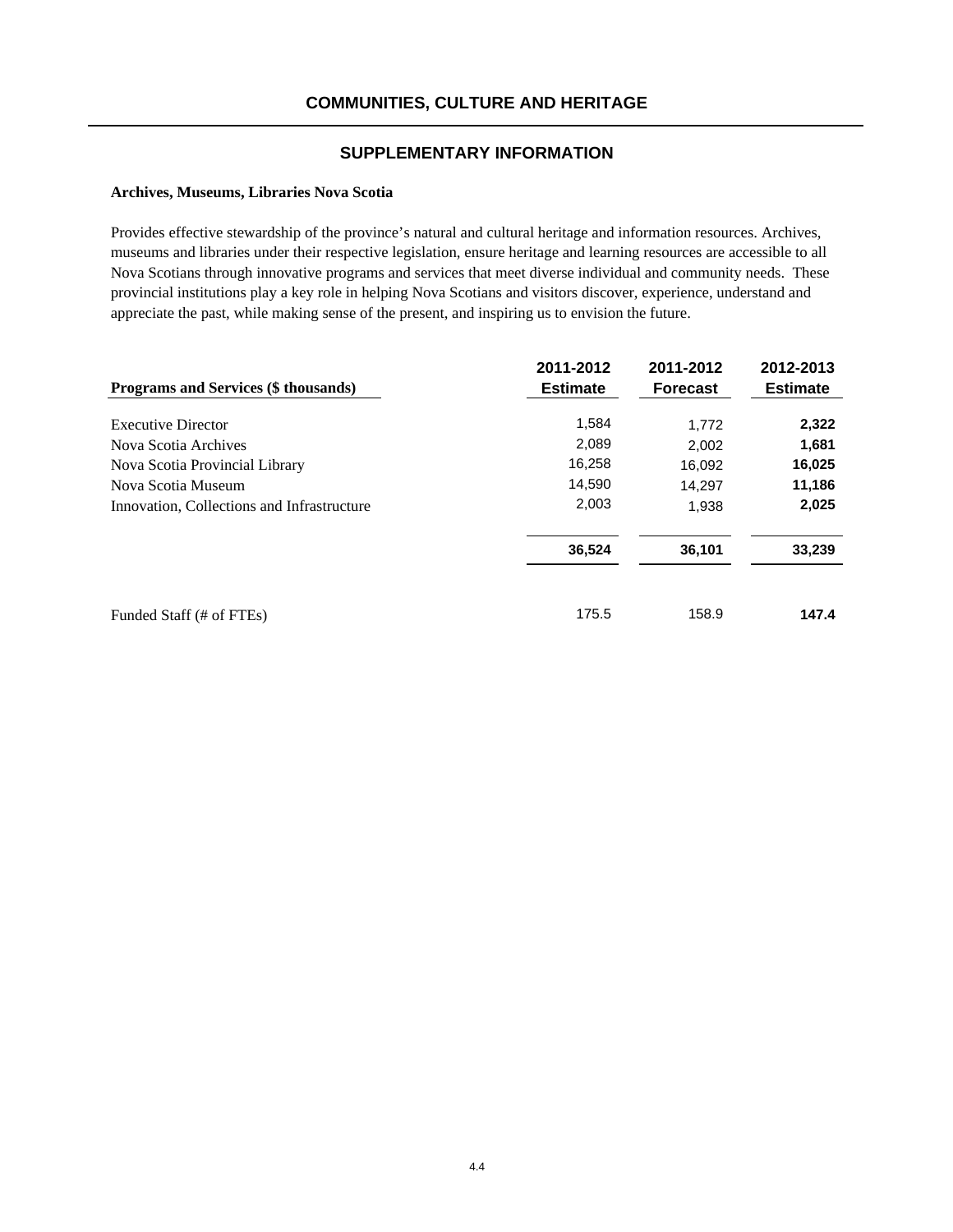### **Secretariat**

Responsible for corporate policy development, strategic planning, research, evaluation, intergovernmental relations, information and risk management, business solutions, marketing and internet strategies, corporate administration and coordination.

| Programs and Services (\$ thousands)                     | 2011-2012<br><b>Estimate</b> | 2011-2012<br><b>Forecast</b> | 2012-2013<br><b>Estimate</b> |
|----------------------------------------------------------|------------------------------|------------------------------|------------------------------|
| <b>Executive Director</b>                                | ---                          | ---                          | 299                          |
| Policy                                                   | 300                          | 323                          | 436                          |
| <b>Strategic Planning</b>                                | ---                          | ---                          | 453                          |
| <b>CCH</b> Marketing and Promotion                       | ---                          | $---$                        | 761                          |
| Information, Risk and Business Solutions                 | 477                          | 454                          | 719                          |
| <b>Business Administration and Corporate Initiatives</b> | 2,065                        | 2,132                        | 2,430                        |
|                                                          | 2,842                        | 2,909                        | 5,098                        |
| Funded Staff (# of FTEs)                                 | 15.0                         | 15.8                         | 43.8                         |

#### **Acadian Affairs**

Ensures that Government is aware of the needs of the Acadian and francophone community; offers advice and support for the purpose of developing and adopting or providing programs, policies and services that reflect the needs of the Acadian and francophone community; serves as a central support agency for French-language services within the Government; develops partnerships with Acadian and francophone agencies at provincial, national and international levels; and recognizes the contribution of the Acadian and francophone community.

| Programs and Services (\$ thousands) | 2011-2012<br><b>Estimate</b> | 2011-2012<br><b>Forecast</b> | 2012-2013<br><b>Estimate</b> |
|--------------------------------------|------------------------------|------------------------------|------------------------------|
| Acadian Affairs                      | 2,105                        | 2,050                        | 2,100                        |
|                                      | 2,105                        | 2,050                        | 2,100                        |
| Funded Staff (# of FTEs)             | 10.8                         | 9.9                          | 11.0                         |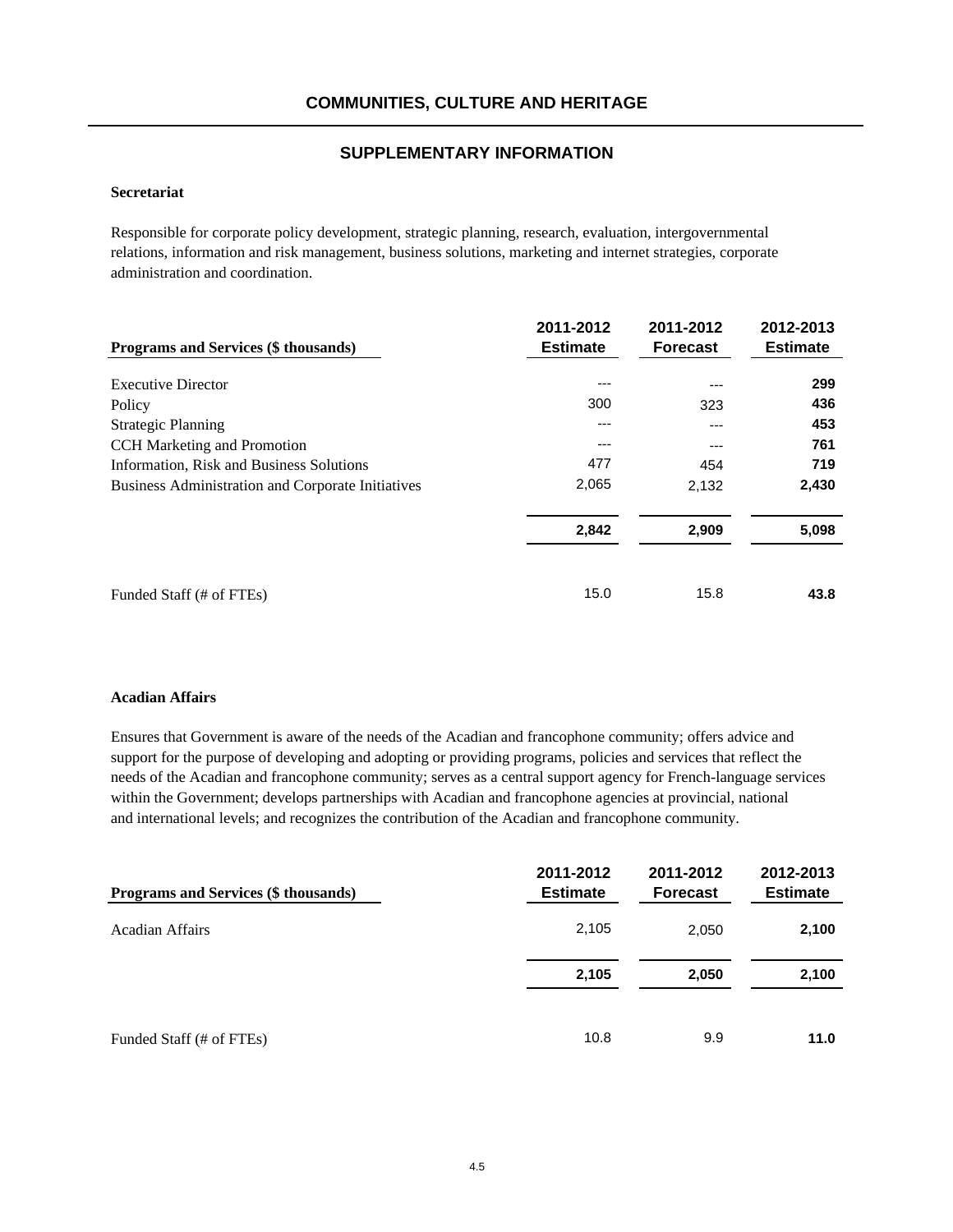### **African Nova Scotian Affairs**

Creates and promotes an integrated approach within government on matters related to the African Nova Scotian communities in the Province of Nova Scotia; represents the interest of the province in intergovernmental initiatives and negotiations on matters integral to the interest of African Nova Scotians; provides research analysis and policy advice on African Nova Scotian issues; and develops communication strategies and public education to increase understanding within the province of African Nova Scotian culture, heritage and community issues.

| <b>Programs and Services (\$ thousands)</b> | 2011-2012<br><b>Estimate</b> | 2011-2012<br><b>Forecast</b> | 2012-2013<br><b>Estimate</b> |
|---------------------------------------------|------------------------------|------------------------------|------------------------------|
| African Nova Scotian Affairs                | 1,390                        | 1.361                        | 1,212                        |
|                                             | 1,390                        | 1,361                        | 1,212                        |
| Funded Staff (# of FTEs)                    | 10.9                         | 11.5                         | 10.6                         |

### **Gaelic Affairs**

Responsible for the enhancement of linguistic and cultural development of the Gaelic community in the Province: demonstrating how this contributes to building communities via social and economic capital; to enact research and planning and implementation of best practices to achieve strategic direction for Gaelic language and culture within government and at the community level; ongoing awareness and sensitivity programs that help build greater appreciation, understanding and prestige for Gaelic, maintaining and developing funding and services that directly support Gaelic community initiatives; further strengthening partnerships with government departments and agencies, and international partnerships in other Gaelic regions.

| Programs and Services (\$ thousands) | 2011-2012<br><b>Estimate</b> | 2011-2012<br><b>Forecast</b> | 2012-2013<br><b>Estimate</b> |
|--------------------------------------|------------------------------|------------------------------|------------------------------|
| Gaelic Affairs                       | 532                          | 534                          | 506                          |
|                                      | 532                          | 534                          | 506                          |
| Funded Staff (# of FTEs)             | 5.0                          | 5.0                          | 5.0                          |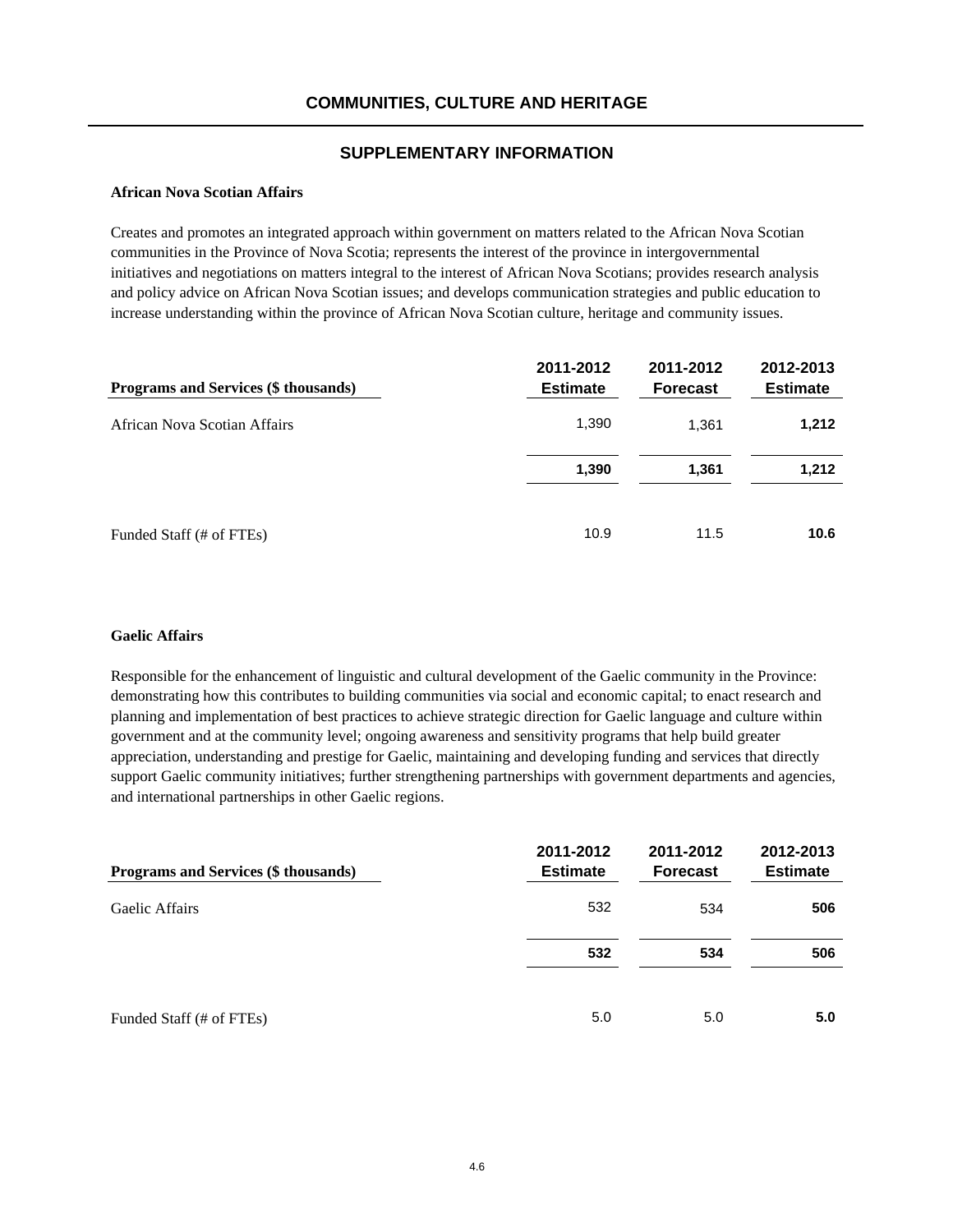### **Art Gallery of Nova Scotia**

Serves the public by bringing the visual arts and people together in an environment which encourages exploration, dialogue and enjoyment. Provides leadership in the development and preservation of quality collections, exhibitions, education and public programs. Serves audiences throughout the province through in-gallery programming, traveling exhibitions, and outreach projects and services.

| Programs and Services (\$ thousands) | 2011-2012<br><b>Estimate</b> | 2011-2012<br><b>Forecast</b> | 2012-2013<br><b>Estimate</b> |
|--------------------------------------|------------------------------|------------------------------|------------------------------|
| Art Gallery of Nova Scotia           | 2,046                        | 2,046                        | 2,046                        |
|                                      | 2,046                        | 2,046                        | 2,046                        |
| <b>Total - Departmental Expenses</b> | 55,100                       | 54,694                       | 58,665                       |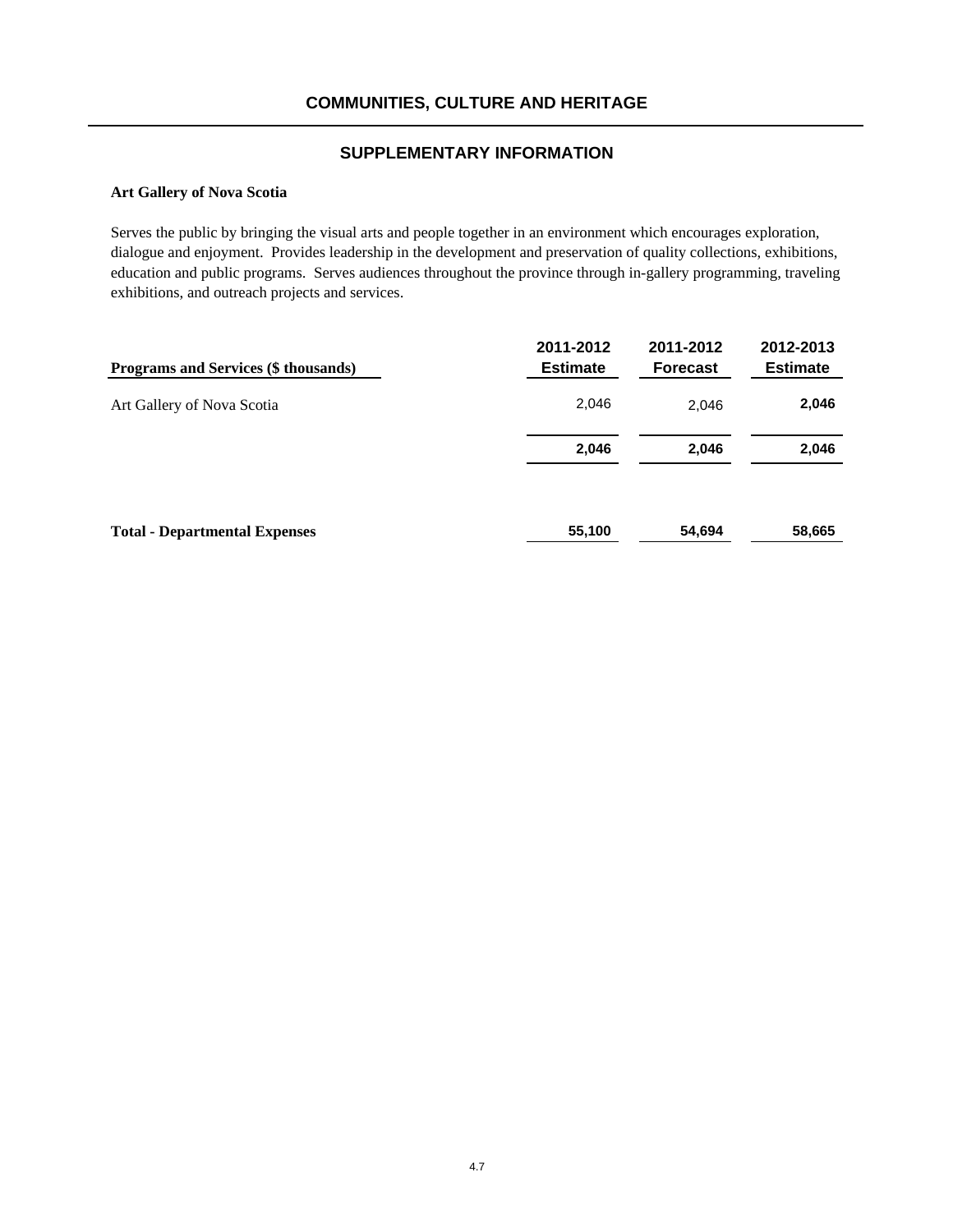**Honourable Denise Peterson - Rafuse Mr. Robert Wood**<br>Minister **Minister Minister Minister Minister Minister Deputy Minister 8th Floor 8th Floor Nelson Place Nelson Place Halifax, Nova Scotia Halifax, Nova Scotia 424-4304 424-4325**

The Department of Community Services is committed to a sustainable social support system that promotes the independence, self-reliance, and security of the people we serve. We achieve these results through excellence in service delivery, leadership, and collaboration with our partners.

|                                      |                              | <b>Departmental Summary</b><br>(\$ thousands) |                              |  |
|--------------------------------------|------------------------------|-----------------------------------------------|------------------------------|--|
|                                      | 2011-2012<br><b>Estimate</b> | 2011-2012<br><b>Forecast</b>                  | 2012-2013<br><b>Estimate</b> |  |
| <b>Total - Departmental Expenses</b> | 985,084                      | 976,845                                       | 977,924                      |  |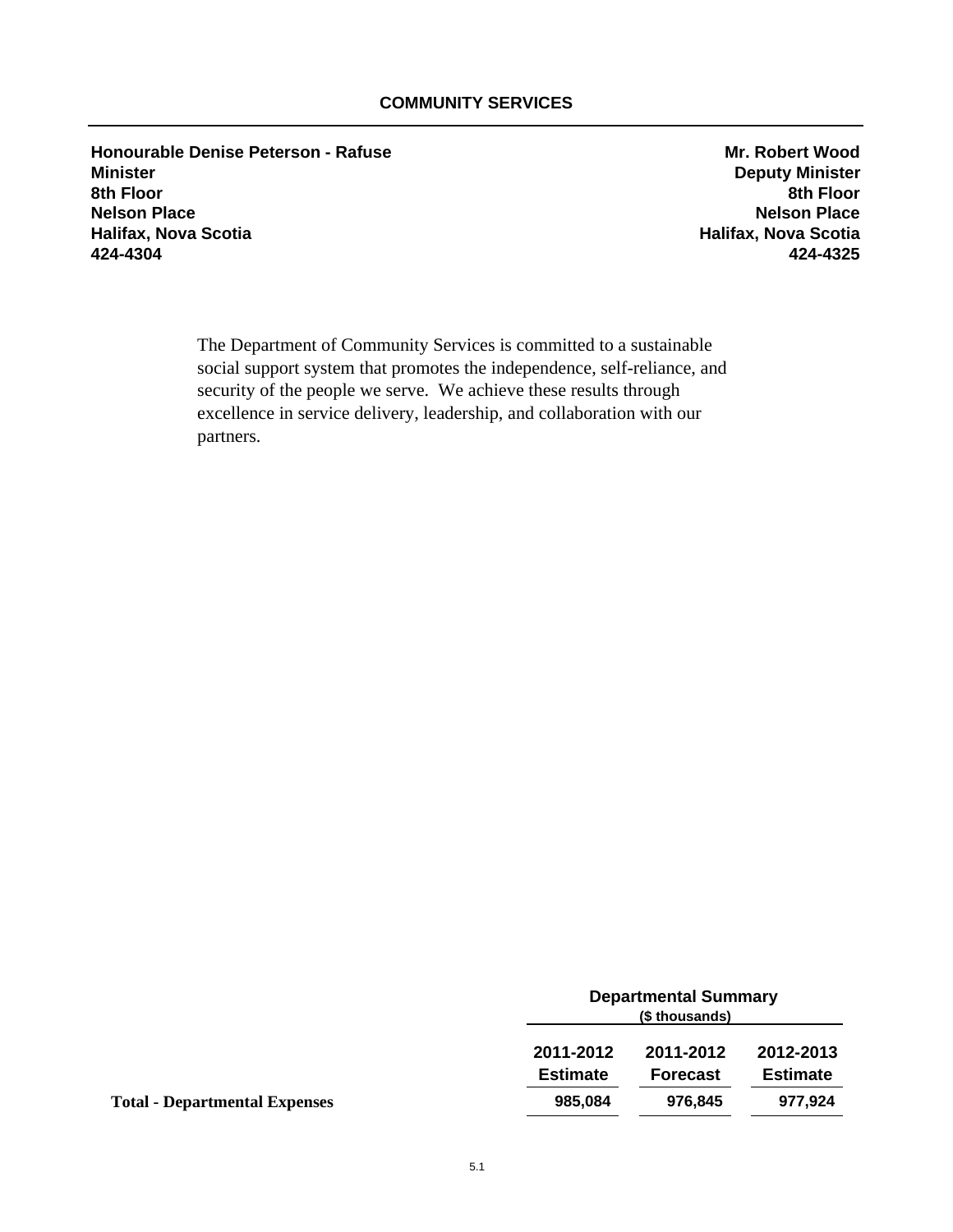# **DEPARTMENTAL EXPENSES SUMMARY (\$ thousands)**

|                                                       | <b>Resolution</b> | 2011-2012       | 2011-2012       | 2012-2013       |
|-------------------------------------------------------|-------------------|-----------------|-----------------|-----------------|
| <b>Programs and Services</b>                          | #                 | <b>Estimate</b> | <b>Forecast</b> | <b>Estimate</b> |
|                                                       |                   |                 |                 |                 |
| Senior Management                                     |                   | 1,556           | 1,524           | 1,589           |
| Corporate Services Unit                               |                   | 10,891          | 9,569           | 9,048           |
| Policy and Information Management                     |                   | 8,292           | 8,151           | 8,846           |
| <b>Field Offices</b>                                  |                   | 13,915          | 13,212          | 14,110          |
| Services for Persons with Disabilities                |                   | 254,786         | 258,927         | 260,557         |
| Family and Children's Services                        |                   | 192,444         | 183,568         | 188,803         |
| <b>Housing Services</b>                               |                   | 123,697         | 115,945         | 104,729         |
| Housing Authority and Property Operations             |                   | 8,727           | 8,725           | 9,008           |
| <b>Employment Support and Income Assistance</b>       |                   | 370,776         | 377,224         | 381,234         |
| <b>Total - Departmental Expenses</b>                  | $\mathbf 3$       | 985,084         | 976,845         | 977,924         |
|                                                       |                   |                 |                 |                 |
| <b>Departmental Expenses by Object (\$ thousands)</b> |                   |                 |                 |                 |
| Salary and Employee Benefits                          |                   | 119,123         | 114,609         | 117,054         |
| <b>Operating Costs</b>                                |                   | 27,622          | 27,144          | 28,410          |
| <b>Grants and Contributions</b>                       |                   | 847,310         | 845,611         | 840,649         |
| <b>Gross Expenses</b>                                 |                   | 994,055         | 987,364         | 986,113         |
| Less: Chargeable to Other Departments                 |                   | (8,971)         | (10, 519)       | (8, 189)        |
| <b>Total - Departmental Expenses</b>                  |                   | 985,084         | 976,845         | 977,924         |
| <b>Ordinary Recoveries</b>                            |                   | 128,978         | 115,834         | 100,038         |
| <b>Funded Staff (# of FTEs)</b>                       |                   |                 |                 |                 |
| <b>Total - Funded Staff</b>                           |                   | 1,692           | 1,618           | 1,675           |
| Less: Staff Funded by External Agencies               |                   | (14)            | (6)             | (13)            |
| <b>Total - Departmentally Funded Staff</b>            |                   | 1,678           | 1,612           | 1,662           |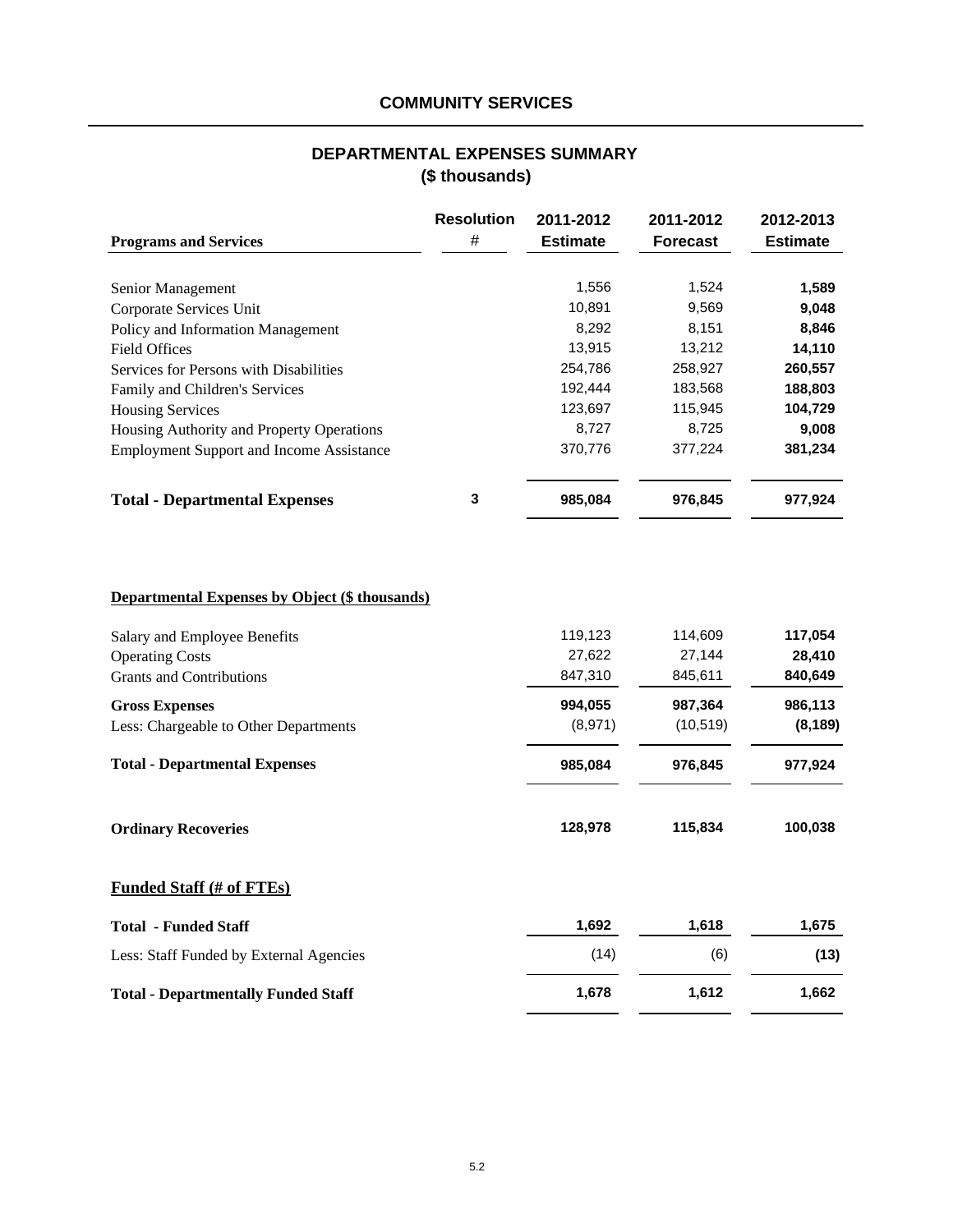The following table details items included in the Department of Community Services budget to support the delivery of federally supported early childhood development services to Nova Scotians.

| <b>Programs and Services (S</b> thousands)        | 2011-2012<br><b>Estimate</b> | 2011-2012<br><b>Forecast</b> | 2012-2013<br><b>Estimate</b> |
|---------------------------------------------------|------------------------------|------------------------------|------------------------------|
| Administration and Infrastructure                 | 66                           | 66                           | 66                           |
| Early Childhood - Program Staff                   | 2.108                        | 2.088                        | 2.078                        |
| Early Learning and Child Care Programs            | 20.526                       | 20.521                       | 20,522                       |
| Early Learning and Child Care Programs - Phase II | 21,233                       | 17.391                       | 19,577                       |
| Income Assistance - Child Care                    | 2.300                        | 2.300                        | 2.300                        |
|                                                   | 46,233                       | 42.366                       | 44,543                       |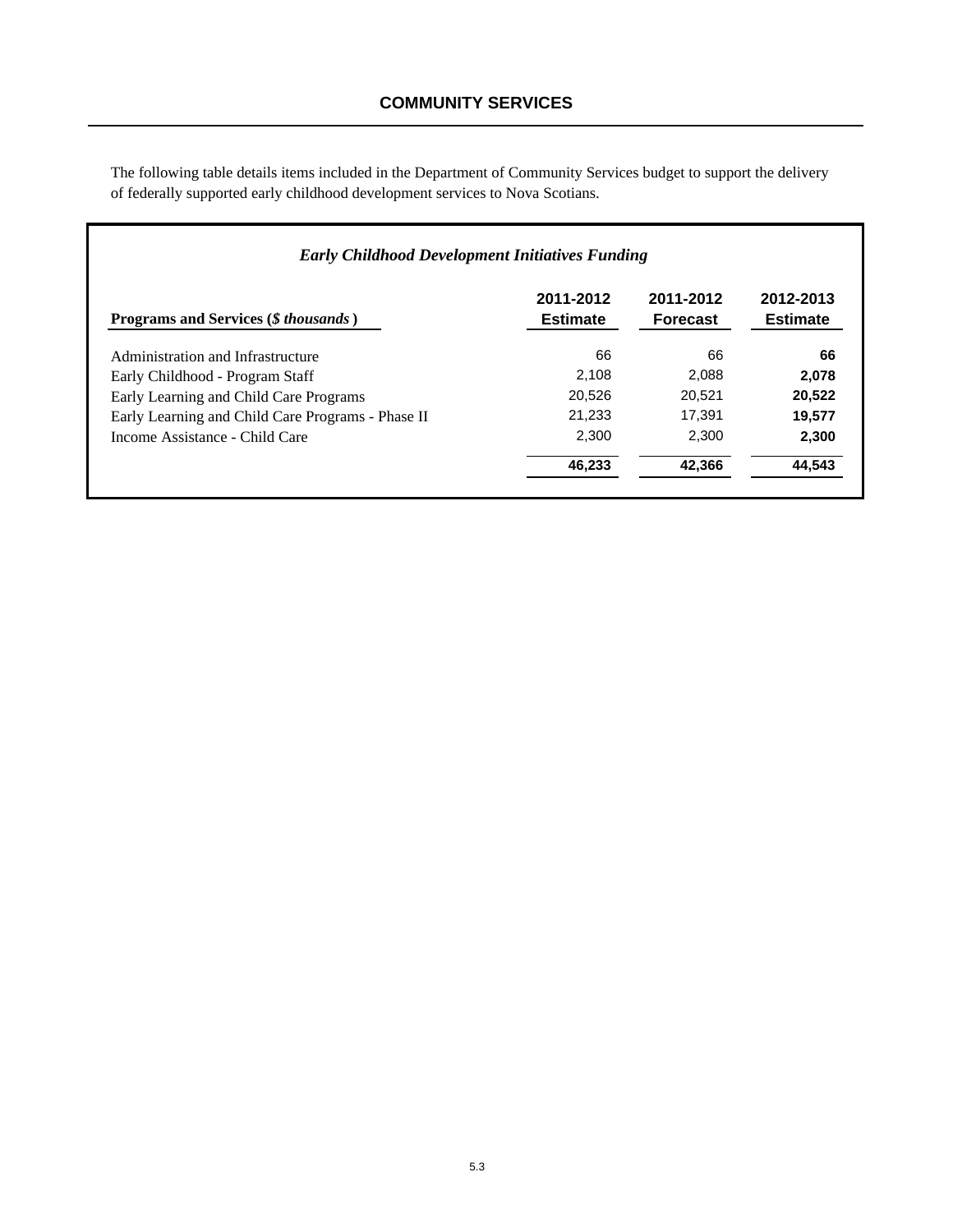## **SUPPLEMENTARY INFORMATION**

### **Senior Management**

Provides for the establishment of policy and the overall management of the Department's programs. Also provides for the operating costs of the Disabled Persons Commission and grants to other organizations.

| Programs and Services (\$ thousands)   | 2011-2012<br><b>Estimate</b> | 2011-2012<br><b>Forecast</b> | 2012-2013<br><b>Estimate</b> |
|----------------------------------------|------------------------------|------------------------------|------------------------------|
| Office of Minister and Deputy Minister | 701                          | 698                          | 711                          |
| Communications                         | 446                          | 431                          | 451                          |
| Commissions and Agencies               | 409                          | 395                          | 427                          |
|                                        | 1,556                        | 1,524                        | 1,589                        |
| Funded Staff (# of FTEs)               | 12.0                         | 11.7                         | 12.0                         |

### **Corporate Services Unit**

Provides for the Department's accounting and budgeting services, mortgage and loan administration, administrative services, human resources management, and information technology services.

| <b>Programs and Services (\$ thousands)</b> | 2011-2012<br><b>Estimate</b> | 2011-2012<br><b>Forecast</b> | 2012-2013<br><b>Estimate</b> |
|---------------------------------------------|------------------------------|------------------------------|------------------------------|
| Finance and Administration Services         | 3,595                        | 2,950                        | 2,851                        |
| <b>Human Resources</b>                      | 543                          | 579                          | 550                          |
| <b>IT</b> Services                          | 6,753                        | 6,040                        | 5,647                        |
|                                             | 10,891                       | 9,569                        | 9,048                        |
| Funded Staff (# of FTEs)                    | 88.8                         | 60.9                         | 71.3                         |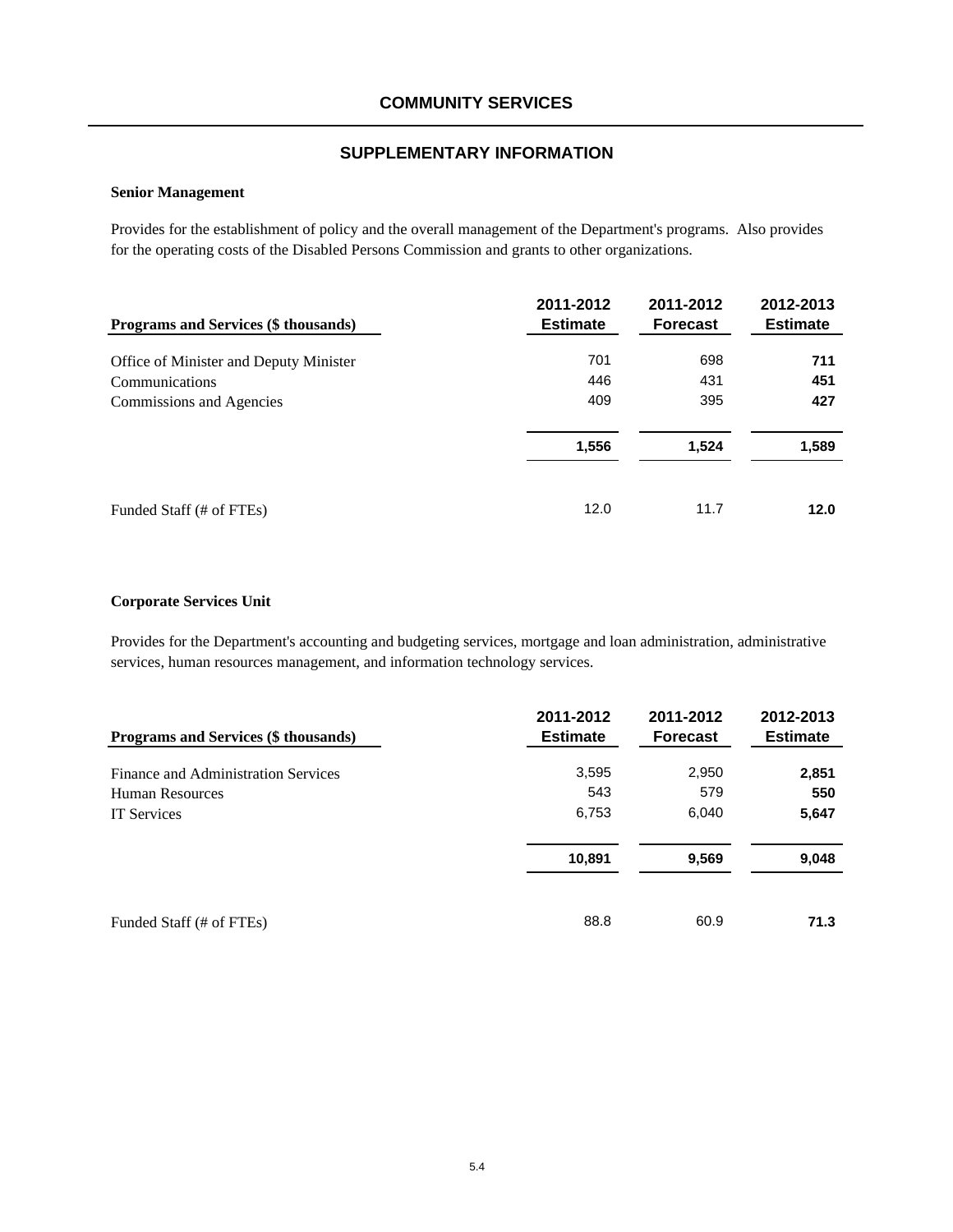## **SUPPLEMENTARY INFORMATION**

### **Policy and Information Management**

Provides leadership to strategic, business, operational planning, information technology/management, and client services; facilitates the coordination and development of federal/provincial social initiatives; spearheads policy, design and analysis; provides research and evaluation services; and, legislative and legal counsel.

| Programs and Services (\$ thousands)    | 2011-2012<br><b>Estimate</b> | 2011-2012<br><b>Forecast</b> | 2012-2013<br><b>Estimate</b> |
|-----------------------------------------|------------------------------|------------------------------|------------------------------|
| Administration                          | 2,622                        | 3,040                        |                              |
| <b>Business and Integrated Services</b> | 1,125                        | 1,058                        | 3,596<br>1,020               |
| Policy and Planning                     | 2,033                        | 1,815                        | 1,823                        |
| Legislative Processes                   | 2,512                        | 2,238                        | 2,407                        |
|                                         | 8,292                        | 8,151                        | 8,846                        |
| Funded Staff (# of FTEs)                | 80.5                         | 72.5                         | 75.9                         |

### **Field Offices**

Provides for the management, direction, and supervision of all field offices.

| <b>Programs and Services (\$ thousands)</b> | 2011-2012<br><b>Estimate</b> | 2011-2012<br><b>Forecast</b> | 2012-2013<br><b>Estimate</b> |
|---------------------------------------------|------------------------------|------------------------------|------------------------------|
| Regional Administration                     | 4,191                        | 4,008                        | 4,089                        |
| Field Offices Administration                | 9,724                        | 9,204                        | 10,021                       |
|                                             | 13,915                       | 13,212                       | 14,110                       |
| Funded Staff (# of FTEs)                    | 137.5                        | 139.1                        | 148.7                        |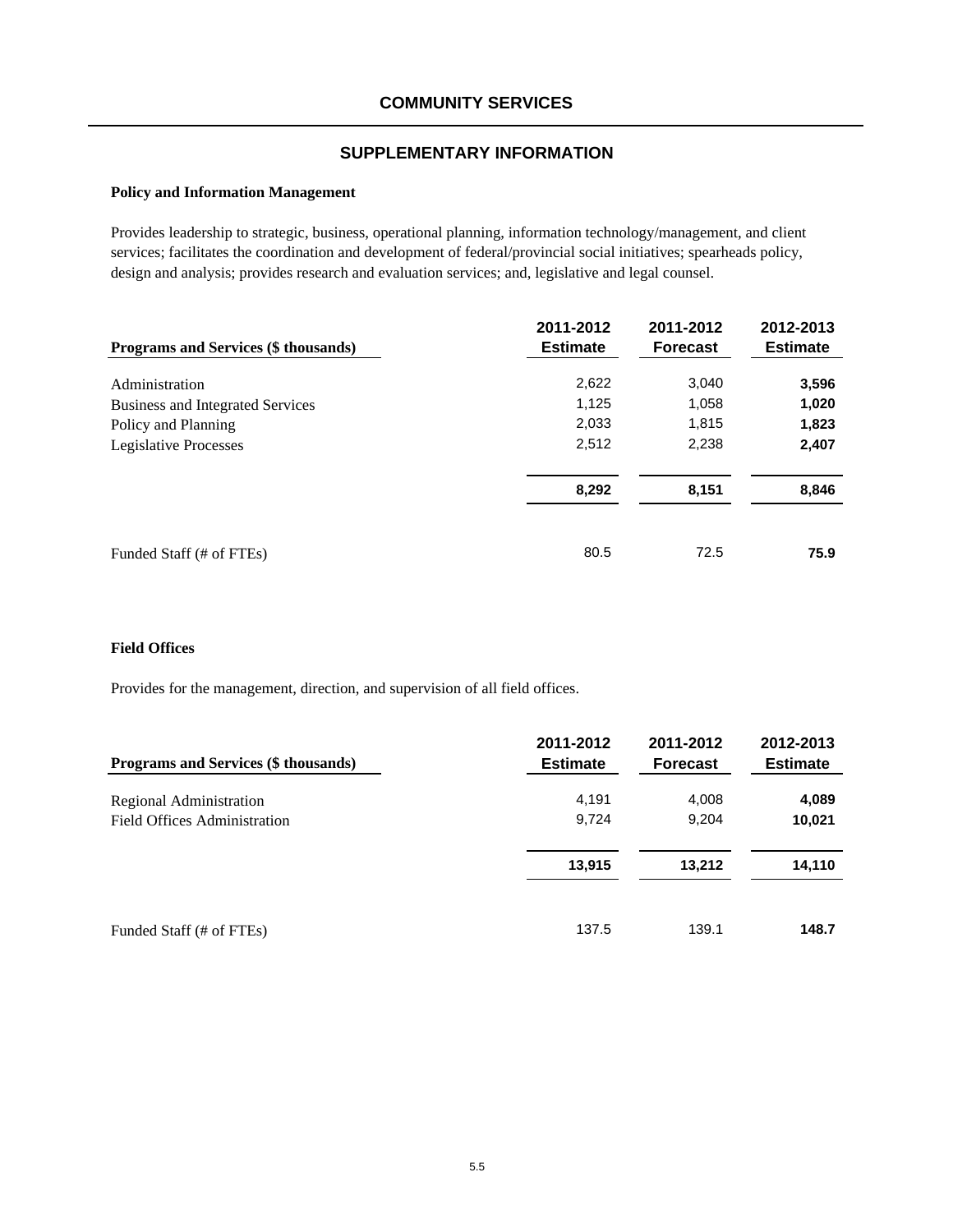## **Services for Persons with Disabilities**

Provides a range of residential and day programs to persons with disabilities.

| Programs and Services (\$ thousands)                 | 2011-2012<br><b>Estimate</b> | 2011-2012<br><b>Forecast</b> | 2012-2013<br><b>Estimate</b> |
|------------------------------------------------------|------------------------------|------------------------------|------------------------------|
| Administration - Head Office                         | 1,286                        | 1,189                        | 1,457                        |
| Services for Persons with Disabilities - Field Staff | 6,529                        | 6.134                        | 5,957                        |
| <b>Community Based Programs</b>                      | 131,518                      | 135,126                      | 135,432                      |
| Long-Term Care                                       | 115,453                      | 116,478                      | 117,711                      |
|                                                      | 254,786                      | 258,927                      | 260,557                      |
| Funded Staff (# of FTEs)                             | 98.4                         | 90.5                         | 92.2                         |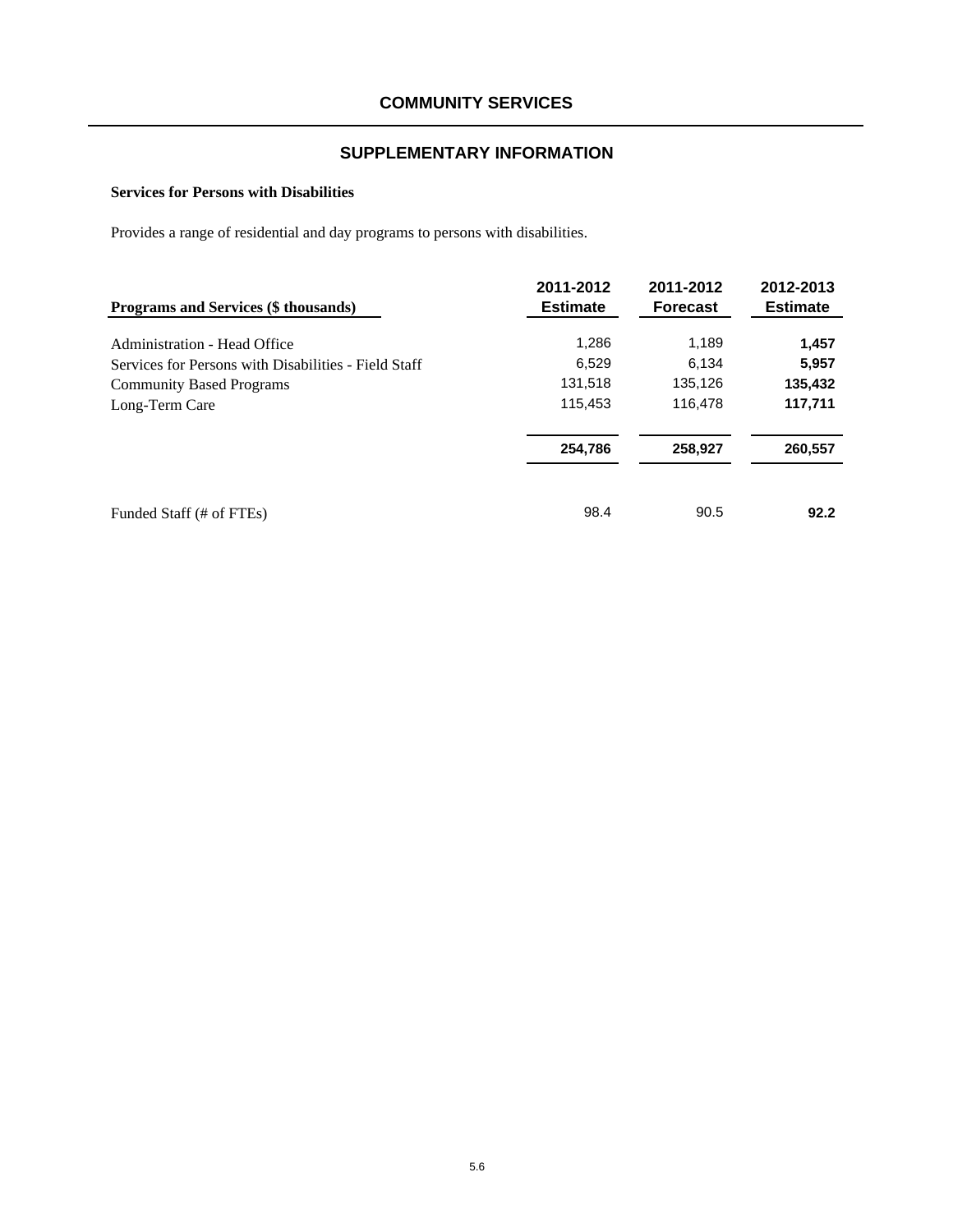# **SUPPLEMENTARY INFORMATION**

# **Family and Children's Services**

Responsible for services under the *Children and Family Services Act* and *Day Care Act* . Includes funding for family violence and prevention programs.

| Programs and Services (\$ thousands)               | 2011-2012<br><b>Estimate</b> | 2011-2012<br><b>Forecast</b> | 2012-2013<br><b>Estimate</b> |
|----------------------------------------------------|------------------------------|------------------------------|------------------------------|
| Child Welfare and Residential Services             | 5,975                        | 5,763                        | 5,212                        |
| Children's Services - Field                        | 38,205                       | 37,074                       | 38,182                       |
| <b>Community Residential Services</b>              | 1,702                        | 1,665                        | 1,523                        |
| <b>Direct Grants</b>                               | 5,116                        | 5,217                        | 5,217                        |
| Early Childhood Development Services               | 1,348                        | 1,264                        | 1,301                        |
| <b>Early Childhood Programs</b>                    | 53,462                       | 48,838                       | 51,874                       |
| Early Intervention Programs                        | 2,721                        | 2,785                        | 2,915                        |
| Maintenance of Children                            | 77,314                       | 74,362                       | 75,792                       |
| Payments to Child Development Centres              | 273                          | 236                          | 273                          |
| <b>Transition Houses and Intervention Programs</b> | 6,328                        | 6,364                        | 6,514                        |
|                                                    | 192,444                      | 183,568                      | 188,803                      |
| Funded Staff (# of FTEs)                           | 705.7                        | 689.9                        | 723.8                        |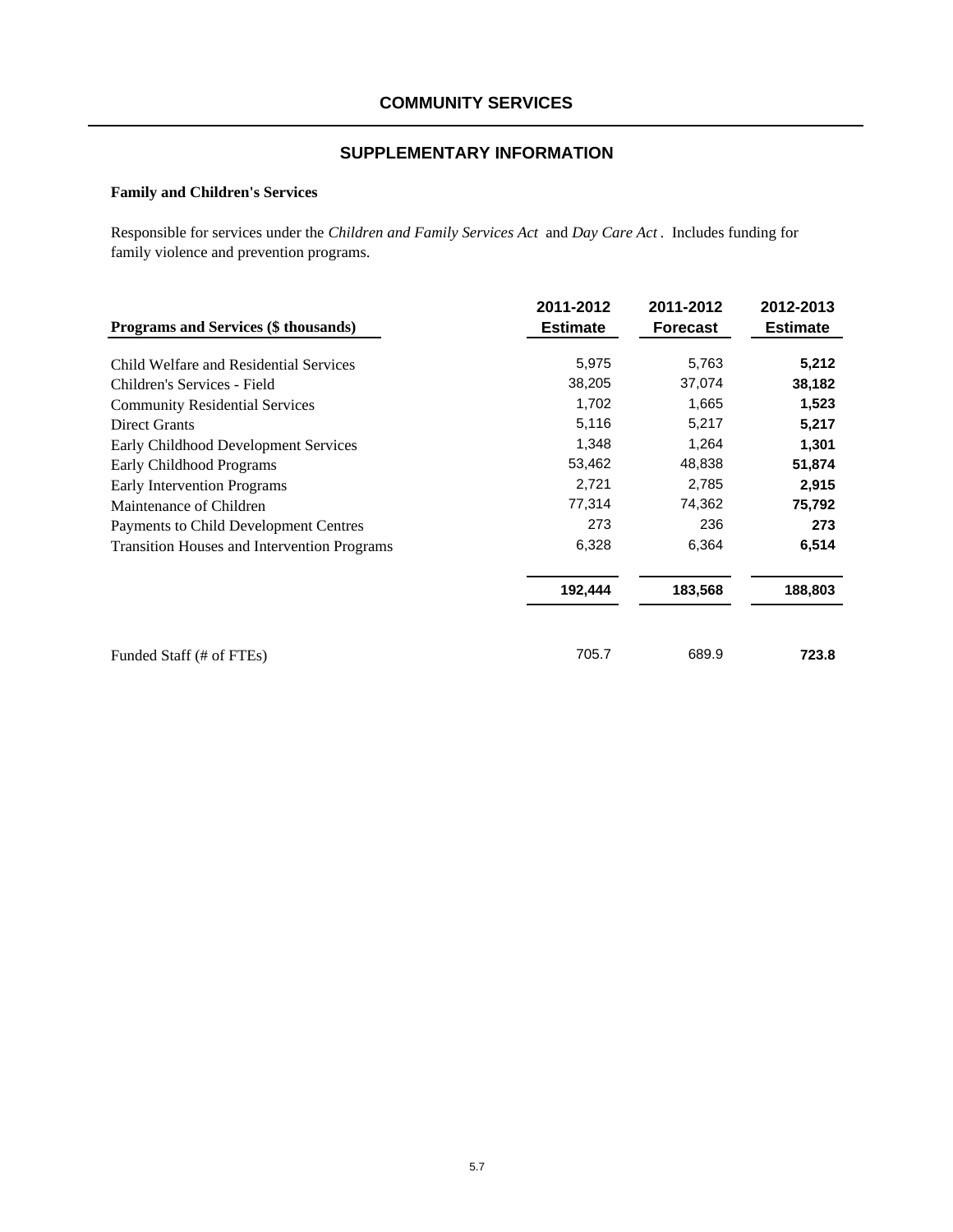### **Housing Services**

Responsible for the delivery of social housing initiatives on behalf of the Nova Scotia Housing Development Corporation. Housing Services develops, delivers and administers Provincial, Federal-Provincial, and Federal social housing programs in Nova Scotia.

| Programs and Services (\$ thousands) | 2011-2012<br><b>Estimate</b> | 2011-2012<br><b>Forecast</b> | 2012-2013<br><b>Estimate</b> |
|--------------------------------------|------------------------------|------------------------------|------------------------------|
|                                      |                              |                              |                              |
| <b>Administration and Operations</b> | 4,808                        | 4,467                        | 4,628                        |
| <b>Affordable Housing</b>            | 10,750                       | 9,485                        | 4,000                        |
| Home Ownership and Repair Programs   | 14,160                       | 14,160                       | 14,160                       |
| Non-Profit Housing Programs          | 12,229                       | 11,134                       | 7,683                        |
| Nova Scotia Housing Development      |                              |                              |                              |
| Corporation - Capital Grants         | 3,000                        |                              |                              |
| <b>Public Housing Subsidies</b>      | 66,150                       | 64,099                       | 61,658                       |
| Rent Supplement Program              | 2,600                        | 2,600                        | 2,600                        |
| Rural and Native Housing Programs    | 10,000                       | 10,000                       | 10,000                       |
|                                      | 123,697                      | 115,945                      | 104,729                      |
|                                      |                              |                              |                              |
| Funded Staff (# of FTEs)             | 66.1                         | 63.2                         | 64.5                         |

## **Housing Authority and Property Operations**

Provides direction and support to the Department and the Nova Scotia Housing Development Corporation through planning and management of their properties as well as to the delivery of public housing and other subsidized rental programs in accordance with the Social Housing Transfer Agreement.

| Programs and Services (\$ thousands) | 2011-2012<br><b>Estimate</b> | 2011-2012<br><b>Forecast</b> | 2012-2013<br><b>Estimate</b> |
|--------------------------------------|------------------------------|------------------------------|------------------------------|
| Property and Facilities              | 8,727                        | 8.725                        | 9,008                        |
|                                      | 8,727                        | 8,725                        | 9,008                        |
| Funded Staff (# of FTEs)             | 13.0                         | 11.6                         | 12.0                         |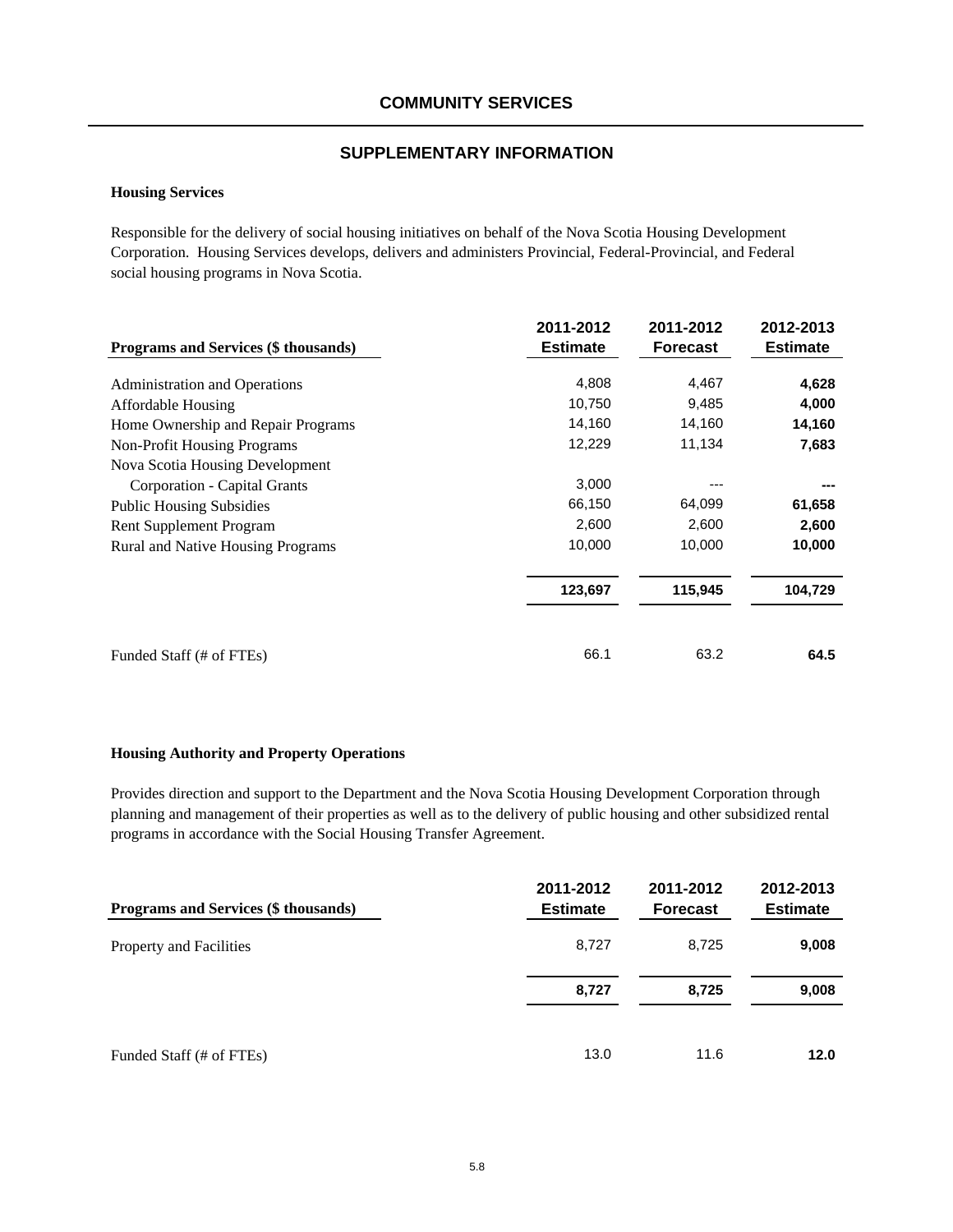## **SUPPLEMENTARY INFORMATION**

# **Employment Support and Income Assistance**

Provides a comprehensive range of services for persons in need and persons with disabilities. This includes income assistance, employment support, seniors' assistance, pharmacare and Nova Scotia Child Benefit Programs.

| <b>Programs and Services (\$ thousands)</b>      | 2011-2012<br><b>Estimate</b> | 2011-2012<br><b>Forecast</b> | 2012-2013<br><b>Estimate</b> |
|--------------------------------------------------|------------------------------|------------------------------|------------------------------|
|                                                  |                              |                              |                              |
| <b>Employment Support Services - Head Office</b> | 1,038                        | 947                          | 1,010                        |
| <b>Return to Work Initiatives</b>                | 8,408                        | 8,532                        | 9,270                        |
| <b>Employment and Training - Field Staff</b>     | 8,749                        | 8,351                        | 8,354                        |
| <b>Direct Grants</b>                             | 6,691                        | 6,714                        | 6,711                        |
| Income Assistance - Head Office                  | 1,158                        | 1,272                        | 1,142                        |
| Income Assistance - Field Staff                  | 23,219                       | 23,020                       | 22,667                       |
| Income Assistance Payments                       | 239,706                      | 245,290                      | 246,903                      |
| Pharmacare Program                               | 51,875                       | 53,220                       | 52,159                       |
| Seniors Programs                                 | 5,777                        | 6,163                        | 6,163                        |
| Nova Scotia Child Benefit                        | 24,155                       | 23,715                       | 26,855                       |
|                                                  | 370,776                      | 377,224                      | 381,234                      |
| Funded Staff (# of FTEs)                         | 490.0                        | 477.7                        | 473.7                        |
| <b>Total - Departmental Expenses</b>             | 985,084                      | 976,845                      | 977,924                      |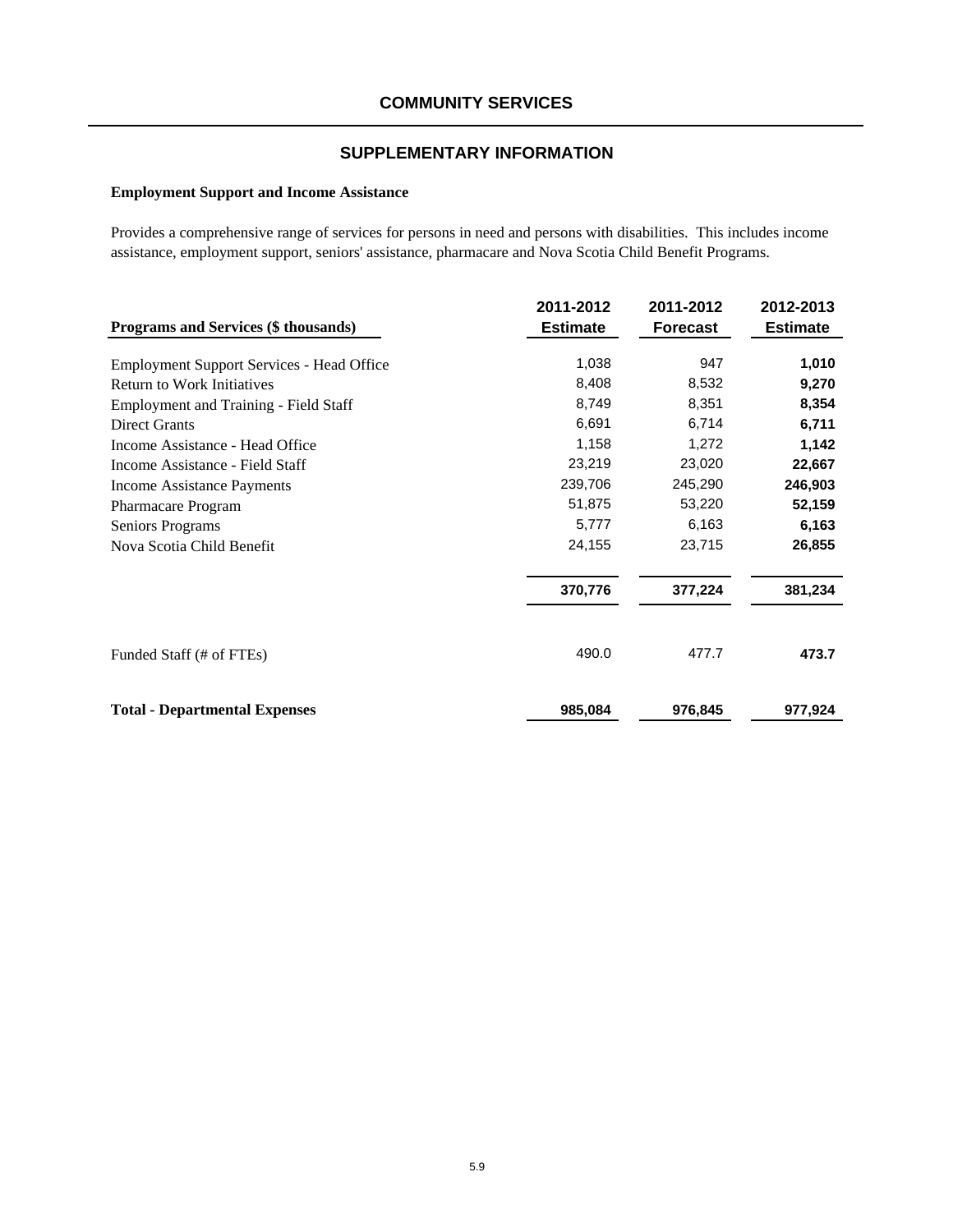# **ECONOMIC AND RURAL DEVELOPMENT AND TOURISM**

**Honourable Percy A. Paris Mr. Simon d'Entremont Minister Deputy Minister 6th Floor 6th Floor Centennial Building Centennial Building Halifax, Nova Scotia Halifax, Nova Scotia 424-5790 424-2901**

The Department of Economic and Rural Development and Tourism (ERDT) leads the implementation of jobsHere, the plan to grow our economy, in partnership with its family of agencies and other government departments. The plan is made up of three interrelated priorities:

- 1) Learning the right skills for good jobs
- 2) Growing the economy through innovation
- 3) Helping businesses be more competitive globally

To accomplish the initiatives and actions outlined in this plan, the department is focusing its skills and resources on: productivity and innovation, strategic investment and trade, regional development and planning, strategic policy and planning, procurement services, communications, as well as opportunities that exist in key sectors such as Tourism, and the Nova Scotia Gateway.

ERDT is committed to building a high-performance organization committed to modeling key elements of jobsHere, specifically in the area of productivity and innovation, workforce development, global knowledge and understanding and continuous improvement.

|                                      | <b>Departmental Summary</b><br>(\$ thousands) |                 |                 |
|--------------------------------------|-----------------------------------------------|-----------------|-----------------|
|                                      | 2011-2012                                     | 2011-2012       | 2012-2013       |
|                                      | <b>Estimate</b>                               | <b>Forecast</b> | <b>Estimate</b> |
| <b>Total - Departmental Expenses</b> | 125,610                                       | 117.539         | 187,353         |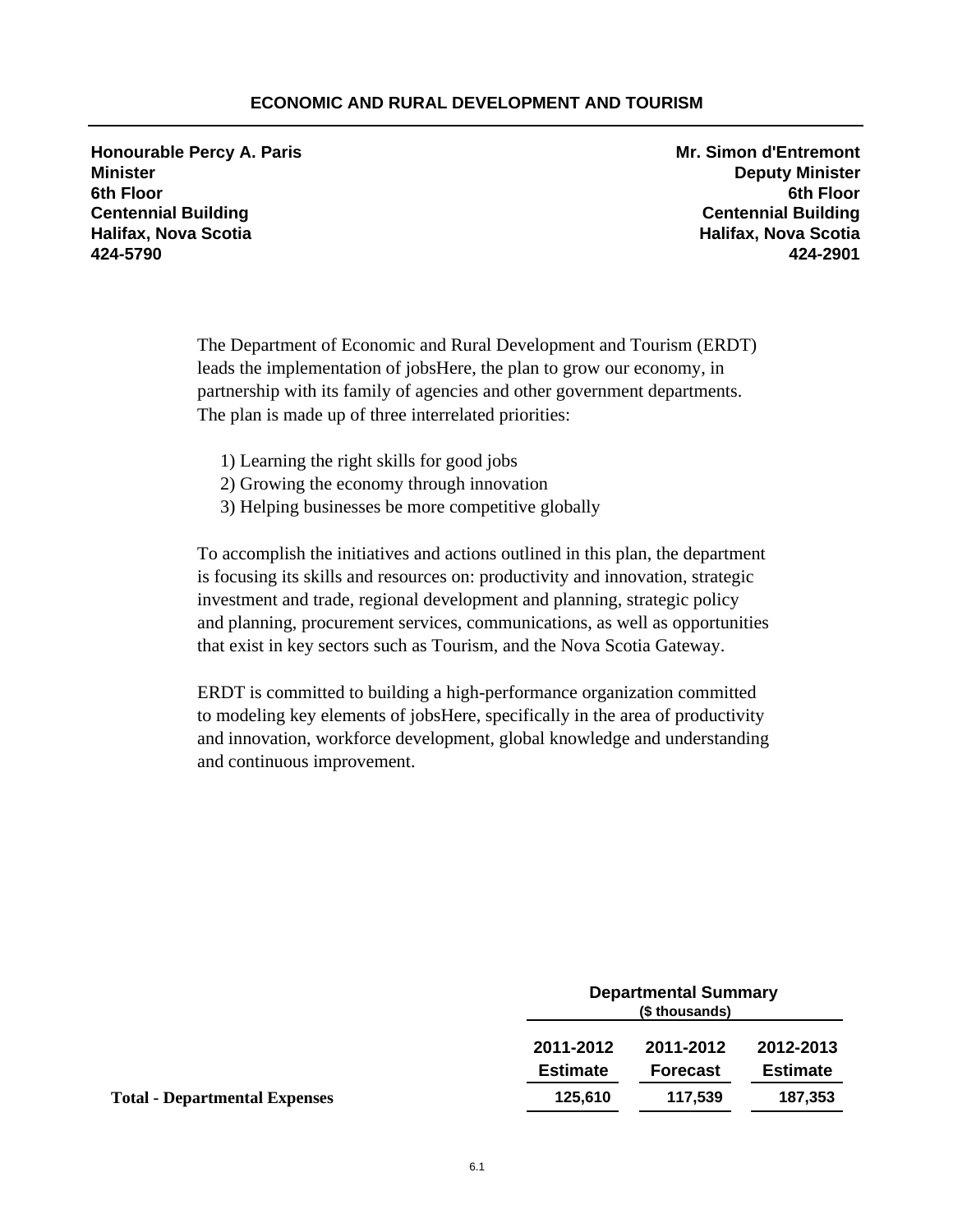# **ECONOMIC AND RURAL DEVELOPMENT AND TOURISM**

# **(\$ thousands) DEPARTMENTAL EXPENSES SUMMARY**

|                                          | <b>Resolution</b> | 2011-2012       | 2011-2012       | 2012-2013       |
|------------------------------------------|-------------------|-----------------|-----------------|-----------------|
| <b>Programs and Services</b>             | <b>Number</b>     | <b>Estimate</b> | <b>Forecast</b> | <b>Estimate</b> |
|                                          |                   |                 |                 |                 |
| Senior Management                        |                   | 3,848           | 3,544           | 3,467           |
| <b>Support Services</b>                  |                   | 2,416           | 2,671           | ---             |
| <b>Regional Planning and Development</b> |                   | 8,070           | 9,109           | 9,810           |
| Policy and Planning                      |                   | 12,442          | 12,442          | 20,914          |
| Productivity and Innovation              |                   | 27,929          | 28,327          | 26,872          |
| Tourism                                  |                   | 23,638          | 24,195          | 25,498          |
| Investment and Trade                     |                   | 44,853          | 35,009          | 98,196          |
| <b>Procurement Services</b>              |                   | 2,414           | 2,242           | 2,596           |
| <b>Total - Departmental Expenses</b>     | 4                 | 125,610         | 117,539         | 187,353         |
|                                          |                   |                 |                 |                 |
|                                          |                   |                 |                 |                 |

# **Departmental Expenses by Object (\$ thousands)**

| Salary and Employee Benefits               | 17,805  | 16,837    | 21,649  |
|--------------------------------------------|---------|-----------|---------|
| <b>Operating Costs</b>                     | 22,330  | 12,419    | 21,776  |
| <b>Grants and Contributions</b>            | 85,981  | 102,045   | 144,374 |
| <b>Gross Expenses</b>                      | 126,116 | 131,301   | 187,799 |
| Less: Chargeable to Other Departments      | (506)   | (13, 762) | (446)   |
| <b>Total - Departmental Expenses</b>       | 125,610 | 117,539   | 187,353 |
| <b>Ordinary Recoveries</b>                 | 1,807   | 2,347     | 1,684   |
| <b>Funded Staff (# of FTEs)</b>            |         |           |         |
| <b>Total - Funded Staff</b>                | 261     | 230       | 295     |
| Less: Staff Funded by External Agencies    | (5)     | (6)       | (4)     |
| <b>Total - Departmentally Funded Staff</b> | 256     | 224       | 291     |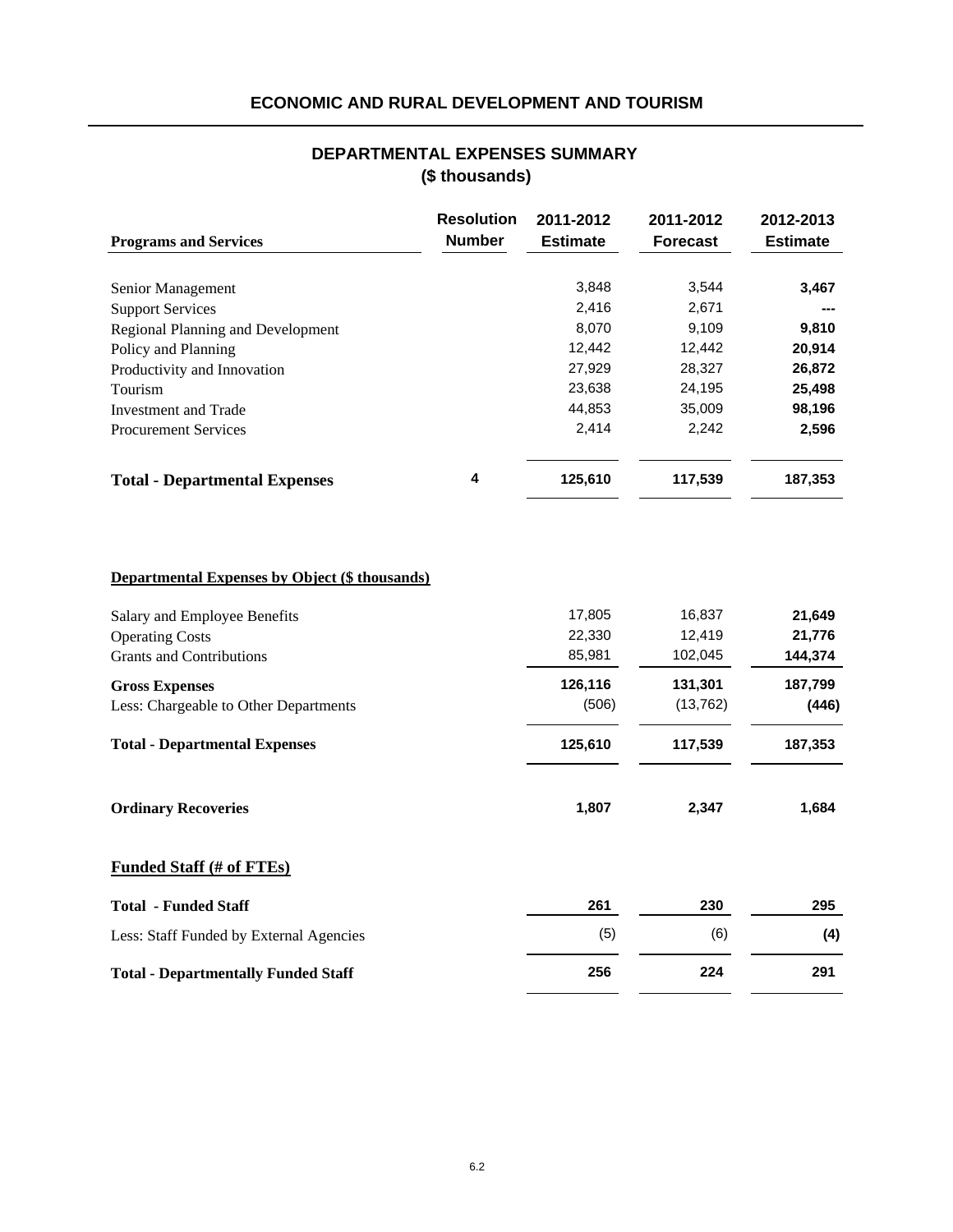### **Senior Management**

Provides strategic advice, planning, management and communication to ensure the department is well-positioned to achieve the objectives set out in jobsHere.

| Programs and Services (\$ thousands)   | 2011-2012<br><b>Estimate</b> | 2011-2012<br><b>Forecast</b> | 2012-2013<br><b>Estimate</b> |
|----------------------------------------|------------------------------|------------------------------|------------------------------|
| Office of Minister and Deputy Minister | 876                          | 833                          | 714                          |
| Office of Associate Deputy Minister    | 856                          | 830                          | 427                          |
| Communications                         | 711                          | 859                          | 885                          |
| NS Gateway Secretariat                 | 1,405                        | 1,022                        | 1,441                        |
|                                        | 3,848                        | 3,544                        | 3,467                        |
| Funded Staff (# of FTEs)               | 20.3                         | 17.5                         | 22.0                         |

### **Support Services**

Provides operational support to the department in the areas of records management, business continuity planning, purchasing of goods and services and lease management.

| Programs and Services (\$ thousands)     | 2011-2012<br><b>Estimate</b> | 2011-2012<br><b>Forecast</b> | 2012-2013<br><b>Estimate</b> |
|------------------------------------------|------------------------------|------------------------------|------------------------------|
| <b>Business and Information Services</b> | 2.416                        | 2.671                        | ---                          |
|                                          | 2,416                        | 2,671                        |                              |
| Funded Staff (# of FTEs)                 | 9.8                          | 9.1                          | ---                          |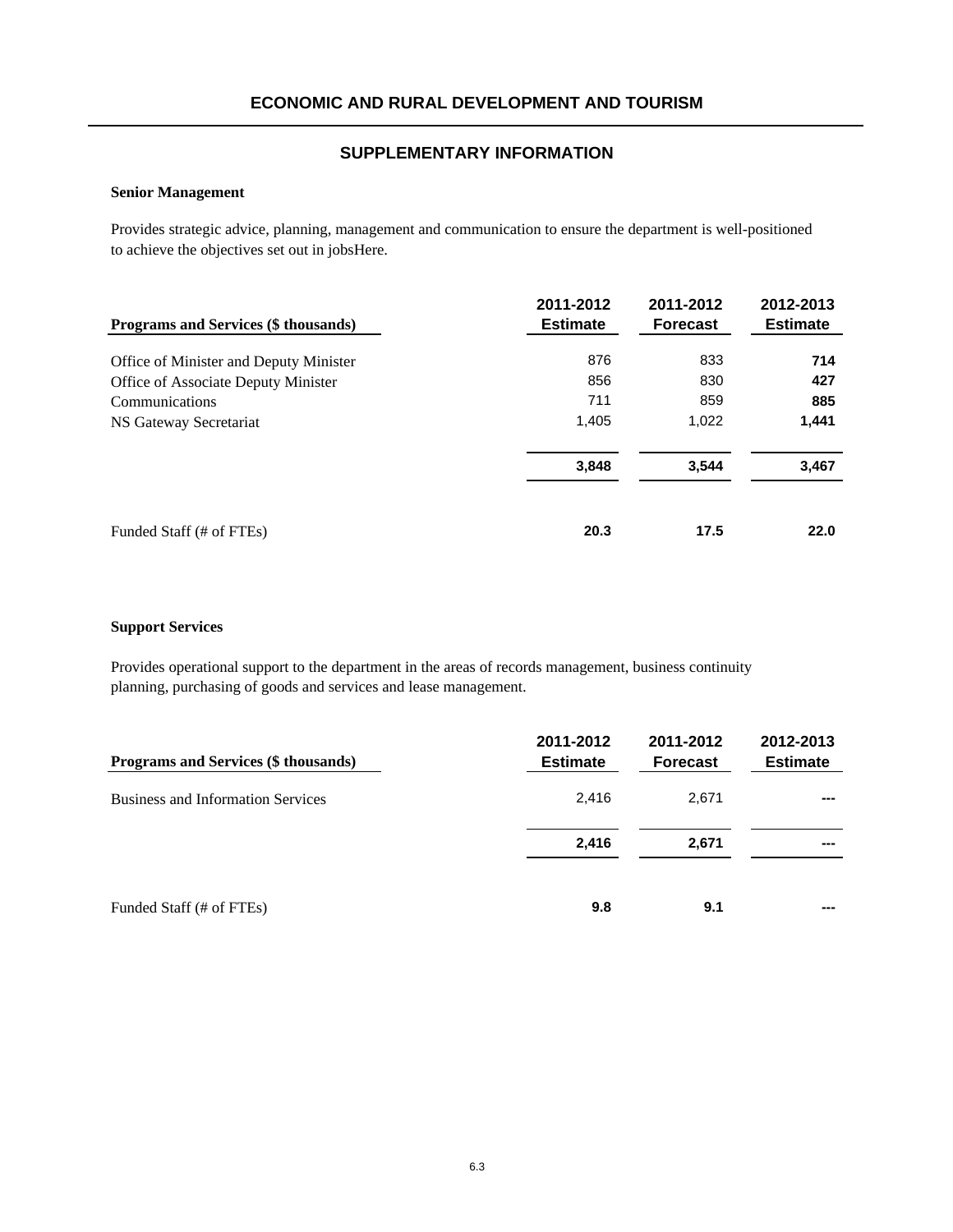### **Regional Planning and Development**

Responsible for optimizing economic growth and development opportunities in communities and businesses in all regions of the province through the effective planning, development, implementation and delivery of regional strategies, policies, plans, programs and initiatives. Also ensures the Province's Regional Development Authorities (RDAs) are accountable through regular review of their progress and performance in coordinating economic development at the local level and ensuring provincial priorities and policy interests are linked to their work. All Regional Development Authorities in the province of Nova Scotia are registered under the *Regional Development Act, Bill 10* .

| <b>Programs and Services (\$ thousands)</b> | 2011-2012<br><b>Estimate</b> | 2011-2012<br><b>Forecast</b> | 2012-2013<br><b>Estimate</b> |
|---------------------------------------------|------------------------------|------------------------------|------------------------------|
| Office of the Executive Director            | 134                          | 12                           | 271                          |
| Regional Development                        | 7,269                        | 8,395                        | 8,148                        |
| Regional Planning                           | 667                          | 702                          | 1,391                        |
|                                             | 8,070                        | 9,109                        | 9,810                        |
| Funded Staff (# of FTEs)                    | 20.9                         | 20.4                         | 32.0                         |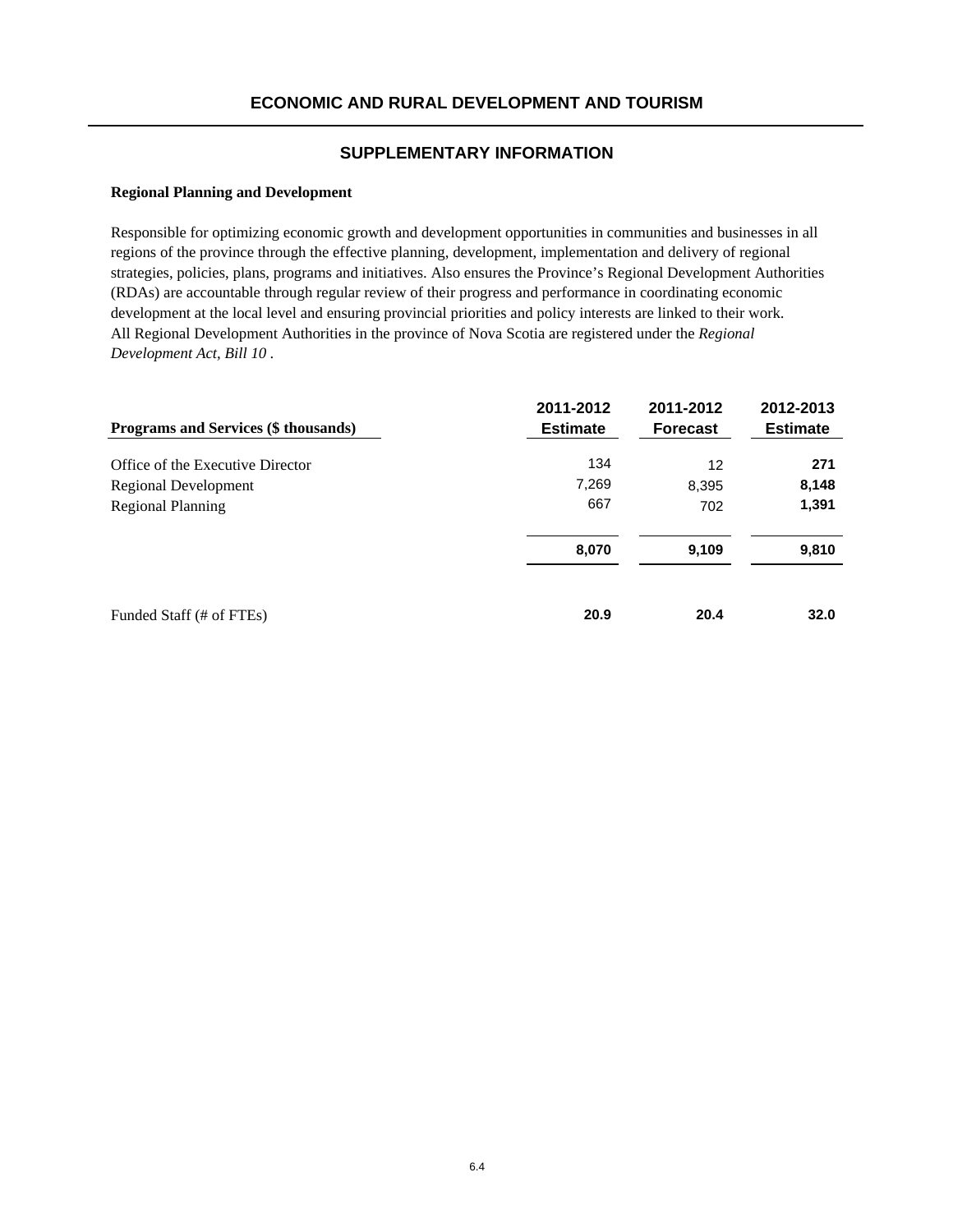### **Policy and Planning**

The Policy and Planning Branch leads, develops and executes strategic planning and policy initiatives necessary to advance the goals and priorities of the department, with overall responsibility related to implementation of jobsHere. Leads business planning and a common performance measurement, evaluation and accountability framework for ERDT and its agencies. Undertakes professional research, economic analysis and evaluation to support policy advice to the government's key decision makers. Leads FOIPOP, records management, purchasing of goods and services and lease management, business continuity planning, and manages the department's governance relationship with its five agencies.

| <b>Programs and Services (\$ thousands)</b> | 2011-2012<br><b>Estimate</b> | 2011-2012<br><b>Forecast</b> | 2012-2013<br><b>Estimate</b> |
|---------------------------------------------|------------------------------|------------------------------|------------------------------|
| Office of the Executive Director            | 133                          | 44                           | 189                          |
| Economic Policy, Analysis and Evaluation    | 195                          | 241                          | 972                          |
| Corporate Policy and Portfolio Management   | 12.114                       | 12,157                       | 17,062                       |
| <b>Support Services</b>                     | ---                          | ---                          | 2,691                        |
|                                             | 12,442                       | 12,442                       | 20,914                       |
| Funded Staff (# of FTEs)                    | 12.3                         | 12.8                         | 28.5                         |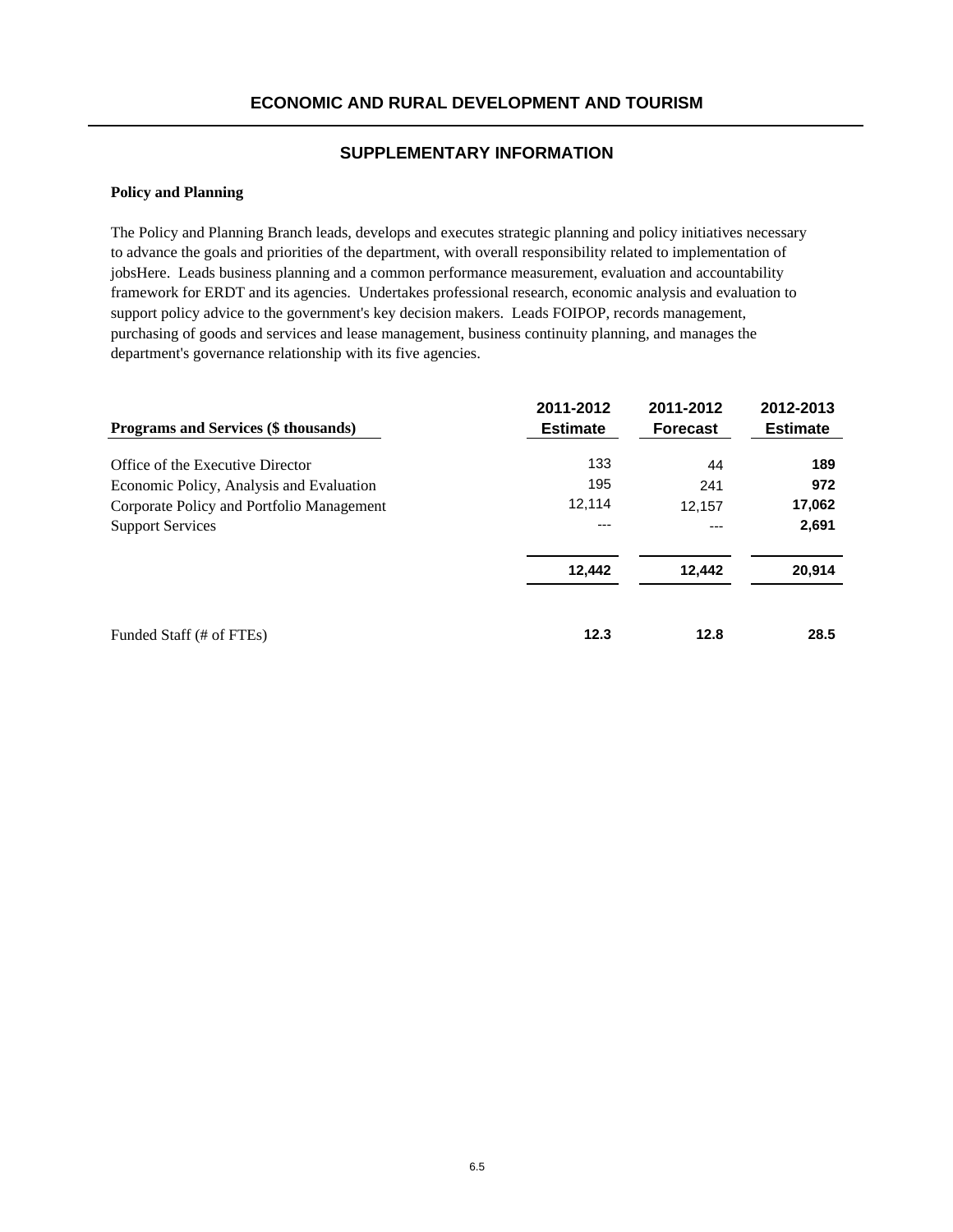### **Productivity and Innovation**

Responsible for fostering a climate that will drive productivity, business competitiveness and encourage innovation supported by strategies, policies, priorities and programs that take advantage of and encourage, the adoption of new and expanded technology, and increased innovation through research, development and commercialization. Also identifies opportunities for growth through in-depth sector analysis and associated action plans along with contributing to advancement of the provincial Workforce Strategy.

| Programs and Services (\$ thousands)       | 2011-2012<br><b>Estimate</b> | 2011-2012<br><b>Forecast</b> | 2012-2013<br><b>Estimate</b> |
|--------------------------------------------|------------------------------|------------------------------|------------------------------|
| Office of the Executive Director           | 133                          | 57                           | 307                          |
| Innovation and Business Competitiveness    | 6,830                        | 12,508                       | 11,557                       |
| Sector Development                         | 2,502                        | 1.781                        | 1,053                        |
| Workforce Initiatives and Entrepreneurship | 18,464                       | 13,981                       | 13,955                       |
|                                            | 27,929                       | 28,327                       | 26,872                       |
| Funded Staff (# of FTEs)                   | 33.8                         | 22.4                         | 24.5                         |

### **Tourism**

Focuses on stimulating economic growth and export development in Nova Scotia's tourism sector through product development programs, research, investment, marketing and sales in partnership with the sector. Tourism is responsible for managing the province's Visitor Information Centres and Signature Resorts.

| <b>Programs and Services (\$ thousands)</b> | 2011-2012<br><b>Estimate</b> | 2011-2012<br><b>Forecast</b> | 2012-2013<br><b>Estimate</b> |
|---------------------------------------------|------------------------------|------------------------------|------------------------------|
| Office of Executive Director                |                              |                              |                              |
| and Industry Coordination                   | 843                          | 868                          | 771                          |
| Tourism Development                         | 3,643                        | 4.599                        | 6,071                        |
| Marketing                                   | 14,611                       | 14,209                       | 14,175                       |
| Sales and Partnerships                      | 4,541                        | 4.519                        | 4,481                        |
|                                             | 23,638                       | 24,195                       | 25,498                       |
| Funded Staff (# of FTEs)                    | 120.5                        | 103.0                        | 118.8                        |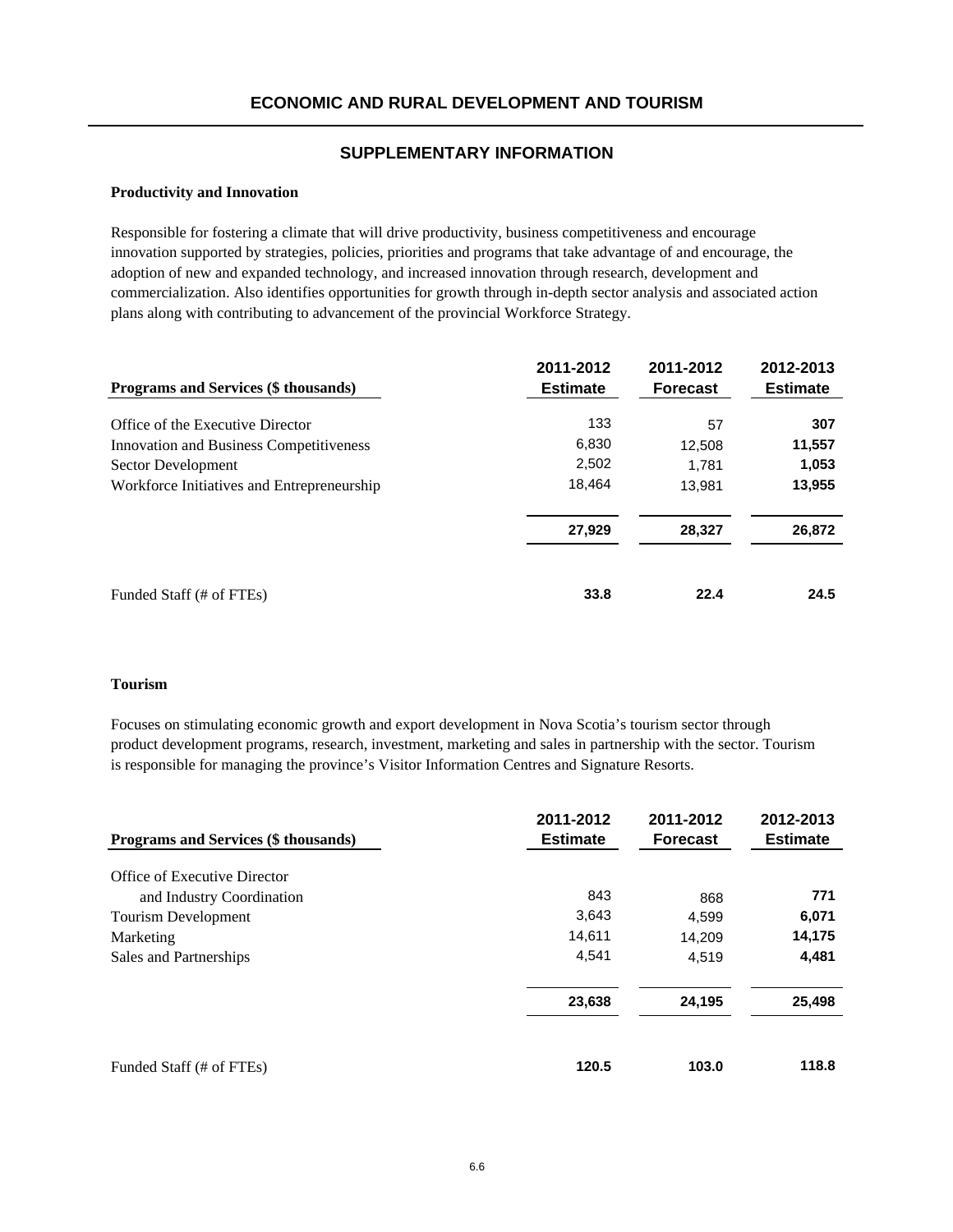#### **Investment and Trade**

Responsible for identifying and negotiating strategic investment opportunities on behalf of the province with a focus on high-value strategic, regional and community opportunities with a goal of generating future growth and jobs. Leads the Province's International Commerce Strategy and trade agreements, ensuring trade activity and resources across government are coordinated, as well as, International Business Development related to Energy, Agriculture and Fisheries, Environment and Natural Resources. This involves: the design and implementation of a corporate governance model for international commerce to build competitive international companies; increasing business access to global markets; increasing international sales and investment; and building an integrated approach to international commerce.

| Programs and Services (\$ thousands) | 2011-2012<br><b>Estimate</b> | 2011-2012<br><b>Forecast</b> | 2012-2013<br><b>Estimate</b> |
|--------------------------------------|------------------------------|------------------------------|------------------------------|
| Office of the Executive Director     | 134                          | 77                           | 221                          |
| Investment                           | 16,502                       | 16,138                       | 17,887                       |
| Nova Scotia Jobs Fund                | 25,501                       | 16,508                       | 73,448                       |
| <b>Trade Negotiations</b>            | 606                          | 621                          | 797                          |
| <b>Trade Operations</b>              | 1,840                        | 1,306                        | 1,777                        |
| <b>International Commerce</b>        | 270                          | 359                          | 3,716                        |
| Major Investment and Project Office  |                              | ---                          | 350                          |
|                                      | 44,853                       | 35,009                       | 98,196                       |
| Funded Staff (# of FTEs)             | 13.0                         | 18.5                         | 37.5                         |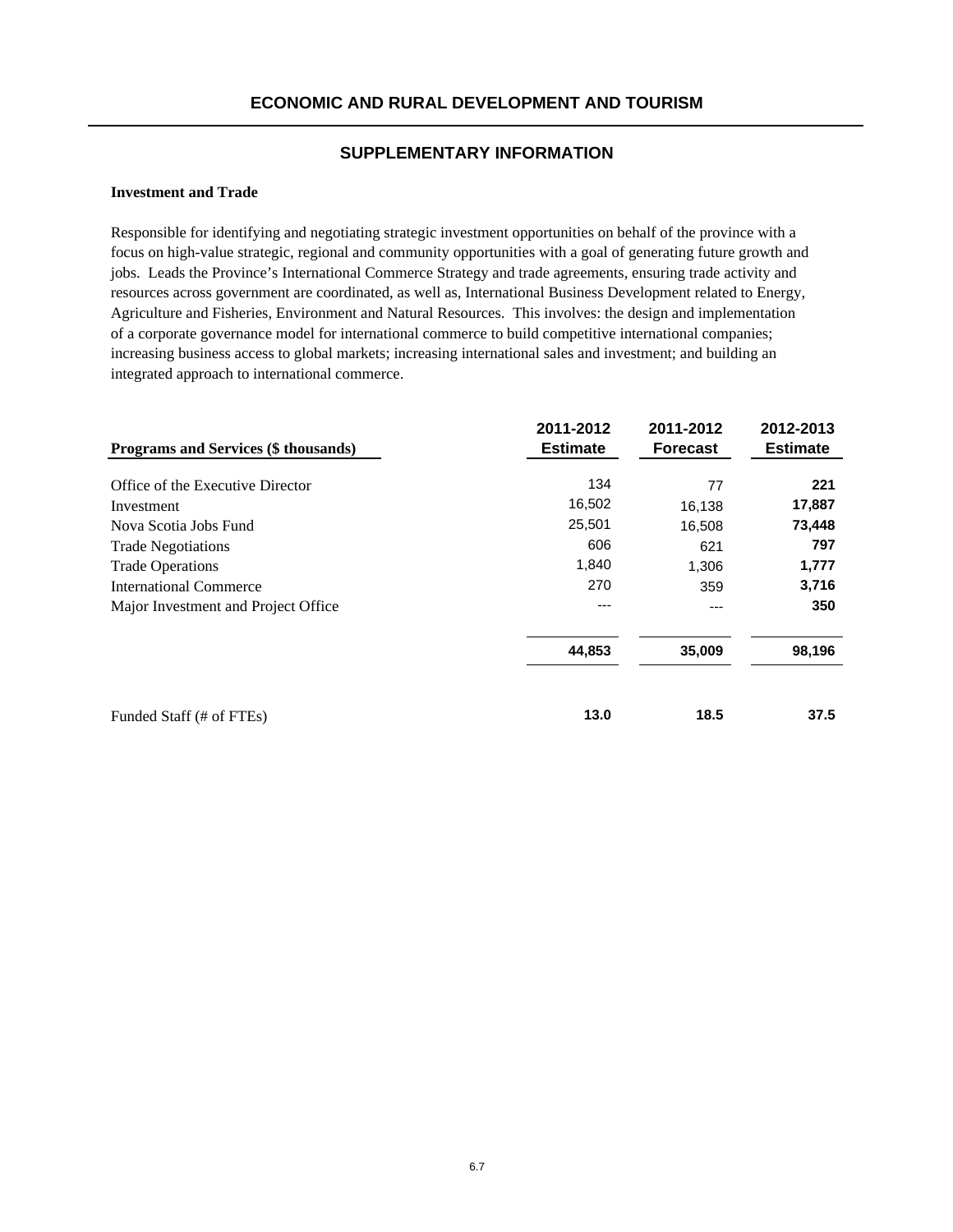#### **Procurement Services**

Procurement Services manages the procurement process for departments, agencies, boards and commissions by providing knowledge and expertise to guide government as it seeks unique, creative, sustainable procurement solutions for complex business needs. Procurement Services ensures an open and fair process that maximizes competition, while supporting our environment, economy and society to obtain the best value . Procurement Services leads a Procurement Advisory Group made up of representatives from all public sector entities in the Province to look for efficiencies and cost savings in our procurement activity. Procurement Services also provides outreach programs that encourage competitiveness and innovation to Nova Scotia businesses, which in turn will contribute to the sustainable prosperity of Nova Scotia.

| Programs and Services (\$ thousands) | 2011-2012<br><b>Estimate</b> | 2011-2012<br><b>Forecast</b> | 2012-2013<br><b>Estimate</b> |
|--------------------------------------|------------------------------|------------------------------|------------------------------|
| Procurement                          | 2,414                        | 2,242                        | 2,596                        |
|                                      | 2,414                        | 2,242                        | 2,596                        |
| Funded Staff (# of FTEs)             | 29.5                         | 25.7                         | 31.0                         |
| <b>Total - Departmental Expenses</b> | 125,610                      | 117,539                      | 187,353                      |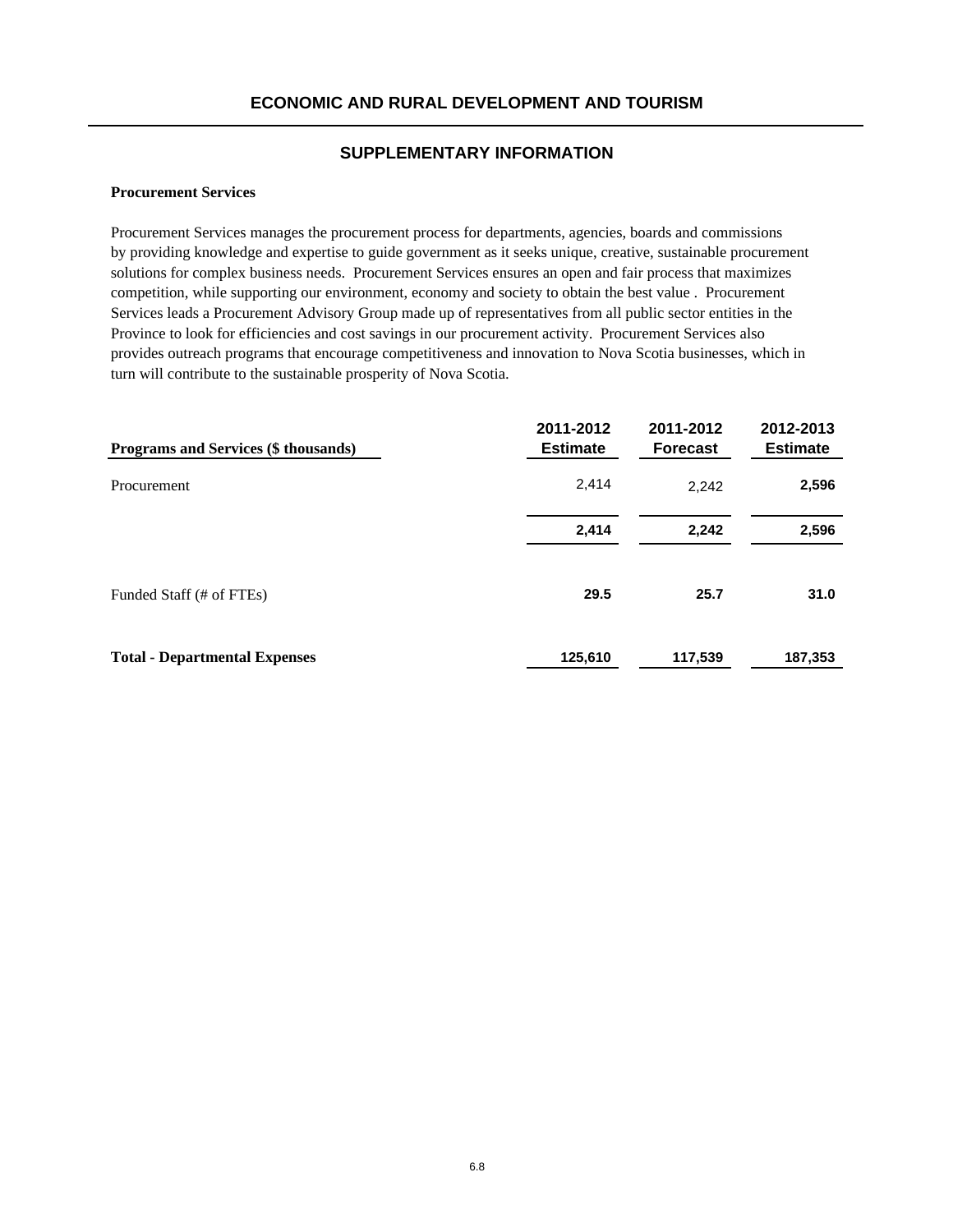**Honourable Ramona Jennex Ms. Rosalind Penfound Minister Deputy Minister 4th Floor 4th Floor Brunswick Place Brunswick Place Halifax, Nova Scotia**<br>424-4236 **424-4236 424-5643**

The Department of Education has a broad mandate that includes responsibility for education and training from grade primary through to grade twelve.

|                                      | <b>Departmental Summary</b><br>(\$ thousands) |                              |                              |
|--------------------------------------|-----------------------------------------------|------------------------------|------------------------------|
|                                      | 2011-2012<br><b>Estimate</b>                  | 2011-2012<br><b>Forecast</b> | 2012-2013<br><b>Estimate</b> |
| <b>Total - Departmental Expenses</b> | 1,135,237                                     | 1,130,023                    | 1,112,830                    |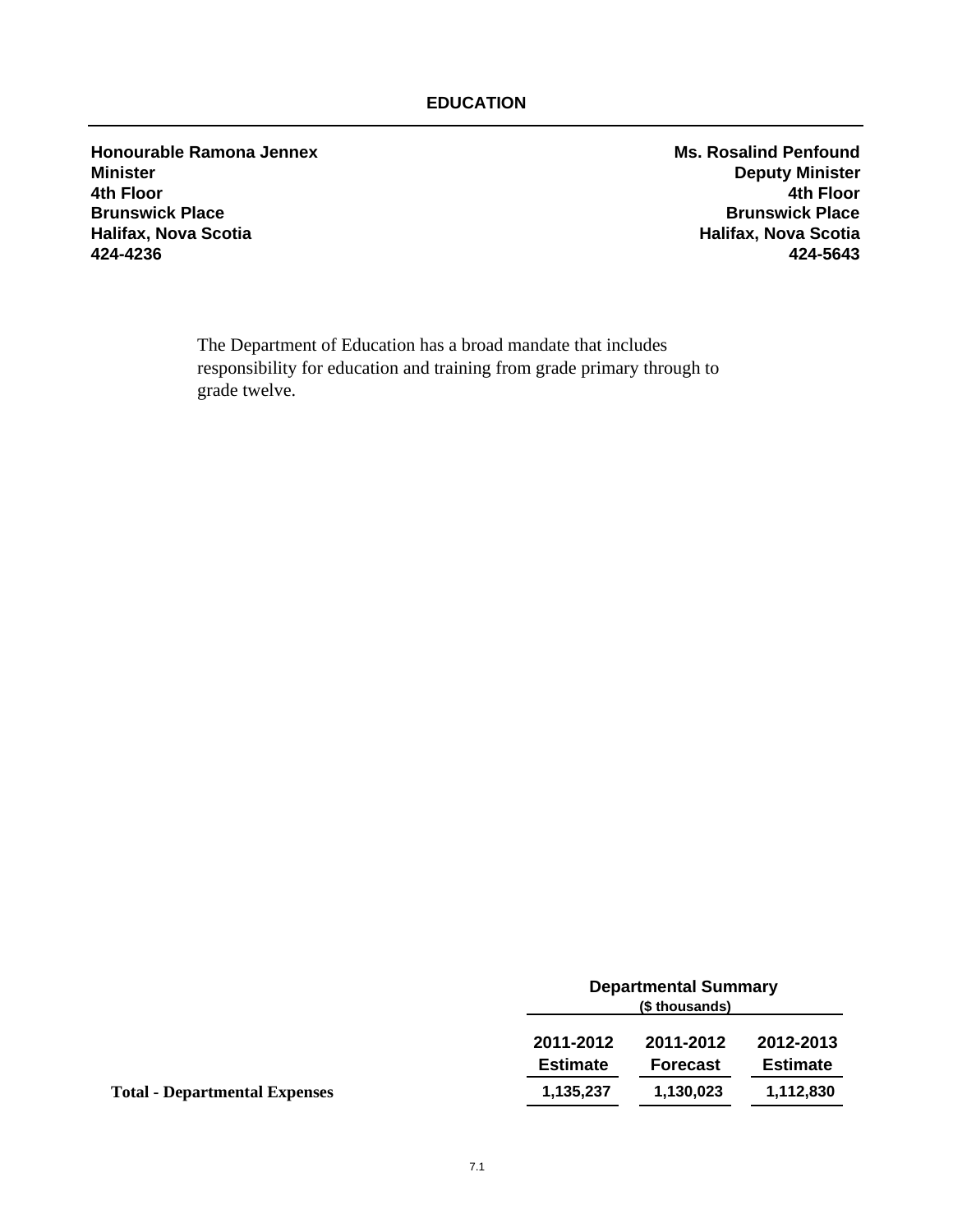# **DEPARTMENTAL EXPENSES SUMMARY (\$ thousands)**

|                                                       | <b>Resolution</b> | 2011-2012       | 2011-2012       | 2012-2013       |
|-------------------------------------------------------|-------------------|-----------------|-----------------|-----------------|
| <b>Programs and Services</b>                          | $\#$              | <b>Estimate</b> | <b>Forecast</b> | <b>Estimate</b> |
| Senior Management                                     |                   | 729             | 665             | 884             |
| Corporate Policy                                      |                   | 1,729           | 1,611           | 1,684           |
| Corporate Services                                    |                   | 16,323          | 15,943          | 17,737          |
| <b>Public Schools</b>                                 |                   | 34,426          | 33,440          | 35,080          |
| Acadian and French Language Services                  |                   | 1,715           | 1,651           | 1,744           |
| <b>Public Education Funding</b>                       |                   | 946,410         | 944,236         | 920,185         |
| <b>Other Grants</b>                                   |                   | 4,900           | 4,900           | 4,900           |
| Learning Resources Credit Allocation                  |                   | 6,813           | 6,813           | 6,813           |
| <b>Teachers' Pension</b>                              |                   | 59,631          | 60,003          | 58,021          |
| School Capital - Amortization                         |                   | 62,561          | 60,761          | 65,782          |
| <b>Total - Departmental Expenses</b>                  | 5                 | 1,135,237       | 1,130,023       | 1,112,830       |
| <b>Departmental Expenses by Object (\$ thousands)</b> |                   |                 |                 |                 |
| Salary and Employee Benefits                          |                   | 16,572          | 14,936          | 16,316          |
| <b>Operating Costs</b>                                |                   | 159,121         | 156,315         | 163,560         |
| <b>Grants and Contributions</b>                       |                   | 999,483         | 1,010,797       | 972,891         |
| <b>Gross Expenses</b>                                 |                   | 1,175,176       | 1,182,048       | 1,152,767       |
| Less: Chargeable to Other Departments                 |                   | (39, 939)       | (52,025)        | (39, 937)       |
| <b>Total - Departmental Expenses</b>                  |                   | 1,135,237       | 1,130,023       | 1,112,830       |
| <b>Ordinary Recoveries</b>                            |                   | 12,036          | 16,102          | 13,952          |
| <b>Funded Staff (# of FTEs)</b>                       |                   |                 |                 |                 |
| <b>Total - Funded Staff</b>                           |                   | 219             | 191             | 213             |
| Less: Staff Funded by External Agencies               |                   | (18)            | (14)            | (19)            |
| <b>Total - Departmentally Funded Staff</b>            |                   | 201             | 177             | 194             |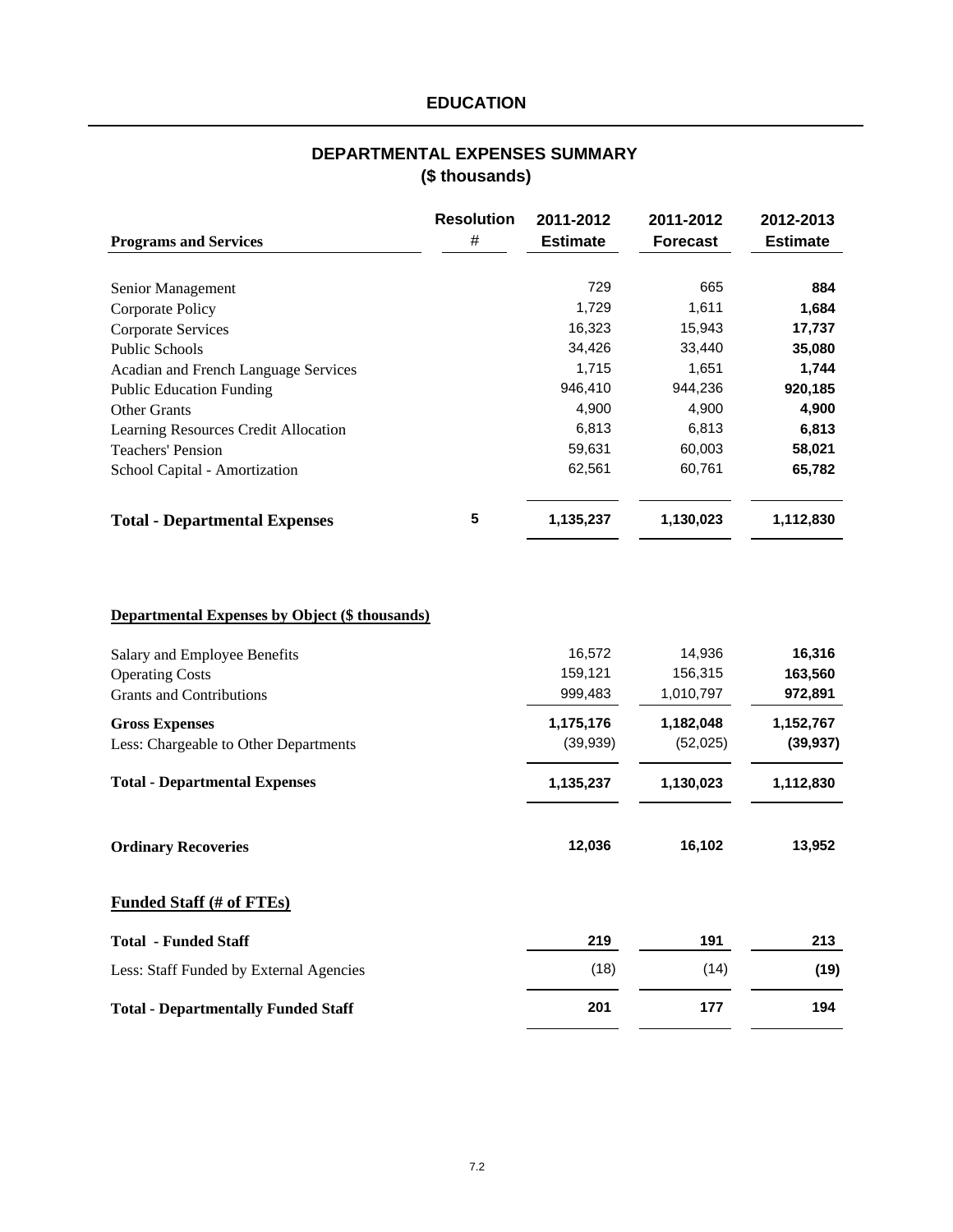The following table details items included in the Department of Education's budget to support the delivery of educational services to Nova Scotians in the public school system.

|                                                 | <b>Public Schools Education Funding</b> |                              |                              |
|-------------------------------------------------|-----------------------------------------|------------------------------|------------------------------|
| Programs and Services (\$ thousands)            | 2011-2012<br><b>Estimate</b>            | 2011-2012<br><b>Forecast</b> | 2012-2013<br><b>Estimate</b> |
| <b>Public Education Funding</b>                 | 946.410                                 | 944.236                      | 920,185                      |
| Public Schools                                  | 34,426                                  | 33.440                       | 35,080                       |
| Learning Resources Credit Allocation            | 6.813                                   | 6.813                        | 6,813                        |
| Facilities - Repairs and Renovations to Schools | 1.000                                   | 1.000                        | 1,000                        |
| Acadian and French Language Services            | 1.715                                   | 1.651                        | 1.744                        |
| Teachers' Pension                               | 59,631                                  | 60.003                       | 58,021                       |
| School Capital - Amortization                   | 62,561                                  | 60,761                       | 65,782                       |
|                                                 | 1,112,556                               | 1,107,904                    | 1,088,625                    |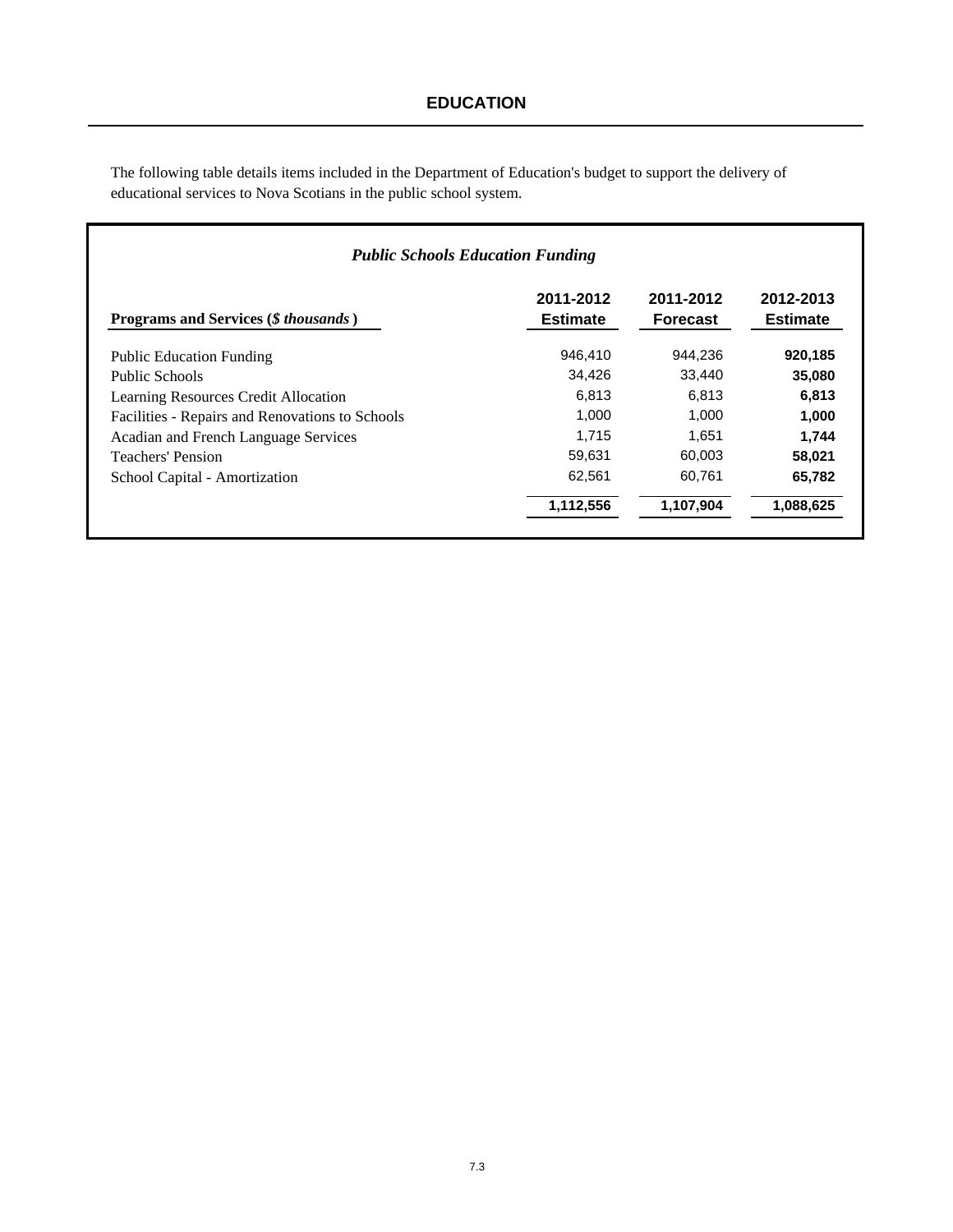### **Senior Management**

Provides overall direction, coordination and management of departmental programs and activities. Provides research, coordination and support for initiatives regarding standards, quality and accountability. Provides strategic communications advice to the Minister and departmental staff on emerging issues, as well as supporting communications planning and leadership for departmental initiatives.

| Programs and Services (\$ thousands) | 2011-2012<br><b>Estimate</b> | 2011-2012<br><b>Forecast</b> | 2012-2013<br><b>Estimate</b> |
|--------------------------------------|------------------------------|------------------------------|------------------------------|
| Office of the Minister               | 183                          | 153                          | 183                          |
| Office of the Deputy Minister        | 338                          | 304                          | 493                          |
| <b>Communications Secretariat</b>    | 208                          | 208                          | 208                          |
|                                      | 729                          | 665                          | 884                          |
| Funded Staff (# of FTEs)             | 5.0                          | 5.0                          | 6.0                          |

#### **Corporate Policy**

This branch comprises Policy and Planning and Information Management. It is responsible for providing advice and support in policy, planning, legislation, research coordination, and information and publishing services to all areas of the Department. Corporate Policy coordinates departmental accountability processes including the departmental business plan and support to school board planning processes. This branch also includes the following responsibilities: the departmental library, records management, coordination of appointments to agencies, boards, commissions and advice on the Freedom of Information and Protection of Privacy Act.

| Programs and Services (\$ thousands) | 2011-2012<br><b>Estimate</b> | 2011-2012<br><b>Forecast</b> | 2012-2013<br><b>Estimate</b> |
|--------------------------------------|------------------------------|------------------------------|------------------------------|
| Administration                       | 323                          | 232                          | 278                          |
| Policy, Planning and Information     | 1,406                        | 1,379                        | 1,406                        |
|                                      | 1,729                        | 1,611                        | 1,684                        |
| Funded Staff (# of FTEs)             | 20.0                         | 17.1                         | 20.0                         |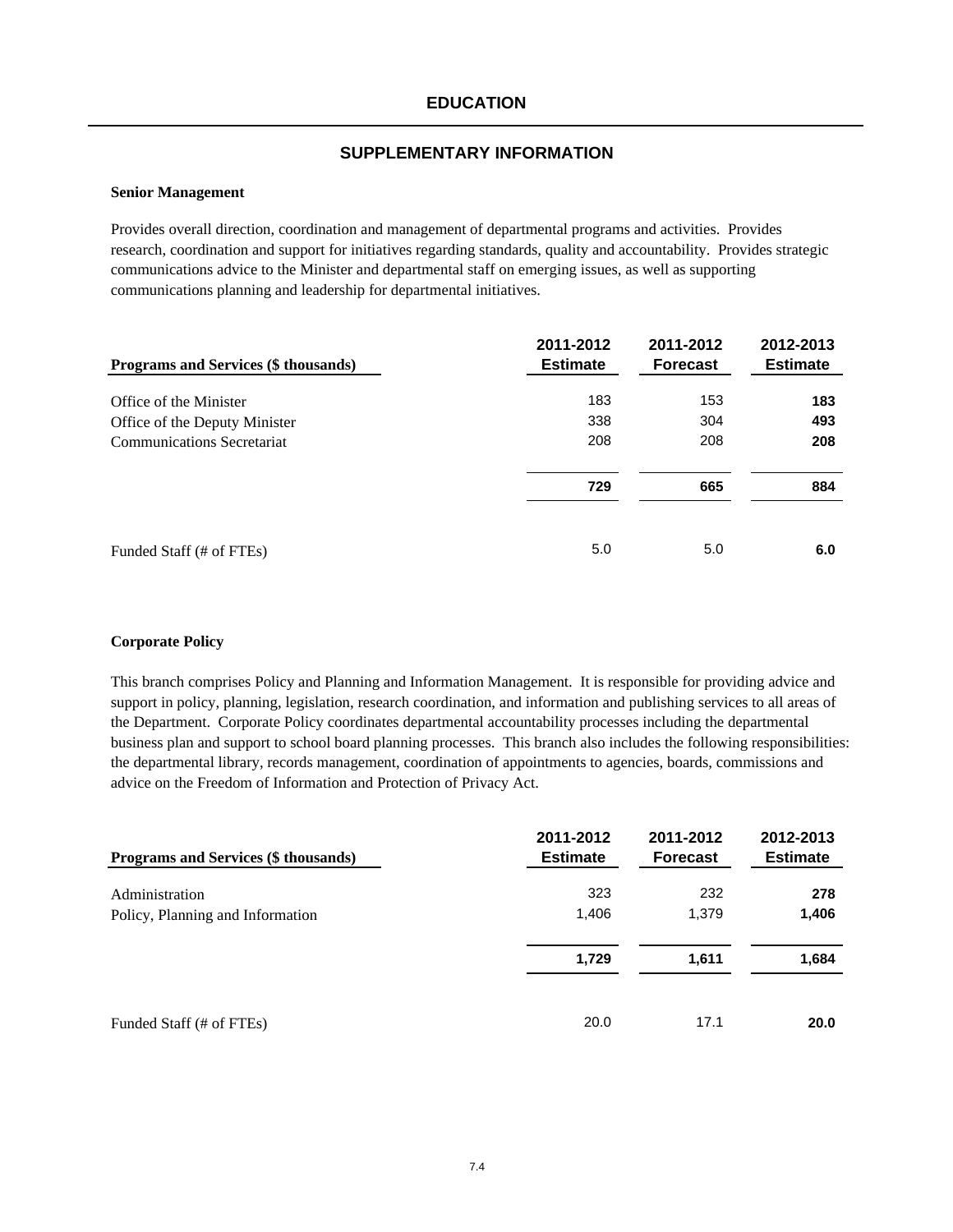### **SUPPLEMENTARY INFORMATION**

### **Corporate Services**

Provides financial management, information technology and facilities management services to the Department, including public education funding, and accountability. Coordinates the Department's school capital construction program, including new schools, additions and alterations, and emergency and environmental projects. Manages the operations of the Nova Scotia School Book Bureau along with Teacher Certification and education related data and statistics.

|                                             | 2011-2012       | 2011-2012       | 2012-2013       |
|---------------------------------------------|-----------------|-----------------|-----------------|
| Programs and Services (\$ thousands)        | <b>Estimate</b> | <b>Forecast</b> | <b>Estimate</b> |
|                                             |                 |                 |                 |
| Administration                              | 231             | 400             | 331             |
| <b>Financial Management</b>                 | 3,967           | 3,377           | 4,207           |
| <b>Education Funding and Accountability</b> | 1,914           | 1,737           | 3,174           |
| Nova Scotia School Book Bureau              | 436             | 442             | 436             |
| <b>Facilities</b>                           | 2,300           | 2,304           | 2,225           |
| <b>Information Technology</b>               | 6,111           | 6,377           | 6,000           |
| <b>Statistics and Data Management</b>       | 915             | 892             | 915             |
| <b>Teacher Certification</b>                | 449             | 414             | 449             |
|                                             | 16,323          | 15,943          | 17,737          |
|                                             |                 |                 |                 |
| Funded Staff (# of FTEs)                    | 75.6            | 68.1            | 72.6            |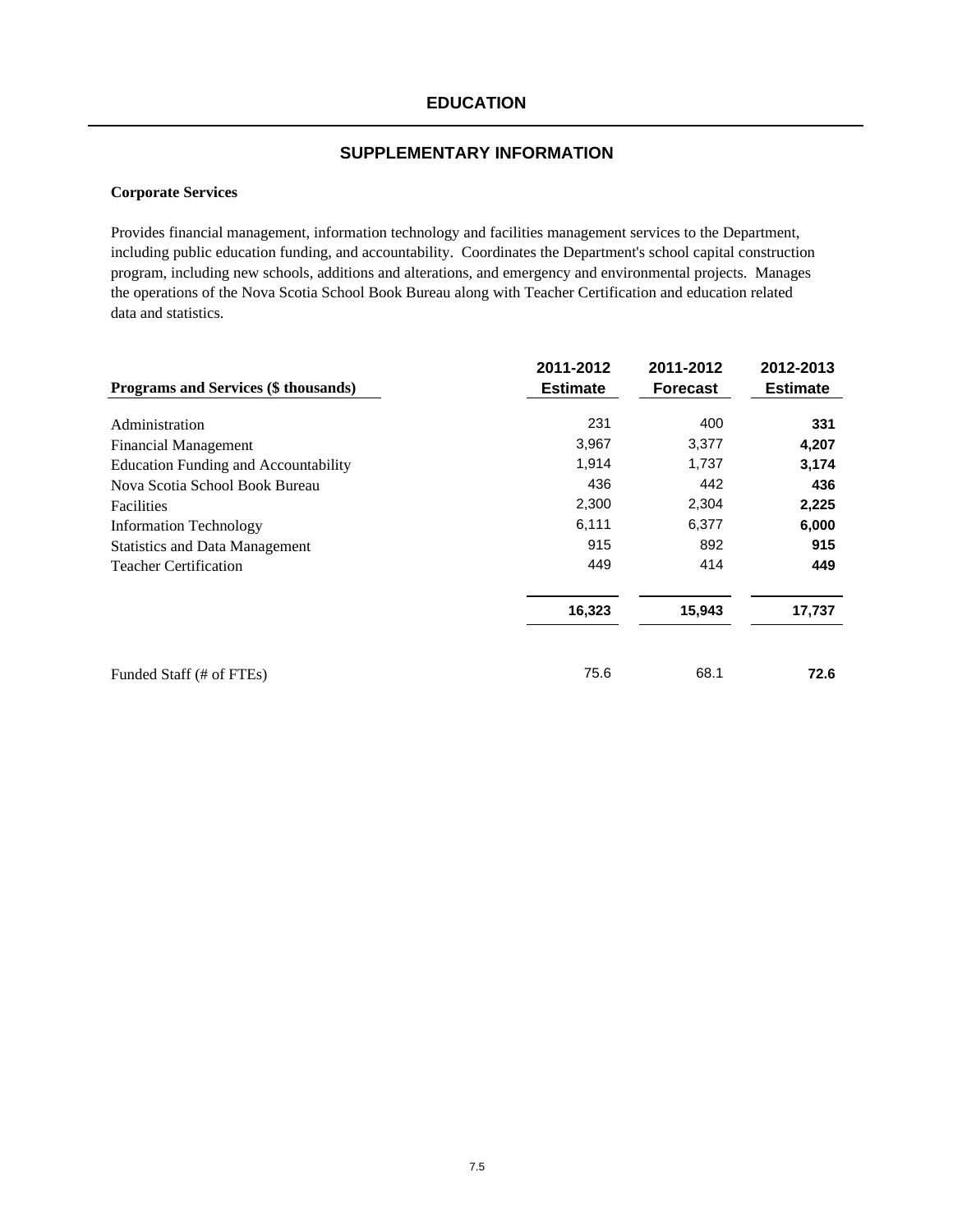### **Public Schools**

Coordinates the development, implementation and evaluation of courses, programs and educational services for the public school system, and correspondence studies. Assesses the performance of students based on provincial standards. Provides advice to school boards on educational and operational matters.

|                                      | 2011-2012       | 2011-2012       | 2012-2013       |
|--------------------------------------|-----------------|-----------------|-----------------|
| Programs and Services (\$ thousands) | <b>Estimate</b> | <b>Forecast</b> | <b>Estimate</b> |
|                                      |                 |                 |                 |
| Administration                       | 390             | 406             | 438             |
| <b>Education Quality Services</b>    | 562             | 245             | 299             |
| <b>English Program Services</b>      | 9,758           | 9,365           | 10,900          |
| Learning Resources and Technology    | 6,909           | 7,449           | 6,890           |
| <b>African Canadian Services</b>     | 5,173           | 5,223           | 5,101           |
| <b>Student Services</b>              | 3,457           | 3,504           | 4,159           |
| Mi'kmaq Services                     | 430             | 462             | 525             |
| <b>Evaluation Services</b>           | 2,992           | 3,269           | 2,991           |
| <b>Regional Education Services</b>   | 2,486           | 2,086           | 1,825           |
| French Second Language               | 1,934           | 1,234           | 1,801           |
| <b>School Board Labour Relations</b> | 335             | 197             | 151             |
|                                      | 34,426          | 33,440          | 35,080          |
| Funded Staff (# of FTEs)             | 112.0           | 95.7            | 108.0           |
|                                      |                 |                 |                 |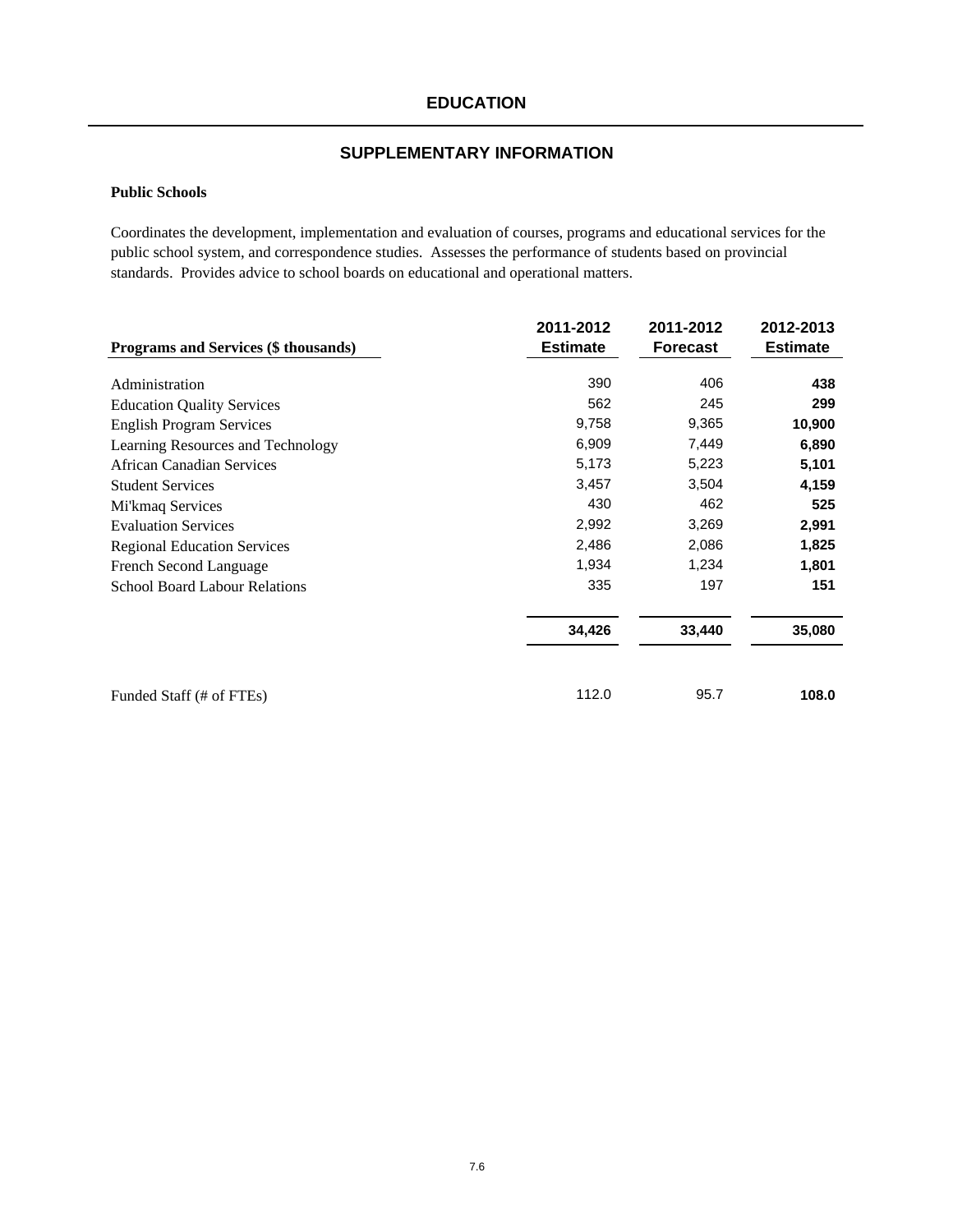#### **Acadian and French Language Services**

Coordinates the development, implementation, and evaluation of French First Language courses and programs in the provincial education system. Negotiates and coordinates activities related to federal-provincial agreements for French minority language education and French Second Language instruction as well as coordinates the implementation of national official language programs in Nova Scotia.

| Programs and Services (\$ thousands) | 2011-2012<br><b>Estimate</b> | 2011-2012<br><b>Forecast</b> | 2012-2013<br><b>Estimate</b> |
|--------------------------------------|------------------------------|------------------------------|------------------------------|
| Administration                       | 464                          | 471                          | 460                          |
| French First Language                | 1,251                        | 1,180                        | 1,284                        |
|                                      | 1,715                        | 1,651                        | 1,744                        |
| Funded Staff (# of FTEs)             | 6.0                          | 4.7                          | 6.0                          |

### **Public Education Funding**

Allocation provides for the annual operating funding to school boards and operational expenses to other entities supporting the delivery of educational programs and services to Nova Scotia public school students.

| Programs and Services (\$ thousands)                  | 2011-2012<br><b>Estimate</b> | 2011-2012<br><b>Forecast</b> | 2012-2013<br><b>Estimate</b> |
|-------------------------------------------------------|------------------------------|------------------------------|------------------------------|
| Formula Grants to School Boards                       | 850,744                      | 850,744                      | 832,670                      |
| N.S.T.U. Life, Medical and Dental Premiums            | 40,890                       | 39,900                       | 40,890                       |
| N.S.T.U. Program Development Grant                    | 200                          | 200                          | 200                          |
| French - Special Projects - Provincial Share          | 554                          | 554                          | 554                          |
| Council of Atlantic Ministers                         | 120                          | 120                          | 120                          |
| <b>Black Educators Association</b>                    | 836                          | 836                          | 836                          |
| Non-Formula Program Grants                            | 15,393                       | 14,139                       | 11,613                       |
| <b>School Lease Costs</b>                             | 26.840                       | 26,840                       | 26,724                       |
| Teachers' Salary Accrual                              | 1,351                        | 1,351                        | (2,904)                      |
| <b>Atlantic Provinces Special Education Authority</b> | 9,482                        | 9,552                        | 9,482                        |
|                                                       | 946,410                      | 944,236                      | 920,185                      |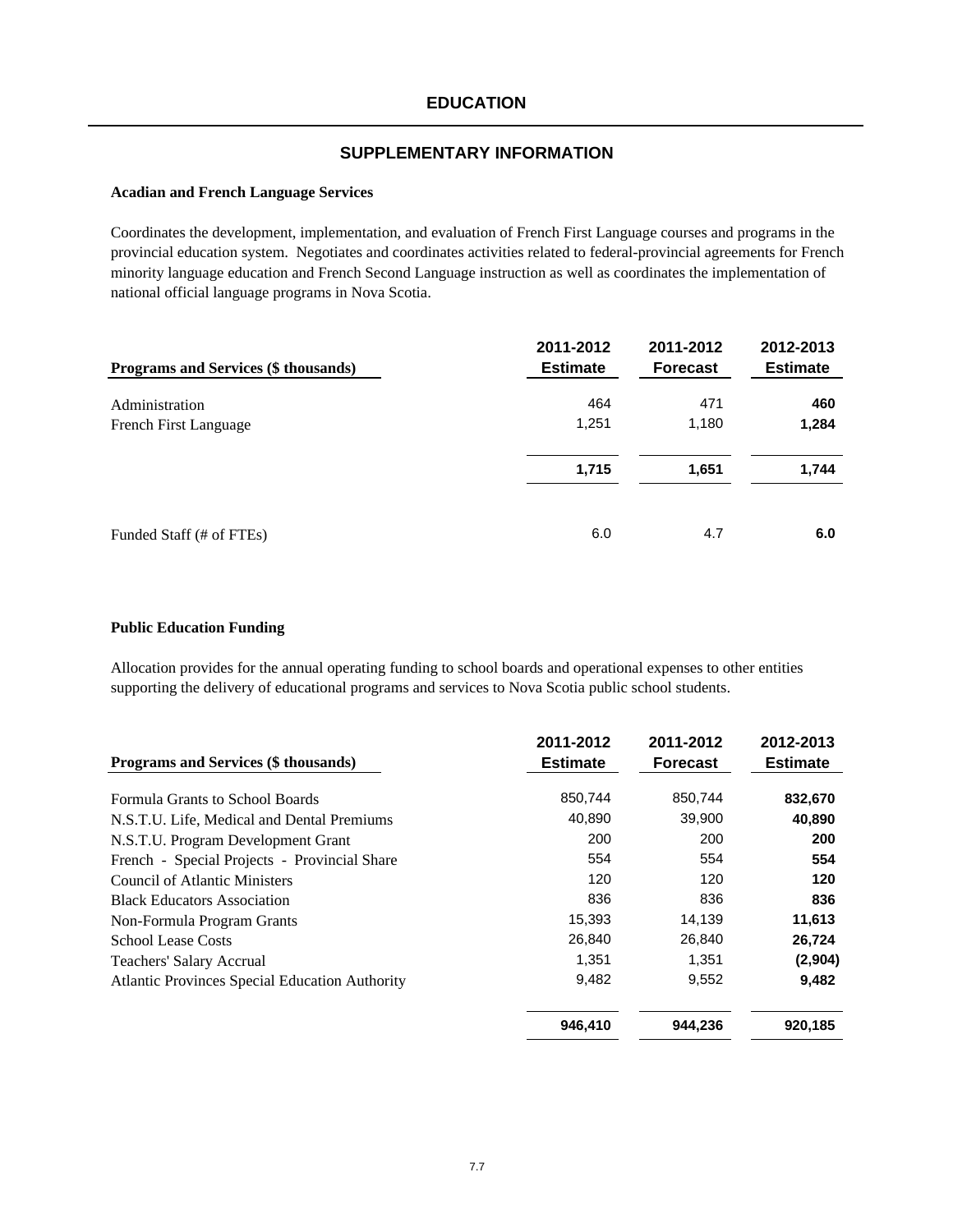### **Other Grants**

Allocation provides for the annual operational funding to Regional Libraries and funding for French instruction in public schools.

| <b>Programs and Services (\$ thousands)</b> | 2011-2012<br><b>Estimate</b> | 2011-2012<br><b>Forecast</b> | 2012-2013<br><b>Estimate</b> |
|---------------------------------------------|------------------------------|------------------------------|------------------------------|
| <b>French Language Grants</b>               | 4.900                        | 4.900                        | 4,900                        |
|                                             | 4.900                        | 4.900                        | 4,900                        |

# **Learning Resources Credit Allocation**

Responsible for the provision of learning resources to support instructional programs in schools.

| <b>Programs and Services (\$ thousands)</b> | 2011-2012<br><b>Estimate</b> | 2011-2012<br><b>Forecast</b> | 2012-2013<br><b>Estimate</b> |
|---------------------------------------------|------------------------------|------------------------------|------------------------------|
| <b>Credit Allocation and Costs</b>          | 6.813                        | 6.813                        | 6.813                        |
|                                             | 6.813                        | 6.813                        | 6.813                        |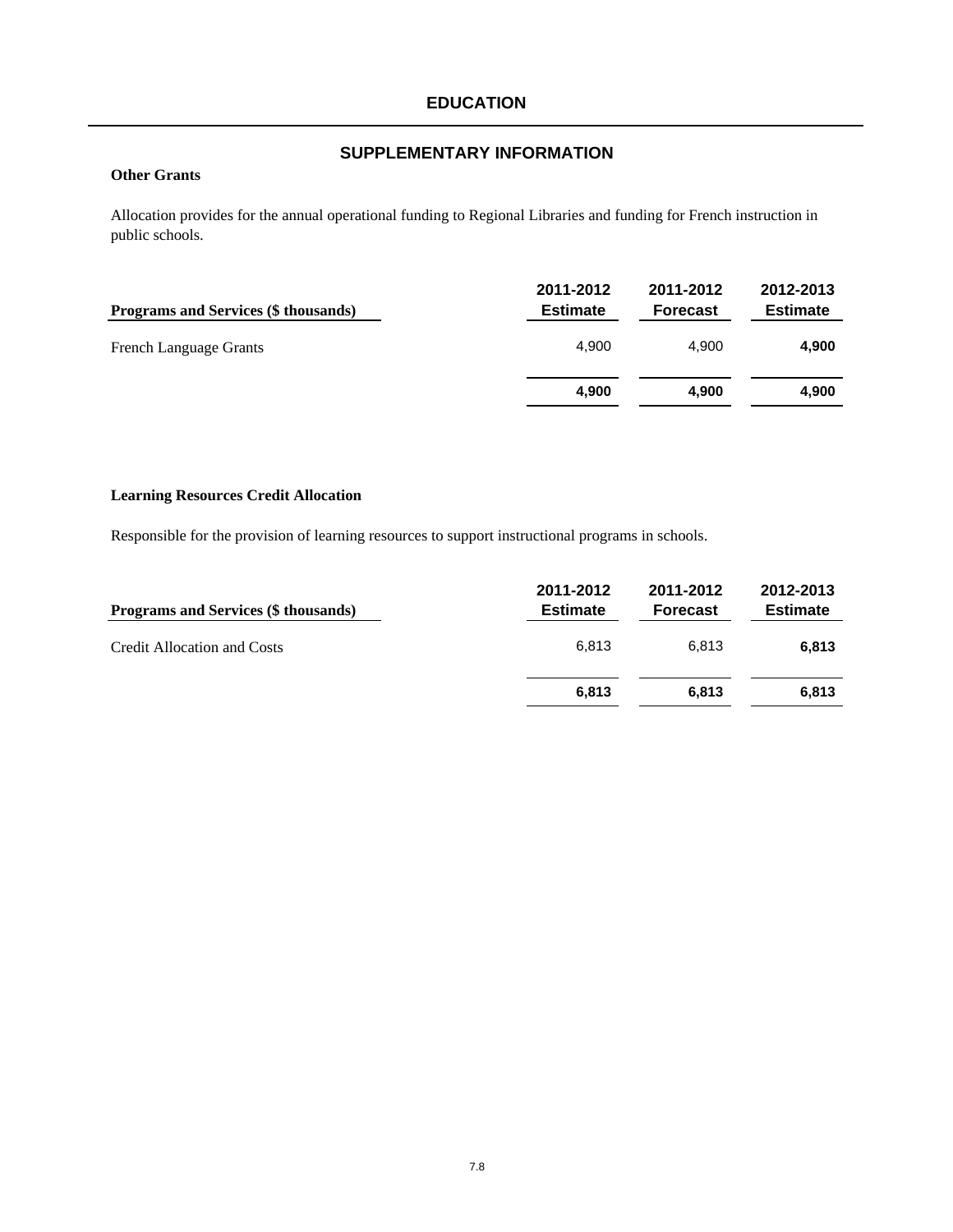# **SUPPLEMENTARY INFORMATION**

## **Teachers' Pension**

Provides funds to match the teachers' contributions to the Nova Scotia Teachers' Pension Fund.

| Programs and Services (\$ thousands) | 2011-2012<br><b>Estimate</b> | 2011-2012<br><b>Forecast</b> | 2012-2013<br><b>Estimate</b> |
|--------------------------------------|------------------------------|------------------------------|------------------------------|
| <b>Matching Contribution</b>         | 59.631                       | 60.003                       | 58,021                       |
|                                      | 59,631                       | 60.003                       | 58,021                       |

### **School Capital - Amortization**

Provision of amortization costs for schools and buses.

| Programs and Services (\$ thousands)     | 2011-2012<br><b>Estimate</b> | 2011-2012<br><b>Forecast</b> | 2012-2013<br><b>Estimate</b> |
|------------------------------------------|------------------------------|------------------------------|------------------------------|
| <b>Buses</b>                             | 4,724                        | 4,823                        | 5,154                        |
| <b>Schools</b>                           | 54,660                       | 53,260                       | 55,025                       |
| Schools - Furniture, Fixtures, Equipment |                              |                              |                              |
| and Technology                           | 3,108                        | 2,609                        | 2,663                        |
| Schools - Customized Software            | 62                           | 62                           | 2,935                        |
| <b>Portable Classrooms</b>               |                              | 7<br>62,561<br>60,761        | 5                            |
|                                          |                              |                              | 65,782                       |
| <b>Total - Departmental Expenses</b>     | 1,135,237                    | 1,130,023                    | 1,112,830                    |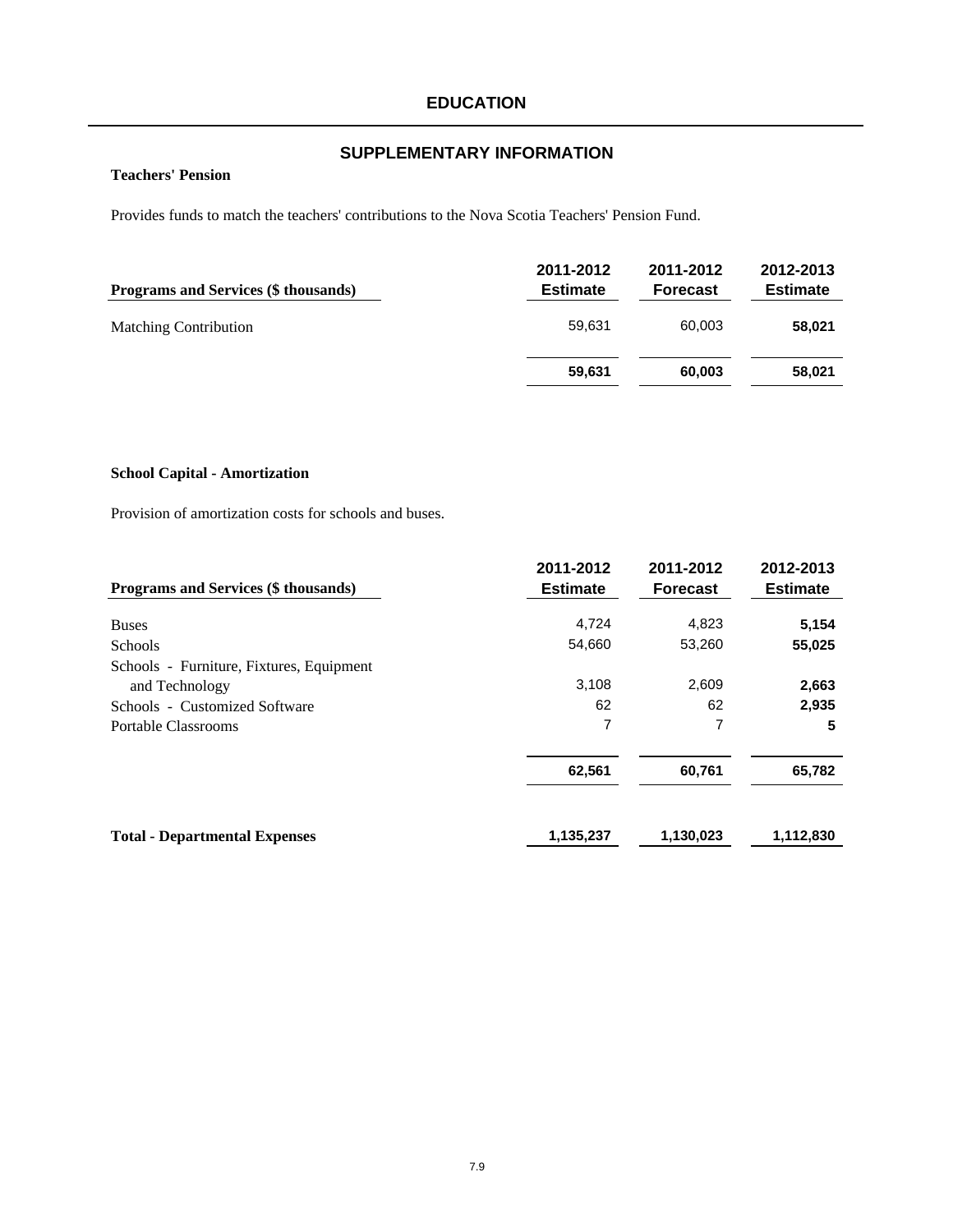# **ENERGY**

**Honourable Charlie Parker Mr. Murray Coolican Minister Deputy Minister 4th Floor 4th Floor Bank of Montreal Building Bank of Montreal Building Halifax, Nova Scotia Halifax, Nova Scotia 424-7793 424-1710**

The mission of the Nova Scotia Department of Energy is to serve the social, environmental, and economic interests of Nova Scotians by ensuring that all energy resources are developed and used in an efficient and sustainable manner.

|                                      | <b>Departmental Summary</b><br>(\$ thousands) |                              |                              |
|--------------------------------------|-----------------------------------------------|------------------------------|------------------------------|
|                                      | 2011-2012<br><b>Estimate</b>                  | 2011-2012<br><b>Forecast</b> | 2012-2013<br><b>Estimate</b> |
| <b>Total - Departmental Expenses</b> | 30,462                                        | 30.055                       | 29,568                       |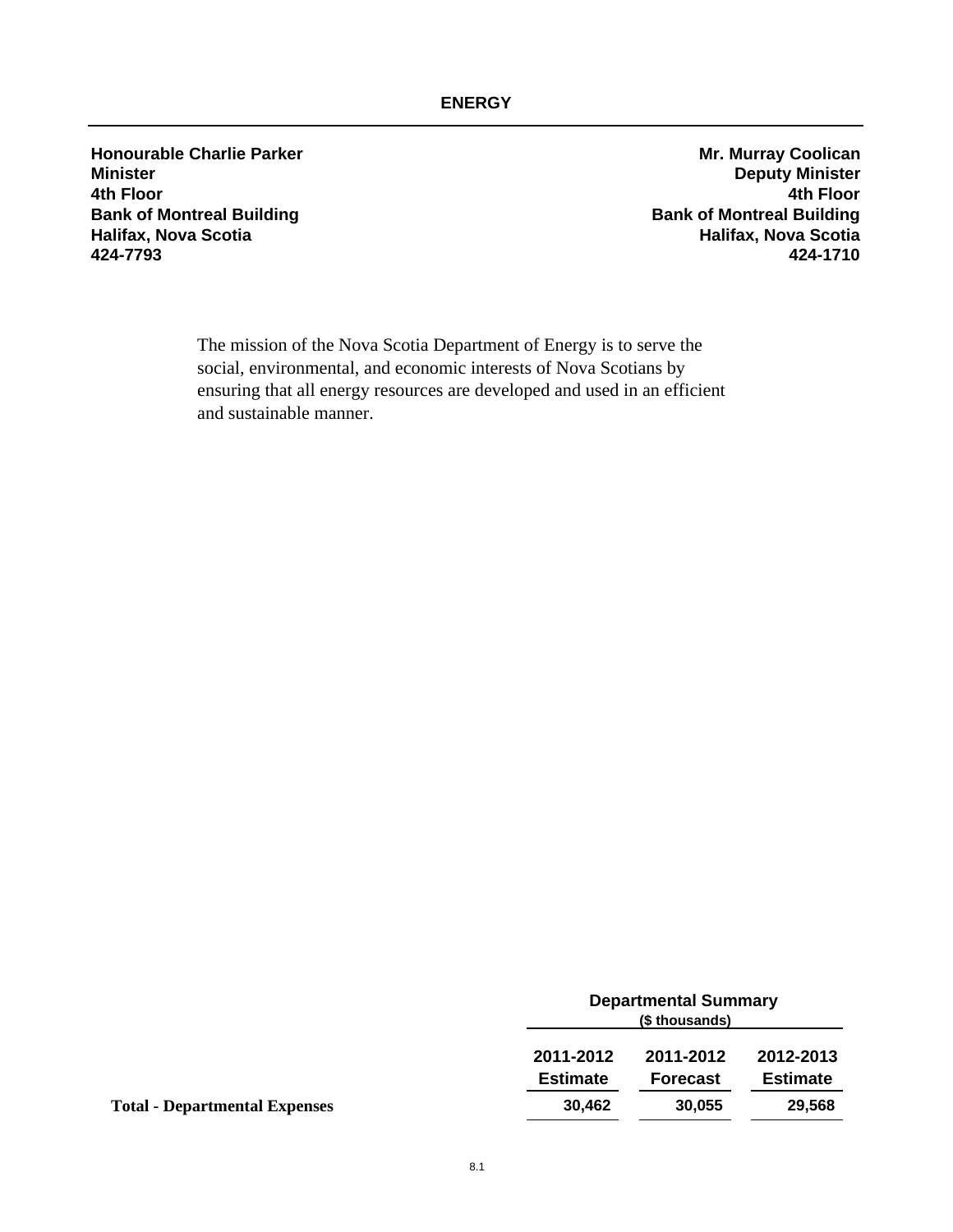# **ENERGY**

# **(\$ thousands) DEPARTMENTAL EXPENSES SUMMARY**

| <b>Programs and Services</b>                       | <b>Resolution</b><br><b>Number</b> | 2011-2012<br><b>Estimate</b> | 2011-2012<br><b>Forecast</b> | 2012-2013<br><b>Estimate</b> |
|----------------------------------------------------|------------------------------------|------------------------------|------------------------------|------------------------------|
|                                                    |                                    |                              |                              |                              |
| Administration                                     |                                    | 1,846                        | 2,173                        | 1,839                        |
| Sustainable and Renewable Energy                   |                                    | 1,869                        | 1,833                        | 1,676                        |
| <b>Business Development and Corporate Services</b> |                                    | 3,051                        | 2,625                        | 2,678                        |
| Petroleum Resources                                |                                    | 1.946                        | 2.074                        | 1,925                        |
| Canada-Nova Scotia Offshore Petroleum Board        |                                    | 3,350                        | 3.350                        | 3,550                        |
| Non-Electricity Energy Efficiency and              |                                    |                              |                              |                              |
| <b>Conservation Grants</b>                         |                                    | 18.400                       | 18,000                       | 17,900                       |
| <b>Total - Departmental Expenses</b>               | 6                                  | 30,462                       | 30,055                       | 29,568                       |

## **Departmental Expenses by Object (\$ thousands)**

| Salary and Employee Benefits          | 5,241  | 3,993  | 4,939  |
|---------------------------------------|--------|--------|--------|
| <b>Operating Costs</b>                | 3,155  | 3,768  | 3,034  |
| <b>Grants and Contributions</b>       | 22,066 | 22,294 | 21,595 |
| <b>Gross Expenses</b>                 | 30,462 | 30,055 | 29,568 |
| Less: Chargeable to Other Departments | ---    |        | ---    |
| <b>Total - Departmental Expenses</b>  | 30,462 | 30,055 | 29,568 |
| <b>Ordinary Recoveries</b>            | 1,677  | 2,028  | 1,775  |

# **Funded Staff (# of FTEs)**

| <b>Total - Funded Staff</b>                | 62   | 49   | 58  |
|--------------------------------------------|------|------|-----|
| Less: Staff Funded by External Agencies    | $--$ | $--$ | --- |
| <b>Total - Departmentally Funded Staff</b> | 62   | 49   | 58  |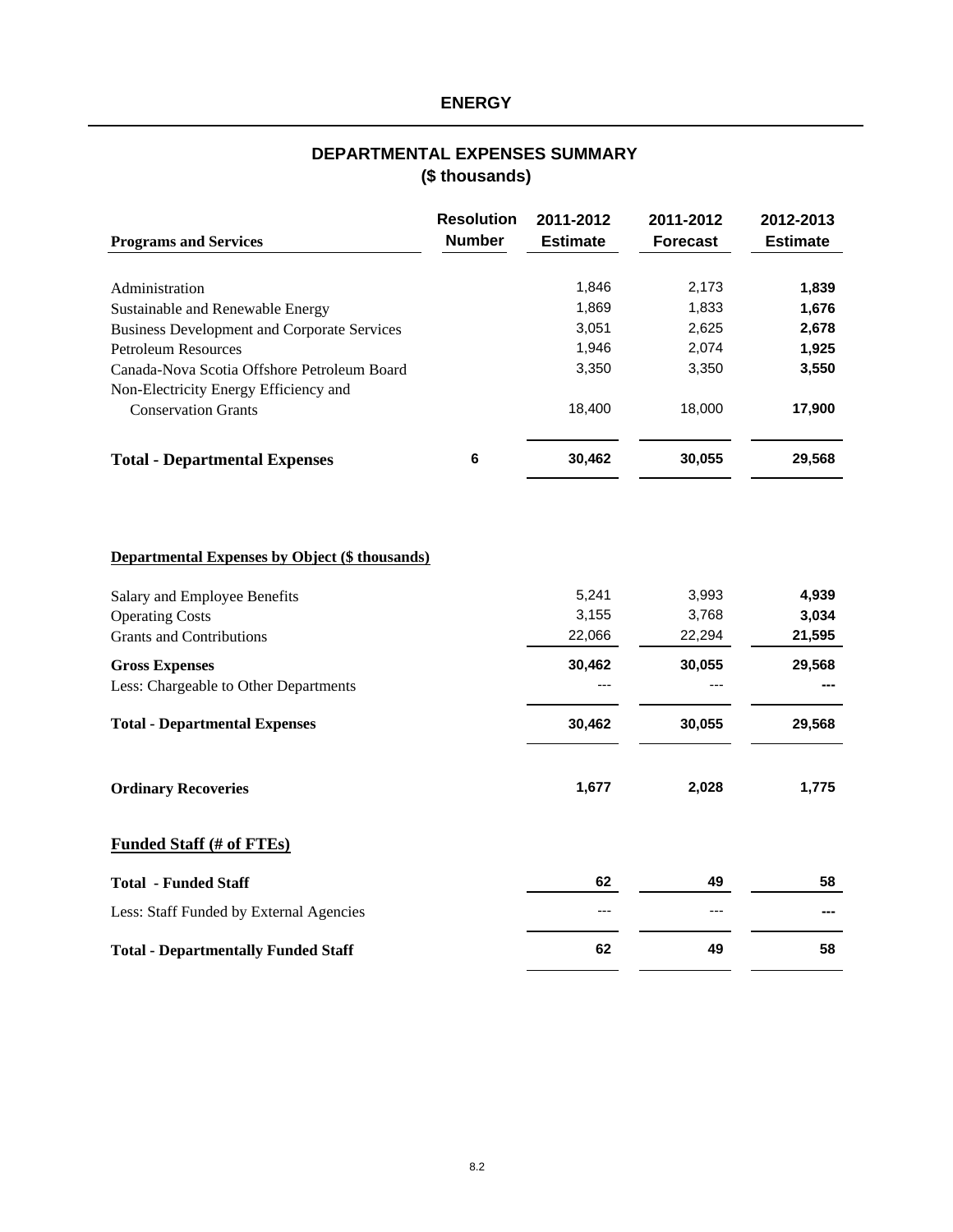#### **Administration**

Provides overall management and coordination of departmental programs. Includes general administrative services, legal services and communications.

| Programs and Services (\$ thousands)   | 2011-2012<br><b>Estimate</b> | 2011-2012<br><b>Forecast</b> | 2012-2013<br><b>Estimate</b> |
|----------------------------------------|------------------------------|------------------------------|------------------------------|
| Office of Minister and Deputy Minister | 432                          | 395                          | 435                          |
| <b>Administrative Services</b>         | 1.414                        | 1.778                        | 1,404                        |
|                                        | 1,846                        | 2,173                        | 1,839                        |
| Funded Staff (# of FTEs)               | 11.0                         | 9.6                          | 12.0                         |

#### **Sustainable and Renewable Energy**

Provides transformational leadership and direction for the growth of the renewable energy sector and transformation of the current electricity sector with a focus on establishing targets and promoting energy diversity, security and sustainability.

| Programs and Services (\$ thousands) | 2011-2012<br><b>Estimate</b> | 2011-2012<br><b>Forecast</b> | 2012-2013<br><b>Estimate</b> |
|--------------------------------------|------------------------------|------------------------------|------------------------------|
| Sustainable and Renewable Energy     | 1,869                        | 1,833                        | 1,676                        |
|                                      | 1,869                        | 1,833                        | 1,676                        |
| Funded Staff (# of FTEs)             | 16.0                         | 12.5                         | 15.0                         |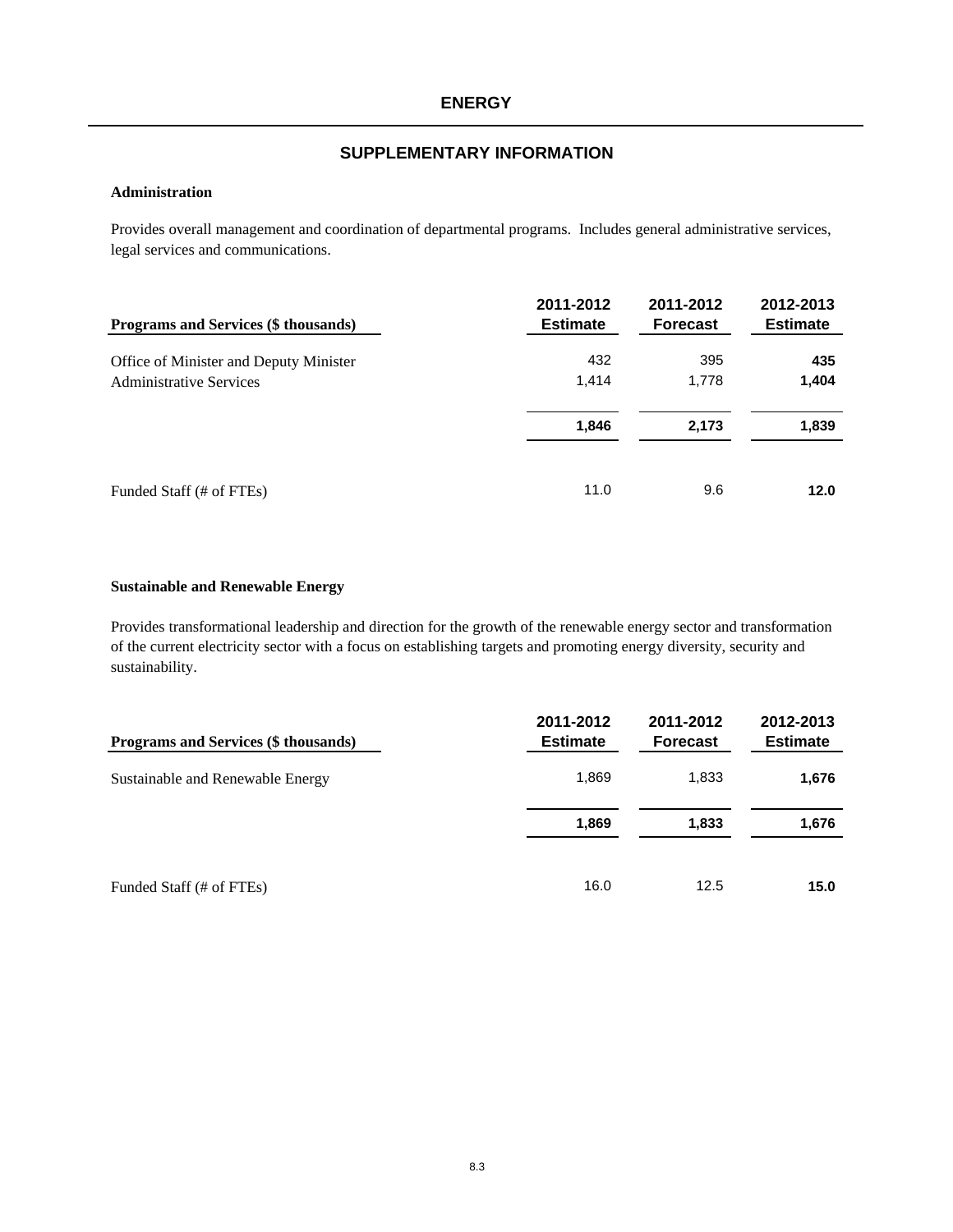#### **Business Development and Corporate Services**

Works collaboratively with other branches in the provision of broad executive oversight for the strategic planning, development, implementation and delivery of Energy Fiscal Affairs, Business Development and Regulatory / Strategic Policy programs, services, initiatives and innovative practices.

| Programs and Services (\$ thousands)               | 2011-2012<br><b>Estimate</b> | 2011-2012<br><b>Forecast</b> | 2012-2013<br><b>Estimate</b> |
|----------------------------------------------------|------------------------------|------------------------------|------------------------------|
| <b>Business Development and Corporate Services</b> | 3,051                        | 2,625                        | 2,678                        |
|                                                    | 3,051                        | 2,625                        | 2,678                        |
| Funded Staff (# of FTEs)                           | 24.0                         | 16.5                         | 20.0                         |

#### **Petroleum Resources**

Provides leadership for a new petroleum regime and effective strategic direction for the development and delivery of program initiatives and measures that support responsible petroleum resource development and that capitalize on innovation and opportunity to promote and expand both off-shore and on-shore oil and natural gas exploration, development and production.

| Programs and Services (\$ thousands) | 2011-2012<br><b>Estimate</b> | 2011-2012<br><b>Forecast</b> | 2012-2013<br><b>Estimate</b> |
|--------------------------------------|------------------------------|------------------------------|------------------------------|
| <b>Petroleum Resources</b>           | 1,946                        | 2.074                        | 1,925                        |
|                                      | 1.946                        | 2,074                        | 1,925                        |
| Funded Staff (# of FTEs)             | 11.0                         | 9.9                          | 11.0                         |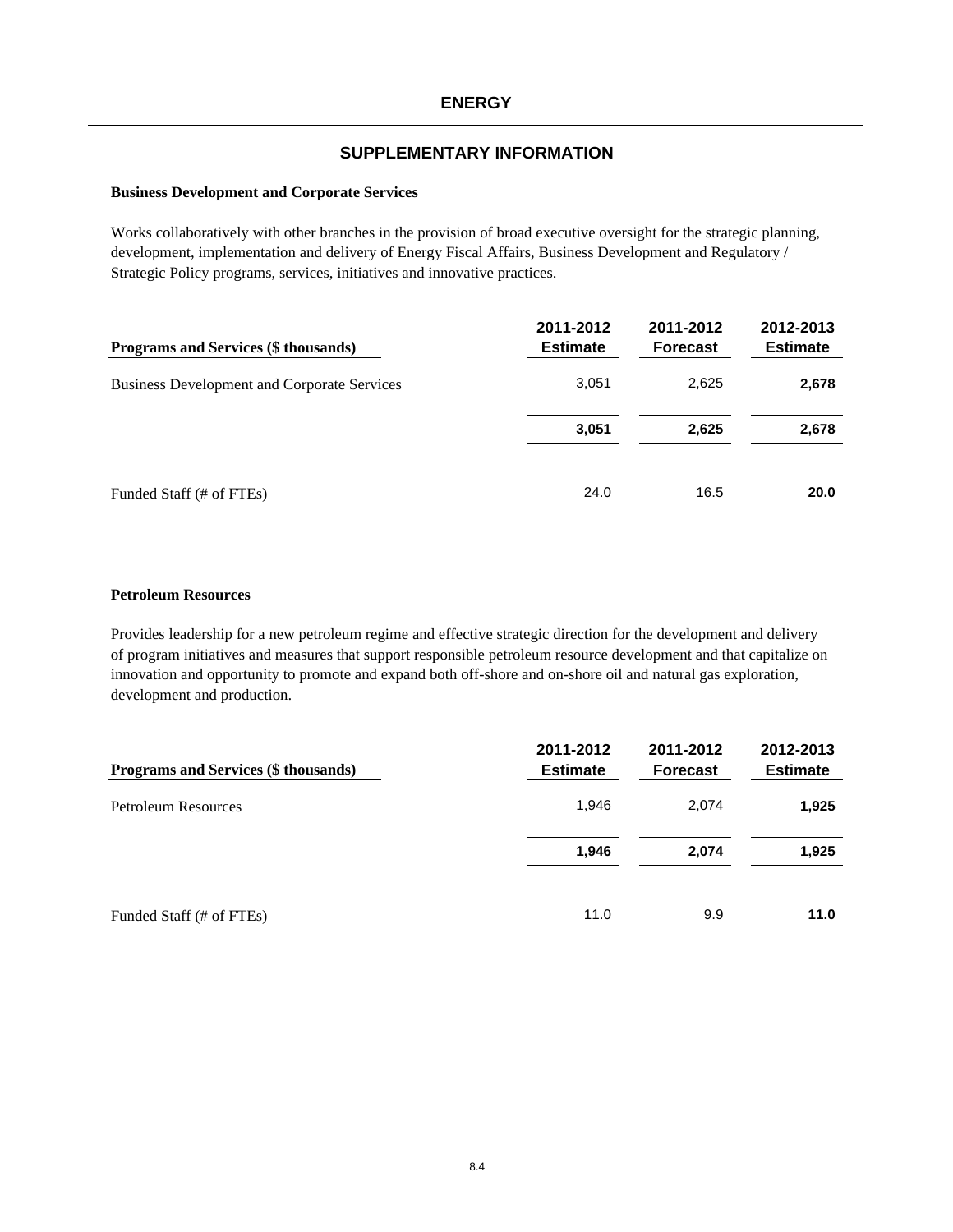#### **Canada-Nova Scotia Offshore Petroleum Board**

Regulates all aspects of offshore activity on behalf of the federal and provincial governments. The Board is independent of government in terms of decision making.

| Programs and Services (\$ thousands)        | 2011-2012<br><b>Estimate</b> | 2011-2012<br><b>Forecast</b> | 2012-2013<br><b>Estimate</b> |
|---------------------------------------------|------------------------------|------------------------------|------------------------------|
| Canada-Nova Scotia Offshore Petroleum Board | 3.350                        | 3.350                        | 3,550                        |
|                                             | 3,350                        | 3.350                        | 3,550                        |

#### **Non-Electricity Energy Efficiency and Conservation Grants**

Non-electric energy efficiency and conservation programs are funded directly by the government. Depending upon the program funds may be administered under contract with ENSC or other not-for-profit agencies and bodies.

| <b>Programs and Services (\$ thousands)</b>                         | 2011-2012<br><b>Estimate</b> | 2011-2012<br><b>Forecast</b> | 2012-2013<br><b>Estimate</b> |
|---------------------------------------------------------------------|------------------------------|------------------------------|------------------------------|
| Non-Electricity Energy Efficiency and<br><b>Conservation Grants</b> | 18,400                       | 18,000                       | 17,900                       |
|                                                                     | 18,400                       | 18,000                       | 17,900                       |
| <b>Total - Departmental Expenses</b>                                | 30,462                       | 30,055                       | 29,568                       |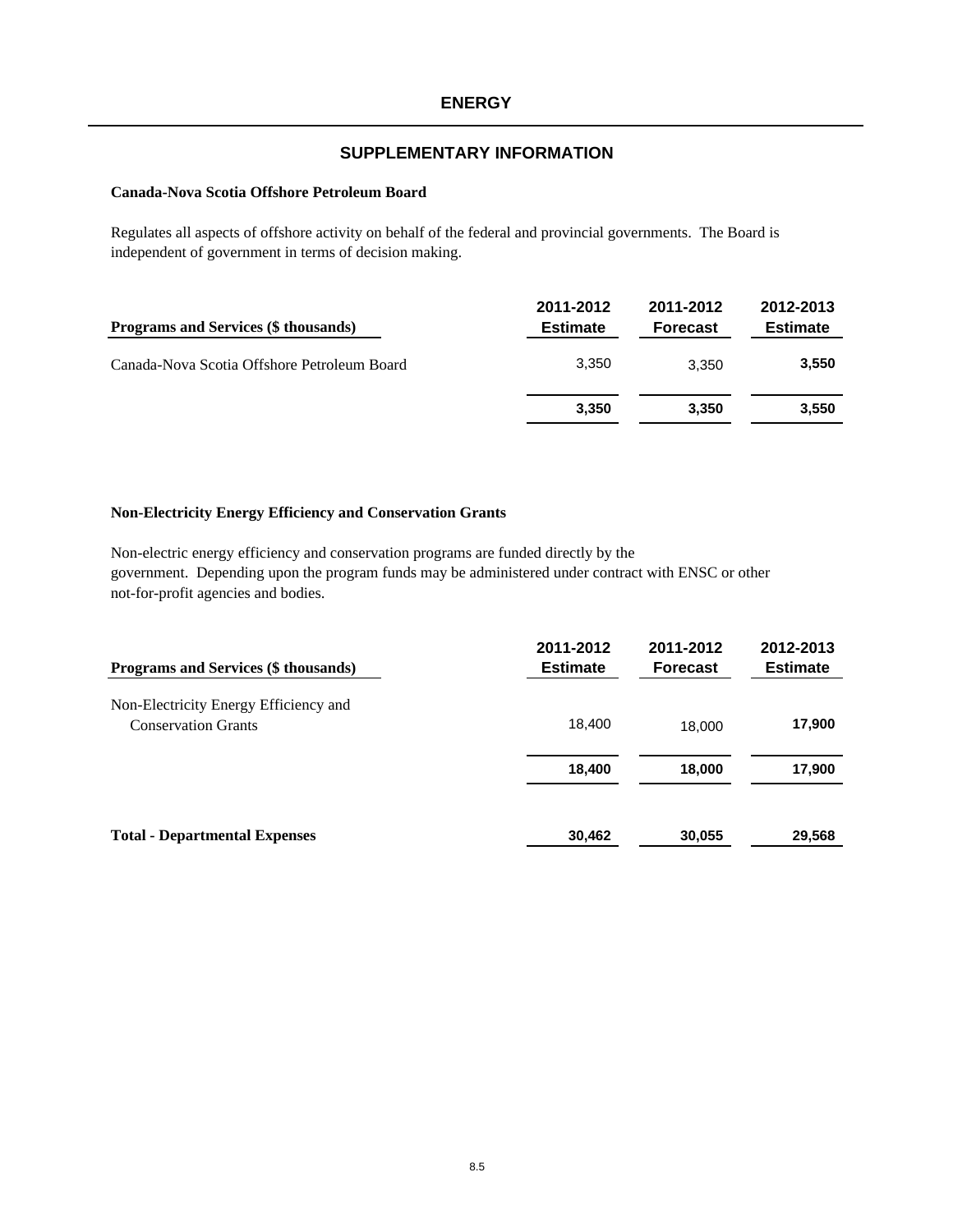**Honourable Sterling Belliveau** *MS.* **Sara Jane Snook Minister Deputy Minister 5th Floor 5th Floor 5151 Terminal Road 5151 Terminal Road Halifax, Nova Scotia Halifax, Nova Scotia 424-3736 424-8150**

The Department of Environment's vision is that the environment is healthy, well-managed and supports prosperous communities. The Department of Environment works in partnership with all Nova Scotians to advance the objectives of the *Environmental Goals and Sustainable Prosperity Act* that will result in Nova Scotia having one of the cleanest and most sustainable environments in the world by the year 2020. The Department will achieve this through initiatives to protect our air, land and water resources, through legislative and regulatory enforcement, as well as through incentives and non-regulatory means.

|                                      |                              | <b>Departmental Summary</b><br>(\$ thousands) |                              |  |
|--------------------------------------|------------------------------|-----------------------------------------------|------------------------------|--|
|                                      | 2011-2012<br><b>Estimate</b> | 2011-2012<br><b>Forecast</b>                  | 2012-2013<br><b>Estimate</b> |  |
| <b>Total - Departmental Expenses</b> | 27,582                       | 26.994                                        | 26,385                       |  |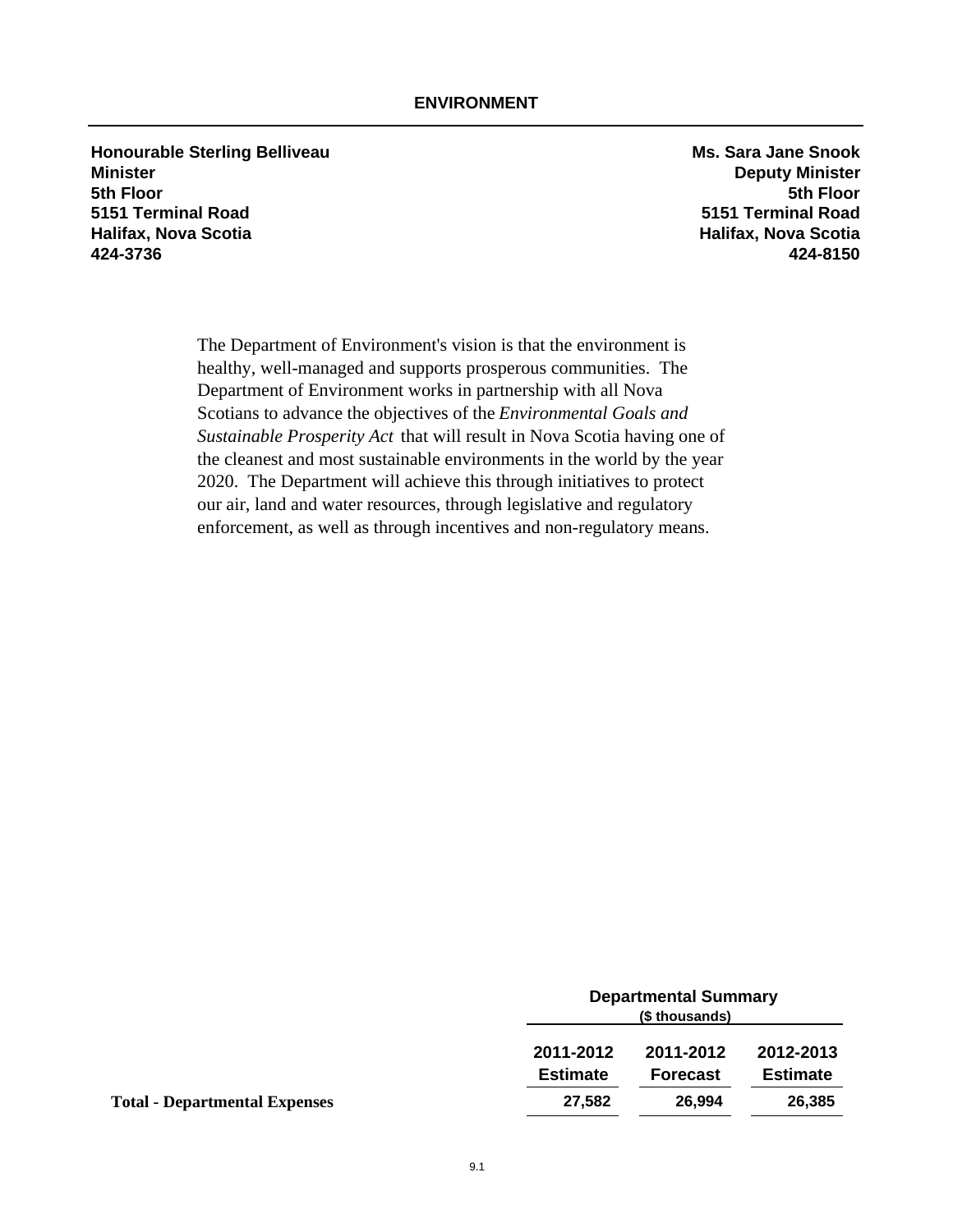# **ENVIRONMENT**

# **(\$ thousands) DEPARTMENTAL EXPENSES SUMMARY**

|                                                       | <b>Resolution</b>       | 2011-2012       | 2011-2012       | 2012-2013       |
|-------------------------------------------------------|-------------------------|-----------------|-----------------|-----------------|
| <b>Programs and Services</b>                          | <b>Number</b>           | <b>Estimate</b> | <b>Forecast</b> | <b>Estimate</b> |
|                                                       |                         |                 |                 |                 |
| Administration                                        |                         | 1,046           | 848             | 1,147           |
| Policy and Corporate Services                         |                         | 4,376           | 5,055           | 4,462           |
| <b>Environmental Monitoring and Compliance</b>        |                         | 12,270          | 11,878          | 12,243          |
| <b>Environmental Science and Program Management</b>   |                         | 7,477           | 7,032           | 7,183           |
| Environment and Sustainable Prosperity Partnerships   |                         | 726             | 567             |                 |
| <b>Climate Change Directorate</b>                     |                         | 1,687           | 1,614           | 1,350           |
| <b>Total - Departmental Expenses</b>                  | $\overline{\mathbf{r}}$ | 27,582          | 26,994          | 26,385          |
|                                                       |                         |                 |                 |                 |
| <b>Departmental Expenses by Object (\$ thousands)</b> |                         |                 |                 |                 |
| Salary and Employee Benefits                          |                         | 20,504          | 18,872          | 20,768          |
| <b>Operating Costs</b>                                |                         | 6,943           | 7,307           | 5,981           |
| <b>Grants and Contributions</b>                       |                         | 962             | 1,709           | 453             |
| <b>Gross Expenses</b>                                 |                         | 28,409          | 27,888          | 27,202          |
| Less: Chargeable to Other Departments                 |                         | (827)           | (894)           | (817)           |
| <b>Total - Departmental Expenses</b>                  |                         | 27,582          | 26,994          | 26,385          |
| <b>Ordinary Recoveries</b>                            |                         | 1,832           | 1,707           | 1,301           |
| <b>Funded Staff (# of FTEs)</b>                       |                         |                 |                 |                 |
| <b>Total - Funded Staff</b>                           |                         | 276             | 238             | 268             |
| Less: Staff Funded by External Agencies               |                         |                 |                 |                 |
| <b>Total - Departmentally Funded Staff</b>            |                         | 276             | 238             | 268             |
|                                                       |                         |                 |                 |                 |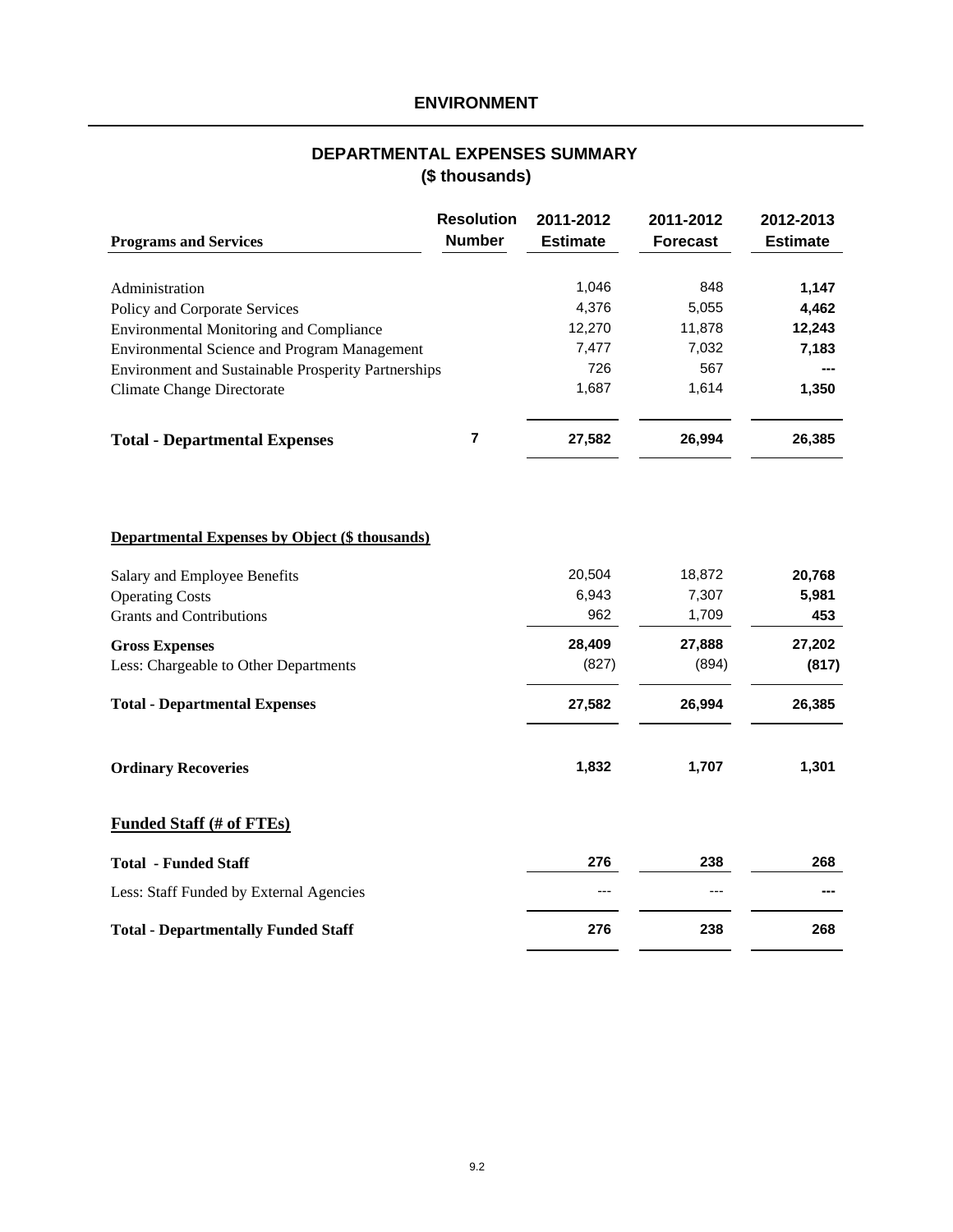#### **Administration**

Provides overall management and coordination of departmental programs.

| Programs and Services (\$ thousands)       | 2011-2012<br><b>Estimate</b> | 2011-2012<br><b>Forecast</b> | 2012-2013<br><b>Estimate</b> |
|--------------------------------------------|------------------------------|------------------------------|------------------------------|
| Office of the Minister and Deputy Minister | 685                          | 475                          | 808                          |
| Communications                             | 361                          | 373                          | 339                          |
|                                            | 1,046                        | 848                          | 1,147                        |
| Funded Staff (# of FTEs)                   | 6.0                          | 5.0                          | 6.5                          |

#### **Policy and Corporate Services**

Provides coordination of policy and planning, consistency in the department's business practices, and oversees the provincial environmental impact assessment process.

| <b>Programs and Services (\$ thousands)</b> | 2011-2012<br><b>Estimate</b> | 2011-2012<br><b>Forecast</b> | 2012-2013<br><b>Estimate</b> |
|---------------------------------------------|------------------------------|------------------------------|------------------------------|
| Policy                                      | 639                          | 901                          | 714                          |
| <b>Information and Business Services</b>    | 3,209                        | 3,712                        | 3,225                        |
| Environmental Assessment                    | 528                          | 442                          | 523                          |
|                                             | 4,376                        | 5,055                        | 4,462                        |
| Funded Staff (# of FTEs)                    | 32.0                         | 30.7                         | 32.0                         |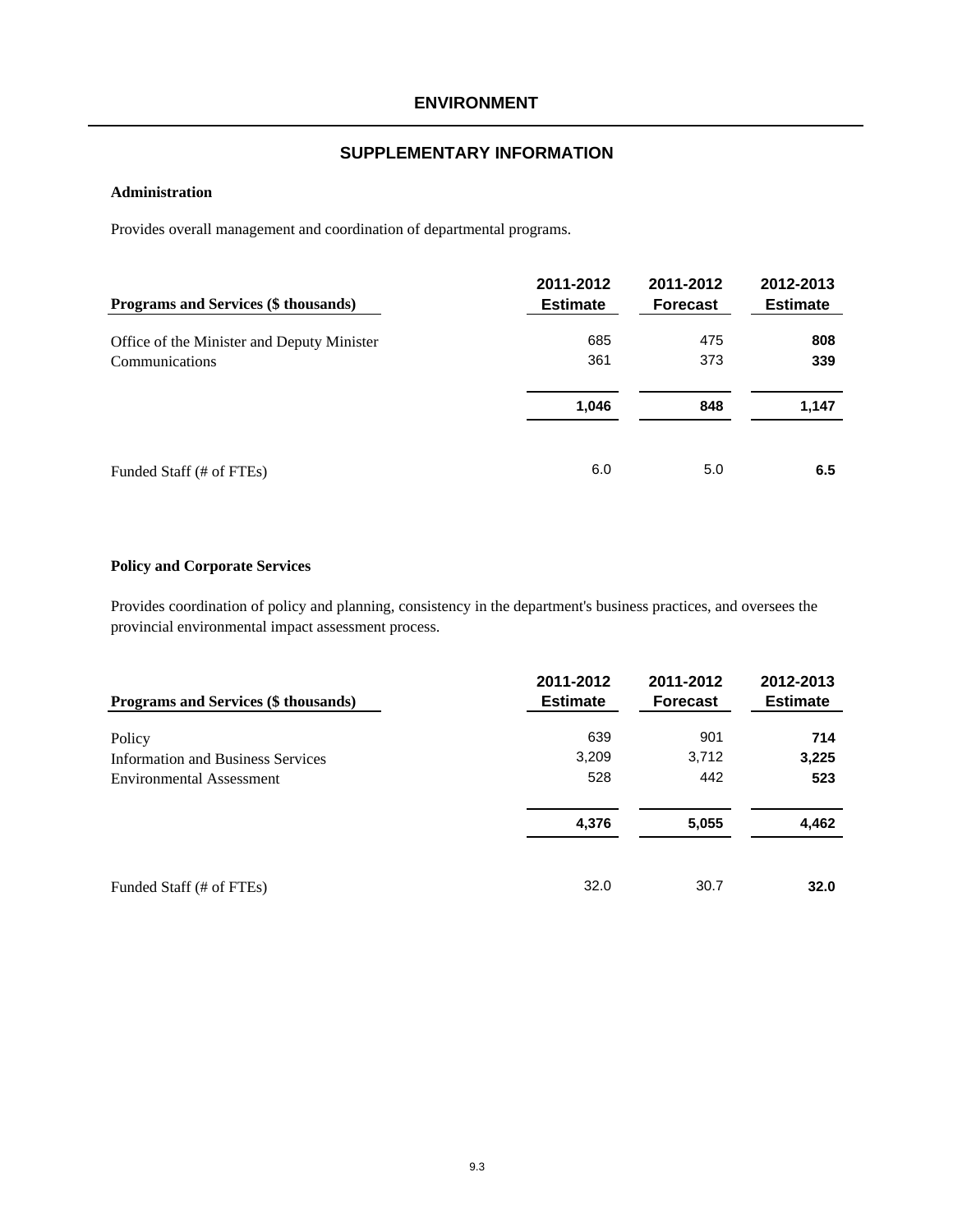#### **Environmental Monitoring and Compliance**

Delivers field operations related to environmental promotion and protection from regional offices throughout Nova Scotia. This includes outreach and education, processing applications, inspection and enforcement.

| Programs and Services (\$ thousands) | 2011-2012<br><b>Estimate</b> | 2011-2012<br><b>Forecast</b> | 2012-2013<br><b>Estimate</b> |
|--------------------------------------|------------------------------|------------------------------|------------------------------|
|                                      |                              |                              |                              |
| Administration                       | 584                          | 882                          | 675                          |
| Central Region                       | 3,475                        | 3,098                        | 3,468                        |
| Eastern Region                       | 2,450                        | 2,448                        | 2,339                        |
| Northern Region                      | 2,868                        | 2,760                        | 2,834                        |
| Western Region                       | 2,893                        | 2,690                        | 2,927                        |
|                                      | 12,270                       | 11,878                       | 12,243                       |
| Funded Staff (# of FTEs)             | 159.3                        | 139.1                        | 154.3                        |

#### **Environmental Science and Program Management**

Develops and delivers environmental management programs directed at sustainable development. Protects, manages and enhances the environment by providing a strong environmental management framework for environmental issues in the province. Develops and implements a comprehensive approach to the protection and sustainable use of Nova Scotia's air, water and land resources.

| <b>Programs and Services (\$ thousands)</b>         | 2011-2012<br><b>Estimate</b> | 2011-2012<br><b>Forecast</b> | 2012-2013<br><b>Estimate</b> |
|-----------------------------------------------------|------------------------------|------------------------------|------------------------------|
| <b>Environmental Science and Program Management</b> | 7.477                        | 7,032                        | 7,183                        |
|                                                     | 7,477                        | 7,032                        | 7,183                        |
| Funded Staff (# of FTEs)                            | 61.5                         | 54.1                         | 65.0                         |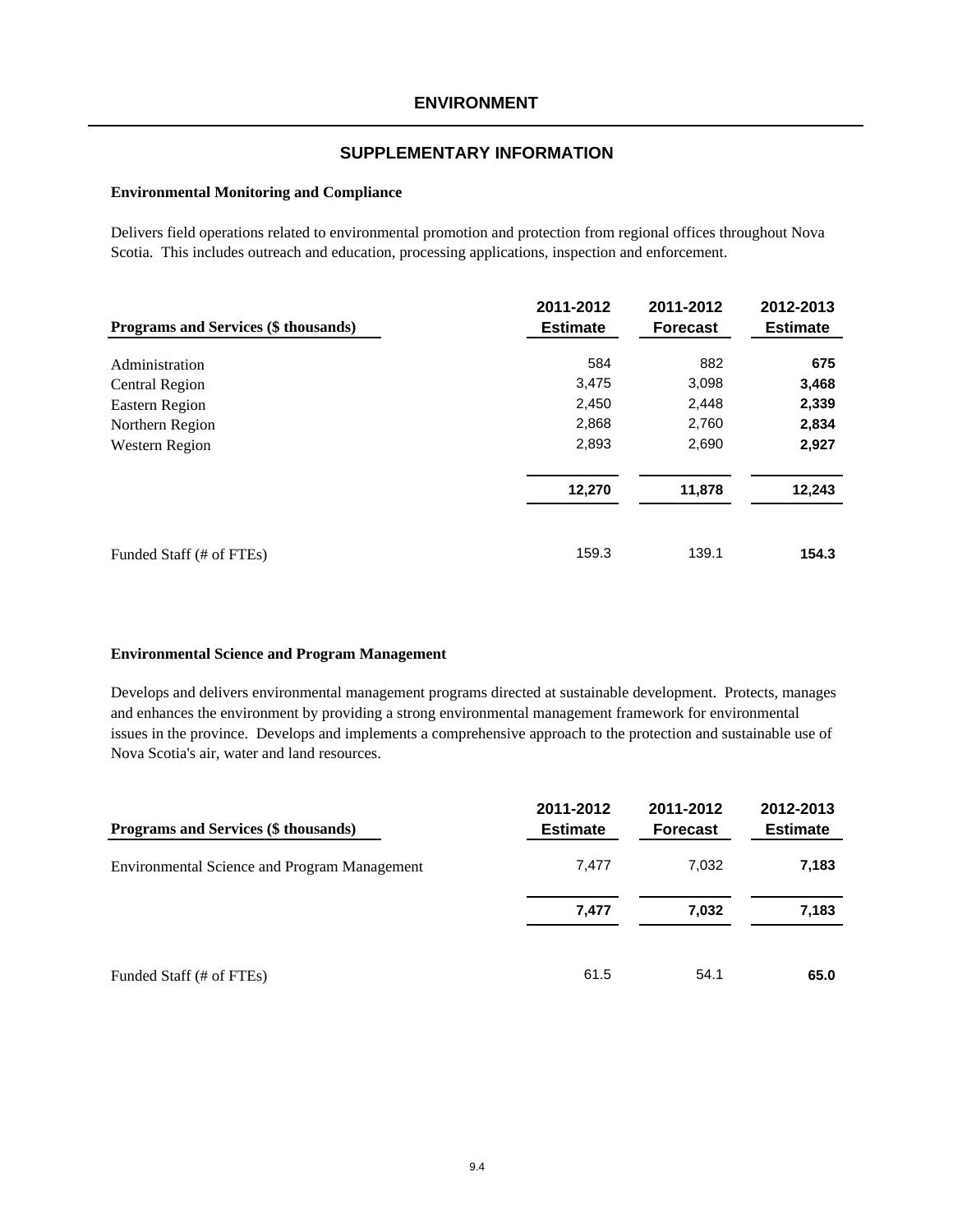#### **Environment and Sustainable Prosperity Partnerships**

Responsible for forming and maintaining positive relationships with government, businesses and non-government organizations to maximize environmental and economic benefits consistent with the *Environmental Goals and Sustainable Prosperity Act* . This division was discontinued in 2011 and its responsibilities were absorbed by other divisions within the department.

| Programs and Services (\$ thousands)                       | 2011-2012<br><b>Estimate</b> | 2011-2012<br><b>Forecast</b> | 2012-2013<br><b>Estimate</b> |
|------------------------------------------------------------|------------------------------|------------------------------|------------------------------|
| <b>Environment and Sustainable Prosperity Partnerships</b> | 726                          | 567                          | ---                          |
|                                                            | 726                          | 567                          | ---                          |
| Funded Staff (# of FTEs)                                   | 7.0                          | 2.1                          | ---                          |

#### **Climate Change Directorate**

Develops climate change mitigation and adaptation policies, and leads the implementation of the Climate Change Action Plan. This includes assessing greenhouse gas reduction opportunities, setting priorities, developing and/or supporting the development of strategies, programs and other actions to reduce emissions and help Nova Scotia prepare for climate change.

| Programs and Services (\$ thousands) | 2011-2012<br><b>Estimate</b> | 2011-2012<br><b>Forecast</b> | 2012-2013<br><b>Estimate</b> |
|--------------------------------------|------------------------------|------------------------------|------------------------------|
| Climate Change Directorate           | 1,687                        | 1.614                        | 1,350                        |
|                                      | 1,687                        | 1,614                        | 1,350                        |
| Funded Staff (# of FTEs)             | 10.0                         | 7.0                          | 9.5                          |
| <b>Total - Departmental Expenses</b> | 27,582                       | 26,994                       | 26,385                       |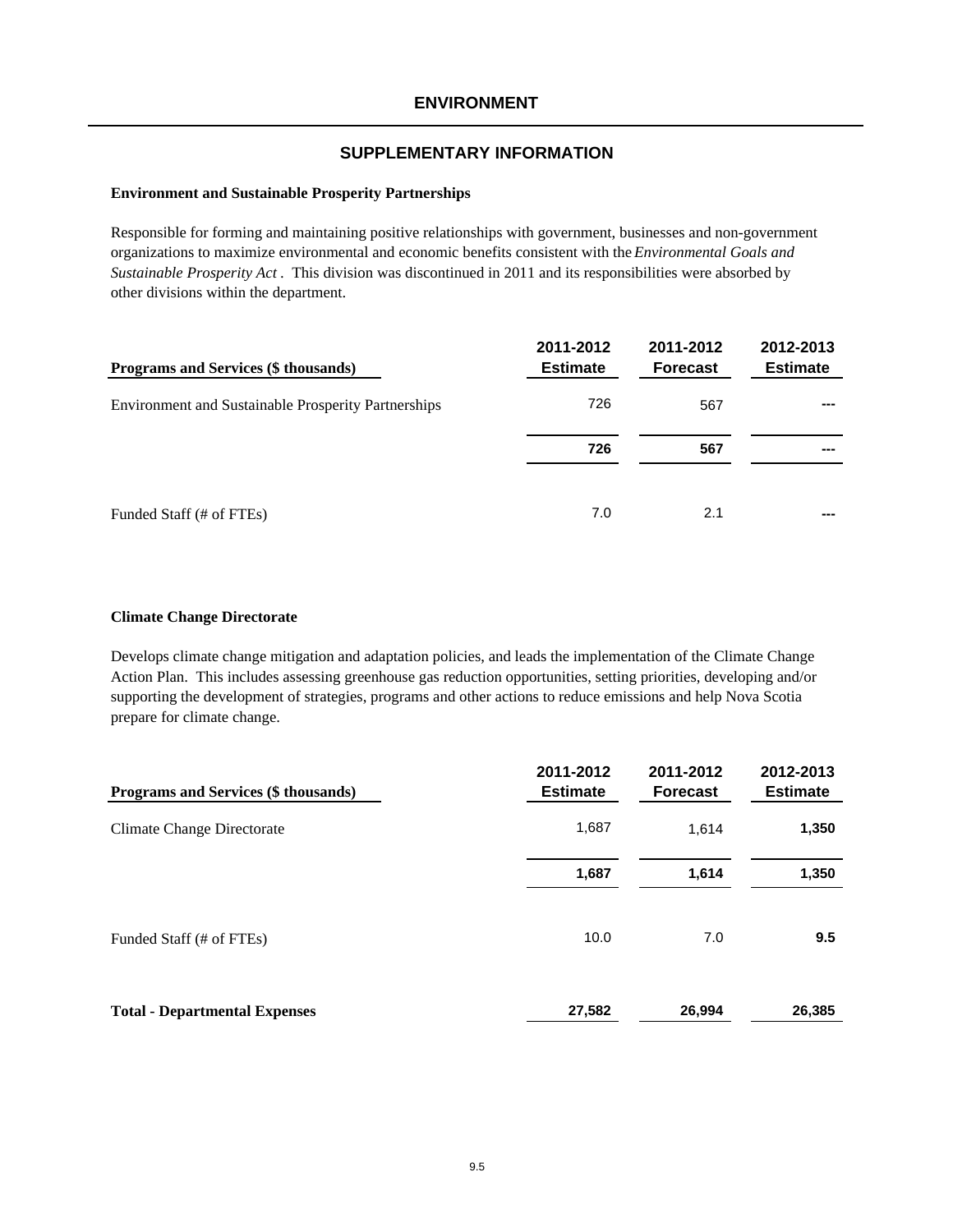**Honourable Graham Steele Ms. Margaret F. MacDonald 424-5720 424-5774**

**Minister Deputy Minister 7th Floor 7th Floor Provincial Building Provincial Building Halifax, Nova Scotia Halifax, Nova Scotia**

> The mandate of the Department of Finance flows primarily from the *Finance Act* which includes a leadership role in establishing and administering the fiscal framework and financial controls of the Province, and providing meaningful, transparent reporting, including the Provincial Budget, Forecast and Public Accounts.

> The Department assesses and delivers fiscal and economic policy advice on the strategic value of government initiatives, regulates select financial institutions and provides policy oversight to the Securities sector. The Department also provides support to all of government through the delivery of statistics, centralized and corporate shared services, and supports the Minister of Finance in overseeing certain crown corporations and agencies, as well as, select pension plans for which the Minister has responsibilities.

|                                      | <b>Departmental Summary</b><br>(\$ thousands) |                              |                              |
|--------------------------------------|-----------------------------------------------|------------------------------|------------------------------|
|                                      | 2011-2012<br><b>Estimate</b>                  | 2011-2012<br><b>Forecast</b> | 2012-2013<br><b>Estimate</b> |
| <b>Total - Departmental Expenses</b> | 36,007                                        | 34.407                       | 38,990                       |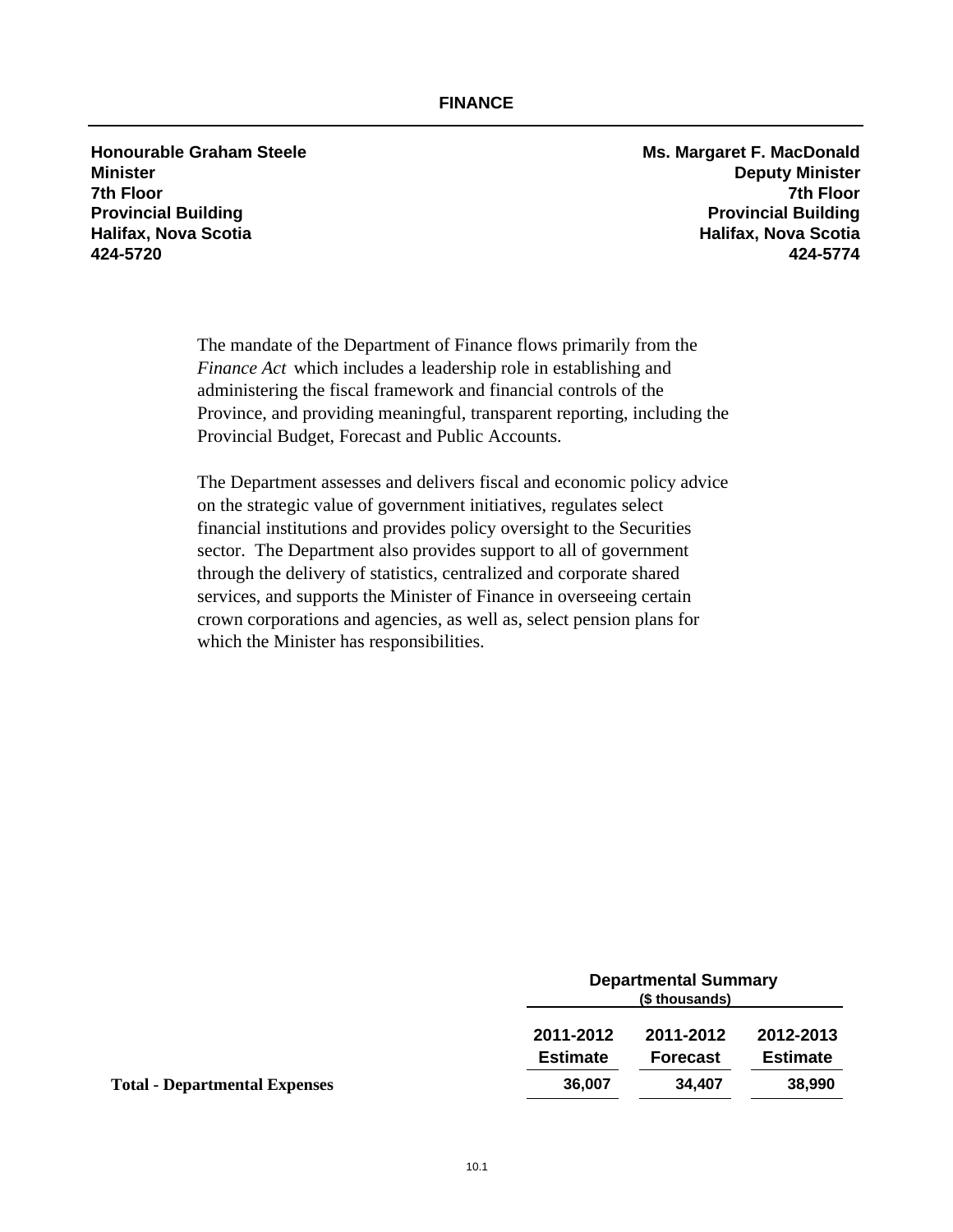# **FINANCE**

# **(\$ thousands) DEPARTMENTAL EXPENSES SUMMARY**

| <b>Programs and Services</b>                          | <b>Resolution</b><br><b>Number</b> | 2011-2012<br><b>Estimate</b> | 2011-2012<br><b>Forecast</b> | 2012-2013<br><b>Estimate</b> |
|-------------------------------------------------------|------------------------------------|------------------------------|------------------------------|------------------------------|
|                                                       |                                    |                              |                              |                              |
| Senior Management                                     |                                    | 4,427                        | 4,102                        | 5,064                        |
| <b>Associate Deputy Minister and Controller</b>       |                                    | 26,006                       | 24,908                       | 28,451                       |
| Provincial Budgetary Planning and Coordination        |                                    | 868                          | 910                          | 820                          |
| Corporate Services Unit                               |                                    | 1,449                        | 1,380                        | 1,476                        |
| Fiscal and Economic Policy                            |                                    | 3,257                        | 3,107                        | 3,179                        |
| <b>Total - Departmental Expenses</b>                  | 8                                  | 36,007                       | 34,407                       | 38,990                       |
| <b>Departmental Expenses by Object (\$ thousands)</b> |                                    |                              |                              |                              |
|                                                       |                                    |                              |                              |                              |
| Salary and Employee Benefits                          |                                    | 21,240                       | 19,474                       | 22,655                       |
| <b>Operating Costs</b>                                |                                    | 16,787                       | 18,154                       | 17,897                       |
| <b>Grants and Contributions</b>                       |                                    | 40                           | 55                           | 375                          |
| <b>Gross Expenses</b>                                 |                                    | 38,067                       | 37,683                       | 40,927                       |
| Less: Chargeable to Other Departments                 |                                    | (1, 384)                     | (2,270)                      | (1, 235)                     |
| Less: Chargeable to Tangible Capital Assets           |                                    | (676)                        | (1,006)                      | (702)                        |
| <b>Total - Departmental Expenses</b>                  |                                    | 36,007                       | 34,407                       | 38,990                       |
| <b>Ordinary Recoveries</b>                            |                                    | 3,386                        | 3,613                        | 3,438                        |
| <b>Funded Staff (# of FTEs)</b>                       |                                    |                              |                              |                              |
| <b>Total - Funded Staff</b>                           |                                    | 274                          | 243                          | 290                          |
| Less: Staff Funded by External Agencies               |                                    | (28)                         | (23)                         | (25)                         |
| Less: Staff Funded through Tangible Capital Assets    |                                    | (8)                          | (4)                          | (8)                          |
|                                                       |                                    |                              |                              |                              |
| <b>Total - Departmentally Funded Staff</b>            |                                    | 238                          | 216                          | 257                          |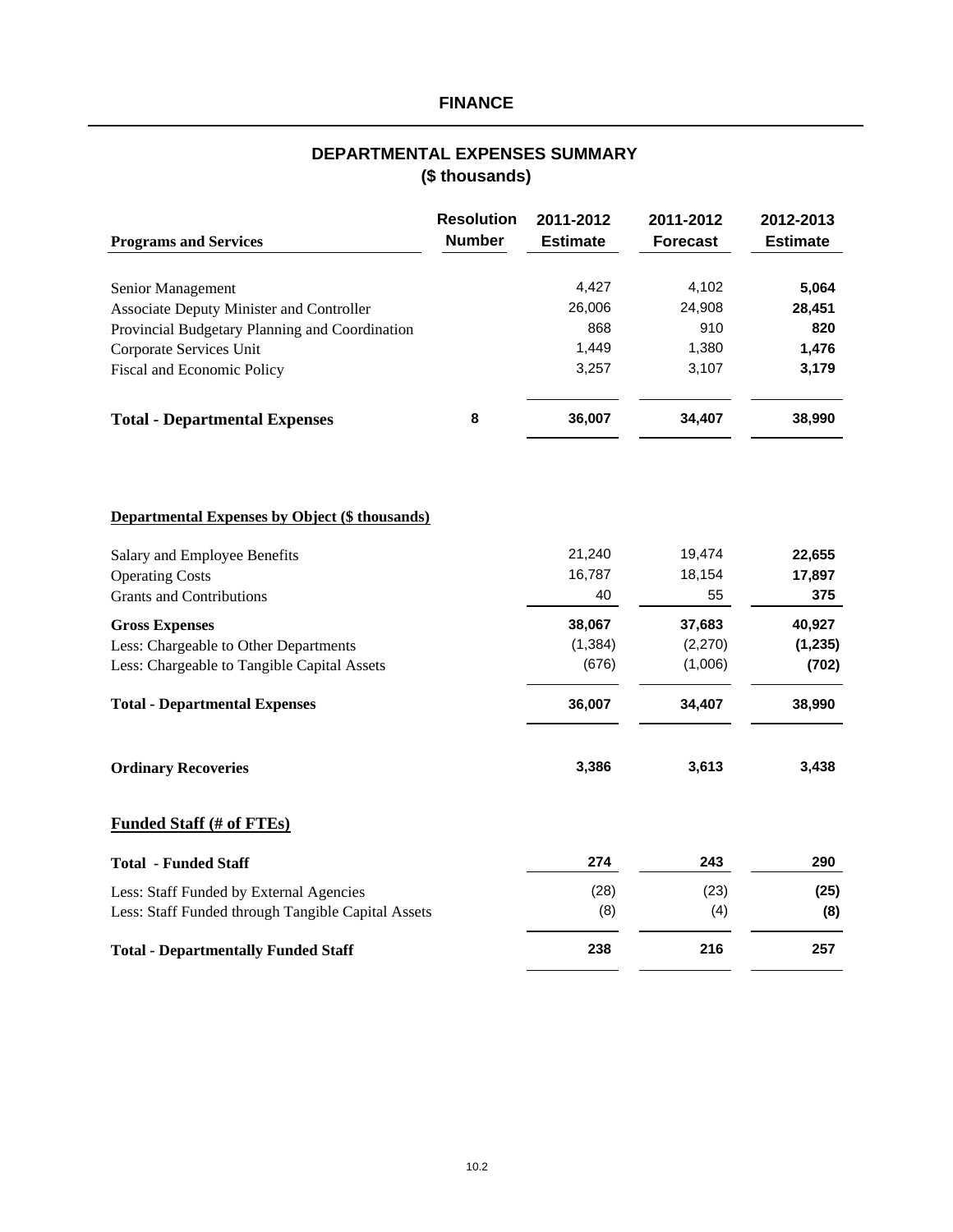## **FINANCE**

#### **SUPPLEMENTARY INFORMATION**

#### **Senior Management**

Provides overall management and coordination of the activities and responsibilities of the Department, including communications support to the Department. Other functions within this area include internal audit centre; the Province's liability management and treasury services; coordination of the Department's statement of mandate; regulatory oversight and complaint and inquiry services for the public for the credit union, trust and loan, and insurance sectors; and advisory services to certain crown agencies and corporations for which the Minister of Finance is responsible.

| <b>Programs and Services (\$ thousands)</b> | 2011-2012<br><b>Estimate</b> | 2011-2012<br><b>Forecast</b> | 2012-2013<br><b>Estimate</b> |
|---------------------------------------------|------------------------------|------------------------------|------------------------------|
|                                             |                              |                              |                              |
| Office of Minister and Deputy               | 529                          | 507                          | 538                          |
| Communications                              | 415                          | 408                          | 433                          |
| Internal Audit Centre                       | 1,525                        | 1,294                        | 1,698                        |
| Liability Management and Treasury Services  | 859                          | 823                          | 904                          |
| <b>Financial Institutions</b>               | 697                          | 656                          | 1,014                        |
| Policy and Advisory Services                | 402                          | 414                          | 477                          |
|                                             | 4,427                        | 4,102                        | 5,064                        |
| Funded Staff (# of FTEs)                    | 40.6                         | 38.2                         | 41.6                         |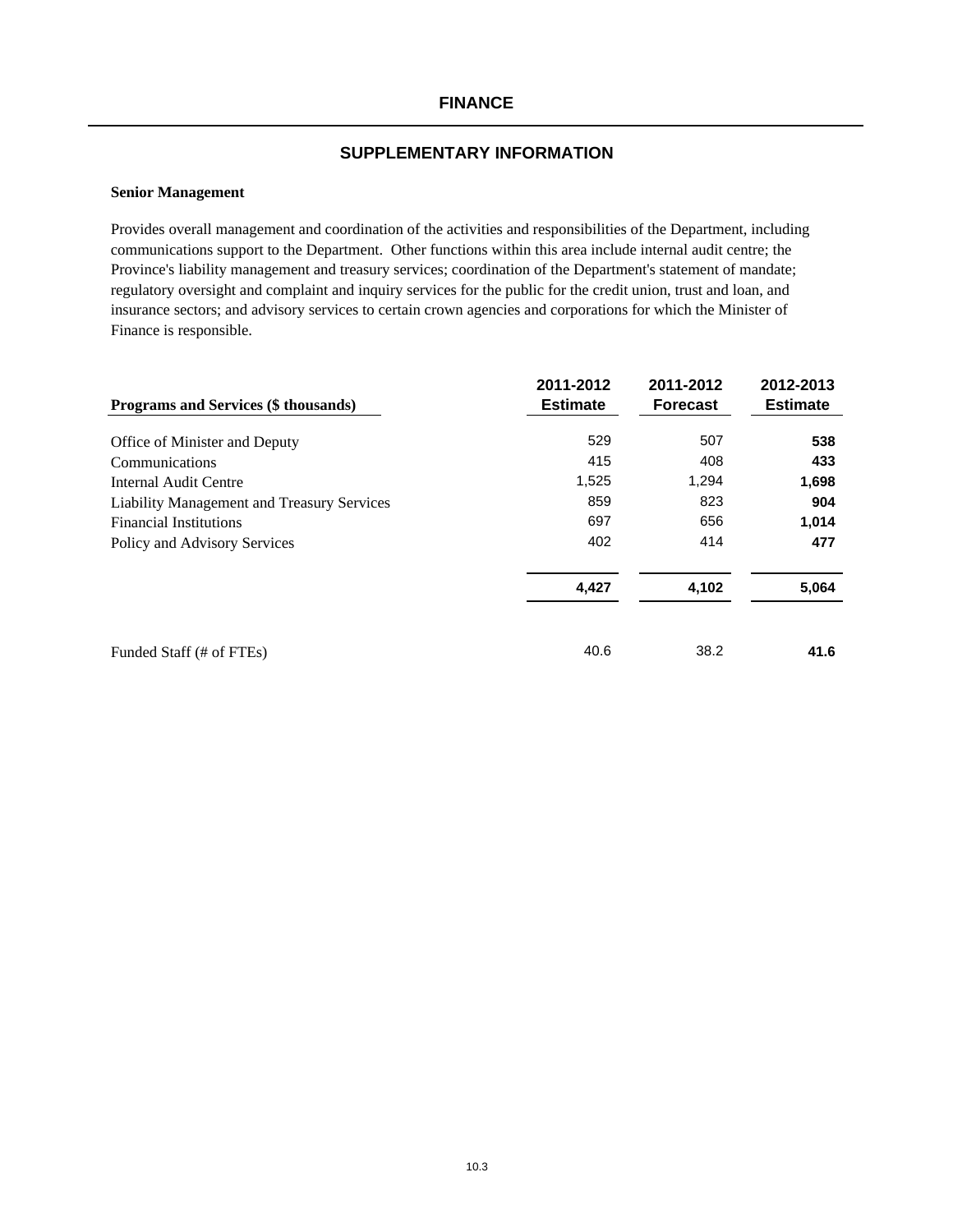#### **Associate Deputy Minister and Controller**

Provides services including corporate accounting and financial reporting, corporate payroll transaction and processing services for all government departments and pension plans administered by the Nova Scotia Pension Agency, corporate payment transaction and processing services. Provides technical, functional and/or business support for public sector SAP applications. Provides "back office" and "middle office" functions for Liability Management and Treasury Services, and the Nova Scotia Pension Agency.

|                                      | 2011-2012       | 2011-2012       | 2012-2013       |
|--------------------------------------|-----------------|-----------------|-----------------|
| Programs and Services (\$ thousands) | <b>Estimate</b> | <b>Forecast</b> | <b>Estimate</b> |
| Controller's Office                  | 363             | 386             | 379             |
| Government Accounting                | 3,068           | 2,853           | 3,132           |
| <b>Payroll Client Relations</b>      | 2,392           | 2,241           | 2,395           |
| <b>Payment Transaction Services</b>  | ---             | 107             | 812             |
| Corporate Information Systems - SAP  | 19,192          | 18,353          | 20,716          |
| Capital Markets Administration       | 597             | 600             | 597             |
| Middle Office                        | 394             | 368             | 420             |
|                                      | 26,006          | 24,908          | 28,451          |
| Funded Staff (# of FTEs)             | 180.1           | 157.0           | 197.4           |

#### **Provincial Budgetary Planning and Coordination**

Provides long term fiscal planning and budget preparation in coordination with Treasury Board Office and support to the Office of the Minister and Deputy for government financial analysis. Coordinates administrative services, including building maintenance, inventory and information management for the Department.

| Programs and Services (\$ thousands) | 2011-2012<br><b>Estimate</b> | 2011-2012<br><b>Forecast</b> | 2012-2013<br><b>Estimate</b> |
|--------------------------------------|------------------------------|------------------------------|------------------------------|
| <b>Budgetary Planning</b>            | 513                          | 477                          | 456                          |
| <b>Administrative Services</b>       | 355                          | 433                          | 364                          |
|                                      | 868                          | 910                          | 820                          |
| Funded Staff (# of FTEs)             | 10.0                         | 8.9                          | 9.0                          |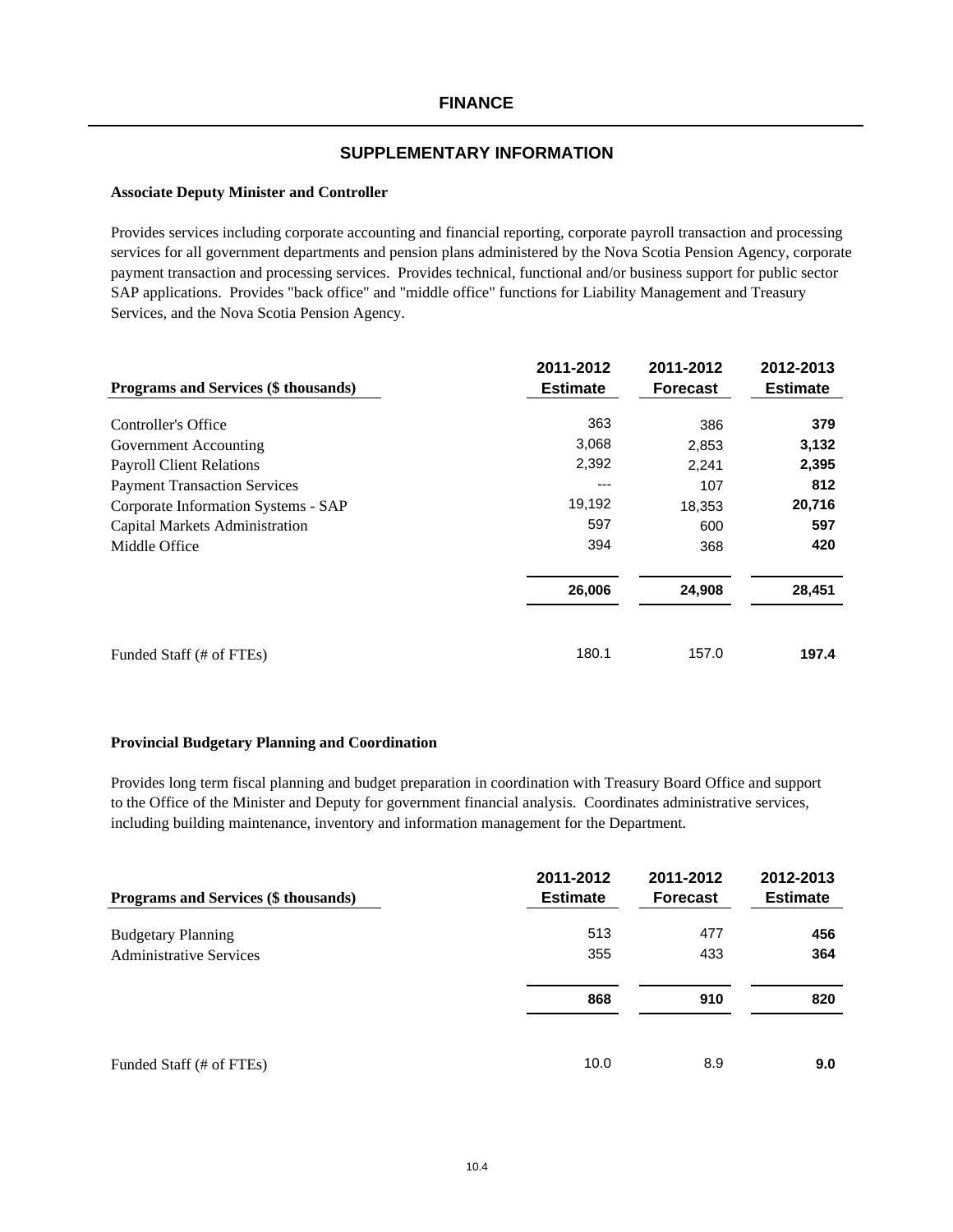#### **Corporate Services Unit**

Provides financial services to the Departments of Finance, Economic and Rural Development and Tourism, Communities, Culture and Heritage, Chief Information Office, and several Public Service units.

| <b>Programs and Services (\$ thousands)</b> | 2011-2012<br><b>Estimate</b> | 2011-2012<br><b>Forecast</b> | 2012-2013<br><b>Estimate</b> |
|---------------------------------------------|------------------------------|------------------------------|------------------------------|
| <b>Financial Services</b>                   | 1,449                        | 1,380                        | 1,476                        |
|                                             | 1,449                        | 1,380                        | 1,476                        |
| Funded Staff (# of FTEs)                    | 20.9                         | 18.9                         | 20.1                         |

#### **Fiscal and Economic Policy**

Analyzes and advises on economic and revenue consequences of fiscal and other policy decisions as well as impacts of external events and investments. Oversees legislation and administration of the tax system and Federal-Provincial fiscal arrangements. Generates demographic, economic and revenue forecasts for the budget. Publishes regular analysis of the Province's economy and statistical profiles of the Province's communities.

| Programs and Services (\$ thousands) | 2011-2012<br><b>Estimate</b> | 2011-2012<br><b>Forecast</b> | 2012-2013<br><b>Estimate</b> |
|--------------------------------------|------------------------------|------------------------------|------------------------------|
| <b>Executive Director</b>            | 273                          | 274                          | 205                          |
| <b>Taxation and Fiscal Policy</b>    | 2,053                        | 1,886                        | 2,023                        |
| <b>Economics and Statistics</b>      | 931                          | 947                          | 951                          |
|                                      | 3,257                        | 3,107                        | 3,179                        |
| Funded Staff (# of FTEs)             | 22.0                         | 19.8                         | 21.0                         |
| <b>Total - Departmental Expenses</b> | 36,007                       | 34,407                       | 38,990                       |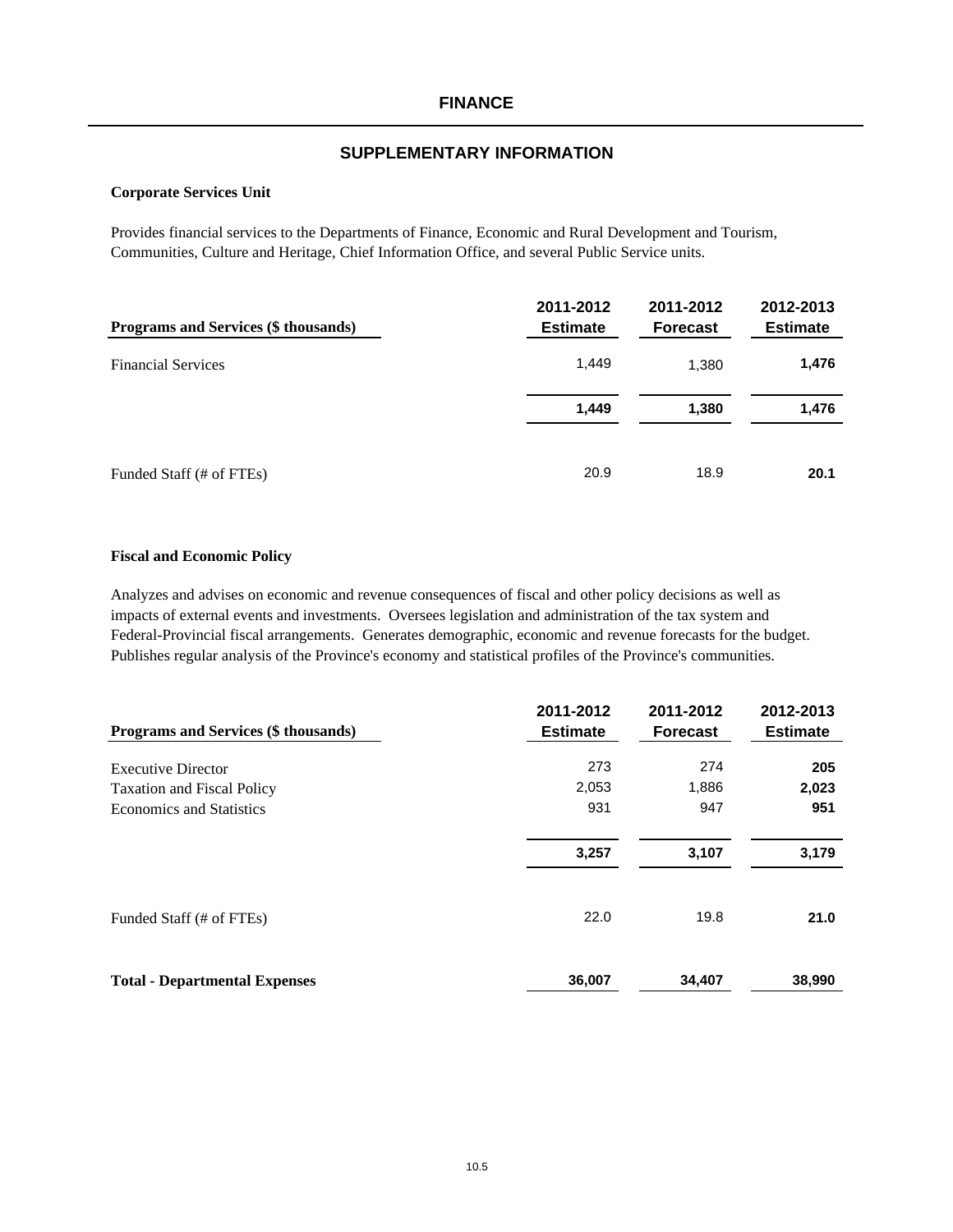# **FINANCE - DEBT SERVICING COSTS**

**Honourable Graham Steele Ms. Margaret F. MacDonald 7th Floor 7th Floor 424-5720 424-5774**

**Minister Deputy Minister Provincial Building Provincial Building Halifax, Nova Scotia Halifax, Nova Scotia**

> The focus of our debt management activities is to promote predictability and stability in debt servicing costs over the long term through the active management of borrowing requirements and outstanding debt.

|                                      | <b>Departmental Summary</b><br>(\$ thousands) |                 |                 |
|--------------------------------------|-----------------------------------------------|-----------------|-----------------|
|                                      | 2011-2012                                     | 2011-2012       | 2012-2013       |
|                                      | <b>Estimate</b>                               | <b>Forecast</b> | <b>Estimate</b> |
| <b>Total - Departmental Expenses</b> | 885,485                                       | 838,124         | 881,701         |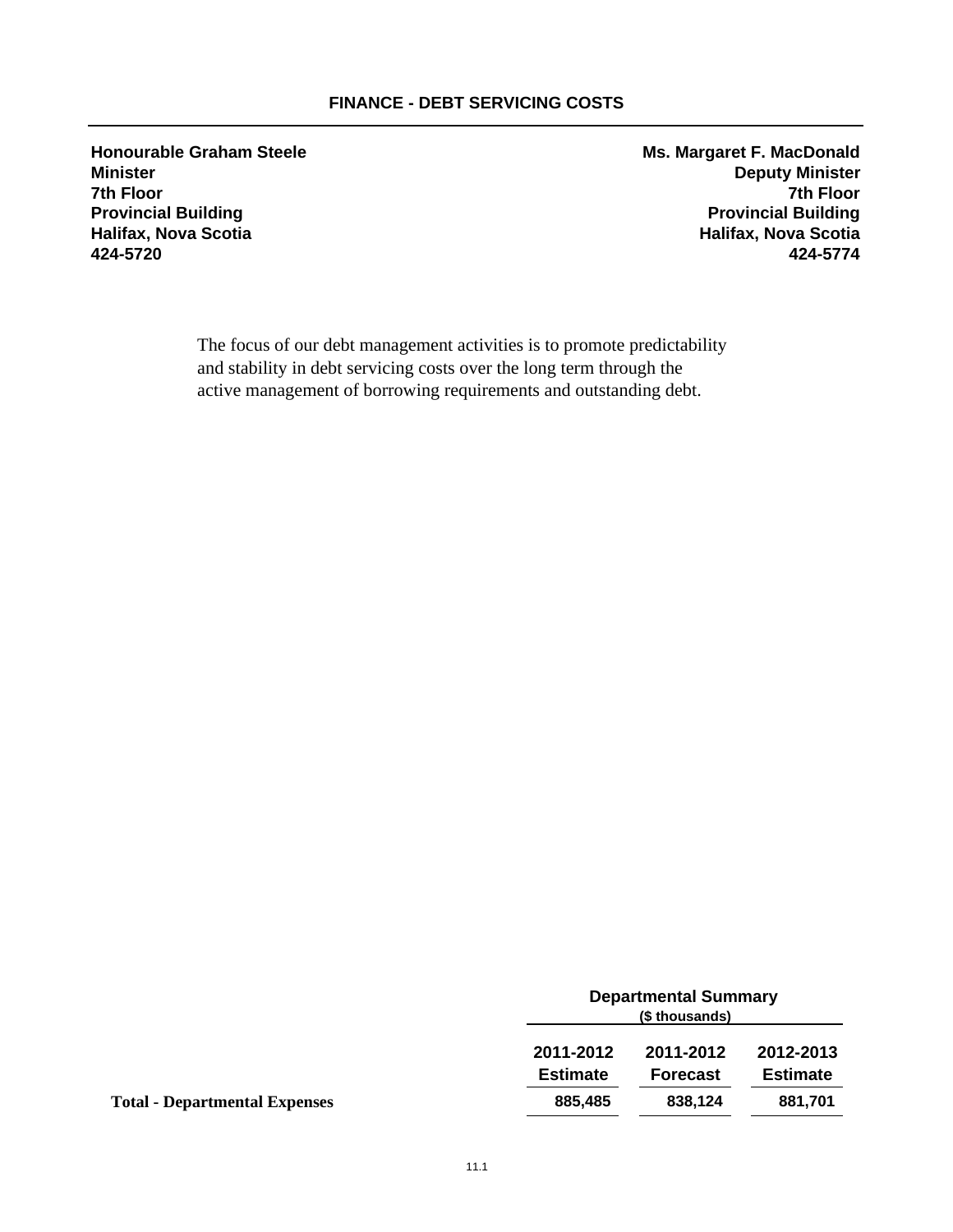# **FINANCE - DEBT SERVICING COSTS**

# **(\$ thousands) DEPARTMENTAL EXPENSES SUMMARY**

| <b>Programs and Services</b>      | <b>Resolution</b><br><b>Number</b> | 2011-2012<br><b>Estimate</b> | 2011-2012<br><b>Forecast</b> | 2012-2013<br><b>Estimate</b> |
|-----------------------------------|------------------------------------|------------------------------|------------------------------|------------------------------|
| Debenture Debt                    |                                    | 719,639                      | 689,554                      | 718,840                      |
| Other Long-Term Debt              |                                    | 18,032                       | 17,830                       | 16,261                       |
| <b>General Interest</b>           |                                    | 28,995                       | 5,180                        | 965                          |
| Pensions and Other Obligations    |                                    | 118,819                      | 125,560                      | 145,635                      |
| <b>Total - Debt Serving Costs</b> | 9                                  | 885,485                      | 838,124                      | 881,701                      |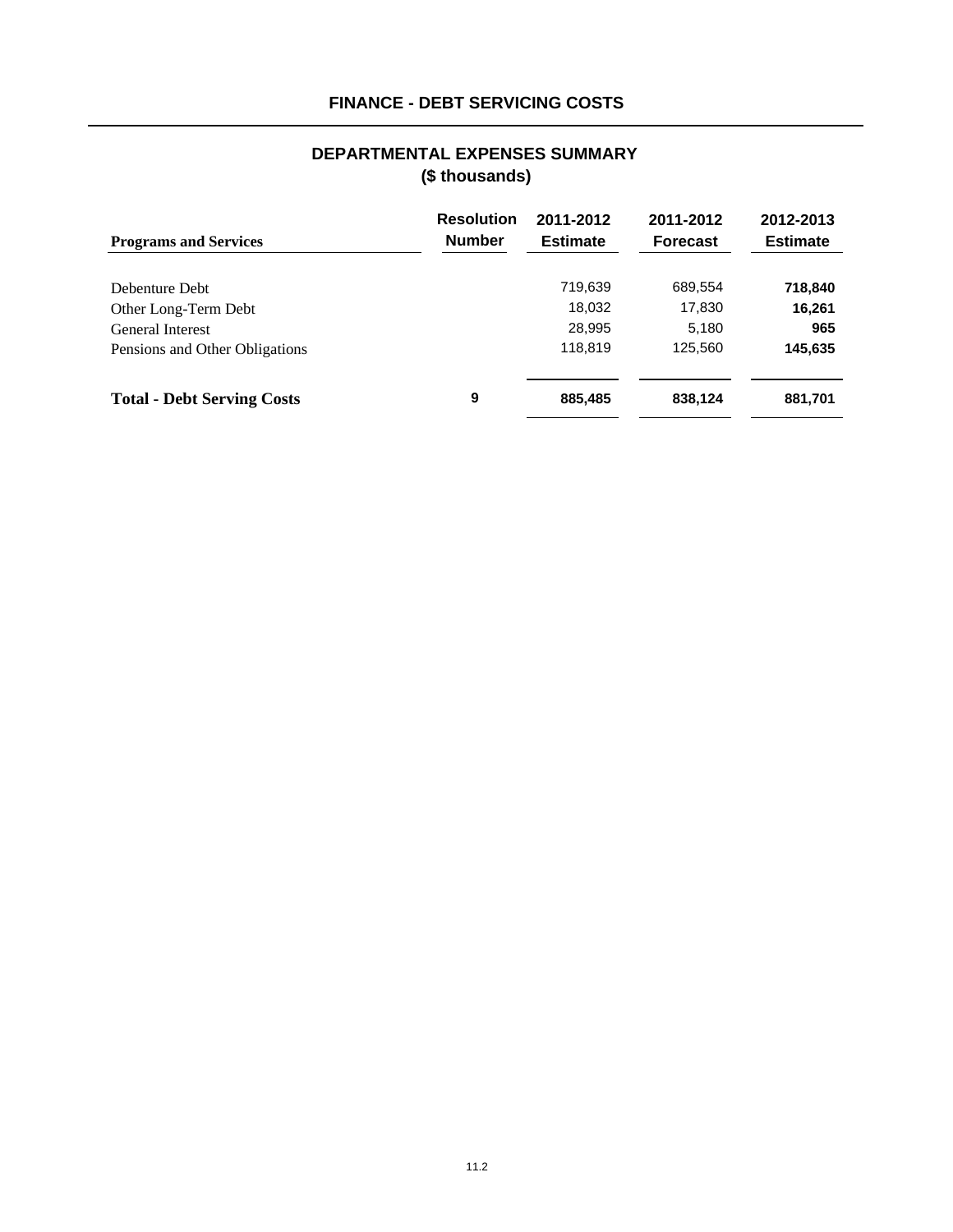## **Debenture Debt**

Provides for interest charges on the long-term debt of the Province and related foreign exchange gains and losses.

| Programs and Services (\$ thousands) | 2011-2012<br><b>Estimate</b> | 2011-2012<br><b>Forecast</b> | 2012-2013<br><b>Estimate</b> |
|--------------------------------------|------------------------------|------------------------------|------------------------------|
| Canada Pension Plan                  | 55.259                       | 56,826                       | 52,092                       |
| Canadian Debt                        | 690,272                      | 659,475                      | 697,415                      |
| Foreign Exchange                     | (25, 892)                    | (26, 747)                    | (30, 667)                    |
|                                      | 719,639                      | 689,554                      | 718,840                      |

## **Other Long-Term Debt**

Provides for the accrual of interest on other long-term debt of the Province.

| Programs and Services (\$ thousands) | 2011-2012<br><b>Estimate</b> | 2011-2012<br><b>Forecast</b> | 2012-2013<br><b>Estimate</b> |
|--------------------------------------|------------------------------|------------------------------|------------------------------|
| Capital Leases                       | 17,753                       | 17,551                       | 16,218                       |
| Courthouses                          | 3                            | 3                            | 3                            |
| Joseph Howe Building                 | 273                          | 273                          | 40                           |
| <b>One Government Place</b>          | 3                            | 3                            |                              |
|                                      | 18,032                       | 17,830                       | 16,261                       |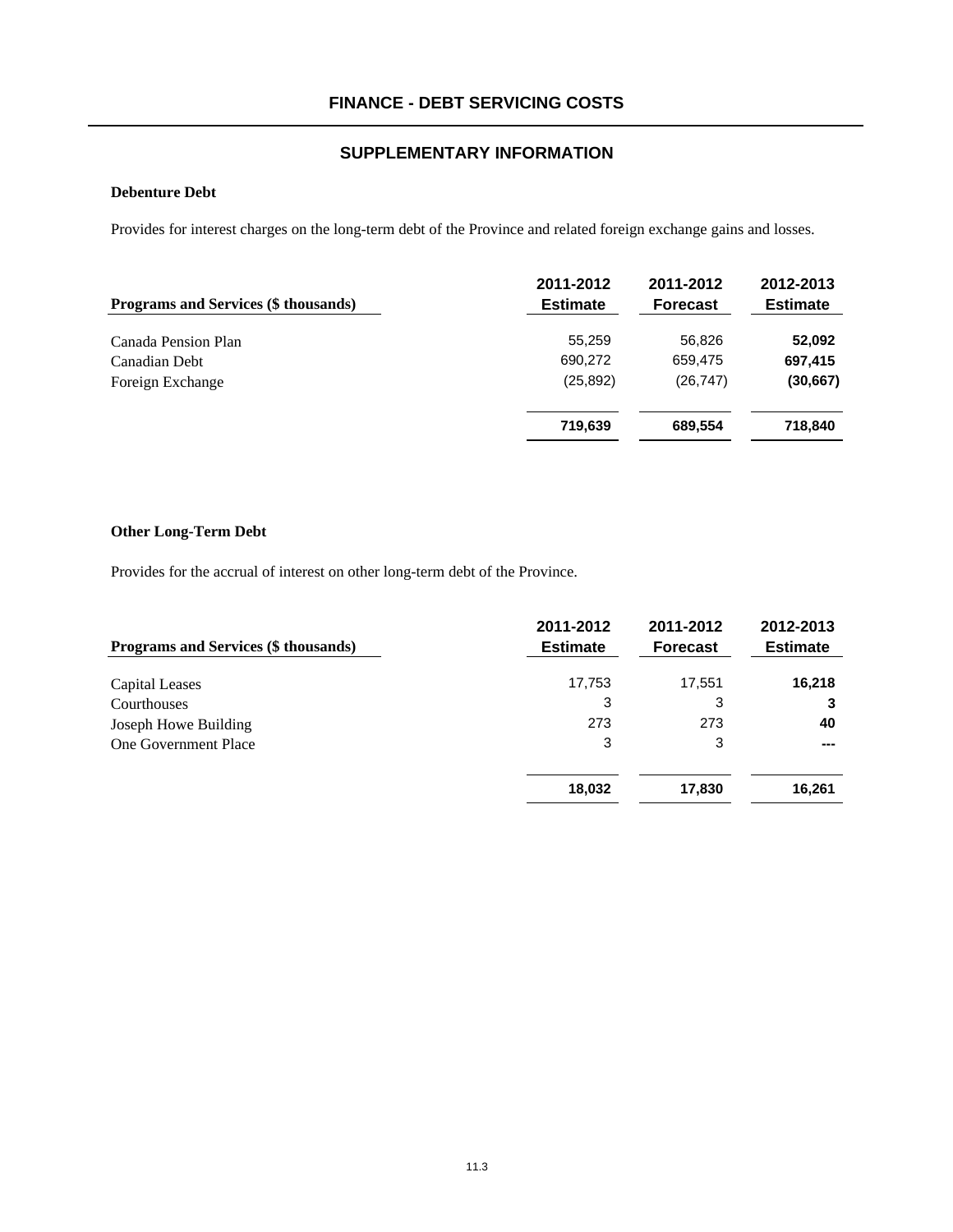#### **General Interest**

Provides for bank charges, bond issue expenses, amortization of debenture discounts / premiums and the payment of interest costs on short-term borrowing.

| Programs and Services (\$ thousands) | 2011-2012<br><b>Estimate</b> | 2011-2012<br><b>Forecast</b> | 2012-2013<br><b>Estimate</b> |
|--------------------------------------|------------------------------|------------------------------|------------------------------|
| <b>General Interest</b>              | 28.995                       | 5.180                        | 965                          |
|                                      | 28.995                       | 5.180                        | 965                          |

#### **Pensions and Other Obligations**

Provides for the accrual of interest on the Province's pension and retirement obligations.

| <b>Programs and Services (\$ thousands)</b> | 2011-2012<br><b>Estimate</b> | 2011-2012<br><b>Forecast</b> | 2012-2013<br><b>Estimate</b> |
|---------------------------------------------|------------------------------|------------------------------|------------------------------|
| Sysco Pension Fund                          | 8,546                        | 9,013                        | 8,338                        |
| Other Provincial Pension Obligations        | 110,273                      | 116,547                      | 137,297                      |
|                                             | 118,819                      | 125,560                      | 145,635                      |
| <b>Total - Debt Servicing Costs</b>         | 885,485                      | 838,124                      | 881,701                      |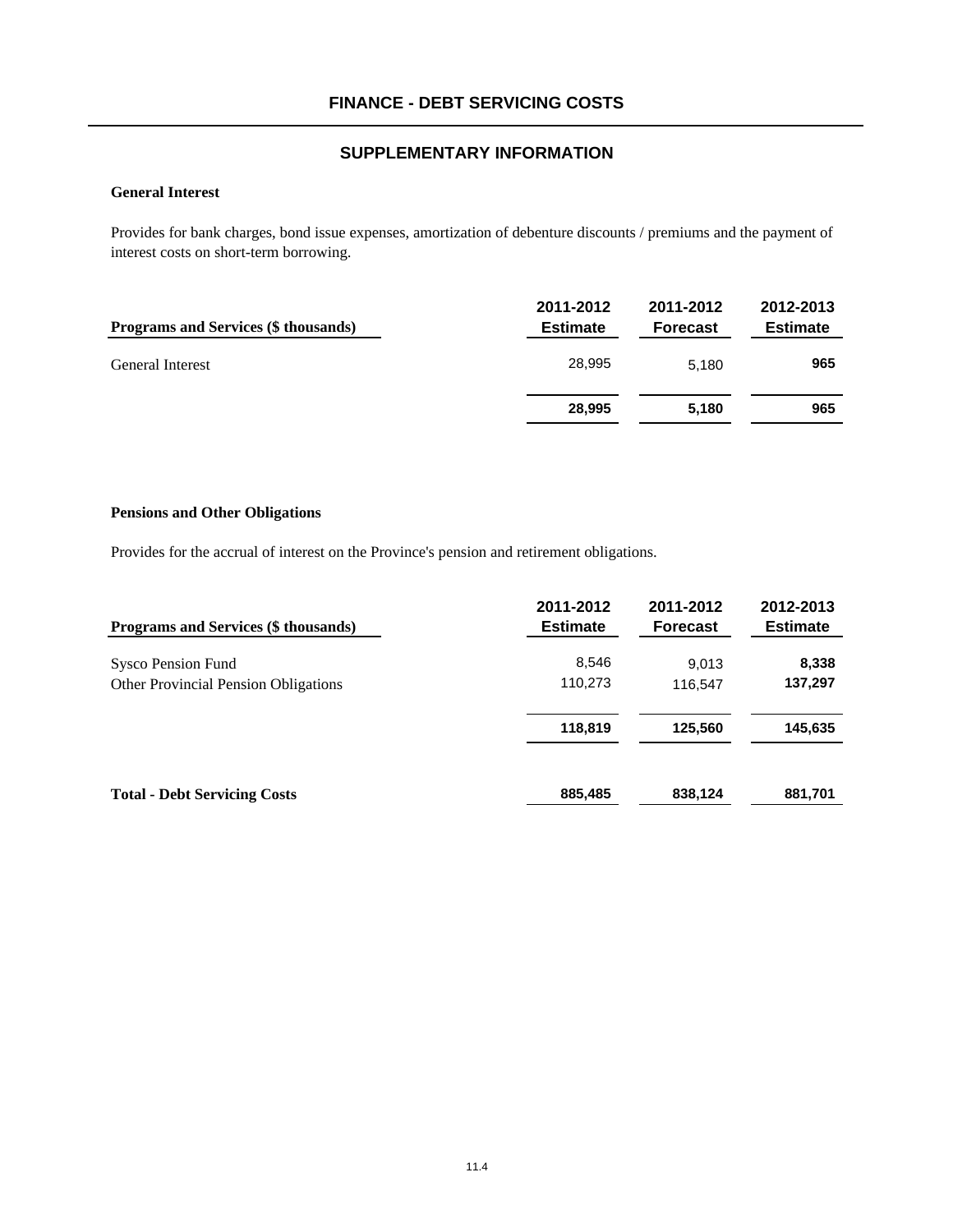**Honourable Sterling Belliveau** *Mr. Paul LaFleche* Mr. Paul LaFleche **Minister Deputy Minister 3rd Floor 3rd Floor 1741 Brunswick Street 1741 Brunswick Street Halifax, Nova Scotia Halifax, Nova Scotia 424-8953 424-0300**

The Department of Fisheries and Aquaculture has a legislated mandate to promote, support and develop the marine and recreational fishing industries and the aquaculture industry in Nova Scotia. The Minister and staff represent the interest of Nova Scotians, both domestically and beyond our borders (national/international) for this \$1B industry. The Departmental initiatives and activities include advisory and coastal management services to the industry and other stakeholders; management and support for the processing sector, including issuing of buyers and processing licences; market development support; and support to enhance value-adding of fish, seafood and aquaculture products.

On April 1, 2012, the Department of Fisheries & Aquaculture will see a number of changes and reorganization in concert with the Nova Scotia Department of Agriculture. These includes transfers in the areas of market development and product development. As well the Nova Scotia Fisheries and Aquaculture Loan Board will be moved to the Department of Agriculture to enhance the Board's financial and risk management capacity.

| <b>Departmental Summary</b><br>(\$ thousands) |  |  |
|-----------------------------------------------|--|--|
| 2012-2013                                     |  |  |
| <b>Estimate</b>                               |  |  |
| 8,799                                         |  |  |
|                                               |  |  |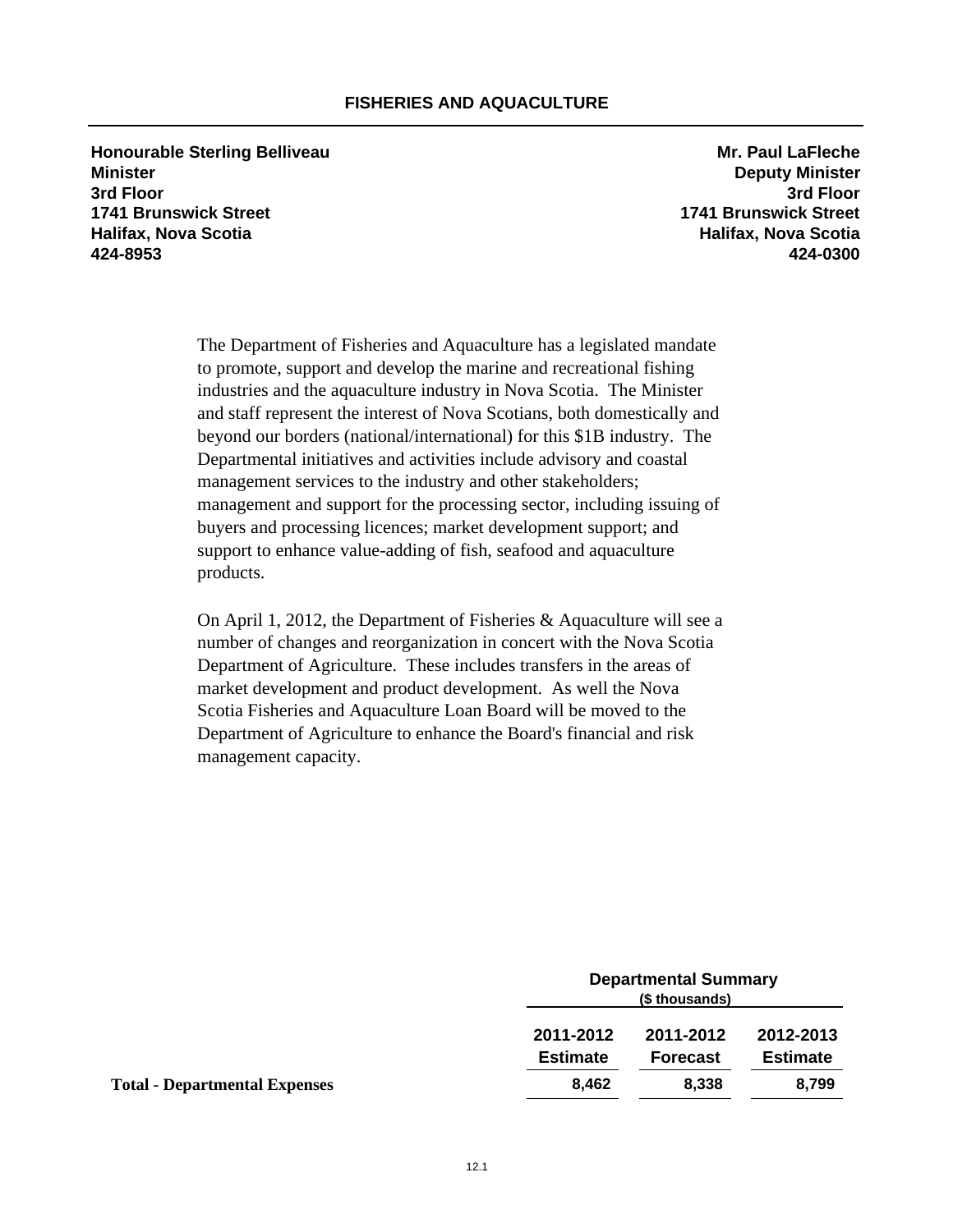# **FISHERIES AND AQUACULTURE**

# **DEPARTMENTAL EXPENSES SUMMARY (\$ thousands)**

|                                                       | <b>Resolution</b> | 2011-2012       | 2011-2012       | 2012-2013       |
|-------------------------------------------------------|-------------------|-----------------|-----------------|-----------------|
| <b>Programs and Services</b>                          | <b>Number</b>     | <b>Estimate</b> | <b>Forecast</b> | <b>Estimate</b> |
|                                                       |                   |                 |                 |                 |
| Administration                                        |                   | 570             | 438             | 601             |
| Aquaculture                                           |                   | 1,748           | 1,823           | 1,749           |
| Fisheries and Aquaculture Loan Board                  |                   | 779             | 745             |                 |
| <b>Inland Fisheries</b>                               |                   | 1,981           | 2,096           | 1,974           |
| Marine Fisheries and Field Services                   |                   | 3,384           | 3,236           | 3,566           |
| <b>Product Development</b>                            |                   | ---             |                 | 909             |
| <b>Total - Departmental Expenses</b>                  | 10                | 8,462           | 8,338           | 8,799           |
|                                                       |                   |                 |                 |                 |
| <b>Departmental Expenses by Object (\$ thousands)</b> |                   |                 |                 |                 |
| Salary and Employee Benefits                          |                   | 5,976           | 5,871           | 5,963           |
| <b>Operating Costs</b>                                |                   | 2,118           | 2,015           | 2,227           |
| <b>Grants and Contributions</b>                       |                   | 1,585           | 651             | 779             |
| <b>Gross Expenses</b>                                 |                   | 9,679           | 8,537           | 8,969           |
| Less: Chargeable to Other Departments                 |                   | (1, 217)        | (199)           | (170)           |
| <b>Total - Departmental Expenses</b>                  |                   | 8,462           | 8,338           | 8,799           |
| <b>Ordinary Recoveries</b>                            |                   |                 |                 |                 |
| <b>Funded Staff (# of FTEs)</b>                       |                   |                 |                 |                 |
| <b>Total - Funded Staff</b>                           |                   | 85              | 74              | 81              |
| Less: Staff Funded by External Agencies               |                   | ---             | ---             |                 |
| <b>Total - Departmentally Funded Staff</b>            |                   | 85              | 74              | 81              |
|                                                       |                   |                 |                 |                 |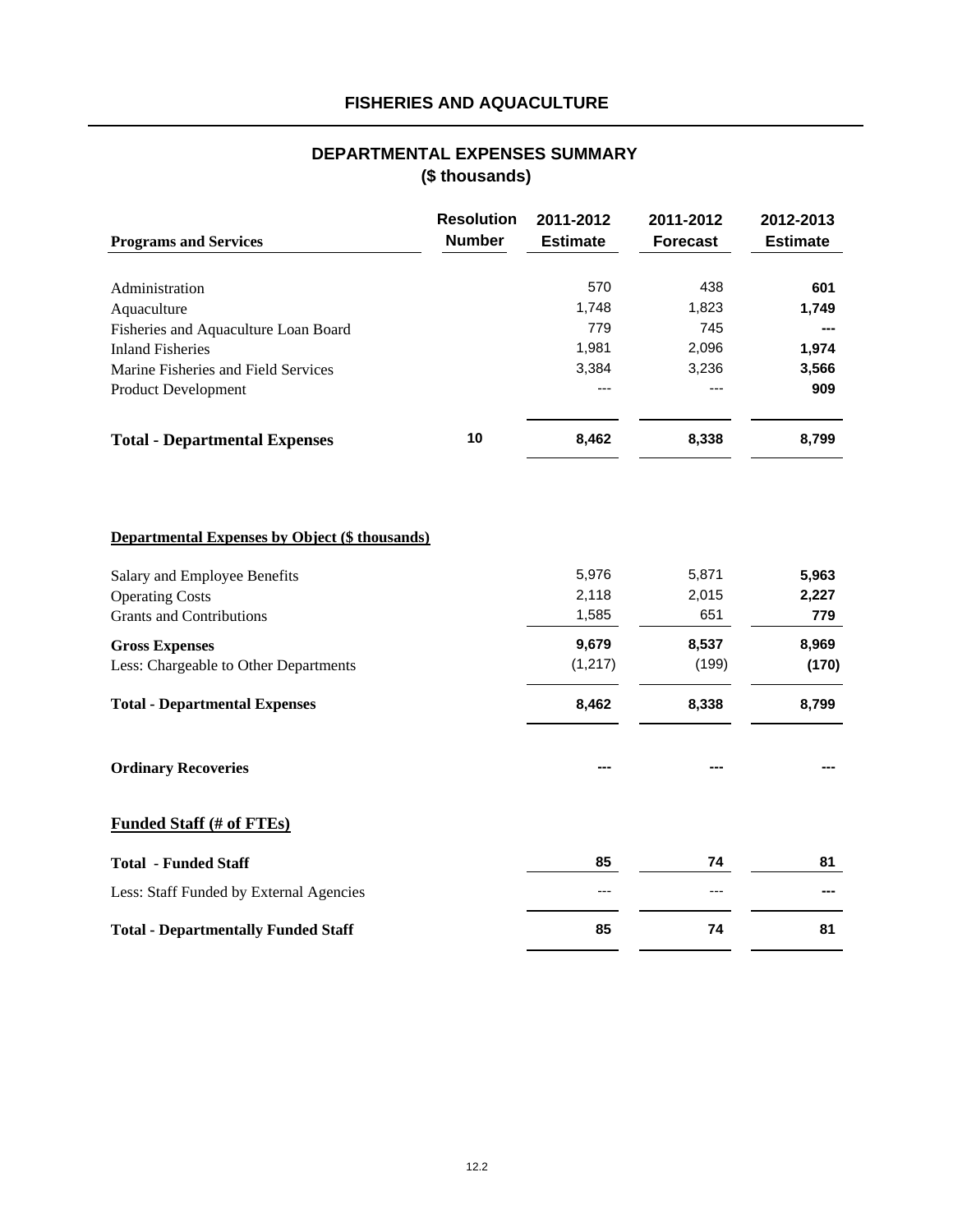#### **Administration**

Represents the fisheries interests of the Province in public forums and through intergovernmental arrangements. Directs and administers fisheries' policies in order to improve the state of the fishing and aquaculture industries. Maintains communication with industry sectors to ensure their interests are factored into provincial policies.

| Programs and Services (\$ thousands) | 2011-2012<br><b>Estimate</b> | 2011-2012<br><b>Forecast</b> | 2012-2013<br><b>Estimate</b> |
|--------------------------------------|------------------------------|------------------------------|------------------------------|
| Office of Minister                   | 570                          | 438                          | 601                          |
|                                      | 570                          | 438                          | 601                          |
| Funded Staff (# of FTEs)             | 6.5                          | 3.0                          | 5.0                          |

#### **Aquaculture**

Administers aquaculture leases and licences. Provides fish health services to the aquaculture industry, and works with the Federal Government to establish fish health regulations and policies. Carries out an environmental monitoring program at fish farms. Supports/develops the aquaculture industry through technical and policy support.

| Programs and Services (\$ thousands) | 2011-2012<br><b>Estimate</b> | 2011-2012<br><b>Forecast</b> | 2012-2013<br><b>Estimate</b> |
|--------------------------------------|------------------------------|------------------------------|------------------------------|
| Aquaculture                          | 1,748                        | 1,823                        | 1,749                        |
|                                      | 1,748                        | 1,823                        | 1.749                        |
| Funded Staff (# of FTEs)             | 16.4                         | 15.1                         | 16.4                         |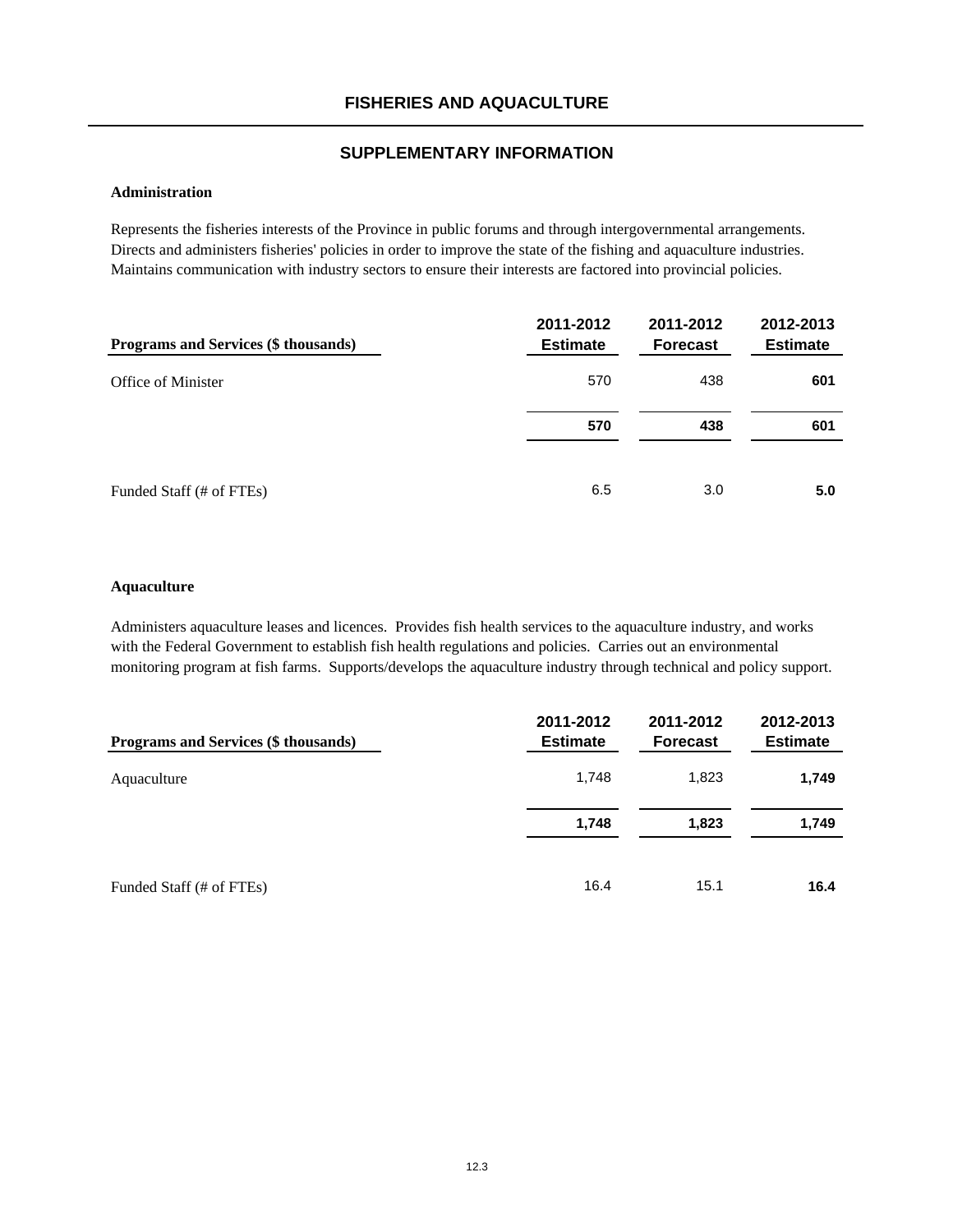#### **Fisheries and Aquaculture Loan Board**

Provides lending services to the commercial fishery and aquaculture sectors. Carries out vessel inspections to monitor construction quality for Loan Board boats, and to ensure the Province's investments are secure after construction.

| <b>Programs and Services (\$ thousands)</b> | 2011-2012<br><b>Estimate</b> | 2011-2012<br><b>Forecast</b> | 2012-2013<br><b>Estimate</b>    |
|---------------------------------------------|------------------------------|------------------------------|---------------------------------|
| Fisheries and Aquaculture Loan Board        | 779                          | 745                          | (A)<br>$\hspace{0.05cm} \ldots$ |
|                                             | 779                          | 745                          |                                 |
| Funded Staff (# of FTEs)                    | 9.0                          | 7.4                          |                                 |

#### **Inland Fisheries**

Manages the recreational fishery that targets non-migratory (e.g. trout, small mouth bass) sport fish. Administers recreational fishery programs including the operation of hatcheries and fish stocking. Promotes habitat improvement through programming and financial contributions, and delivers outreach programs to support the recreational fishery and sport fishing activities.

| <b>Programs and Services (\$ thousands)</b> | 2011-2012<br><b>Estimate</b> | 2011-2012<br><b>Forecast</b> | 2012-2013<br><b>Estimate</b> |
|---------------------------------------------|------------------------------|------------------------------|------------------------------|
|                                             |                              |                              |                              |
| Administration                              | 306                          | 313                          | 417                          |
| <b>Inland Resources Management</b>          | 341                          | 427                          | 335                          |
| <b>Fish Stocking Program</b>                | 1,032                        | 1,139                        | 1,013                        |
| <b>Salmon Restoration Program</b>           | 302                          | 217                          | 209                          |
|                                             | 1,981                        | 2,096                        | 1,974                        |
| Funded Staff (# of FTEs)                    | 21.5                         | 19.8                         | 21.5                         |

#### (A) - Transferred to the Department of Agriculture.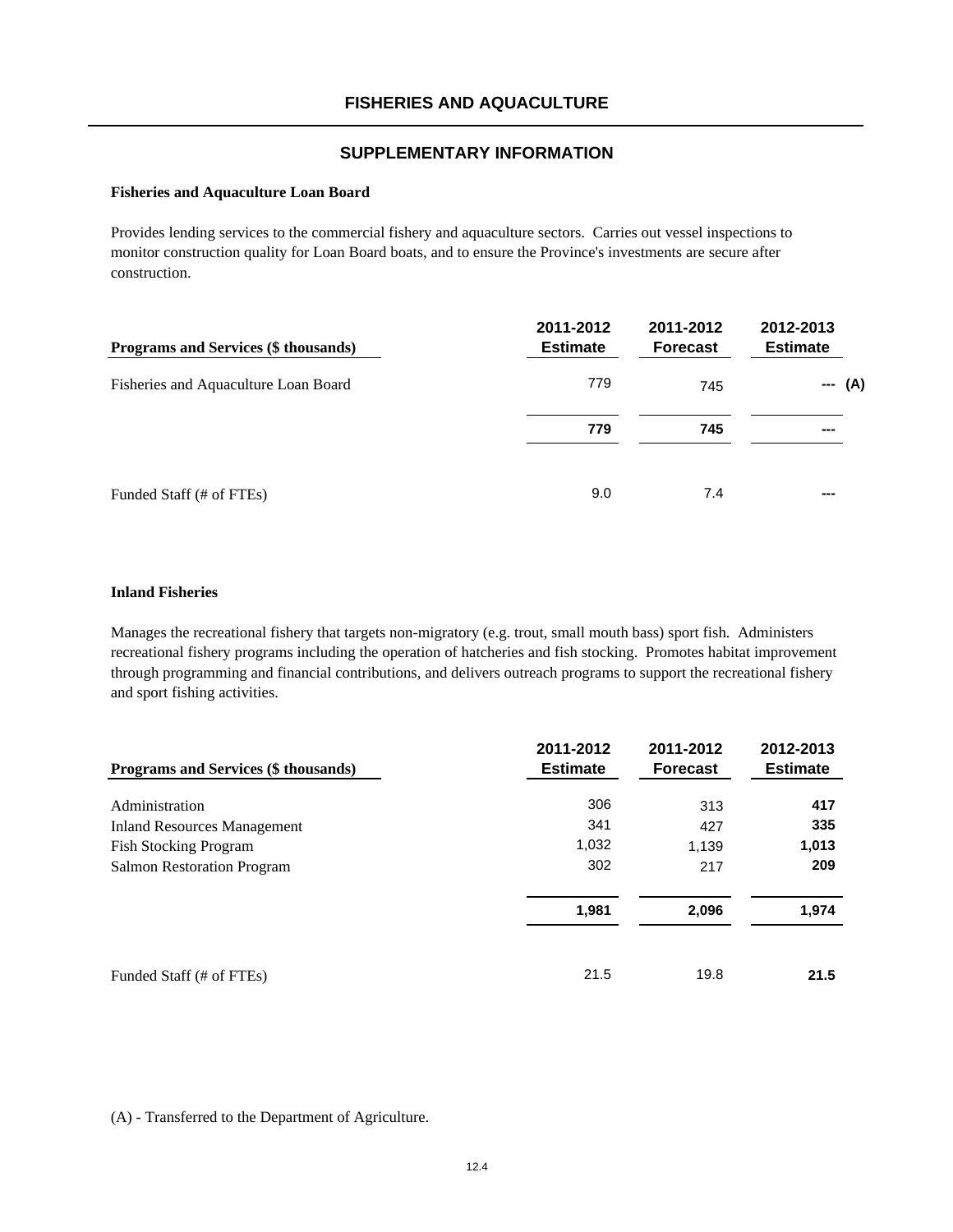#### **Marine Fisheries and Field Services**

Represents Nova Scotia's interests at fisheries management/resource meetings, and provides delivery of programs in coastal communities. Assists in the development of the commercial fishery, aquaculture and other industries, particularly related to innovation and technology transfer. Licenses the buying/processing of fish and establishes policies to help manage this sector.

| Programs and Services (\$ thousands) | 2011-2012<br><b>Estimate</b> | 2011-2012<br><b>Forecast</b> | 2012-2013<br><b>Estimate</b> |
|--------------------------------------|------------------------------|------------------------------|------------------------------|
| Marine Fisheries and Field Services  | 3,384                        | 3.236                        | 3,566                        |
|                                      | 3,384                        | 3,236                        | 3,566                        |
| Funded Staff (# of FTEs)             | 31.2                         | 28.5                         | 30.2                         |

#### **Product Development**

Provides food industry sectors assistance in the development of new products and technologies to increase efficiencies, improve productivity and create new product lines that will allow expansion in developing as well as traditional markets.

| Programs and Services (\$ thousands) | 2011-2012<br><b>Estimate</b> | 2011-2012<br><b>Forecast</b> | 2012-2013<br><b>Estimate</b> |
|--------------------------------------|------------------------------|------------------------------|------------------------------|
| <b>Product Development</b>           | $---$                        | ---                          | 909 (A)                      |
|                                      | ---                          | ---                          | 909                          |
| Funded Staff (# of FTEs)             | $---$                        | ---                          | 7.0                          |
| <b>Total - Departmental Expenses</b> | 8,462                        | 8,338                        | 8,799                        |

(A) - Transferred from Department of Agriculture.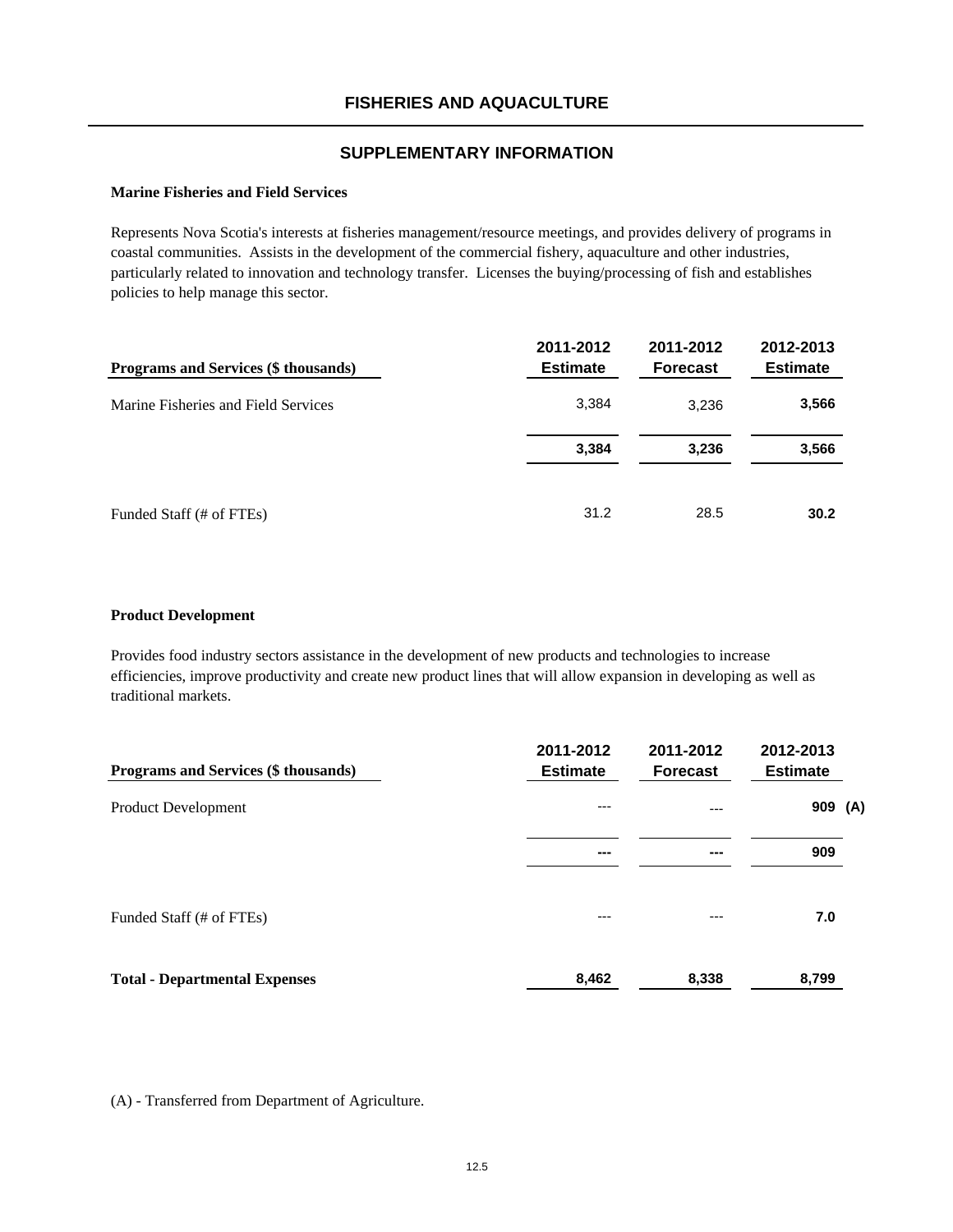**Honourable Maureen MacDonald Mr. Kevin McNamara Minister Deputy Minister 4th Floor 4th Floor Joseph Howe Building Joseph Howe Building Halifax, Nova Scotia Halifax, Nova Scotia 424-3377 424-7570**

The Department of Health and Wellness has overall responsibility for the health care system, leading the development and implementation of an integrated and strengthened public health system and also develops policies, set standards and monitors performance to bring about improvements in health care, with a focus on quality. The Department is responsible for home care, emergency health services, medical insurance programs to residents of Nova Scotia, responding to emerging public health threats, preventing chronic disease and injury and promoting physical activity, sport and recreation among Nova Scotians. The Department also funds the healthcare cost of individuals in licensed long-term care facilities, including nursing homes, residential care facilities and community based options facilities. The Department of Health and Wellness funds the District Health Authorities, and the IWK Health Centre which are responsible for the operation of hospitals and other health care institutions, the provision of community based mental health, and addiction services.

|                                      | <b>Departmental Summary</b><br>(\$ thousands) |                 |                 |
|--------------------------------------|-----------------------------------------------|-----------------|-----------------|
|                                      | 2011-2012                                     | 2011-2012       | 2012-2013       |
|                                      | <b>Estimate</b>                               | <b>Forecast</b> | <b>Estimate</b> |
| <b>Total - Departmental Expenses</b> | 3,768,259                                     | 3,758,800       | 3,861,513       |
|                                      |                                               |                 |                 |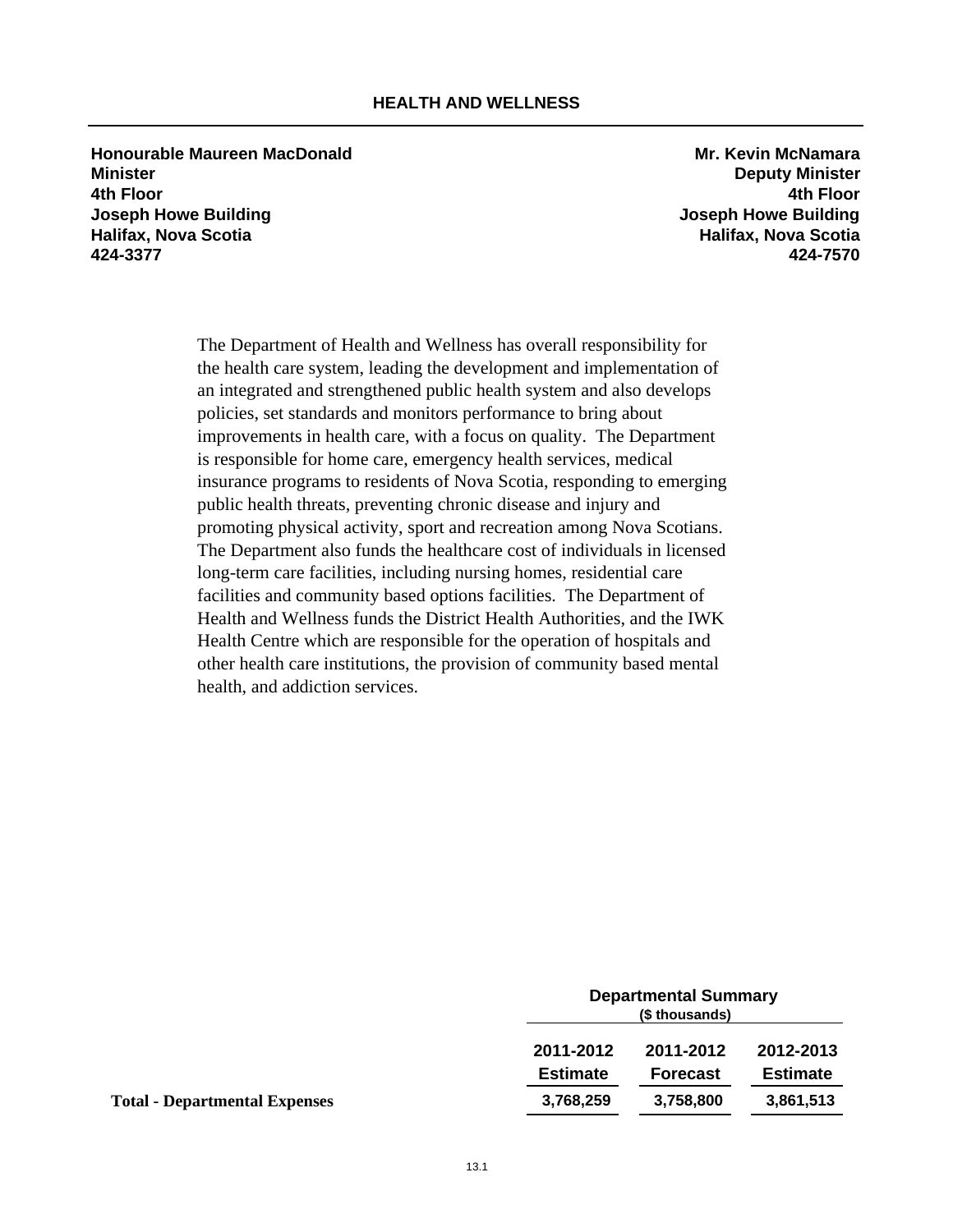# **HEALTH AND WELLNESS**

# **DEPARTMENTAL EXPENSES SUMMARY (\$ thousands)**

|                                                           | <b>Resolution</b> | 2011-2012       | 2011-2012       | 2012-2013       |
|-----------------------------------------------------------|-------------------|-----------------|-----------------|-----------------|
| <b>Programs and Services</b>                              | #                 | <b>Estimate</b> | <b>Forecast</b> | <b>Estimate</b> |
| Administration                                            |                   | 67,925          | 63,298          | 65,851          |
| Programs                                                  |                   |                 |                 |                 |
| Physician Services                                        |                   | 721,872         | 723,727         | 727,661         |
| <b>Pharmaceutical Services</b>                            |                   | 258,620         | 262,555         | 265,905         |
| <b>Insured Services</b>                                   |                   | 31,133          | 33,833          | 31,254          |
| <b>Emergency Health Services</b>                          |                   | 108,515         | 110,478         | 116,317         |
| <b>Continuing Care</b>                                    |                   | 2,966           | 2,816           | 2,949           |
| Home Care Services                                        |                   | 174,153         | 179,364         | 194,153         |
| Long-Term Care Program                                    |                   | 514,886         | 499,338         | 529,430         |
| <b>Addiction Services</b>                                 |                   | 835             | 1,526           | 1,472           |
| Physical Activity Sport and Recreation                    |                   | 16,408          | 16,530          | 27,263          |
| <b>Public Health Programs</b>                             |                   | 14,119          | 13,365          | 15,285          |
| Provincial Programs and Initiatives                       |                   | 128,650         | 119,403         | 128,096         |
| Other Programs                                            |                   | 19,494          | 19,385          | 20,172          |
| Other District Health Authority Programs                  |                   | 24,927          | 19,933          | 26,595          |
| <b>District Health Authorities</b>                        |                   |                 |                 |                 |
| South Shore District Health Authority (#1)                |                   | 65,580          | 66,329          | 66,322          |
| Southwest Nova District Health Authority (#2)             |                   | 77,787          | 77,633          | 76,950          |
| Annapolis Valley District Health Authority (#3)           |                   | 105,256         | 105,507         | 105,556         |
| Colchester East Hants District Health Authority (#4)      |                   | 64,228          | 63,639          | 64,762          |
| Cumberland Health Authority (#5)                          |                   | 50,980          | 50,639          | 51,054          |
| Pictou County Health Authority (#6)                       |                   | 65,277          | 64,418          | 63,877          |
| Guysborough Antigonish Strait Health Authority (#7)       |                   | 65,978          | 67,355          | 66,061          |
| Cape Breton District Health Authority (#8)                |                   | 239,358         | 241,753         | 242,485         |
| Capital District Health Authority (#9)                    |                   | 671,690         | 671,293         | 682,057         |
| <b>IWK Health Centre</b>                                  |                   | 185,002         | 185,280         | 187,796         |
| <b>Capital Grants and Healthcare Capital Amortization</b> |                   |                 |                 |                 |
| Capital Grants and Healthcare Capital Amortization        |                   | 92,620          | 99,403          | 102,190         |
| <b>Total - Departmental Expenses</b>                      | 11                | 3,768,259       | 3,758,800       | 3,861,513       |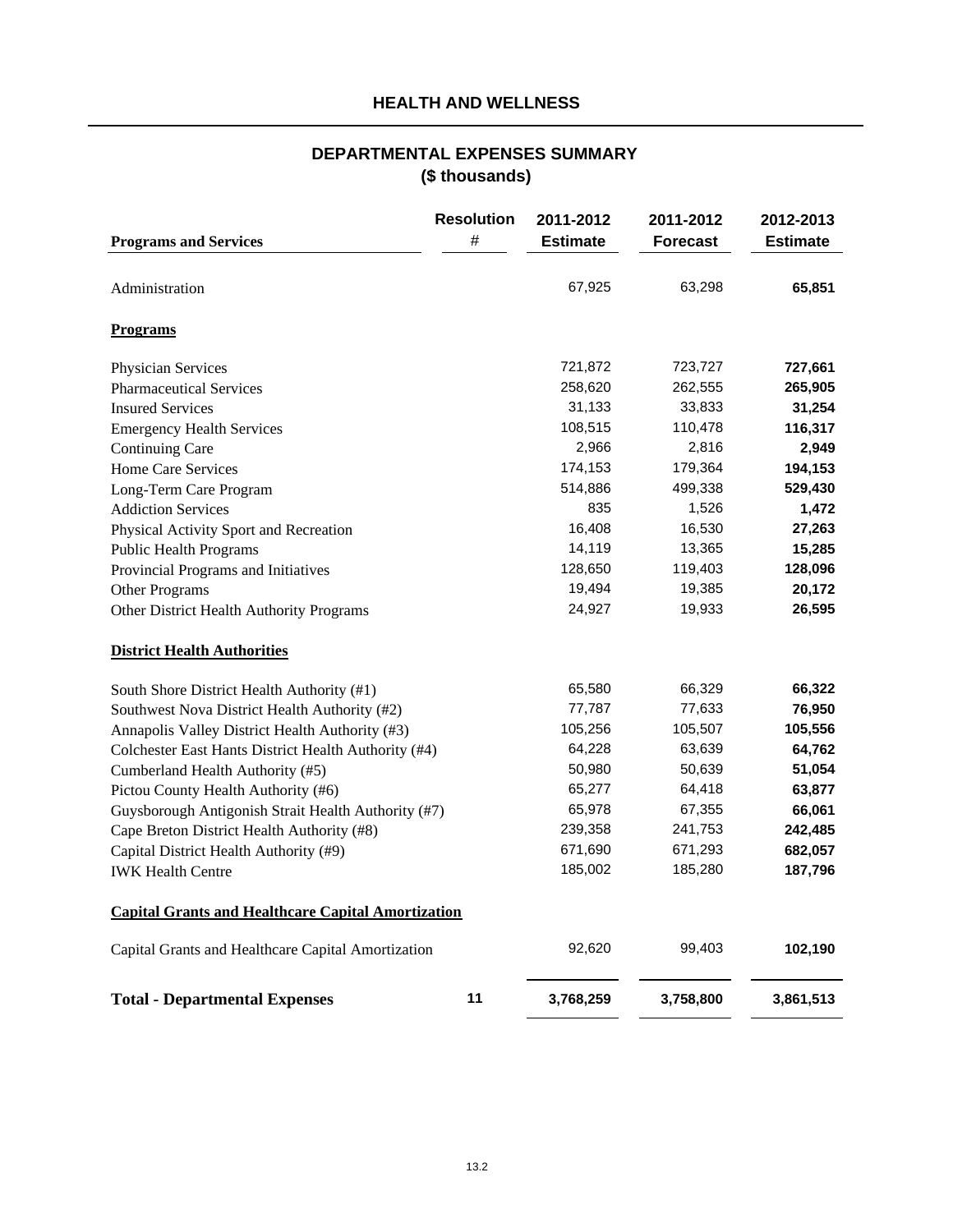# **2011-2012 2011-2012 2012-2013 Programs and Services Estimate Estimate Estimate Estimate Estimate Departmental Expenses by Object (\$ thousands)** Salary and Employee Benefits 38,254 **40,943** 40,883 Operating Costs 266,902 273,328 **289,698** Grants and Contributions **3,455,127** 3,489,127 3,532,018 **Gross Expenses 3,794,283 3,769,338 3,862,659**  Less: Chargeable to Other Departments (1,079) (35,483) **(1,146) Total - Departmental Expenses 3,758,800 3,768,259 3,861,513 Ordinary Recoveries 78,106 76,529 76,471 Funded Staff (# of FTEs) Total - Funded Staff 526 448 494** Less: Staff Funded by External Agencies (24) (21) **(29)** Total - Departmentally Funded Staff **505** 424 465

# **HEALTH AND WELLNESS**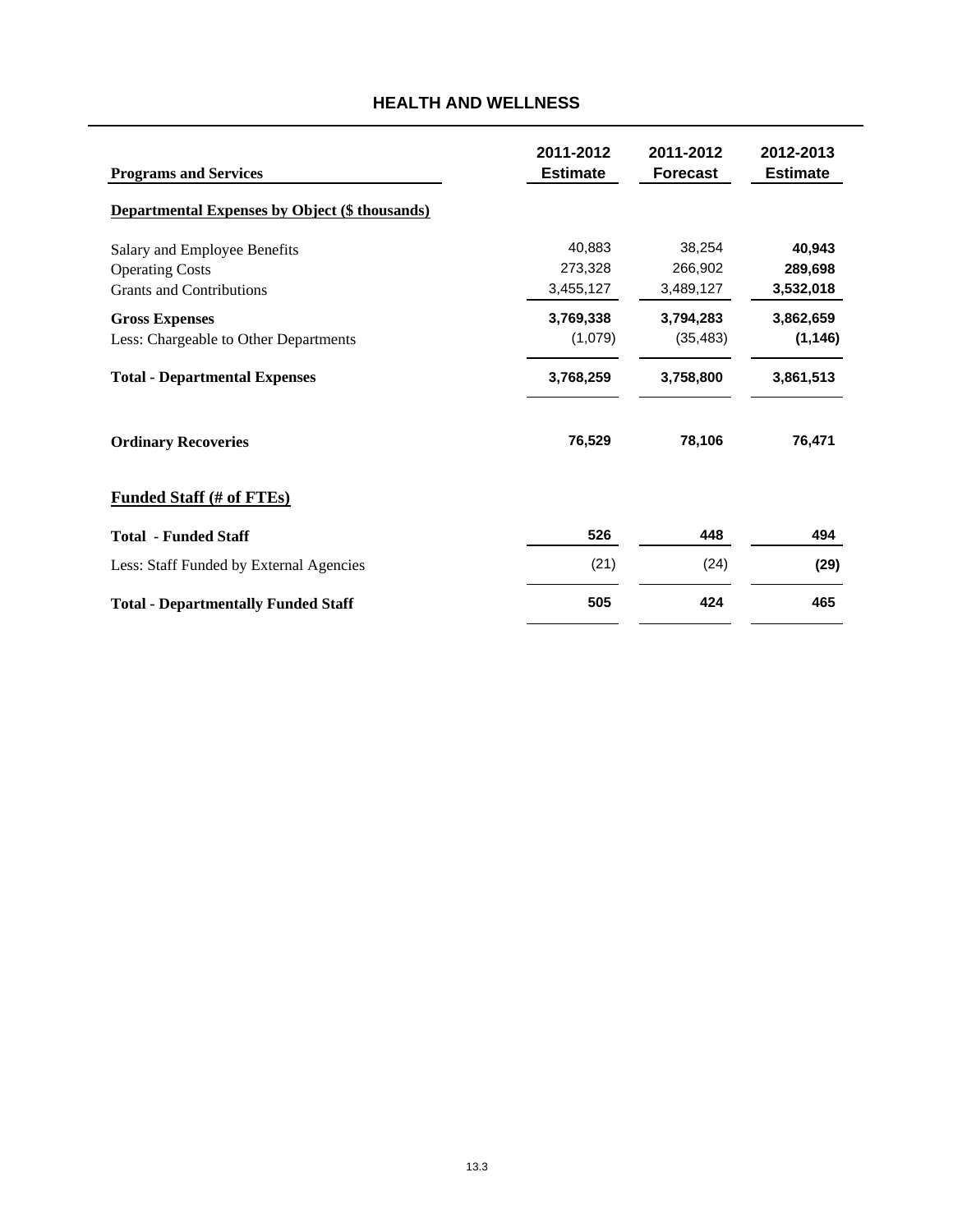## **Administration**

Provides overall management and coordination of health delivery to the Department.

|                                                  | 2011-2012       | 2011-2012       | 2012-2013       |
|--------------------------------------------------|-----------------|-----------------|-----------------|
| Programs and Services (\$ thousands)             | <b>Estimate</b> | <b>Forecast</b> | <b>Estimate</b> |
| General Administration                           | 3,097           | 2,531           | 2,768           |
| <b>Financial Services</b>                        | 8,063           | 8,432           | 9,045           |
| Policy and Planning                              | 2,984           | 2,816           | 3,303           |
| Program Standards and Quality                    | 239             | 239             | 385             |
| Quality, Safety and Wait Time Improvements       | 1,890           | 1,258           | 1,622           |
| <b>Health Services Emergency Management</b>      | 540             | 509             | 466             |
| <b>Public Health Office</b>                      | 9,648           | 8,954           | 9,337           |
| Physical Activity, Sport and Recreation          | 2,912           | 2,637           | 2,573           |
| Addictions/Problem Gambling and Drinking         | 2,866           | 2,086           | 2,713           |
| <b>Health Information Office</b>                 | 5,158           | 4,382           | 5,213           |
| Partnerships and Physician Services              | 2,052           | 2,418           | 2,156           |
| <b>Pharmaceutical Services</b>                   | 1,322           | 1,060           | 1,250           |
| Emergency Health Services and Primary Healthcare | 2,766           | 2,460           | 2,660           |
| Acute and Tertiary Care                          | 1,464           | 1,306           | 1,260           |
| Mental Health Program                            | 1,171           | 1,209           | 1,376           |
| Continuing Care                                  | 5,556           | 4,761           | 4,053           |
| <b>Contracted Administration</b>                 | 14,952          | 15,359          | 14,484          |
| Health System Workforce                          | 1,245           | 881             | 1,187           |
|                                                  | 67,925          | 63,298          | 65,851          |
|                                                  |                 |                 |                 |
| Funded Staff (# of FTEs)                         | 465.2           | 384.7           | 425.9           |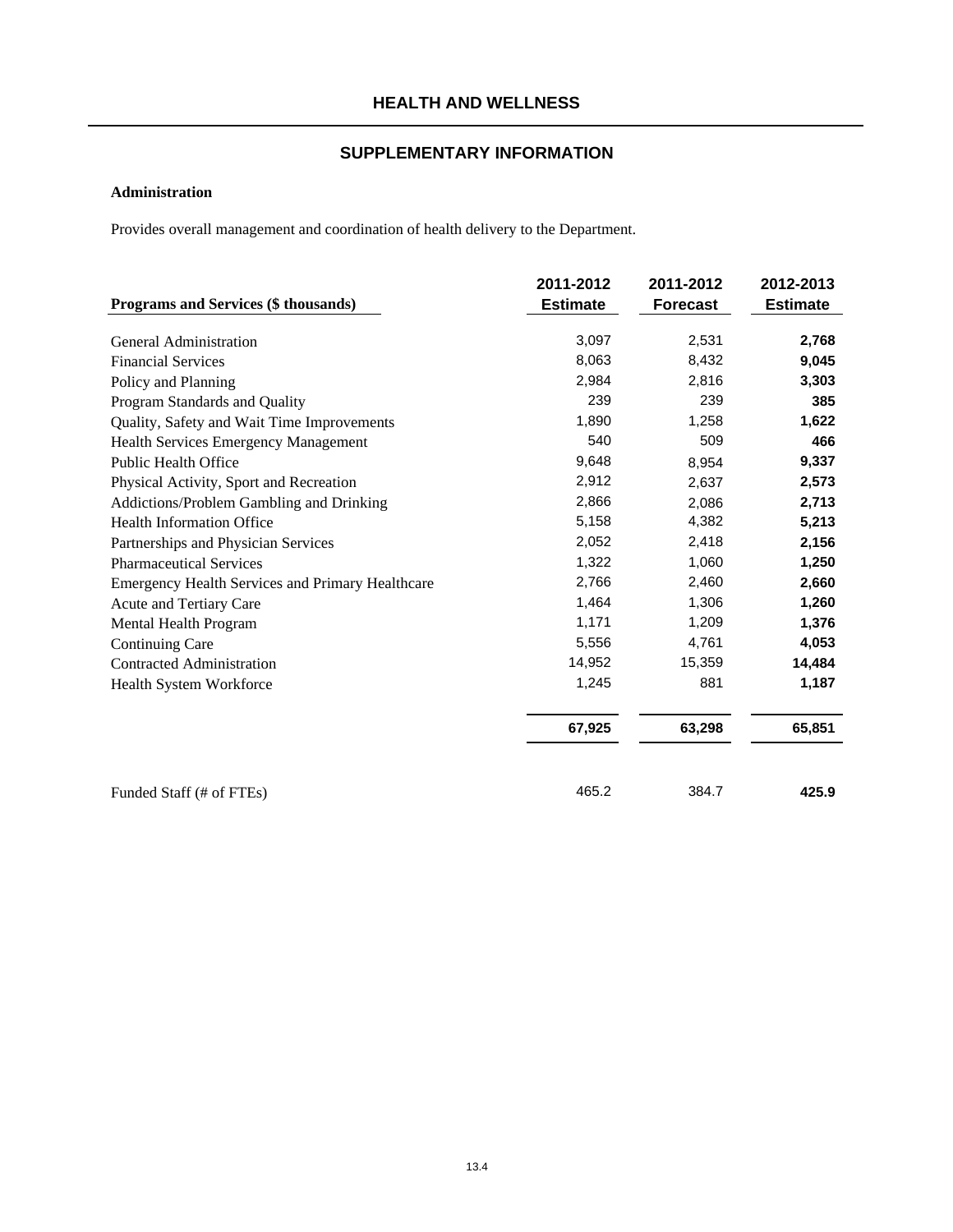#### **Programs**

Provides for the delivery of insured medical programs, acute and tertiary care, addictions, public health, mental health, physical activity, sport and recreation, continuing care, emergency health services and other health initiatives.

#### **Physician Services**

Funds to cover payments to providers of physician services to insured residents of Nova Scotia under the *Health Services and Insurance Act* .

| Programs and Services (\$ thousands) | 2011-2012<br><b>Estimate</b> | 2011-2012<br><b>Forecast</b> | 2012-2013<br><b>Estimate</b> |
|--------------------------------------|------------------------------|------------------------------|------------------------------|
| Fee For Service                      | 292,355                      | 292,114                      | 294,226                      |
| Radiology/Pathology                  | 58,889                       | 57,689                       | 59,504                       |
| <b>Academic Funding Plans</b>        | 205,836                      | 204,381                      | 203,041                      |
| <b>Alternative Payment Plans</b>     | 37,242                       | 37,790                       | 41,650                       |
| <b>Emergency Departments</b>         | 45,317                       | 49,275                       | 45,265                       |
| <b>Physician Residents</b>           | 27,935                       | 28,112                       | 28,610                       |
| Other Master Agreement Initiatives   | 21,855                       | 18,685                       | 21,895                       |
| Facility On Call                     | 11,200                       | 12,150                       | 11,200                       |
| Physician Services - Other Programs  | 21,243                       | 23,531                       | 22,270                       |
|                                      | 721,872                      | 723,727                      | 727,661                      |

#### **Pharmaceutical Services**

Funds to cover payments to providers of pharmacare services to insured residents of Nova Scotia under the *Health Services and Insurance Act* .

| <b>Programs and Services (\$ thousands)</b>       | 2011-2012<br><b>Estimate</b> | 2011-2012<br><b>Forecast</b> | 2012-2013<br><b>Estimate</b> |
|---------------------------------------------------|------------------------------|------------------------------|------------------------------|
| Assistance for Low Income Residents with Diabetes | 275                          | 187                          | 275                          |
| Nova Scotia Family Pharmacare                     | 24,671                       | 25,964                       | 24,671                       |
| Seniors' Pharmacare Program                       | 181,060                      | 181,719                      | 179,803                      |
| <b>Special Drug Programs</b>                      | 52.614                       | 54,685                       | 61,156                       |
|                                                   | 258,620                      | 262,555                      | 265,905                      |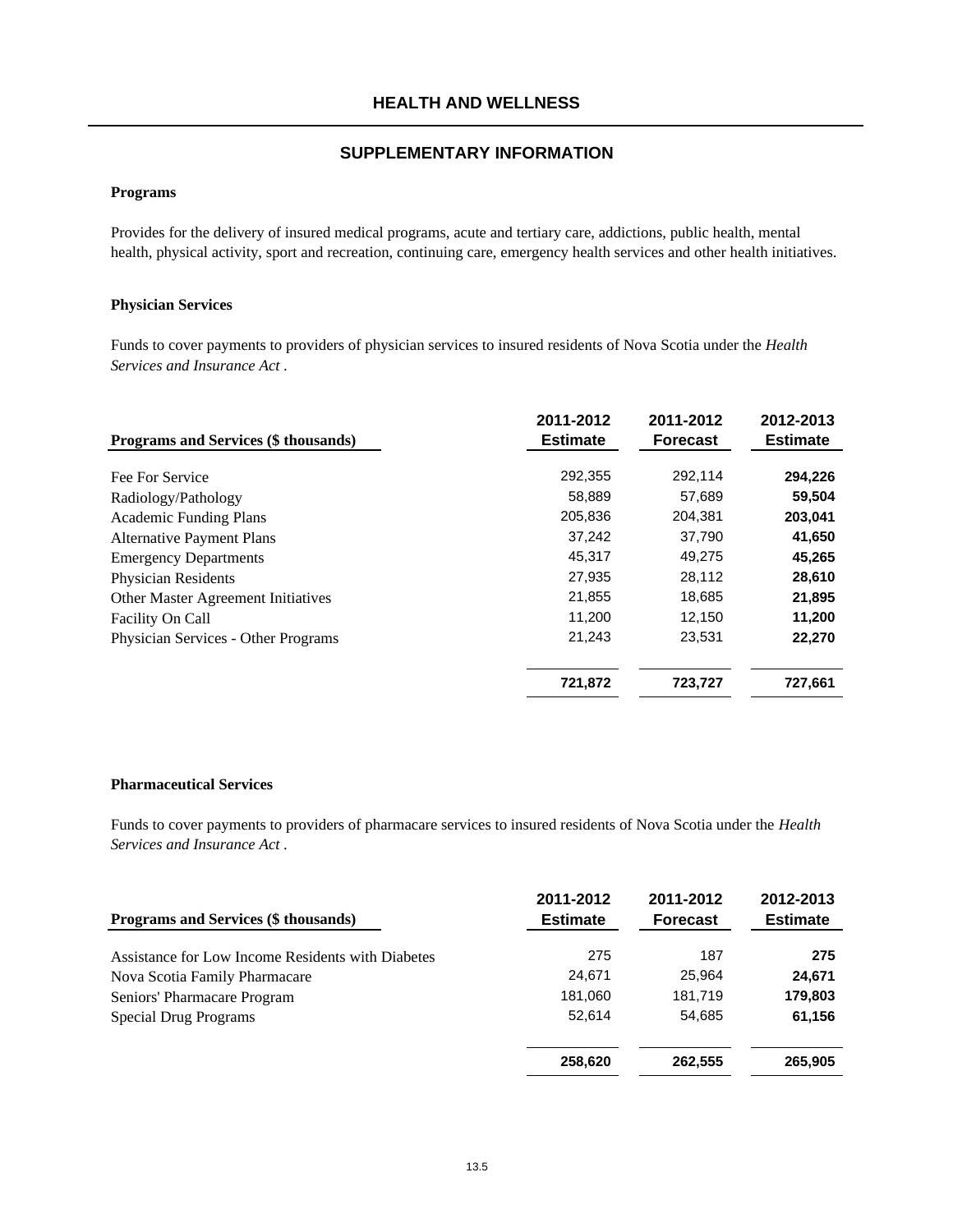#### **Insured Services**

Provides for the payment of insured services out-of-province and out-of country.

| Programs and Services (\$ thousands)     | 2011-2012<br><b>Estimate</b> | 2011-2012<br><b>Forecast</b> | 2012-2013<br><b>Estimate</b> |
|------------------------------------------|------------------------------|------------------------------|------------------------------|
| <b>Out-of-Province Hospital Payments</b> | 28.483                       | 30,133                       | 28,483                       |
| <b>Out-of-Province Recovery Expenses</b> | 500                          | 800                          | 500                          |
| Third Party Liability Recovery           | 450                          | 450                          | 450                          |
| Miscellaneous                            | 1.700                        | 2.450                        | 1,821                        |
|                                          | 31,133                       | 33,833                       | 31,254                       |

# **Emergency Health Services**

Provides funding for ambulance services in the province, as well as air medical transport, centralized communications and dispatch and other related services.

| <b>Programs and Services (\$ thousands)</b> | 2011-2012<br><b>Estimate</b> | 2011-2012<br><b>Forecast</b> | 2012-2013<br><b>Estimate</b> |
|---------------------------------------------|------------------------------|------------------------------|------------------------------|
| Ambulance Subsidy - Payments                | 95,998                       | 98,836                       | 103,240                      |
| Communications and Dispatch                 | 480                          | 353                          | 480                          |
| Ground Ambulance Operations                 | 900                          | 524                          | 900                          |
| <b>Medical Quality Control</b>              | 857                          | 313                          | 1,290                        |
| <b>Provincial Programs</b>                  | 10.280                       | 10.452                       | 10,407                       |
|                                             | 108,515                      | 110,478                      | 116,317                      |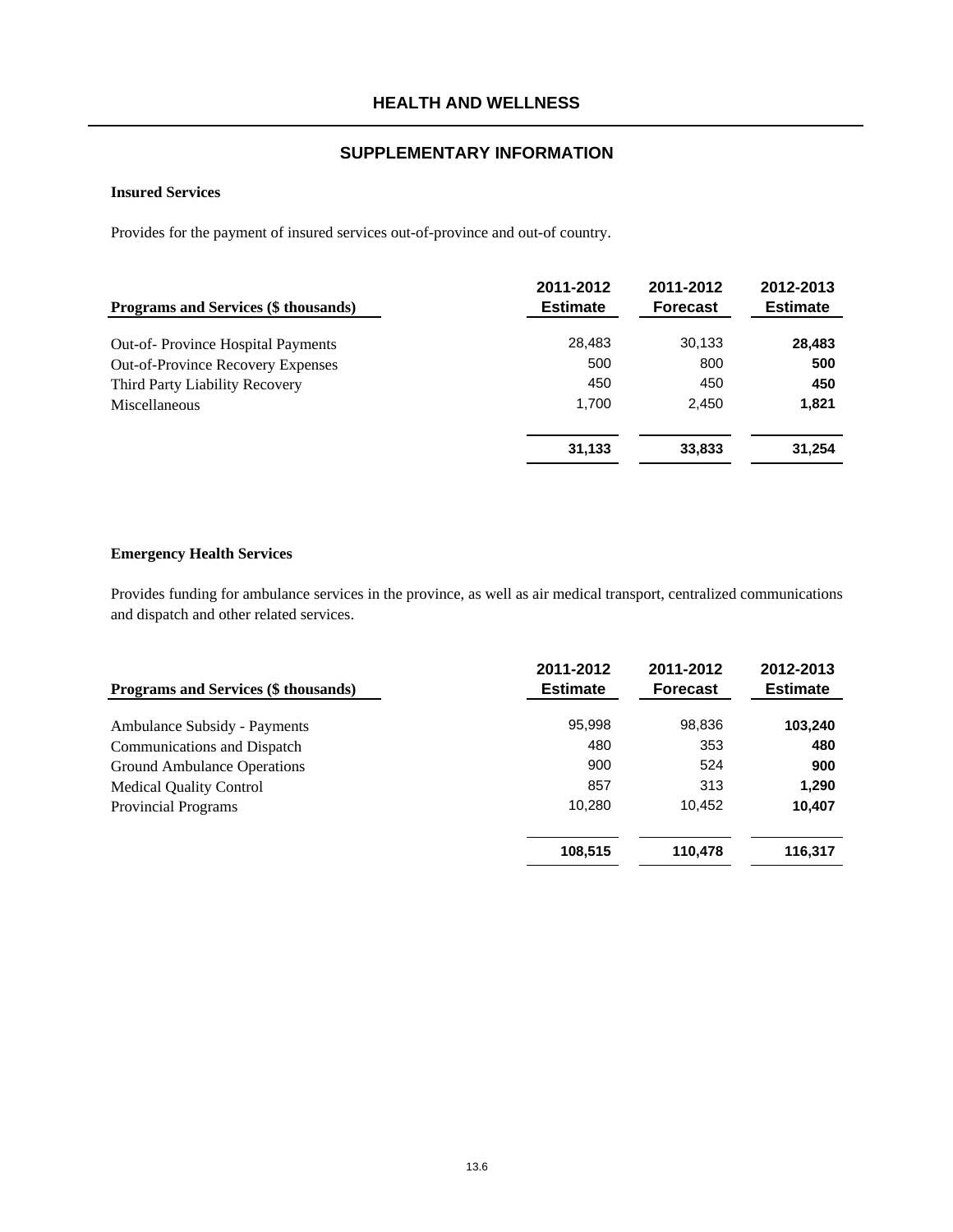# **Continuing Care**

Provides funding to support individuals requiring assistance under Adult Protection Services in order to protect them from abuse or neglect by reason of mental or physical incapacity.

| Programs and Services (\$ thousands) | 2011-2012<br><b>Estimate</b> | 2011-2012<br><b>Forecast</b> | 2012-2013<br><b>Estimate</b> |
|--------------------------------------|------------------------------|------------------------------|------------------------------|
| Continuing Care                      | 2,966                        | 2,816                        | 2,949                        |
|                                      | 2,966                        | 2,816                        | 2,949                        |
| Funded Staff (# of FTEs)             | 32.5                         | 31.2                         | 31.5                         |

#### **Home Care Services**

Provides chronic home care and acute home care services to the residents of Nova Scotia.

|                                              | 2011-2012       | 2011-2012       | 2012-2013       |
|----------------------------------------------|-----------------|-----------------|-----------------|
| Programs and Services (\$ thousands)         | <b>Estimate</b> | <b>Forecast</b> | <b>Estimate</b> |
| DHA#1 - Home Care Services                   | 10,619          | 11,282          | 11,968          |
| DHA#2 - Home Care Services                   | 10,924          | 11,549          | 12,226          |
| DHA#3 - Home Care Services                   | 11,504          | 11,632          | 12,302          |
| DHA#4 - Home Care Services                   | 17,490          | 18,122          | 19,242          |
| DHA#5 - Home Care Services                   | 7,860           | 8,495           | 8,979           |
| DHA#6 - Home Care Services                   | 7,397           | 8,014           | 8,341           |
| DHA#7 - Home Care Services                   | 7,967           | 7,879           | 9,016           |
| DHA#8 - Home Care Services                   | 33,702          | 36,991          | 38,229          |
| Capital Health District - Home Care Services | 43,407          | 46,671          | 51,534          |
| Home Care Provincial Programs                | 16,818          | 14,258          | 15,840          |
| Caregiver Benefit Program                    | 6,465           | 4,471           | 6,476           |
|                                              | 174,153         | 179,364         | 194,153         |
|                                              |                 |                 |                 |
| Funded Staff (# of FTEs)                     | 7.0             | 1.7             |                 |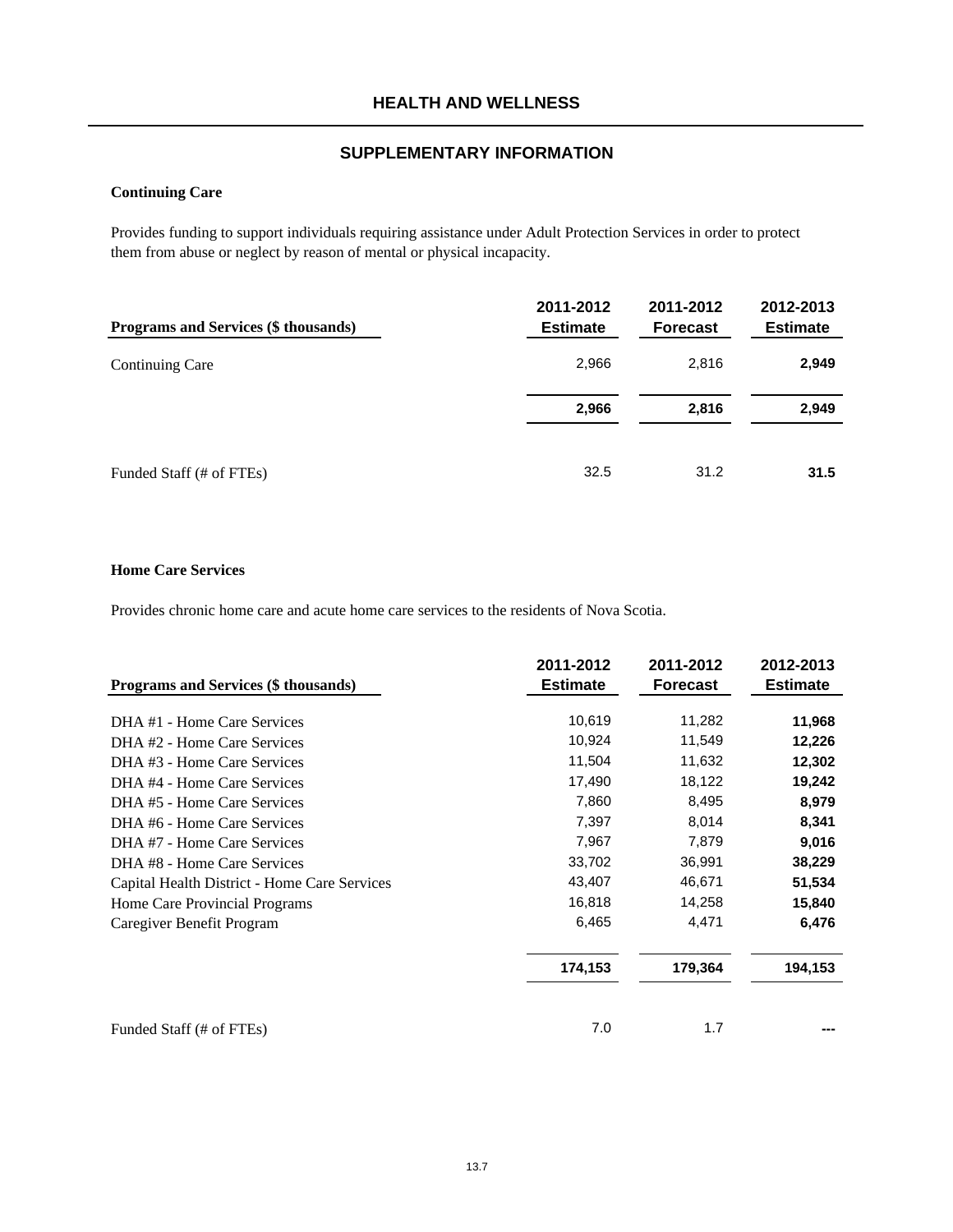#### **Long-Term Care Program**

Provides funding to support individuals requiring assistance as residents of Long-Term Care, Residential Care, and Community Based Option facilities.

| Programs and Services (\$ thousands) | 2011-2012<br><b>Estimate</b> | 2011-2012<br><b>Forecast</b> | 2012-2013<br><b>Estimate</b> |
|--------------------------------------|------------------------------|------------------------------|------------------------------|
| DHA #1 - Long-Term Care              | 35,991                       | 35,206                       | 36,398                       |
| DHA #2 - Long-Term Care              | 45,287                       | 44,191                       | 48,992                       |
| DHA #3 - Long-Term Care              | 43,502                       | 42,833                       | 44,065                       |
| DHA #4 - Long-Term Care              | 42,293                       | 41,545                       | 42,887                       |
| DHA #5 - Long-Term Care              | 20,141                       | 19,945                       | 20,656                       |
| DHA #6 - Long-Term Care              | 30,700                       | 29,066                       | 32,661                       |
| DHA #7 - Long-Term Care              | 31,058                       | 30,210                       | 31,528                       |
| DHA #8 - Long-Term Care              | 93,501                       | 89,124                       | 96,900                       |
| DHA #9 - Long-Term Care              | 172,413                      | 167,218                      | 175,343                      |
|                                      | 514,886                      | 499,338                      | 529,430                      |

#### **Addiction Services**

Addiction Services provides a range of services and supports which are delivered through the DHAs/IWK. These services include withdrawal management, methadone maintenance, structured treatment, community-based services, specialized women's, adolescent, nicotine and gambling prevention and treatment.

| Programs and Services (\$ thousands) | 2011-2012<br><b>Estimate</b> | 2011-2012<br><b>Forecast</b> | 2012-2013<br><b>Estimate</b> |
|--------------------------------------|------------------------------|------------------------------|------------------------------|
| <b>Addiction Programs</b>            | 835                          | 1,526                        | 1,472                        |
|                                      | 835                          | 1,526                        | 1,472                        |
| Funded Staff (# of FTEs)             | 3.0                          | 2.6                          | 3.0                          |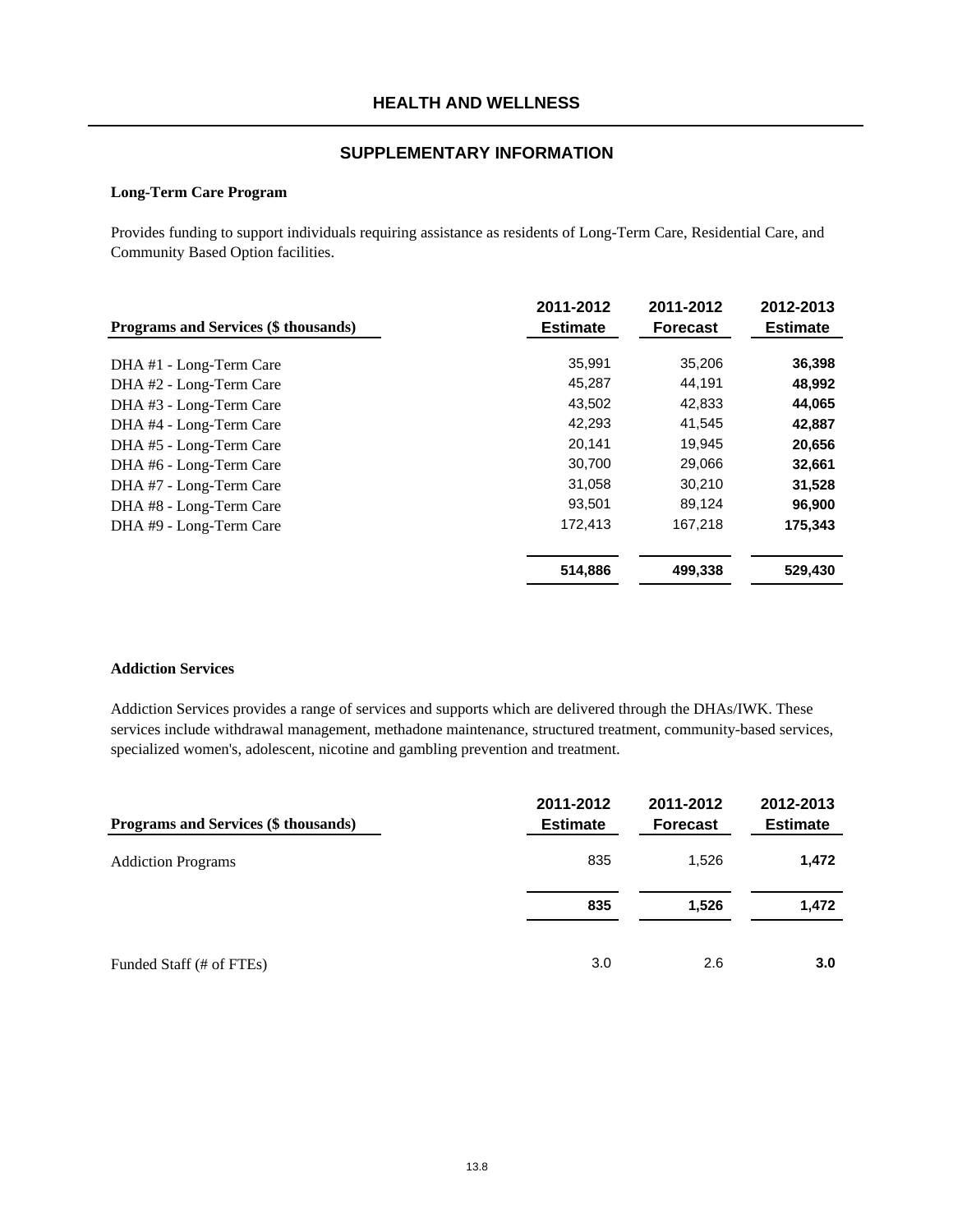#### **Physical Activity Sport and Recreation**

Provides funding to support the promotion of physical activity, sport and recreation among Nova Scotians through programs and services that build capacity within the sector to ensure sustainability of programs and services with a focus on achieving better health outcomes and improving quality of life for Nova Scotians through participation in physical activity, sport and recreation.

| Programs and Services (\$ thousands)    | 2011-2012<br><b>Estimate</b> | 2011-2012<br><b>Forecast</b> | 2012-2013<br><b>Estimate</b> |
|-----------------------------------------|------------------------------|------------------------------|------------------------------|
| Games Secretariat                       | 295                          | 282                          | 295                          |
| Development and Support, Recreation and |                              |                              |                              |
| <b>Sports Organizations</b>             | 12,827                       | 12,999                       | 22,819                       |
| <b>Health Activity Lifestyles</b>       | 984                          | 1,047                        | 1,467                        |
| Safe and Equitable Physical Activity    | 867                          | 764                          | 787                          |
| <b>Regional Services</b>                | 1,435                        | 1,438                        | 1,465                        |
| <b>COPS</b> Implementation              | ---                          | ---                          | 430                          |
|                                         | 16,408                       | 16,530                       | 27,263                       |
| Funded Staff (# of FTEs)                | 12.5                         | 11.8                         | 12.5                         |

#### **Public Health Programs**

Provides funding for the areas of healthy communities, healthy development, communicable disease prevention and control, environmental health, population health assessment and surveillance, and supports the development of public health practice in the DHAs.

| Programs and Services (\$ thousands)        | 2011-2012<br><b>Estimate</b> | 2011-2012<br><b>Forecast</b> | 2012-2013<br><b>Estimate</b> |
|---------------------------------------------|------------------------------|------------------------------|------------------------------|
| Chronic Disease and Injury Prevention       | 450                          | 702                          | 700                          |
| Communicable Disease Prevention and Control | 10.674                       | 9.787                        | 10,245                       |
| <b>Healthy Development</b>                  | 2,995                        | 2.876                        | 4,340                        |
|                                             | 14.119                       | 13,365                       | 15,285                       |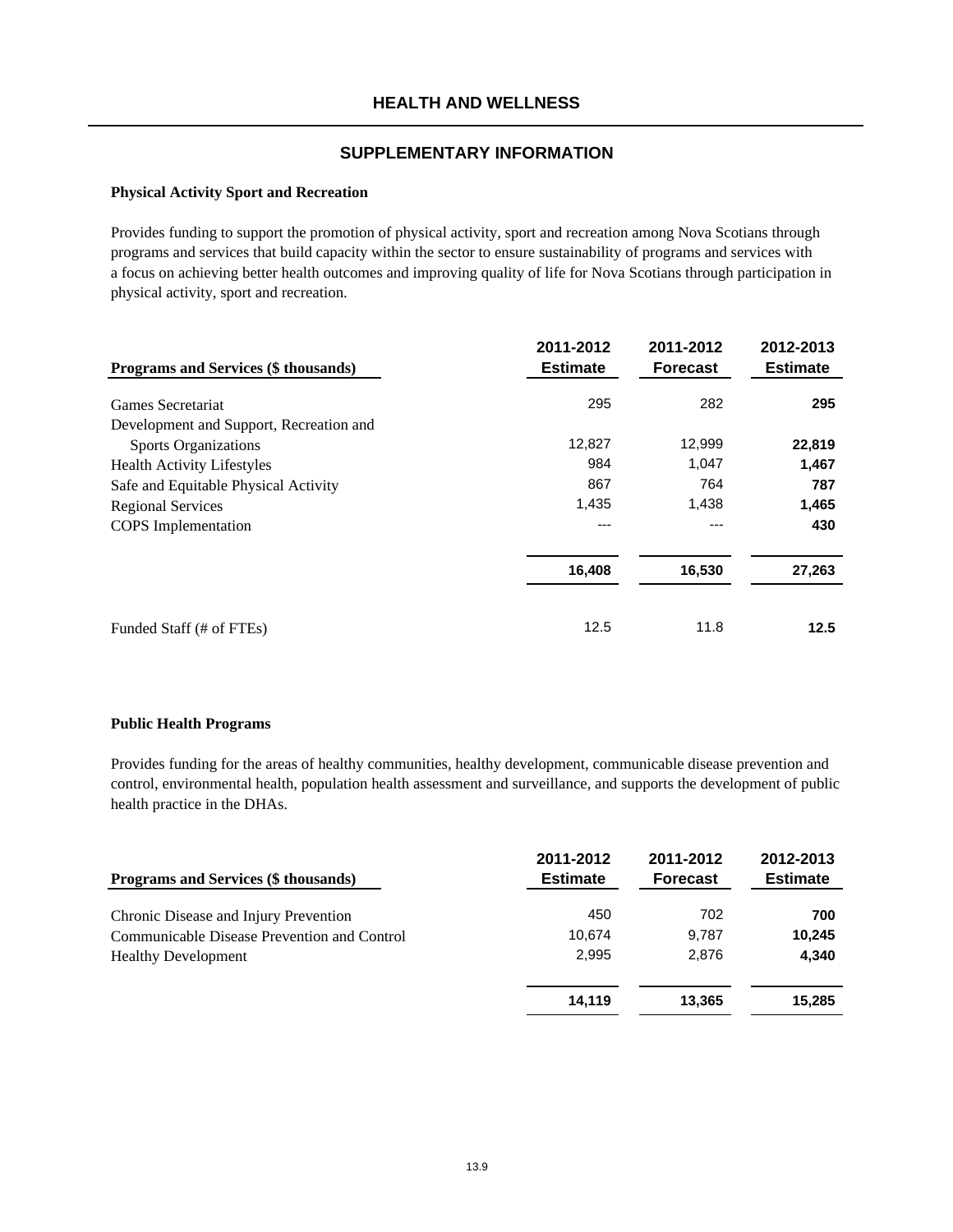# **Provincial Programs and Initiatives**

Provides funding to support a variety of health care initiatives which include Canadian Blood Services, Information Technology, Nursing Strategy and other Provincial Programs.

|                                                    | 2011-2012       | 2011-2012       | 2012-2013       |
|----------------------------------------------------|-----------------|-----------------|-----------------|
| Programs and Services (\$ thousands)               | <b>Estimate</b> | <b>Forecast</b> | <b>Estimate</b> |
|                                                    | 53              | 53              |                 |
| Wait Time Projects                                 |                 |                 |                 |
| <b>Breast Screening</b>                            | 1,189           | 1,215           | 1,212           |
| <b>Canadian Blood Services</b>                     | 38,877          | 38,513          | 38,806          |
| Cancer Care Nova Scotia                            | 8,180           | 7,390           | 7,768           |
| Cardiovascular Health Nova Scotia                  | 1,115           | 1,115           | 1,115           |
| CCS/BTO Boarding, Transportation and Ostomy        | 310             | 245             | 310             |
| Diabetes Care                                      | 795             | 734             | 748             |
| Nova Scotia Renal Program                          | 778             | 700             | 758             |
| <b>Information Technology Initiatives Projects</b> | 42,240          | 37,039          | 41,748          |
| Nova Scotia Hearing and Speech                     | 11,333          | 11,647          | 12,129          |
| <b>Health Association Nova Scotia</b>              | 1,505           | 1,655           | 1,475           |
| Model of Care Initiative                           |                 | 169             |                 |
| <b>Nursing Strategy</b>                            | 14,983          | 13,878          | 14,215          |
| Legacy of Life                                     | 374             | 374             | 464             |
| Other Program Initiatives                          | 3,372           | 1,011           | 3,644           |
| Provincial Blood Coordinating Program              | 750             | 824             | 832             |
| Provincial Drug Distribution Program               | 250             | 250             | 250             |
| Reproductive Care Program                          | 1,483           | 1,528           | 1,551           |
| St. Anne Community Care Centre                     | 1,063           | 1,063           | 1,071           |
|                                                    | 128,650         | 119,403         | 128,096         |
|                                                    |                 |                 |                 |
| Funded Staff (# of FTEs)                           | 6.0             | 14.3            | 19.4            |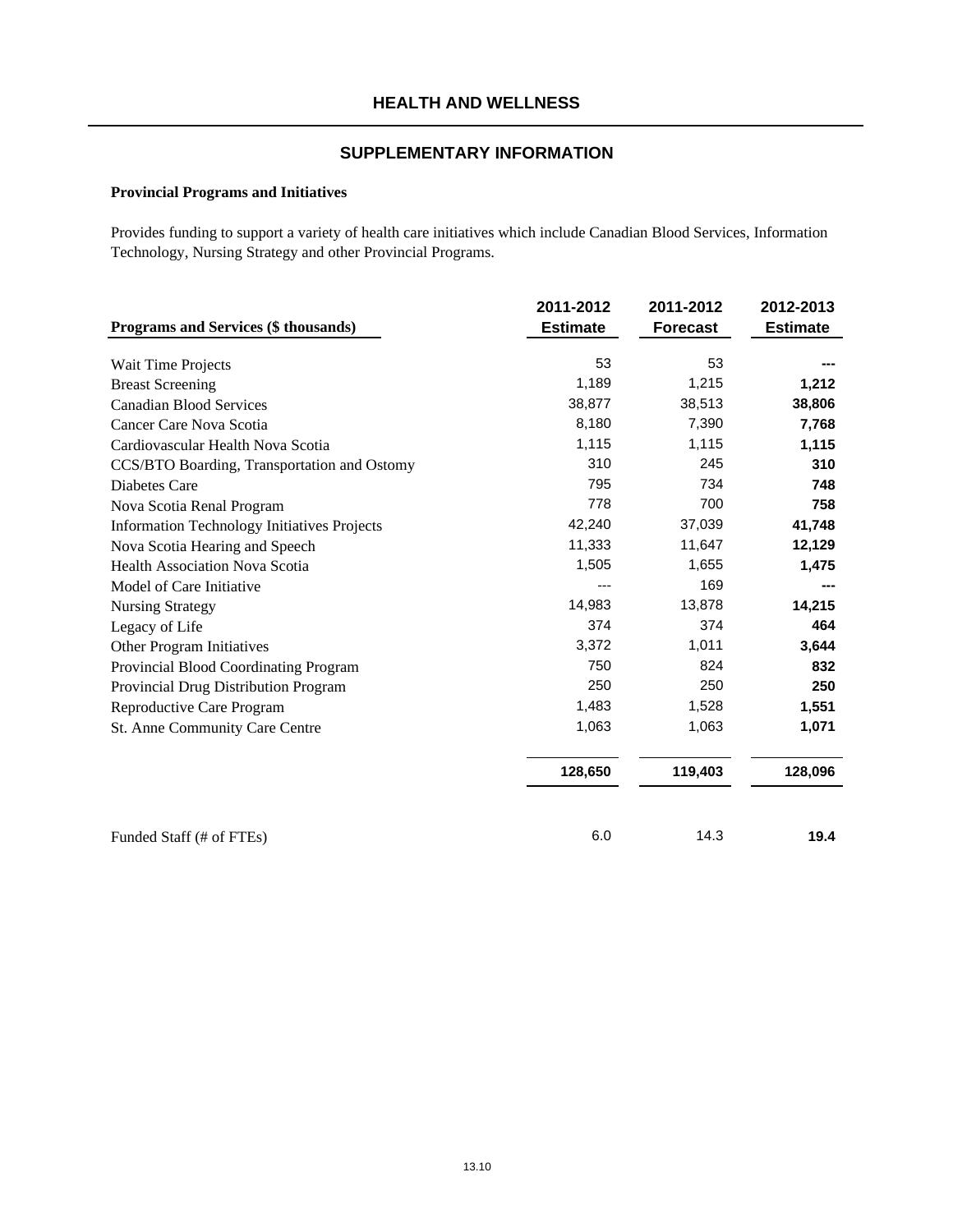#### **Other Programs**

Funding for grants and Other Insured Programs which include Optometry and Children's Dental.

| <b>Programs and Services (\$ thousands)</b> | 2011-2012<br><b>Estimate</b> | 2011-2012<br><b>Forecast</b> | 2012-2013<br><b>Estimate</b> |
|---------------------------------------------|------------------------------|------------------------------|------------------------------|
| <b>Grants and Assistance</b>                | 5,482                        | 5,503                        | 5,337                        |
| <b>Other Insured Programs</b>               | 14.012                       | 13.882                       | 14,835                       |
|                                             | 19.494                       | 19,385                       | 20,172                       |

## **Other District Health Authority Programs**

Provides funding for District Health Authorities initiatives such as Mental Health and Primary Healthcare.

|                                      | 2011-2012       | 2011-2012       | 2012-2013       |
|--------------------------------------|-----------------|-----------------|-----------------|
| Programs and Services (\$ thousands) | <b>Estimate</b> | <b>Forecast</b> | <b>Estimate</b> |
| <b>Mental Health Programs</b>        | 3,405           | 3,249           | 5,451           |
| Primary Care Programs                | 17,649          | 13,011          | 17,347          |
| Pain Management                      | 1,000           | 1,000           | 949             |
| <b>Stroke Strategy</b>               | 2,873           | 2,673           | 2,848           |
|                                      | 24,927          | 19,933          | 26,595          |
| Funded Staff (# of FTEs)             | $---$           | 1.5             | 2.0             |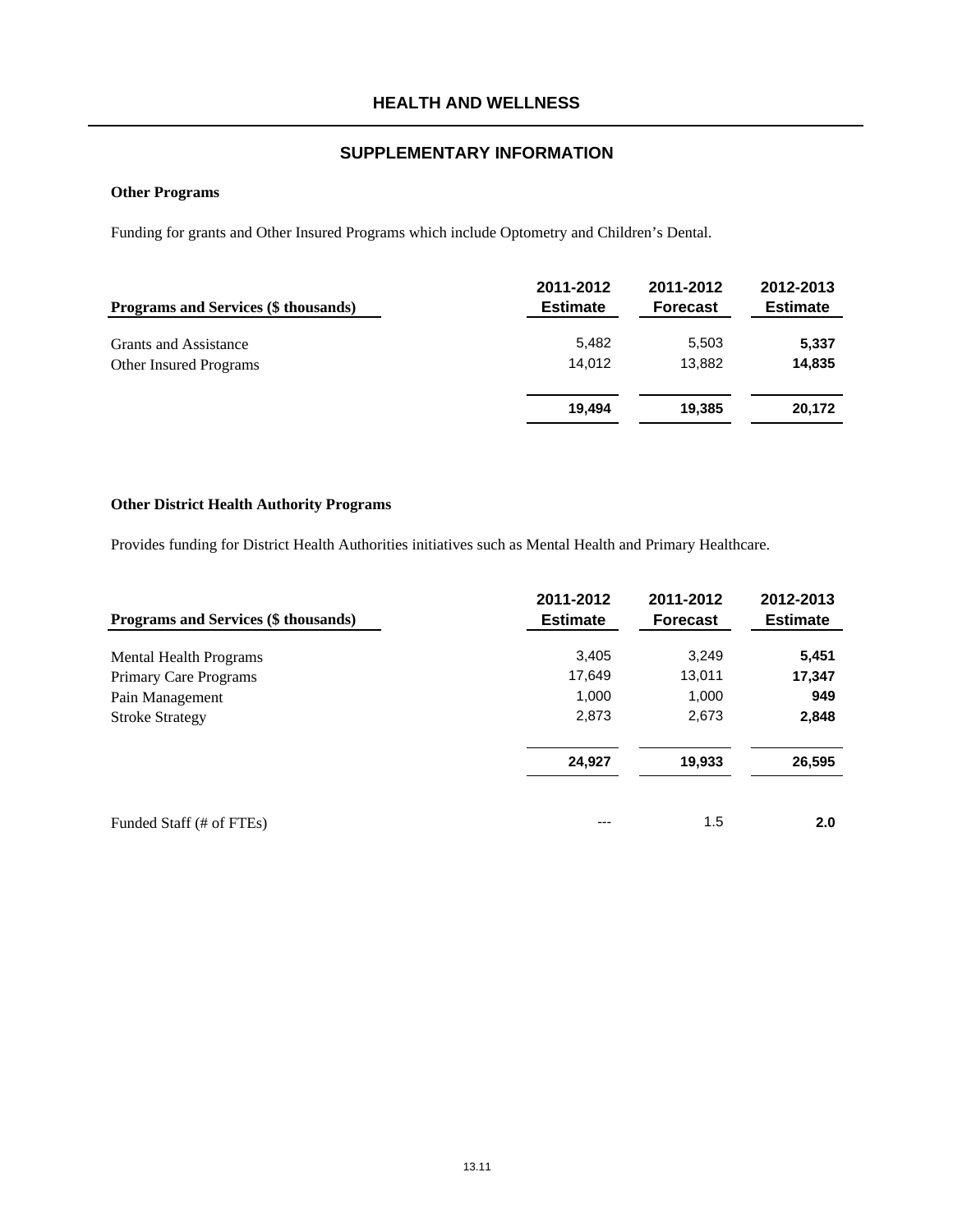# **HEALTH AND WELLNESS**

## **SUPPLEMENTARY INFORMATION**

#### **District Health Authorities**

The District Health Authorities (DHAs) were created by the *District Health Authorities Act* and provide acute care, addiction services, public health, mental health, primary health and care coordination throughout the Province.

| <b>District Health Authorities Spending</b> |                              |                              |                              |
|---------------------------------------------|------------------------------|------------------------------|------------------------------|
| Programs and Services (\$ thousands)        | 2011-2012<br><b>Estimate</b> | 2011-2012<br><b>Forecast</b> | 2012-2013<br><b>Estimate</b> |
| Acute Care                                  | 1,364,083                    | 1,366,261                    | 1,370,331                    |
| <b>Addiction Services</b>                   | 35,649                       | 35,800                       | 36,170                       |
| Public Health                               | 28,689                       | 28.710                       | 28,754                       |
| <b>Mental Health Services</b>               | 122.674                      | 122,303                      | 128,891                      |
| Primary Health Care                         | 10,237                       | 10.245                       | 11,529                       |
| Care Coordination                           | 29,804                       | 30,527                       | 31,245                       |
|                                             | 1,591,136                    | 1,593,846                    | 1,606,920                    |

#### **South Shore District Health Authority (#1)**

DHA #1 - Responsible for the areas of Queens and Lunenburg Counties.

| Programs and Services (\$ thousands) | 2011-2012<br><b>Estimate</b> | 2011-2012<br><b>Forecast</b> | 2012-2013<br><b>Estimate</b> |
|--------------------------------------|------------------------------|------------------------------|------------------------------|
| Acute Care                           | 53,886                       | 54,522                       | 54,023                       |
| <b>Addiction Services</b>            | 2,771                        | 2,771                        | 2,771                        |
| Public Health                        | 1,716                        | 1,716                        | 1,716                        |
| <b>Mental Health Services</b>        | 4,220                        | 4,293                        | 4,458                        |
| Primary Health Care                  | 986                          | 986                          | 1,333                        |
| Care Coordination                    | 2,001                        | 2,041                        | 2,021                        |
|                                      | 65,580                       | 66,329                       | 66,322                       |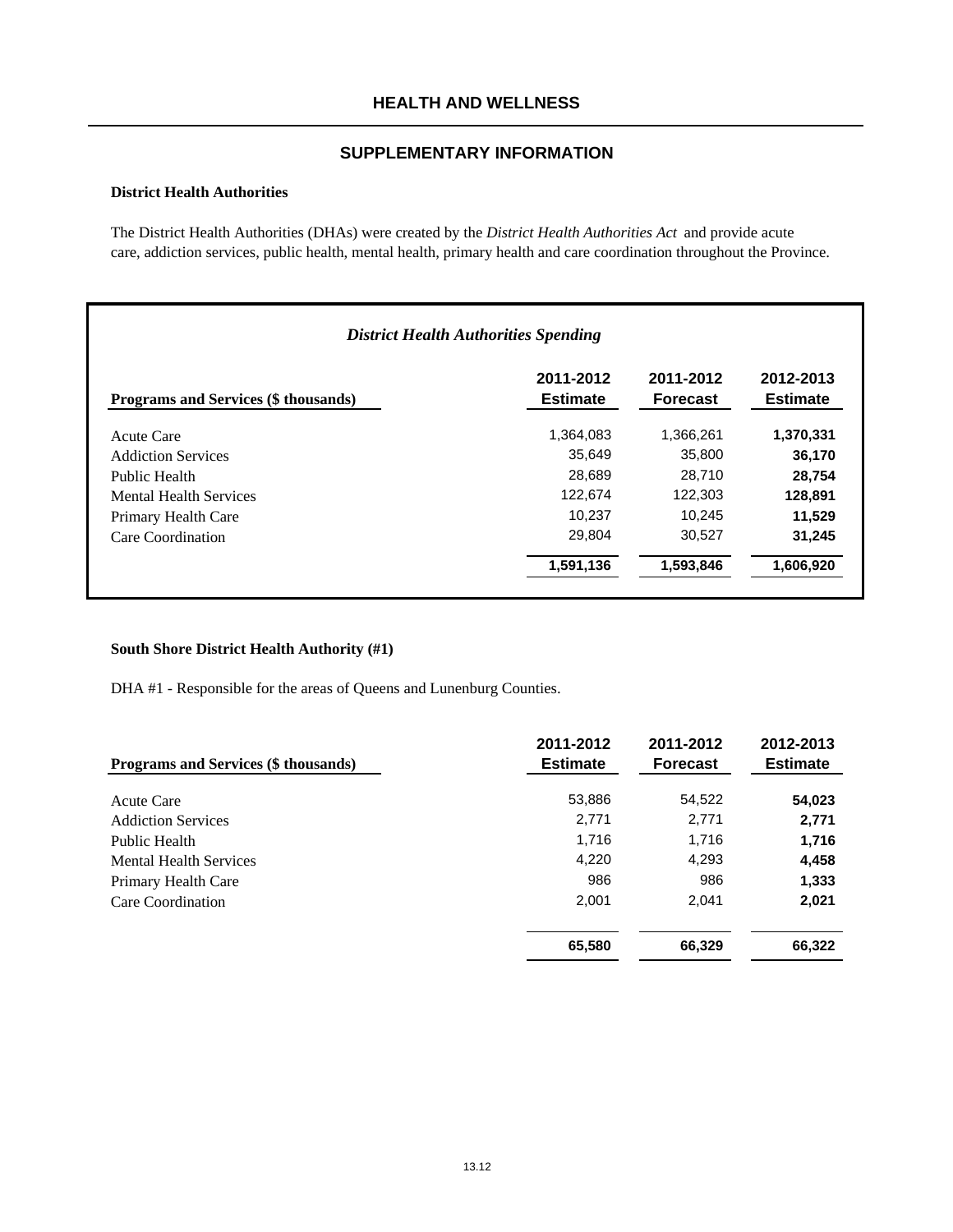## **Southwest Nova District Health Authority (#2)**

DHA #2 - Responsible for the areas of Digby, Yarmouth and Shelburne Counties.

| Programs and Services (\$ thousands) | 2011-2012<br><b>Estimate</b> | 2011-2012<br><b>Forecast</b> | 2012-2013<br><b>Estimate</b> |
|--------------------------------------|------------------------------|------------------------------|------------------------------|
| Acute Care                           | 65,150                       | 64,964                       | 63,459                       |
| <b>Addiction Services</b>            | 2,275                        | 2,275                        | 2,282                        |
| Public Health                        | 2,756                        | 2,756                        | 2,756                        |
| <b>Mental Health Services</b>        | 4,617                        | 4,612                        | 4,850                        |
| Primary Health Care                  | 1,024                        | 1,024                        | 1,620                        |
| Care Coordination                    | 1,965                        | 2,002                        | 1,983                        |
|                                      | 77,787                       | 77,633                       | 76,950                       |

#### **Annapolis Valley District Health Authority (#3)**

DHA #3 - Responsible for the areas of Annapolis and Kings Counties.

| <b>Programs and Services (\$ thousands)</b> | 2011-2012<br><b>Estimate</b> | 2011-2012<br><b>Forecast</b> | 2012-2013<br><b>Estimate</b> |
|---------------------------------------------|------------------------------|------------------------------|------------------------------|
| Acute Care                                  | 89,694                       | 90,038                       | 89,240                       |
| <b>Addiction Services</b>                   | 2,712                        | 2,863                        | 3,113                        |
| Public Health                               | 2,327                        | 2,327                        | 2,327                        |
| <b>Mental Health Services</b>               | 7,598                        | 7,179                        | 7,631                        |
| Primary Health Care                         | 953                          | 953                          | 964                          |
| Care Coordination                           | 1,972                        | 2.147                        | 2,281                        |
|                                             | 105,256                      | 105,507                      | 105,556                      |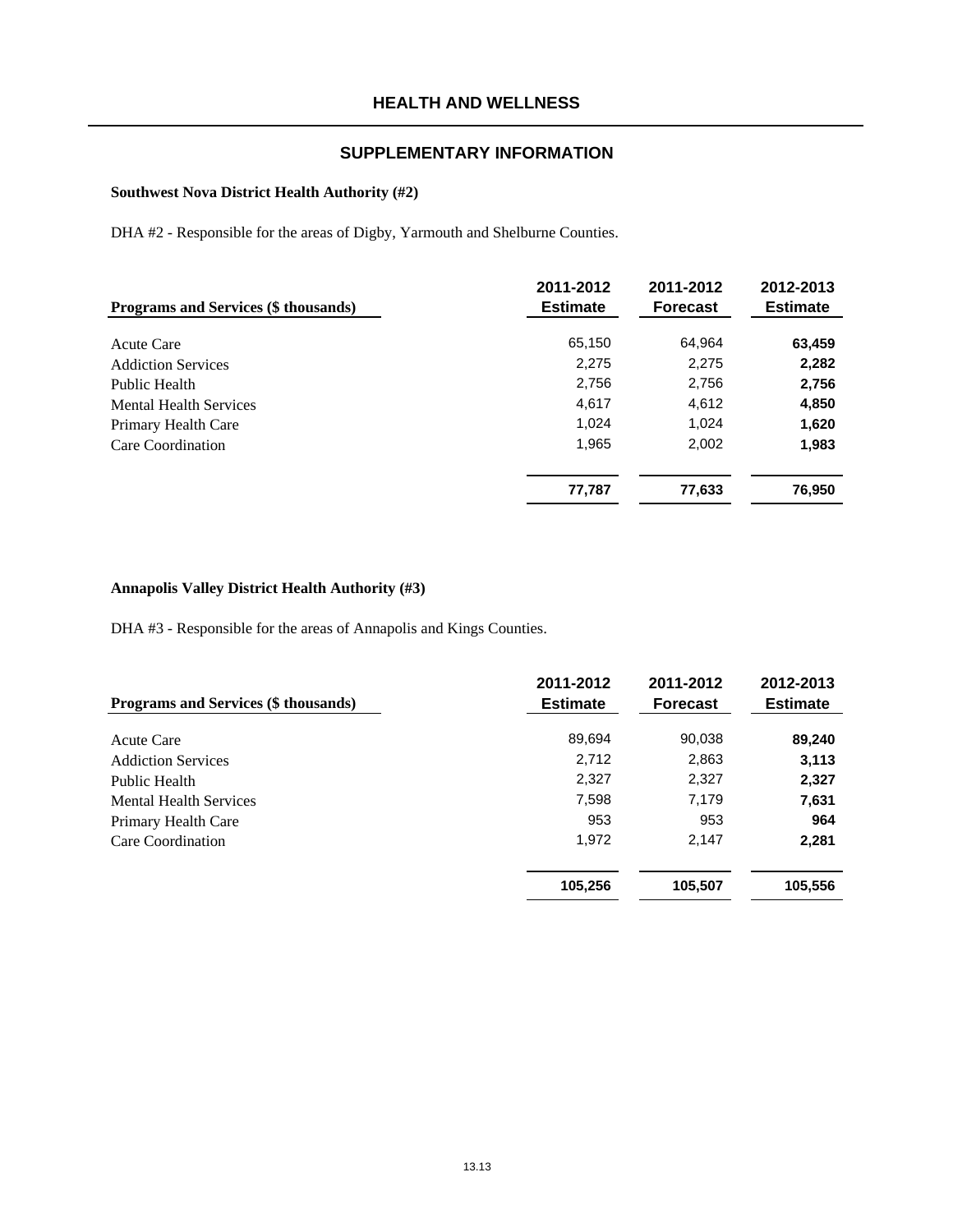## **Colchester East Hants District Health Authority (#4)**

DHA #4 - Responsible for the areas of East Hants and Colchester Counties.

| <b>Programs and Services (\$ thousands)</b> | 2011-2012<br><b>Estimate</b> | 2011-2012<br><b>Forecast</b> | 2012-2013<br><b>Estimate</b> |
|---------------------------------------------|------------------------------|------------------------------|------------------------------|
| Acute Care                                  | 51,159                       | 50,513                       | 51,333                       |
| <b>Addiction Services</b>                   | 1,585                        | 1,585                        | 1,585                        |
| Public Health                               | 2,431                        | 2,431                        | 2,431                        |
| <b>Mental Health Services</b>               | 5,440                        | 5,556                        | 5,717                        |
| Primary Health Care                         | 612                          | 612                          | 612                          |
| Care Coordination                           | 3,001                        | 2,942                        | 3,084                        |
|                                             | 64,228                       | 63,639                       | 64,762                       |

#### **Cumberland Health Authority (#5)**

DHA #5 - Responsible for Cumberland County.

| <b>Programs and Services (\$ thousands)</b> | 2011-2012<br><b>Estimate</b> | 2011-2012<br><b>Forecast</b> | 2012-2013<br><b>Estimate</b> |
|---------------------------------------------|------------------------------|------------------------------|------------------------------|
| Acute Care                                  | 42.324                       | 41,926                       | 41,895                       |
| <b>Addiction Services</b>                   | 2,024                        | 2,084                        | 2,084                        |
| Public Health                               | 1,304                        | 1,304                        | 1,304                        |
| <b>Mental Health Services</b>               | 2,609                        | 2,579                        | 2,867                        |
| Primary Health Care                         | 1,059                        | 1,062                        | 1,220                        |
| Care Coordination                           | 1,660                        | 1,684                        | 1,684                        |
|                                             | 50,980                       | 50,639                       | 51,054                       |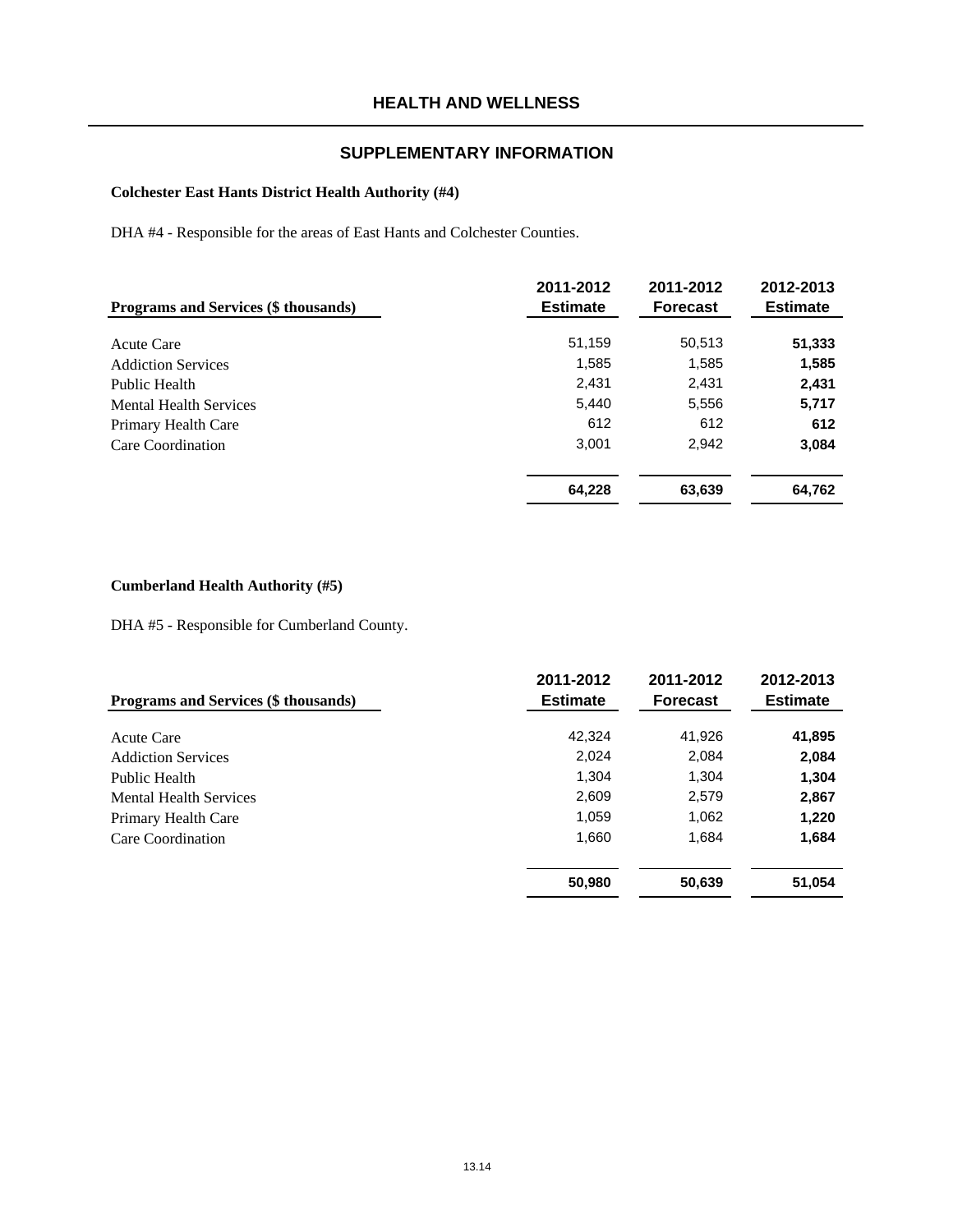#### **Pictou County Health Authority (#6)**

DHA #6 - Responsible for Pictou County.

| Programs and Services (\$ thousands) | 2011-2012<br><b>Estimate</b> | 2011-2012<br><b>Forecast</b> | 2012-2013<br><b>Estimate</b> |
|--------------------------------------|------------------------------|------------------------------|------------------------------|
| Acute Care                           | 54,149                       | 53,233                       | 52,375                       |
| <b>Addiction Services</b>            | 3,245                        | 3,185                        | 3,185                        |
| Public Health                        | 1,577                        | 1,577                        | 1,577                        |
| <b>Mental Health Services</b>        | 3,688                        | 3,673                        | 3,971                        |
| Primary Health Care                  | 987                          | 990                          | 997                          |
| Care Coordination                    | 1,631                        | 1,760                        | 1,772                        |
|                                      | 65,277                       | 64,418                       | 63,877                       |

#### **Guysborough Antigonish Strait Health Authority (#7)**

DHA #7 - Responsible for the areas of Antigonish, Guysborough and Richmond Counties, as well as the southern part of Inverness County.

| <b>Programs and Services (\$ thousands)</b> | 2011-2012<br><b>Estimate</b> | 2011-2012<br><b>Forecast</b> | 2012-2013<br><b>Estimate</b> |
|---------------------------------------------|------------------------------|------------------------------|------------------------------|
| Acute Care                                  | 51,983                       | 53,007                       | 51,492                       |
| <b>Addiction Services</b>                   | 3,258                        | 3,258                        | 3,258                        |
| Public Health                               | 2,977                        | 2,998                        | 2,998                        |
| <b>Mental Health Services</b>               | 3,612                        | 3,551                        | 3,889                        |
| Primary Health Care                         | 720                          | 721                          | 727                          |
| Care Coordination                           | 3,428                        | 3.820                        | 3,697                        |
|                                             | 65,978                       | 67,355                       | 66,061                       |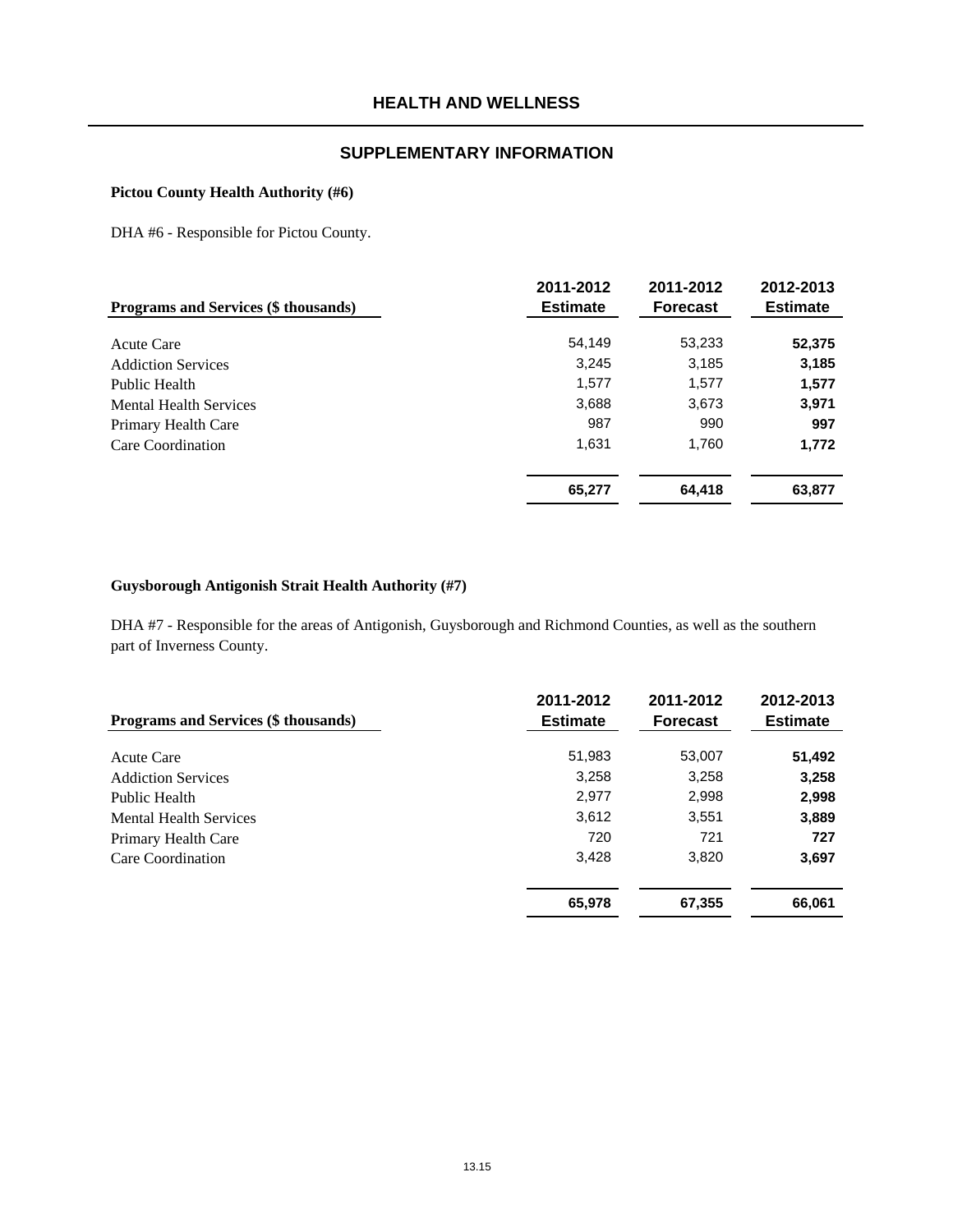#### **Cape Breton District Health Authority (#8)**

DHA #8 - Responsible for the areas of Victoria and Cape Breton Counties, as well as the northern part of Inverness County.

| <b>Programs and Services (\$ thousands)</b> | 2011-2012<br><b>Estimate</b> | 2011-2012<br><b>Forecast</b> | 2012-2013<br><b>Estimate</b> |
|---------------------------------------------|------------------------------|------------------------------|------------------------------|
| Acute Care                                  | 207,540                      | 209,103                      | 208,536                      |
| <b>Addiction Services</b>                   | 6,928                        | 6,928                        | 6,928                        |
| Public Health                               | 4,660                        | 4,660                        | 4,660                        |
| <b>Mental Health Services</b>               | 13.482                       | 14,253                       | 15,392                       |
| Primary Health Care                         | 855                          | 856                          | 1,004                        |
| Care Coordination                           | 5,893                        | 5,953                        | 5,965                        |
|                                             | 239,358                      | 241,753                      | 242,485                      |

#### **Capital District Health Authority (#9)**

DHA #9 - Responsible for the areas of West Hants and Halifax County, the QE II Health Science Centre, and the Nova Scotia Hospital.

| <b>Programs and Services (\$ thousands)</b> | 2011-2012<br><b>Estimate</b> | 2011-2012<br><b>Forecast</b> | 2012-2013<br><b>Estimate</b> |
|---------------------------------------------|------------------------------|------------------------------|------------------------------|
| Acute Care                                  | 590,640                      | 590,728                      | 598,956                      |
| <b>Addiction Services</b>                   | 7,844                        | 7,844                        | 7,919                        |
| Public Health                               | 8.941                        | 8,941                        | 8,985                        |
| <b>Mental Health Services</b>               | 53,110                       | 52,700                       | 54,529                       |
| Primary Health Care                         | 2,902                        | 2,902                        | 2,910                        |
| Care Coordination                           | 8,253                        | 8,178                        | 8,758                        |
|                                             | 671,690                      | 671,293                      | 682,057                      |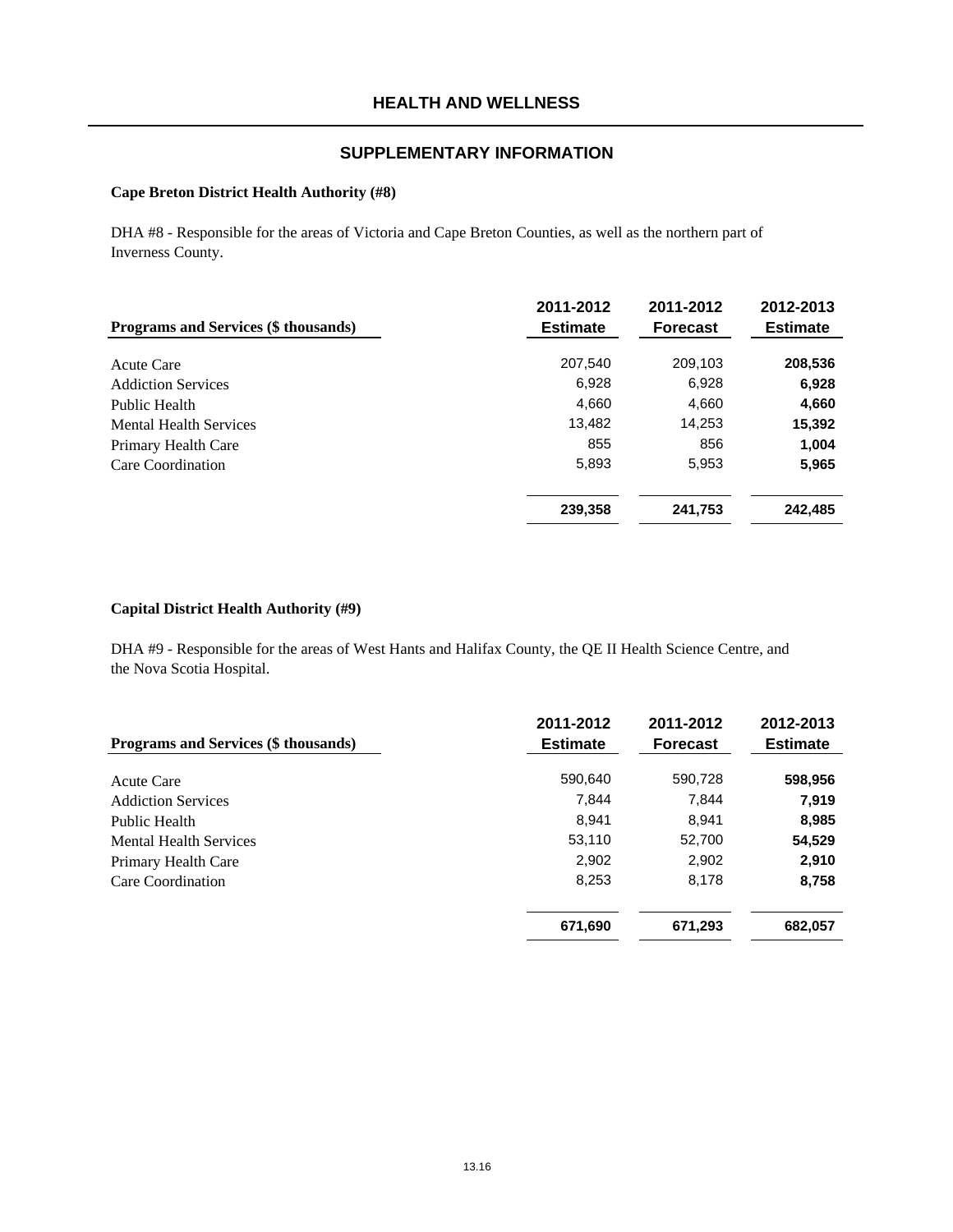### **IWK Health Centre**

IWK Health Centre is responsible for the operation and administrative support of children and women's programs, including maternity and adolescent care.

| Programs and Services (\$ thousands) | 2011-2012<br><b>Estimate</b> | 2011-2012<br><b>Forecast</b> | 2012-2013<br><b>Estimate</b> |
|--------------------------------------|------------------------------|------------------------------|------------------------------|
| Acute Care                           | 157,558                      | 158,227                      | 159,022                      |
| <b>Addiction Services</b>            | 3,007                        | 3,007                        | 3,045                        |
| <b>Mental Health Services</b>        | 24,298                       | 23,907                       | 25,587                       |
| Primary Health Care                  | 139                          | 139                          | 142                          |
|                                      | 185,002                      | 185,280                      | 187,796                      |

#### **Capital Grants and Healthcare Capital Amortization**

Grants for a portion of approved hospital renovations and construction projects. Diagnostic and medical equipment funding, which can be used to acquire medical equipment and specialized training, and amortization for healthcare initiatives which include information technology initiatives.

| <b>Programs and Services (\$ thousands)</b> | 2011-2012<br><b>Estimate</b> | 2011-2012<br><b>Forecast</b> | 2012-2013<br><b>Estimate</b> |
|---------------------------------------------|------------------------------|------------------------------|------------------------------|
| <b>Hospital Equipment</b>                   | $---$                        | 6,400                        | 15,000                       |
| Hospital Infrastructure                     | 72,056                       | 74,279                       | 64,661                       |
| <b>Healthcare Capital Amortization</b>      | 20,564                       | 18,724                       | 22,529                       |
|                                             | 92,620                       | 99,403                       | 102,190                      |
| <b>Total - Departmental Expenses</b>        | 3,768,259                    | 3,758,800                    | 3,861,513                    |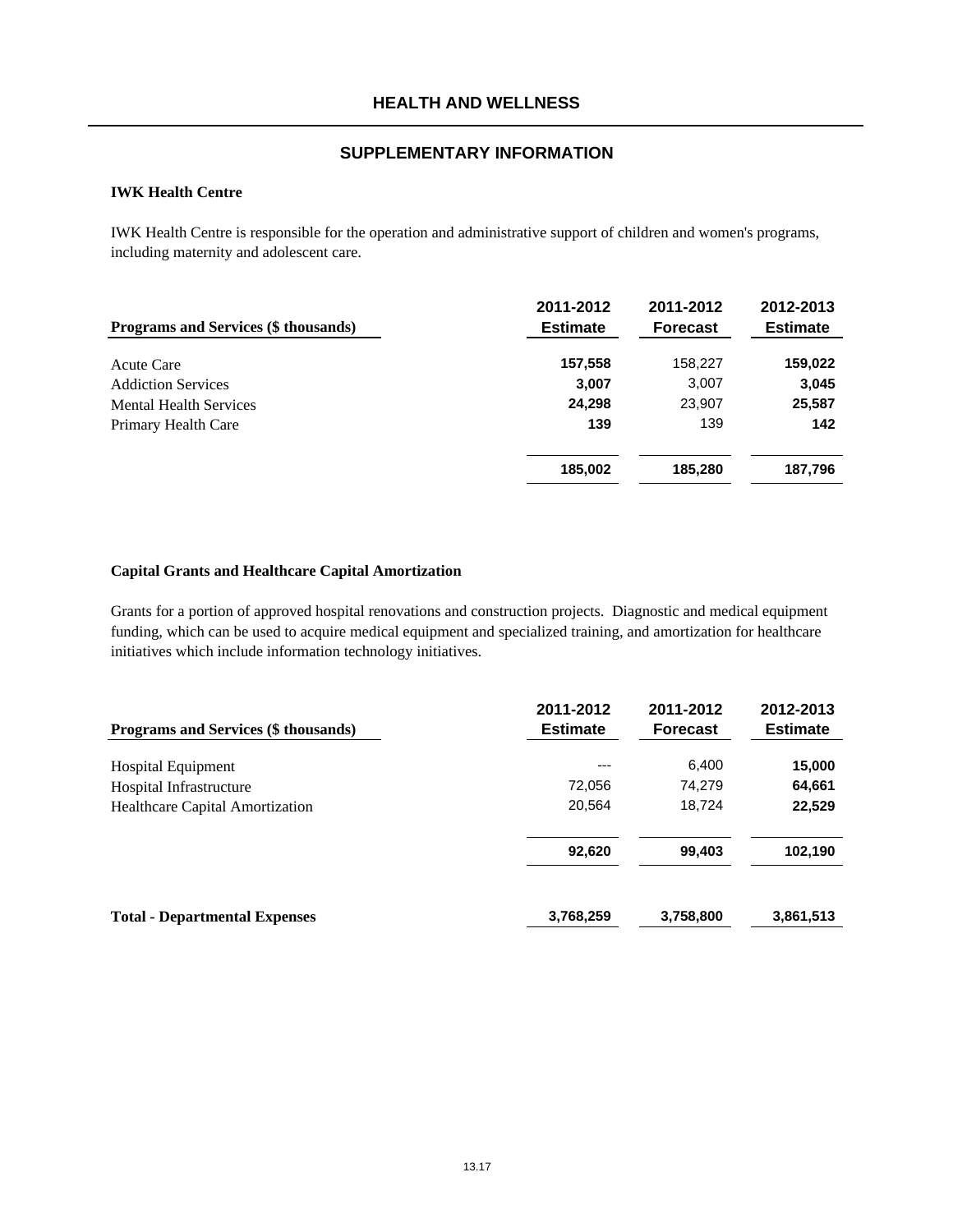**Honourable Ross Landry Ms. Judith Ferguson Minister Deputy Minister 4th Floor 4th Floor 5151 Terminal Road 5151 Terminal Road Halifax, Nova Scotia Halifax, Nova Scotia 424-4044 424-4223**

The Department of Justice is responsible for the administration of public affairs in accordance with the law and provides superintendence to all matters connected with the administration of justice in the Province not within the jurisdiction of the Government of Canada.

|                                      |                 | <b>Departmental Summary</b><br>(\$ thousands) |                 |  |
|--------------------------------------|-----------------|-----------------------------------------------|-----------------|--|
|                                      | 2011-2012       | 2011-2012                                     | 2012-2013       |  |
|                                      | <b>Estimate</b> | <b>Forecast</b>                               | <b>Estimate</b> |  |
| <b>Total - Departmental Expenses</b> | 302,036         | 298,086                                       | 306,723         |  |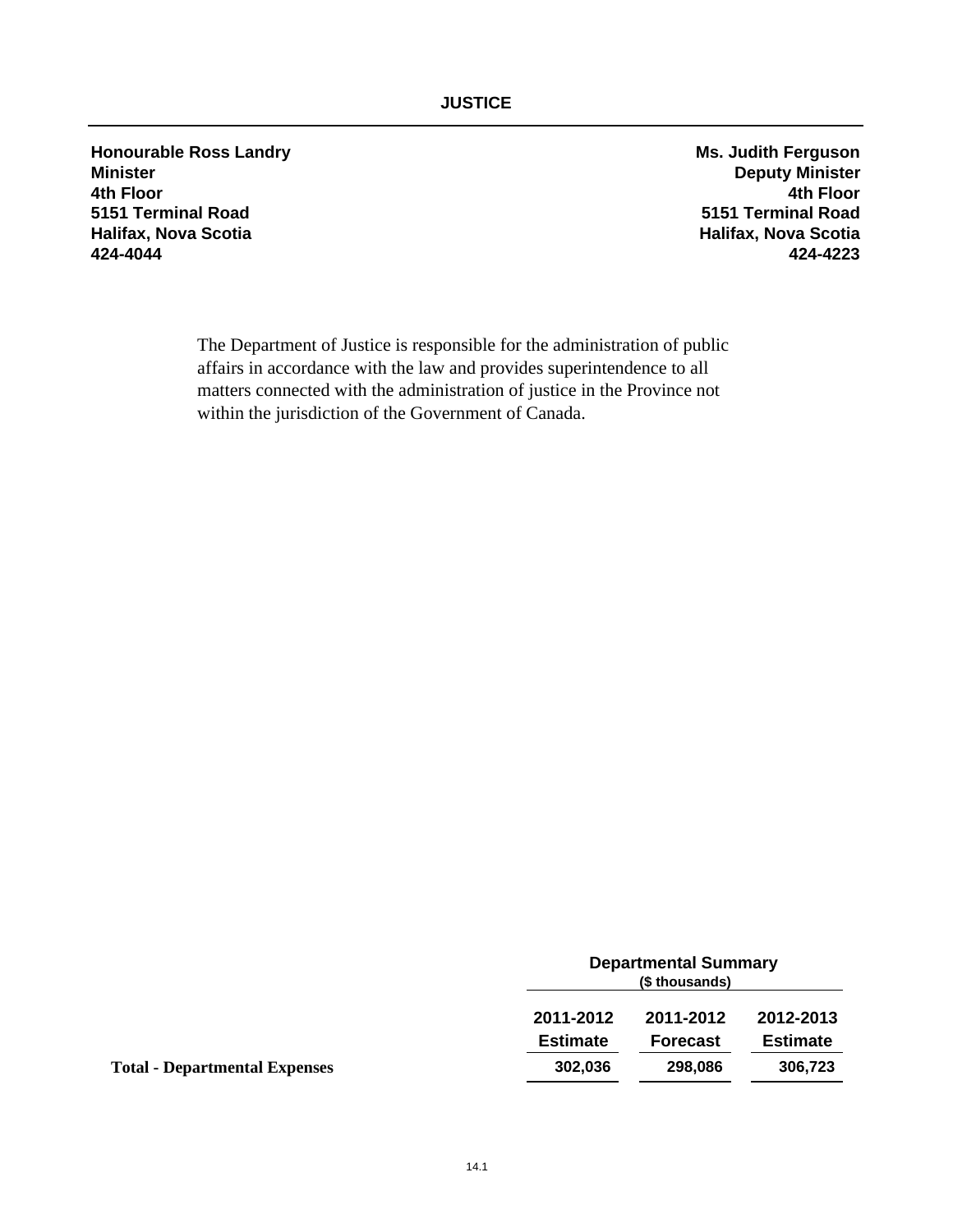# **(\$ thousands) DEPARTMENTAL EXPENSES SUMMARY**

| <b>Programs and Services</b>                          | <b>Resolution</b><br><b>Number</b> | 2011-2012<br><b>Estimate</b> | 2011-2012<br><b>Forecast</b> | 2012-2013<br><b>Estimate</b> |
|-------------------------------------------------------|------------------------------------|------------------------------|------------------------------|------------------------------|
|                                                       |                                    |                              |                              |                              |
| Administration                                        |                                    | 26,437                       | 24,352                       | 26,119                       |
| Nova Scotia Legal Aid                                 |                                    | 21,486                       | 21,986                       | 21,302                       |
| <b>Court Services</b>                                 |                                    | 63,839                       | 64,416                       | 65,303                       |
| <b>Correctional Services</b>                          |                                    | 59,067                       | 58,633                       | 58,610                       |
| Compliance and Internal Investigation Services        |                                    | 616                          | 528                          | 542                          |
| <b>Public Trustee</b>                                 |                                    | 2,213                        | 2,221                        | 2,241                        |
| <b>Fatality Investigation Act</b>                     |                                    | 3,360                        | 3,910                        | 3,943                        |
| Public Safety and Security                            |                                    | 117,408                      | 113,510                      | 120,630                      |
| Serious Incident Response Team                        |                                    | 427                          | 203                          | 595                          |
| <b>Emergency Management Office</b>                    |                                    | 7,183                        | 8,327                        | 7,438                        |
| <b>Total - Departmental Expenses</b>                  | 12                                 | 302,036                      | 298,086                      | 306,723                      |
| <b>Departmental Expenses by Object (\$ thousands)</b> |                                    |                              |                              |                              |
| Salary and Employee Benefits                          |                                    | 125,864                      | 121,237                      | 124,849                      |
| <b>Operating Costs</b>                                |                                    | 158,507                      | 155,799                      | 164,855                      |
| <b>Grants and Contributions</b>                       |                                    | 24,939                       | 27,498                       | 24,996                       |
| <b>Gross Expenses</b>                                 |                                    | 309,310                      | 304,534                      | 314,700                      |
| Less: Chargeable to Other Departments                 |                                    | (7, 274)                     | (6, 448)                     | (7, 977)                     |
| <b>Total - Departmental Expenses</b>                  |                                    | 302,036                      | 298,086                      | 306,723                      |
| <b>Ordinary Recoveries</b>                            |                                    | 100,324                      | 100,917                      | 106,507                      |
| <b>Funded Staff (# of FTEs)</b>                       |                                    |                              |                              |                              |
| <b>Total - Funded Staff</b>                           |                                    | 1,686                        | 1,591                        | 1,671                        |
| Less: Staff Funded by External Agencies               |                                    | (56)                         | (53)                         | (64)                         |
| <b>Total - Departmentally Funded Staff</b>            |                                    | 1,630                        | 1,538                        | 1,607                        |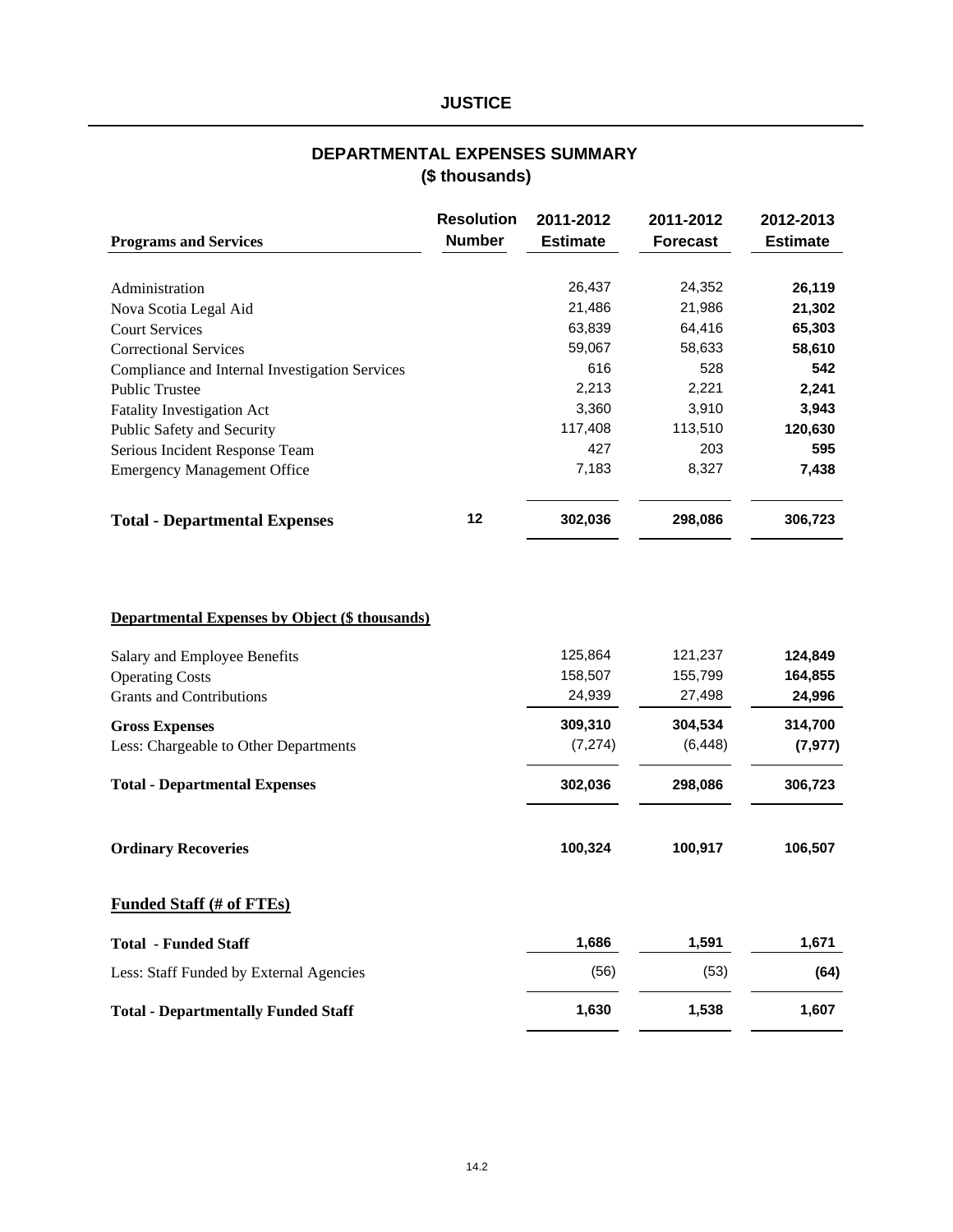## **SUPPLEMENTARY INFORMATION**

### **Administration**

Provides overall management of departmental programs. Coordinates departmental policy development, strategic planning, and research and statistical services. Provides legal assistance to all government departments, boards and commissions, and conducts litigation for, or against, the Crown. Provides centralized program support services in the areas of finance, procurement and information.

|                                             | 2011-2012       | 2011-2012       | 2012-2013       |
|---------------------------------------------|-----------------|-----------------|-----------------|
| <b>Programs and Services (\$ thousands)</b> | <b>Estimate</b> | <b>Forecast</b> | <b>Estimate</b> |
| Office of the Minister and Deputy Minister  | 1,620           | 1,520           | 1,727           |
| Finance and Administration                  | 6,662           | 5.347           | 6,503           |
| Policy and Information Management           | 4.854           | 4.389           | 4,355           |
| Legal Services                              | 13,301          | 13,096          | 13,534          |
|                                             | 26,437          | 24,352          | 26,119          |
| Funded Staff (# of FTEs)                    | 238.2           | 224.1           | 243.2           |

#### **Nova Scotia Legal Aid**

Provides assistance to individuals who are financially unable to present their cases before all courts in the Province.

| Programs and Services (\$ thousands) | 2011-2012<br><b>Estimate</b> | 2011-2012<br><b>Forecast</b> | 2012-2013<br><b>Estimate</b> |
|--------------------------------------|------------------------------|------------------------------|------------------------------|
| Nova Scotia Legal Aid                | 21.486                       | 21.986                       | 21,302                       |
|                                      | 21.486                       | 21.986                       | 21,302                       |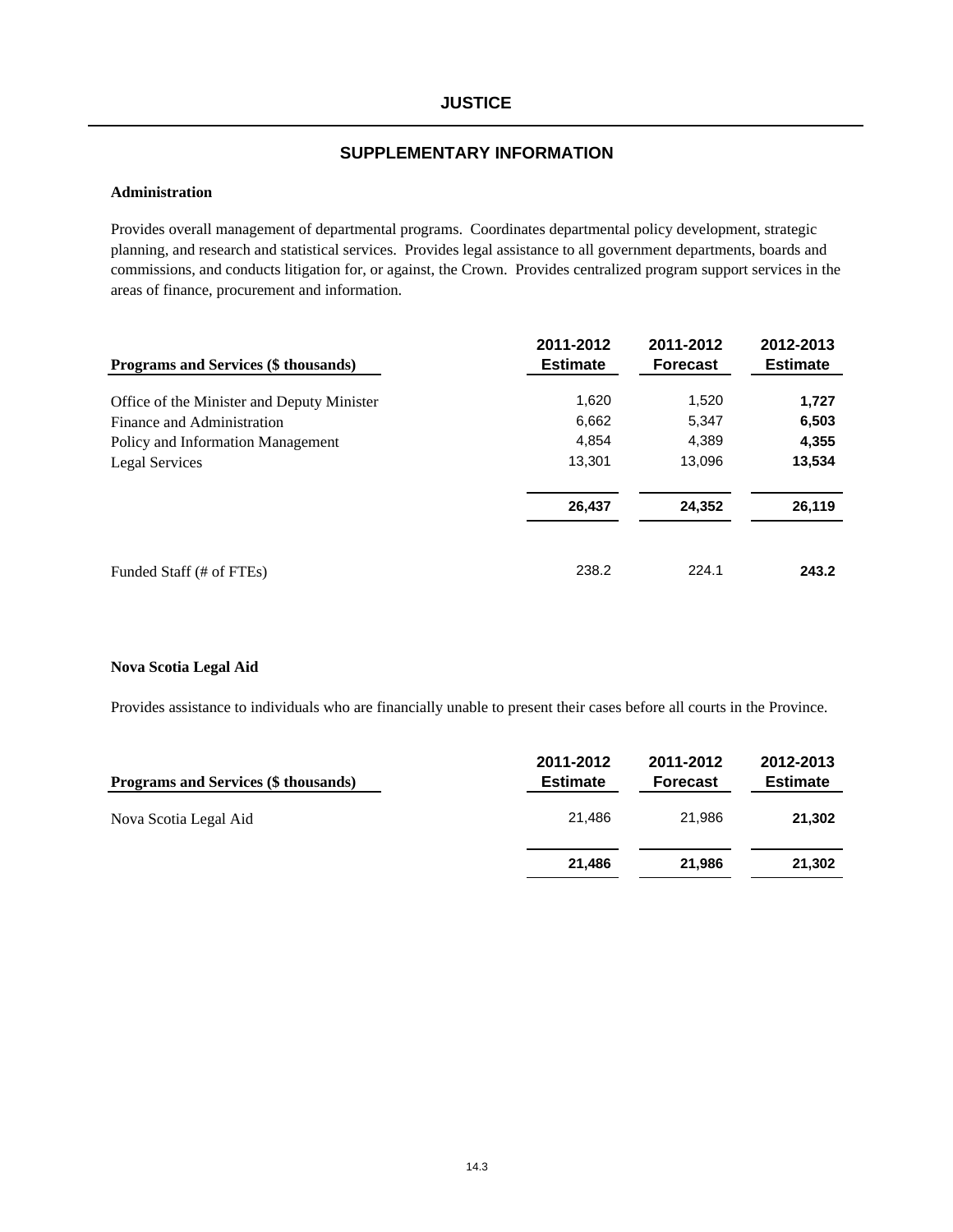# **SUPPLEMENTARY INFORMATION**

## **Court Services**

Provides for the management of all court operations throughout the Province.

|                                      | 2011-2012       | 2011-2012       | 2012-2013       |
|--------------------------------------|-----------------|-----------------|-----------------|
| Programs and Services (\$ thousands) | <b>Estimate</b> | <b>Forecast</b> | <b>Estimate</b> |
| Administration                       | 11,235          | 12,558          | 12,367          |
| Maintenance Enforcement              | 3,530           | 3,377           | 3,560           |
| <b>Victims Services</b>              | 1,625           | 1,194           | 1,470           |
| Provincial Courts - Halifax          | 10,407          | 10,670          | 10,833          |
| Family Courts - Halifax              | 4,613           | 4,644           | 4,943           |
| Supreme Courts - Halifax             | 4,469           | 4,495           | 4,405           |
| Sheriffs - Halifax                   | 5,348           | 5,313           | 5,566           |
| <b>Amherst Justice Centre</b>        | 1,289           | 1,271           | 1,241           |
| Antigonish Justice Centre            | 1,230           | 1,344           | 1,186           |
| <b>Bridgewater Justice Centre</b>    | 1,875           | 1,928           | 1,873           |
| Dartmouth Justice Centre             | 1,155           | 1,233           | 1,046           |
| Digby Justice Centre                 | 1,007           | 1,006           | 990             |
| Kentville Justice Centre             | 2,670           | 2,576           | 2,655           |
| <b>Pictou Justice Centre</b>         | 2,006           | 2,028           | 2,011           |
| Port Hawkesbury Justice Centre       | 1,085           | 1,096           | 1,087           |
| <b>Sydney Justice Centre</b>         | 4,787           | 4,822           | 4,781           |
| <b>Truro Justice Centre</b>          | 2,186           | 2,382           | 2,195           |
| <b>Yarmouth Justice Centre</b>       | 1,545           | 1,593           | 1,528           |
| <b>Specialty Courts</b>              | 1,777           | 886             | 1,566           |
|                                      | 63,839          | 64,416          | 65,303          |
| Funded Staff (# of FTEs)             | 659.4           | 622.9           | 653.2           |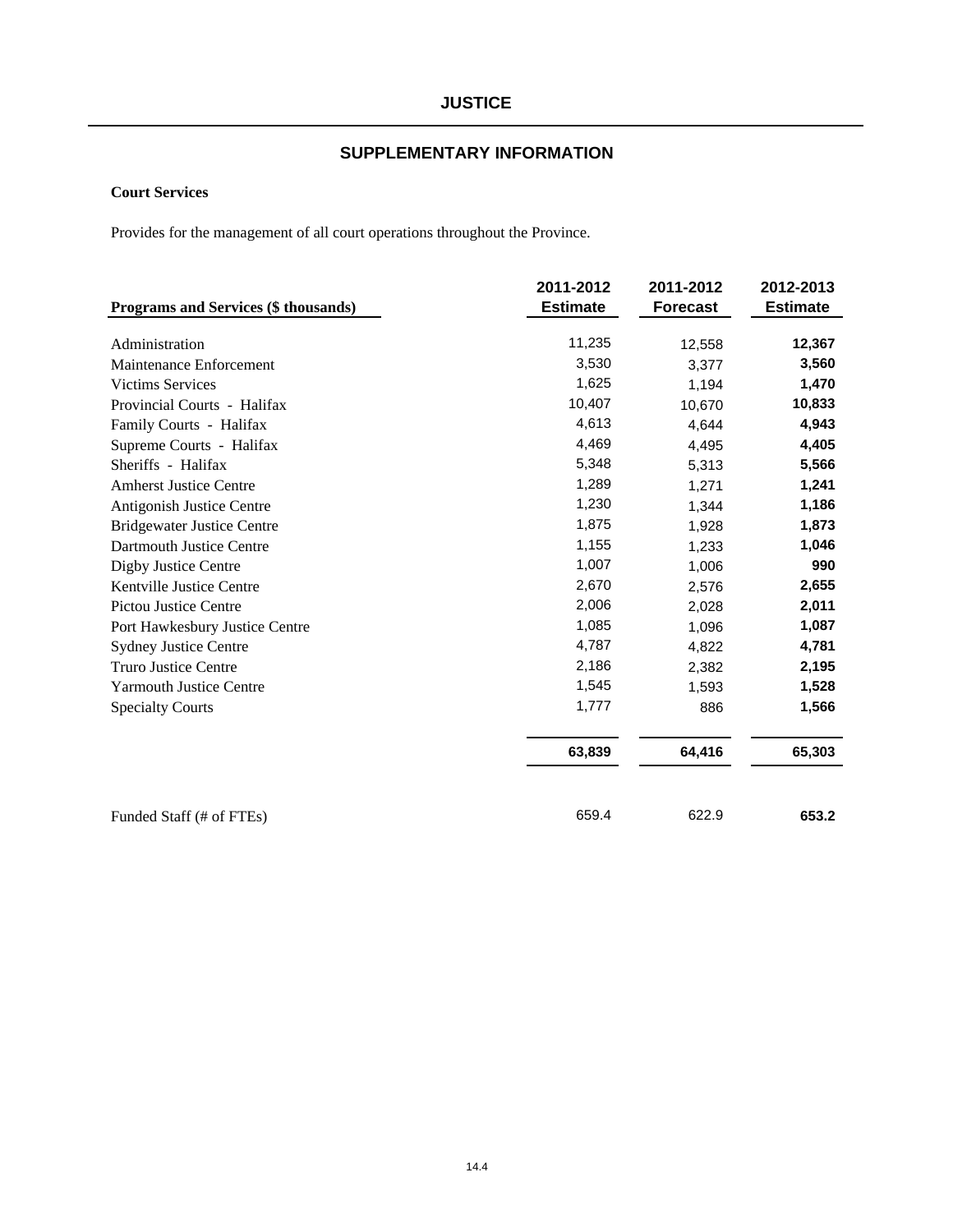#### **Correctional Services**

Responsible for the administration of correctional services for adult and young persons both in custody and under community supervision in accordance with the *Nova Scotia Correctional Services Act* and Regulations, and the *Youth Justice Act* , and various Federal legislation including the *Criminal Code, Youth Criminal Justice Act* , *Prisons and Reformatories Act* , and *Corrections and Conditional Release Act* . The Division is also responsible for a Restorative Justice program which is delivered through a network of eight community justice agencies and Mi'kmaq Legal Support Network.

|                                           | 2011-2012       | 2011-2012       | 2012-2013       |
|-------------------------------------------|-----------------|-----------------|-----------------|
| Programs and Services (\$ thousands)      | <b>Estimate</b> | <b>Forecast</b> | <b>Estimate</b> |
| Administration                            | 5,372           | 5,449           | 6,303           |
| <b>Restorative Justice</b>                | 2,439           | 2,441           | 2,534           |
| <b>Community Corrections Programs</b>     | 10,728          | 9,802           | 9,541           |
| Cape Breton Youth Detention Facility      | 306             | 329             | 306             |
| Nova Scotia Youth Facility - Waterville   | 9,873           | 9,384           | 9,601           |
| <b>Youth Attendance Centres</b>           | 562             | 329             | 814             |
| <b>Antigonish Correctional Facility</b>   | 1,276           | 1,438           | 1,277           |
| Cape Breton Correctional Facility         | 6,283           | 6,808           | 6,247           |
| Central Nova Scotia Correctional Facility | 17,815          | 17,950          | 17,518          |
| <b>Cumberland Correctional Facility</b>   | 1,711           | 1.871           | 1,761           |
| <b>Southwest Correctional Facility</b>    | 2,702           | 2,832           | 2,708           |
|                                           | 59,067          | 58,633          | 58,610          |
|                                           |                 |                 |                 |
| Funded Staff (# of FTEs)                  | 665.9           | 640.6           | 650.9           |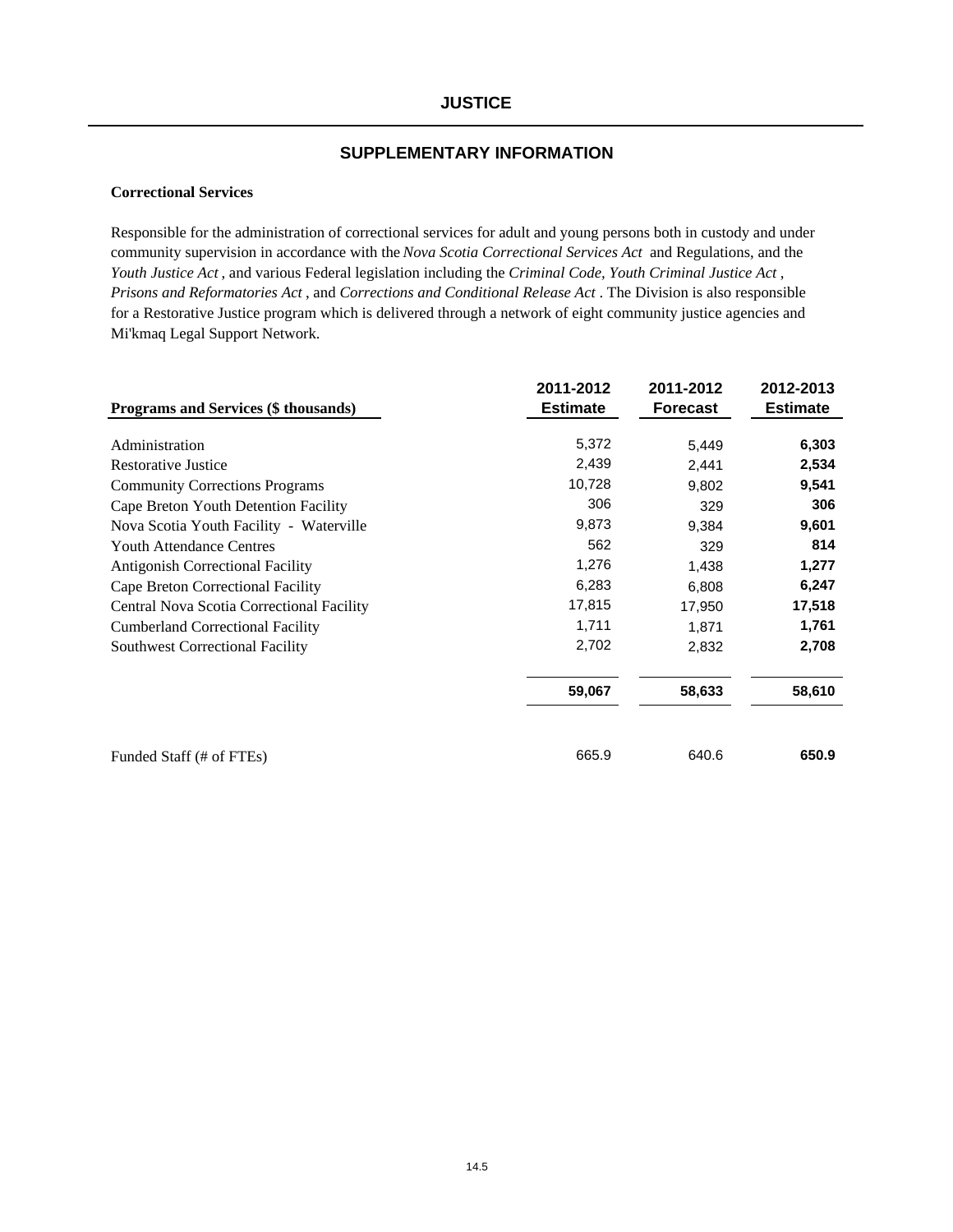#### **Compliance and Internal Investigation Services**

Compliance and Internal Investigation Services is a specialized division reporting directly to the Deputy Minister of Justice for Nova Scotia. CIIS is a department wide fact finding and reporting service for major incident, in addition to, conducting compliance audits and accountability monitoring services.

| <b>Programs and Services (\$ thousands)</b>    | 2011-2012<br><b>Estimate</b> | 2011-2012<br><b>Forecast</b> | 2012-2013<br><b>Estimate</b> |
|------------------------------------------------|------------------------------|------------------------------|------------------------------|
| Compliance and Internal Investigation Services | 616                          | 528                          | 542                          |
|                                                | 616                          | 528                          | 542                          |
| Funded Staff (# of FTEs)                       | 5.0                          | 3.8                          | 4.0                          |

#### **Public Trustee**

Provides for the administration and legal support services of estates or trusts of deceased, incompetent, infant, and missing persons. Acts as substitute decision maker of last resort for health care, home care and nursing home placement decisions for incapable adults living anywhere in the Province.

| Programs and Services (\$ thousands)       | 2011-2012<br><b>Estimate</b> | 2011-2012<br><b>Forecast</b> | 2012-2013<br><b>Estimate</b> |
|--------------------------------------------|------------------------------|------------------------------|------------------------------|
| <b>Administration - Estates and Trusts</b> | 1,664                        | 1,648                        | 1,662                        |
| Legal Services                             | 549                          | 573                          | 579                          |
|                                            | 2,213                        | 2,221                        | 2,241                        |
| Funded Staff (# of FTEs)                   | 25.0                         | 24.3                         | 25.0                         |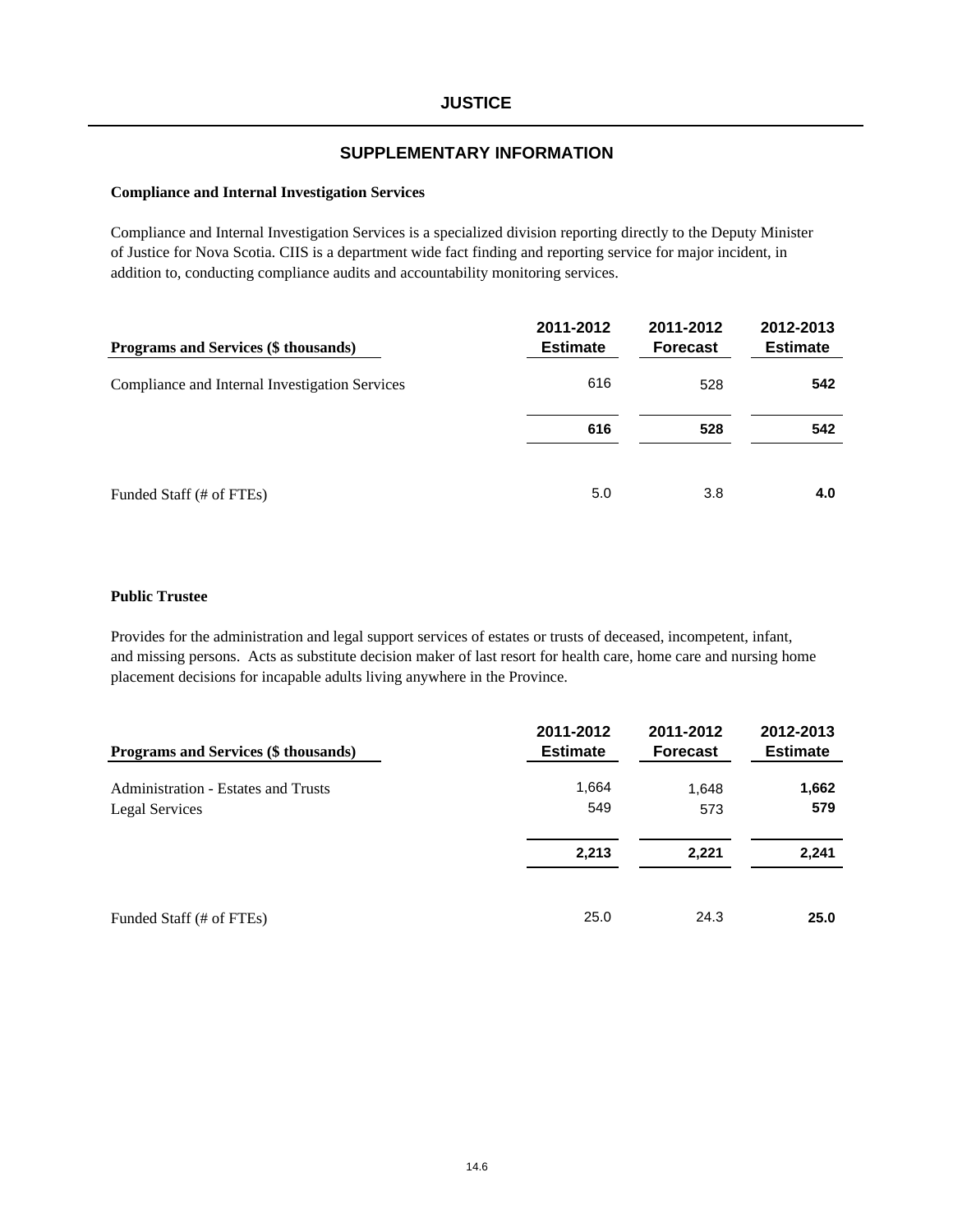#### **Fatality Investigation Act**

Provides for investigations conducted by medical examiners, autopsies by forensic pathologists, and services provided by third party specialists into the deaths of persons who die under one of the circumstances described in Sections 9 - 12 of the *Fatality Investigations Act* .

| Programs and Services (\$ thousands) | 2011-2012<br><b>Estimate</b> | 2011-2012<br><b>Forecast</b> | 2012-2013<br><b>Estimate</b> |
|--------------------------------------|------------------------------|------------------------------|------------------------------|
| Administration                       | 3,360                        | 3.910                        | 3,943                        |
|                                      | 3,360                        | 3,910                        | 3,943                        |
| Funded Staff (# of FTEs)             | 13.0                         | 12.0                         | 22.0                         |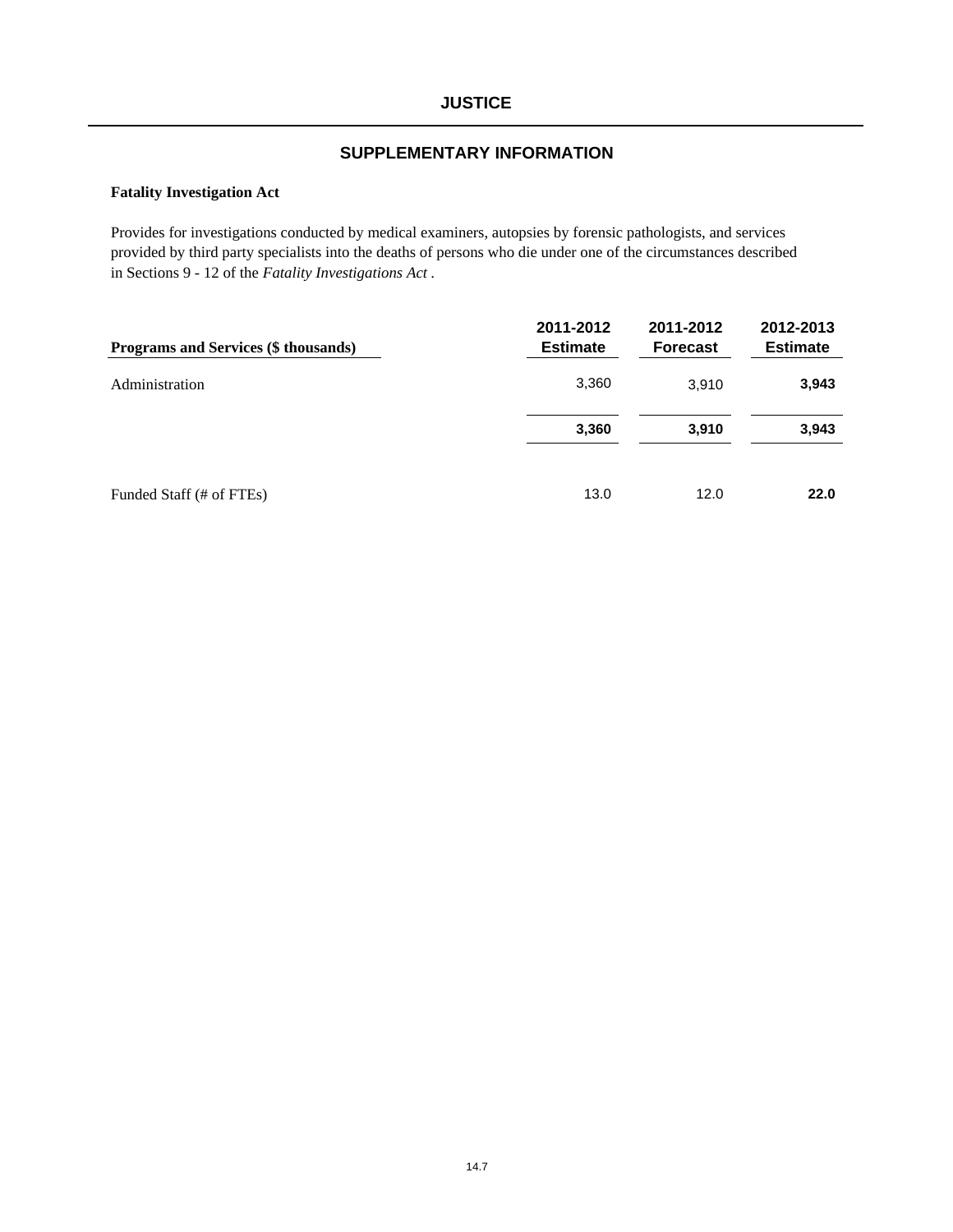#### **Public Safety and Security**

Provides advice and support to ensure the legislated oversight for Policing, Private Security and gun control. It further provides and delivers programs specifically focused on safer communities and public confidence, including Crime Prevention, Public Safety Investigative section and Civil Forfeiture.

| Programs and Services (\$ thousands) | 2011-2012<br><b>Estimate</b> | 2011-2012<br><b>Forecast</b> | 2012-2013<br><b>Estimate</b> |
|--------------------------------------|------------------------------|------------------------------|------------------------------|
| Administration                       | 1,555                        | 1,346                        | 1,505                        |
| Contribution to Municipal Policing   | 16,971                       | 16,529                       | 17,287                       |
| Crime Prevention                     | 619                          | 568                          | 567                          |
| <b>First Nations Policing</b>        | 3,512                        | 3,690                        | 3,512                        |
| Firearms                             | 1,072                        | 935                          | 1,009                        |
| <b>Municipal Police Training</b>     | 41                           | 5                            | 41                           |
| <b>Other Policing Services</b>       | 2,339                        | 2,219                        | 2,226                        |
| Police Information Systems           | 124                          | 144                          | 241                          |
| Private Security                     | 502                          | 325                          | 503                          |
| Public Safety Investigative Unit     | 764                          | 640                          | 785                          |
| <b>RCMP</b> Policing Contract        | 89,604                       | 87,003                       | 92,788                       |
| Security Intelligence Management     | 205                          | 14                           | 64                           |
| Civil Forfeiture                     | 100                          | 92                           | 102                          |
|                                      | 117,408                      | 113,510                      | 120,630                      |
| Funded Staff (# of FTEs)             | 45.0                         | 35.3                         | 40.0                         |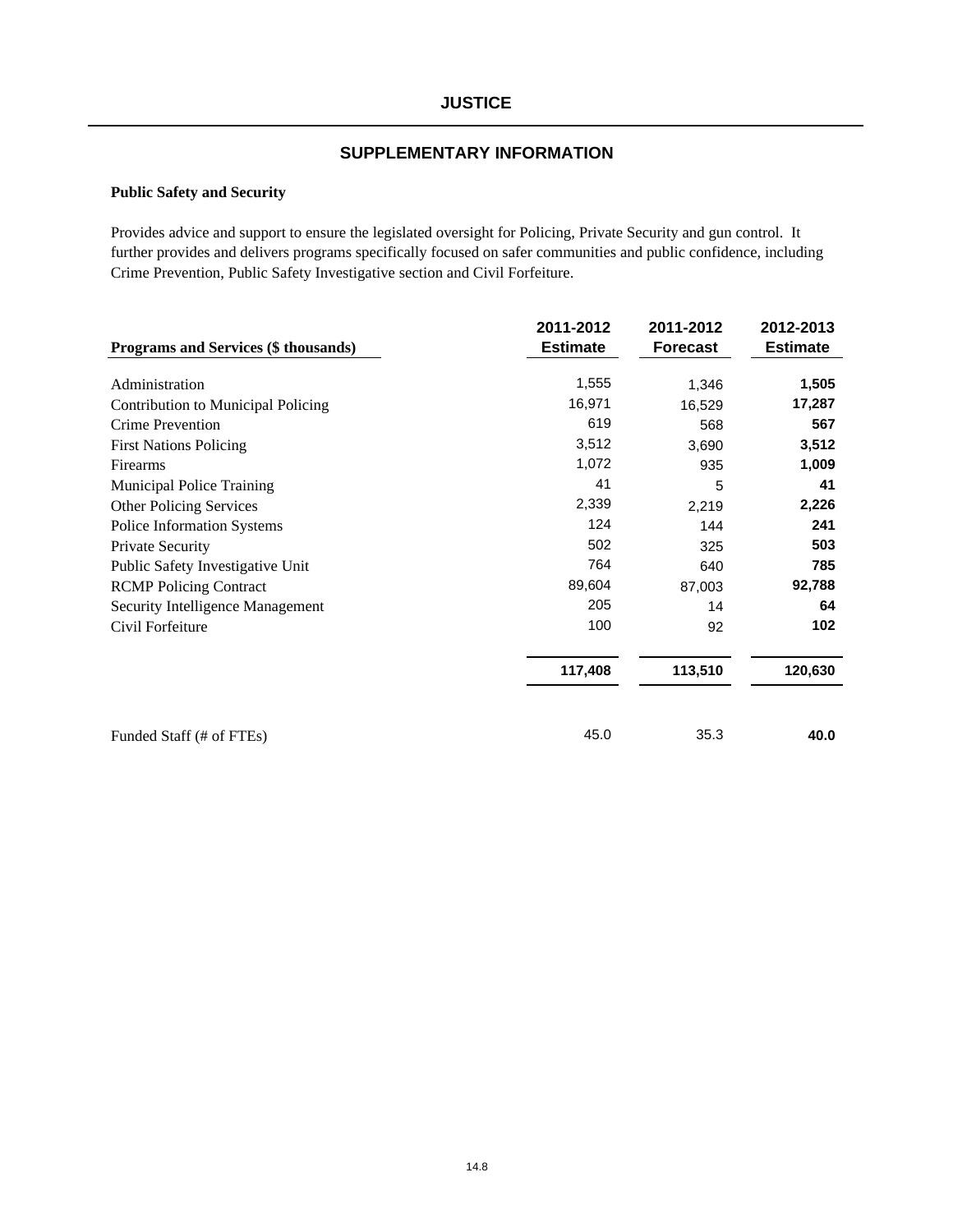#### **Serious Incident Response Team**

An independent unit which is responsible for investigating incidents where death, serious injury, sexual assault or other matters of public interest have occurred and involve the actions of a police officer.

| Programs and Services (\$ thousands) | 2011-2012<br><b>Estimate</b> | 2011-2012<br><b>Forecast</b> | 2012-2013<br><b>Estimate</b> |
|--------------------------------------|------------------------------|------------------------------|------------------------------|
| Serious Incident Response Team       | 427                          | 203                          | 595                          |
|                                      | 427                          | 203                          | 595                          |
| Funded Staff (# of FTEs)             | 3.7                          | 0.6                          | 4.0                          |

#### **Emergency Management Office**

The Emergency Management Office (EMO) is responsible for administering province-wide, EMO administrative and operational programs, including the Provincial 911 Service, Ground Search and Rescue, Business Continuity and Disaster Assistance programs.

| Programs and Services (\$ thousands)  | 2011-2012<br><b>Estimate</b> | 2011-2012<br><b>Forecast</b> | 2012-2013<br><b>Estimate</b> |  |
|---------------------------------------|------------------------------|------------------------------|------------------------------|--|
| Administration                        | 2,157                        | 1,844                        | 2,086                        |  |
| Strategic Services Unit               | 80                           | 63                           | 80                           |  |
| <b>EMO</b> Disaster Assistance        | 248                          | 1,743                        | 247                          |  |
| Ground Search and Rescue              | 180                          | 222                          | 180                          |  |
| Search and Rescue New Initiative Fund | 535                          | 626                          | 259                          |  |
| E911 Emergency Reporting System       | 3,983                        | 3,829                        | 4,586                        |  |
|                                       | 7,183                        | 8,327                        | 7,438                        |  |
| Funded Staff (# of FTEs)              | 30.0                         | 26.7                         | 28.0                         |  |
| <b>Total - Departmental Expenses</b>  | 302,036                      | 298,086                      | 306,723                      |  |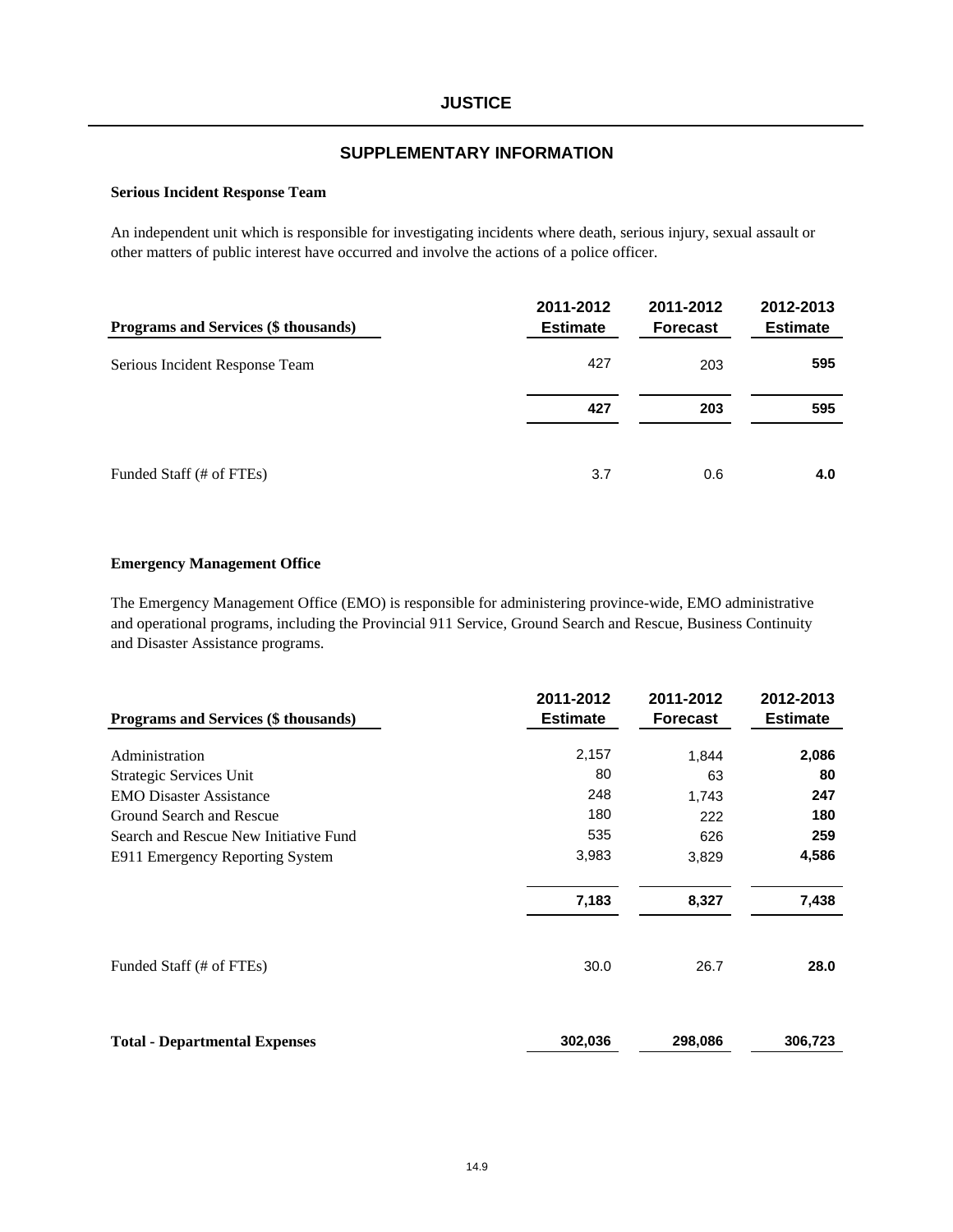## **LABOUR AND ADVANCED EDUCATION**

**Honourable Marilyn More Ms. Sandra McKenzie Minister Deputy Minister 6th Floor 6th Floor 5151 Terminal Road 5151 Terminal Road Halifax, Nova Scotia Halifax, Nova Scotia 424-6647 424-4148**

Nova Scotia Labour and Advanced Education is focused on fairness, safety and prosperity for all Nova Scotians, assisting them in living, learning and working to their highest potential.

In 2011, the Department of Labour and Advanced Education launched Nova Scotia's workforce strategy to support learning and skills development in the workplace, to help Nova Scotians connect with good jobs, and to grow the workforce in numbers and skills.

By working with partners as well as other departments within government, Labour and Advanced Education will focus many of its resources on the implementation of the workforce strategy.

These resources encompass all of the Department's divisions and branches which include those that focus on skills and learning, post secondary education, occupational health and safety, labour services, immigration, status of women, voluntary sector and building fire and technical safety.

|                                      | <b>Departmental Summary</b><br>(\$ thousands) |                 |           |
|--------------------------------------|-----------------------------------------------|-----------------|-----------|
|                                      | 2011-2012                                     | 2011-2012       | 2012-2013 |
|                                      | <b>Estimate</b><br><b>Forecast</b>            | <b>Estimate</b> |           |
| <b>Total - Departmental Expenses</b> | 345.211                                       | 341.532         | 346,208   |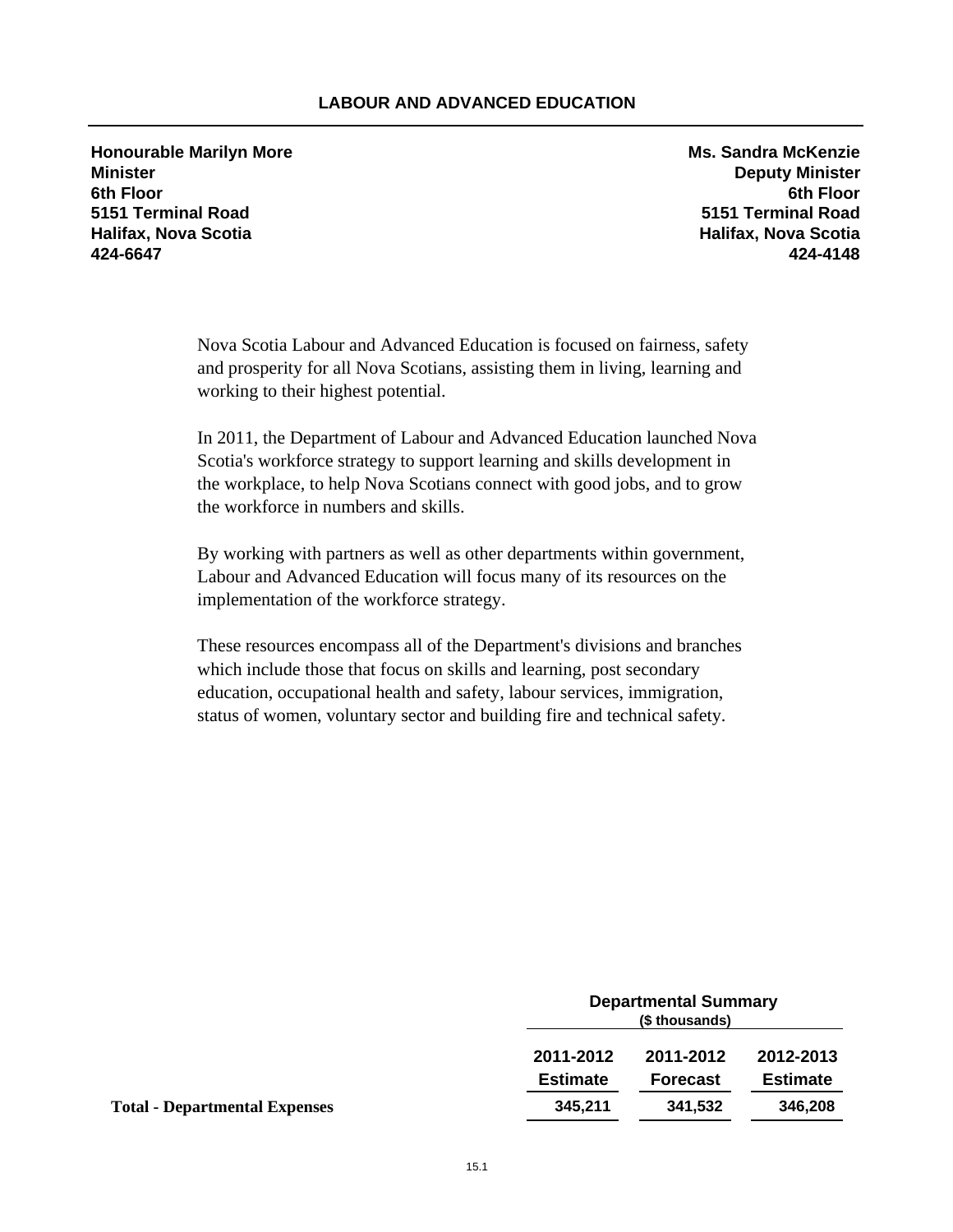# **LABOUR AND ADVANCED EDUCATION**

## **(\$ thousands) DEPARTMENTAL EXPENSES SUMMARY**

| <b>Programs and Services</b>               | <b>Resolution</b><br><b>Number</b> | 2011-2012<br><b>Estimate</b> | 2011-2012<br><b>Forecast</b> | 2012-2013<br><b>Estimate</b> |
|--------------------------------------------|------------------------------------|------------------------------|------------------------------|------------------------------|
| Administration                             |                                    | 985                          | 1,413                        | 1,530                        |
| Policy, Planning and Professional Services |                                    | 4,367                        | 3,594                        | 3,703                        |
| Skills and Learning                        |                                    | 132,265                      | 130,979                      | 131,870                      |
| <b>Higher Education</b>                    |                                    | 47,897                       | 48,528                       | 47,229                       |
| School Capital Amortization                |                                    | 6,612                        | 6,612                        | 6,227                        |
| <b>Community College Grants</b>            |                                    | 126,383                      | 126,383                      | 127,809                      |
| Safety                                     |                                    | 13,208                       | 11,672                       | 13,244                       |
| <b>Labour Services</b>                     |                                    | 7,380                        | 6,912                        | 7,447                        |
| Office of Immigration                      |                                    | 5,202                        | 4,588                        | 6,375                        |
| Nova Scotia Advisory Council on the        |                                    |                              |                              |                              |
| <b>Status of Women</b>                     |                                    | 912                          | 851                          | 774                          |
| <b>Total - Departmental Expenses</b>       | 13                                 | 345,211                      | 341,532                      | 346,208                      |

## **Departmental Expenses by Object (\$ thousands)**

| Salary and Employee Benefits<br><b>Operating Costs</b><br><b>Grants and Contributions</b> | 39,295<br>31,057<br>283,129 | 35,994<br>32,029<br>293,551 | 41,558<br>26,515<br>288,710 |
|-------------------------------------------------------------------------------------------|-----------------------------|-----------------------------|-----------------------------|
| <b>Gross Expenses</b><br>Less: Chargeable to Other Departments                            | 353,481<br>(8,270)          | 361,574<br>(20, 042)        | 356,783<br>(10, 575)        |
| <b>Total - Departmental Expenses</b>                                                      | 345,211                     | 341,532                     | 346,208                     |
| <b>Ordinary Recoveries</b>                                                                | 132,029                     | 130,307                     | 129,077                     |
| <b>Funded Staff (# of FTEs)</b>                                                           |                             |                             |                             |
| <b>Total - Funded Staff</b>                                                               | 545                         | 477                         | 552                         |
| Less: Staff Funded by External Agencies                                                   | (242)                       | (205)                       | (228)                       |
| <b>Total - Departmentally Funded Staff</b>                                                | 303                         | 272                         | 324                         |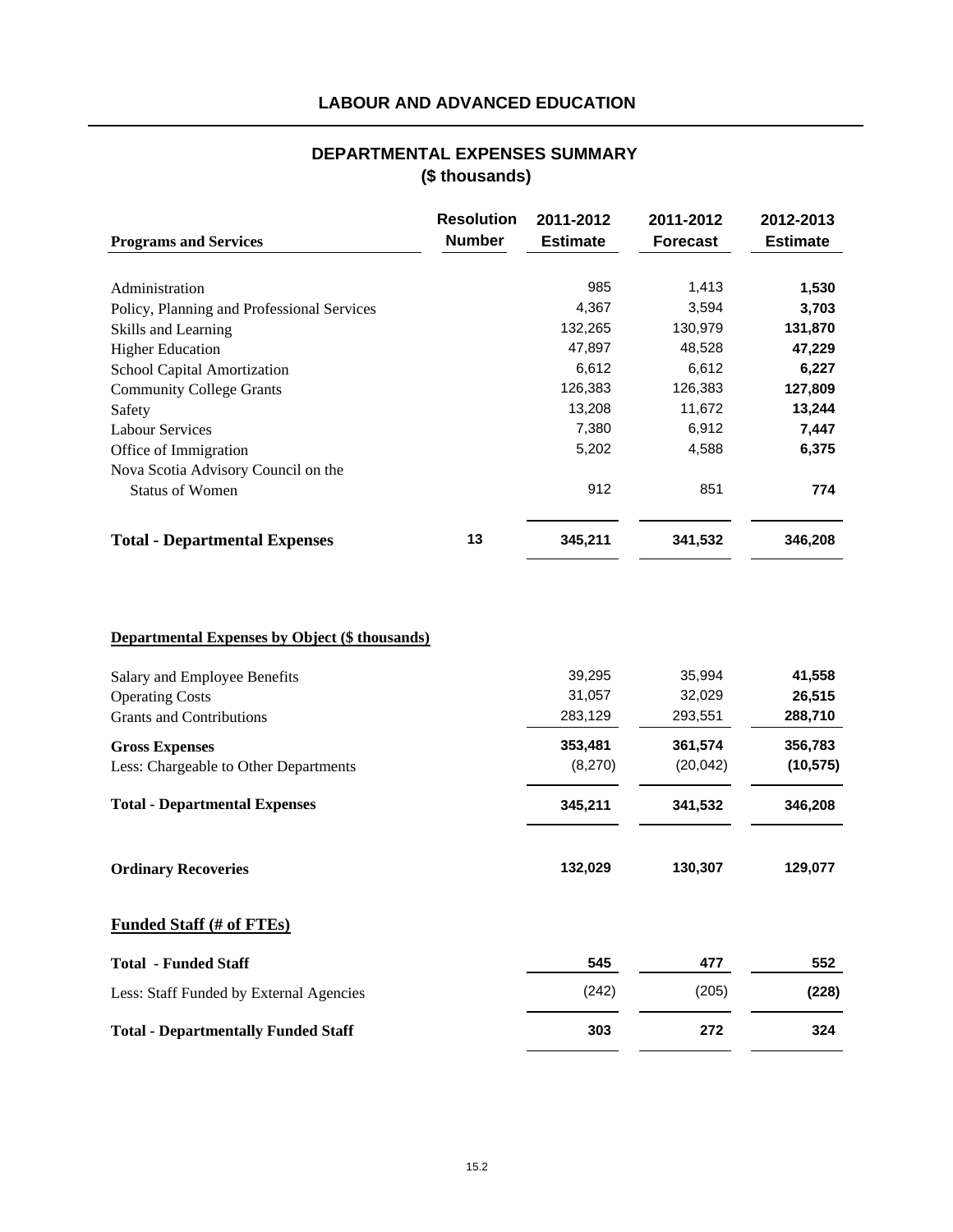### **Administration**

Provides overall management and coordination of departmental programs.

| <b>Programs and Services (\$ thousands)</b> | 2011-2012<br><b>Estimate</b> | 2011-2012<br><b>Forecast</b> | 2012-2013<br><b>Estimate</b> |
|---------------------------------------------|------------------------------|------------------------------|------------------------------|
| Office of the Minister and Deputy Minister  | 514                          | 626                          | 428                          |
| Communications                              | 358                          | 327                          | 498                          |
| <b>Information Technology Services</b>      | 113                          | 460                          | 604                          |
|                                             | 985                          | 1,413                        | 1,530                        |
| Funded Staff (# of FTEs)                    | 7.5                          | 8.1                          | 12.0                         |

#### **Policy, Planning and Professional Services**

Provides coordination and support of departmental research and information policy analysis, advise to the Deputy Minister and senior management and serves as departmental liaison and support on intergovernmental and federal/provincial relations. Supports departmental planning and reporting processes, provides labour market information products and related research. Provides business services support including information access and privacy management. Coordinates and supports departmental development of key government strategies, initiatives and legislative agenda.

| <b>Programs and Services (\$ thousands)</b>   | 2011-2012<br><b>Estimate</b> | 2011-2012<br><b>Forecast</b> | 2012-2013<br><b>Estimate</b> |
|-----------------------------------------------|------------------------------|------------------------------|------------------------------|
| Administration                                | 194                          | 189                          | 194                          |
| Federal and Provincial Relations and Research | 1,326                        | 753                          | 840                          |
| Policy and Planning                           | 1,961                        | 1,781                        | 1,134                        |
| <b>Professional Services</b>                  | 886                          | 871                          | 1,535                        |
|                                               | 4,367                        | 3,594                        | 3,703                        |
| Funded Staff (# of FTEs)                      | 40.0                         | 27.9                         | 34.0                         |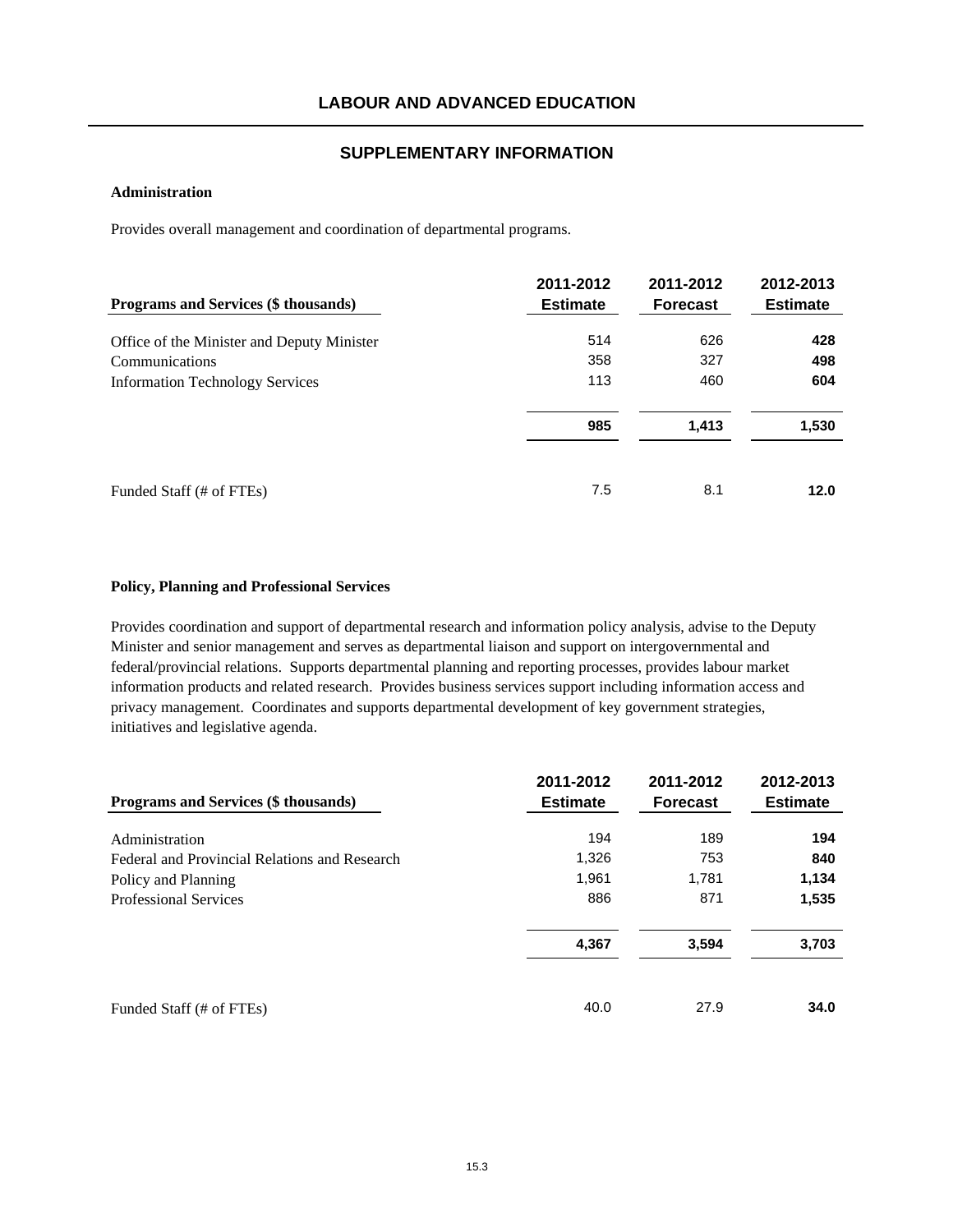### **Skills and Learning**

Responsible for Adult Education, Workplace Initiatives, Apprenticeship Training and Trades Qualifications, Volunteerism and the Non-profit Sector, and Employment Nova Scotia. Undertakes labour force development, employer liaison with the education and training system, workforce adjustment and liaison with the Nova Scotia Community College on skills and training issues.

|                                             | 2011-2012       | 2011-2012       | 2012-2013       |
|---------------------------------------------|-----------------|-----------------|-----------------|
| <b>Programs and Services (\$ thousands)</b> | <b>Estimate</b> | <b>Forecast</b> | <b>Estimate</b> |
| Administration                              | 3,882           | 3,776           | 2,607           |
| <b>Adult Education</b>                      | 8,625           | 8,257           | 8,811           |
| <b>Labour Market Partnerships</b>           | 337             | 14              | ---             |
| Apprenticeship Training and Skills          | 6,276           | 6,384           | 8,612           |
| <b>Workplace Education</b>                  | 2,013           | 2,320           | 2,216           |
| <b>Employment Nova Scotia</b>               | 90,459          | 90,559          | 89,889          |
| <b>LMA</b> Programs                         | 20,015          | 19,015          | 19,101          |
| <b>Voluntary Sector</b>                     | 658             | 654             | 634             |
|                                             | 132,265         | 130,979         | 131,870         |
| Funded Staff (# of FTEs)                    | 224.5           | 198.3           | 222.5           |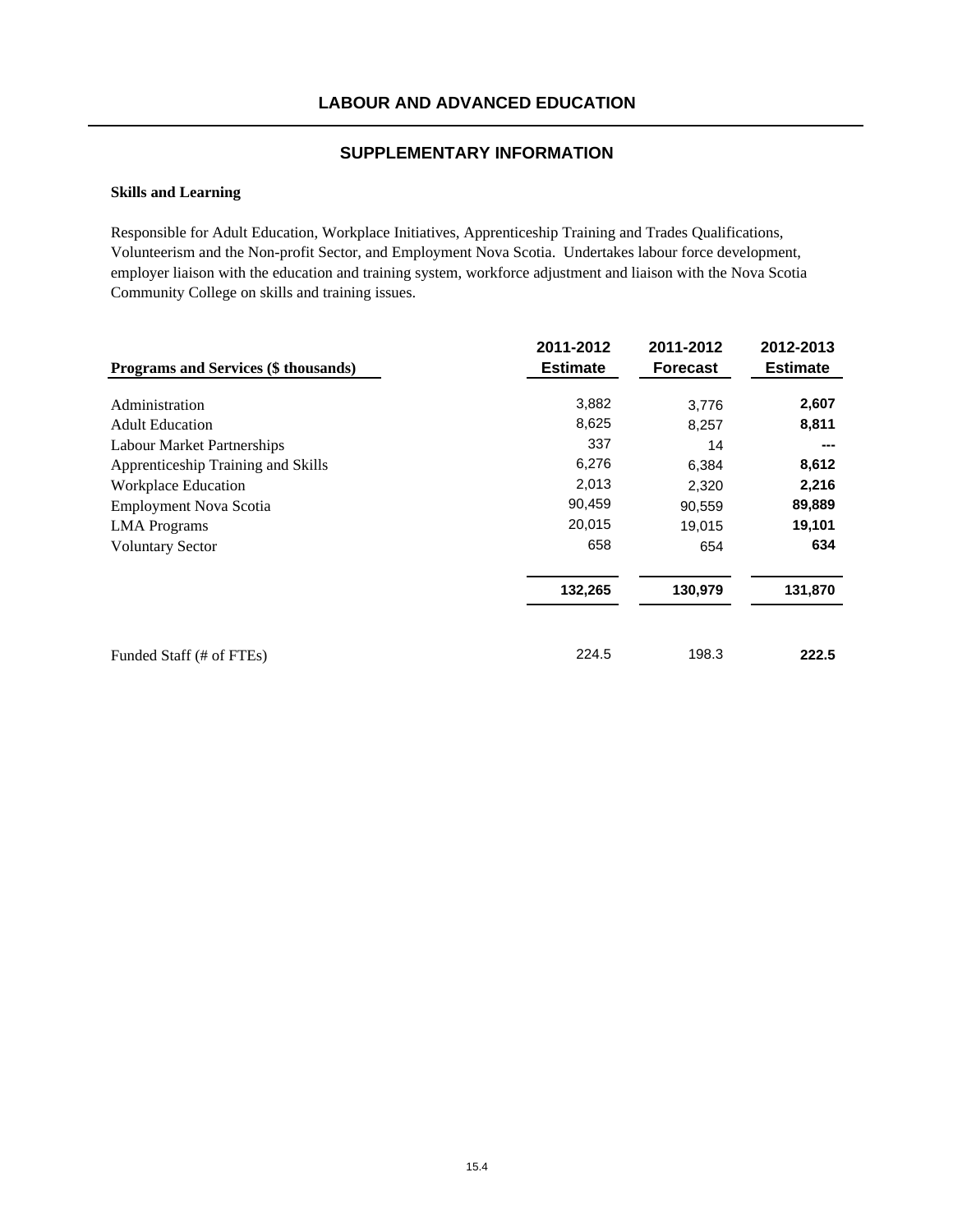### **Higher Education**

Manages the Department's private career colleges, post-secondary disability services and student assistance programs. Provides liaison between the department and the Nova Scotia Community College on core programming and the Province's eleven universities. The Branch administers the Community College grant, and through the Assistance to Universities appropriation, allocates funds to universities.

| Programs and Services (\$ thousands)      | 2011-2012<br><b>Estimate</b> | 2011-2012<br><b>Forecast</b> | 2012-2013<br><b>Estimate</b> |
|-------------------------------------------|------------------------------|------------------------------|------------------------------|
| Senior Executive Office                   | 190                          | 286                          | 204                          |
| Universities and Colleges                 | 2,339                        | 2,287                        | 897                          |
| <b>Student Assistance</b>                 | 38,561                       | 39,260                       | 39,602                       |
| <b>Post Secondary Disability Services</b> | 6.277                        | 6,262                        | 6,066                        |
| <b>Private Career Colleges</b>            | 530                          | 433                          | 460                          |
|                                           | 47,897                       | 48,528                       | 47,229                       |
| Funded Staff (# of FTEs)                  | 70.0                         | 56.4                         | 70.0                         |

#### **School Capital Amortization**

Provision of amortization costs for the Nova Scotia Community College.

| Programs and Services (\$ thousands) | 2011-2012<br><b>Estimate</b> | 2011-2012<br><b>Forecast</b> | 2012-2013<br><b>Estimate</b> |
|--------------------------------------|------------------------------|------------------------------|------------------------------|
| <b>Community College</b>             | 6.612                        | 6.612                        | 6,227                        |
|                                      | 6,612                        | 6.612                        | 6,227                        |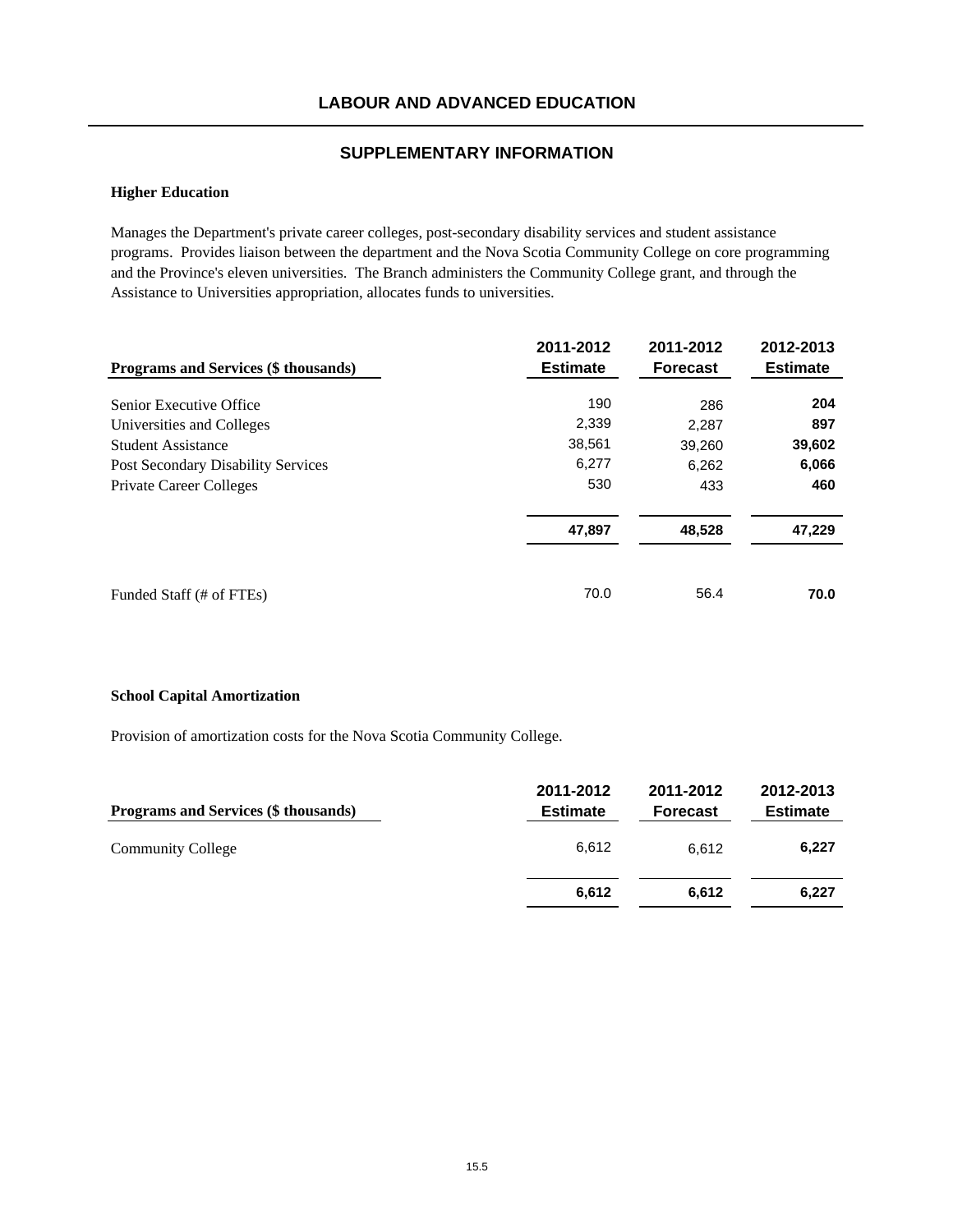### **Community College Grants**

Annual operating funding for the Nova Scotia Community College.

| <b>Programs and Services (\$ thousands)</b> | 2011-2012<br><b>Estimate</b> | 2011-2012<br><b>Forecast</b> | 2012-2013<br><b>Estimate</b> |
|---------------------------------------------|------------------------------|------------------------------|------------------------------|
| <b>Community College Grants</b>             | 126.383                      | 126.383                      | 127,809                      |
|                                             | 126,383                      | 126,383                      | 127,809                      |

#### **Safety**

Develops and enforces legislation, policies, codes and standards to promote occupational health and safety, and building, fire and technical safety.

| Programs and Services (\$ thousands) | 2011-2012<br><b>Estimate</b> | 2011-2012<br><b>Forecast</b> | 2012-2013<br><b>Estimate</b> |
|--------------------------------------|------------------------------|------------------------------|------------------------------|
| Building, Fire and Technical Safety  | 4,167                        | 4.269                        | 4,462                        |
| Occupational Health and Safety       | 9,041                        | 7,403                        | 8,782                        |
|                                      | 13,208                       | 11,672                       | 13,244                       |
| Funded Staff (# of FTEs)             | 108.2                        | 95.6                         | 110.2                        |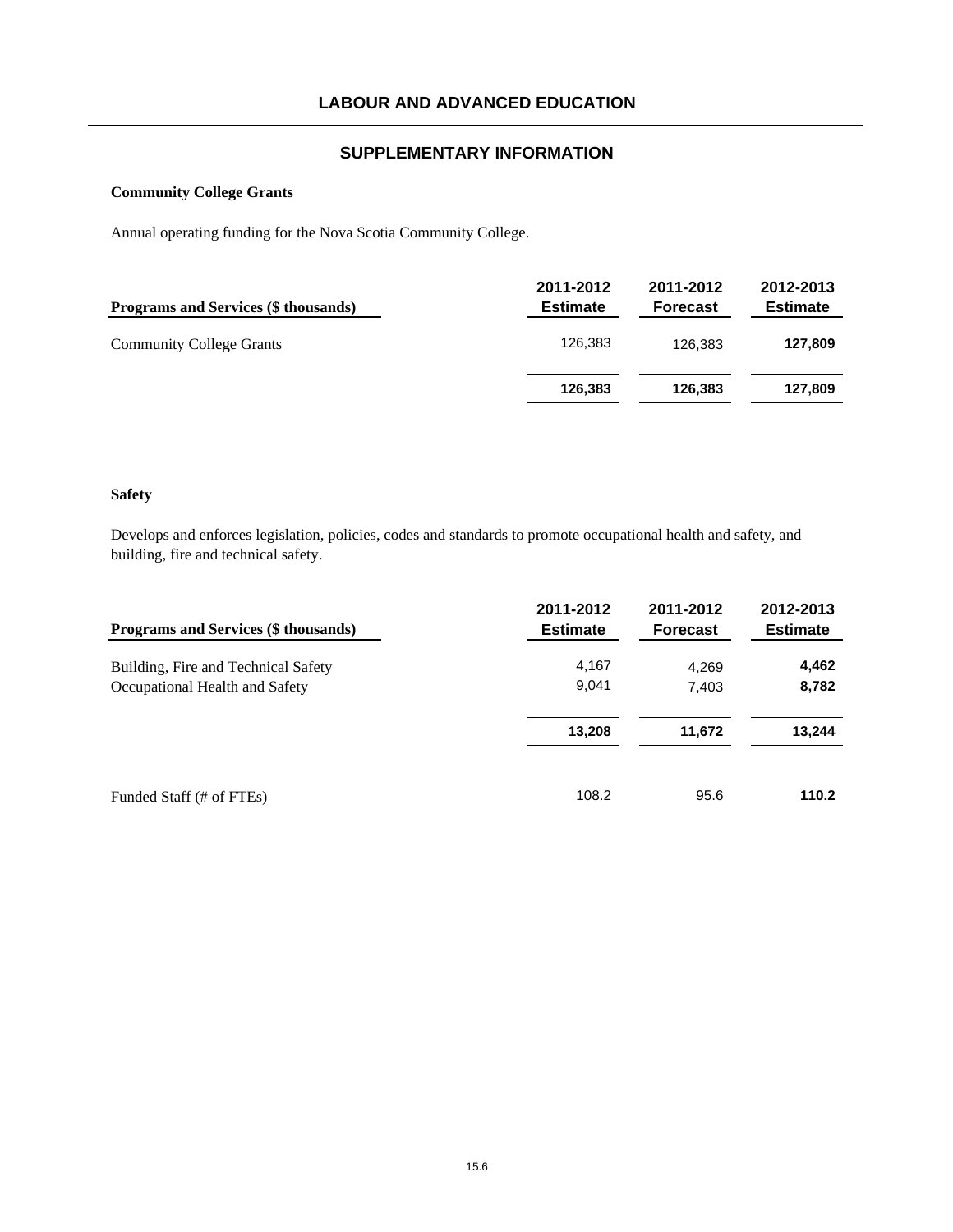#### **Labour Services**

Provides conciliation services in accordance with the provisions of the *Trade Union Act* and other acts. Provides impartial conciliation and mediation services to labour and management. Defines minimum standards in Pension Regulation, and the Labour Standard Codes, and provides legal services to injured workers.

| Programs and Services (\$ thousands)     | 2011-2012<br><b>Estimate</b> | 2011-2012<br><b>Forecast</b> | 2012-2013<br><b>Estimate</b> |
|------------------------------------------|------------------------------|------------------------------|------------------------------|
| Administration                           | 355                          | 350                          | 337                          |
| Labour Standards                         | 1,739                        | 1,308                        | 1,739                        |
| Workers' Advisers Program                | 2,686                        | 2,686                        | 2,750                        |
| Pension Regulation                       | 398                          | 365                          | 398                          |
| <b>Conciliation and Labour Tribunals</b> | 2,202                        | 2,203                        | 2,223                        |
|                                          | 7,380                        | 6,912                        | 7,447                        |
| Funded Staff (# of FTEs)                 | 61.4                         | 60.8                         | 64.4                         |

#### **Office of Immigration**

Responsible for all matters relating to immigration for the Province, including the implementation of Nova Scotia's Immigration Strategy; promotion of Nova Scotia as an immigrant destination; administration of Nova Scotia Nominee program; provisions of assistance to immigrant serving organizations for the delivery of integration programming and language services and stakeholders' capacity building to welcome newcomers to Nova Scotia.

| Programs and Services (\$ thousands) | 2011-2012<br><b>Estimate</b> | 2011-2012<br><b>Forecast</b> | 2012-2013<br><b>Estimate</b> |
|--------------------------------------|------------------------------|------------------------------|------------------------------|
| Administration                       | 5,202                        | 4,588                        | 6,375                        |
|                                      | 5,202                        | 4,588                        | 6,375                        |
| Funded Staff (# of FTEs)             | 25.0                         | 22.9                         | 30.2                         |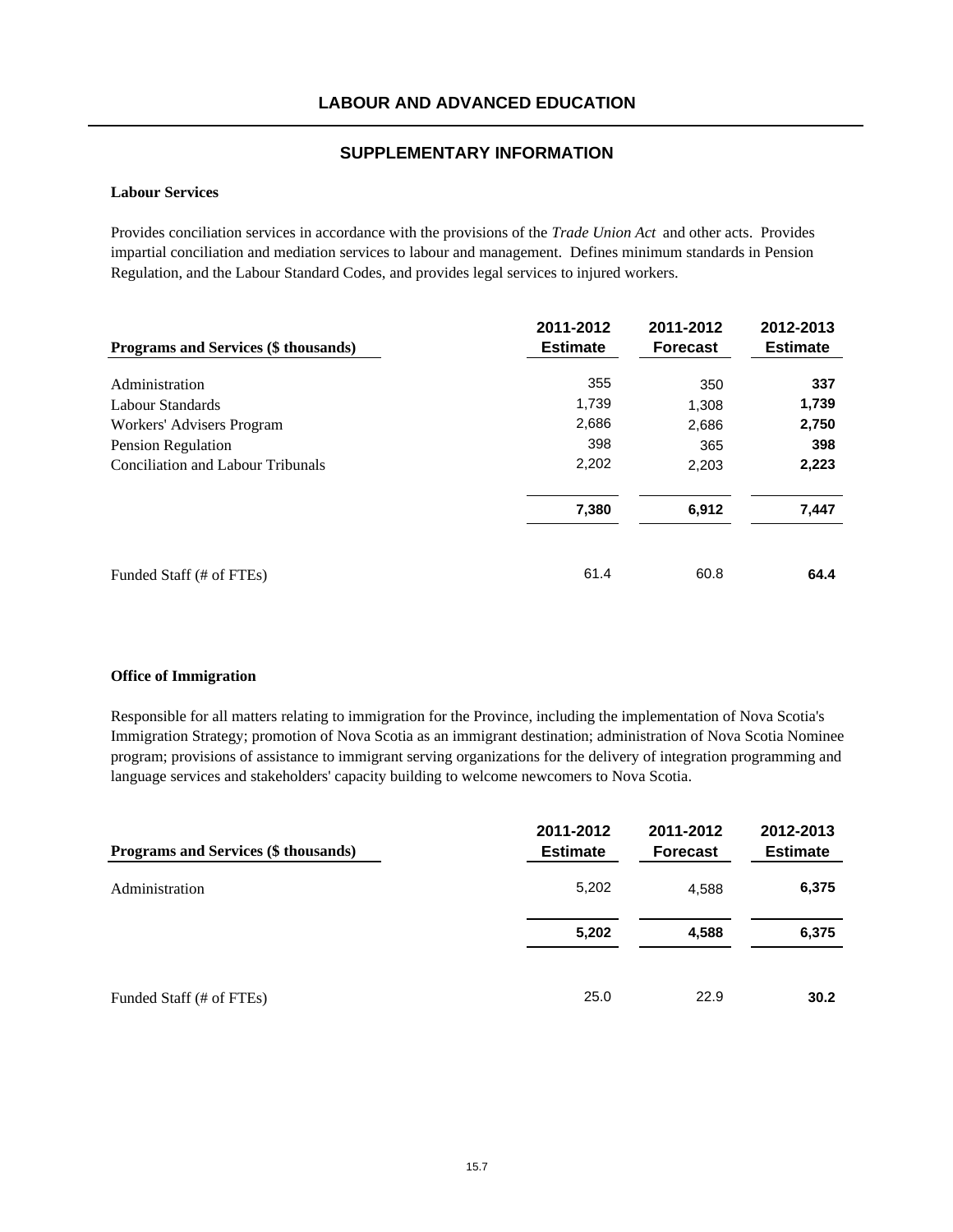## **Nova Scotia Advisory Council on the Status of Women**

Provides research, policy advice, information services and community liaison and outreach in pursuit of equality, fairness and dignity for all women in Nova Scotia.

| Programs and Services (\$ thousands) | 2011-2012<br><b>Estimate</b> | 2011-2012<br><b>Forecast</b> | 2012-2013<br><b>Estimate</b> |
|--------------------------------------|------------------------------|------------------------------|------------------------------|
| Administration                       | 912                          | 851                          | 774                          |
|                                      | 912                          | 851                          | 774                          |
| Funded Staff (# of FTEs)             | 8.0                          | 6.8                          | 8.0                          |
| <b>Total - Departmental Expenses</b> | 345,211                      | 341,532                      | 346,208                      |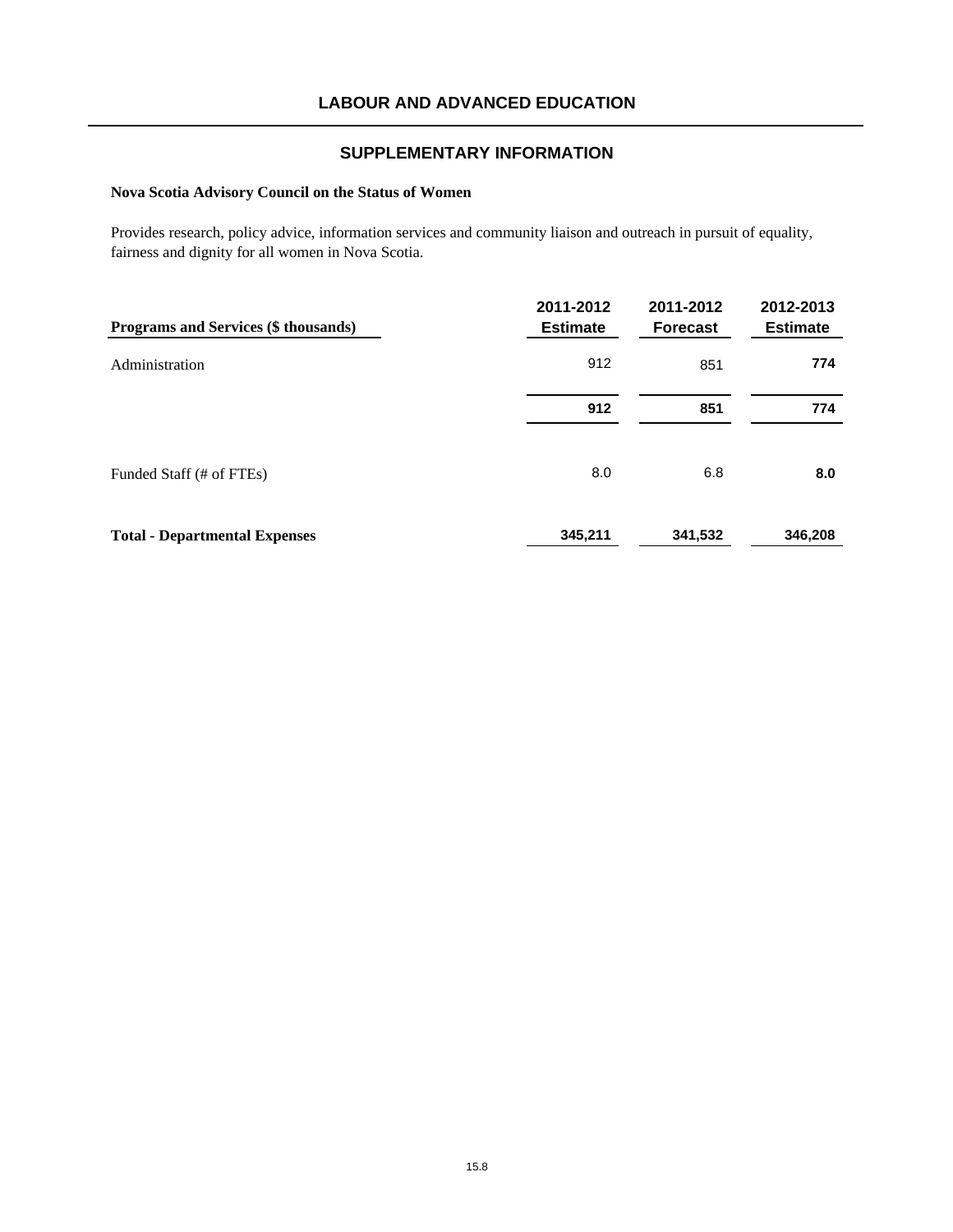## **LABOUR AND ADVANCED EDUCATION - ASSISTANCE TO UNIVERSITIES**

**Honourable Marilyn More Ms. Sandra McKenzie Minister Deputy Minister 6th Floor 6th Floor 5151 Terminal Road 5151 Terminal Road Halifax, Nova Scotia Halifax, Nova Scotia 424-6647 424-4148**

The budget for Assistance to Universities supports the Department's mission of providing excellence in education and training for personal fulfillment and for a productive, prosperous society through the establishment of a globally competitive workforce and leadership in research development and innovation.

|                                      |                              | <b>Departmental Summary</b><br>(\$ thousands) |                              |  |
|--------------------------------------|------------------------------|-----------------------------------------------|------------------------------|--|
|                                      | 2011-2012<br><b>Estimate</b> | 2011-2012<br><b>Forecast</b>                  | 2012-2013<br><b>Estimate</b> |  |
| <b>Total - Departmental Expenses</b> | 384,792                      | 388,068                                       | 347,619                      |  |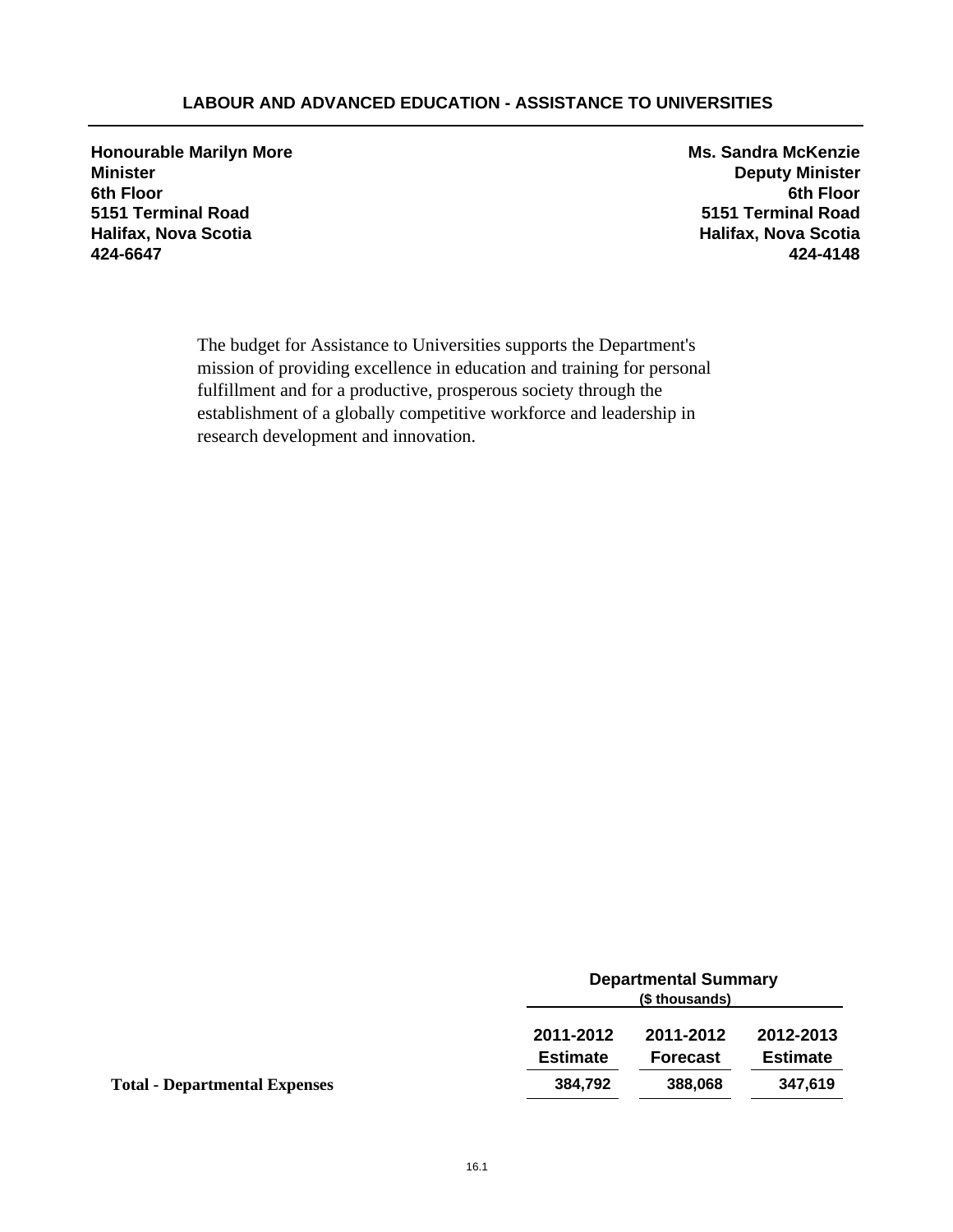# **LABOUR AND ADVANCED EDUCATION - ASSISTANCE TO UNIVERSITIES**

## **DEPARTMENTAL EXPENSES SUMMARY (\$ thousands)**

| <b>Programs and Services</b>         | <b>Resolution</b><br># | 2011-2012<br><b>Estimate</b> | 2011-2012<br><b>Forecast</b> | 2012-2013<br><b>Estimate</b> |
|--------------------------------------|------------------------|------------------------------|------------------------------|------------------------------|
| <b>Grants to Universities</b>        |                        | 384.792                      | 388,068                      | 347,619                      |
| <b>Total - Departmental Expenses</b> | 14                     | 384.792                      | 388.068                      | 347,619                      |

| Departmental Expenses by Object (\$ thousands) |
|------------------------------------------------|
|------------------------------------------------|

| <b>Grants and Contributions</b>                                | 384,792          | 388,098         | 347,649         |
|----------------------------------------------------------------|------------------|-----------------|-----------------|
| <b>Gross Expenses</b><br>Less: Chargeable to Other Departments | 384,792<br>$---$ | 388,098<br>(30) | 347,649<br>(30) |
| <b>Total - Departmental Expenses</b>                           | 384,792          | 388,068         | 347,619         |
| <b>Ordinary Recoveries</b>                                     | 13,975           | 13,975          | 14,570          |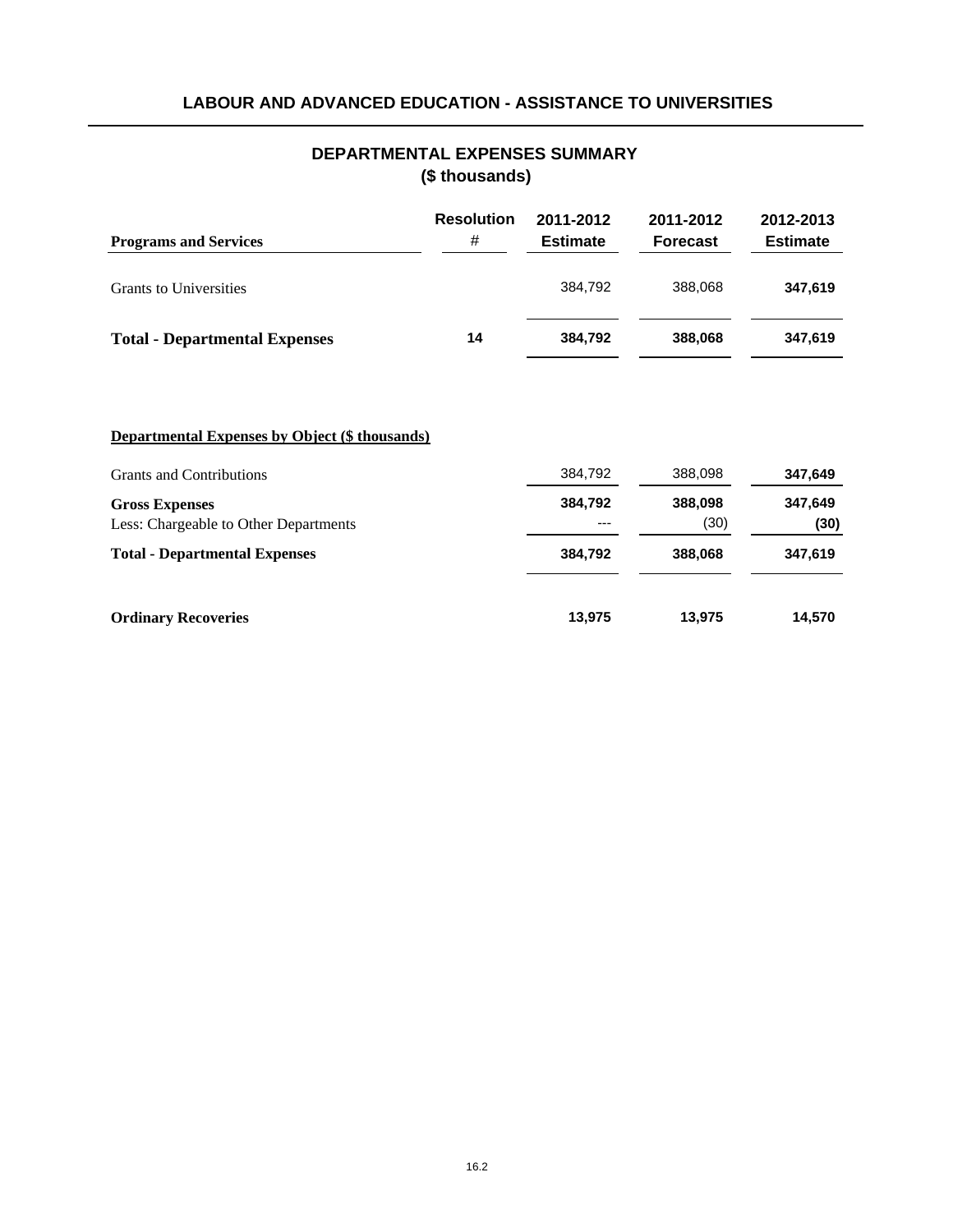#### **Grants to Universities**

Allocation provides for the annual operating funding to Nova Scotia universities and operational expenses in support of post secondary education for Nova Scotia students.

| Programs and Services (\$ thousands) | 2011-2012<br><b>Estimate</b> | 2011-2012<br><b>Forecast</b> | 2012-2013<br><b>Estimate</b> |
|--------------------------------------|------------------------------|------------------------------|------------------------------|
| Operating                            | 339,352                      | 341.940                      | 293,235                      |
| <b>Atlantic Veterinary College</b>   | 6,263                        | 6,263                        | 6,075                        |
| <b>Targeted Funding</b>              | 2,338                        | 2,338                        | 2,343                        |
| <b>Special Payments</b>              | 36,839                       | 37,527                       | 45,966                       |
|                                      | 384,792                      | 388,068                      | 347,619                      |
| <b>Total - Departmental Expenses</b> | 384,792                      | 388,068                      | 347.619                      |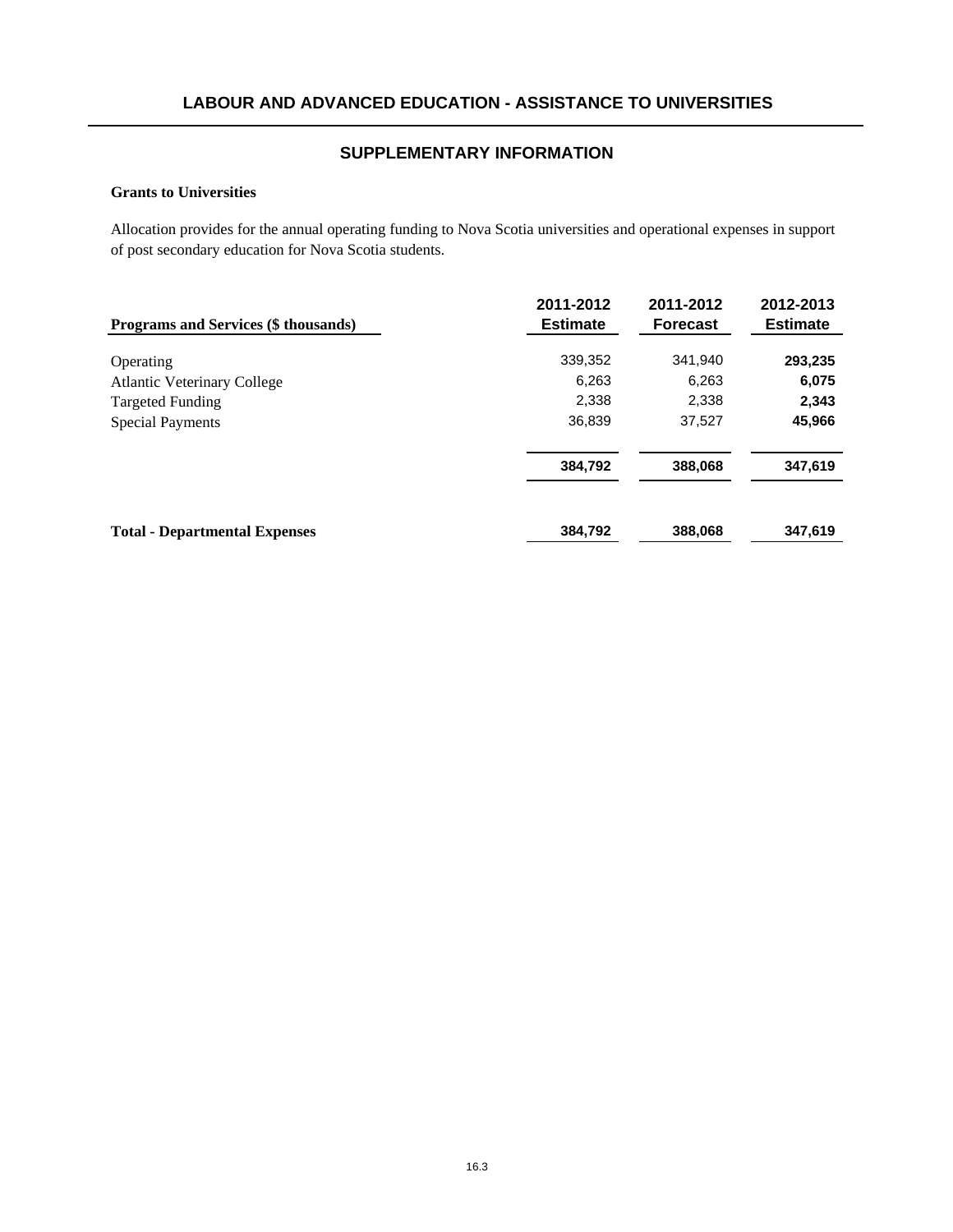**Honourable Charlie Parker Mr. Duff Montgomerie Mr. Duff Montgomerie Minister Deputy Minister 3rd Floor 3rd Floor 1701 Hollis Street 1701 Hollis Street Halifax, Nova Scotia Halifax, Nova Scotia 424-4037 424-4121**

The Department of Natural Resources is charged with the administration of various statutes directed at the integrated and sustainable science-based management of the Province's natural resources and the effective administration of Crown lands. The mandate includes the implementation of policies and programs dealing with the following resources: environmentally responsible and sustainable exploration, development, management and efficient use of mineral resources; forest management policies aimed at maintaining sustainable forests and ecosystems; protection of forests from fires, pests and diseases; biodiversity conservation and the sustainable use of wildlife populations, habitats and ecosystems; off-highway vehicle safety, enforcement and trail development; management and operation of the provincial parks system; protection of the Crown land asset by survey and maintenance of boundaries, and management and distribution of land related information; and optimization of the Province's land assets within the framework of sustainable prosperity through acquisition of land and authorization of economic uses of Crown land.

| <b>Departmental Summary</b><br>(\$ thousands) |                 |                 |
|-----------------------------------------------|-----------------|-----------------|
| 2011-2012                                     | 2011-2012       | 2012-2013       |
| <b>Estimate</b>                               | <b>Forecast</b> | <b>Estimate</b> |
| 92,845                                        | 99.897          | 95,685          |
|                                               |                 |                 |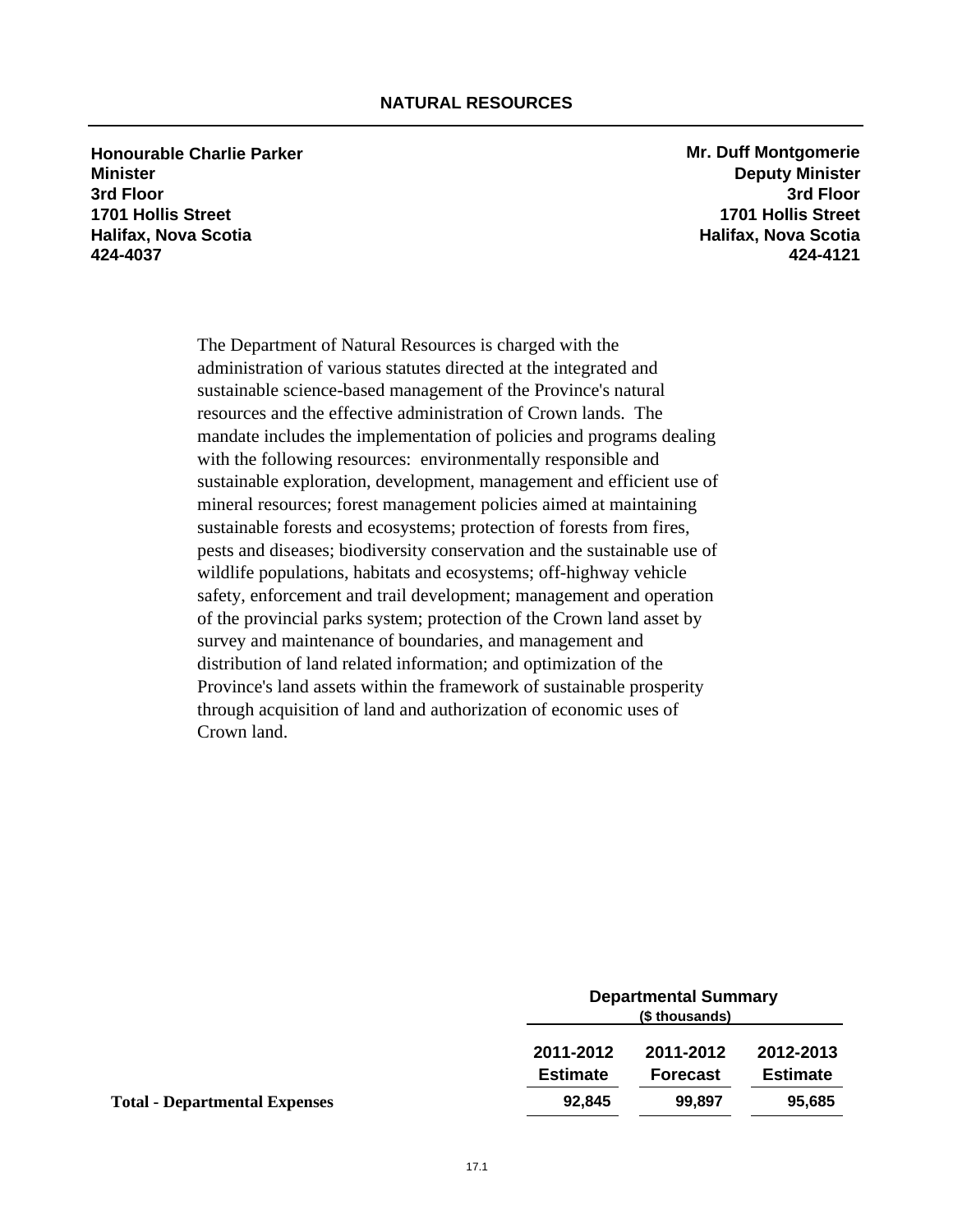# **NATURAL RESOURCES**

## **(\$ thousands) DEPARTMENTAL EXPENSES SUMMARY**

| <b>Programs and Services</b>          | <b>Resolution</b><br><b>Number</b> | 2011-2012<br><b>Estimate</b> | 2011-2012<br><b>Forecast</b> | 2012-2013<br><b>Estimate</b> |
|---------------------------------------|------------------------------------|------------------------------|------------------------------|------------------------------|
| Senior Management                     |                                    | 516                          | 491                          | 516                          |
| Corporate Services Unit               |                                    | 4,625                        | 4,158                        | 4,401                        |
| <b>Renewable Resources</b>            |                                    | 16,114                       | 29,959                       | 15,729                       |
| <b>Mineral Resources</b>              |                                    | 3,633                        | 3.747                        | 3.861                        |
| <b>Regional Services</b>              |                                    | 59,886                       | 53,691                       | 62,927                       |
| Policy, Planning and Support Services |                                    | 4,704                        | 4,487                        | 4,672                        |
| <b>Land Services</b>                  |                                    | 3,367                        | 3,364                        | 3,579                        |
| <b>Total - Departmental Expenses</b>  | 15                                 | 92,845                       | 99,897                       | 95,685                       |

## **Departmental Expenses by Object (\$ thousands)**

| Salary and Employee Benefits                | 54,320 | 51,256  | 54,573 |
|---------------------------------------------|--------|---------|--------|
| <b>Operating Costs</b>                      | 23,801 | 30,211  | 19,950 |
| <b>Grants and Contributions</b>             | 15,405 | 22,751  | 21,782 |
| <b>Gross Expenses</b>                       | 93,526 | 104,218 | 96,305 |
| Less: Chargeable to Other Departments       | (681)  | (4,242) | (620)  |
| Less: Chargeable to Tangible Capital Assets | ---    | (79)    |        |
| <b>Total - Departmental Expenses</b>        | 92,845 | 99,897  | 95,685 |
| <b>Ordinary Recoveries</b>                  | 20     | 1,112   | 25     |
| <b>Funded Staff (# of FTEs)</b>             |        |         |        |
| <b>Total - Funded Staff</b>                 | 831    | 745     | 801    |
| Less: Staff Funded by External Agencies     | (8)    | (3)     | (5)    |
| <b>Total - Departmentally Funded Staff</b>  | 823    | 742     | 796    |
|                                             |        |         |        |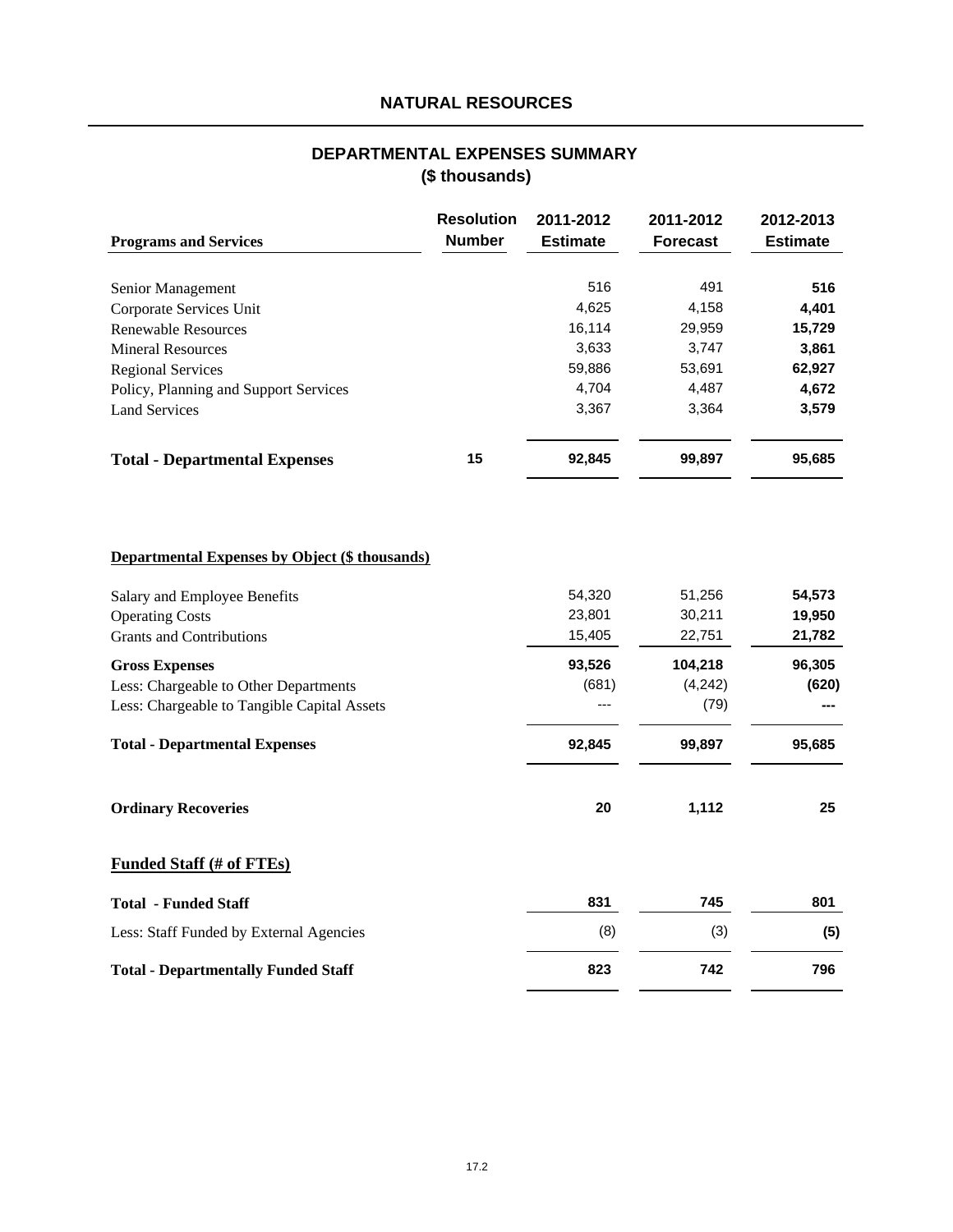### **Senior Management**

Provides overall management and coordination of department programs.

| Programs and Services (\$ thousands) | 2011-2012<br><b>Estimate</b> | 2011-2012<br><b>Forecast</b> | 2012-2013<br><b>Estimate</b> |
|--------------------------------------|------------------------------|------------------------------|------------------------------|
| Office of the Minister and Deputy    | 516                          | 491                          | 516                          |
|                                      | 516                          | 491                          | 516                          |
| Funded Staff (# of FTEs)             | 5.0                          | 6.0                          | 5.0                          |

#### **Corporate Services Unit**

Provides financial and information technology services to a number of client groups in various departments and agencies.

| Programs and Services (\$ thousands) | 2011-2012<br><b>Estimate</b> | 2011-2012<br><b>Forecast</b> | 2012-2013<br><b>Estimate</b> |
|--------------------------------------|------------------------------|------------------------------|------------------------------|
| <b>Financial Services</b>            | 2,110                        | 1,686                        | 1,886                        |
| <b>WCB</b> Payments                  | 208                          | 208                          | 208                          |
| <b>IT Services</b>                   | 2,307                        | 2,264                        | 2,307                        |
|                                      | 4,625                        | 4,158                        | 4,401                        |
| Funded Staff (# of FTEs)             | 57.0                         | 41.5                         | 51.0                         |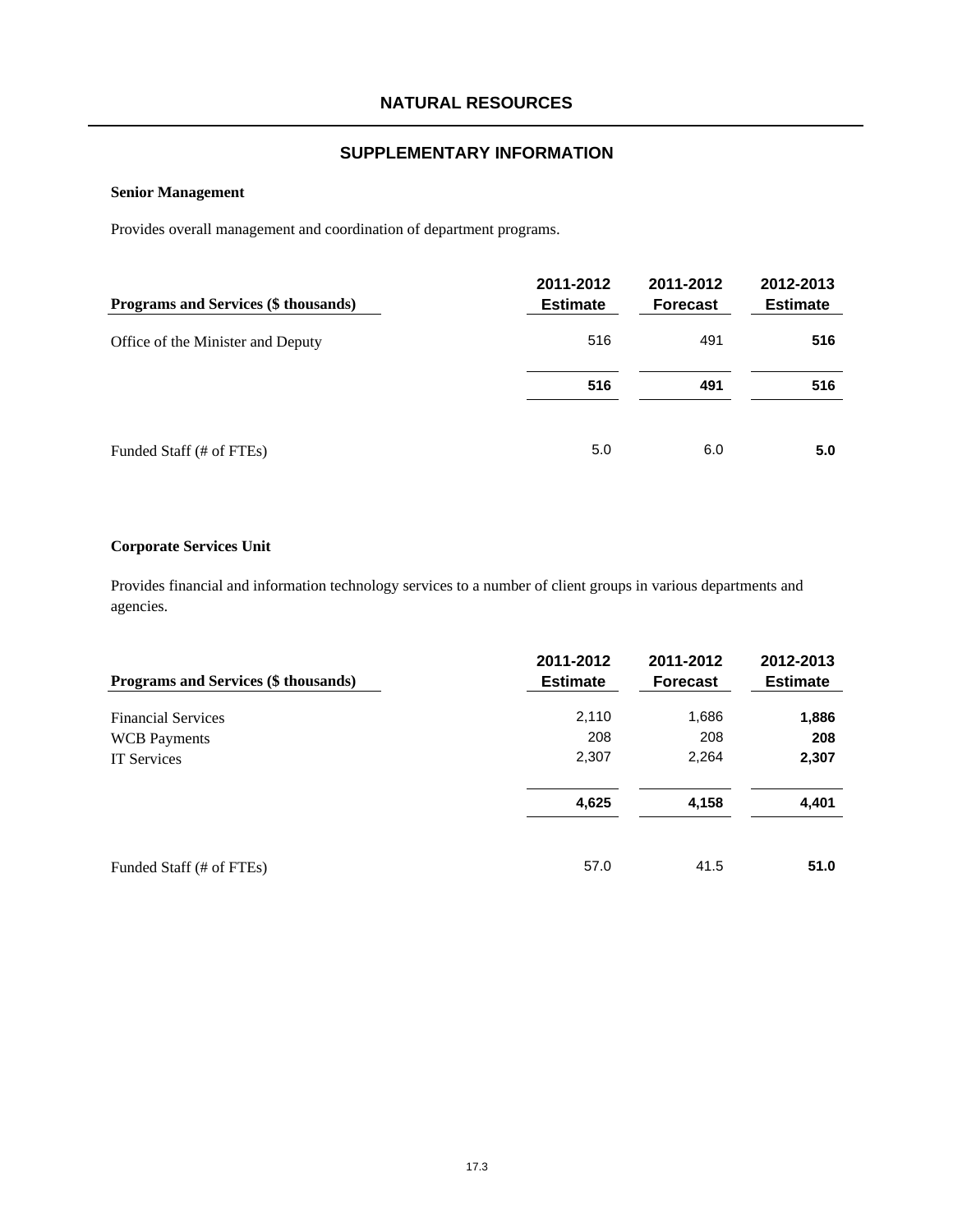#### **Renewable Resources**

Provides coordination and leadership on policy, planning and program development for sustainable management and conservation of forest, wildlife and park resources. Develops and delivers strategies and plans for resource inventories, biodiversity conservation, supporting outdoor recreation, protection of woodlands from pests and fires, and promotion of sustainable resource use.

|                                      | 2011-2012       | 2011-2012       | 2012-2013       |
|--------------------------------------|-----------------|-----------------|-----------------|
| Programs and Services (\$ thousands) | <b>Estimate</b> | <b>Forecast</b> | <b>Estimate</b> |
| Renewable Resources Administration   | 1,539           | 1,545           | 1,648           |
| Program Development                  | 3,722           | 16,578          | 3,674           |
| Forestry Administration              | 451             | 537             | 521             |
| Reforestation                        | 733             | 899             | 572             |
| Planning and Research                | 826             | 805             | 744             |
| <b>Forest Inventory</b>              | 2,102           | 1,917           | 1,923           |
| <b>Forest Protection</b>             | 2,366           | 2,659           | 2,285           |
| Parks Administration                 | 1,237           | 1,278           | 1,494           |
| Park Design                          | 42              | 47              | 42              |
| Park Development                     | 832             | 869             | 540             |
| Safety and Education                 | 160             | 125             | 85              |
| Wildlife Administration              | 399             | 421             | 405             |
| Large Mammals                        | 176             | 207             | 168             |
| Furbearers and Upland Game           | 231             | 432             | 321             |
| <b>Biodiversity</b>                  | 259             | 289             | 262             |
| Habitats (Terrestrial)               | 432             | 523             | 434             |
| <b>Wetlands and Coastal Habitat</b>  | $\overline{2}$  | 87              | $\mathbf{2}$    |
| Shubenacadie Wildlife Park           | 605             | 741             | 609             |
|                                      | 16,114          | 29,959          | 15,729          |
| Funded Staff (# of FTEs)             | 170.4           | 148.7           | 163.9           |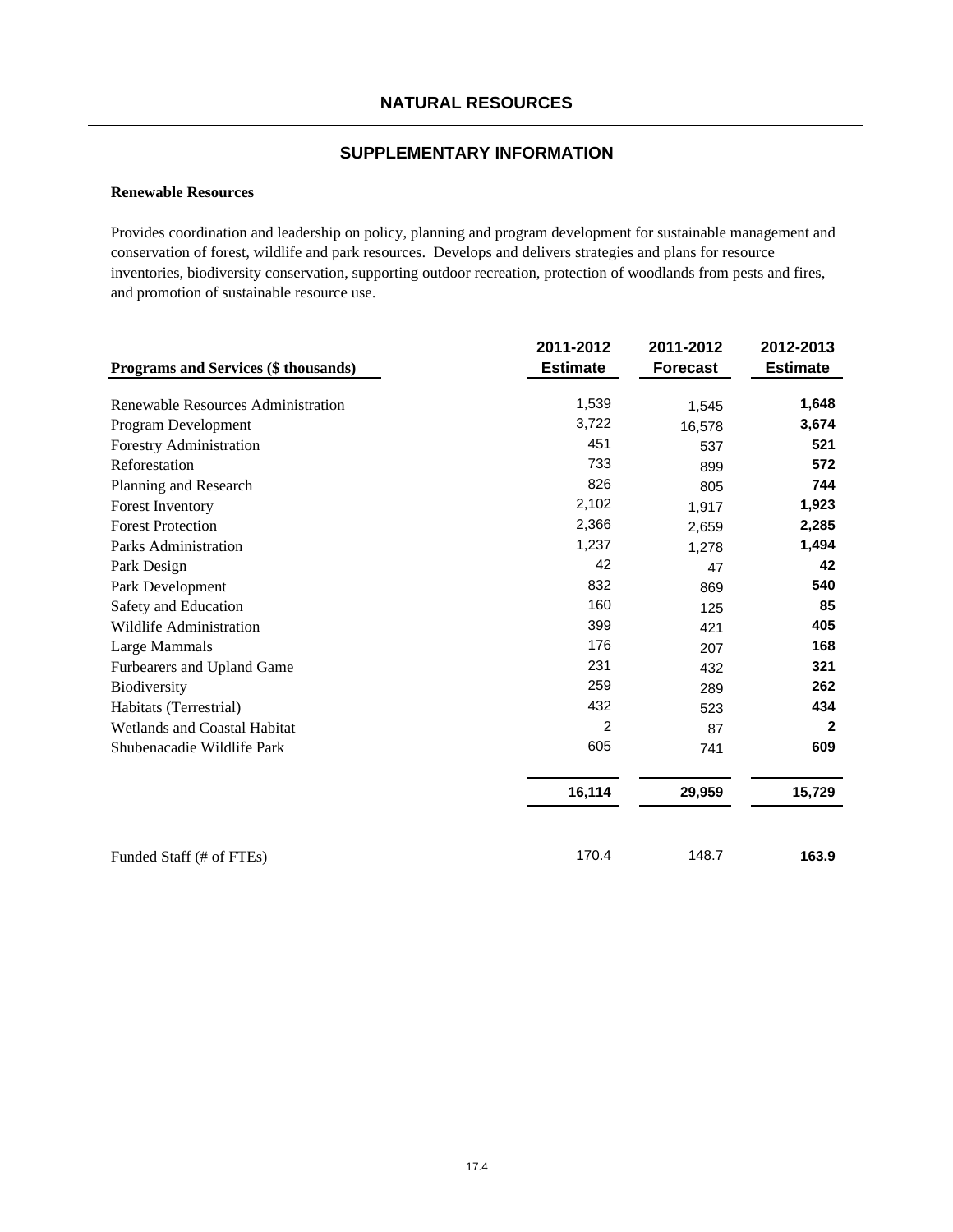## **NATURAL RESOURCES**

## **SUPPLEMENTARY INFORMATION**

### **Mineral Resources**

Implements policies and programs dealing with the exploration, development, management and efficient use of mineral resources. Promotes scientific understanding of the geology of Nova Scotia. Provides a mineral rights tenure system for exploration and development.

|                                      | 2011-2012       | 2011-2012       | 2012-2013       |
|--------------------------------------|-----------------|-----------------|-----------------|
| Programs and Services (\$ thousands) | <b>Estimate</b> | <b>Forecast</b> | <b>Estimate</b> |
| Mineral Resources Administration     | 256             | 238             | 267             |
| Mineral and Petroleum Titles         | 382             | 454             | 444             |
| Mineral Policy and Programs          | 473             | 423             | 399             |
| Minerals Management Administration   | 169             | 180             | 177             |
| <b>Resource Evaluation</b>           | 671             | 703             | 862             |
| Geological Information Service       | 803             | 870             | 993             |
| Geological Mapping                   | 568             | 462             | 374             |
| <b>Geological Services</b>           | 311             | 417             | 345             |
|                                      | 3,633           | 3,747           | 3,861           |
| Funded Staff (# of FTEs)             | 40.7            | 39.8            | 40.7            |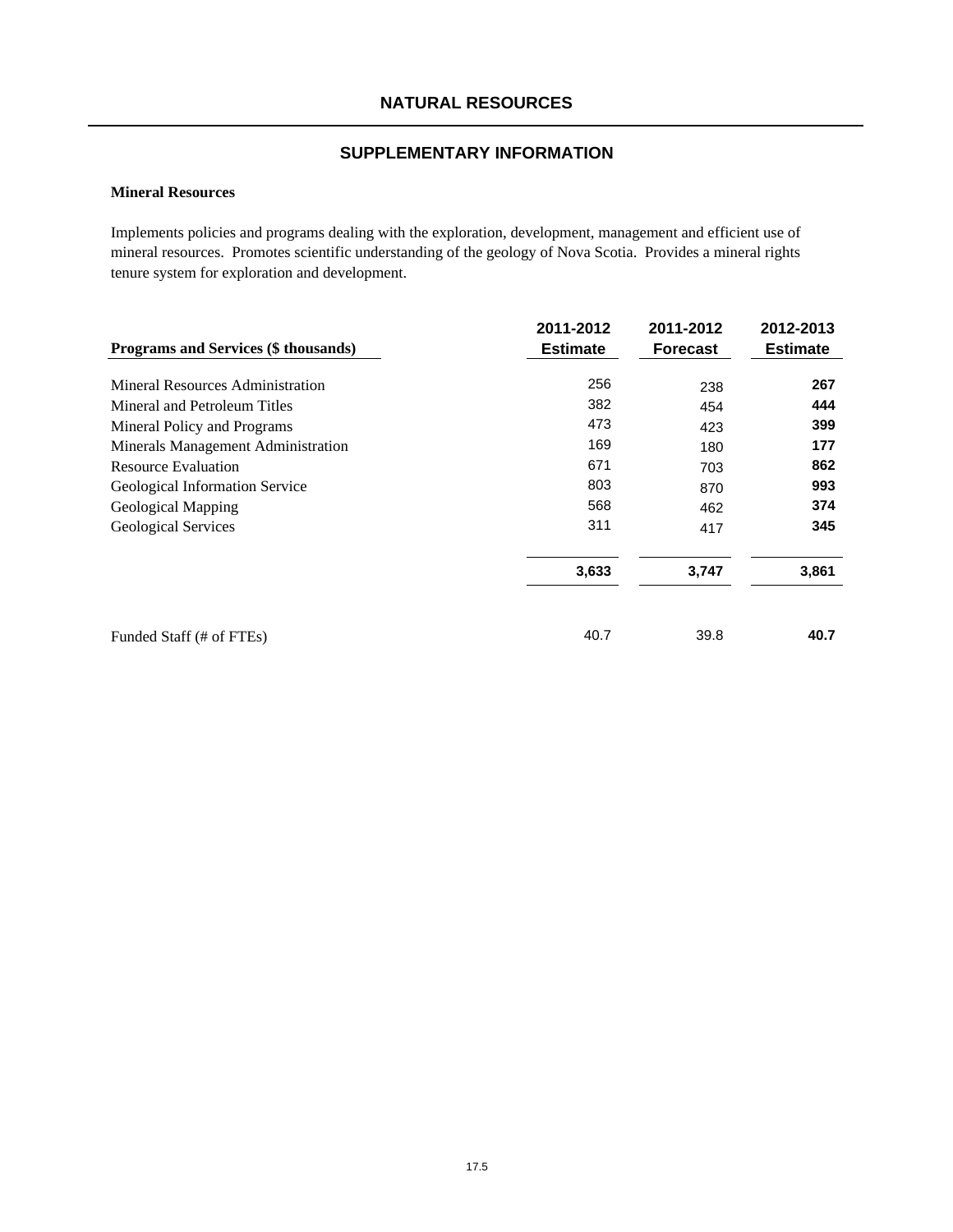#### **Regional Services**

Delivers department programs and services through an extensive field office network. These programs and services include resource conservation and forest management programs; wildlife surveys; response to nuisance and distressed wildlife; natural resources stewardship and outreach; resources conservation enforcement; Crown land surveys, approvals and permits; operation of provincial camping, beach and day use parks; forest fire prevention, detection and suppression; monitoring of forest insects and diseases; air services and fleet management. Also delivers enforcement and operations services including ground and air search and rescue for other departments and EMO upon request.

|                                      | 2011-2012       | 2011-2012       | 2012-2013       |
|--------------------------------------|-----------------|-----------------|-----------------|
| Programs and Services (\$ thousands) | <b>Estimate</b> | <b>Forecast</b> | <b>Estimate</b> |
| Regional Services Administration     | 4,355           | 6,440           | 2,412           |
| <b>Resource Management</b>           | 16,433          | 8,434           | 22,014          |
| Enforcement                          | 751             | 750             | 640             |
| Operations                           | 1,794           | 1,652           | 1,726           |
| Fleet Management Administration      | 113             | 119             | 122             |
| Air Services                         | 1,929           | 1,876           | 1,956           |
| <b>Mechanical Equipment</b>          | 1,782           | 1,829           | 1,537           |
| Central Regional Administration      | 3,958           | 4,204           | 3,759           |
| Resource Management - Central        | 775             | 688             | 826             |
| Regional Surveys - Central           | 1,015           | 752             | 1,002           |
| District Offices - Central           | 4,840           | 4,995           | 5,037           |
| Enforcement - Central                | 1,503           | 1,409           | 1,504           |
| Eastern Region Administration        | 2,899           | 2,837           | 2,778           |
| Resource Management - Eastern        | 807             | 896             | 880             |
| Regional Surveys - Eastern           | 1,022           | 951             | 1,045           |
| District Offices - Eastern           | 4,304           | 4,273           | 3,976           |
| Enforcement - Eastern                | 1,324           | 1,248           | 1,336           |
| Western Regional Administration      | 3,348           | 3,190           | 3,122           |
| Resource Management - Western        | 899             | 812             | 951             |
| Regional Surveys - Western           | 623             | 742             | 800             |
| District Offices - Western           | 4,213           | 4,465           | 4,352           |
| Enforcement - Western                | 1,199           | 1,129           | 1,152           |
|                                      | 59,886          | 53,691          | 62,927          |
| Funded Staff (# of FTEs)             | 486.4           | 450.9           | 466.1           |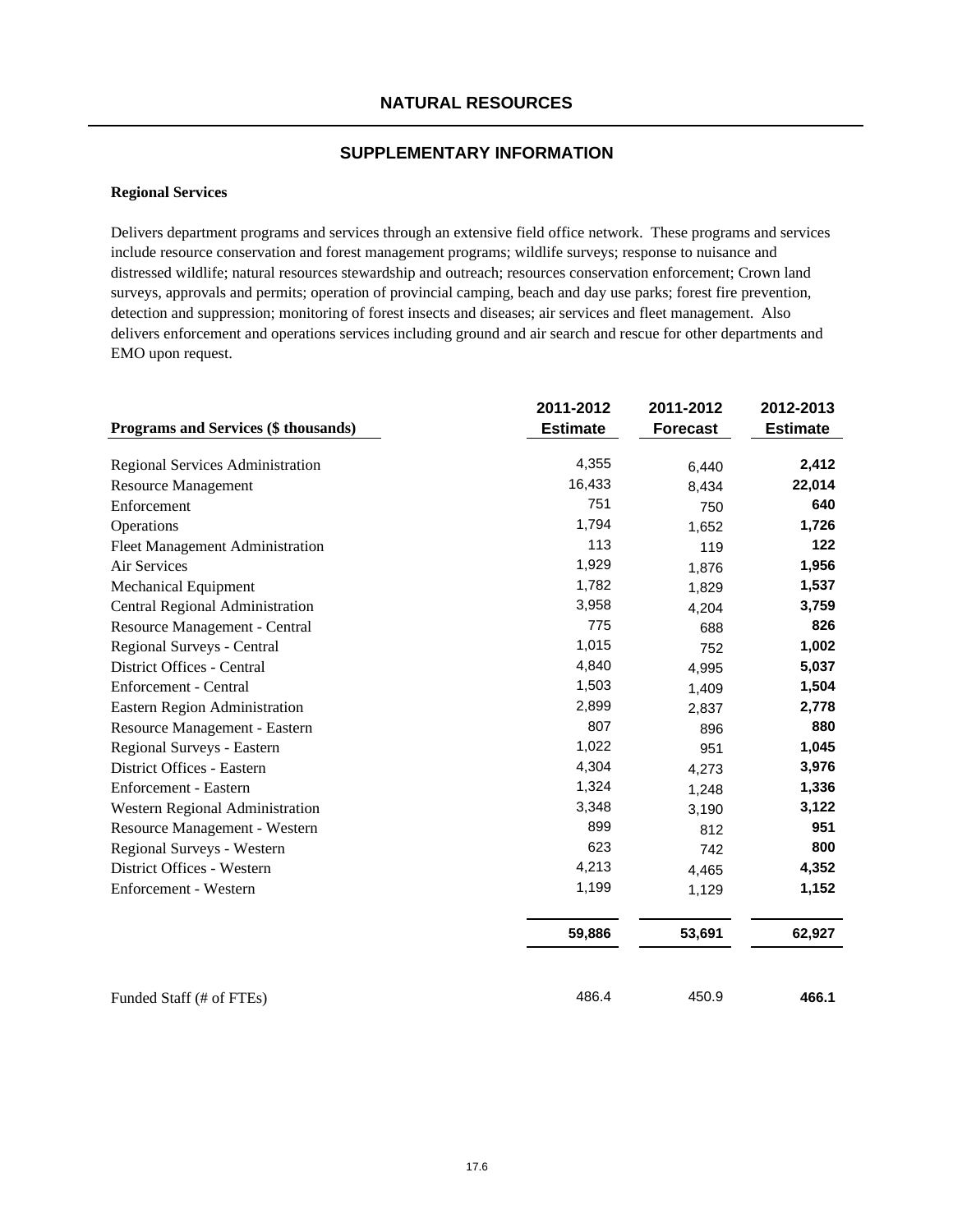#### **Policy, Planning and Support Services**

Provides departmental coordination and development services for policies, plans and government-wide initiatives. Provides central support services in the areas of information management, graphics and mapping, publications, communications, risk management and office administration.

| Programs and Services (\$ thousands)   | 2011-2012<br><b>Estimate</b> | 2011-2012<br><b>Forecast</b> | 2012-2013<br><b>Estimate</b> |
|----------------------------------------|------------------------------|------------------------------|------------------------------|
| Administration                         | 560                          | 574                          | 484                          |
| Planning                               | 435                          | 605                          | 996                          |
| <b>Administrative Support Services</b> | 2,571                        | 2,539                        | 2,654                        |
| <b>Information Management</b>          | 568                          | 460                          | 538                          |
| <b>Publications and Communications</b> | 302                          | 187                          | ---                          |
| Graphics and Mapping Service           | 268                          | 122                          | ---                          |
|                                        | 4,704                        | 4,487                        | 4,672                        |
| Funded Staff (# of FTEs)               | 25.0                         | 18.6                         | 25.7                         |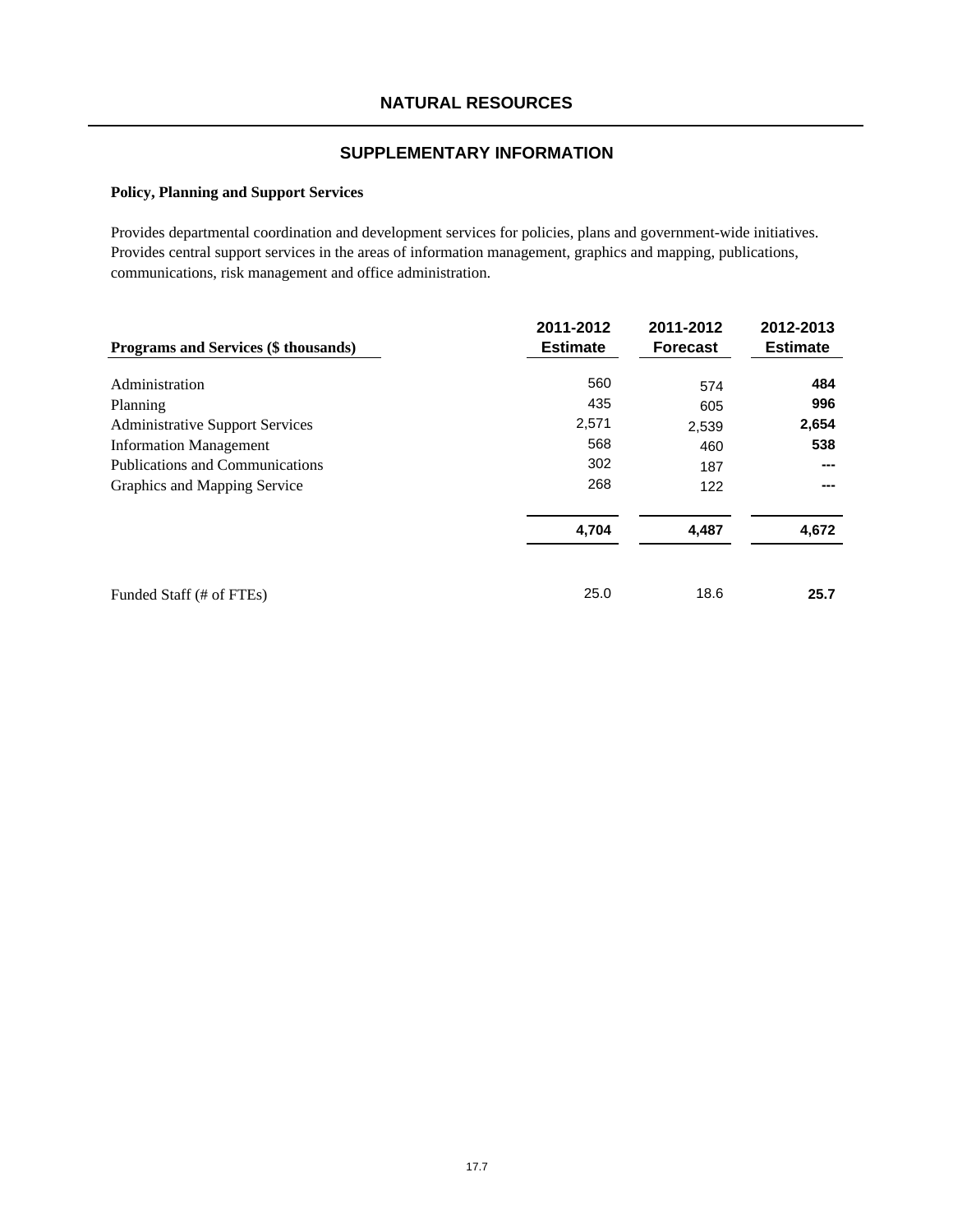## **NATURAL RESOURCES**

## **SUPPLEMENTARY INFORMATION**

### **Land Services**

Responsible for the acquisition, disposal, leasing, licensing, surveying, monumentation, and administration of Crown land. Manages land acquisition and survey for Nova Scotia Environment under MOU and other departments on request. Maintains and provides access to accurate records and Geographic Information Systems data of Crown land holdings. Oversee Crown survey program. Optimizes provincial land asset management through coordination of data and authorization of economic uses of Crown land.

| Programs and Services (\$ thousands)    | 2011-2012<br><b>Estimate</b> | 2011-2012<br><b>Forecast</b> | 2012-2013<br><b>Estimate</b> |
|-----------------------------------------|------------------------------|------------------------------|------------------------------|
| Land Branch Administration              | 336                          | 521                          | 255                          |
| Land Services Administration            | 1,270                        | 1,059                        | 1,197                        |
| Surveys                                 | 1,761                        | 1,714                        | 1,811                        |
| Land Asset Management Pilot Project     | ---                          | ---                          | 202                          |
| Provincial Land and Resource Management | ---                          | 70                           | 114                          |
|                                         | 3,367                        | 3,364                        | 3,579                        |
| Funded Staff (# of FTEs)                | 46.3                         | 39.4                         | 47.7                         |
| <b>Total - Departmental Expenses</b>    | 92,845                       | 99,897                       | 95,685                       |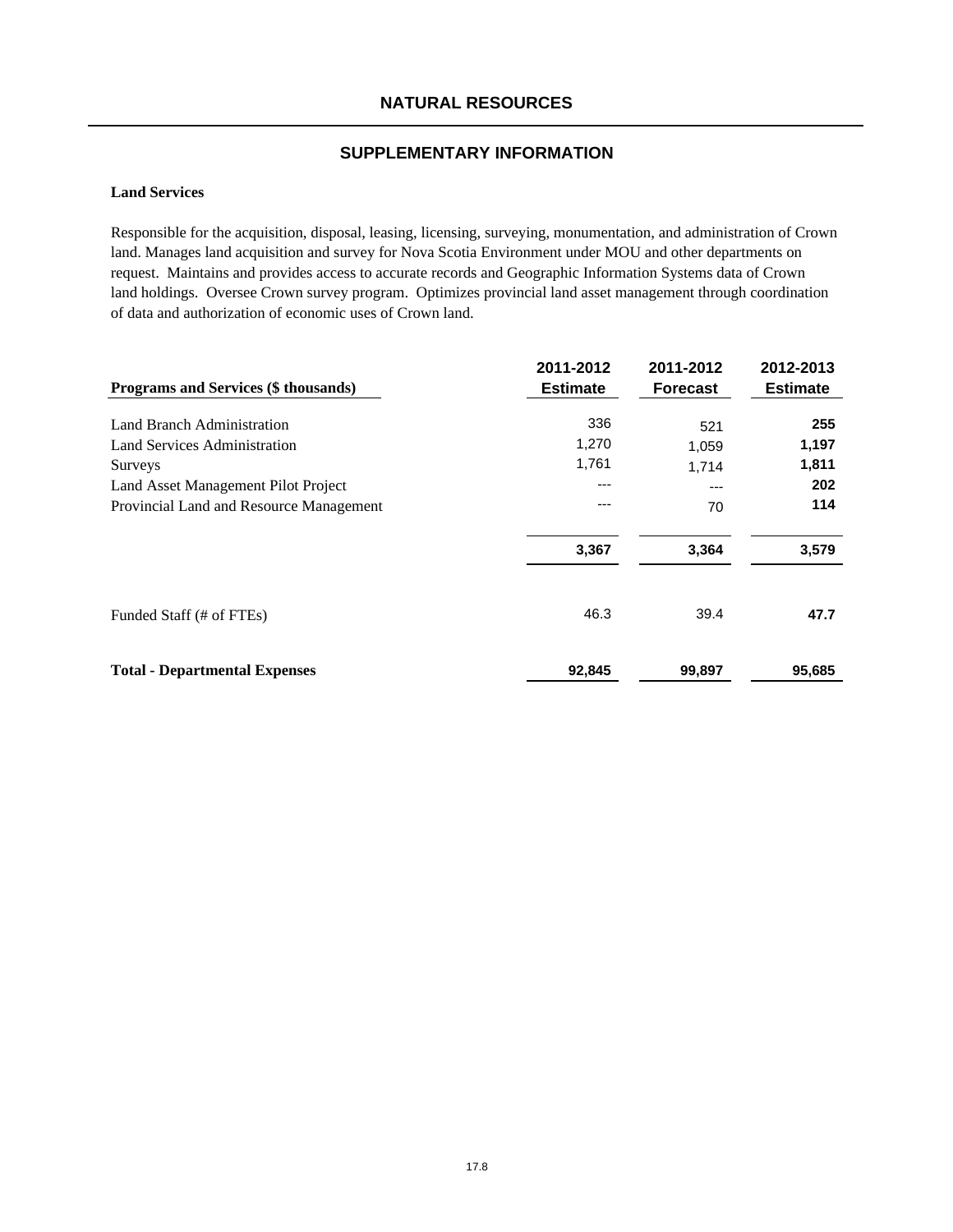Public Service consists of resolutions for various agencies, programs and services, which are presented separately in the Estimates by responsible administrative practice or policy. The Minister responsible for the administration of each resolution is noted in the details in the Estimates Book. The resolutions related to the operations of the Legislature and the Office of the Ombudsman, which are administered by the Speaker, will be introduced by the Government House Leader if the resolutions are introduced in the House for debate.

|                                      |                              | <b>Departmental Summary</b><br>(\$ thousands) |                              |  |
|--------------------------------------|------------------------------|-----------------------------------------------|------------------------------|--|
|                                      | 2011-2012<br><b>Estimate</b> | 2011-2012<br><b>Forecast</b>                  | 2012-2013<br><b>Estimate</b> |  |
| <b>Total - Departmental Expenses</b> | 178,938                      | 169.843                                       | 174.314                      |  |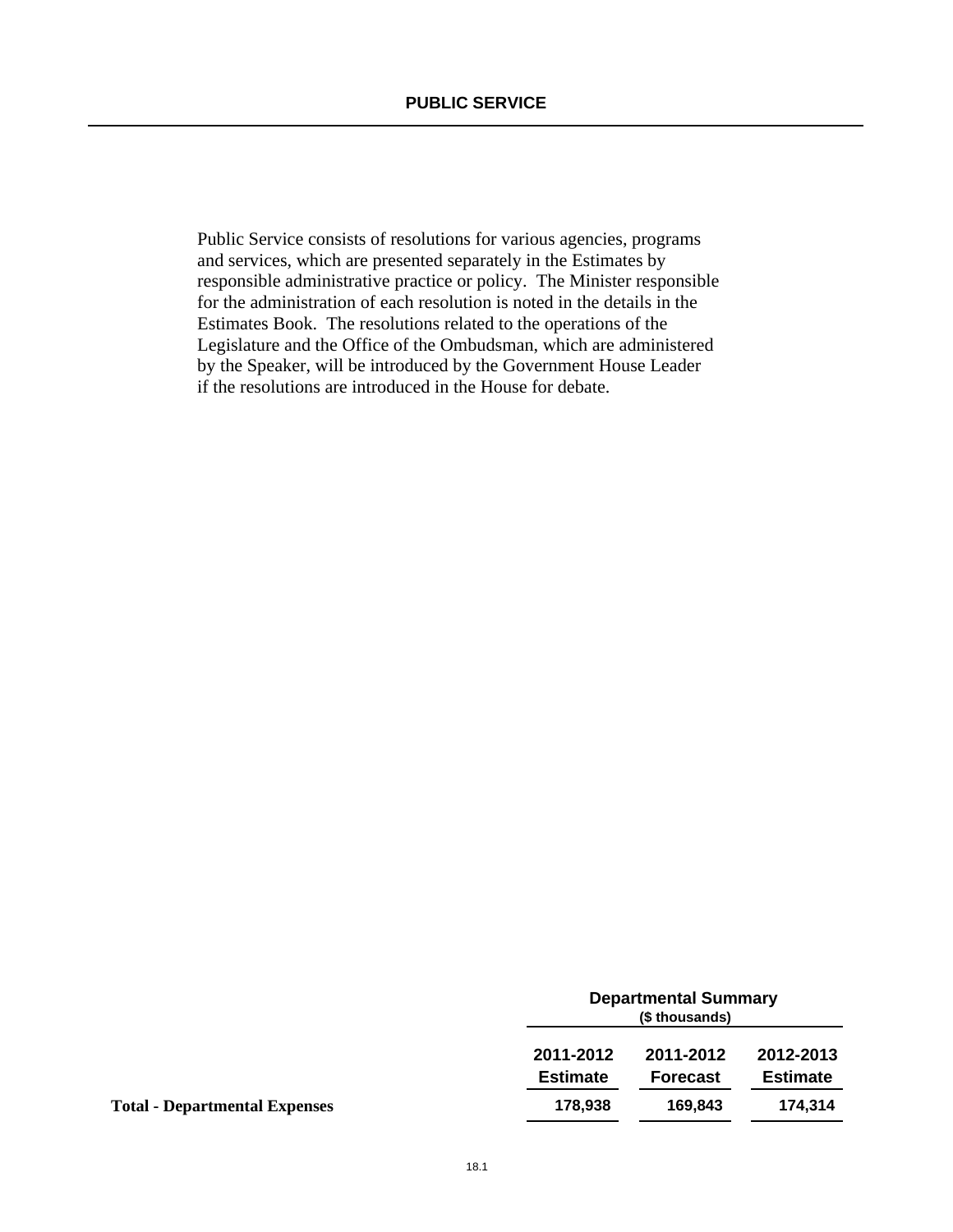# **PUBLIC SERVICE**

# **(\$ thousands) DEPARTMENTAL EXPENSES SUMMARY**

| <b>Programs and Services</b>         | <b>Resolution</b><br><b>Number</b> | 2011-2012<br><b>Estimate</b> | 2011-2012<br><b>Forecast</b> | 2012-2013<br><b>Estimate</b> |
|--------------------------------------|------------------------------------|------------------------------|------------------------------|------------------------------|
|                                      |                                    |                              |                              |                              |
| <b>Aboriginal Affairs</b>            | 16                                 | 4,195                        | 4,159                        | 4,094                        |
| <b>Chief Information Office</b>      | 17                                 | 25,848                       | 24,241                       | 28,582                       |
| <b>Communications Nova Scotia</b>    | 18                                 | 9,353                        | 9,242                        | 9,216                        |
| <b>Executive Council</b>             |                                    |                              |                              |                              |
| <b>Council of Atlantic Premiers</b>  |                                    | 1,555                        | 1,555                        | 1,571                        |
| <b>Executive Council Office</b>      |                                    | 2,411                        | 2,250                        | 2,387                        |
| Office of Policy and Priorities      |                                    | 2,217                        | 1,991                        | 2,606                        |
| Office of the Premier                |                                    | 785                          | 785                          | 785                          |
| Treasury Board Office                |                                    | 15,464                       | 12,237                       | 5,085                        |
| <b>Total Executive Council</b>       | 19                                 | 22,432                       | 18,818                       | 12,434                       |
| <b>FOIPOP Review Office</b>          | 20                                 | 522                          | 520                          | 543                          |
| Government Contributions to          |                                    |                              |                              |                              |
| <b>Benefits Plans</b>                | 21                                 | 8,719                        | 8,683                        | 9,484                        |
| Human Rights Commission              | 22                                 | 2,166                        | 2,166                        | 2,143                        |
| Intergovernmental Affairs            | 23                                 | 3,935                        | 3,897                        | 4,679                        |
| <b>Legislative Services</b>          |                                    |                              |                              |                              |
| Elections Nova Scotia                |                                    | 3,297                        | 3,431                        | 4,794                        |
| Legislative Expenses                 |                                    | 18,230                       | 16,980                       | 18,030                       |
| Ministers' Salaries and Expenses     |                                    | 1,098                        | 854                          | 1,086                        |
| Office of the Legislative Counsel    |                                    | 958                          | 863                          | 1,018                        |
| Office of the Speaker                |                                    | 2,830                        | 2,800                        | 2,810                        |
| <b>Total Legislative Services</b>    | 24                                 | 26,413                       | 24,928                       | 27,738                       |
| Nova Scotia Business Inc.            | 25                                 | 27,679                       | 24,372                       | 27,573                       |
| Nova Scotia Police                   |                                    |                              |                              |                              |
| <b>Complaints Commissioner</b>       | 26                                 | 420                          | 411                          | 426                          |
| Nova Scotia Securities Commission    | 27                                 | 2,605                        | 2,575                        | 2,660                        |
| Nova Scotia Utility and Review Board | 28                                 | 2,344                        | 2,344                        | 2,038                        |
| Office of the Auditor General        | 29                                 | 3,550                        | 3,417                        | 3,634                        |
| Office of the Ombudsman              | 30                                 | 1,598                        | 1,598                        | 1,776                        |
| <b>Public Prosecution Service</b>    | 31                                 | 18,924                       | 20,572                       | 19,508                       |
| <b>Public Service Commission</b>     | 32                                 | 18,235                       | 17,900                       | 17,786                       |
| <b>Total - Departmental Expenses</b> |                                    | 178,938                      | 169,843                      | 174,314                      |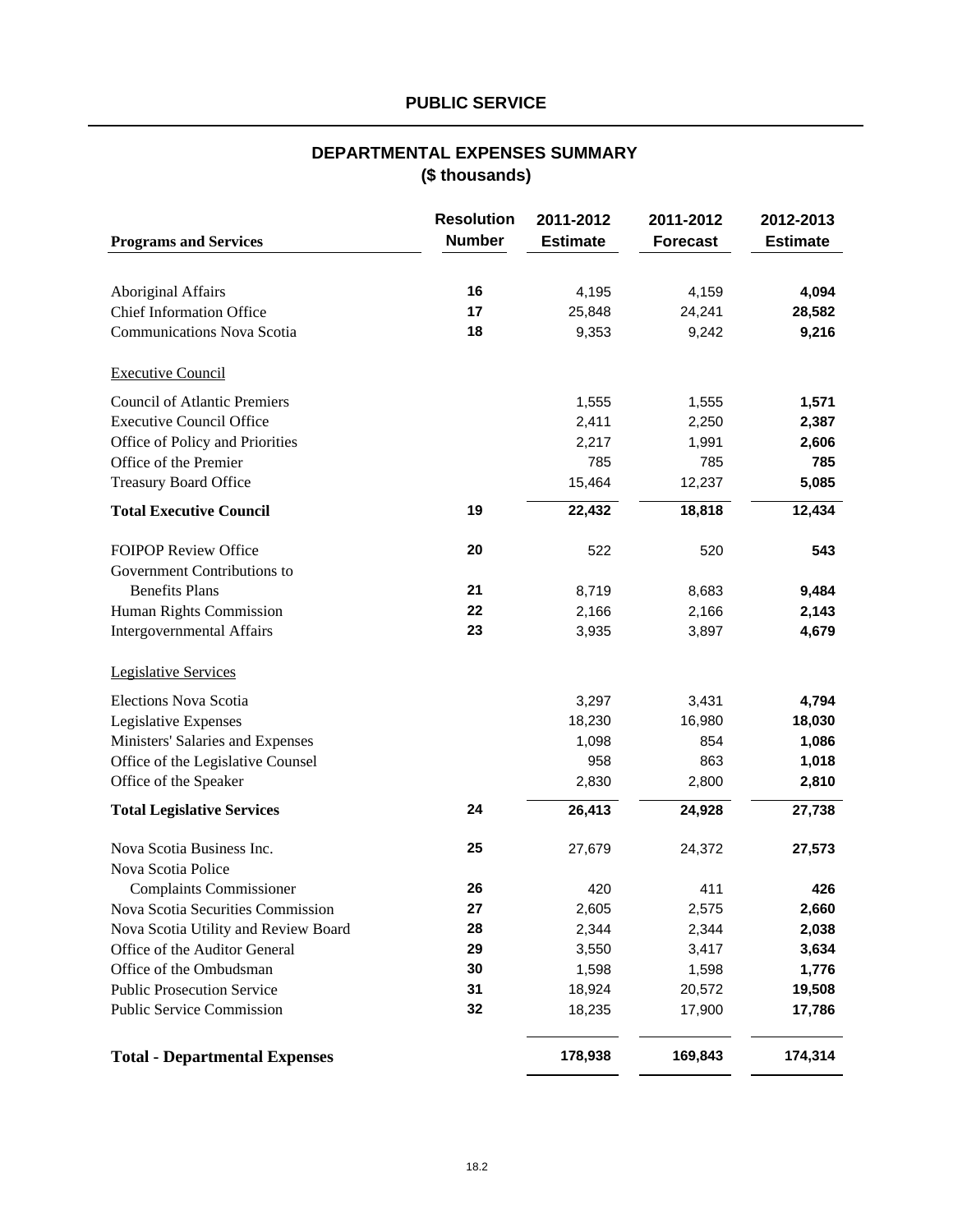# **PUBLIC SERVICE**

# **DEPARTMENTAL EXPENSES SUMMARY (\$ thousands)**

| <b>Programs and Services</b>                          | 2011-2012<br><b>Estimate</b> | 2011-2012<br><b>Forecast</b> | 2012-2013<br><b>Estimate</b> |
|-------------------------------------------------------|------------------------------|------------------------------|------------------------------|
| <b>Departmental Expenses by Object (\$ thousands)</b> |                              |                              |                              |
| Salary and Employee Benefits                          | 102,344                      | 103,039                      | 105,178                      |
| <b>Operating Costs</b>                                | 61,076                       | 58,335                       | 64,187                       |
| <b>Grants and Contributions</b>                       | 46,596                       | 42,066                       | 36,270                       |
| <b>Gross Expenses</b>                                 | 210,016                      | 203,440                      | 205,635                      |
| Less: Chargeable to Other Departments                 | (31,078)                     | (33, 597)                    | (31, 321)                    |
| <b>Total - Departmental Expenses</b>                  | 178,938                      | 169,843                      | 174,314                      |
| <b>Ordinary Recoveries</b>                            | 1,800                        | 2,049                        | 1,941                        |
| <b>Funded Staff (# of FTEs)</b>                       |                              |                              |                              |
| <b>Total - Funded Staff</b>                           | 1,105                        | 1,072                        | 1,098                        |
| Less: Staff Funded by External Agencies               | (6)                          | (7)                          | (5)                          |
| <b>Total - Departmentally Funded Staff</b>            | 1,099                        | 1,065                        | 1,093                        |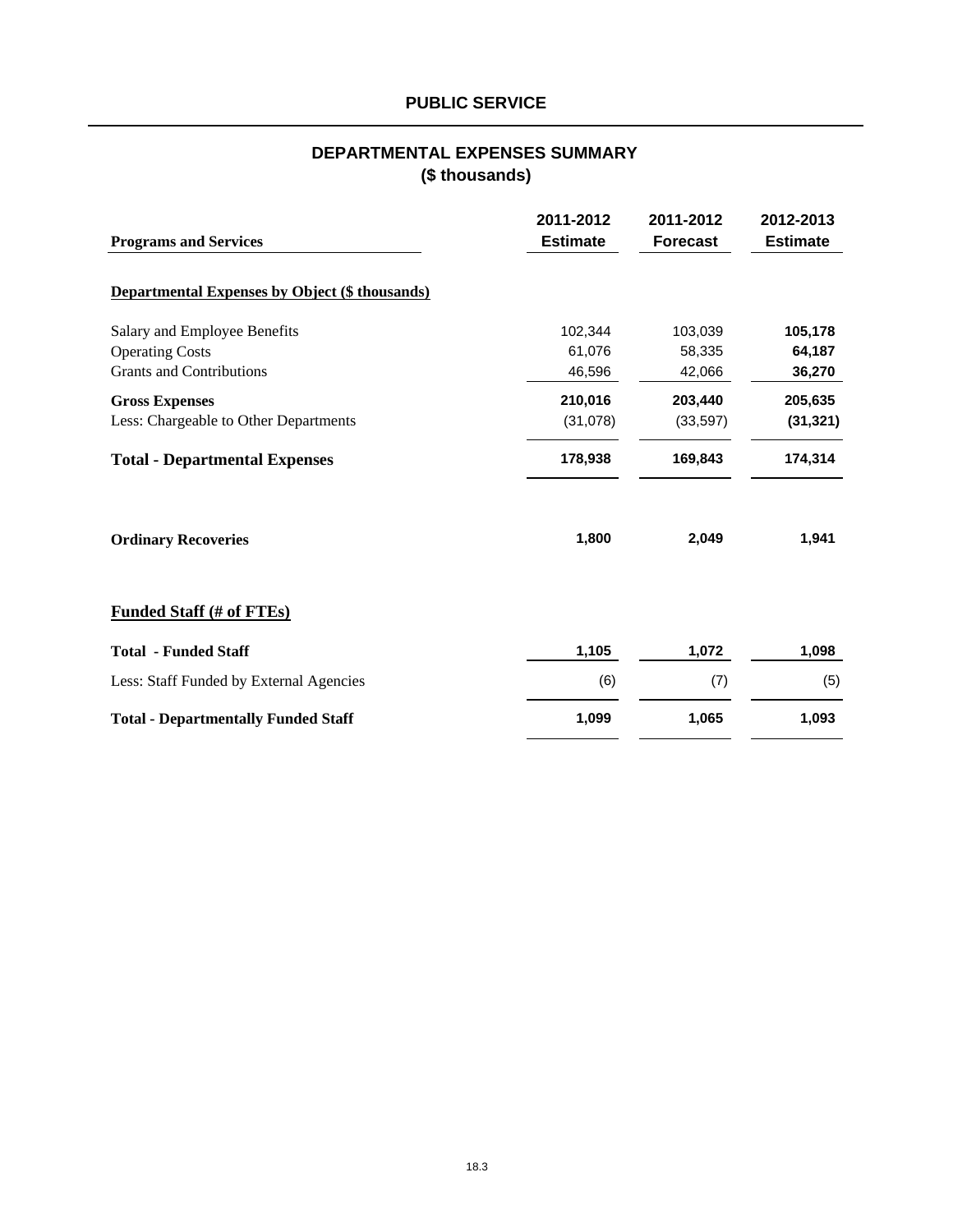## **Aboriginal Affairs Honourable Darrell Dexter Minister of Aboriginal Affairs**

Aboriginal Affairs leads negotiations related to Aboriginal and treaty rights with the Mi'kmaq of Nova Scotia and the Federal Government; coordinates and facilitates consultation between the provincial government and the Mi'kmaq of Nova Scotia; represents provincial interests in forums that address Aboriginal matters and provides strategic policy advice to government.

|                                                       | 2011-2012       | 2011-2012       | 2012-2013       |
|-------------------------------------------------------|-----------------|-----------------|-----------------|
| <b>Departmental Expenses by Object (\$ thousands)</b> | <b>Estimate</b> | <b>Forecast</b> | <b>Estimate</b> |
| Salary and Employee Benefits                          | 1,376           | 1,437           | 1,421           |
| <b>Operating Costs</b>                                | 881             | 953             | 755             |
| <b>Grants and Contributions</b>                       | 1,943           | 3,723           | 1,923           |
| <b>Gross Expenses</b>                                 | 4,200           | 6,113           | 4,099           |
| Less: Chargeable to Other Departments                 | (5)             | (1, 954)        | (5)             |
| <b>Total - Aboriginal Affairs</b>                     | 4,195           | 4,159           | 4,094           |
| <b>Ordinary Recoveries</b>                            | 699             | 699             | 598             |
| Funded Staff (# of FTEs)                              | 16.0            | 16.0            | 16.3            |
| Less: Staff Funded by External Agencies               | (2.0)           | (2.0)           | (1.0)           |
| <b>Total - Funded Staff</b>                           | 14.0            | 14.0            | 15.3            |

| <b>Programs and Services (\$ thousands)</b> | 2011-2012<br><b>Estimate</b> | 2011-2012<br><b>Forecast</b> | 2012-2013<br><b>Estimate</b> |
|---------------------------------------------|------------------------------|------------------------------|------------------------------|
| <b>Aboriginal Affairs</b>                   | 4.195                        | 4.159                        | 4,094                        |
|                                             | 4,195                        | 4.159                        | 4,094                        |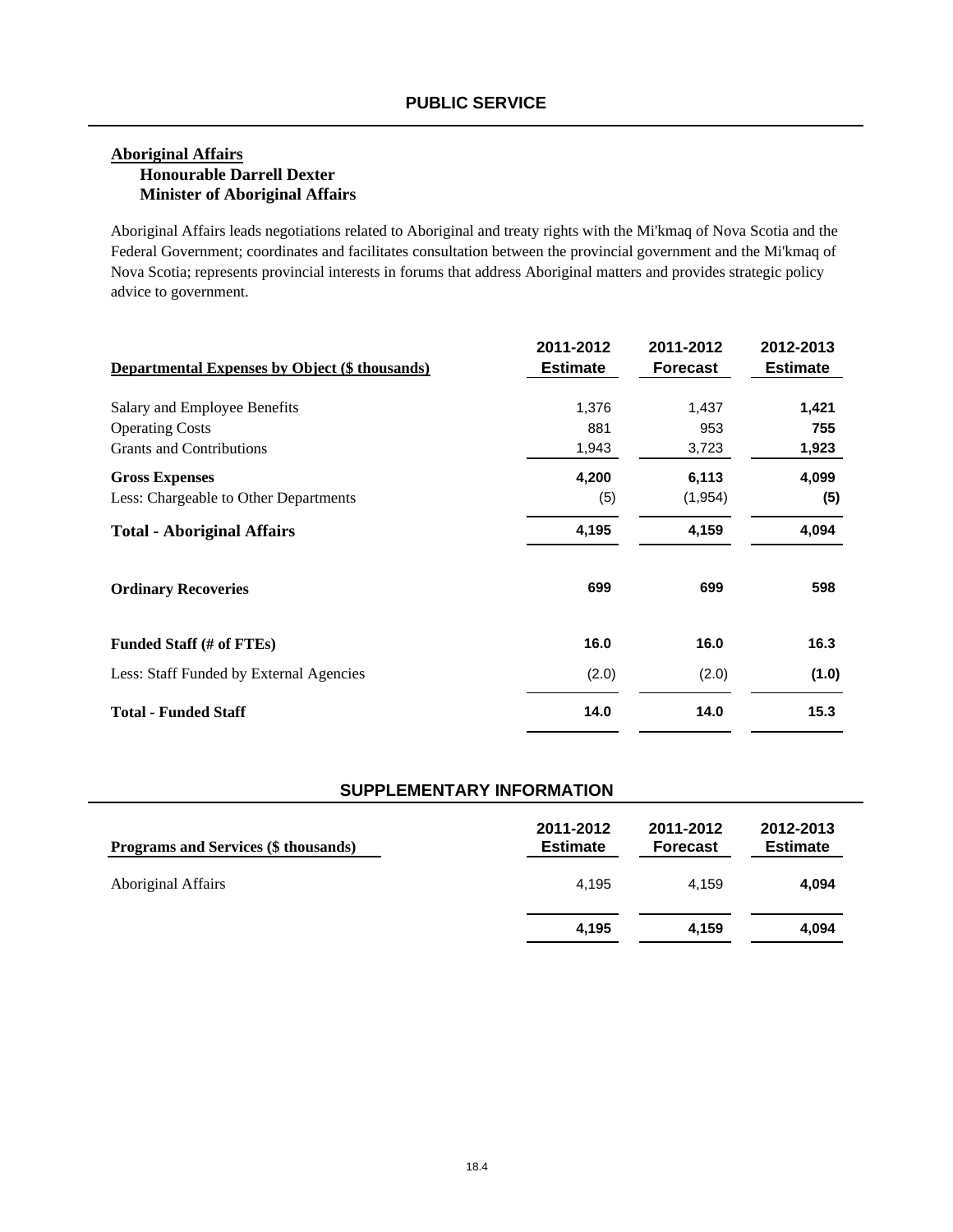### **Chief Information Office Honourable Frank Corbett Chair of Treasury Board**

The Chief Information Office (CIO) is accountable for ensuring Information Management (IM) and Information Communications Technology (ICT) alignment with the plans and strategies of government; the management of risks as they relate to IM and ICT; optimizing the investment, use, and allocation of IM and ICT resources; maximizing the value of IM and ICT; and, maintaining effectiveness of IM and ICT.

| <b>Departmental Expenses by Object (\$ thousands)</b> | 2011-2012<br><b>Estimate</b> | 2011-2012<br><b>Forecast</b> | 2012-2013<br><b>Estimate</b> |
|-------------------------------------------------------|------------------------------|------------------------------|------------------------------|
| Salary and Employee Benefits                          | 16,997                       | 15,484                       | 18,073                       |
| <b>Operating Costs</b>                                | 22,674                       | 21,590                       | 24,332                       |
| <b>Gross Expenses</b>                                 | 39,671                       | 37,074                       | 42,405                       |
| Less: Chargeable to Other Departments                 | (13, 823)                    | (12, 833)                    | (13, 823)                    |
| <b>Total - Chief Information Office</b>               | 25,848                       | 24,241                       | 28,582                       |
| <b>Ordinary Recoveries</b>                            | 375                          | 375                          | 367                          |
| Funded Staff (# of FTEs)                              | 213.0                        | 195.5                        | 221.0                        |
| Less: Staff Funded by External Agencies               | (4.0)                        | (3.2)                        | (4.0)                        |
| <b>Total - Funded Staff</b>                           | 209.0                        | 192.3                        | 217.0                        |

| Programs and Services (\$ thousands)     | 2011-2012<br><b>Estimate</b> | 2011-2012<br><b>Forecast</b> | 2012-2013<br><b>Estimate</b> |
|------------------------------------------|------------------------------|------------------------------|------------------------------|
| Administration                           | 695                          | 920                          | 933                          |
| Corporate Information Strategies         | 3,651                        | 3.461                        | 4.147                        |
| <b>Infrastructure Service Management</b> | 21,502                       | 19.860                       | 23,502                       |
|                                          | 25,848                       | 24,241                       | 28,582                       |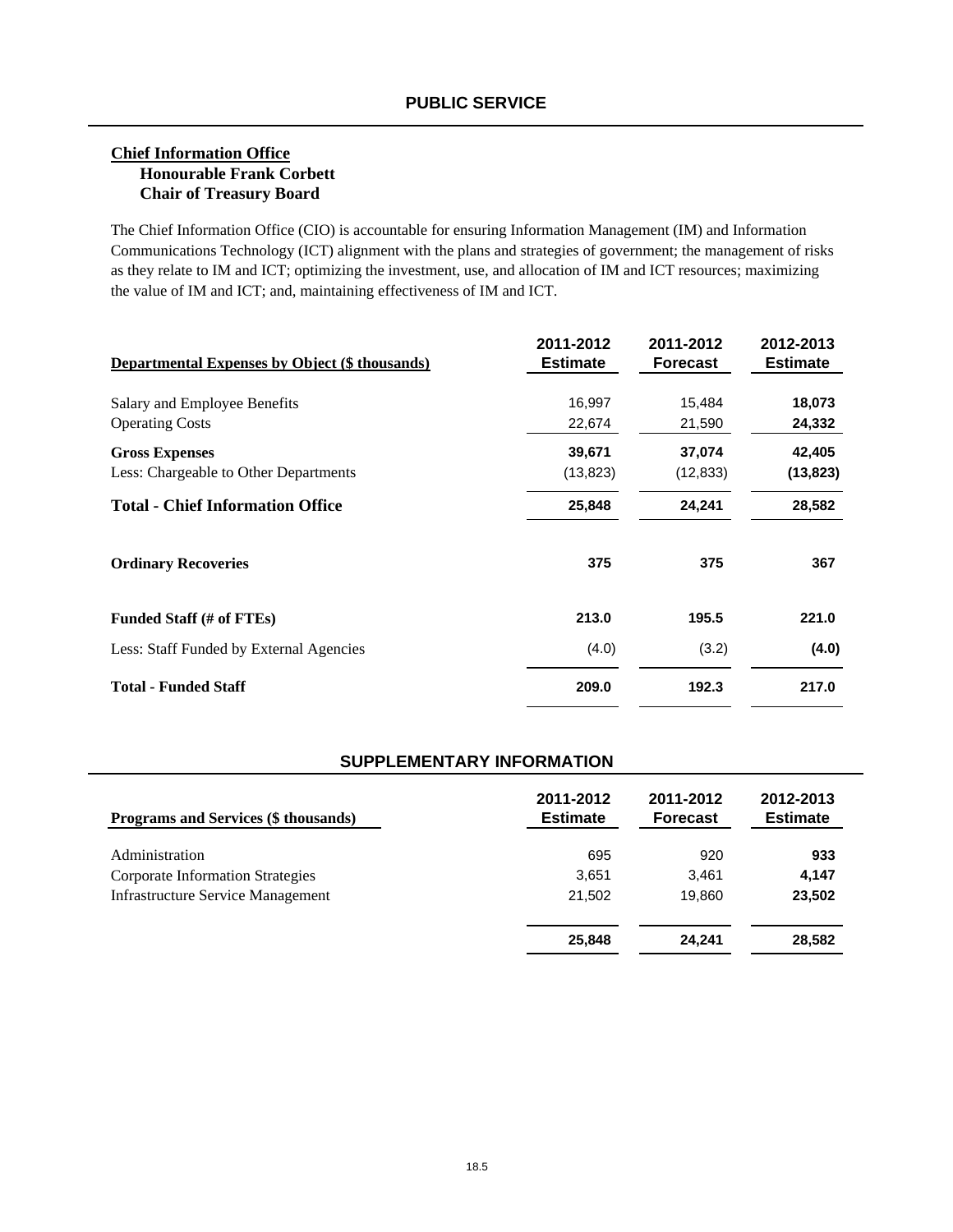#### **Communications Nova Scotia Honourable Frank Corbett Minister of Communications Nova Scotia**

Communications Nova Scotia (CNS) is the central communications planning agency of government responsible for providing a range of services such as communications planning and strategy development, advertising, print and electronic publishing, photography and video production, editorial, media, web, social media and printing services. CNS is also responsible for the coordination of corporate marketing and for managing the government brand.

| <b>Departmental Expenses by Object (\$ thousands)</b> | 2011-2012<br><b>Estimate</b> | 2011-2012<br><b>Forecast</b> | 2012-2013<br><b>Estimate</b> |
|-------------------------------------------------------|------------------------------|------------------------------|------------------------------|
| Salary and Employee Benefits                          | 8,869                        | 10,304                       | 9,149                        |
| <b>Operating Costs</b>                                | 14,245                       | 12,935                       | 14,152                       |
| <b>Gross Expenses</b>                                 | 23,114                       | 23,239                       | 23,301                       |
| Less: Chargeable to Other Departments                 | (13,761)                     | (13,997)                     | (14,085)                     |
| <b>Total - Communications Nova Scotia</b>             | 9,353                        | 9,242                        | 9,216                        |
| <b>Ordinary Recoveries</b>                            | 392                          | 349                          | 392                          |
| Funded Staff (# of FTEs)                              | 107.8                        | 120.4                        | 107.8                        |
| Less: Staff Funded by External Agencies               | ---                          |                              |                              |
| <b>Total - Funded Staff</b>                           | 107.8                        | 120.4                        | 107.8                        |

| <b>Programs and Services (\$ thousands)</b> | 2011-2012<br><b>Estimate</b> | 2011-2012<br><b>Forecast</b> | 2012-2013<br><b>Estimate</b> |
|---------------------------------------------|------------------------------|------------------------------|------------------------------|
| Office of the Assistant Deputy Minister     | 878                          | 1,082                        | 760                          |
| <b>Client Services</b>                      | 220                          | 235                          | 229                          |
| <b>Communications Planning</b>              | 1,992                        | 1,807                        | 1,994                        |
| <b>Communications Services</b>              | 2.273                        | 1,970                        | 2,304                        |
| <b>Communications Technology</b>            | 498                          | 532                          | 488                          |
| Marketing                                   | 3,492                        | 3.616                        | 3,441                        |
|                                             | 9,353                        | 9,242                        | 9,216                        |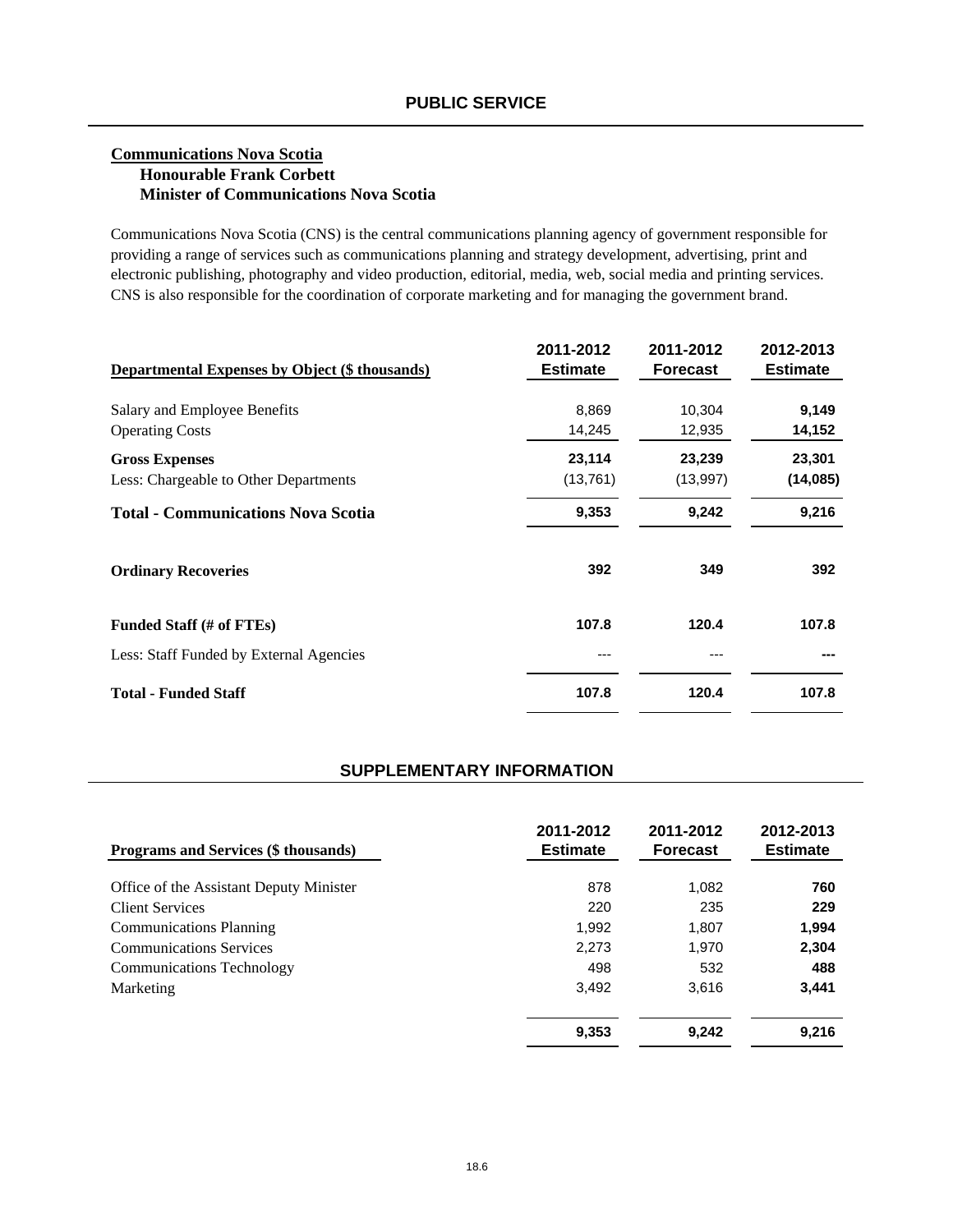## **Executive Council**

### **Council of Atlantic Premiers Honourable Darrell Dexter Premier**

Provides for Nova Scotia's share of the funding for the operations of the Council.

| <b>Departmental Expenses by Object (\$ thousands)</b> | 2011-2012<br><b>Estimate</b> | 2011-2012<br><b>Forecast</b> | 2012-2013<br><b>Estimate</b> |
|-------------------------------------------------------|------------------------------|------------------------------|------------------------------|
| <b>Grants and Contributions</b>                       | 1.555                        | 1.555                        | 1,571                        |
| <b>Total - Council of Atlantic Premiers</b>           | 1.555                        | 1.555                        | 1.571                        |

| Programs and Services (\$ thousands)                    | 2011-2012<br><b>Estimate</b> | 2011-2012<br><b>Forecast</b> | 2012-2013<br><b>Estimate</b> |
|---------------------------------------------------------|------------------------------|------------------------------|------------------------------|
| Secretariat                                             | 551                          | 551                          | 567                          |
| <b>Community College Consortium</b>                     | 32                           | 32                           | 32                           |
| Council of Atlantic Ministers of Education and Training | 104                          | 104                          | 104                          |
| Maritime Provinces Harness Racing Commission            | 206                          | 206                          | 206                          |
| Maritime Provinces Higher Education Commission          | 662                          | 662                          | 662                          |
|                                                         | 1,555                        | 1.555                        | 1,571                        |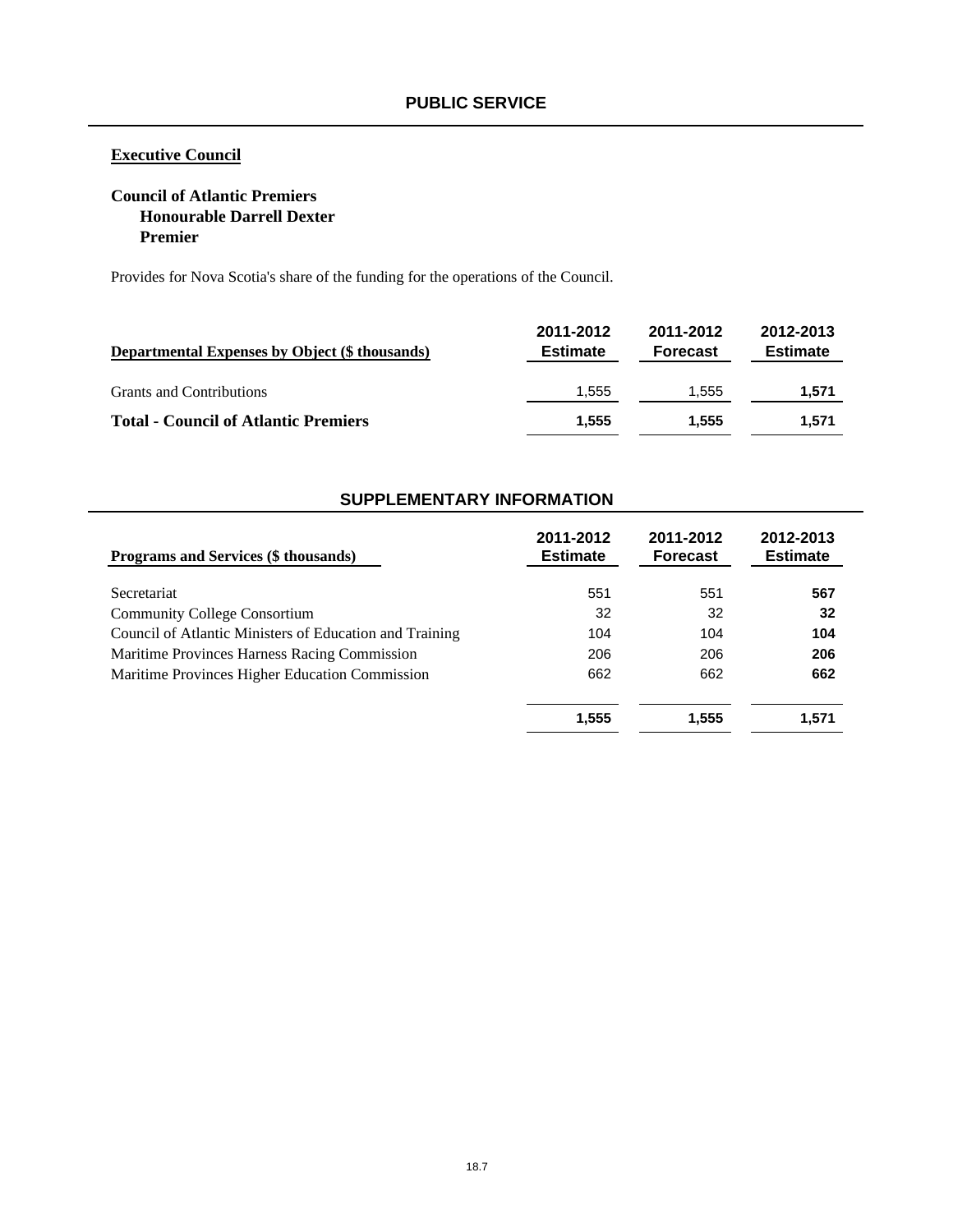## **Executive Council Office Honourable Darrell Dexter President of Executive Council**

Supports the Executive Council and its committees in carrying out governmental, departmental and legislative duties.

| <b>Departmental Expenses by Object (\$ thousands)</b> | 2011-2012<br><b>Estimate</b> | 2011-2012<br><b>Forecast</b> | 2012-2013<br><b>Estimate</b> |
|-------------------------------------------------------|------------------------------|------------------------------|------------------------------|
| Salary and Employee Benefits                          | 1,630                        | 1,634                        | 1,572                        |
| <b>Operating Costs</b>                                | 776                          | 619                          | 810                          |
| <b>Grants and Contributions</b>                       | 5                            | 5                            | 5                            |
| <b>Gross Expenses</b>                                 | 2,411                        | 2,258                        | 2,387                        |
| Less: Chargeable to Other Departments                 | ---                          | (8)                          |                              |
| <b>Total - Executive Council Office</b>               | 2,411                        | 2,250                        | 2,387                        |
| <b>Ordinary Recoveries</b>                            |                              |                              |                              |
| Funded Staff (# of FTEs)                              | 19.0                         | 17.7                         | 18.0                         |
| Less: Staff Funded by External Agencies               | ---                          |                              |                              |
| <b>Total - Funded Staff</b>                           | 19.0                         | 17.7                         | 18.0                         |

| Programs and Services (\$ thousands) | 2011-2012<br><b>Estimate</b> | 2011-2012<br><b>Forecast</b> | 2012-2013<br><b>Estimate</b> |
|--------------------------------------|------------------------------|------------------------------|------------------------------|
| Cape Breton Cabinet Office           | 158                          | 155                          | 158                          |
| <b>Executive Council Office</b>      | 581                          | 574                          | 581                          |
| <b>Executive Council Operations</b>  | 1.672                        | 1.521                        | 1,648                        |
|                                      | 2,411                        | 2,250                        | 2,387                        |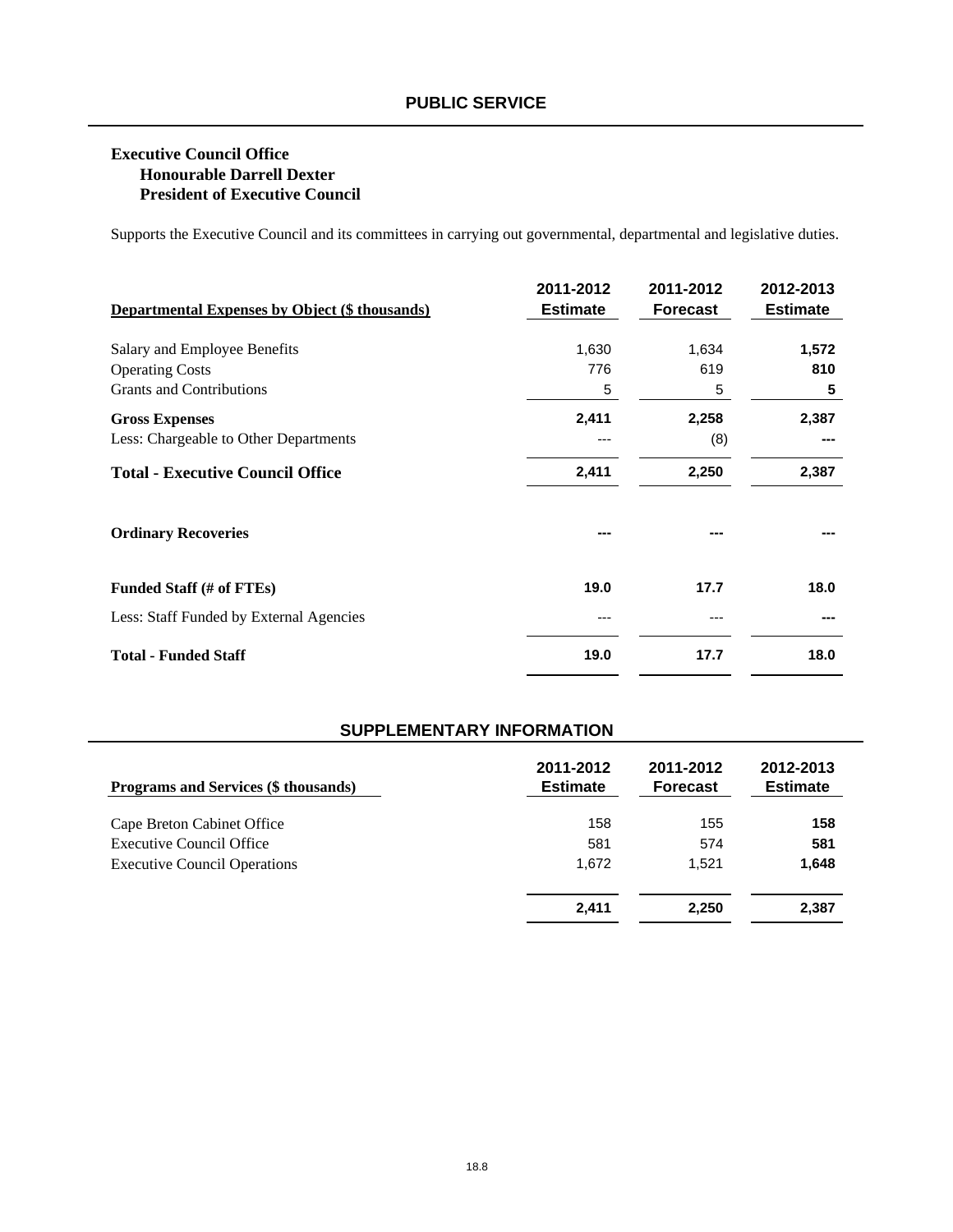### **Office of Policy and Priorities Honourable Darrell Dexter Minister of Policy and Priorities**

Policy and Priorities focuses on: advancing the priorities of government; coordinating the government's policy agenda across departments and agencies; identifying and assessing emerging issues; and, providing accountability for the formulation and implementation of policy. The office also houses the Public Engagement Service Unit which provides advice to departments on public engagement initiatives.

| <b>Departmental Expenses by Object (\$ thousands)</b> | 2011-2012<br><b>Estimate</b> | 2011-2012<br><b>Forecast</b> | 2012-2013<br><b>Estimate</b> |
|-------------------------------------------------------|------------------------------|------------------------------|------------------------------|
| Salary and Employee Benefits                          | 1,756                        | 1,687                        | 2,125                        |
| <b>Operating Costs</b>                                | 456                          | 291                          | 476                          |
| <b>Grants and Contributions</b>                       | 5                            | 13                           | 5                            |
| <b>Gross Expenses</b>                                 | 2,217                        | 1,991                        | 2,606                        |
| Less: Chargeable to Other Departments                 | ---                          |                              |                              |
| <b>Total - Office of Policy and Priorities</b>        | 2,217                        | 1,991                        | 2,606                        |
| <b>Ordinary Recoveries</b>                            |                              |                              |                              |
| Funded Staff (# of FTEs)                              | 15.0                         | 13.7                         | 19.0                         |
| Less: Staff Funded by External Agencies               | ---                          |                              |                              |
| <b>Total - Funded Staff</b>                           | 15.0                         | 13.7                         | 19.0                         |

| <b>Programs and Services (\$ thousands)</b> | 2011-2012<br><b>Estimate</b> | 2011-2012<br><b>Forecast</b> | 2012-2013<br><b>Estimate</b> |
|---------------------------------------------|------------------------------|------------------------------|------------------------------|
| Administration                              | 2.217                        | 1.991                        | 2,606                        |
|                                             | 2.217                        | 1.991                        | 2,606                        |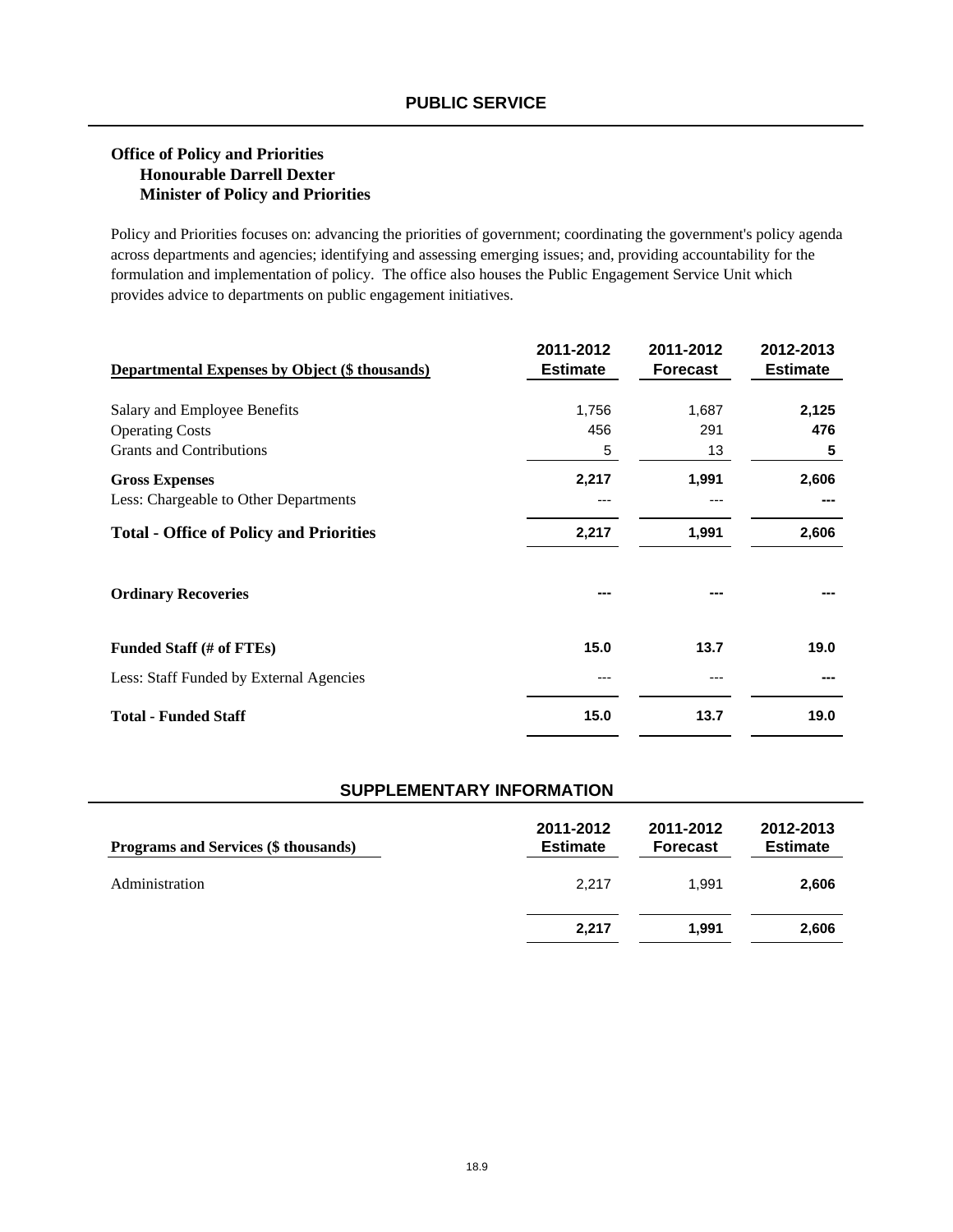### **Office of the Premier Honourable Darrell Dexter Premier**

Provides administrative and support services for the Premier's Office.

| <b>Departmental Expenses by Object (\$ thousands)</b> | 2011-2012<br><b>Estimate</b> | 2011-2012<br><b>Forecast</b> | 2012-2013<br><b>Estimate</b> |
|-------------------------------------------------------|------------------------------|------------------------------|------------------------------|
| Salary and Employee Benefits                          | 727                          | 750                          | 749                          |
| <b>Operating Costs</b>                                | 115                          | 92                           | 118                          |
| <b>Gross Expenses</b>                                 | 842                          | 842                          | 867                          |
| Less: Chargeable to Other Departments                 | (57)                         | (57)                         | (82)                         |
| <b>Total - Office of the Premier</b>                  | 785                          | 785                          | 785                          |
| <b>Ordinary Recoveries</b>                            | ---                          |                              |                              |
| Funded Staff (# of FTEs)                              | 9.0                          | 9.0                          | 9.0                          |
| Less: Staff Funded by External Agencies               | ---                          |                              |                              |
| <b>Total - Funded Staff</b>                           | 9.0                          | 9.0                          | 9.0                          |

| <b>Programs and Services (\$ thousands)</b> | 2011-2012<br><b>Estimate</b> | 2011-2012<br><b>Forecast</b> | 2012-2013<br><b>Estimate</b> |
|---------------------------------------------|------------------------------|------------------------------|------------------------------|
| Administration                              | 785                          | 785                          | 785                          |
|                                             | 785                          | 785                          | 785                          |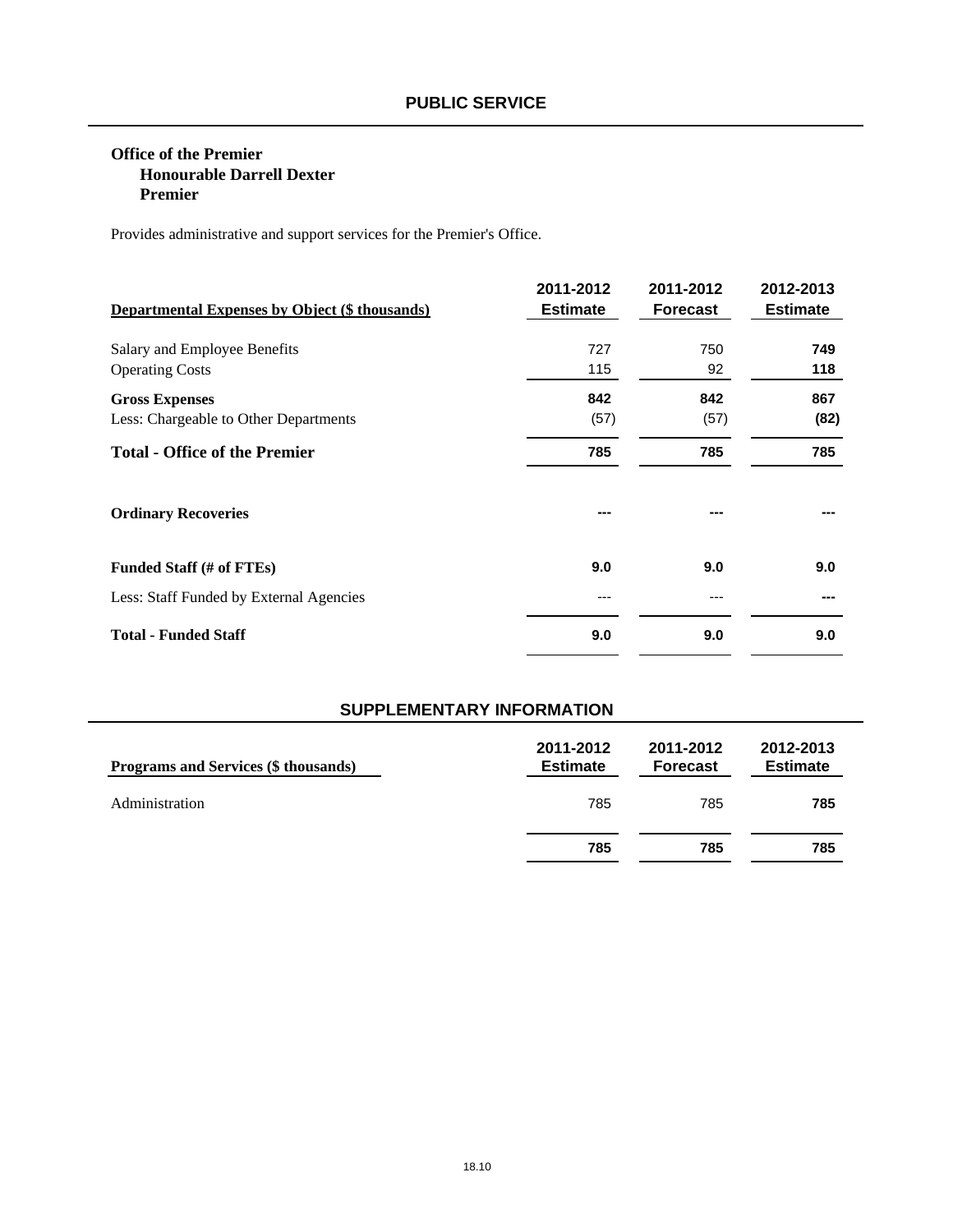## **Treasury Board Office Honourable Frank Corbett Chair of Treasury Board**

Treasury Board Office provides financial analysis to the Executive Council and its committees, oversees government's business planning and expenditure management, the budget planning process, assists government with strategic and corporate planning and sets government-wide administrative policies and procedures.

| <b>Departmental Expenses by Object (\$ thousands)</b> | 2011-2012<br><b>Estimate</b> | 2011-2012<br><b>Forecast</b> | 2012-2013<br><b>Estimate</b> |
|-------------------------------------------------------|------------------------------|------------------------------|------------------------------|
|                                                       |                              |                              |                              |
| Salary and Employee Benefits                          | 2,149                        | 1,972                        | 1,865                        |
| <b>Operating Costs</b>                                | 310                          | 366                          | 215                          |
| <b>Grants and Contributions</b>                       | 13,005                       | 9,995                        | 3,005                        |
| <b>Gross Expenses</b>                                 | 15,464                       | 12,333                       | 5,085                        |
| Less: Chargeable to Other Departments                 | ---                          | (96)                         |                              |
| <b>Total - Treasury Board Office</b>                  | 15,464                       | 12,237                       | 5,085                        |
| <b>Ordinary Recoveries</b>                            |                              |                              |                              |
| Funded Staff (# of FTEs)                              | 21.0                         | 17.9                         | 17.0                         |
| Less: Staff Funded by External Agencies               | ---                          |                              |                              |
| <b>Total - Funded Staff</b>                           | 21.0                         | 17.9                         | 17.0                         |

| <b>Programs and Services (\$ thousands)</b> | 2011-2012<br><b>Estimate</b> | 2011-2012<br><b>Forecast</b> | 2012-2013<br><b>Estimate</b> |
|---------------------------------------------|------------------------------|------------------------------|------------------------------|
| Administration                              | 2,057                        | 1,982                        | 2,085                        |
| Change and Innovation Fund                  | 13.000                       | 9,995                        | 3,000                        |
| Corporate Public Engagement Unit            | 407                          | 260                          | $-- -$                       |
|                                             | 15.464                       | 12.237                       | 5,085                        |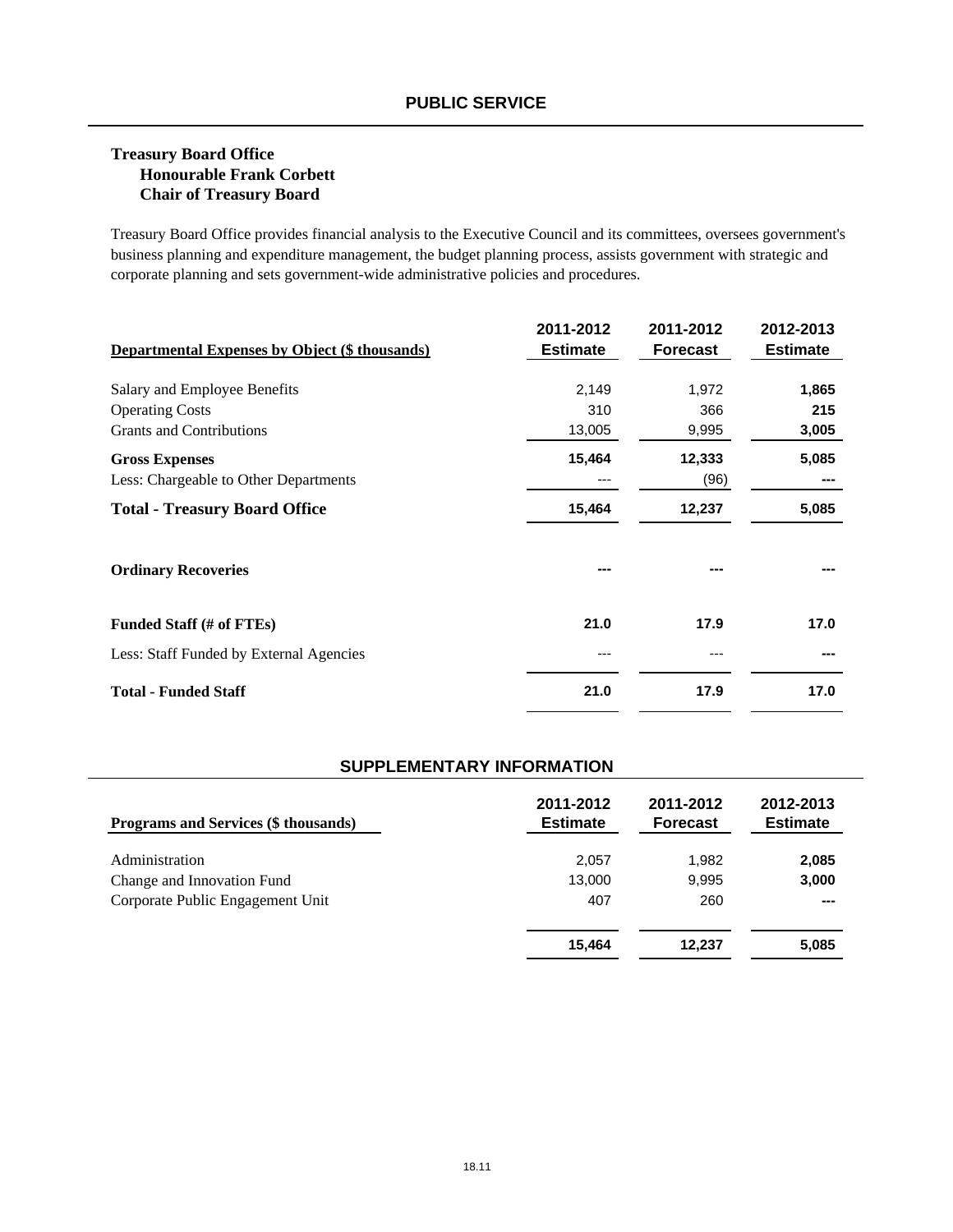#### **FOIPOP Review Office Honourable Ross Landry Minister of Justice**

To provide independent impartial oversight of decisions made by public bodies by receiving Requests for Review under the *Freedom of Information and Protection of Privacy Act* , *Part XX* of the *Municipal Government Act* and of privacy matters under the *Privacy Review Officer Act* ["*the Acts* "]. Thereafter, the Review Officer investigates the requests/complaints from individuals and/or groups who feel their access to information rights or their privacy rights, as provided for in the governing *Acts*, have not been respected. The Review Officer issues public Reports that include findings and recommendations to provincial, municipal and local public bodies to reaffirm, alter or modify their decisions and to rectify their processes and practices with respect to access requests and/or protection of privacy.

| <b>Departmental Expenses by Object (\$ thousands)</b>          | 2011-2012<br><b>Estimate</b> | 2011-2012<br><b>Forecast</b> | 2012-2013<br><b>Estimate</b> |
|----------------------------------------------------------------|------------------------------|------------------------------|------------------------------|
| Salary and Employee Benefits<br><b>Operating Costs</b>         | 430<br>92                    | 438<br>82                    | 444<br>99                    |
| <b>Gross Expenses</b><br>Less: Chargeable to Other Departments | 522<br>---                   | 520<br>---                   | 543                          |
| <b>Total - FOIPOP Review Office</b>                            | 522                          | 520                          | 543                          |
| <b>Ordinary Recoveries</b>                                     | ---                          |                              |                              |
| Funded Staff (# of FTEs)                                       | 6.0                          | 6.0                          | 6.0                          |
| Less: Staff Funded by External Agencies                        | ---                          |                              |                              |
| <b>Total - Funded Staff</b>                                    | 6.0                          | 6.0                          | 6.0                          |

| Programs and Services (\$ thousands) | 2011-2012<br><b>Estimate</b> | 2011-2012<br><b>Forecast</b> | 2012-2013<br><b>Estimate</b> |
|--------------------------------------|------------------------------|------------------------------|------------------------------|
| Administration                       | 522                          | 520                          | 543                          |
|                                      | 522                          | 520                          | 543                          |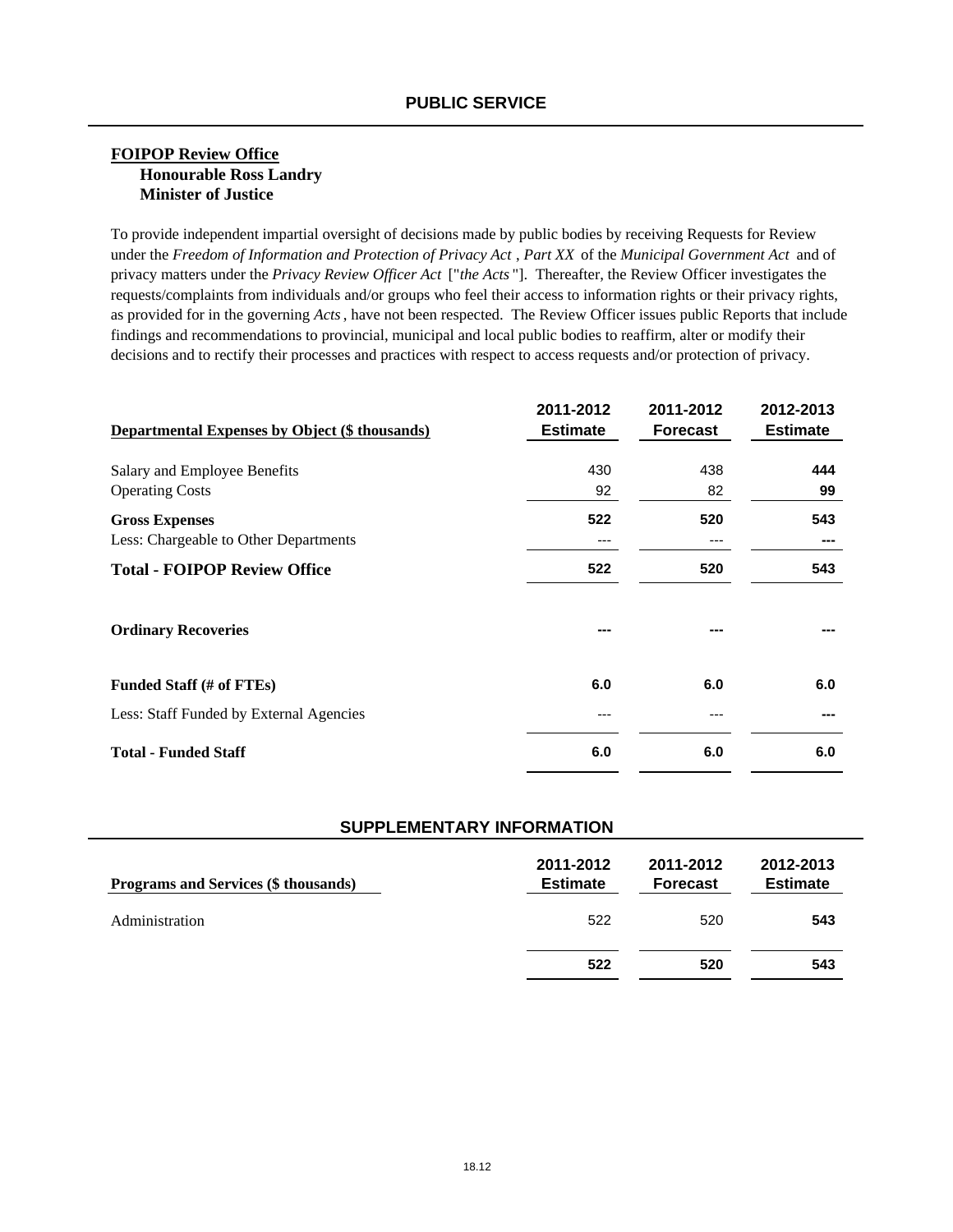#### **Government Contributions to Benefit Plans Honourable Graham Steele Minister of Finance**

Provides for the employer's share of the health plan premiums for pensioners and an estimate of anticipated vacation accrual for the fiscal year.

| Departmental Expenses by Object (\$ thousands)                     | 2011-2012       | 2011-2012       | 2012-2013       |
|--------------------------------------------------------------------|-----------------|-----------------|-----------------|
|                                                                    | <b>Estimate</b> | <b>Forecast</b> | <b>Estimate</b> |
| Salary and Employee Benefits                                       | 9,929           | 9,893           | 10,750          |
| <b>Gross Expenses</b>                                              | 9.929           | 9.893           | 10,750          |
| Less: Chargeable to Other Departments                              | (1,210)         | (1,210)         | (1, 266)        |
| <b>Total - Government Contributions to</b><br><b>Benefit Plans</b> | 8.719           | 8,683           | 9,484           |

| <b>Programs and Services (\$ thousands)</b> | 2011-2012       | 2011-2012       | 2012-2013       |
|---------------------------------------------|-----------------|-----------------|-----------------|
|                                             | <b>Estimate</b> | <b>Forecast</b> | <b>Estimate</b> |
| Contributions to Consolidated Health Plans  | 7,304           | 7,268           | 8,069           |
| Other Salary and Benefit Accruals           | 1.415           | 1.415           | 1,415           |
|                                             | 8,719           | 8.683           | 9,484           |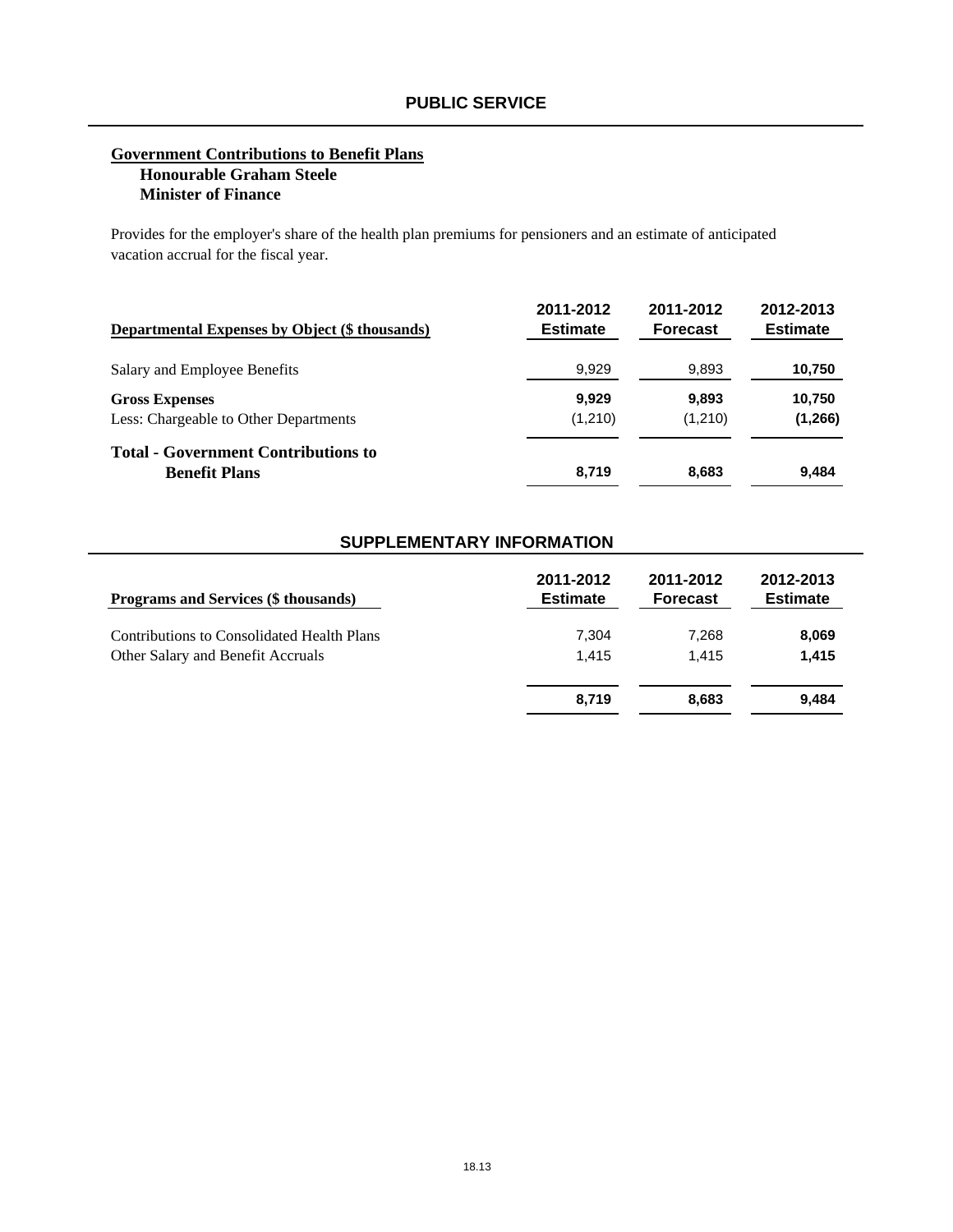### **Human Rights Commission Honourable Ross Landry Minister of Justice**

The Human Rights Commission administers the *Human Rights Act* by investigating and resolving complaints of discrimination and promoting awareness and respect for human rights through public education, training and outreach.

| <b>Departmental Expenses by Object (\$ thousands)</b> | 2011-2012<br><b>Estimate</b> | 2011-2012<br><b>Forecast</b> | 2012-2013<br><b>Estimate</b> |
|-------------------------------------------------------|------------------------------|------------------------------|------------------------------|
| Salary and Employee Benefits                          | 1,830                        | 1,566                        | 1,804                        |
| <b>Operating Costs</b>                                | 349                          | 600                          | 339                          |
| <b>Grants and Contributions</b>                       |                              |                              |                              |
| <b>Gross Expenses</b>                                 | 2,179                        | 2,166                        | 2,143                        |
| Less: Chargeable to Other Departments                 | (13)                         | ---                          |                              |
| <b>Total - Human Rights Commission</b>                | 2,166                        | 2,166                        | 2,143                        |
| <b>Ordinary Recoveries</b>                            |                              |                              |                              |
| Funded Staff (# of FTEs)                              | 24.0                         | 20.8                         | 23.8                         |
| Less: Staff Funded by External Agencies               |                              |                              |                              |
| <b>Total - Funded Staff</b>                           | 24.0                         | 20.8                         | 23.8                         |

| Programs and Services (\$ thousands) | 2011-2012<br><b>Estimate</b> | 2011-2012<br><b>Forecast</b> | 2012-2013<br><b>Estimate</b> |
|--------------------------------------|------------------------------|------------------------------|------------------------------|
| Administration                       | 2.166                        | 2.166                        | 2,143                        |
|                                      | 2,166                        | 2.166                        | 2,143                        |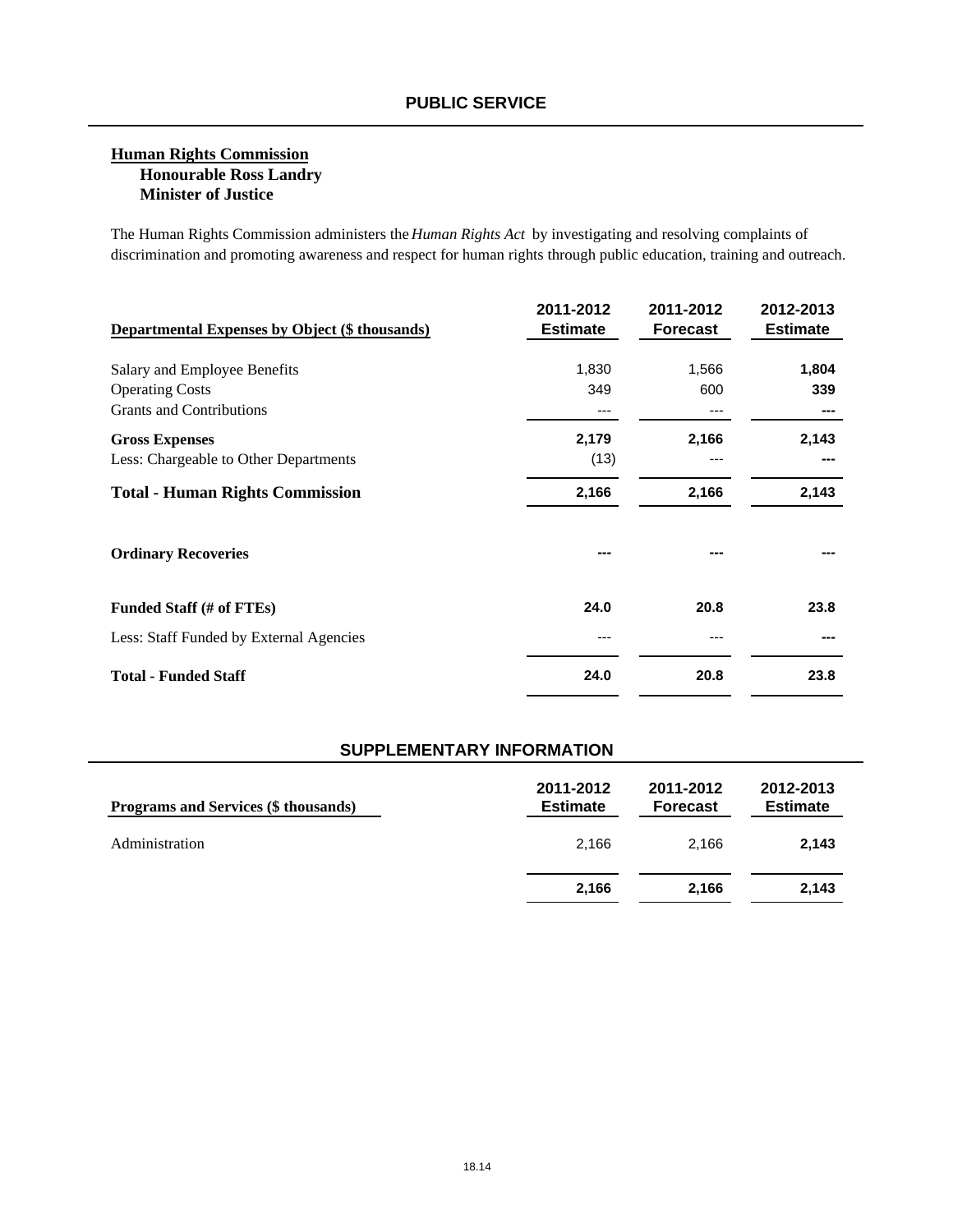### **Intergovernmental Affairs Honourable Darrell Dexter Minister of Intergovernmental Affairs**

Advises Executive Council on the development of corporate strategies for Nova Scotia's relations with federal, provincial, territorial and foreign governments. Through the Protocol Office, organizes, directs and supervises all official government functions, and provides support to the Order of Nova Scotia. It also manages the day-to-day operations of Government House.

| <b>Departmental Expenses by Object (\$ thousands)</b> | 2011-2012<br><b>Estimate</b> | 2011-2012<br><b>Forecast</b> | 2012-2013<br><b>Estimate</b> |
|-------------------------------------------------------|------------------------------|------------------------------|------------------------------|
| Salary and Employee Benefits                          | 2,467                        | 2,419                        | 2,319                        |
| <b>Operating Costs</b>                                | 1,568                        | 1,638                        | 2,345                        |
| <b>Grants and Contributions</b>                       | 20                           | 49                           | 140                          |
| <b>Gross Expenses</b>                                 | 4,055                        | 4,106                        | 4,804                        |
| Less: Chargeable to Other Departments                 | (120)                        | (209)                        | (125)                        |
| <b>Total - Intergovernmental Affairs</b>              | 3,935                        | 3,897                        | 4,679                        |
| <b>Ordinary Recoveries</b>                            | 30                           | 176                          | 280                          |
| Funded Staff (# of FTEs)                              | 32.0                         | 31.0                         | 30.7                         |
| Less: Staff Funded by External Agencies               | ---                          |                              |                              |
| <b>Total - Funded Staff</b>                           | 32.0                         | 31.0                         | 30.7                         |

| <b>Programs and Services (\$ thousands)</b> | 2011-2012<br><b>Estimate</b> | 2011-2012<br><b>Forecast</b> | 2012-2013<br><b>Estimate</b> |
|---------------------------------------------|------------------------------|------------------------------|------------------------------|
| Administration                              | 2,059                        | 2,096                        | 2,918                        |
| Government House                            | 861                          | 861                          | 852                          |
| Ottawa Office                               | 505                          | 420                          | 224                          |
| Protocol Office                             | 510                          | 520                          | 685                          |
|                                             | 3,935                        | 3,897                        | 4,679                        |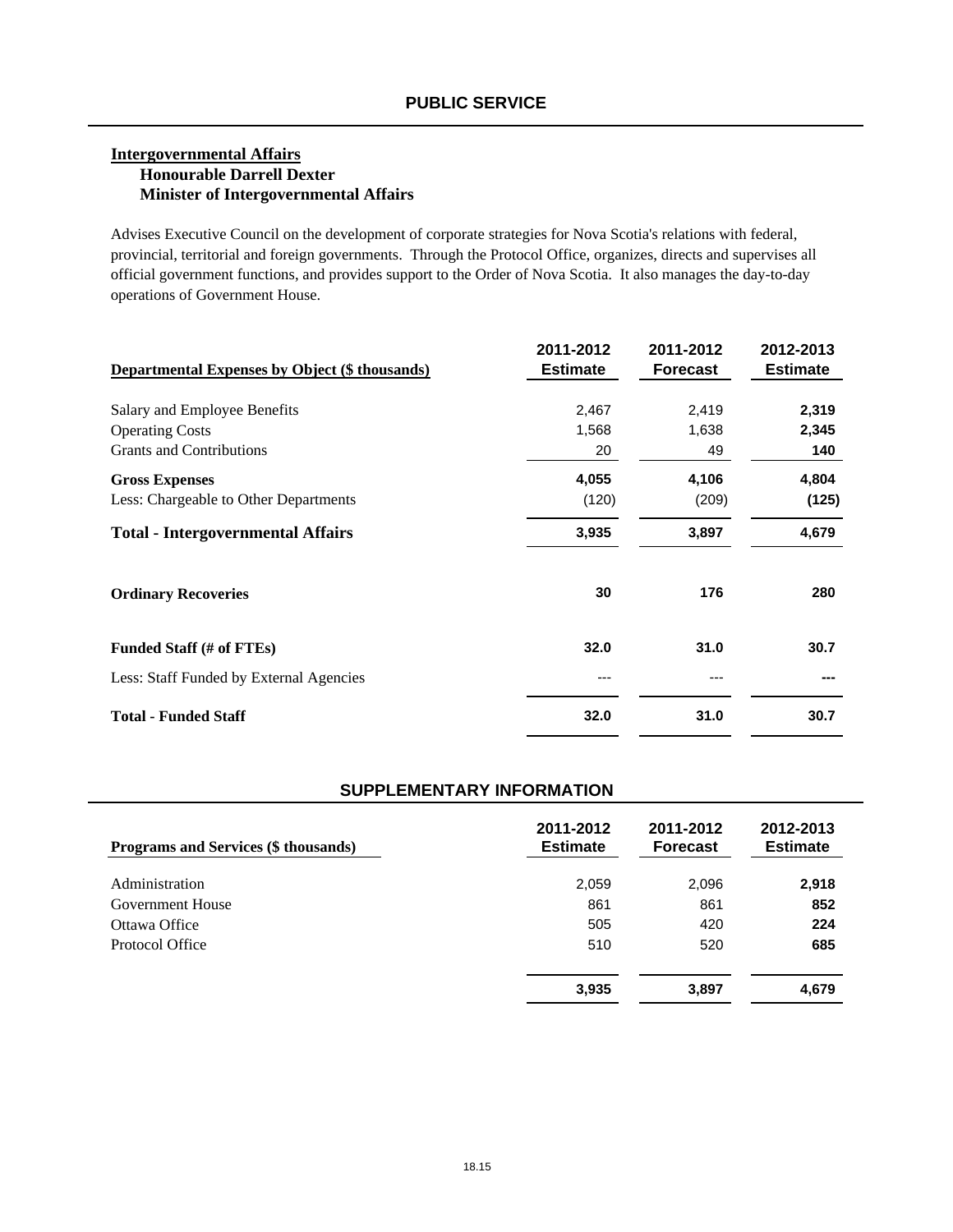## **Legislative Services**

## **Elections Nova Scotia Honourable Gordie Gosse Speaker**

Provides preparation for, and administration of general elections, by-elections and liquor plebiscites, and ensures filing of Political Contribution Disclosure Records and income tax receipts for use by recognized political parties and candidates.

| <b>Departmental Expenses by Object (\$ thousands)</b> | 2011-2012<br><b>Estimate</b> | 2011-2012<br><b>Forecast</b> | 2012-2013<br><b>Estimate</b> |
|-------------------------------------------------------|------------------------------|------------------------------|------------------------------|
| Salary and Employee Benefits                          | 1,462                        | 1,340                        | 1,492                        |
| <b>Operating Costs</b>                                | 1,835                        | 2,097                        | 3,302                        |
| <b>Gross Expenses</b>                                 | 3,297                        | 3,437                        | 4,794                        |
| Less: Chargeable to Other Departments                 | ---                          | (6)                          |                              |
| <b>Total - Elections Nova Scotia</b>                  | 3,297                        | 3,431                        | 4,794                        |
| <b>Ordinary Recoveries</b>                            | ---                          | 12                           |                              |
| Funded Staff (# of FTEs)                              | 17.0                         | 15.6                         | 17.0                         |
| Less: Staff Funded by External Agencies               | ---                          |                              |                              |
| <b>Total - Funded Staff</b>                           | 17.0                         | 15.6                         | 17.0                         |

| <b>Programs and Services (\$ thousands)</b> | 2011-2012<br><b>Estimate</b> | 2011-2012<br><b>Forecast</b> | 2012-2013<br><b>Estimate</b> |
|---------------------------------------------|------------------------------|------------------------------|------------------------------|
| Administration                              | 2,034                        | 1,872                        | 2,107                        |
| <b>Election Costs</b>                       | ---                          | 178                          | $- - -$                      |
| <b>Recognized Party Funding</b>             | 620                          | 663                          | 674                          |
| Service Delivery and Development            | 643                          | 708                          | 2,013                        |
| Elections NS Plebiscites                    | ---                          | 10                           | ---                          |
|                                             | 3,297                        | 3,431                        | 4,794                        |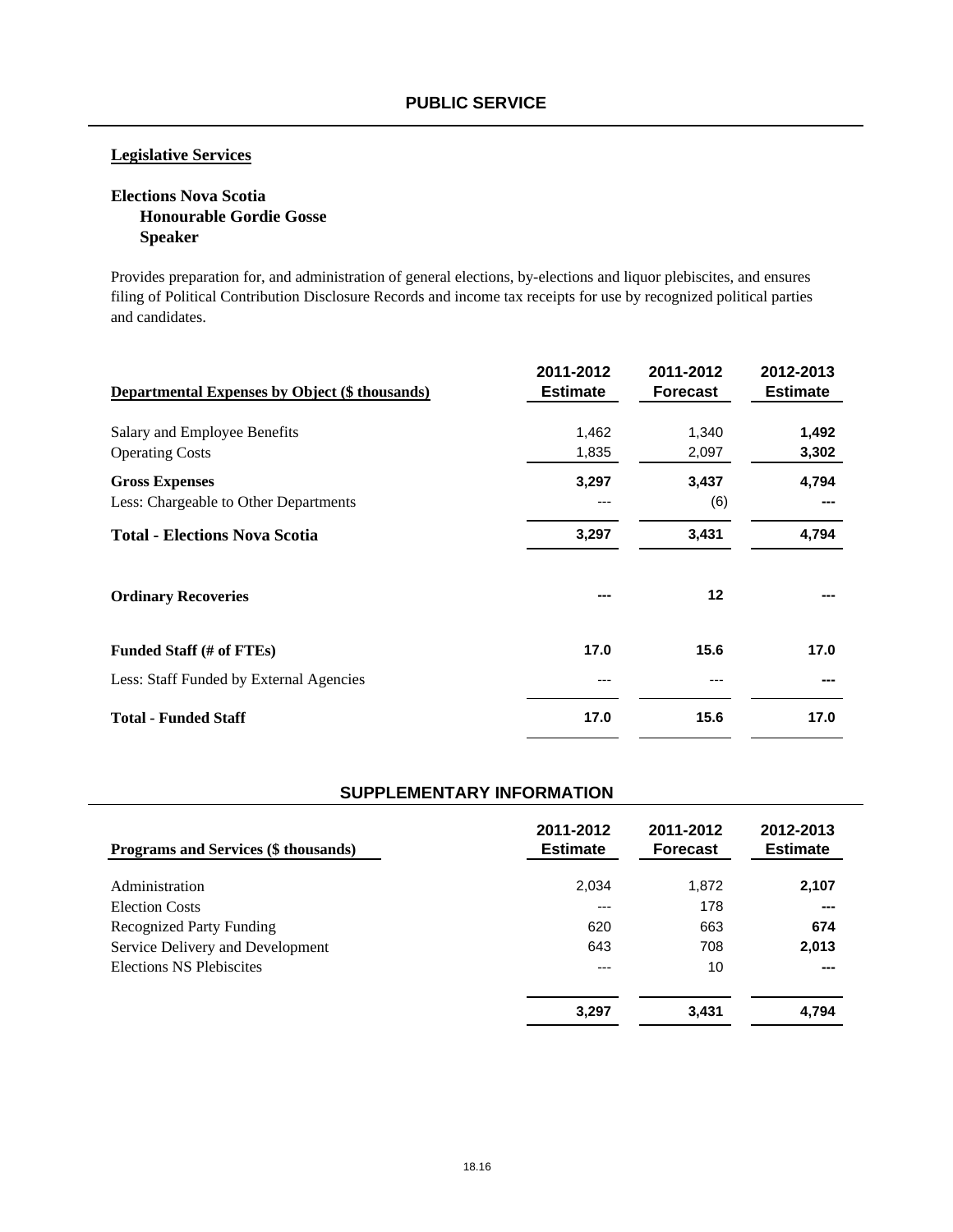### **Legislative Expenses Honourable Gordie Gosse Speaker**

In accordance with the *House of Assembly Act* , provides for the payment of salary, travel and constituency expenses on behalf of Members of the Legislature. Also provides funding for the Caucus offices, various committees as authorized by the Legislature, and for other Legislature requirements.

| <b>Departmental Expenses by Object (\$ thousands)</b> | 2011-2012<br><b>Estimate</b> | 2011-2012<br><b>Forecast</b> | 2012-2013<br><b>Estimate</b> |
|-------------------------------------------------------|------------------------------|------------------------------|------------------------------|
| Salary and Employee Benefits                          | 11,542                       | 11,833                       | 11,980                       |
| <b>Operating Costs</b>                                | 6,660                        | 5,147                        | 6,045                        |
| <b>Grants and Contributions</b>                       | 35                           | 5                            | 5                            |
| <b>Gross Expenses</b>                                 | 18,237                       | 16,985                       | 18,030                       |
| Less: Chargeable to Other Departments                 | (7)                          | (5)                          |                              |
| <b>Total - Legislative Expenses</b>                   | 18,230                       | 16,980                       | 18,030                       |
| <b>Ordinary Recoveries</b>                            | 19                           | 10                           | 7                            |
| Funded Staff (# of FTEs)                              | 101.2                        | 98.4                         | 100.5                        |
| Less: Staff Funded by External Agencies               | ---                          |                              |                              |
| <b>Total - Funded Staff</b>                           | 101.2                        | 98.4                         | 100.5                        |

| <b>Programs and Services (\$ thousands)</b>    | 2011-2012<br><b>Estimate</b> | 2011-2012<br><b>Forecast</b> | 2012-2013<br><b>Estimate</b> |
|------------------------------------------------|------------------------------|------------------------------|------------------------------|
| Indemnities, Allowances and Statutory Salaries | 5,914                        | 5,890                        | 5.914                        |
| <b>Members' Travel Expenses</b>                | 814                          | 814                          | 814                          |
| Miscellaneous                                  | 1.326                        | 1.124                        | 1.340                        |
| Caucus Offices                                 | 3.080                        | 2.802                        | 2,826                        |
| Office of the Opposition Leaders               | 709                          | 709                          | 709                          |
| Committees                                     | 517                          | 504                          | 557                          |
| <b>Constituency Expenses</b>                   | 5,870                        | 5.137                        | 5,870                        |
|                                                | 18,230                       | 16,980                       | 18.030                       |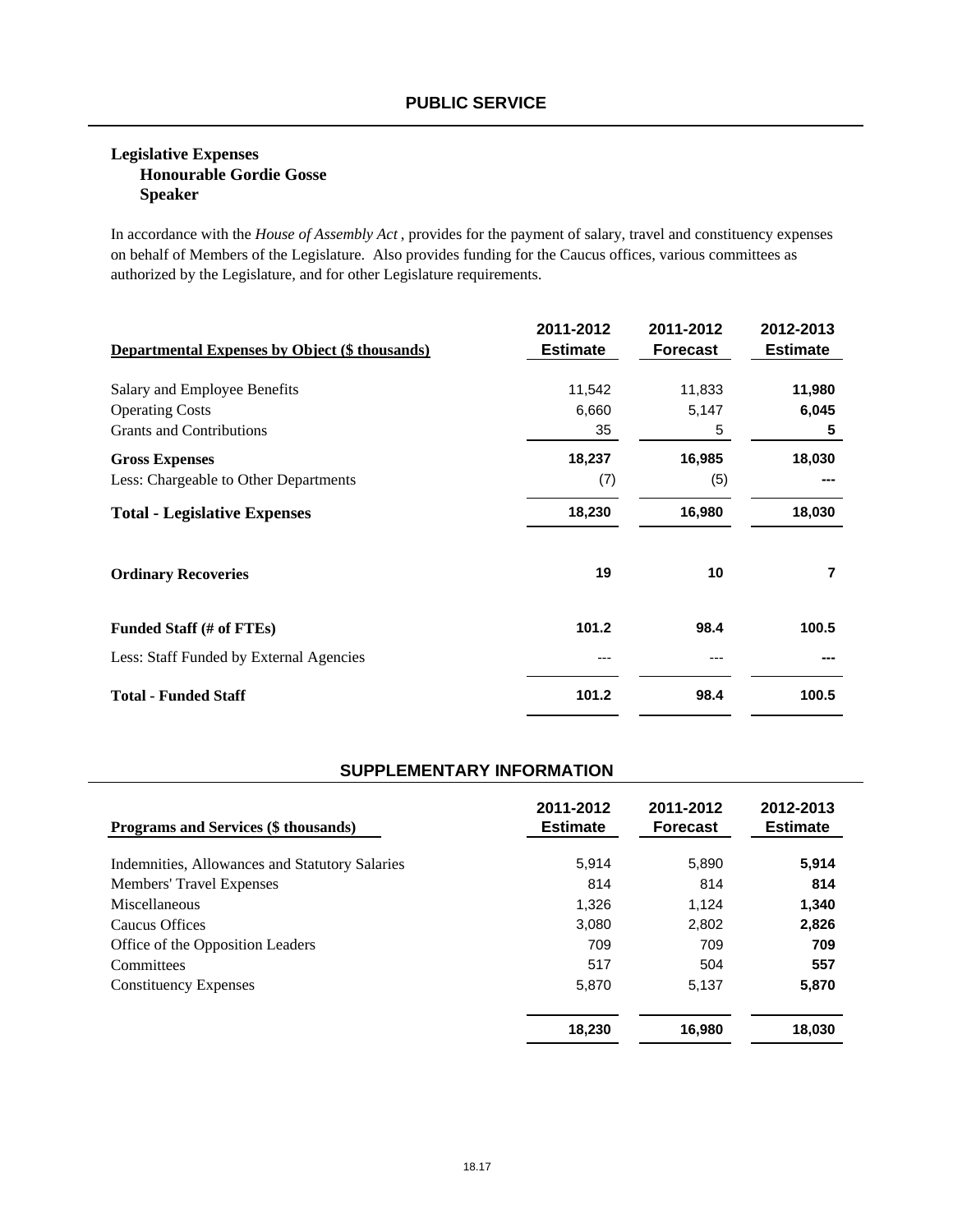## **Ministers' Salaries and Expenses Honourable Gordie Gosse Speaker**

Provides for the remuneration and expenses of the members of the Executive Council in accordance with Chapter 155 of the Revised Statutes of Nova Scotia, 1989.

| <b>Departmental Expenses by Object (\$ thousands)</b> | 2011-2012<br><b>Estimate</b> | 2011-2012<br><b>Forecast</b> | 2012-2013<br><b>Estimate</b> |
|-------------------------------------------------------|------------------------------|------------------------------|------------------------------|
| Salary and Employee Benefits                          | 820                          | 750                          | 805                          |
| <b>Operating Costs</b>                                | 278                          | 104                          | 281                          |
| <b>Total - Ministers' Salaries and Expenses</b>       | 1.098                        | 854                          | 1.086                        |

| <b>Programs and Services (\$ thousands)</b> | 2011-2012<br><b>Estimate</b> | 2011-2012<br><b>Forecast</b> | 2012-2013<br><b>Estimate</b> |
|---------------------------------------------|------------------------------|------------------------------|------------------------------|
| Administration                              | 1.098                        | 854                          | 1,086                        |
|                                             | 1,098                        | 854                          | 1,086                        |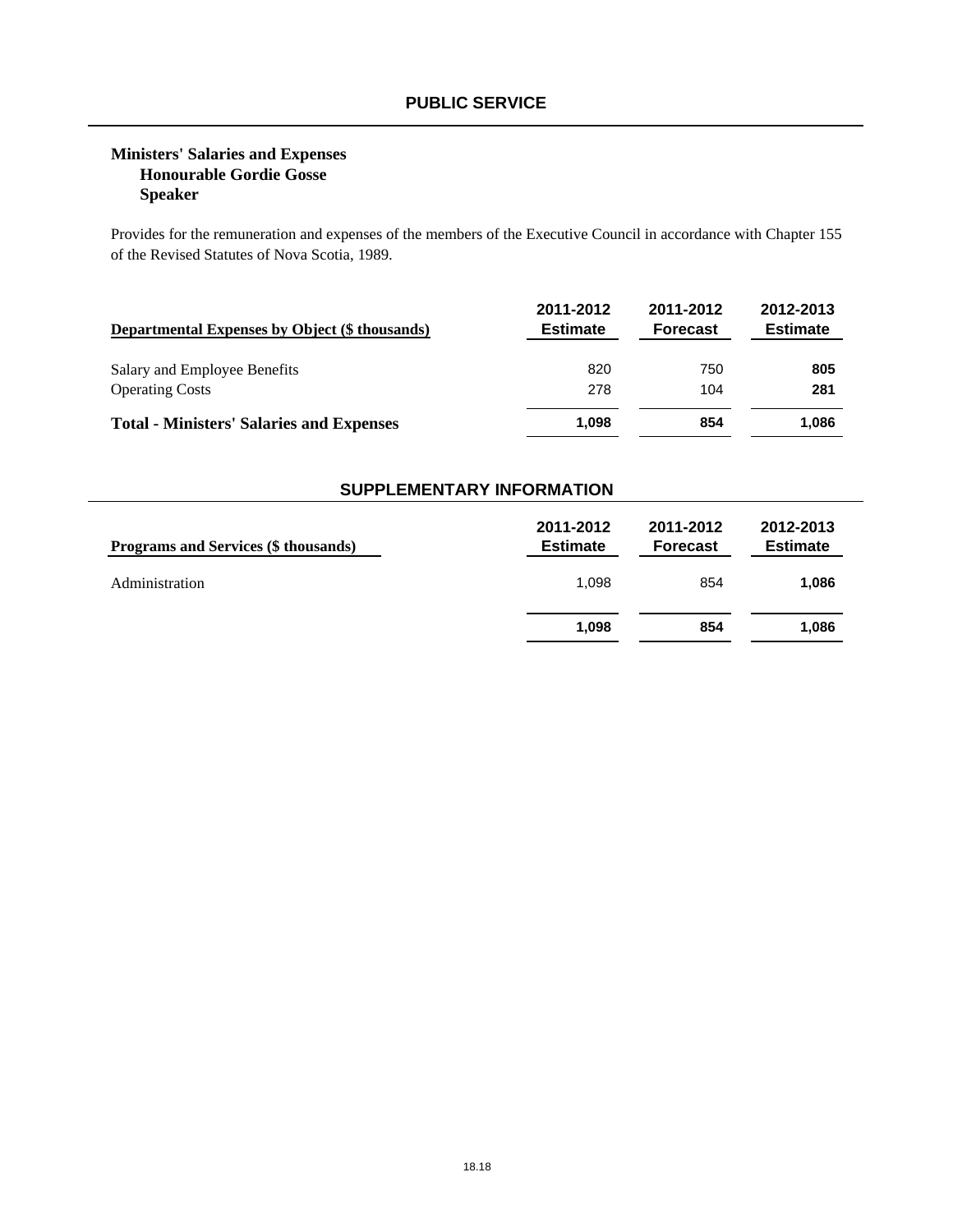## **Office of the Legislative Counsel Honourable Gordie Gosse Speaker**

Responsible for the preparation of all legislation and provides counsel and support services to committees of the House, as well as the preparation of annual, consolidated and revised statutes.

| <b>Departmental Expenses by Object (\$ thousands)</b> | 2011-2012<br><b>Estimate</b> | 2011-2012<br><b>Forecast</b> | 2012-2013<br><b>Estimate</b> |
|-------------------------------------------------------|------------------------------|------------------------------|------------------------------|
| Salary and Employee Benefits                          | 878                          | 752                          | 864                          |
| <b>Operating Costs</b>                                | 80                           | 118                          | 154                          |
| <b>Gross Expenses</b>                                 | 958                          | 870                          | 1,018                        |
| Less: Chargeable to Other Departments                 | ---                          | (7)                          |                              |
| <b>Total - Office of the Legislative Counsel</b>      | 958                          | 863                          | 1,018                        |
| <b>Ordinary Recoveries</b>                            |                              |                              |                              |
| Funded Staff (# of FTEs)                              | 8.5                          | 8.1                          | 8.5                          |
| Less: Staff Funded by External Agencies               | ---                          |                              |                              |
| <b>Total - Funded Staff</b>                           | 8.5                          | 8.1                          | 8.5                          |

| <b>Programs and Services (\$ thousands)</b> | 2011-2012<br><b>Estimate</b> | 2011-2012<br><b>Forecast</b> | 2012-2013<br><b>Estimate</b> |
|---------------------------------------------|------------------------------|------------------------------|------------------------------|
| Administration                              | 958                          | 863                          | 1.018                        |
|                                             | 958                          | 863                          | 1,018                        |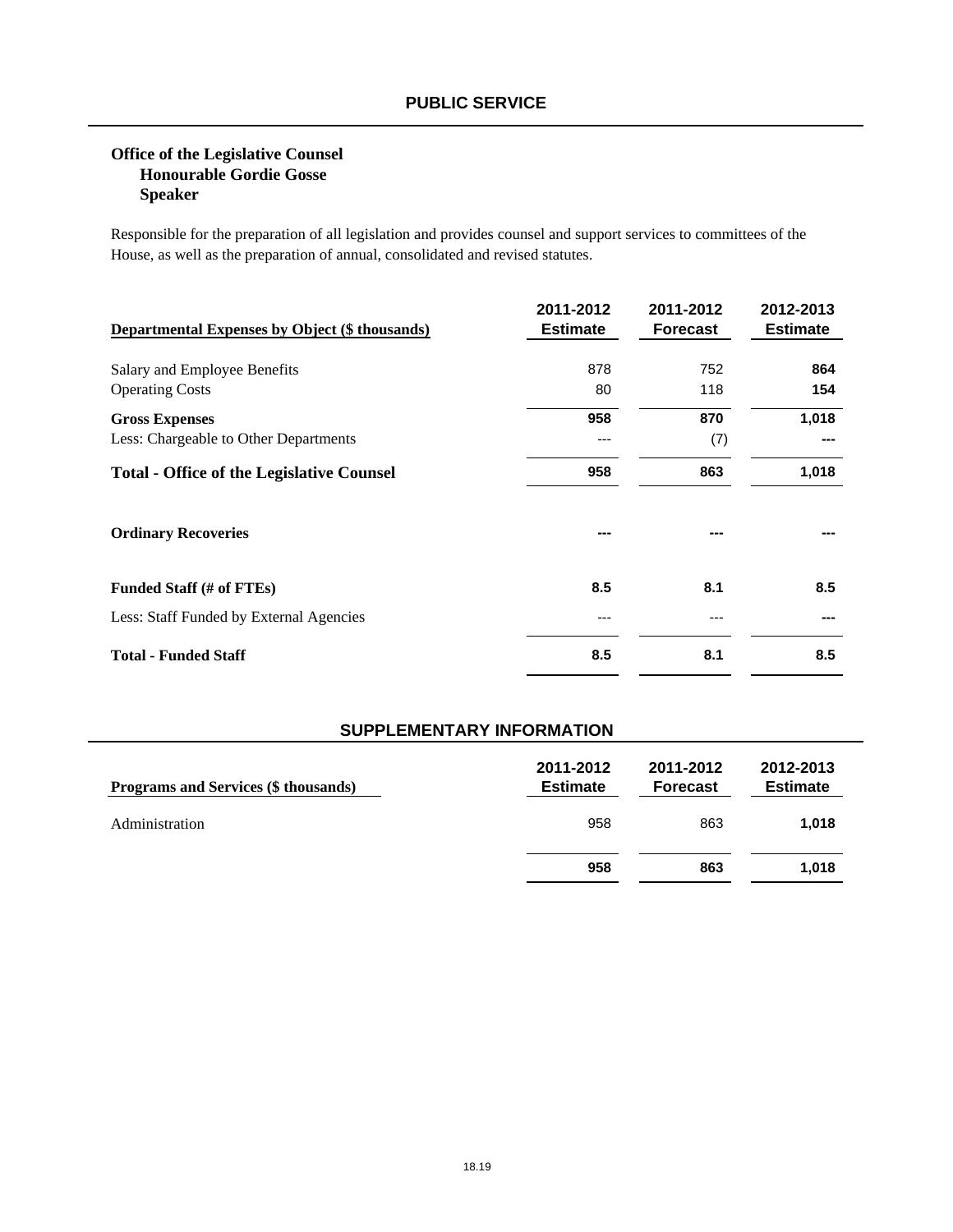## **Office of the Speaker Honourable Gordie Gosse Speaker**

Provides support services to the members of the Legislature including the Legislative Library, Hansard Reporting, Legislative Television, and the House of Assembly. Also provides administrative services for a number of agencies.

| <b>Departmental Expenses by Object (\$ thousands)</b>          | 2011-2012<br><b>Estimate</b> | 2011-2012<br><b>Forecast</b> | 2012-2013<br><b>Estimate</b> |
|----------------------------------------------------------------|------------------------------|------------------------------|------------------------------|
| Salary and Employee Benefits<br><b>Operating Costs</b>         | 2,213<br>625                 | 2,183<br>650                 | 2,074<br>761                 |
| <b>Gross Expenses</b><br>Less: Chargeable to Other Departments | 2,838<br>(8)                 | 2,833<br>(33)                | 2,835<br>(25)                |
| <b>Total - Office of the Speaker</b>                           | 2,830                        | 2,800                        | 2,810                        |
| <b>Ordinary Recoveries</b>                                     | 5                            | 8                            | 3                            |
| Funded Staff (# of FTEs)                                       | 57.0                         | 58.8                         | 58.0                         |
| Less: Staff Funded by External Agencies                        | ---                          |                              |                              |
| <b>Total - Funded Staff</b>                                    | 57.0                         | 58.8                         | 58.0                         |

| <b>Programs and Services (\$ thousands)</b> | 2011-2012<br><b>Estimate</b> | 2011-2012<br><b>Forecast</b> | 2012-2013<br><b>Estimate</b> |
|---------------------------------------------|------------------------------|------------------------------|------------------------------|
| General Administration                      | 619                          | 619                          | 563                          |
| <b>Hansard Reporting Services</b>           | 649                          | 627                          | 649                          |
| Legislative Library                         | 704                          | 704                          | 704                          |
| House of Assembly Operations                | 361                          | 361                          | 361                          |
| Legislative Television                      | 497                          | 489                          | 533                          |
|                                             | 2,830                        | 2,800                        | 2,810                        |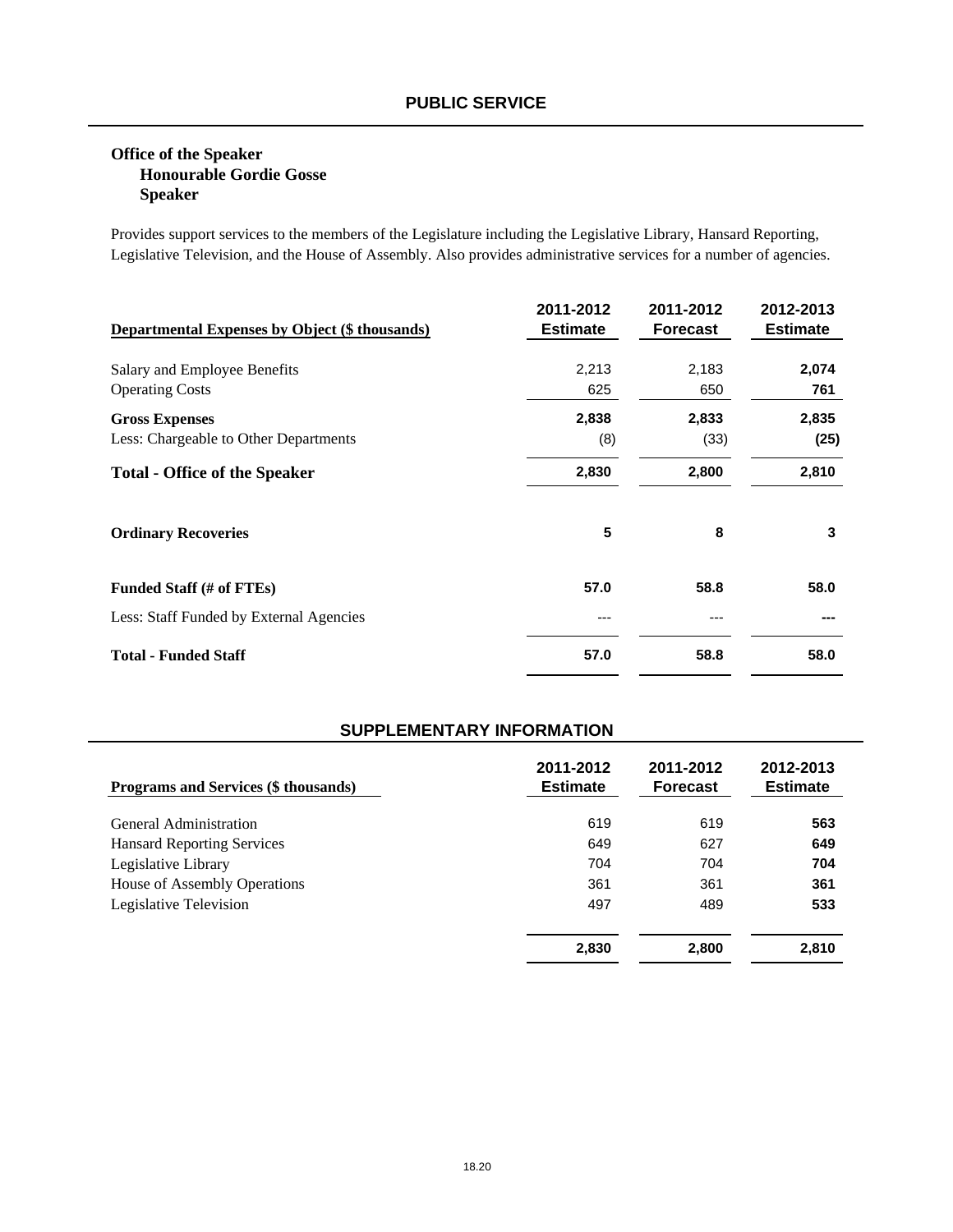## **Nova Scotia Business Inc. Honourable Percy A. Paris Minister of Economic and Rural Development and Tourism**

Nova Scotia Business Inc., with a private-sector board of directors and the scope of a crown corporation, is the province's business development agency. The object of the corporation is to promote economic development in the province through: business development, retention and expansion; the establishment of new business in the province; and trade development and expansion.

| Departmental Expenses by Object (\$ thousands) | 2011-2012<br><b>Estimate</b> | 2011-2012<br><b>Forecast</b> | 2012-2013<br><b>Estimate</b> |
|------------------------------------------------|------------------------------|------------------------------|------------------------------|
| <b>Grants and Contributions</b>                | 27.679                       | 24.372                       | 27,573                       |
| Total - Nova Scotia Business Inc.              | 27.679                       | 24.372                       | 27,573                       |

| Programs and Services (\$ thousands) | 2011-2012<br><b>Estimate</b> | 2011-2012<br><b>Forecast</b> | 2012-2013<br><b>Estimate</b> |
|--------------------------------------|------------------------------|------------------------------|------------------------------|
| Nova Scotia Business Inc.            | 27.679                       | 24.372                       | 27.573                       |
|                                      | 27,679                       | 24.372                       | 27.573                       |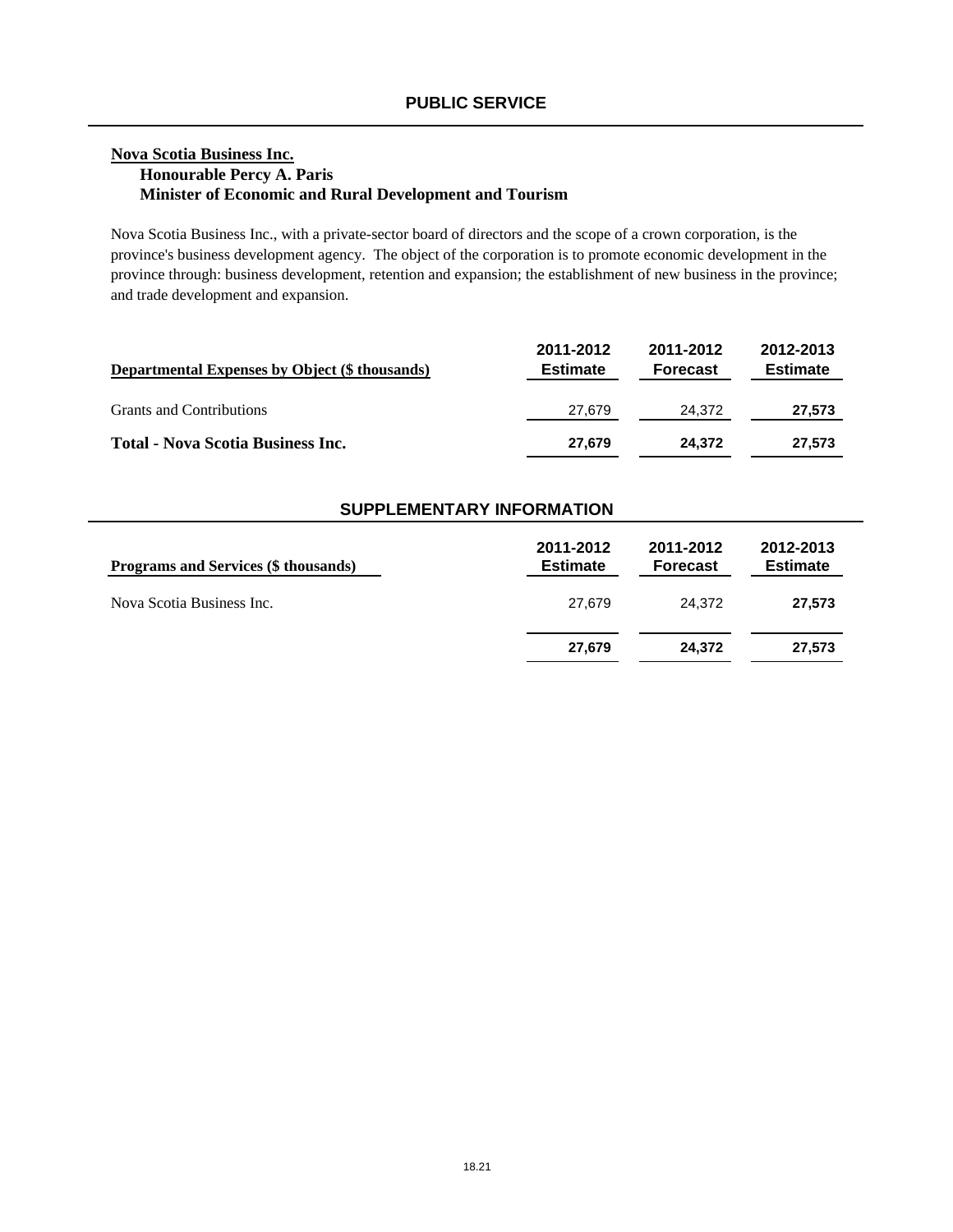#### **Nova Scotia Police Complaints Commissioner Honourable Graham Steele Minister of Finance**

The Nova Scotia Police Complaints Commissioner is responsible for civilian oversight of municipal police.

| <b>Departmental Expenses by Object (\$ thousands)</b>               | 2011-2012<br><b>Estimate</b> | 2011-2012<br><b>Forecast</b> | 2012-2013<br><b>Estimate</b> |
|---------------------------------------------------------------------|------------------------------|------------------------------|------------------------------|
| Salary and Employee Benefits                                        | 181                          | 185                          | 183                          |
| <b>Operating Costs</b>                                              | 239                          | 251                          | 243                          |
| <b>Gross Expenses</b>                                               | 420                          | 436                          | 426                          |
| Less: Chargeable to Other Departments                               | ---                          | (25)                         | ---                          |
| <b>Total - Nova Scotia Police</b><br><b>Complaints Commissioner</b> | 420                          | 411                          | 426                          |
| <b>Ordinary Recoveries</b>                                          |                              |                              |                              |
| Funded Staff (# of FTEs)                                            | 3.3                          | 3.2                          | 3.0                          |
| Less: Staff Funded by External Agencies                             | ---                          |                              |                              |
| <b>Total - Funded Staff</b>                                         | 3.3                          | 3.2                          | 3.0                          |

| Programs and Services (\$ thousands) | 2011-2012<br><b>Estimate</b> | 2011-2012<br><b>Forecast</b> | 2012-2013<br><b>Estimate</b> |
|--------------------------------------|------------------------------|------------------------------|------------------------------|
| Administration                       | 420                          | 411                          | 426                          |
|                                      | 420                          | 411                          | 426                          |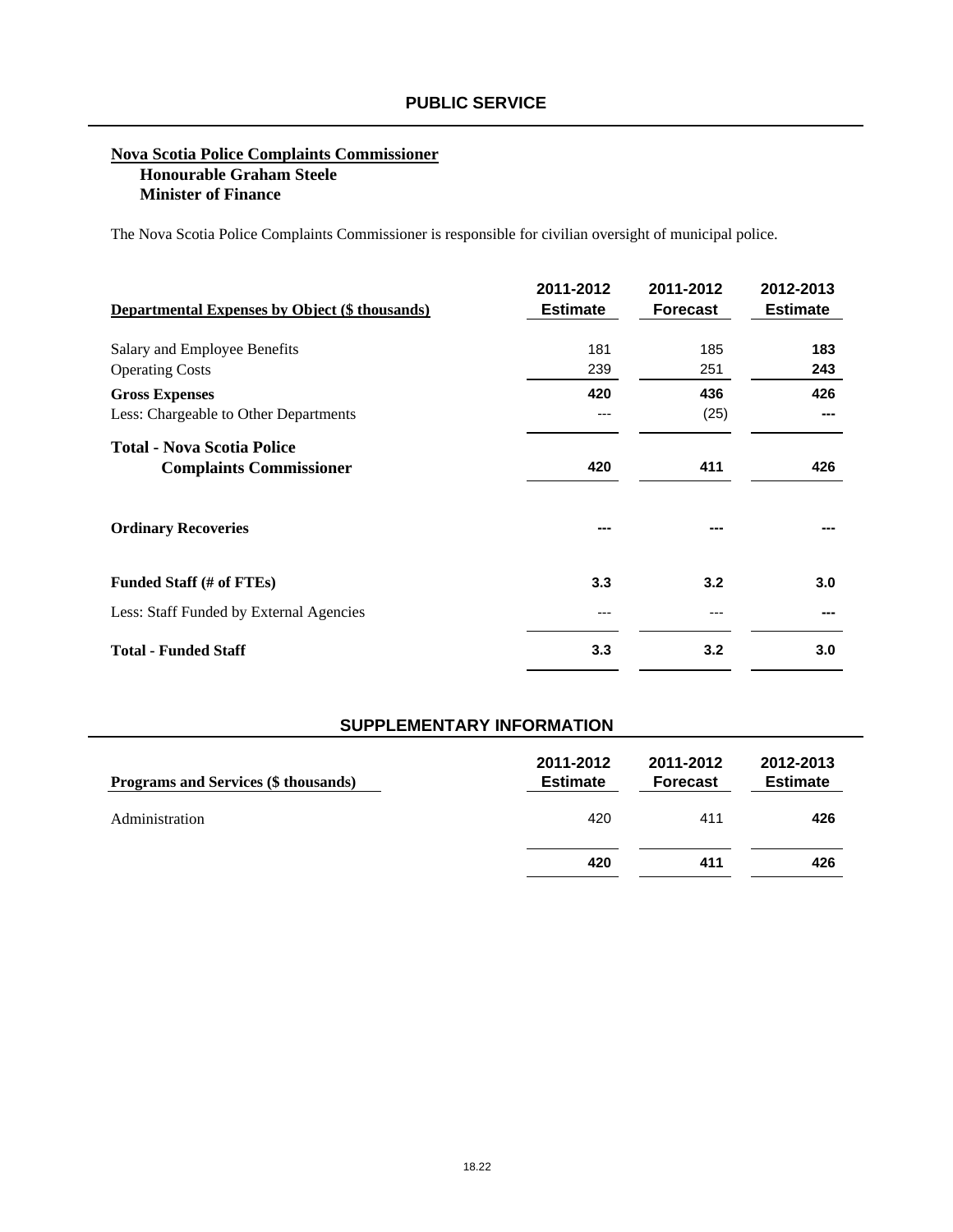#### **Nova Scotia Securities Commission Honourable Graham Steele Minister of Finance**

Administers the *Securities Act* and Regulations with a mandate to provide investors with protection from practices and activities that tend to undermine investor confidence in the fairness and efficiency of the capital markets and, to the extent not inconsistent with an adequate level of investor protection, to foster the process of capital formation.

| <b>Departmental Expenses by Object (\$ thousands)</b> | 2011-2012<br><b>Estimate</b> | 2011-2012<br><b>Forecast</b> | 2012-2013<br><b>Estimate</b> |
|-------------------------------------------------------|------------------------------|------------------------------|------------------------------|
| Salary and Employee Benefits                          | 1,818                        | 1,875                        | 1,835                        |
| <b>Operating Costs</b>                                | 787                          | 700                          | 825                          |
| <b>Gross Expenses</b>                                 | 2,605                        | 2,575                        | 2,660                        |
| Less: Chargeable to Other Departments                 | ---                          |                              |                              |
| <b>Total - Nova Scotia Securities Commission</b>      | 2,605                        | 2,575                        | 2,660                        |
| <b>Ordinary Recoveries</b>                            | ---                          |                              |                              |
| Funded Staff (# of FTEs)                              | 21.0                         | 20.0                         | 20.0                         |
| Less: Staff Funded by External Agencies               | ---                          |                              |                              |
| <b>Total - Funded Staff</b>                           | 21.0                         | 20.0                         | 20.0                         |

| <b>Programs and Services (\$ thousands)</b> | 2011-2012<br><b>Estimate</b> | 2011-2012<br><b>Forecast</b> | 2012-2013<br><b>Estimate</b> |
|---------------------------------------------|------------------------------|------------------------------|------------------------------|
| Administration                              | 2,605                        | 2.575                        | 2,660                        |
|                                             | 2,605                        | 2.575                        | 2,660                        |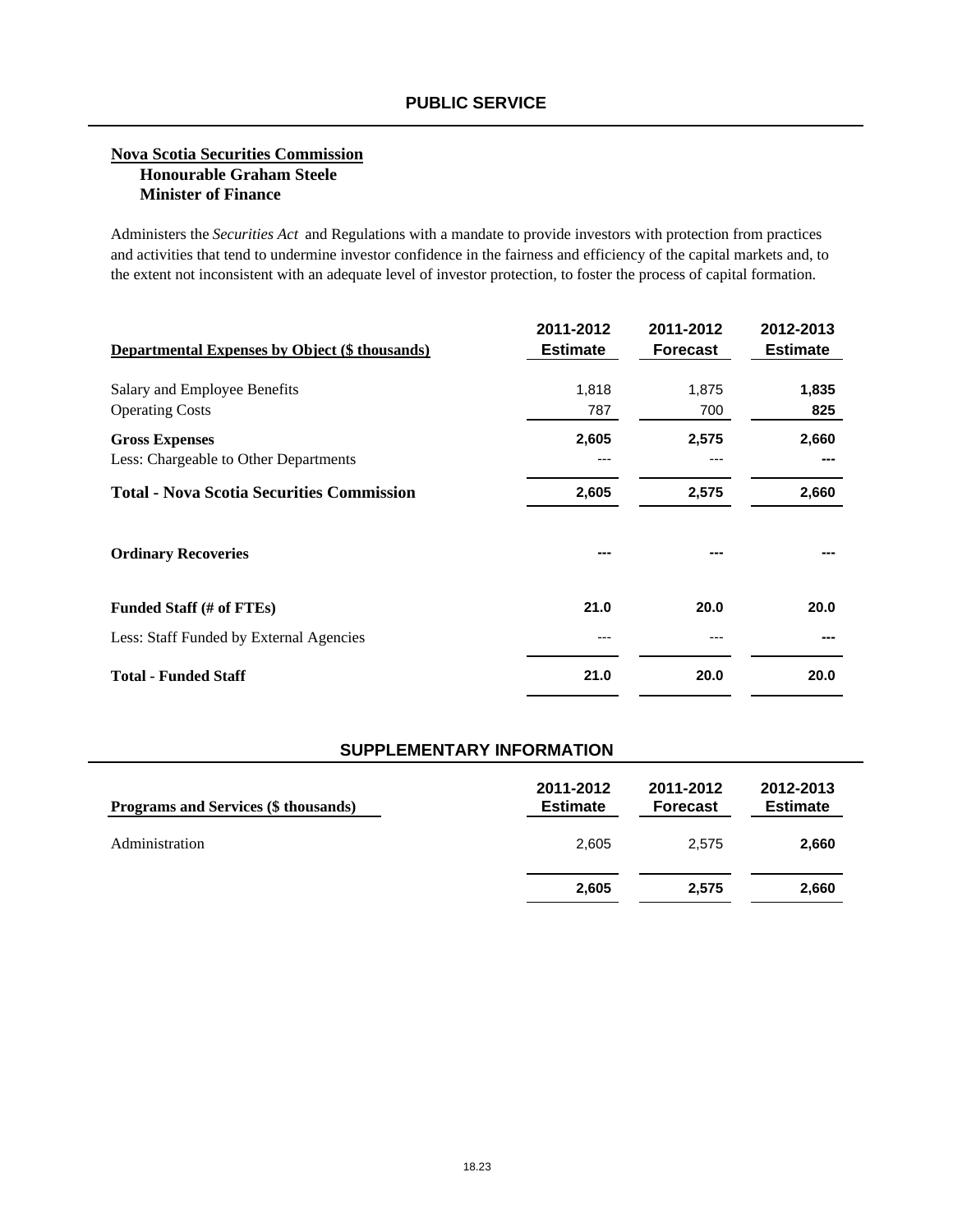#### **Nova Scotia Utility and Review Board Honourable Graham Steele Minister of Finance**

The Board has a broad mandate to hear various types of applications, appeals, and other matters relating to public utilities, natural gas distribution, pipelines, motor carrier regulation, railways, property assessment, municipal planning and development, municipal and school board electoral boundaries, sales tax, compensation for victims of crime, expropriation compensation, liquor licensing, gaming establishments, film classification, Halifax-Dartmouth Bridge regulation, fire safety, automobile insurance, payday loans, and petroleum product pricing.

| <b>Departmental Expenses by Object (\$ thousands)</b> | 2011-2012<br><b>Estimate</b> | 2011-2012<br><b>Forecast</b> | 2012-2013<br><b>Estimate</b> |
|-------------------------------------------------------|------------------------------|------------------------------|------------------------------|
| <b>Grants and Contributions</b>                       | 2.344                        | 2.344                        | 2,038                        |
| <b>Total - Nova Scotia Utility and Review Board</b>   | 2.344                        | 2.344                        | 2,038                        |

| Programs and Services (\$ thousands) | 2011-2012<br><b>Estimate</b> | 2011-2012<br><b>Forecast</b> | 2012-2013<br><b>Estimate</b> |
|--------------------------------------|------------------------------|------------------------------|------------------------------|
| Administration                       | 2.344                        | 2.344                        | 2,038                        |
|                                      | 2,344                        | 2.344                        | 2,038                        |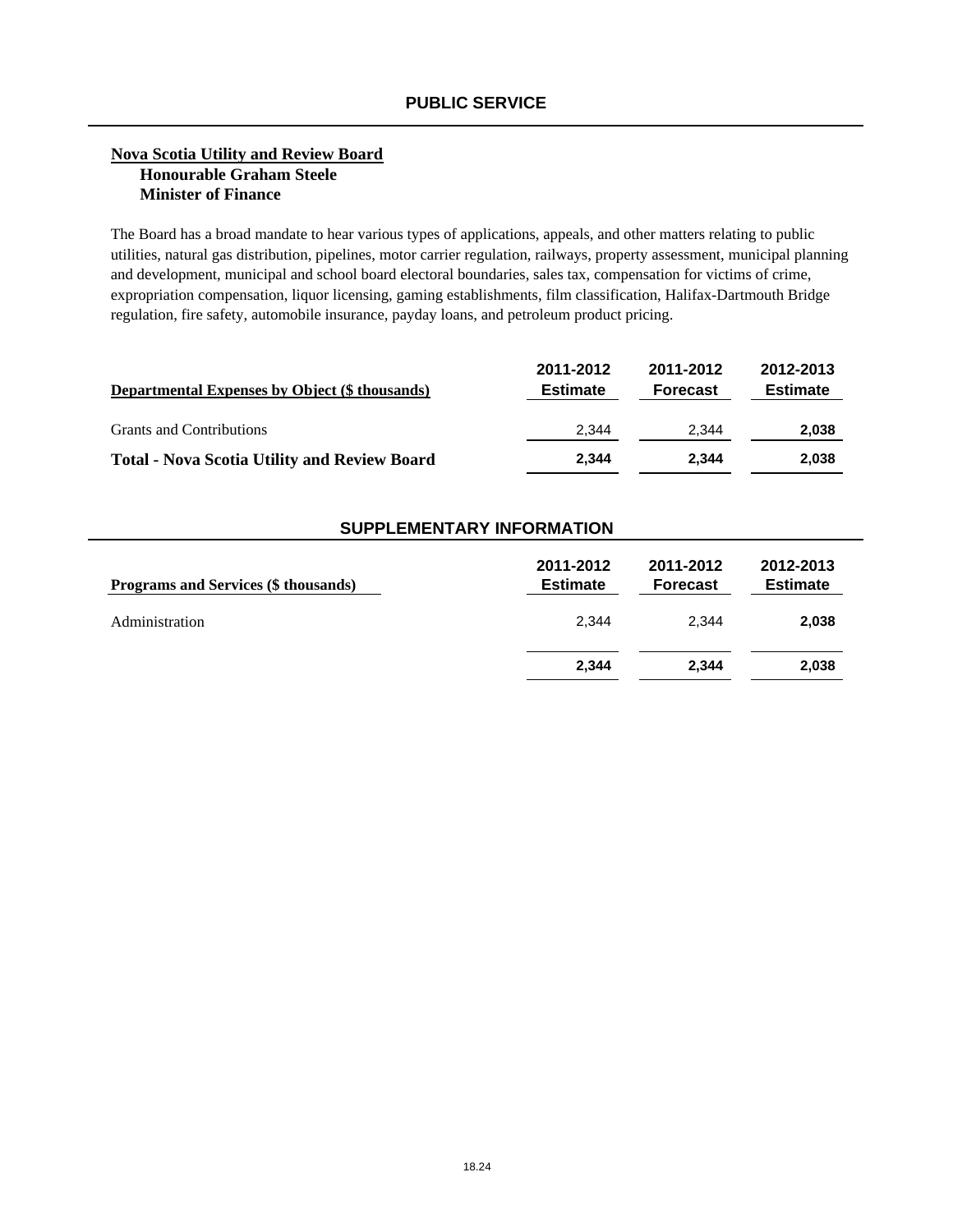### **Office of the Auditor General Honourable Gordie Gosse Speaker**

The Office of the Auditor General is an office of the Nova Scotia House of Assembly which conducts financial and performance audits on the provincial government, its various agencies, and entities receiving financial assistance from the Province. The results of audits performed are reported to the House of Assembly.

| <b>Departmental Expenses by Object (\$ thousands)</b> | 2011-2012<br><b>Estimate</b> | 2011-2012<br><b>Forecast</b> | 2012-2013<br><b>Estimate</b> |
|-------------------------------------------------------|------------------------------|------------------------------|------------------------------|
| Salary and Employee Benefits                          | 3,129                        | 3,057                        | 3,255                        |
| <b>Operating Costs</b>                                | 421                          | 533                          | 379                          |
| <b>Gross Expenses</b>                                 | 3,550                        | 3,590                        | 3,634                        |
| Less: Chargeable to Other Departments                 |                              | (173)                        |                              |
| <b>Total - Office of the Auditor General</b>          | 3,550                        | 3,417                        | 3,634                        |
| <b>Ordinary Recoveries</b>                            | 59                           | 87                           | 73                           |
| Funded Staff (# of FTEs)                              | 33.9                         | 31.9                         | 34.0                         |
| Less: Staff Funded by External Agencies               |                              |                              |                              |
| <b>Total - Funded Staff</b>                           | 33.9                         | 31.9                         | 34.0                         |

| <b>Programs and Services (\$ thousands)</b> | 2011-2012<br><b>Estimate</b> | 2011-2012<br><b>Forecast</b> | 2012-2013<br><b>Estimate</b> |
|---------------------------------------------|------------------------------|------------------------------|------------------------------|
| Office of the Auditor General               | 3.550                        | 3.417                        | 3,634                        |
|                                             | 3,550                        | 3.417                        | 3,634                        |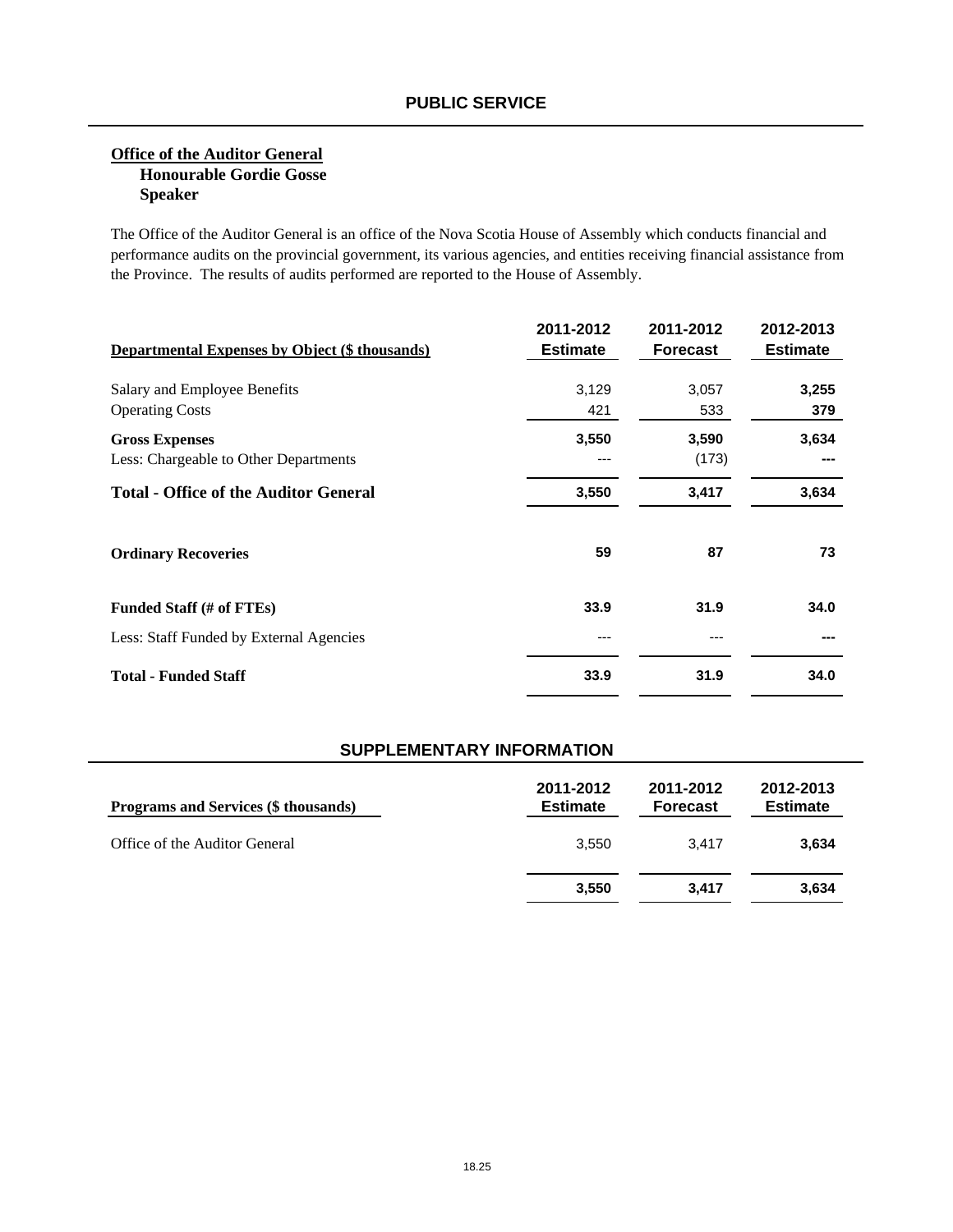### **Office of the Ombudsman Honourable Gordie Gosse Speaker**

The Office of the Ombudsman is required, by statute, to investigate and respond to citizens' concerns arising from the administration of provincial and municipal laws within Nova Scotia. The Office may also initiate own motion investigations, systemic issues, and matters referred to it by a Committee of the House. The Office's mandate has expanded to include a pro-active role in relation to the Province's programs and services for youth, seniors, and adult corrections. The *Public Interest Disclosure Act* and Regulations mandates the Ombudsman to investigate allegations of wrongdoing in the provincial government brought forward by current and former government employees of the province Nova Scotia, as well as by members of the public.

| <b>Departmental Expenses by Object (\$ thousands)</b>          | 2011-2012<br><b>Estimate</b> | 2011-2012<br><b>Forecast</b> | 2012-2013<br><b>Estimate</b> |
|----------------------------------------------------------------|------------------------------|------------------------------|------------------------------|
| Salary and Employee Benefits<br><b>Operating Costs</b>         | 1,412<br>236                 | 1,645<br>273                 | 1,509<br>317                 |
| <b>Gross Expenses</b><br>Less: Chargeable to Other Departments | 1,648<br>(50)                | 1,918<br>(320)               | 1,826<br>(50)                |
| <b>Total - Office of the Ombudsman</b>                         | 1,598                        | 1,598                        | 1,776                        |
| <b>Ordinary Recoveries</b>                                     |                              |                              |                              |
| Funded Staff (# of FTEs)                                       | 17.0                         | 17.0                         | 17.0                         |
| Less: Staff Funded by External Agencies                        | ---                          |                              |                              |
| <b>Total - Funded Staff</b>                                    | 17.0                         | 17.0                         | 17.0                         |

| Programs and Services (\$ thousands) | 2011-2012<br><b>Estimate</b> | 2011-2012<br><b>Forecast</b> | 2012-2013<br><b>Estimate</b> |
|--------------------------------------|------------------------------|------------------------------|------------------------------|
| Administration                       | 1,598                        | 1.598                        | 1,776                        |
|                                      | 1,598                        | 1.598                        | 1.776                        |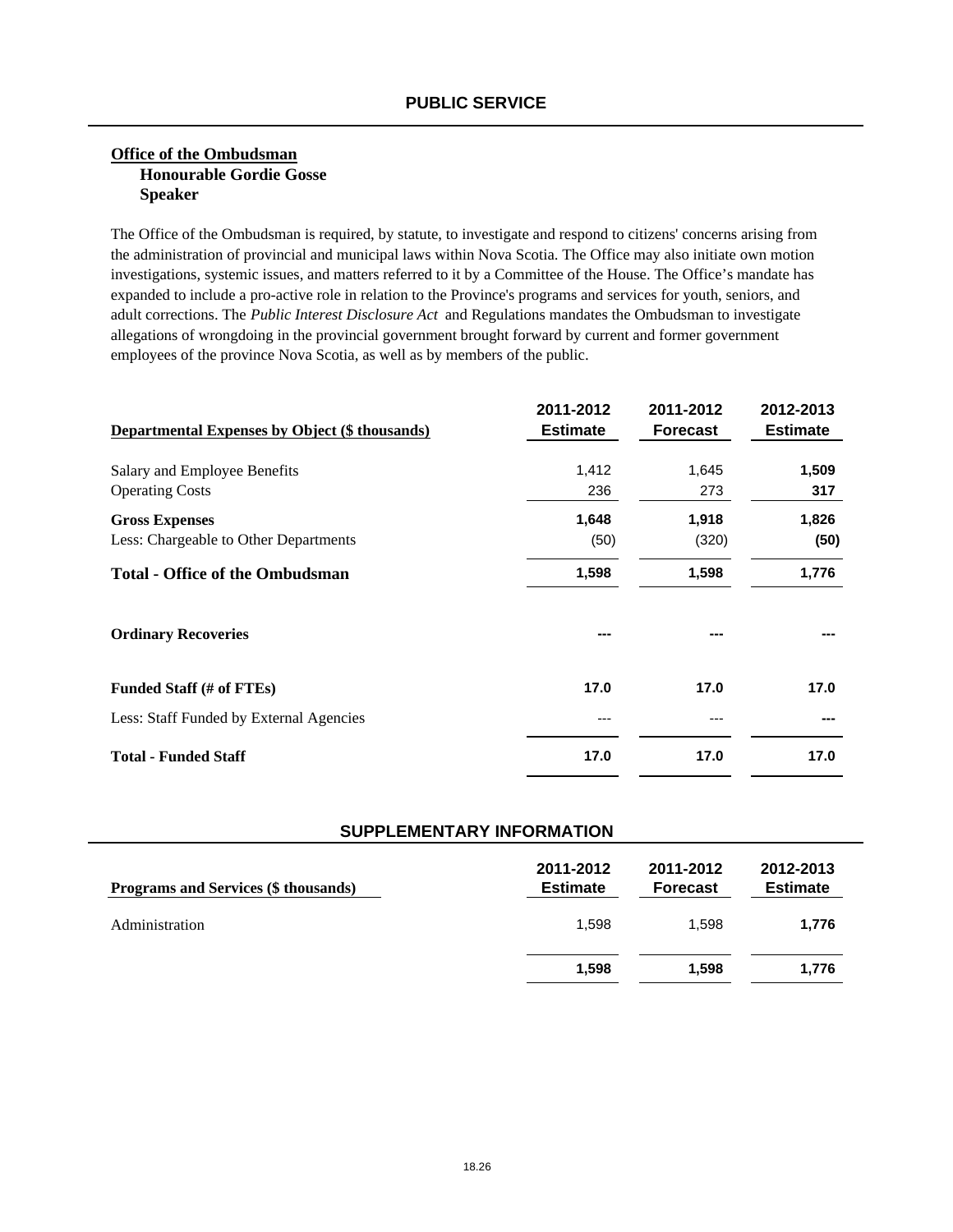### **Public Prosecution Service Honourable Ross Landry Minister of Justice**

The Public Prosecution Service is responsible for all prosecutions and appeals within the jurisdiction of the Attorney General. Crown attorneys responsible to the Director of Public Prosecutions conduct prosecutions under the Criminal Code and Provincial Statutes and provide pre-charge advice to the police.

| <b>Departmental Expenses by Object (\$ thousands)</b> | 2011-2012<br><b>Estimate</b> | 2011-2012<br><b>Forecast</b> | 2012-2013<br><b>Estimate</b> |
|-------------------------------------------------------|------------------------------|------------------------------|------------------------------|
| Salary and Employee Benefits                          | 14,502                       | 15,937                       | 15,124                       |
| <b>Operating Costs</b>                                | 4,494                        | 4,988                        | 4,384                        |
| <b>Gross Expenses</b>                                 | 18,996                       | 20,925                       | 19,508                       |
| Less: Chargeable to Other Departments                 | (72)                         | (353)                        |                              |
| <b>Total - Public Prosecution Service</b>             | 18,924                       | 20,572                       | 19,508                       |
| <b>Ordinary Recoveries</b>                            | 216                          | 229                          | 216                          |
| Funded Staff (# of FTEs)                              | 166.2                        | 167.3                        | 168.2                        |
| Less: Staff Funded by External Agencies               | ---                          |                              |                              |
| <b>Total - Funded Staff</b>                           | 166.2                        | 167.3                        | 168.2                        |

| <b>Programs and Services (\$ thousands)</b> | 2011-2012<br><b>Estimate</b> | 2011-2012<br><b>Forecast</b> | 2012-2013<br><b>Estimate</b> |
|---------------------------------------------|------------------------------|------------------------------|------------------------------|
| Head Office                                 | 3,006                        | 2,649                        | 2,773                        |
| Cape Breton Region                          | 2.708                        | 2.934                        | 2,870                        |
| <b>Central Region</b>                       | 2.452                        | 2.799                        | 2,501                        |
| Halifax Region                              | 6.145                        | 6.824                        | 6,380                        |
| Western Region                              | 2,359                        | 2.791                        | 2,522                        |
| Appeals Division                            | 921                          | 1.038                        | 936                          |
| <b>Special Prosecution Service</b>          | 1.333                        | 1,537                        | 1,526                        |
|                                             | 18,924                       | 20,572                       | 19,508                       |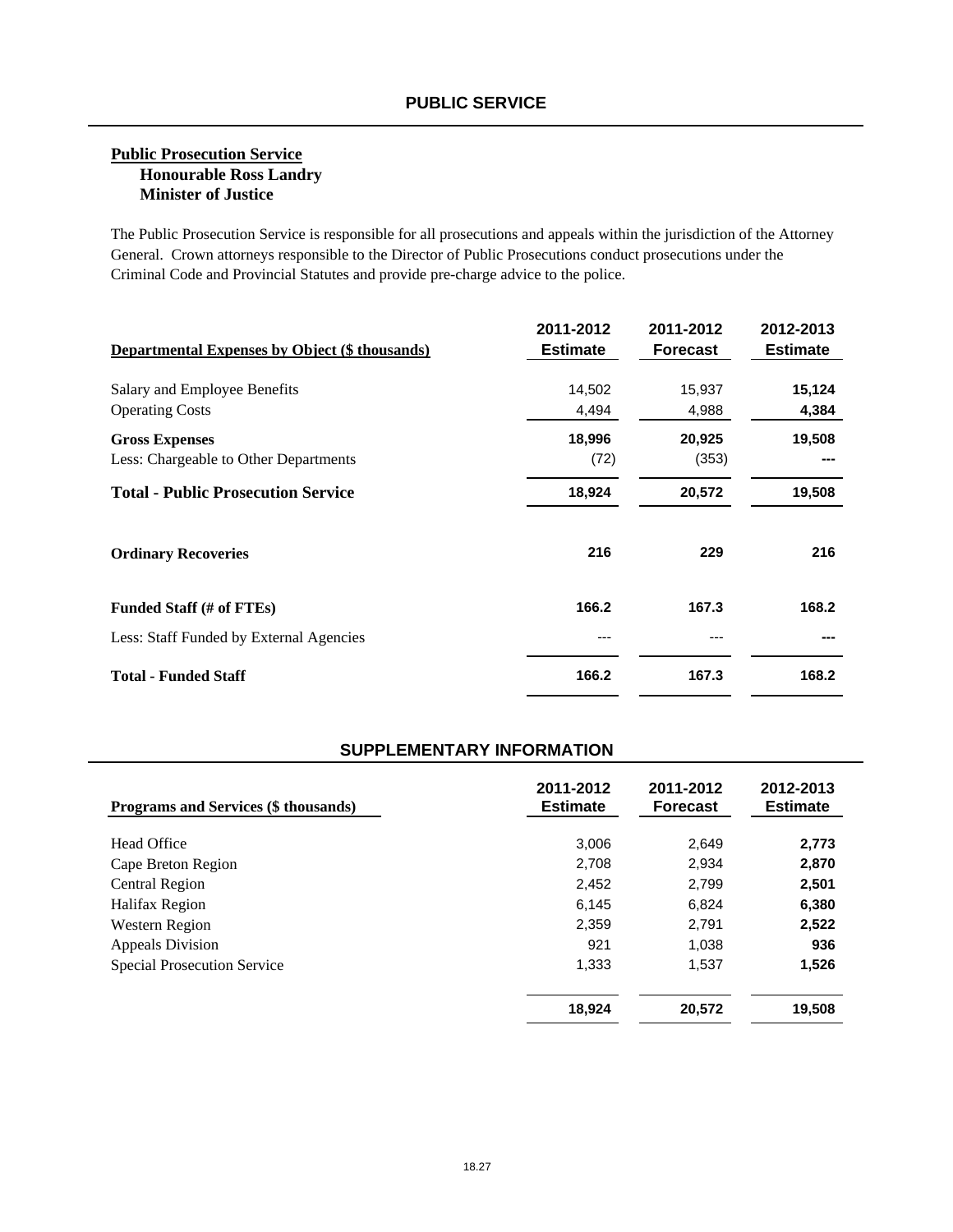#### **Public Service Commission Honourable Frank Corbett Minister of Public Service Commission**

As strategic human resource business partners, the Public Service Commission is committed to providing client service excellence. Through day-to-day support to line departments and agencies, the Commission ensures the Nova Scotia Government has the human resources required to create and deliver excellent programs and services to the public. The Commission ensures fair and consistent treatment of staff and acts as Government's agent for collective bargaining.

| <b>Departmental Expenses by Object (\$ thousands)</b> | 2011-2012<br><b>Estimate</b> | 2011-2012<br><b>Forecast</b> | 2012-2013<br><b>Estimate</b> |
|-------------------------------------------------------|------------------------------|------------------------------|------------------------------|
| Salary and Employee Benefits                          | 16,227                       | 15,898                       | 15,786                       |
| <b>Operating Costs</b>                                | 3,955                        | 4,308                        | 3,855                        |
| <b>Grants and Contributions</b>                       | 5                            | 5                            | 5                            |
| <b>Gross Expenses</b>                                 | 20,187                       | 20,211                       | 19,646                       |
| Less: Chargeable to Other Departments                 | (1, 952)                     | (2,311)                      | (1,860)                      |
| <b>Total - Public Service Commission</b>              | 18,235                       | 17,900                       | 17,786                       |
| <b>Ordinary Recoveries</b>                            | 5                            | 104                          | 5                            |
| Funded Staff (# of FTEs)                              | 216.2                        | 202.9                        | 203.2                        |
| Less: Staff Funded by External Agencies               | ---                          | (1.0)                        |                              |
| <b>Total - Funded Staff</b>                           | 216.2                        | 201.9                        | 203.2                        |

| <b>Programs and Services (\$ thousands)</b> | 2011-2012<br><b>Estimate</b> | 2011-2012<br><b>Forecast</b> | 2012-2013<br><b>Estimate</b> |
|---------------------------------------------|------------------------------|------------------------------|------------------------------|
| Corporate Human Resources Service Delivery  | 8.585                        | 8.314                        | 9,248                        |
| <b>Employee Relations</b>                   | 2.332                        | 2.281                        | 2,401                        |
| Leadership and Coordination                 | 5,146                        | 5.017                        | 4,580                        |
| Strategic Human Resources Management        | 2,172                        | 2,288                        | 1,557                        |
|                                             | 18,235                       | 17.900                       | 17,786                       |
| <b>Total - Departmental Expenses</b>        | 178,938                      | 169,843                      | 174,314                      |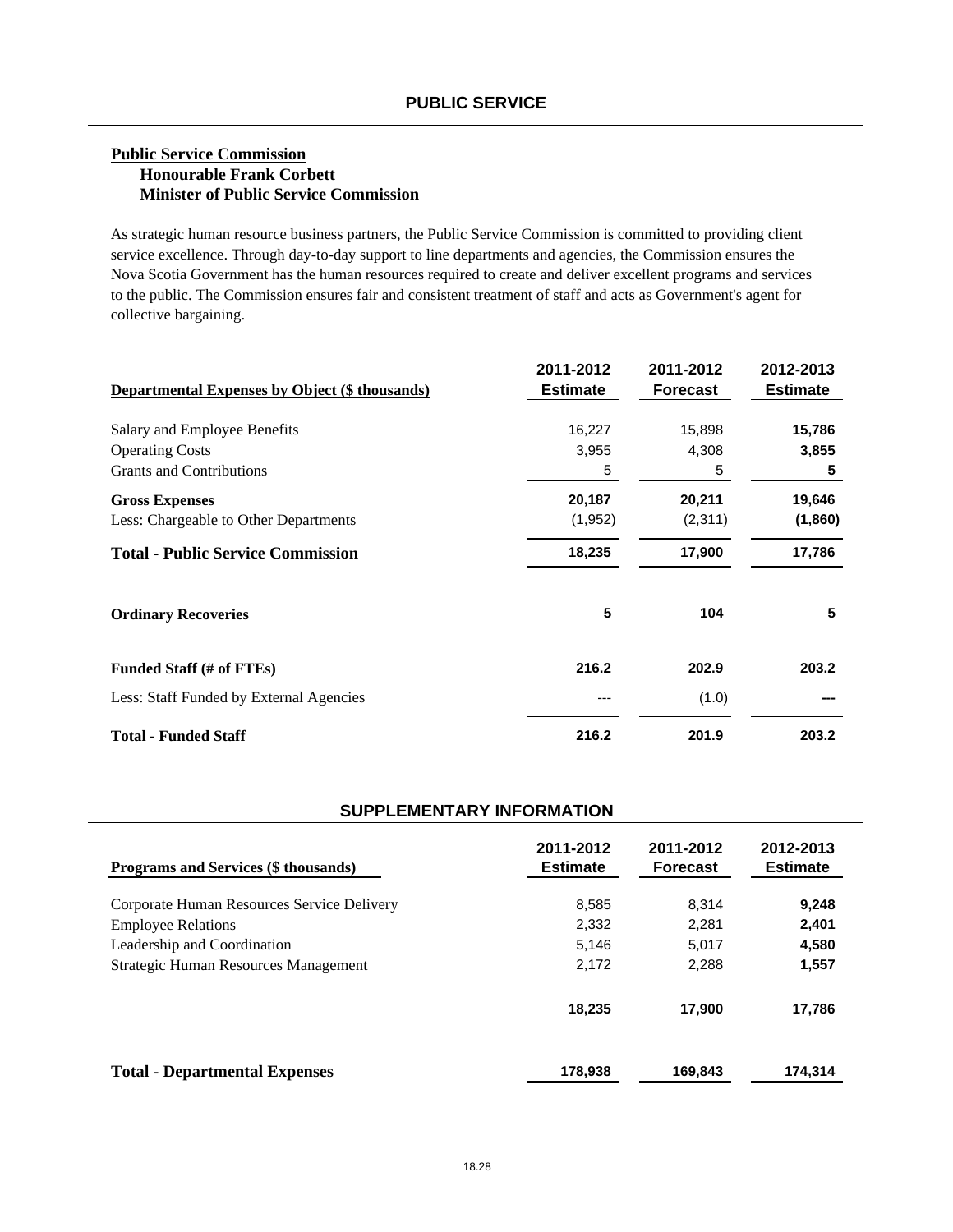**Honourable Denise Peterson - Rafuse Ms. Kelliann Dean Minister Deputy Minister 4th Floor 4th Floor 1740 Granville Street 1740 Granville Street Halifax, Nova Scotia Halifax, Nova Scotia 424-8296 424-5426**

The Department of Seniors is committed to ensuring the inclusion, wellbeing, and independence of seniors in Nova Scotia by facilitating the development of policies on aging and programs for seniors across government and through the provision and coordination of strategic planning, support, services, programs and information.

The Seniors' Secretariat Committee of Cabinet Ministers remains an important part of the Department of Seniors; it continues to ensure crossdepartmental coordination of policies, programs and services affecting seniors. The Cabinet Committee is chaired by the Minister of Seniors.

|                                      |                              | <b>Departmental Summary</b><br>(\$ thousands) |                              |  |
|--------------------------------------|------------------------------|-----------------------------------------------|------------------------------|--|
|                                      | 2011-2012<br><b>Estimate</b> | 2011-2012<br><b>Forecast</b>                  | 2012-2013<br><b>Estimate</b> |  |
| <b>Total - Departmental Expenses</b> | 1,881                        | 1.889                                         | 1,871                        |  |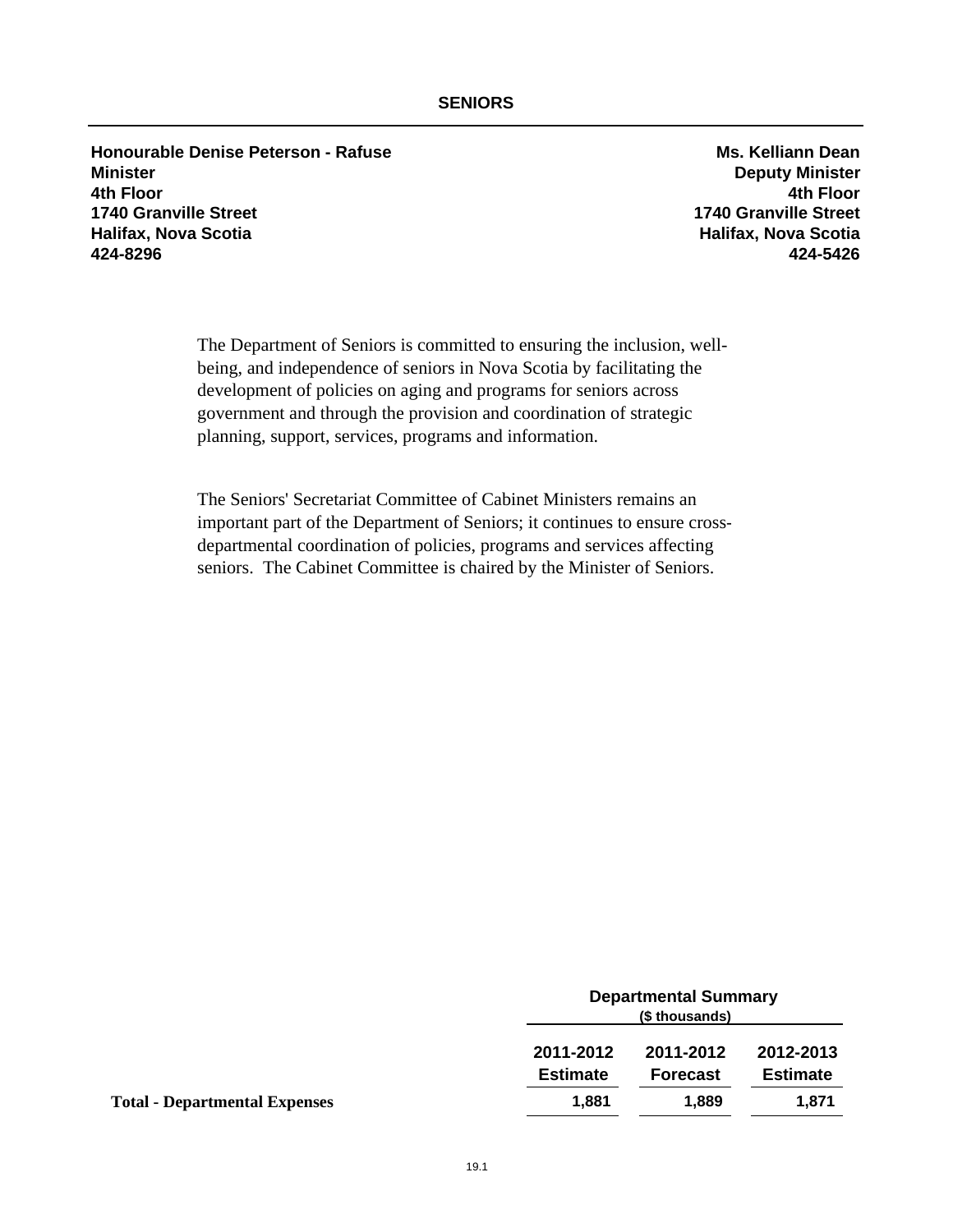## **SENIORS**

## **(\$ thousands) DEPARTMENTAL EXPENSES SUMMARY**

| <b>Programs and Services</b>                          | <b>Resolution</b><br><b>Number</b> | 2011-2012<br><b>Estimate</b> | 2011-2012<br><b>Forecast</b> | 2012-2013<br><b>Estimate</b> |
|-------------------------------------------------------|------------------------------------|------------------------------|------------------------------|------------------------------|
| Administration                                        |                                    | 735                          | 735                          | 725                          |
| Seniors' Initiatives                                  |                                    | 1,146                        | 1,154                        | 1,146                        |
| <b>Total - Departmental Expenses</b>                  | 33                                 | 1,881                        | 1,889                        | 1,871                        |
|                                                       |                                    |                              |                              |                              |
| <b>Departmental Expenses by Object (\$ thousands)</b> |                                    |                              |                              |                              |
| Salary and Employee Benefits                          |                                    | 715                          | 719                          | 723                          |
| <b>Operating Costs</b>                                |                                    | 266                          | 340                          | 248                          |
| <b>Grants and Contributions</b>                       |                                    | 900                          | 880                          | 900                          |
| <b>Gross Expenses</b>                                 |                                    | 1,881                        | 1,939                        | 1,871                        |
| Less: Chargeable to Other Departments                 |                                    |                              | (50)                         |                              |
| <b>Total - Departmental Expenses</b>                  |                                    | 1,881                        | 1,889                        | 1,871                        |
| <b>Ordinary Recoveries</b>                            |                                    |                              |                              |                              |
| <b>Funded Staff (# of FTEs)</b>                       |                                    |                              |                              |                              |
| <b>Total - Funded Staff</b>                           |                                    | 9                            | 9                            | 9                            |
| Less: Staff Funded by External Agencies               |                                    | ---                          | ---                          | ---                          |
| <b>Total - Departmentally Funded Staff</b>            |                                    | 9                            | 9                            | 9                            |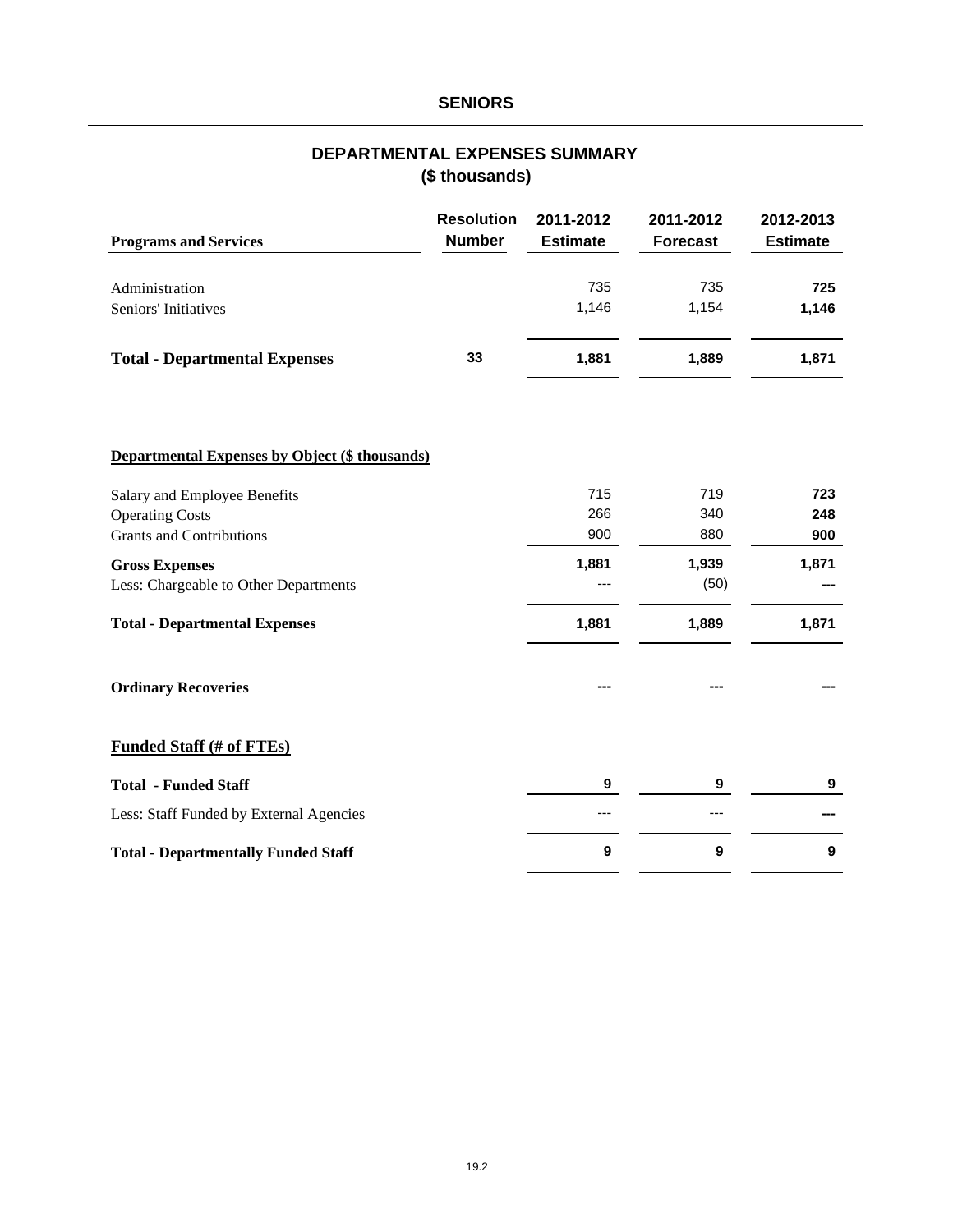#### **SENIORS**

## **SUPPLEMENTARY INFORMATION**

#### **Administration**

Provides overall management and coordination of services to seniors, for the Department.

| Programs and Services (\$ thousands) | 2011-2012<br><b>Estimate</b> | 2011-2012<br><b>Forecast</b> | 2012-2013<br><b>Estimate</b> |
|--------------------------------------|------------------------------|------------------------------|------------------------------|
| <b>Executive Administration</b>      | 735                          | 735                          | 725                          |
|                                      | 735                          | 735                          | 725                          |
| Funded Staff (# of FTEs)             | 7.0                          | 7.0                          | 7.0                          |

#### **Seniors' Initiatives**

Provides funding for Seniors' initiatives for the Age-Friendly Community Program, Positive Aging Community Program, Safety for Seniors' Initiative, and Strategy for Positive Aging Progress Report and program development.

| Programs and Services (\$ thousands) | 2011-2012<br><b>Estimate</b> | 2011-2012<br><b>Forecast</b> | 2012-2013<br><b>Estimate</b> |
|--------------------------------------|------------------------------|------------------------------|------------------------------|
| Seniors' Initiatives                 | 1,146                        | 1,154                        | 1,146                        |
|                                      | 1,146                        | 1,154                        | 1,146                        |
| Funded Staff (# of FTEs)             | 2.0                          | 2.0                          | 2.0                          |
| <b>Total - Departmental Expenses</b> | 1,881                        | 1,889                        | 1,871                        |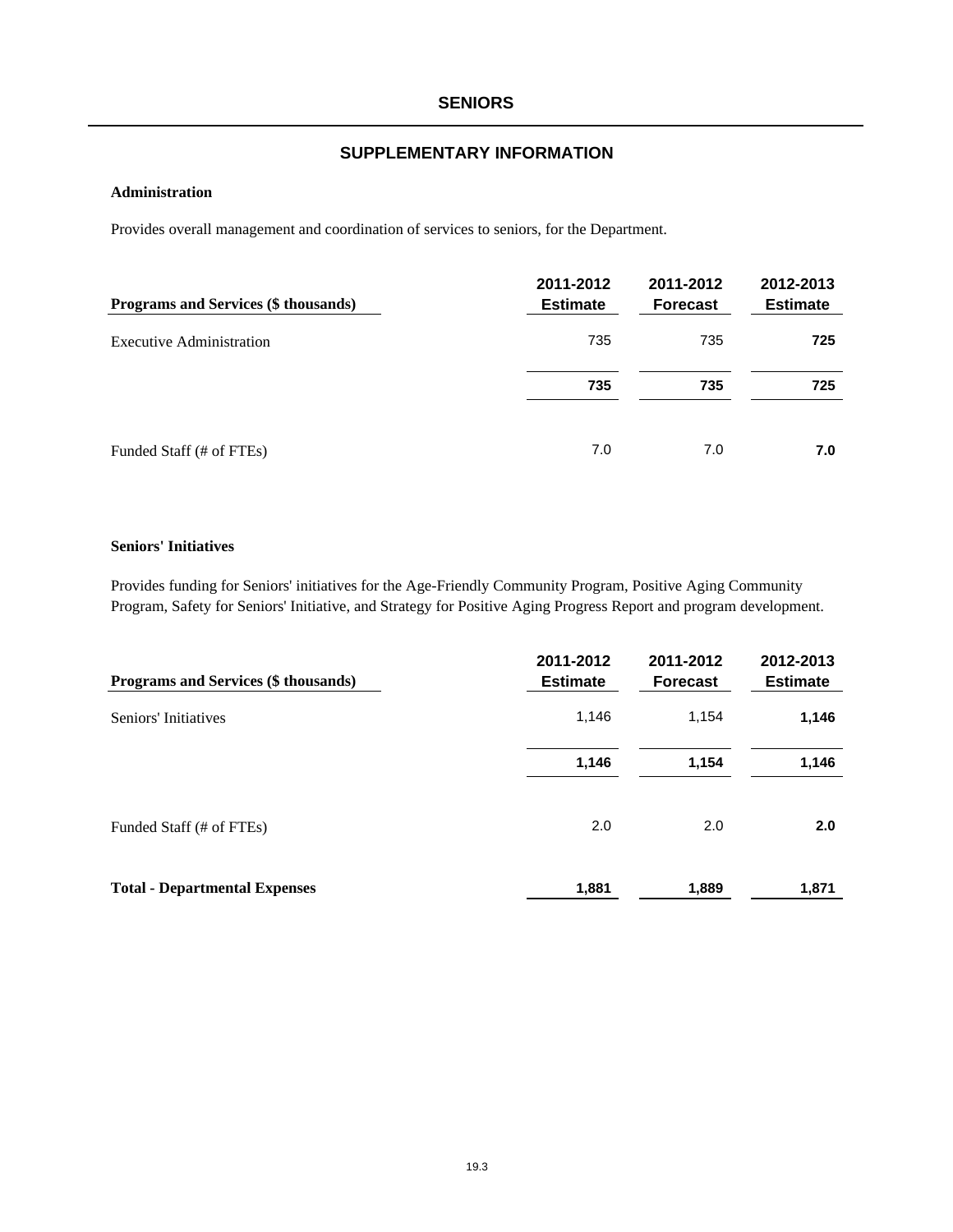## **SERVICE NOVA SCOTIA AND MUNICIPAL RELATIONS**

**Honourable John MacDonell Mr. Kevin Malloy, CA Minister Deputy Minister 14th Floor 14th Floor Maritime Centre Maritime Centre Halifax, Nova Scotia Halifax, Nova Scotia 424-5550 424-4100**

Service Nova Scotia and Municipal Relations (SNSMR) is accountable for providing government programs and services to business, individuals, and municipalities, ensuring quality service delivery, convenient sustainable access and streamlined legislation and information services; optimizing technology and ensuring data integrity and security; and building and demonstrating leadership to become a nimble organization to respond to current and future client and government needs.

|                                      | <b>Departmental Summary</b><br>(\$ thousands) |                 |                 |
|--------------------------------------|-----------------------------------------------|-----------------|-----------------|
|                                      | 2011-2012                                     | 2011-2012       | 2012-2013       |
|                                      | <b>Estimate</b>                               | <b>Forecast</b> | <b>Estimate</b> |
| <b>Total - Departmental Expenses</b> | 274,761                                       | 260,764         | 275,909         |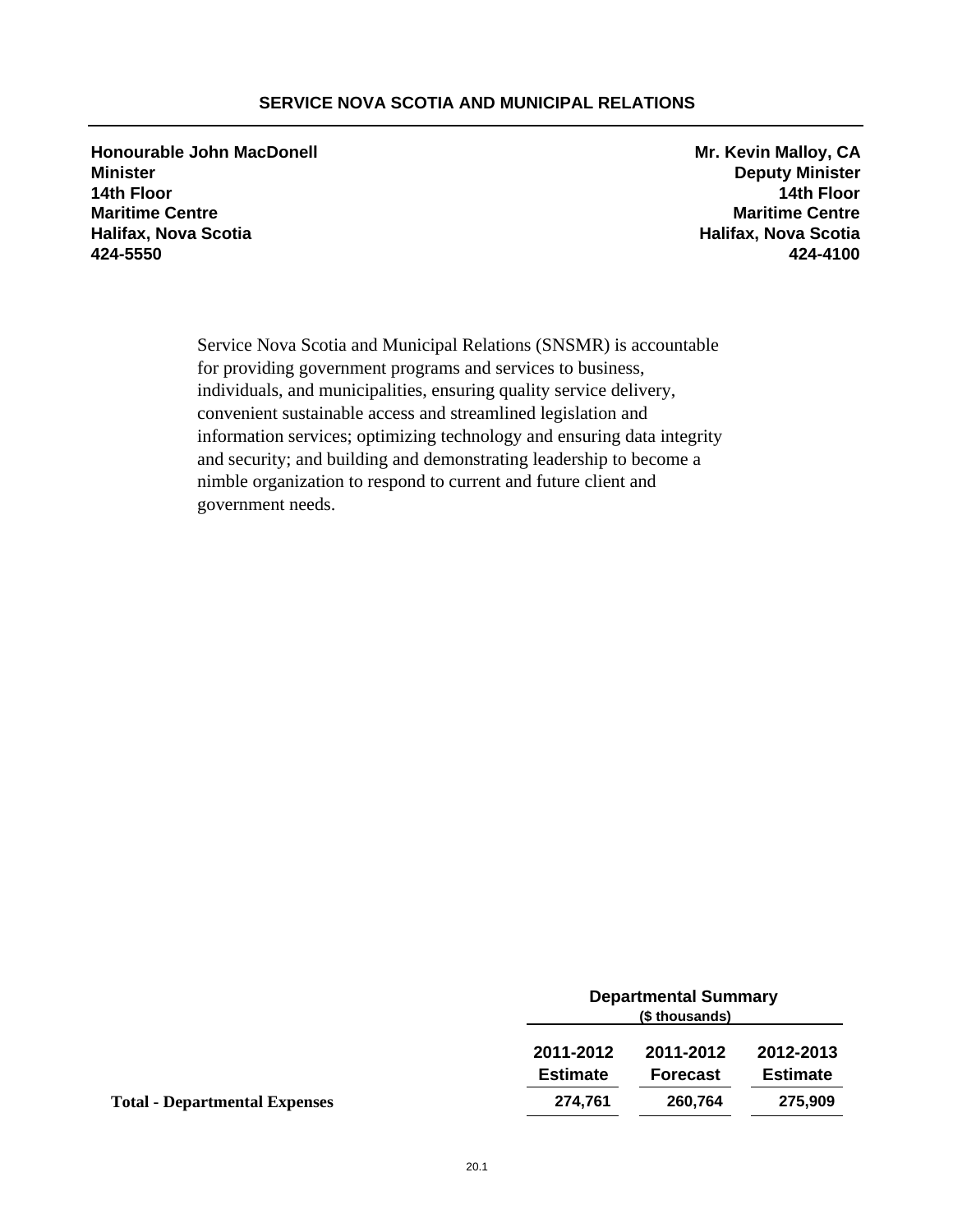## **SERVICE NOVA SCOTIA AND MUNICIPAL RELATIONS**

## **(\$ thousands) DEPARTMENTAL EXPENSES SUMMARY**

| <b>Programs and Services</b>                          | <b>Resolution</b><br><b>Number</b> | 2011-2012<br><b>Estimate</b> | 2011-2012<br><b>Forecast</b> | 2012-2013<br><b>Estimate</b> |
|-------------------------------------------------------|------------------------------------|------------------------------|------------------------------|------------------------------|
|                                                       |                                    |                              |                              |                              |
| Senior Management                                     |                                    | 488                          | 368                          | 577                          |
| Service Delivery                                      |                                    | 36,130                       | 37,957                       | 36,815                       |
| Strategy, Innovation and Registries                   |                                    | 8,765                        | 8,975                        | 8,799                        |
| <b>Information Management Services</b>                |                                    | 17,003                       | 17,563                       | 17,409                       |
| Program Management and Corporate Services             |                                    | 32,873                       | 28,524                       | 32,789                       |
| <b>Municipal Relations</b>                            |                                    | 173,897                      | 162,052                      | 174,462                      |
| Alcohol and Gaming                                    |                                    | 5,605                        | 5,325                        | 5,058                        |
| <b>Total - Departmental Expenses</b>                  | 34                                 | 274,761                      | 260,764                      | 275,909                      |
| <b>Departmental Expenses by Object (\$ thousands)</b> |                                    |                              |                              |                              |
| Salary and Employee Benefits                          |                                    | 60,059                       | 57,362                       | 61,100                       |
| <b>Operating Costs</b>                                |                                    | 34,044                       | 38,784                       | 35,750                       |
| <b>Grants and Contributions</b>                       |                                    | 184,465                      | 170,101                      | 183,387                      |
| <b>Gross Expenses</b>                                 |                                    | 278,568                      | 266,247                      | 280,237                      |
| Less: Chargeable to Other Departments                 |                                    | (3,807)                      | (5,234)                      | (4, 277)                     |
| Less: Chargeable to Tangible Capital Assets           |                                    |                              | (249)                        | (51)                         |
| <b>Total - Departmental Expenses</b>                  |                                    | 274,761                      | 260,764                      | 275,909                      |
| <b>Ordinary Recoveries</b>                            |                                    | 94,530                       | 94,673                       | 103,156                      |
| <b>Funded Staff (# of FTEs)</b>                       |                                    |                              |                              |                              |
| <b>Total - Funded Staff</b>                           |                                    | 953                          | 849                          | 940                          |
| Less: Staff Funded by External Agencies               |                                    | (13)                         | (13)                         | (11)                         |
| Less: Staff Funded through Tangible Capital Assets    |                                    |                              | (3)                          | (3)                          |
| <b>Total - Departmentally Funded Staff</b>            |                                    | 940                          | 833                          | 926                          |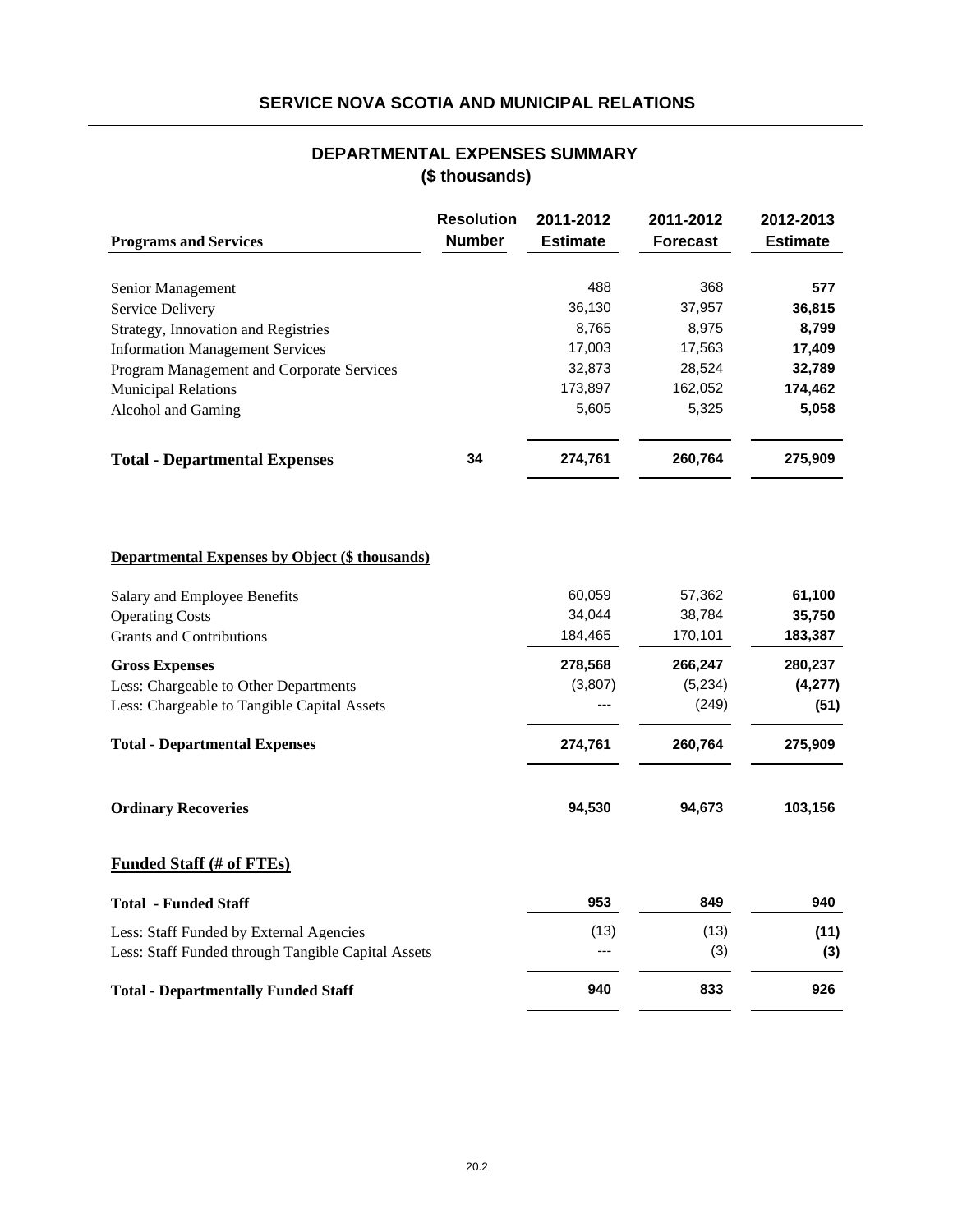#### **Senior Management**

Provides senior management and coordination of the activities and responsibilities of the Department, including communications.

| Programs and Services (\$ thousands)       | 2011-2012<br><b>Estimate</b> | 2011-2012<br><b>Forecast</b> | 2012-2013<br><b>Estimate</b> |
|--------------------------------------------|------------------------------|------------------------------|------------------------------|
| Office of the Minister and Deputy Minister | 488                          | 368                          | 577                          |
|                                            | 488                          | 368                          | 577                          |
| Funded Staff (# of FTEs)                   | 4.0                          | 2.7                          | 4.0                          |

#### **Service Delivery**

Responsible for delivering programs and services to Nova Scotians through multiple service channels with a high level of customer satisfaction. Responsible for implementing integrated customer-oriented services that make it easier for clients to interact with government. Responsible for the Department Contact Centre, Access Nova Scotia Offices, Registry of Motor Vehicle Offices, Land Registration Offices, and management of the e-service channel. Major programs delivered include: Registry of Motor Vehicles; Land Registration; Residential Tenancies; Debtor Assistance; Nova Scotia Business Registry; and the Registry of Joint Stock Companies.

|                                             | 2011-2012       | 2011-2012       | 2012-2013       |
|---------------------------------------------|-----------------|-----------------|-----------------|
| <b>Programs and Services (\$ thousands)</b> | <b>Estimate</b> | <b>Forecast</b> | <b>Estimate</b> |
| <b>Executive Director</b>                   | 244             | 368             | 1,047           |
| E-Services                                  | 2,170           | 2,138           | 2,327           |
| <b>Operations Centre</b>                    | 9,359           | 9,823           | 9,384           |
| Northeast Region                            | 7,366           | 7,631           | 7,218           |
| South and Western Valley Region             | 5,367           | 5,428           | 5,273           |
| Central Region                              | 10,076          | 10,799          | 9,986           |
| Service Integration                         | 1,548           | 1,770           | 1,580           |
|                                             | 36,130          | 37,957          | 36,815          |
| Funded Staff (# of FTEs)                    | 484.6           | 444.1           | 477.7           |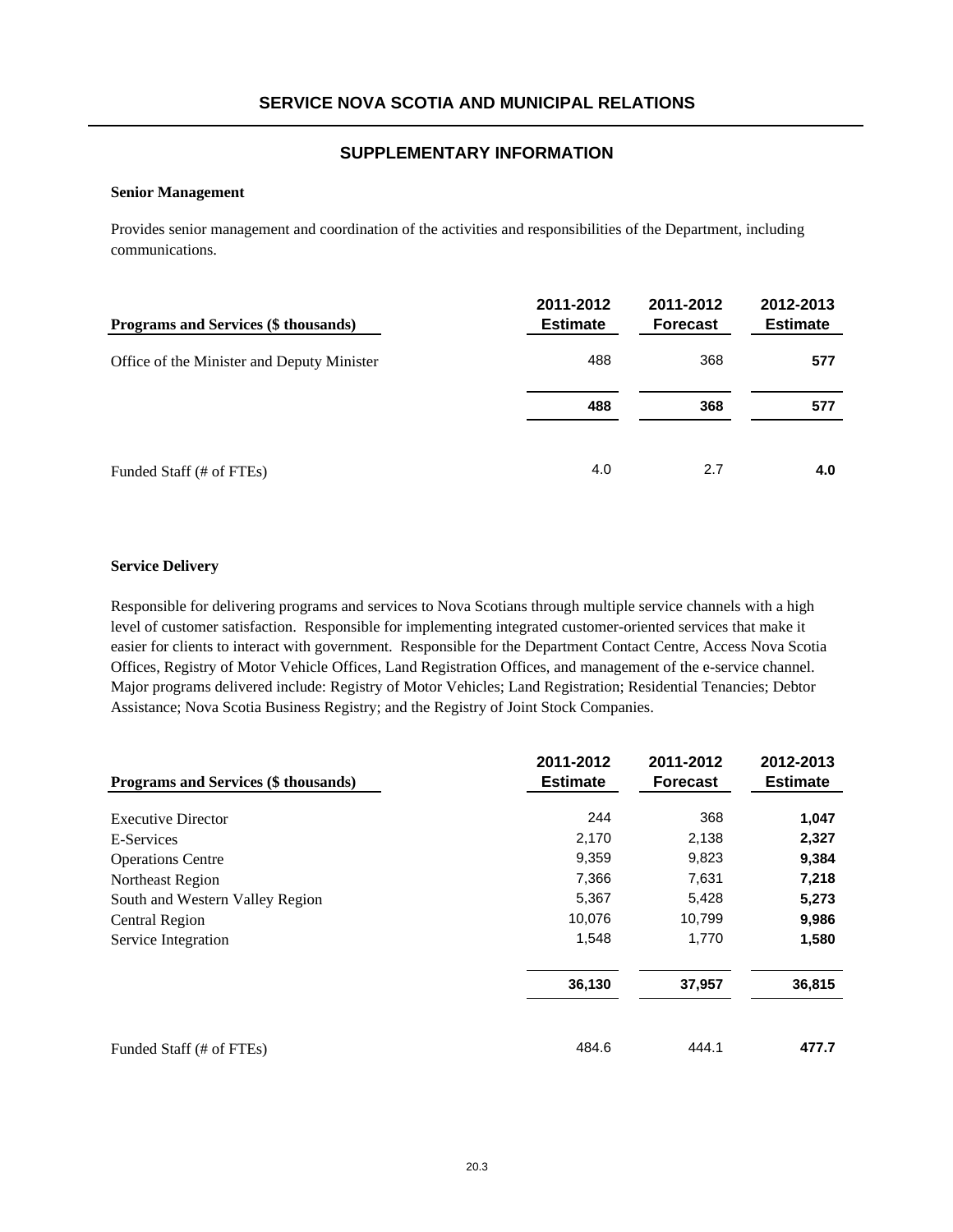#### **Strategy, Innovation and Registries**

Responsible for legislation, regulation and policy development for key registries - Registry of Motor Vehicles, Land Registry, Vital Statistics, Registry of Joint Stocks and other business registries. The Division is also responsible for certain operational elements related to the Registry of Motor Vehicles and Vital Statistics. The Strategy and Innovation section of the Division provides support to the registries and undertakes projects on behalf of the Department.

|                                      | 2011-2012       | 2011-2012       | 2012-2013       |
|--------------------------------------|-----------------|-----------------|-----------------|
| Programs and Services (\$ thousands) | <b>Estimate</b> | <b>Forecast</b> | <b>Estimate</b> |
| <b>Executive Director</b>            | 249             | 261             | 190             |
| <b>Business Programs</b>             | 1,250           | 1,388           | 1,371           |
| <b>Registry of Motor Vehicles</b>    | 3,497           | 3,534           | 3,805           |
| Land and Property                    | 1,326           | 1,037           | 1,397           |
| <b>Vital Statistics</b>              | 1,636           | 1,982           | 1,722           |
| Strategy and Innovation              | 807             | 773             | 314             |
|                                      | 8,765           | 8,975           | 8,799           |
| Funded Staff (# of FTEs)             | 105.3           | 92.6            | 104.7           |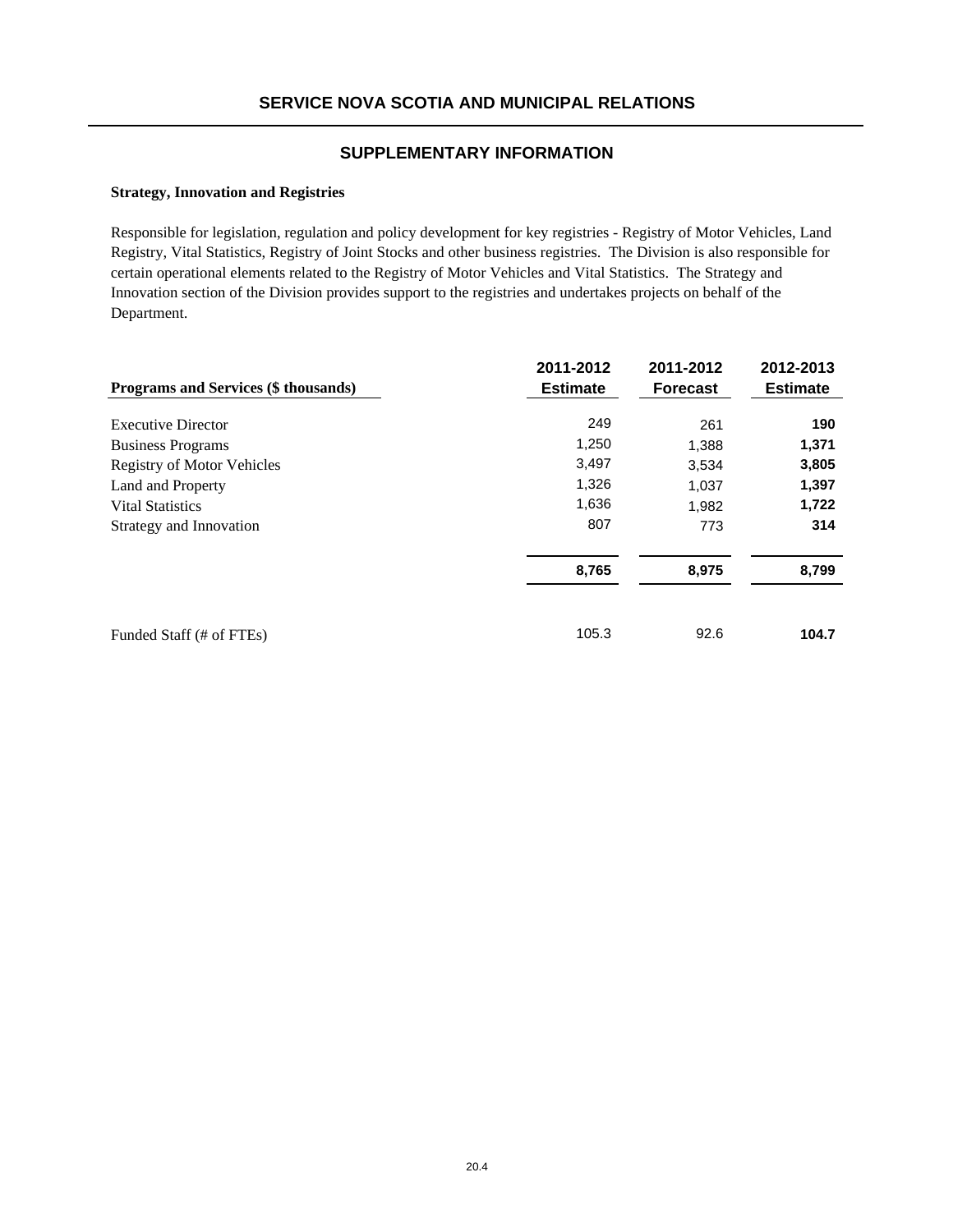#### **Information Management Services**

Responsible for the development and implementation of information management and technology strategies and processes intended to maximize the use and value of the Department's electronic and physical information assets. This includes operational responsibility for the Department's electronic infrastructure. Responsible for providing strategic leadership and support for the Provincial Government's corporate geographic information strategy, referred to as GeoNOVA.

| <b>Programs and Services (\$ thousands)</b> | 2011-2012<br><b>Estimate</b> | 2011-2012<br><b>Forecast</b> | 2012-2013<br><b>Estimate</b> |
|---------------------------------------------|------------------------------|------------------------------|------------------------------|
| <b>Executive Director</b>                   | 2,452                        | 2,834                        | 2,865                        |
| Geographic Information Services             | 5,251                        | 4,857                        | 5,488                        |
| <b>Information Technology</b>               | 6,711                        | 7.122                        | 6,363                        |
| Project and Portfolio Management            | 1,864                        | 2.214                        | 1,848                        |
| Architecture and Information Management     | 725                          | 536                          | 845                          |
|                                             | 17,003                       | 17,563                       | 17,409                       |
| Funded Staff (# of FTEs)                    | 115.8                        | 96.4                         | 115.3                        |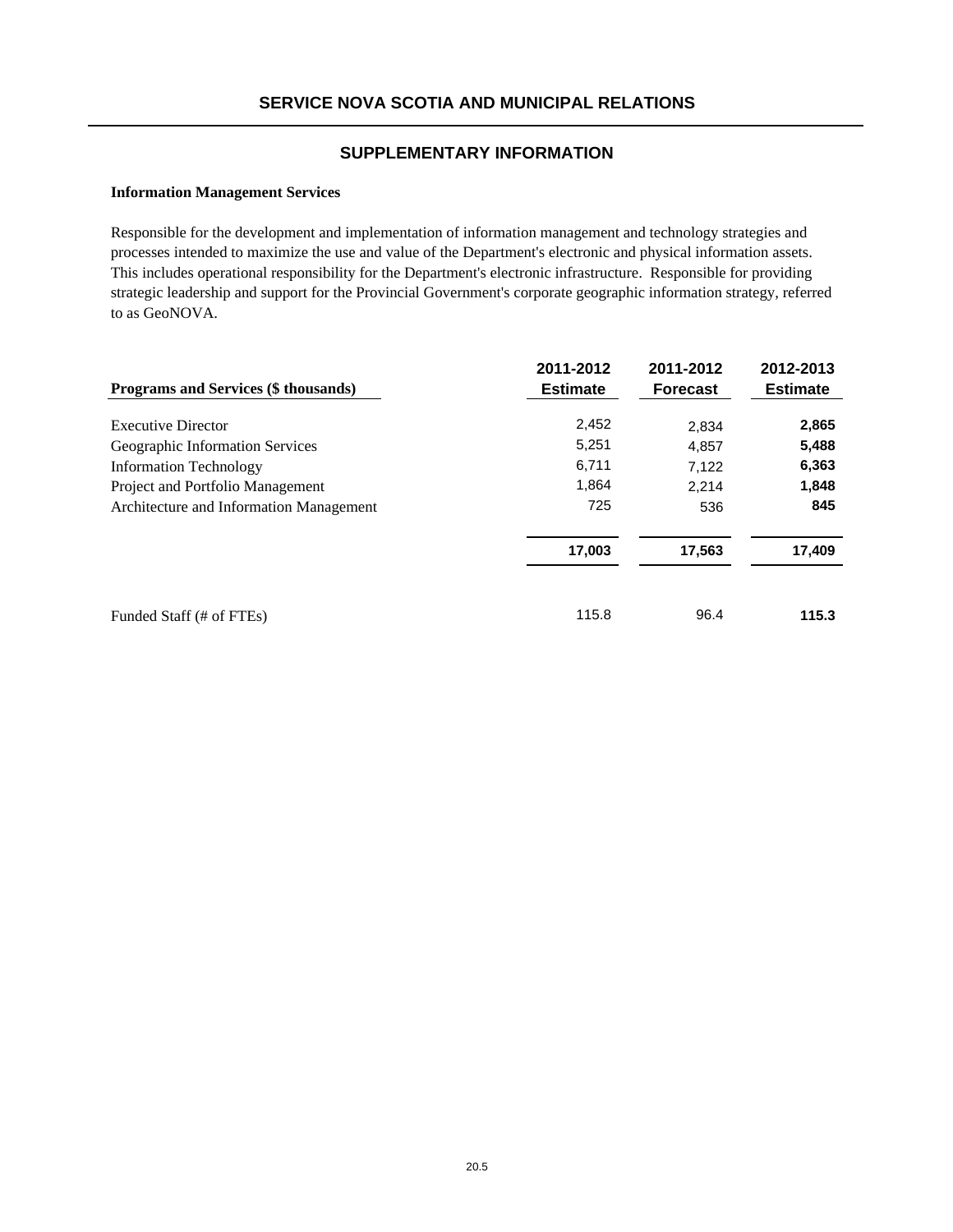#### **Program Management and Corporate Services**

Responsible for enforcement of major programs, public awareness functions in the areas of consumer and business policy, administration of fuel and tobacco taxes and several other revenue streams, implementation of government's corporate collection policy, and business licensing in several key economic sectors. Also promotes the Department's corporate direction and provides leadership for its strategic and operational planning, policy development, program administration, and coordination of the legislative and regulatory reform agenda. The Division also provides department wide corporate services including financial management, facilities management, human resource renewal, and strategic business services such as risk management and quality assurance for the Department.

| Programs and Services (\$ thousands) | 2011-2012<br><b>Estimate</b> | 2011-2012<br><b>Forecast</b> | 2012-2013<br><b>Estimate</b> |
|--------------------------------------|------------------------------|------------------------------|------------------------------|
| <b>Executive Director</b>            | 807                          | 699                          | 883                          |
| <b>Audit and Enforcement</b>         | 4,565                        | 4,596                        | 6,141                        |
| Corporate Services Unit              | 1,202                        | 1,006                        | 1,134                        |
| Corporate Development                | 7,772                        | 7,517                        | 7,887                        |
| Collections                          | 1,403                        | 806                          | 1,060                        |
| <b>Consumer and Business Policy</b>  | 16,706                       | 13,482                       | 15,258                       |
| Tax Commissioner's Office            | 418                          | 418                          | 426                          |
|                                      | 32,873                       | 28,524                       | 32,789                       |
| Funded Staff (# of FTEs)             | 138.9                        | 120.1                        | 138.1                        |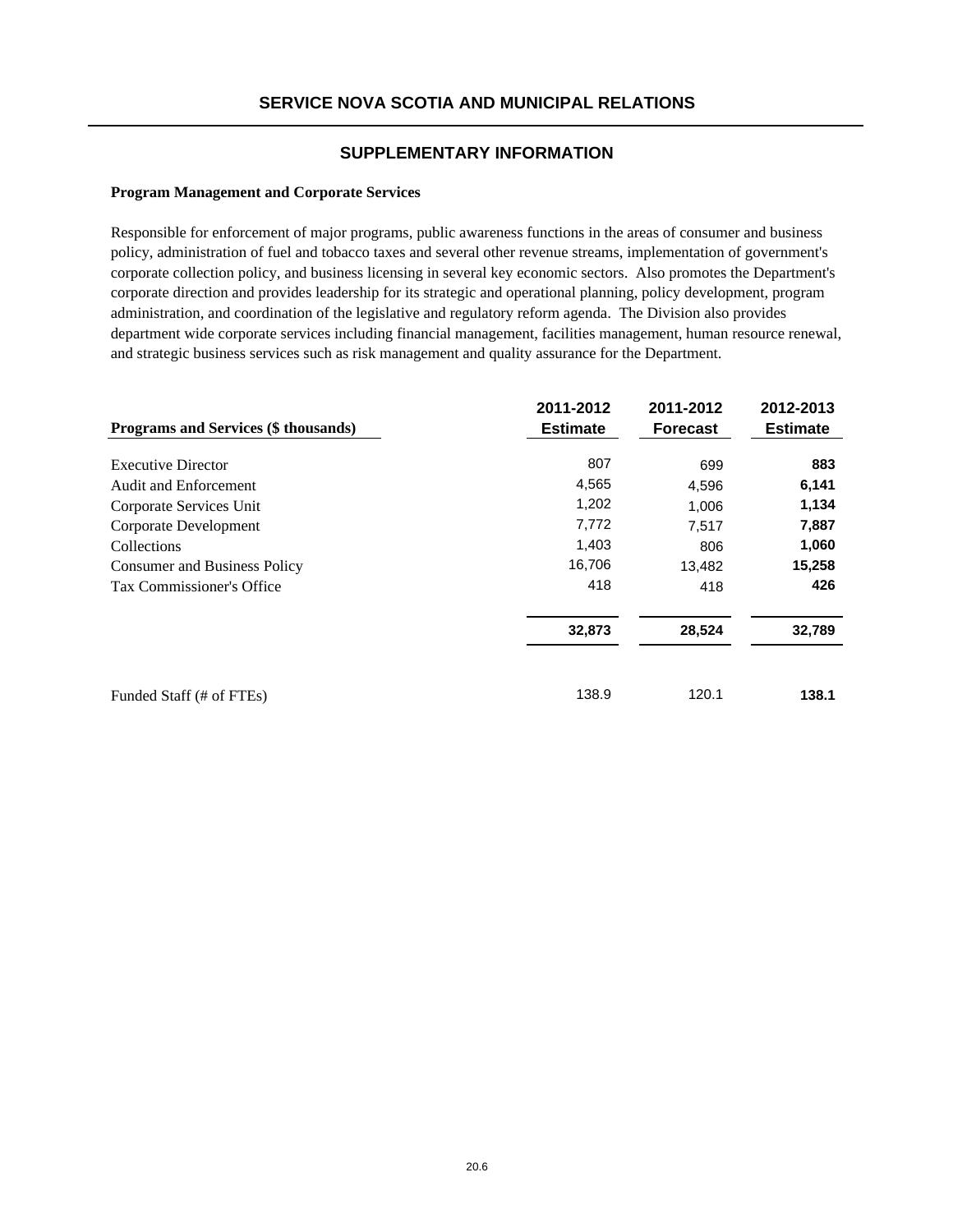#### **Municipal Relations**

Manages the Province's relationship with, and supports municipalities in Nova Scotia by acting as a window into government; provides advice and assistance in areas of administration, financial management, and land use planning; fosters partnerships with and among municipalities; accountable for the financial and legislative framework within which municipalities operate including the *Municipal Government Act* , Halifax Regional Municipality Charter, *Municipal Grants Act* , and the *Assessment Act* ; and administers a variety of operating and capital grant programs.

| <b>Programs and Services (\$ thousands)</b> | 2011-2012<br><b>Estimate</b> | 2011-2012<br><b>Forecast</b> | 2012-2013<br><b>Estimate</b> |
|---------------------------------------------|------------------------------|------------------------------|------------------------------|
| <b>Executive Director</b>                   | 440                          | 688                          | 744                          |
| Planning and Advisory Services              | 1,130                        | 794                          | 1,001                        |
| Grants and Programs                         | 171,469                      | 159,542                      | 171,651                      |
| Policy and Finance                          | 858                          | 1.028                        | 1,066                        |
|                                             | 173,897                      | 162,052                      | 174,462                      |
| Funded Staff (# of FTEs)                    | 40.8                         | 37.3                         | 39.3                         |

#### **Alcohol and Gaming**

Licenses and ensures compliance with regards to gaming, liquor and amusement activities in Nova Scotia ensuring these activities are conducted with honesty, integrity and the public interest. Also enforces the *Smoke Free Places Act* in licensed premises in the province and provides compliance support for the *Federal Proceeds of Crime* , *Terrorist Financing and Money Laundering Act* (PCTFMLA).

| Programs and Services (\$ thousands) | 2011-2012<br><b>Estimate</b> | 2011-2012<br><b>Forecast</b> | 2012-2013<br><b>Estimate</b> |
|--------------------------------------|------------------------------|------------------------------|------------------------------|
| Finance and Administration           | 1,439                        | 1,232                        | 985                          |
| Investigation                        | 3,189                        | 2.804                        | 3,133                        |
| Licensing and Registration           | 977                          | 1,289                        | 940                          |
|                                      | 5,605                        | 5,325                        | 5,058                        |
| Funded Staff (# of FTEs)             | 63.1                         | 55.7                         | 60.1                         |
| <b>Total - Departmental Expenses</b> | 274,761                      | 260.764                      | 275.909                      |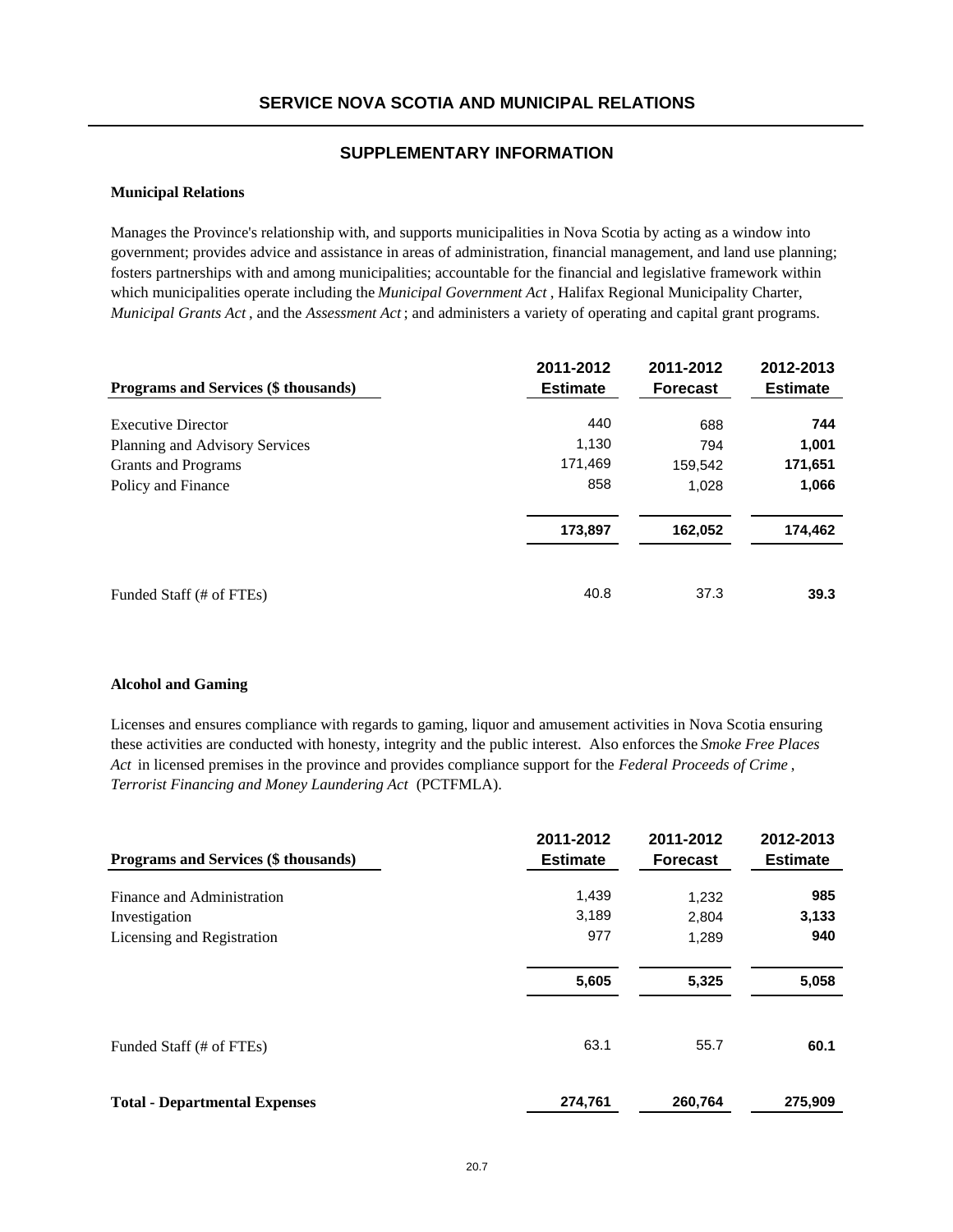## **TRANSPORTATION AND INFRASTRUCTURE RENEWAL**

**Honourable Bill Estabrooks Ms. Jane Fraser Minister Acting Deputy Minister 2nd Floor 2nd Floor Johnston Building Johnston Building Halifax, Nova Scotia Halifax, Nova Scotia 424-7705 424-4036**

Transportation and Infrastructure Renewal constructs, maintains and manages provincial highways, buildings and related infrastructure. The Department provides accommodation, property and other government services in support of departments. Services provided by the Department support sustainable economic growth and provincial wellbeing.

|                                      |                              | <b>Departmental Summary</b><br>(\$ thousands) |                              |  |
|--------------------------------------|------------------------------|-----------------------------------------------|------------------------------|--|
|                                      | 2011-2012<br><b>Estimate</b> | 2011-2012<br><b>Forecast</b>                  | 2012-2013<br><b>Estimate</b> |  |
| <b>Total - Departmental Expenses</b> | 420,362                      | 412.415                                       | 421,617                      |  |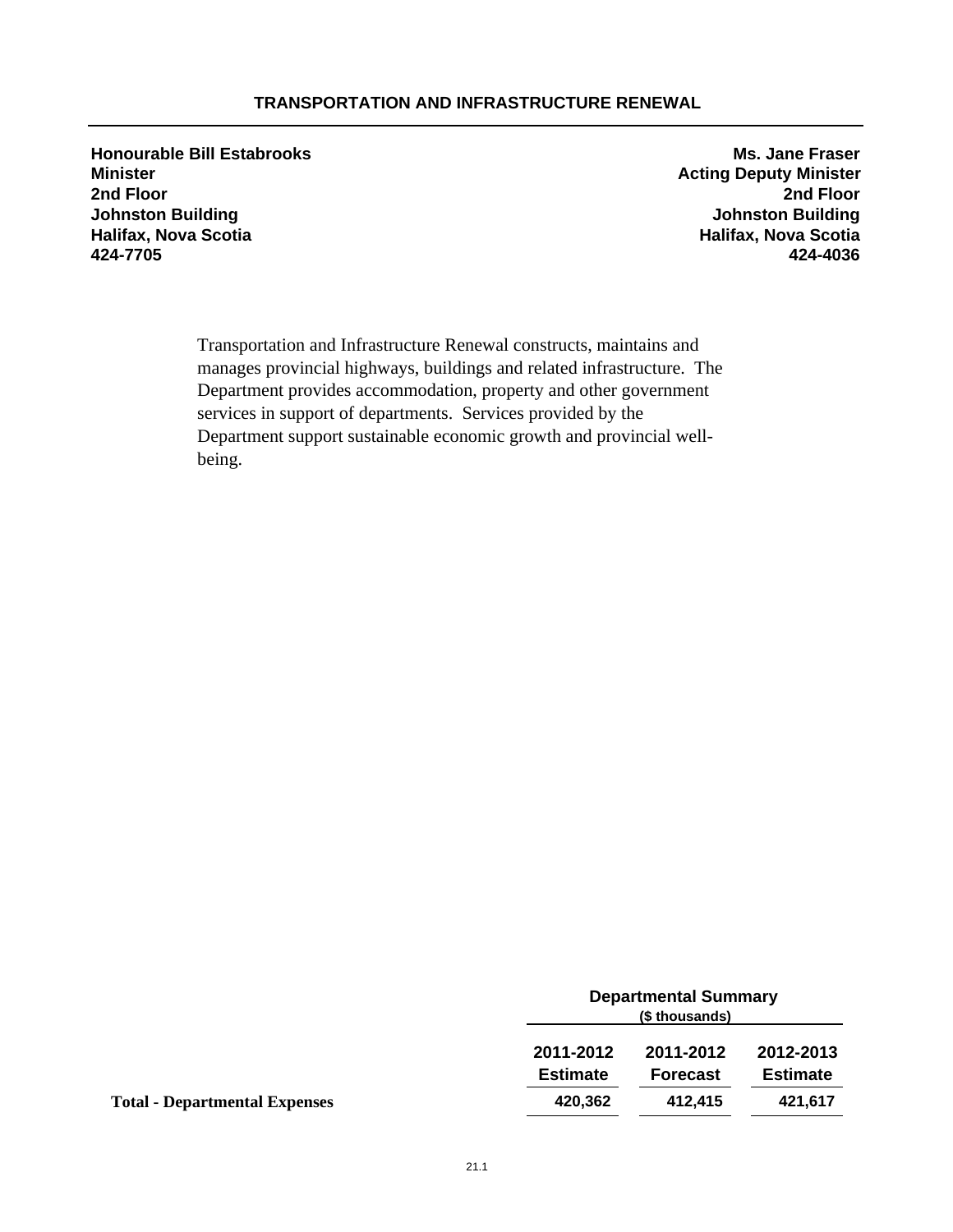# **TRANSPORTATION AND INFRASTRUCTURE RENEWAL**

# **DEPARTMENTAL EXPENSES SUMMARY (\$ thousands)**

| <b>Programs and Services</b>                     | <b>Resolution</b><br>$\#$ | 2011-2012<br><b>Estimate</b> | 2011-2012<br><b>Forecast</b> | 2012-2013<br><b>Estimate</b> |
|--------------------------------------------------|---------------------------|------------------------------|------------------------------|------------------------------|
| Senior Management                                |                           | 913                          | 899                          | 915                          |
| Corporate Services Unit                          |                           | 3,384                        | 2,839                        | 2,875                        |
| Policy and Planning                              |                           | 1,219                        | 1,269                        | 1,232                        |
| <b>Highway Programs</b>                          |                           |                              |                              |                              |
| Highway Programs - Administration                |                           | 1,449                        | 1,648                        | 1,471                        |
| <b>Field Operations</b>                          |                           | 19,080                       | 18,654                       | 18,750                       |
| <b>Highways and Bridges</b>                      |                           | 59,405                       | 63,832                       | 60,812                       |
| Snow and Ice Control                             |                           | 54,634                       | 51,065                       | 54,578                       |
| <b>Employee Benefits</b>                         |                           | 16,223                       | 16,040                       | 16,305                       |
| Ferry Enterprises                                |                           | 8,289                        | 8,589                        | 8,307                        |
| <b>Fleet Management</b>                          |                           | 1,490                        | 1,490                        | 1,442                        |
| Vehicle Compliance                               |                           | 3,315                        | 3,343                        | 3,425                        |
| <b>Motor Carrier</b>                             |                           | 1,575                        | 1,514                        | 1,810                        |
| Highway Engineering and Construction Services    |                           | 6,136                        | 5,711                        | 6,014                        |
| Maintenance Improvements                         |                           | 178,449                      | 172,873                      | 176,797                      |
| <b>Public Works</b>                              |                           |                              |                              |                              |
| Public Works - Administration                    |                           | 1,767                        | 1,357                        | 903                          |
| Security, Risk Management and Insurance Services |                           | 2,653                        | 2,869                        | 2,620                        |
| <b>Real Property Services</b>                    |                           | 4,997                        | 4,880                        | 3,973                        |
| <b>Industrial Parks and Utilities</b>            |                           | 2,070                        | 1,941                        | 1,985                        |
| Public Safety and Field Communications           |                           | 8,271                        | 8,587                        | 8,222                        |
| Engineering, Design and Construction Services    |                           | 1,948                        | 1,908                        | 2,048                        |
| <b>Environmental Remediation</b>                 |                           | 1,345                        | 1,294                        | 1,840                        |
| <b>Building Services</b>                         |                           | 12,046                       | 12,285                       | 14,417                       |
| Public Works and Special Projects                |                           | 29,704                       | 27,528                       | 30,876                       |
| <b>Total - Departmental Expenses</b>             | 35                        | 420,362                      | 412,415                      | 421,617                      |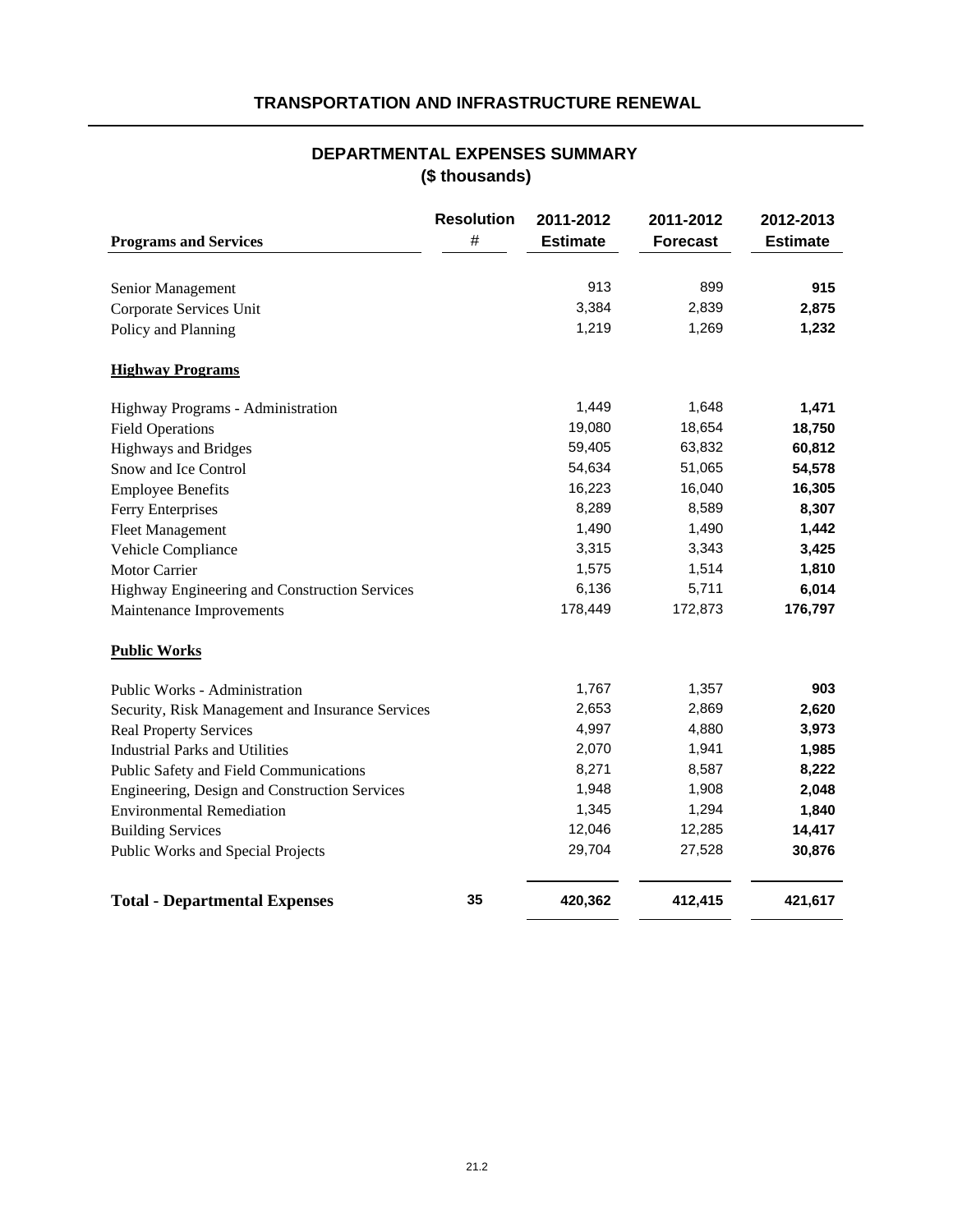| <b>Programs and Services</b>                          | 2011-2012<br><b>Estimate</b> | 2011-2012<br><b>Forecast</b> | 2012-2013<br><b>Estimate</b> |
|-------------------------------------------------------|------------------------------|------------------------------|------------------------------|
| <b>Departmental Expenses by Object (\$ thousands)</b> |                              |                              |                              |
| Salary and Employee Benefits                          | 125,268                      | 122,157                      | 123,874                      |
| <b>Operating Costs</b>                                | 301,704                      | 296,451                      | 316,156                      |
| <b>Grants and Contributions</b>                       | 15,200                       | 15,244                       |                              |
| <b>Gross Expenses</b>                                 | 442,172                      | 433,852                      | 440,030                      |
| Less: Chargeable to Other Departments                 | (16, 742)                    | (16, 708)                    | (13, 693)                    |
| Less: Chargeable to Tangible Capital Assets           | (5,068)                      | (4, 729)                     | (4, 720)                     |
| <b>Total - Departmental Expenses</b>                  | 420,362                      | 412,415                      | 421,617                      |
| <b>Ordinary Recoveries</b>                            | 6,956                        | 11,450                       | 7,454                        |
| <b>Funded Staff (# of FTEs)</b>                       |                              |                              |                              |
| <b>Total - Funded Staff</b>                           | 2,137                        | 2,086                        | 2,070                        |
| Less: Staff Funded by External Agencies               | (165)                        | (147)                        | (164)                        |
| <b>Total - Departmentally Funded Staff</b>            | 1,972                        | 1,939                        | 1,906                        |

# **TRANSPORTATION AND INFRASTRUCTURE RENEWAL**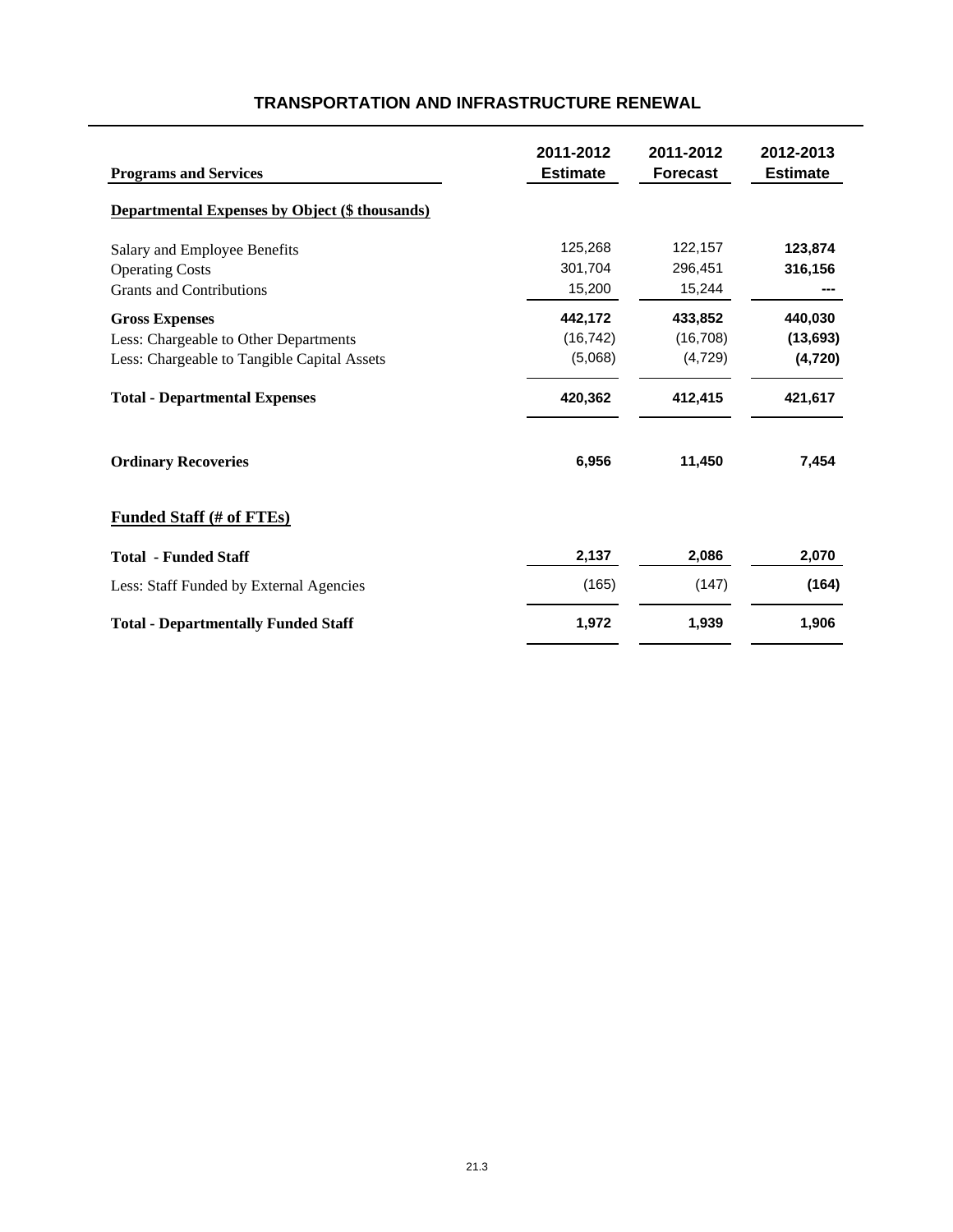### **Senior Management**

Provides overall management and coordination of the activities and responsibilities of the Department.

| <b>Programs and Services (\$ thousands)</b> | 2011-2012<br><b>Estimate</b> | 2011-2012<br><b>Forecast</b> | 2012-2013<br><b>Estimate</b> |
|---------------------------------------------|------------------------------|------------------------------|------------------------------|
| Office of the Minister                      | 223                          | 213                          | 223                          |
| Office of the Deputy Minister               | 297                          | 293                          | 297                          |
| <b>Public Affairs and Communications</b>    | 393                          | 393                          | 395                          |
|                                             | 913                          | 899                          | 915                          |
| Funded Staff (# of FTEs)                    | 7.0                          | 7.0                          | 7.0                          |

### **Corporate Services Unit**

Provides financial, administrative, and IT Business Solutions to the Department.

| Programs and Services (\$ thousands) | 2011-2012<br><b>Estimate</b> | 2011-2012<br><b>Forecast</b> | 2012-2013<br><b>Estimate</b> |
|--------------------------------------|------------------------------|------------------------------|------------------------------|
| <b>Financial Services</b>            | 2,518                        | 1,990                        | 2,079                        |
| <b>IT Services</b>                   | 866                          | 849                          | 796                          |
|                                      | 3,384                        | 2,839                        | 2,875                        |
| Funded Staff (# of FTEs)             | 44.0                         | 35.6                         | 35.0                         |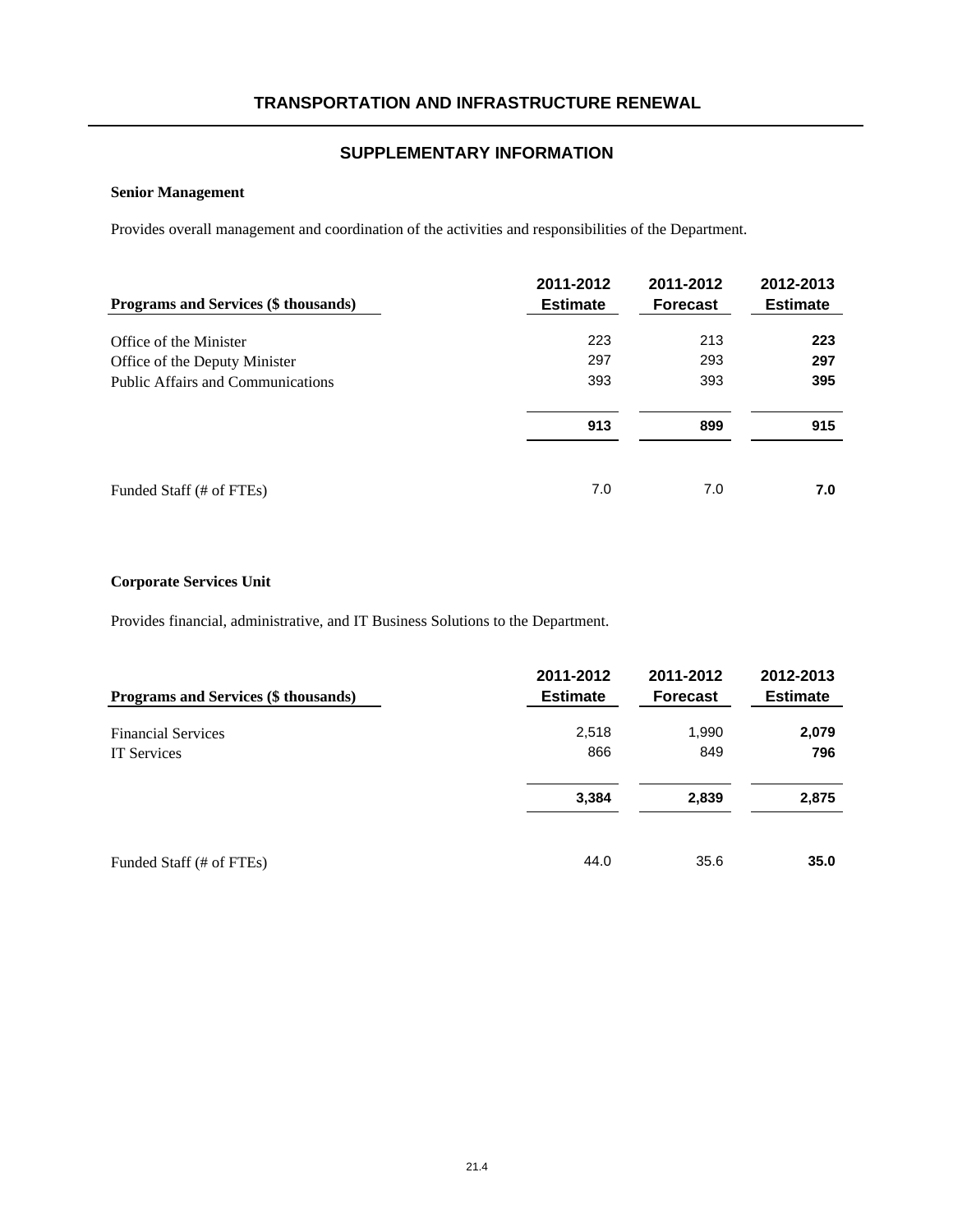# **Policy and Planning**

Develops strategies, plans, and policies to guide the design and delivery of the Department's programs and services; formulates measures to support a strong transportation system in Nova Scotia; and, coordinates departmental input into government-wide policy and planning initiatives.

| <b>Programs and Services (\$ thousands)</b> | 2011-2012<br><b>Estimate</b> | 2011-2012<br><b>Forecast</b> | 2012-2013<br><b>Estimate</b> |
|---------------------------------------------|------------------------------|------------------------------|------------------------------|
|                                             |                              |                              |                              |
| <b>Executive Director</b>                   | 205                          | 201                          | 217                          |
| Policy Development                          | 441                          | 440                          | 443                          |
| Research and Analysis                       | 301                          | 361                          | 300                          |
| Work Place Initiatives                      | 272                          | 267                          | 272                          |
|                                             | 1,219                        | 1,269                        | 1,232                        |
| Funded Staff (# of FTEs)                    | 12.0                         | 12.3                         | 12.0                         |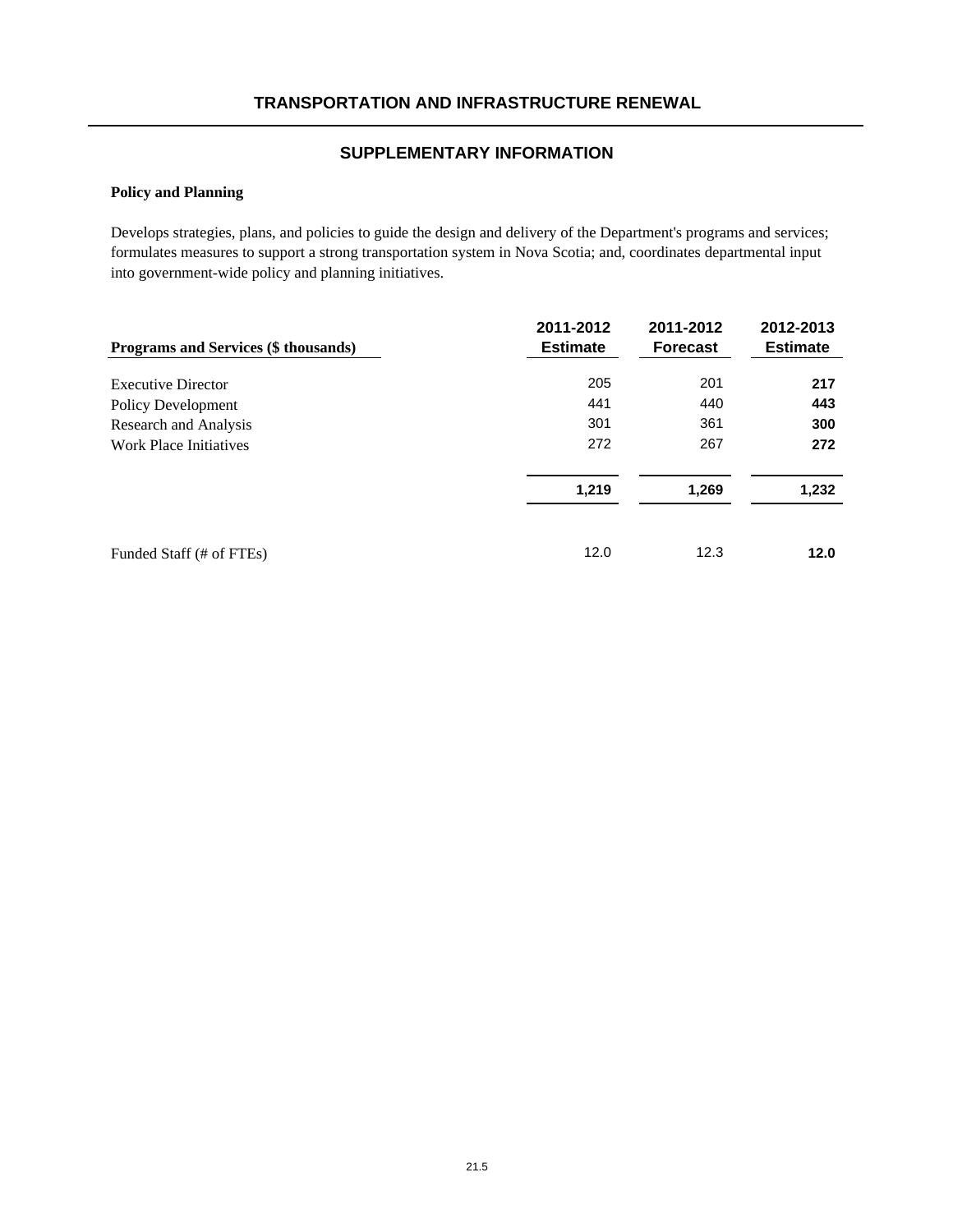#### **Highway Programs**

Provides maintenance, snow and ice control, and ferry services for the provincial transportation network, as well as construction, contract administration for capital rehabilitation, and improvements to the highway system.

#### **Highway Programs - Administration**

Responsible for the development and guidance of all the Department's Highway Programs, including capital construction, maintenance and operations, vehicle compliance and safety, and all technical design and planning functions.

| Programs and Services (\$ thousands) | 2011-2012<br><b>Estimate</b> | 2011-2012<br><b>Forecast</b> | 2012-2013<br><b>Estimate</b> |
|--------------------------------------|------------------------------|------------------------------|------------------------------|
| Highway Programs - Administration    | 1.449                        | 1.648                        | 1,471                        |
|                                      | 1,449                        | 1,648                        | 1,471                        |
| Funded Staff (# of FTEs)             | 14.0                         | 14.2                         | 15.0                         |

#### **Field Operations**

Provides administrative services, field direction and project management to maintenance and construction programs throughout the Province.

| Programs and Services (\$ thousands) | 2011-2012<br><b>Estimate</b> | 2011-2012<br><b>Forecast</b> | 2012-2013<br><b>Estimate</b> |
|--------------------------------------|------------------------------|------------------------------|------------------------------|
| Field Administration - Operations    | 13,206                       | 13,101                       | 13,060                       |
| Field Administration - Construction  | 5,874                        | 5,553                        | 5,690                        |
|                                      | 19,080                       | 18,654                       | 18,750                       |
| Funded Staff (# of FTEs)             | 387.5                        | 374.1                        | 380.7                        |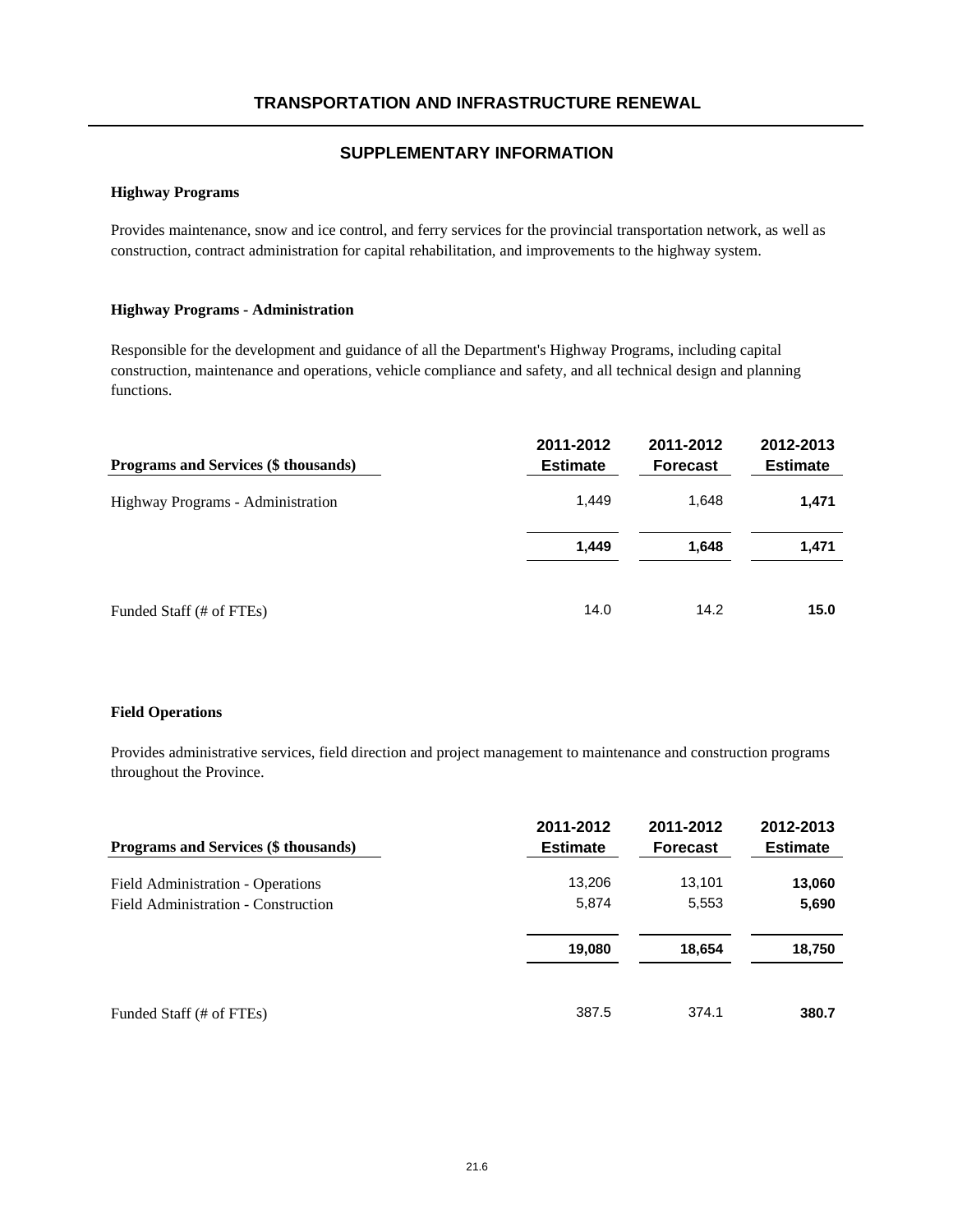### **Highways and Bridges**

Provides for ongoing maintenance of the surface, roadside, drainage and bridges of the provincial highway system together with the maintenance of the related machinery and buildings. Also provides for traffic control devices and the operation of the Truro Sign Shop.

|                                      | 2011-2012       | 2011-2012       | 2012-2013       |
|--------------------------------------|-----------------|-----------------|-----------------|
| Programs and Services (\$ thousands) | <b>Estimate</b> | <b>Forecast</b> | <b>Estimate</b> |
| Surface Maintenance                  | 23,153          | 24,928          | 23,449          |
| Roadside Maintenance                 | 2,594           | 3,446           | 2,999           |
| Drainage Maintenance                 | 3,220           | 5,185           | 5,010           |
| <b>Bridge Maintenance</b>            | 11,442          | 10,639          | 11,234          |
| <b>Building Maintenance</b>          | 4,338           | 4,480           | 4,528           |
| <b>Traffic Control</b>               | 8,748           | 8,231           | 8,463           |
| <b>Operational Support - Summer</b>  | 4,813           | 4,501           | 4,680           |
| Miscellaneous                        | 1,097           | 2,422           | 449             |
|                                      | 59,405          | 63,832          | 60,812          |
| Funded Staff (# of FTEs)             | 809.0           | 816.8           | 758.0           |

#### **Snow and Ice Control**

Provides for the removal of snow and ice on paved highways and gravel roads, as well as salting and sanding the driving surface.

| <b>Programs and Services (\$ thousands)</b> | 2011-2012<br><b>Estimate</b> | 2011-2012<br><b>Forecast</b> | 2012-2013<br><b>Estimate</b> |
|---------------------------------------------|------------------------------|------------------------------|------------------------------|
| <b>Snow Plowing</b>                         | 15,822                       | 14,498                       | 15,574                       |
| Salting                                     | 29,647                       | 27,427                       | 30,210                       |
| Sanding                                     | 4,031                        | 4,061                        | 3,906                        |
| <b>Operational Support - Winter</b>         | 5,134                        | 5,079                        | 4,888                        |
|                                             | 54,634                       | 51,065                       | 54,578                       |
| Funded Staff (# of FTEs)                    | 281.0                        | 279.0                        | 274.0                        |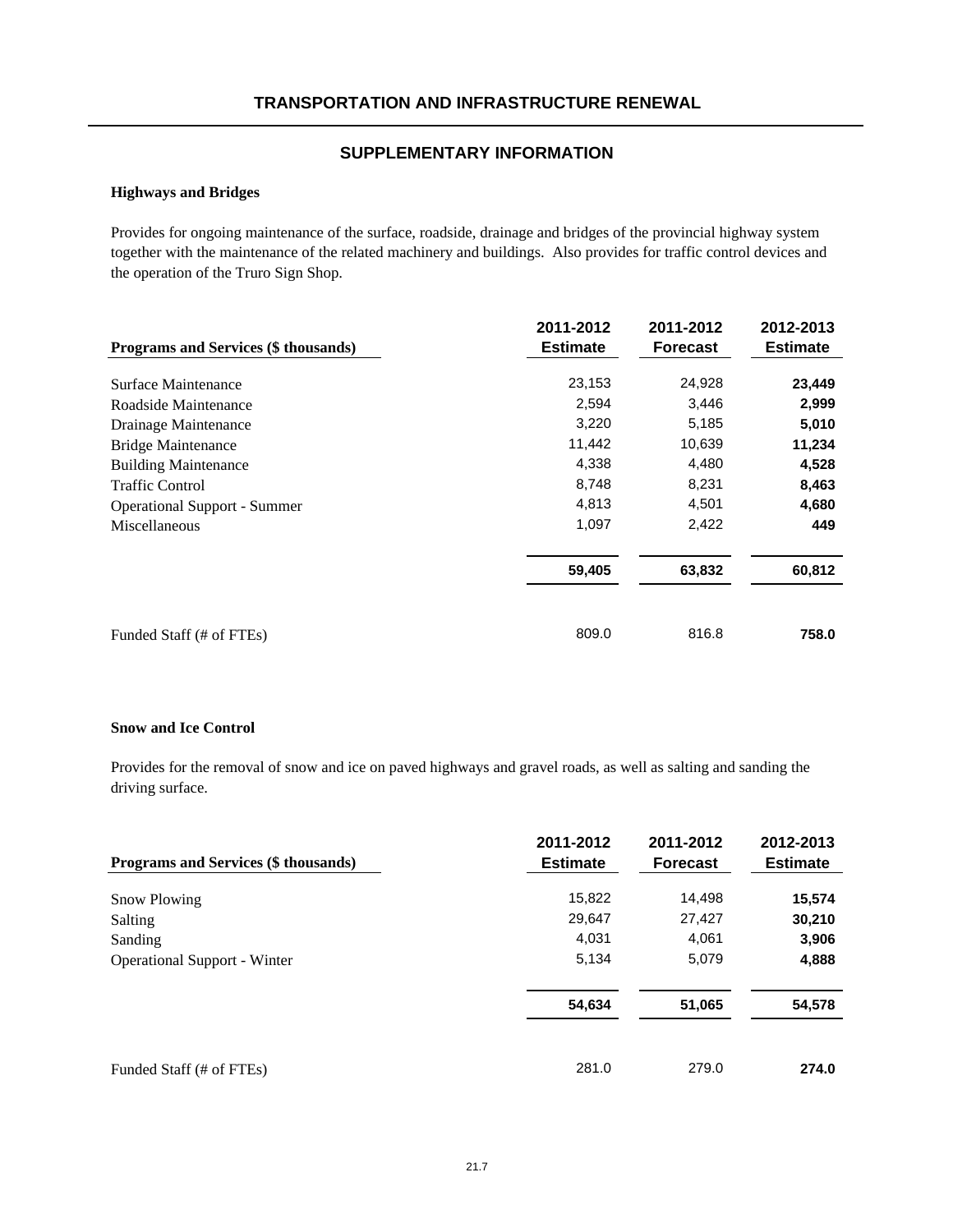### **Employee Benefits**

Provides for the employer's contribution to group and government benefit plans for CUPE employees. Provides for payments to Workers' Compensation Board on behalf of all department employees and fringe benefits for CUPE employees in accordance with union agreements and departmental policies.

| Programs and Services (\$ thousands) | 2011-2012<br><b>Estimate</b> | 2011-2012<br><b>Forecast</b> | 2012-2013<br><b>Estimate</b> |
|--------------------------------------|------------------------------|------------------------------|------------------------------|
| <b>Employee Benefits</b>             | 6,793                        | 6,394                        | 6,740                        |
| Paid Leave                           | 6,336                        | 6,232                        | 6,293                        |
| Workers' Compensation                | 3.094                        | 3.414                        | 3,272                        |
|                                      | 16.223                       | 16.040                       | 16,305                       |

#### **Ferry Enterprises**

Provides conveyance of people, cars and trucks by ferry service in eight locations, as well as the operation, maintenance and repair of all boats according to federal regulations.

| Programs and Services (\$ thousands) | 2011-2012<br><b>Estimate</b> | 2011-2012<br><b>Forecast</b> | 2012-2013<br><b>Estimate</b> |
|--------------------------------------|------------------------------|------------------------------|------------------------------|
| <b>Country Harbour Ferry</b>         | 827                          | 800                          | 827                          |
| <b>Englishtown Ferry</b>             | 1,438                        | 1,252                        | 1,438                        |
| <b>Grand Passage Ferry</b>           | 1,244                        | 1,254                        | 1,244                        |
| LaHave Ferry                         | 831                          | 870                          | 831                          |
| Little Narrows Ferry                 | 817                          | 853                          | 817                          |
| Petite Passage Ferry                 | 2,005                        | 2,203                        | 2,005                        |
| Pictou Island Ferry                  | 190                          | 190                          | 190                          |
| <b>Tancook Ferry</b>                 | 752                          | 790                          | 752                          |
| Provincial Relief Ferry              | 185                          | 377                          | 203                          |
|                                      | 8,289                        | 8,589                        | 8,307                        |
| Funded Staff (# of FTEs)             | 90.8                         | 84.6                         | 88.7                         |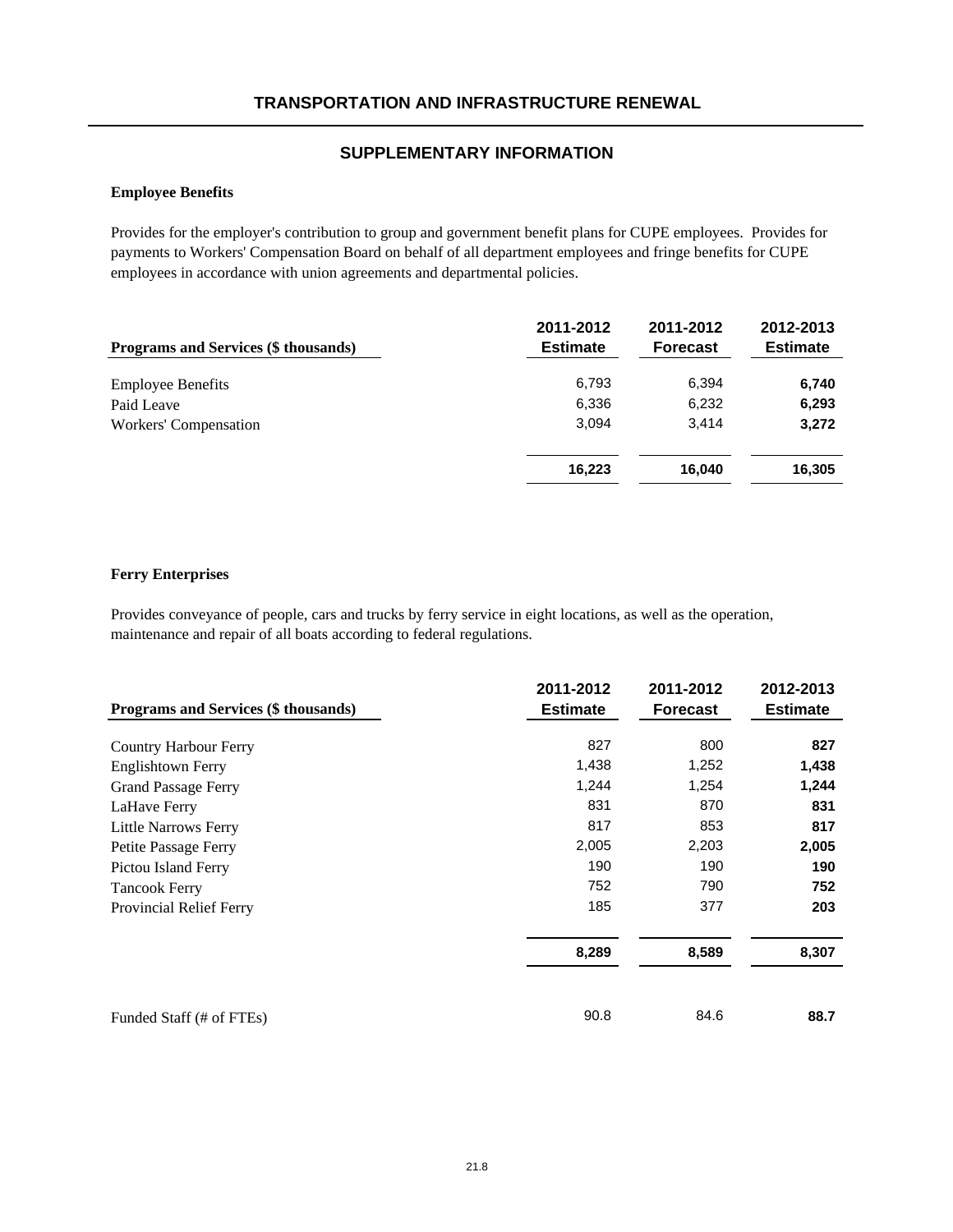### **Fleet Management**

Provides for the acquisition of vehicle assets; asset cost and inventory control; asset management and maintenance, operator and mechanic training; and, fleet management, including policies and procedures for a fleet of approximately 1,300 units.

| Programs and Services (\$ thousands) | 2011-2012<br><b>Estimate</b> | 2011-2012<br><b>Forecast</b> | 2012-2013<br><b>Estimate</b> |
|--------------------------------------|------------------------------|------------------------------|------------------------------|
| <b>Operations</b>                    | 1,490                        | 1,490                        | 1,442                        |
|                                      | 1,490                        | 1.490                        | 1,442                        |
| Funded Staff (# of FTEs)             | 20.0                         | 20.6                         | 20.0                         |

#### **Vehicle Compliance**

Provides for the ongoing monitoring and enforcement of regulations pertaining to the operation of commercial motor vehicles on provincial highways. Operates from five fixed scale locations and thirteen mobile enforcement units throughout the Province.

| Programs and Services (\$ thousands) | 2011-2012<br><b>Estimate</b> | 2011-2012<br><b>Forecast</b> | 2012-2013<br><b>Estimate</b> |
|--------------------------------------|------------------------------|------------------------------|------------------------------|
| Vehicle Compliance                   | 3,315                        | 3,343                        | 3,425                        |
|                                      | 3,315                        | 3,343                        | 3,425                        |
| Funded Staff (# of FTEs)             | 44.0                         | 39.5                         | 44.0                         |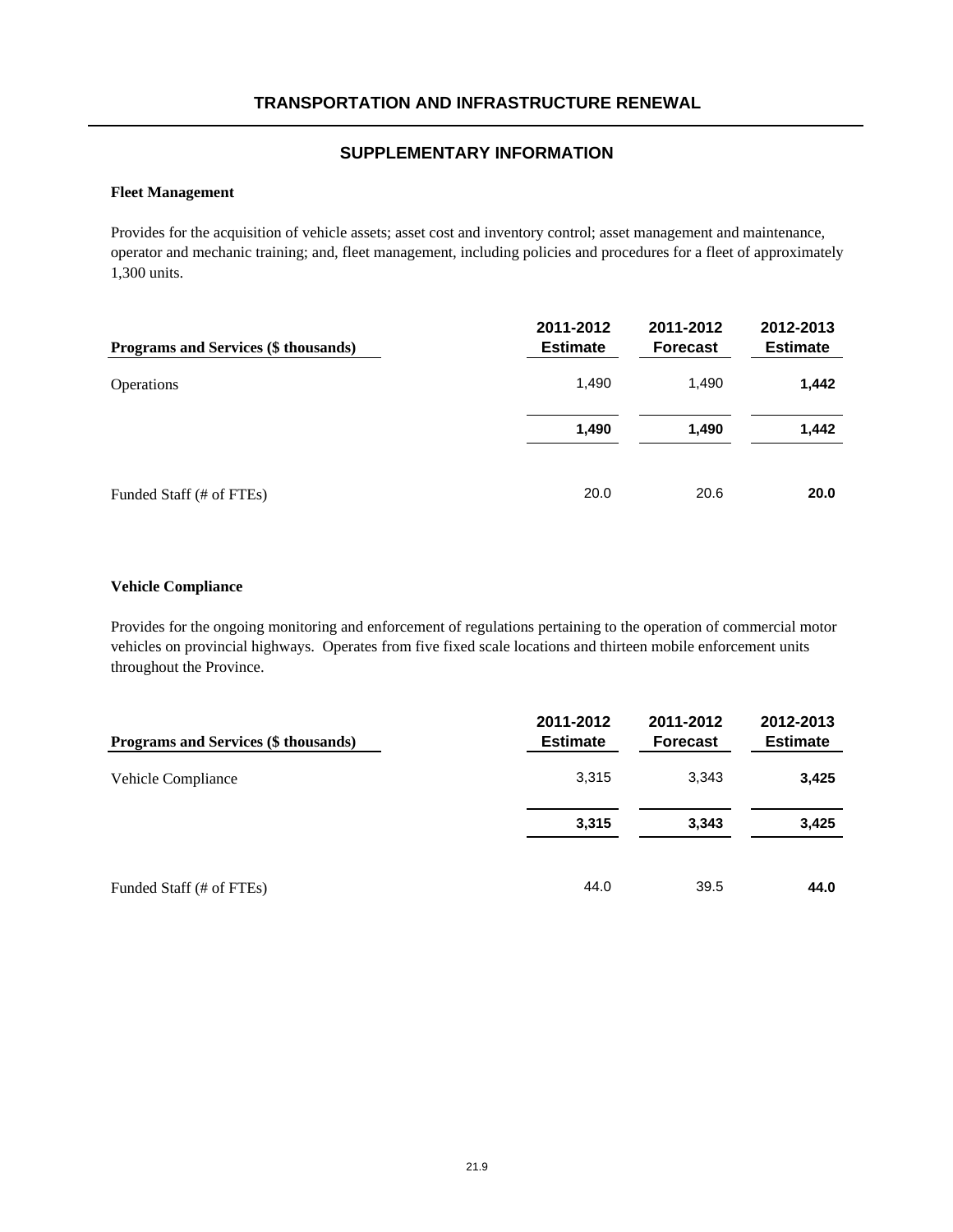#### **Motor Carrier**

Administers a comprehensive licensing and safety inspection program for all public passenger vehicles, school buses and certain passenger vehicles with a capacity of sixteen or more.

| Programs and Services (\$ thousands) | 2011-2012<br><b>Estimate</b> | 2011-2012<br><b>Forecast</b> | 2012-2013<br><b>Estimate</b> |
|--------------------------------------|------------------------------|------------------------------|------------------------------|
| Motor Carrier                        | 1,575                        | 1.514                        | 1,810                        |
|                                      | 1,575                        | 1.514                        | 1,810                        |
| Funded Staff (# of FTEs)             | 17.0                         | 16.9                         | 17.0                         |

#### **Highway Engineering and Construction Services**

Provides specialized delivery of highway planning, geometric and structural design, traffic engineering, capital program management, and asset management business functions. Provides technical support and tendering for highway and bridge infrastructure. Provides legislative and regulatory governance responsibility for driver licensing, vehicle standards and vehicle weights and dimensions policy.

| Programs and Services (\$ thousands)     | 2011-2012<br><b>Estimate</b> | 2011-2012<br><b>Forecast</b> | 2012-2013<br><b>Estimate</b> |
|------------------------------------------|------------------------------|------------------------------|------------------------------|
| Executive Director - Highway Engineering |                              |                              |                              |
| and Construction Services                | 574                          | 459                          | 554                          |
| <b>Structural Engineering</b>            | 626                          | 583                          | 626                          |
| Road Safety                              | 676                          | 593                          | 673                          |
| <b>Traffic Engineering</b>               | 1,093                        | 1,133                        | 1,113                        |
| Highway Planning and Design              | 1,502                        | 1,380                        | 1,512                        |
| <b>Highway Construction Services</b>     | 1,665                        | 1,563                        | 1,536                        |
|                                          | 6,136                        | 5,711                        | 6,014                        |
| Funded Staff (# of FTEs)                 | 70.0                         | 66.1                         | 68.0                         |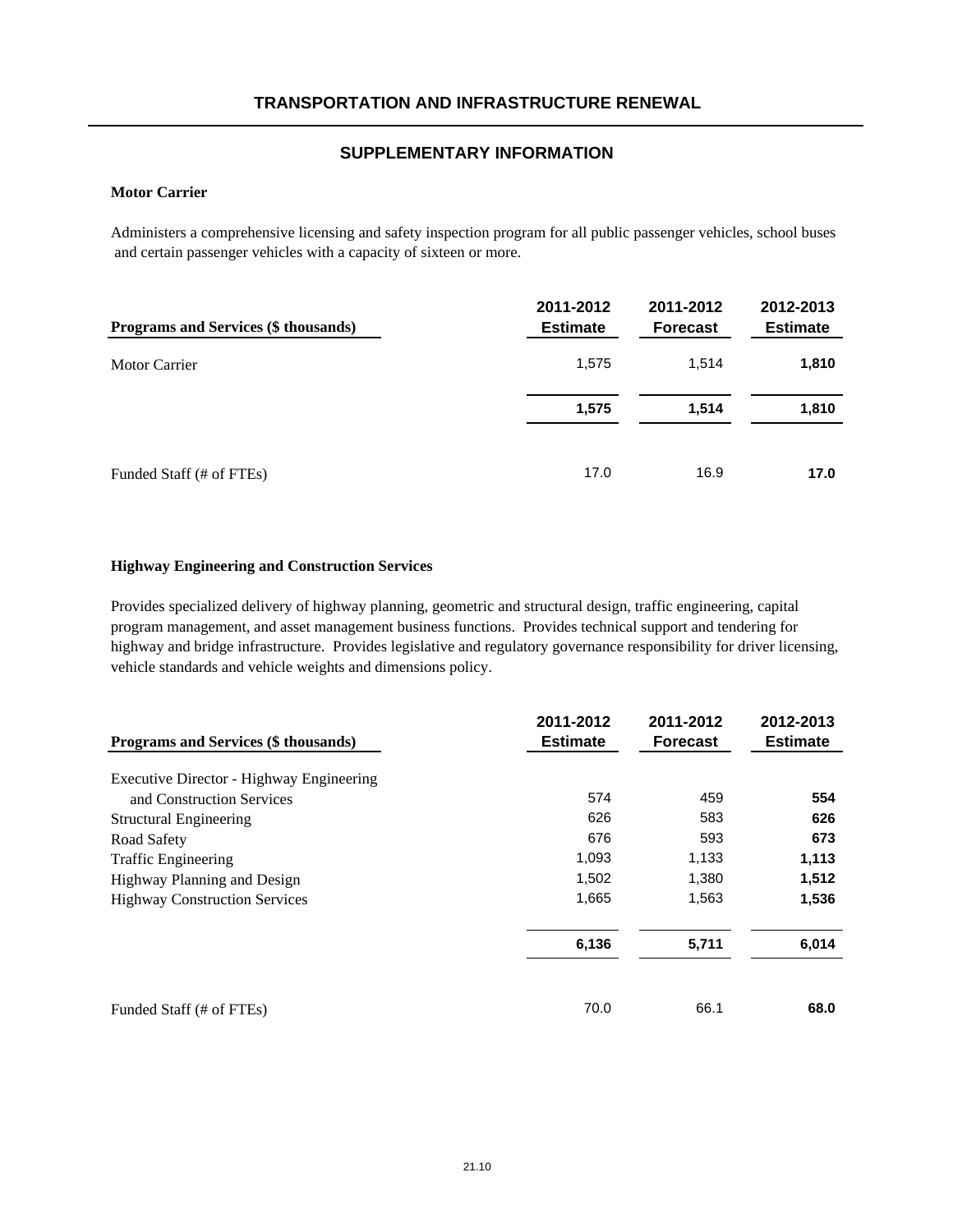#### **Maintenance Improvements**

Funds the cost of major maintenance improvements to existing highways, bridges, ferries, docks and other cost shared initiatives, including amortization. Funds the cost of machinery and equipment that does not fall under the Tangible Capital Asset guidelines.

| Programs and Services (\$ thousands) | 2011-2012<br><b>Estimate</b> | 2011-2012<br><b>Forecast</b> | 2012-2013<br><b>Estimate</b> |
|--------------------------------------|------------------------------|------------------------------|------------------------------|
|                                      |                              |                              |                              |
| Roads                                | 19,629                       | 19,930                       | 29,261                       |
| Road Amortization                    | 124,988                      | 121,471                      | 128,921                      |
| <b>Bridges</b>                       | 2,071                        | 1,243                        | 523                          |
| <b>Bridge Amortization</b>           | 14,142                       | 12,324                       | 15,856                       |
| <b>Construction on Ferries/Docks</b> | 500                          | 500                          | 500                          |
| Ferry and Wharf Amortization         | 1,219                        | 1,205                        | 1,036                        |
| <b>Machinery Purchases</b>           | 700                          | 1,000                        | 700                          |
| <b>Cost Share Initiatives</b>        | 15,200                       | 15,200                       | ---                          |
|                                      | 178,449                      | 172,873                      | 176,797                      |
| Funded Staff (# of FTEs)             | 122.0                        | 117.7                        | 134.0                        |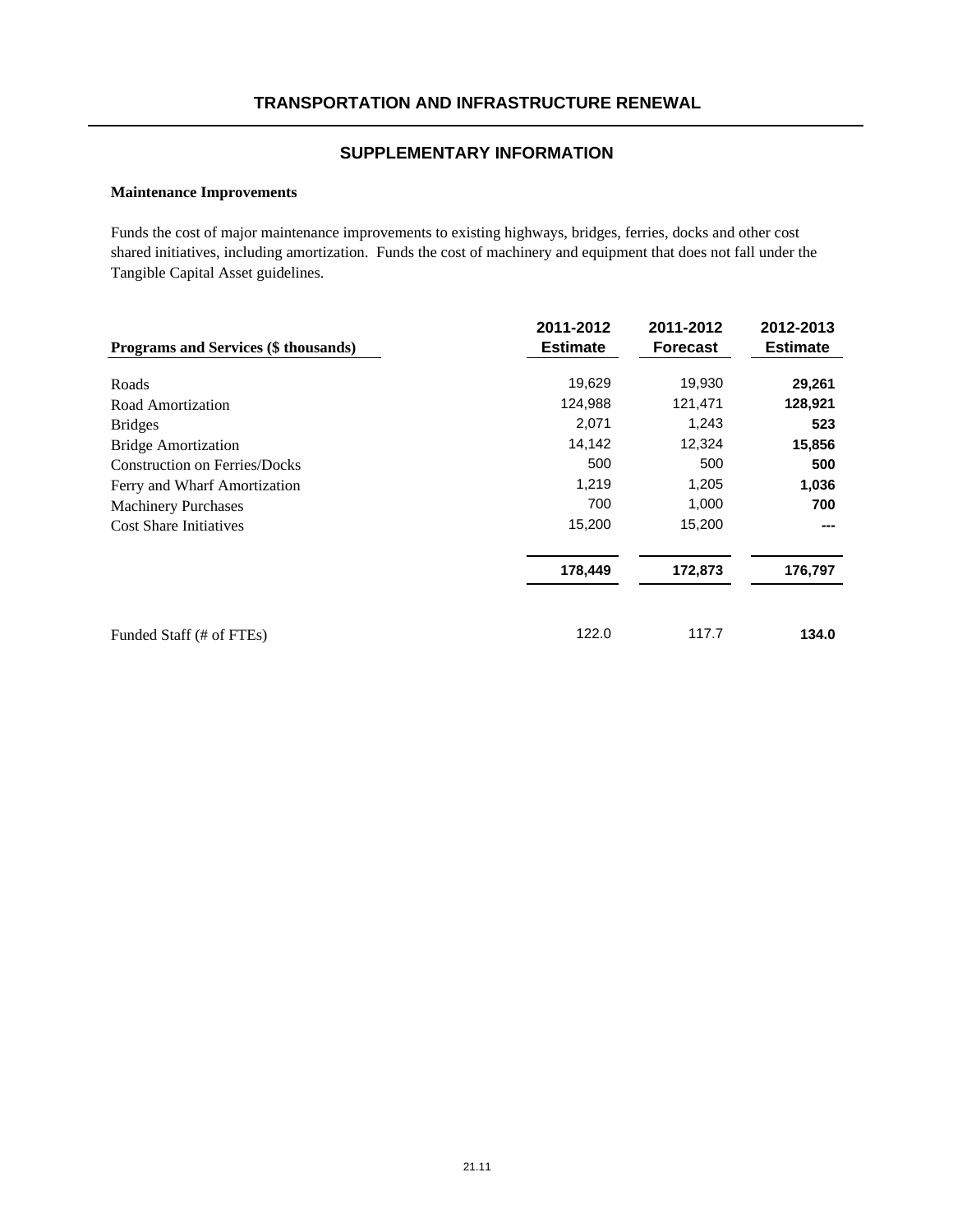### **Public Works**

Provides the general corporate and technical support services required by government departments and agencies. Provides design, technical support, management and maintenance for provincial infrastructure, and environmental remediation projects.

### **Public Works - Administration**

Provides senior management oversight and leadership to the Public Works division. The focus is on strategy, priority setting and ensuring corporate emphasis is applied to service and infrastructure planning and delivery.

| Programs and Services (\$ thousands) | 2011-2012<br><b>Estimate</b> | 2011-2012<br><b>Forecast</b> | 2012-2013<br><b>Estimate</b> |
|--------------------------------------|------------------------------|------------------------------|------------------------------|
| Public Works - Administration        | 1,767                        | 1,357                        | 903                          |
|                                      | 1,767                        | 1,357                        | 903                          |
| Funded Staff (# of FTEs)             | 2.0                          | 3.0                          | 3.0                          |

#### **Security, Risk Management and Insurance Services**

Responsible for ensuring that the physical security interest of government and the public program delivery are addressed and managed. Provides insurance and associated claims management services to government departments and agencies.

| Programs and Services (\$ thousands) | 2011-2012<br><b>Estimate</b> | 2011-2012<br><b>Forecast</b> | 2012-2013<br><b>Estimate</b> |
|--------------------------------------|------------------------------|------------------------------|------------------------------|
| <b>Risk Management</b>               | 2,553                        | 2,784                        | 2,520                        |
| Senior Security Officer              | 100                          | 85                           | 100                          |
|                                      | 2,653                        | 2,869                        | 2,620                        |
| Funded Staff (# of FTEs)             | 6.0                          | 5.2                          | 5.0                          |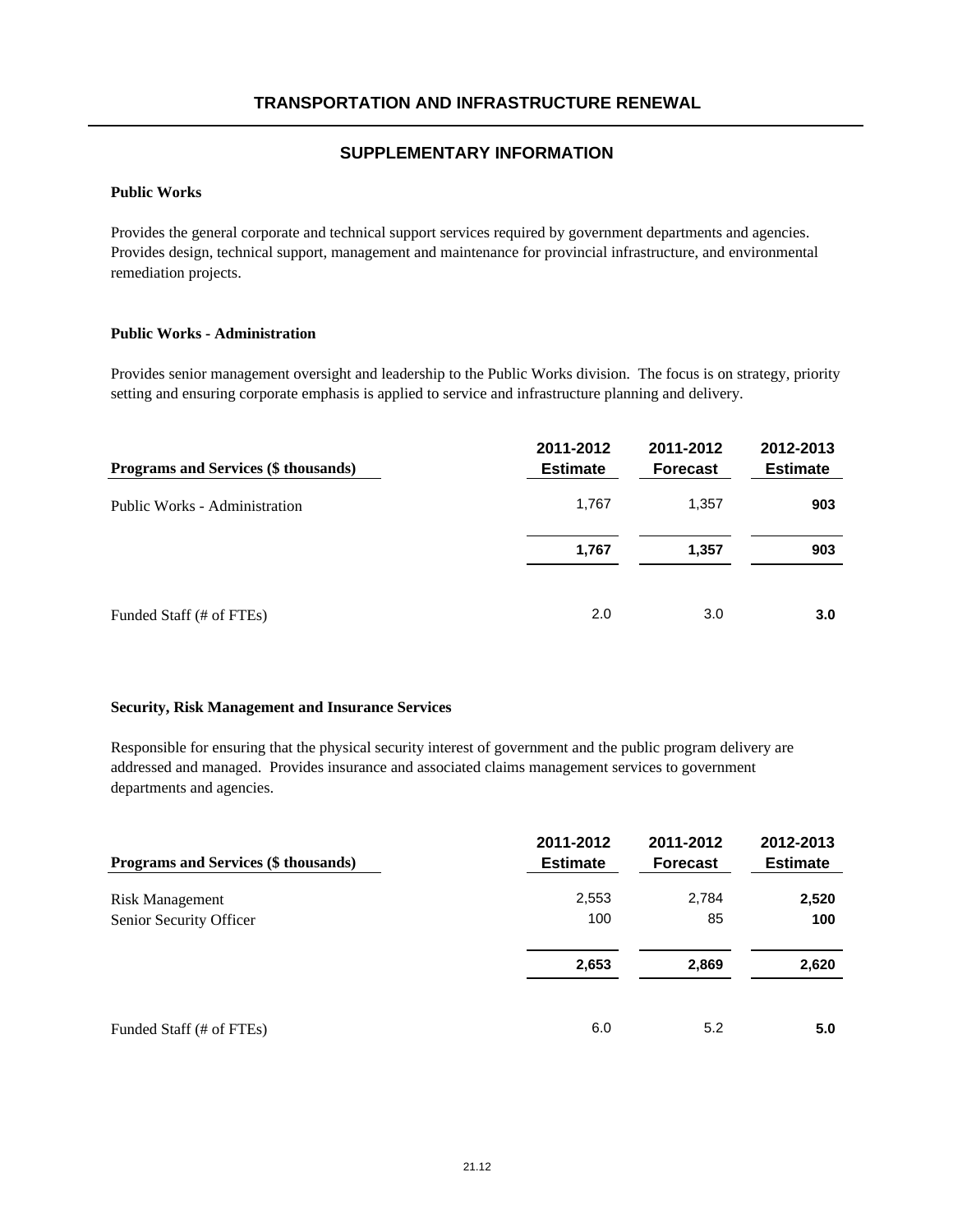### **Real Property Services**

Provides a variety of real estate, property development, and inventory services to other government departments, agencies, boards and commissions. These services include: property development, acquisition, and space management of government accommodation needs; real estate acquisition and disposal services; appraisal and survey services; property management services for Nova Scotia Business Inc.; and, management of government-wide inventory, postal services and the stationary stockroom.

|                                      | 2011-2012       | 2011-2012       | 2012-2013       |
|--------------------------------------|-----------------|-----------------|-----------------|
| Programs and Services (\$ thousands) | <b>Estimate</b> | <b>Forecast</b> | <b>Estimate</b> |
| Director - Real Property Services    | 465             | 404             | 469             |
| Accommodations                       | 2,619           | 2,612           | 1,579           |
| Inventory                            | 685             | 633             | 682             |
| <b>Postal Services</b>               | 685             | 678             | 674             |
| Stockroom                            | (2)             | (12)            | (15)            |
| Acquisitions and Disposals           | 545             | 565             | 584             |
|                                      | 4,997           | 4,880           | 3,973           |
| Funded Staff (# of FTEs)             | 40.0            | 38.3            | 39.0            |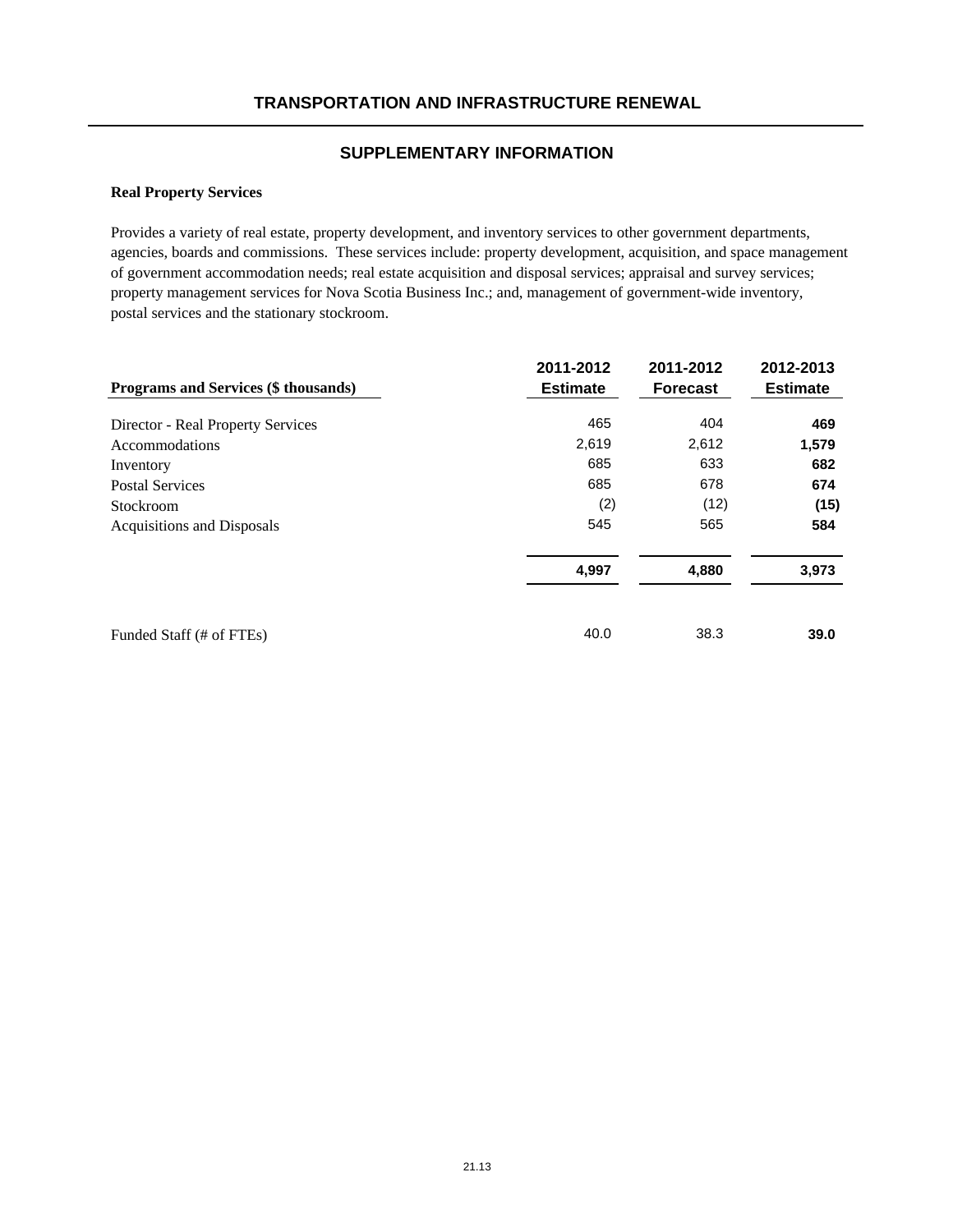#### **Industrial Parks and Utilities**

Provides for the operation and maintenance of industrial parks and water supply facilities at various locations throughout Nova Scotia.

| Programs and Services (\$ thousands) | 2011-2012<br><b>Estimate</b> | 2011-2012<br><b>Forecast</b> | 2012-2013<br><b>Estimate</b> |
|--------------------------------------|------------------------------|------------------------------|------------------------------|
| <b>Supplementary Information</b>     |                              |                              |                              |
| <b>Industrial Parks</b>              | 575                          | 384                          | 554                          |
| Utilities - Eastern                  | 455                          | 324                          | 406                          |
| Utilities - Northern                 | 670                          | 619                          | 670                          |
| Utilities - Western                  | 250                          | 503                          | 235                          |
| Utilities - Provincial-Wide Programs | 120                          | 111                          | 120                          |
|                                      | 2,070                        | 1,941                        | 1,985                        |
| Funded Staff (# of FTEs)             | 11.5                         | 9.0                          | 10.5                         |

#### **Public Safety and Field Communications**

Provides support for field communications for public works and public safety organizations, such as provincial departments, volunteer public safety organizations, including volunteer fire and ground search and rescue, and the RCMP throughout the Province.

| <b>Programs and Services (\$ thousands)</b> | 2011-2012<br><b>Estimate</b> | 2011-2012<br><b>Forecast</b> | 2012-2013<br><b>Estimate</b> |
|---------------------------------------------|------------------------------|------------------------------|------------------------------|
| Public Safety and Field Communications      | 8,271                        | 8.587                        | 8,222                        |
|                                             | 8,271                        | 8,587                        | 8,222                        |
| Funded Staff (# of FTEs)                    | 15.5                         | 16.2                         | 14.5                         |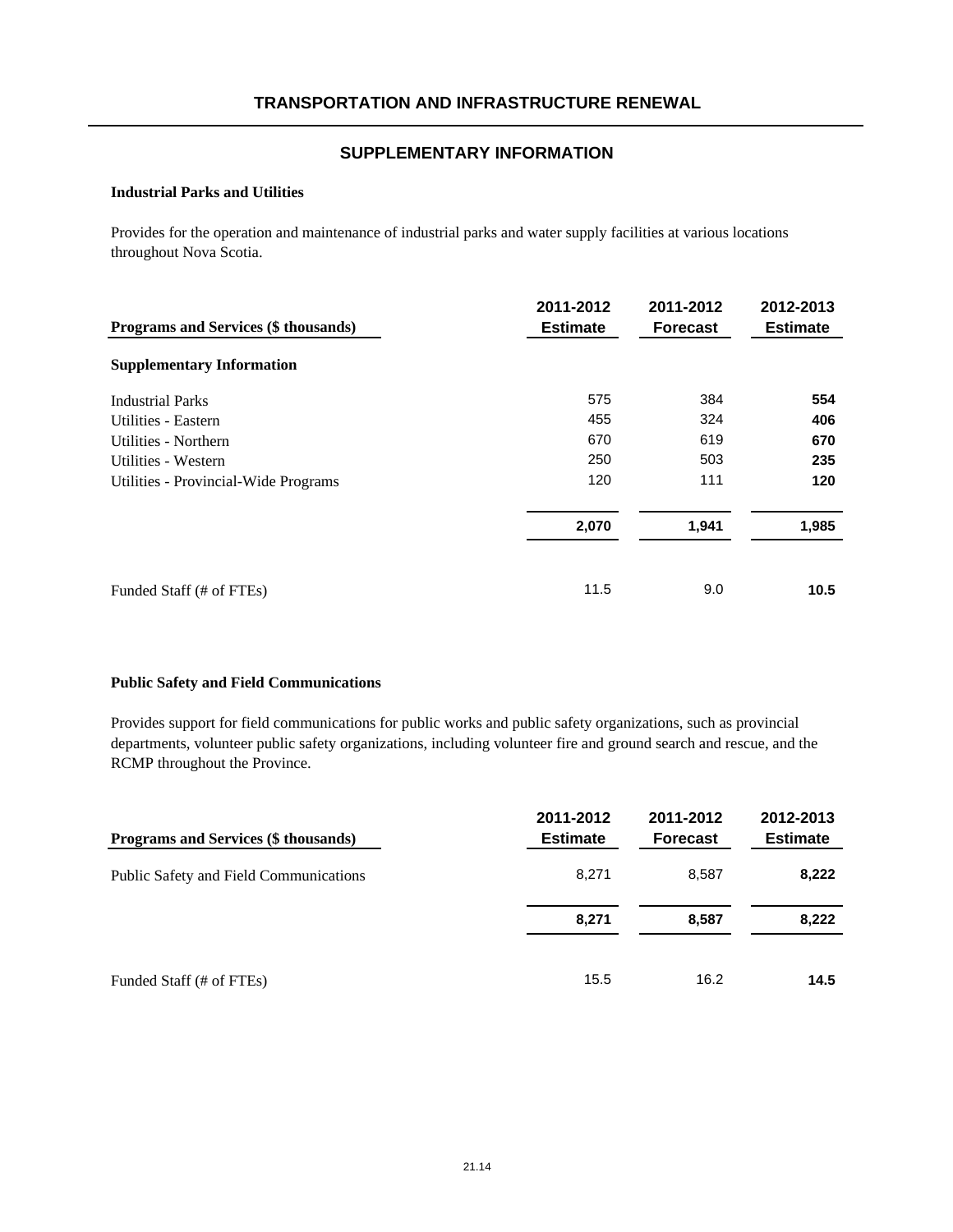#### **Engineering, Design and Construction Services**

Provides the planning, design and management of provincial building infrastructure and environmental remediation projects.

| Programs and Services (\$ thousands)                     | 2011-2012<br><b>Estimate</b> | 2011-2012<br><b>Forecast</b> | 2012-2013<br><b>Estimate</b> |
|----------------------------------------------------------|------------------------------|------------------------------|------------------------------|
| Director - Engineering, Design and Construction Services | 198                          | 206                          | 209                          |
| Project Management                                       | 244                          | 246                          | 229                          |
| <b>Building Design</b>                                   | 793                          | 787                          | 904                          |
| <b>Environmental Services</b>                            | 713                          | 669                          | 706                          |
|                                                          | 1,948                        | 1,908                        | 2,048                        |
| Funded Staff (# of FTEs)                                 | 51.0                         | 45.7                         | 48.0                         |

#### **Environmental Remediation**

Funds the cost of environmental site assessments and hazardous waste surveys for government properties, and the management and direction required in the remediation of environmental and health risks associated with certain sites. Provides the project management and direction for the contracts involving water quality and quantity investigations, on-site sewage disposal, remediation of contaminated sites and building demolition.

| Programs and Services (\$ thousands) | 2011-2012<br><b>Estimate</b> | 2011-2012<br><b>Forecast</b> | 2012-2013<br><b>Estimate</b> |
|--------------------------------------|------------------------------|------------------------------|------------------------------|
| <b>Environmental Remediation</b>     | 1.345                        | 1.294                        | 1.840                        |
|                                      | 1.345                        | 1.294                        | 1.840                        |